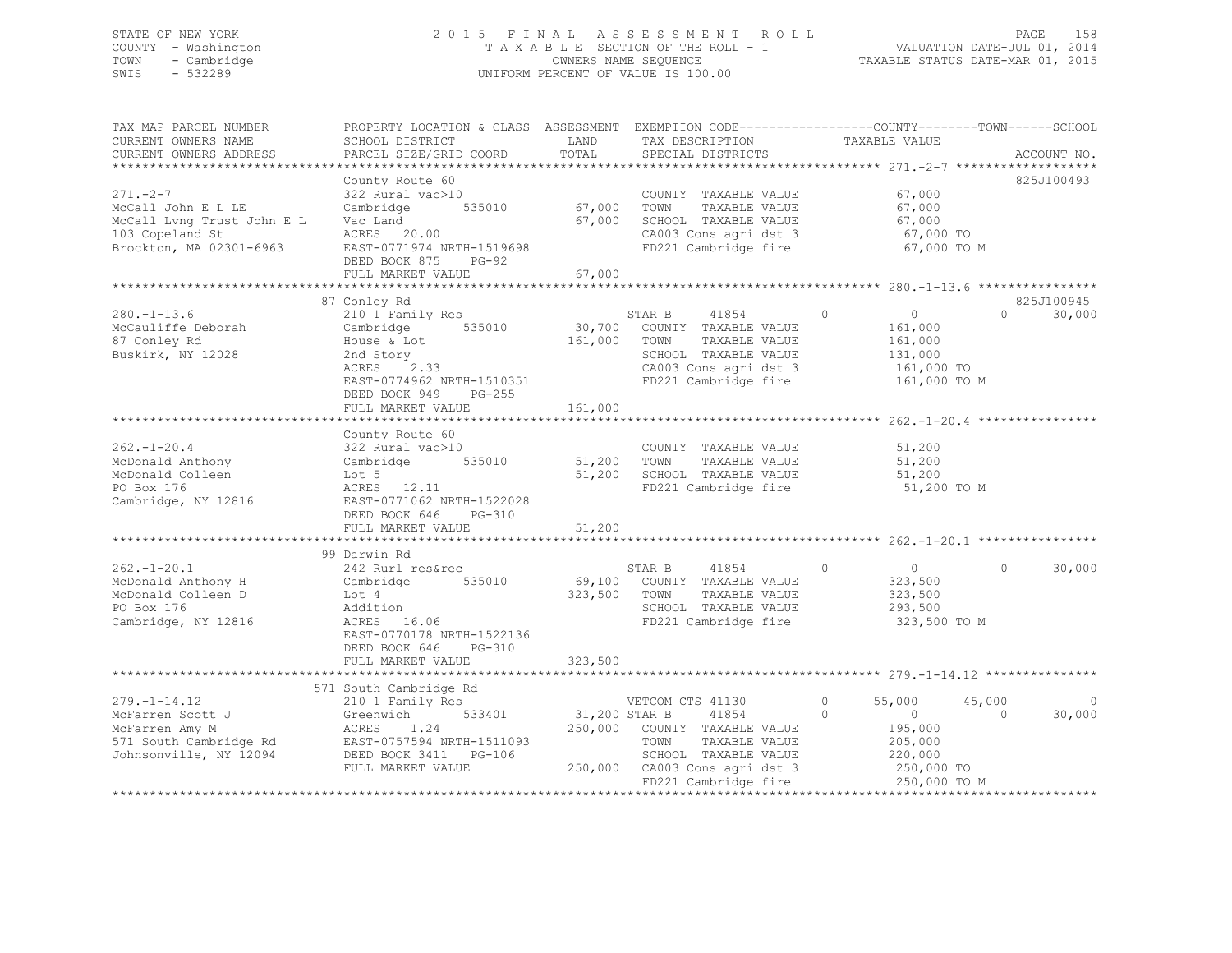| STATE OF NEW YORK<br>COUNTY - Washington<br>TOWN - Cambridge<br>- 532289<br>SWIS |                                                                                                           |      | 2015 FINAL ASSESSMENT ROLL<br>TAXABLE SECTION OF THE ROLL - 1<br>OWNERS NAME SEOUENCE<br>UNIFORM PERCENT OF VALUE IS 100.00 | TAXABLE STATUS DATE-MAR 01, 2015                                              | PAGE<br>VALUATION DATE-JUL 01, 2014 | 159 |
|----------------------------------------------------------------------------------|-----------------------------------------------------------------------------------------------------------|------|-----------------------------------------------------------------------------------------------------------------------------|-------------------------------------------------------------------------------|-------------------------------------|-----|
| TAX MAP PARCEL NUMBER<br>CURRENT OWNERS NAME<br>CURRENT OWNERS ADDRESS           | PROPERTY LOCATION & CLASS ASSESSMENT<br>SCHOOL DISTRICT<br>PARCEL SIZE/GRID COORD TOTAL SPECIAL DISTRICTS | LAND | TAX DESCRIPTION                                                                                                             | EXEMPTION CODE-----------------COUNTY-------TOWN------SCHOOL<br>TAXABLE VALUE | ACCOUNT NO.                         |     |

|                     |                           |         |                                             |                            | $271. - 2 - 26$ ******************* |
|---------------------|---------------------------|---------|---------------------------------------------|----------------------------|-------------------------------------|
|                     | 865 County Route 59       |         |                                             |                            | 825J100525                          |
| $271. - 2 - 26$     | 210 1 Family Res          |         | COUNTY TAXABLE VALUE                        | 115,500                    |                                     |
| McGeoch William G   | 535010<br>Cambridge       | 40,500  | TOWN<br>TAXABLE VALUE                       | 115,500                    |                                     |
|                     | $H \& L$                  | 115,500 | SCHOOL TAXABLE VALUE                        | 115,500                    |                                     |
| 865 County Route 59 |                           |         |                                             |                            |                                     |
| Cambridge, NY 12816 | 890/26                    |         | CA003 Cons agri dst 3                       | 115,500 TO                 |                                     |
|                     | ACRES<br>5.11             |         | FD221 Cambridge fire                        |                            | 115,500 TO M                        |
|                     | EAST-0772059 NRTH-1517811 |         |                                             |                            |                                     |
|                     | DEED BOOK 2428 PG-232     |         |                                             |                            |                                     |
|                     | FULL MARKET VALUE         | 115,500 |                                             |                            |                                     |
|                     |                           |         |                                             |                            |                                     |
|                     |                           |         |                                             |                            |                                     |
|                     | 860 County Route 59       |         |                                             |                            | 825J100388                          |
| $271. - 1 - 11$     | 210 1 Family Res          |         | STAR B<br>41854                             | $\Omega$<br>$\Omega$       | $\Omega$<br>30,000                  |
| McGreevy Paul J     | 535010<br>Cambridge       | 28,900  | COUNTY TAXABLE VALUE                        | 178,900                    |                                     |
| McGreevy Jennifer   | ACRES 1.38                | 178,900 | TOWN<br>TAXABLE VALUE                       | 178,900                    |                                     |
| 860 County Route 59 | EAST-0771870 NRTH-1517700 |         | SCHOOL TAXABLE VALUE                        | 148,900                    |                                     |
| Cambridge, NY 12816 | DEED BOOK 3135 PG-125     |         | CA003 Cons agri dst 3                       | 178,900 TO                 |                                     |
|                     |                           |         | 178,900 FD221 Cambridge fire                |                            | 178,900 TO M                        |
|                     | FULL MARKET VALUE         |         |                                             |                            |                                     |
|                     |                           |         |                                             |                            |                                     |
|                     | King Rd                   |         |                                             |                            | 825J100821                          |
| $280 - 2 - 8$       | 314 Rural vac<10          |         | COUNTY TAXABLE VALUE                        | 10,000                     |                                     |
| McInerney Alma      | 535010<br>Cambridge       | 10,000  | TOWN<br>TAXABLE VALUE                       | 10,000                     |                                     |
| 165 King Rd         | Improved Lot              | 10,000  | SCHOOL TAXABLE VALUE                        | 10,000                     |                                     |
| Buskirk, NY 12028   | ACRES 1.20                |         | CA003 Cons agri dst 3 10,000 TO             |                            |                                     |
|                     |                           |         |                                             |                            |                                     |
|                     | EAST-0778504 NRTH-1508482 |         | FD221 Cambridge fire                        | 10,000 TO M                |                                     |
|                     | DEED BOOK 448<br>PG-701   |         |                                             |                            |                                     |
|                     | FULL MARKET VALUE         | 10,000  |                                             |                            |                                     |
|                     |                           |         |                                             |                            |                                     |
|                     | King Rd                   |         |                                             |                            | 825J100486                          |
| $280. -2 - 17.1$    | 322 Rural vac>10          |         | COUNTY TAXABLE VALUE                        | 111,500                    |                                     |
| McInerney Alma      | 535010<br>Cambridge       | 111,500 | TAXABLE VALUE<br>TOWN                       | 111,500                    |                                     |
| 165 King Rd         | Vl                        | 111,500 | SCHOOL TAXABLE VALUE                        | 111,500                    |                                     |
|                     |                           |         |                                             |                            |                                     |
| Buskirk, NY 12028   | ACRES 57.20               |         | CA003 Cons agri dst 3                       | $111,500$ To<br>111,500 To |                                     |
|                     | EAST-0777463 NRTH-1506853 |         | FD221 Cambridge fire                        |                            | 111,500 TO M                        |
|                     | DEED BOOK 471<br>PG-325   |         |                                             |                            |                                     |
|                     |                           |         |                                             |                            |                                     |
|                     |                           |         |                                             |                            |                                     |
|                     | 165 King Rd               |         | 72 PCT OF VALUE USED FOR EXEMPTION PURPOSES |                            | 825J100487                          |
| $280 - 2 - 7$       | 242 Rurl res&rec          |         | 41834<br>STAR EN                            | $\circ$<br>$\circ$         | 65,300<br>$\circ$                   |
| McInerney Alma J    | Cambridge                 |         | 535010 120,000 AGED-TOWN 41803              | $\circ$<br>$\circ$         | 8,536<br>$\Omega$                   |
|                     |                           |         |                                             |                            |                                     |
| 165 King Rd         | Beef Farm                 |         | 237,100 AGED-CO 41802                       | $\circ$<br>59,749          | $\Omega$<br>$\Omega$                |
| Buskirk, NY 12028   | ACRES 54.40               |         | COUNTY TAXABLE VALUE                        | 177,351                    |                                     |
|                     | EAST-0777953 NRTH-1508450 |         | TOWN<br>TAXABLE VALUE                       | 228,564                    |                                     |
|                     | DEED BOOK 522<br>PG-272   |         | SCHOOL TAXABLE VALUE                        | 171,800                    |                                     |
|                     | FULL MARKET VALUE         |         | 237,100 CA003 Cons agri dst 3               | 237,100 TO                 |                                     |
|                     |                           |         | FD221 Cambridge fire                        |                            | 237,100 TO M                        |
|                     |                           |         |                                             |                            |                                     |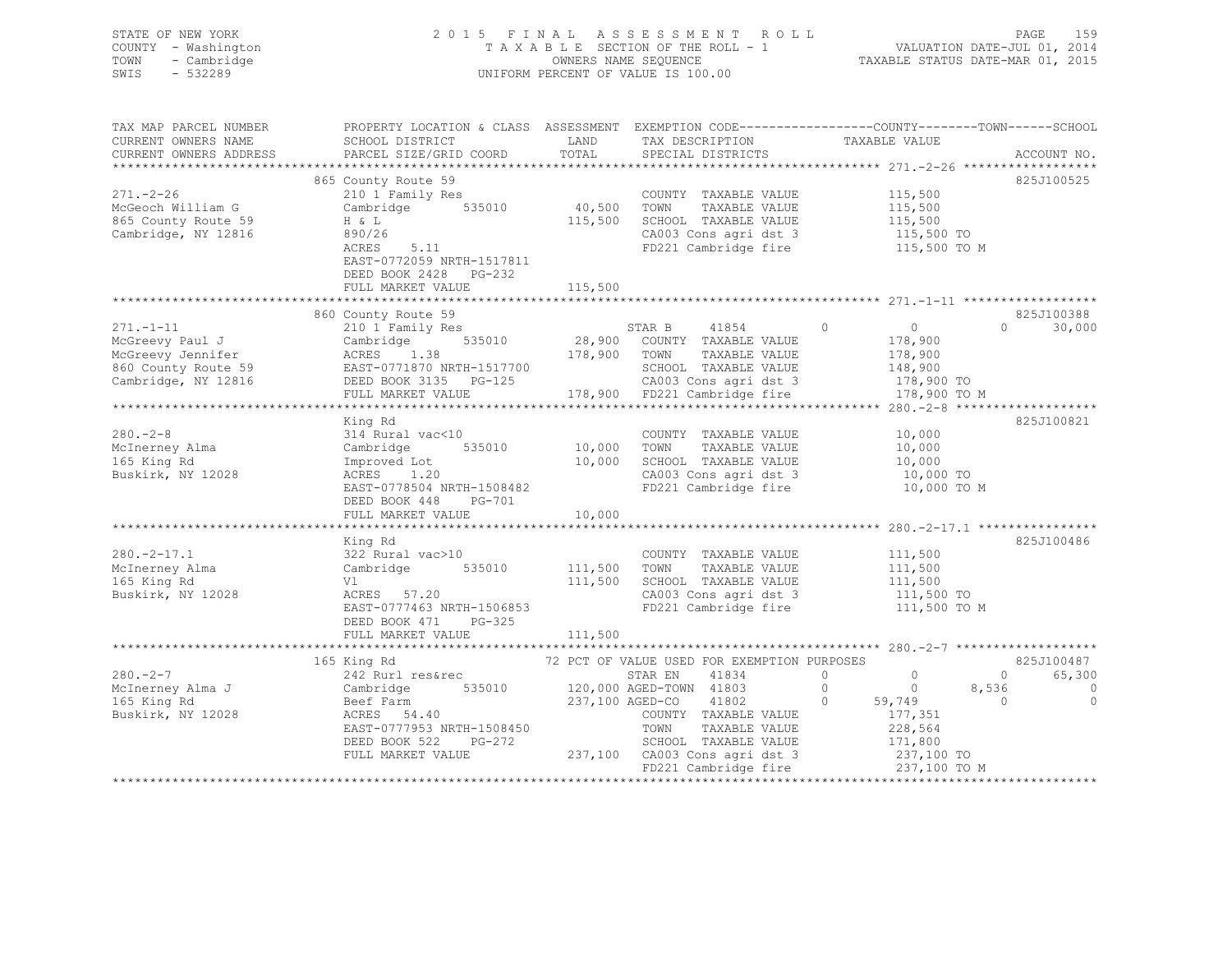## STATE OF NEW YORK 2 0 1 5 F I N A L A S S E S S M E N T R O L L PAGE 160 COUNTY - Washington T A X A B L E SECTION OF THE ROLL - 1 VALUATION DATE-JUL 01, 2014 TOWN - Cambridge OWNERS NAME SEQUENCE TAXABLE STATUS DATE-MAR 01, 2015 SWIS - 532289 UNIFORM PERCENT OF VALUE IS 100.00

| TAX MAP PARCEL NUMBER<br>CURRENT OWNERS NAME<br>CURRENT OWNERS ADDRESS<br>**************************    | PROPERTY LOCATION & CLASS ASSESSMENT<br>SCHOOL DISTRICT<br>PARCEL SIZE/GRID COORD                                                                                                  | LAND<br>TOTAL                 | TAX DESCRIPTION<br>SPECIAL DISTRICTS                                                                                                      | EXEMPTION CODE-----------------COUNTY-------TOWN------SCHOOL<br>TAXABLE VALUE            | ACCOUNT NO.                      |
|---------------------------------------------------------------------------------------------------------|------------------------------------------------------------------------------------------------------------------------------------------------------------------------------------|-------------------------------|-------------------------------------------------------------------------------------------------------------------------------------------|------------------------------------------------------------------------------------------|----------------------------------|
| $262 - 2 - 3$<br>McIntosh Robert G<br>McIntosh Bliss W<br>1318 County Route 59<br>Cambridge, NY 12816   | Cobble Rd/w Off<br>323 Vacant rural<br>Cambridge<br>535010<br>Woods<br>9.90<br>ACRES<br>EAST-0776290 NRTH-1528716<br>DEED BOOK 3436 PG-272<br>FULL MARKET VALUE                    | 6,900<br>6,900<br>6,900       | COUNTY TAXABLE VALUE<br>TOWN<br>TAXABLE VALUE<br>SCHOOL TAXABLE VALUE<br>FD221 Cambridge fire                                             | 6,900<br>6,900<br>6,900<br>6,900 TO M                                                    | 825J100530                       |
| $263. - 1 - 28$<br>McIntosh Robert G<br>McIntosh Bliss W<br>1318 County Route 59<br>Cambridge, NY 12816 | 1324 County Route 59<br>242 Rurl res&rec<br>535010<br>Cambridge<br>1837/348, 2789/148<br>ACRES 41.94<br>EAST-0780209 NRTH-1525225<br>DEED BOOK 505<br>PG-171<br>FULL MARKET VALUE  | 107,400<br>200,100<br>200,100 | STAR B<br>41854<br>COUNTY TAXABLE VALUE<br>TOWN<br>TAXABLE VALUE<br>SCHOOL TAXABLE VALUE<br>CA003 Cons agri dst 3<br>FD221 Cambridge fire | $\overline{0}$<br>$\circ$<br>200,100<br>200,100<br>170,100<br>200,100 TO<br>200,100 TO M | 825J100931<br>$\Omega$<br>30,000 |
| $263. -1 - 30$<br>McIntosh Robert G<br>1318 County Route 59<br>Cambridge, NY 12816                      | 1318 County Route 59<br>312 Vac w/imprv<br>535010<br>Cambridge<br>FRNT 309.00 DPTH 214.00<br>EAST-0779341 NRTH-1525043<br>DEED BOOK 579<br>PG-74<br>FULL MARKET VALUE              | 7,000<br>17,400<br>17,400     | COUNTY TAXABLE VALUE<br>TAXABLE VALUE<br>TOWN<br>SCHOOL TAXABLE VALUE<br>CA003 Cons agri dst 3<br>FD221 Cambridge fire                    | 17,400<br>17,400<br>17,400<br>17,400 TO<br>17,400 TO M                                   | 825J100933                       |
| $246. -1 -1$<br>McLeland Jana Vaye<br>355 Petteys Rd Ext<br>Greenwich, NY 12834                         | 357 Petteys Rd<br>210 1 Family Res<br>533401<br>Greenwich<br>H & L<br>New House 50%<br>1.28<br>ACRES<br>EAST-0769859 NRTH-1543150<br>DEED BOOK 937<br>$PG-87$<br>FULL MARKET VALUE | 30,400<br>139,500<br>139,500  | COUNTY TAXABLE VALUE<br>TAXABLE VALUE<br>TOWN<br>SCHOOL TAXABLE VALUE<br>CA003 Cons agri dst 3<br>FD221 Cambridge fire                    | 139,500<br>139,500<br>139,500<br>139,500 TO<br>139,500 TO M                              | 825J100682                       |
| $246. - 1 - 32.5$<br>McLeland Jana Vaye<br>355 Petteys Rd<br>Greenwich, NY 12834                        | Petteys Road Ext<br>314 Rural vac<10<br>533401<br>Greenwich<br>Vac Land<br>Lot 4A<br>ACRES<br>1.02<br>EAST-0769824 NRTH-1543296<br>DEED BOOK 937<br>$PG-87$<br>FULL MARKET VALUE   | 9,100<br>9,100<br>9,100       | COUNTY TAXABLE VALUE<br>TOWN<br>TAXABLE VALUE<br>SCHOOL TAXABLE VALUE<br>CA003 Cons agri dst 3<br>FD221 Cambridge fire                    | 9,100<br>9,100<br>9,100<br>9,100 TO<br>9,100 TO M                                        | 825J102014                       |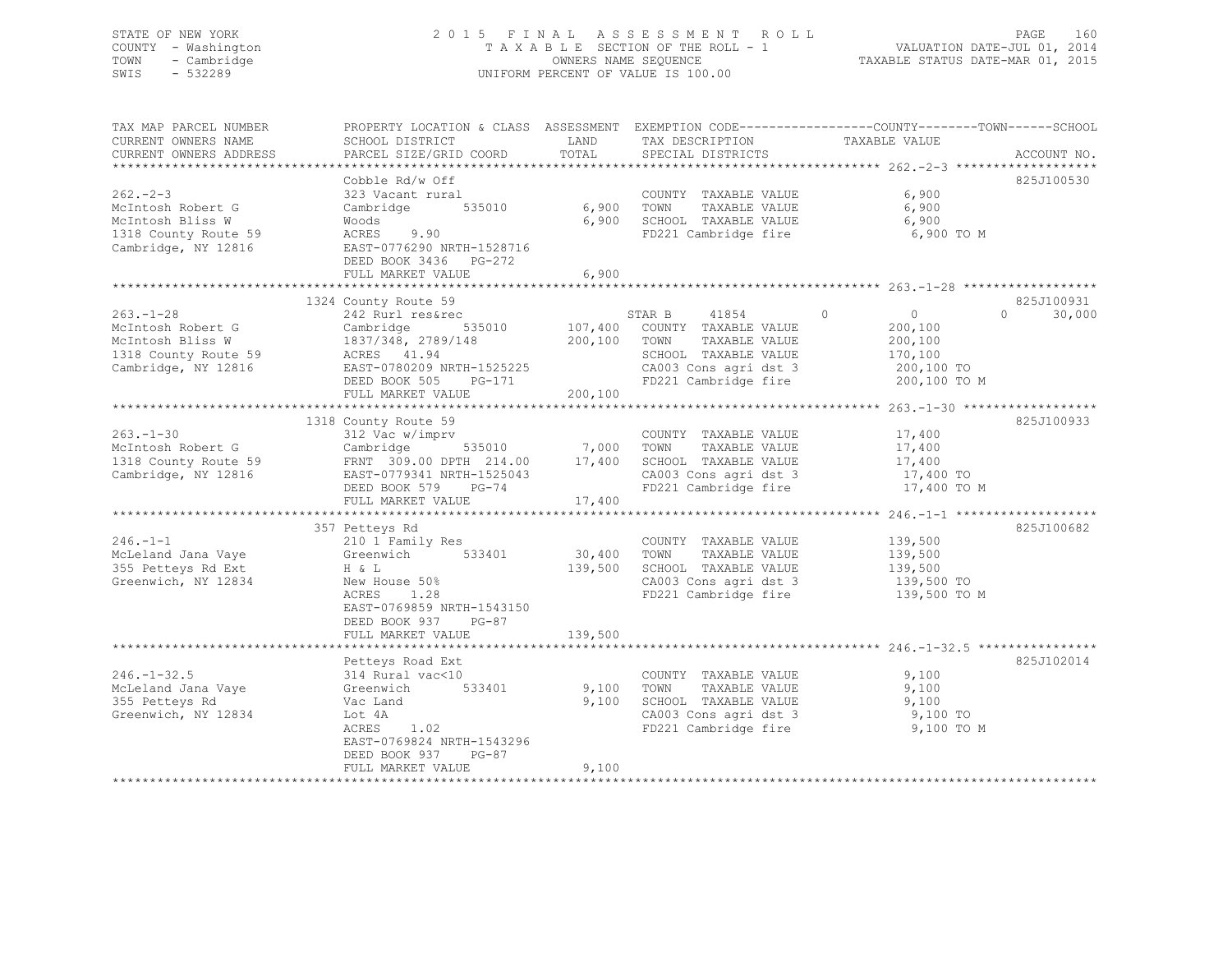## STATE OF NEW YORK 2 0 1 5 F I N A L A S S E S S M E N T R O L L PAGE 161 COUNTY - Washington T A X A B L E SECTION OF THE ROLL - 1 VALUATION DATE-JUL 01, 2014 TOWN - Cambridge OWNERS NAME SEQUENCE TAXABLE STATUS DATE-MAR 01, 2015 SWIS - 532289 UNIFORM PERCENT OF VALUE IS 100.00

| TAX MAP PARCEL NUMBER                              | PROPERTY LOCATION & CLASS ASSESSMENT EXEMPTION CODE---------------COUNTY-------TOWN-----SCHOOL                                                                                            |              |                                                                  |                      |                    |
|----------------------------------------------------|-------------------------------------------------------------------------------------------------------------------------------------------------------------------------------------------|--------------|------------------------------------------------------------------|----------------------|--------------------|
| CURRENT OWNERS NAME                                | SCHOOL DISTRICT                                                                                                                                                                           | LAND         | TAX DESCRIPTION                                                  | TAXABLE VALUE        |                    |
| CURRENT OWNERS ADDRESS                             | PARCEL SIZE/GRID COORD                                                                                                                                                                    | TOTAL        | SPECIAL DISTRICTS                                                |                      | ACCOUNT NO.        |
|                                                    |                                                                                                                                                                                           |              |                                                                  |                      |                    |
|                                                    | 1048 County Route 59                                                                                                                                                                      |              |                                                                  |                      | 825J100925         |
| $262. -1 - 14.1$                                   | 242 Rurl res&rec                                                                                                                                                                          |              | 2<br>535010 73,400 COUNTY TAXABLE VALUE                          | $\overline{0}$       | $\Omega$<br>65,300 |
| McLenithan Family Trust                            | Cambridge                                                                                                                                                                                 |              |                                                                  | 229,000              |                    |
| 1048 County Route 59                               |                                                                                                                                                                                           |              | TAXABLE VALUE                                                    | 229,000<br>163,700   |                    |
| Cambridge, NY 12816                                |                                                                                                                                                                                           |              |                                                                  |                      |                    |
|                                                    | ACRES 18.20 229,000 TOWN TAXABLE VALUE<br>EAST-0775410 NRTH-1520382 SCHOOL TAXABLE VALUE<br>DEED BOOK 2662 PG-137 CA003 Cons agri dst 3<br>FULL MARKET VALUE 229,000 FD221 Cambridge fire |              | CA003 Cons agri dst 3 229,000 TO                                 | 229,000 TO M         |                    |
|                                                    |                                                                                                                                                                                           |              |                                                                  |                      |                    |
|                                                    | County Route 59                                                                                                                                                                           |              |                                                                  |                      |                    |
| $262 - 1 - 14.3$                                   | 322 Rural vac>10                                                                                                                                                                          |              | COUNTY TAXABLE VALUE                                             | 42,900               |                    |
| McLenithan Sean Patrick                            | 535010 42,900 TOWN<br>Cambridge                                                                                                                                                           |              |                                                                  | TAXABLE VALUE 42,900 |                    |
| 122 Saratoga Ave 5                                 |                                                                                                                                                                                           |              |                                                                  |                      |                    |
| Waterford, NY 12188                                |                                                                                                                                                                                           |              | SCHOOL TAXABLE VALUE 42,900<br>CA003 Cons agri dst 3 42,900 TO   |                      |                    |
|                                                    |                                                                                                                                                                                           |              | FD221 Cambridge fire 42,900 TO M                                 |                      |                    |
|                                                    | ACRES 10.44<br>EAST-0775372 NRTH-1522002<br>DEED BOOK 693 PG-321<br>42,900                                                                                                                |              |                                                                  |                      |                    |
|                                                    |                                                                                                                                                                                           |              |                                                                  |                      |                    |
|                                                    | 1059 County Route 59                                                                                                                                                                      |              |                                                                  |                      | 825J100414         |
| $262 - 1 - 14$                                     | 242 Rurl res&rec                                                                                                                                                                          |              | STAR B 41854 0                                                   | $\overline{0}$       | $\cap$<br>30,000   |
|                                                    |                                                                                                                                                                                           |              |                                                                  | 191,900<br>191,900   |                    |
|                                                    |                                                                                                                                                                                           |              |                                                                  |                      |                    |
|                                                    | M 685/34 191<br>191<br>191<br>Cambridge, NY 12816 EAST-0775084 NRTH-1521450                                                                                                               |              | SCHOOL TAXABLE VALUE 161,900<br>CA003 Cons agri dst 3 191,900 TO |                      |                    |
|                                                    |                                                                                                                                                                                           |              | CA003 Cons agri dst 3<br>FD221 Cambridge fire                    |                      |                    |
|                                                    | DEED BOOK 2644 PG-121                                                                                                                                                                     |              |                                                                  | 191,900 TO M         |                    |
|                                                    | FULL MARKET VALUE                                                                                                                                                                         | 191,900      |                                                                  |                      |                    |
|                                                    |                                                                                                                                                                                           |              |                                                                  |                      |                    |
|                                                    | 1061 County Route 59                                                                                                                                                                      |              |                                                                  |                      |                    |
| $262 - 1 - 14.2$                                   | 312 Vac w/imprv                                                                                                                                                                           |              | COUNTY TAXABLE VALUE                                             | 40,300               |                    |
| McLenithan Thomas W                                | Cambridge 535010 27,700 TOWN                                                                                                                                                              |              | TAXABLE VALUE                                                    | 40,300               |                    |
| 1059 County Route 59                               | Land<br>ACRES 11.59                                                                                                                                                                       | 40,300       | SCHOOL TAXABLE VALUE 40,300<br>CA003 Cons agri dst 3 40,300 TO   |                      |                    |
| Cambridge, NY 12816                                |                                                                                                                                                                                           |              |                                                                  |                      |                    |
|                                                    | EAST-0775032 NRTH-1522730                                                                                                                                                                 |              | FD221 Cambridge fire 40,300 TO M                                 |                      |                    |
|                                                    | DEED BOOK 693 PG-324                                                                                                                                                                      |              |                                                                  |                      |                    |
|                                                    | FULL MARKET VALUE                                                                                                                                                                         | 40,300       |                                                                  |                      |                    |
|                                                    |                                                                                                                                                                                           |              |                                                                  |                      |                    |
| $246. -1 - 4.3$                                    | 50 Cambridge Battenville Rd                                                                                                                                                               |              |                                                                  | $\sim$ 0             | $\Omega$<br>30,000 |
|                                                    | 210 1 Family Res<br>Greenwich 533401                                                                                                                                                      |              | STAR B<br>41854<br>$\sim$ 0<br>28,000 COUNTY TAXABLE VALUE       | 113,000              |                    |
| McMurray Robin<br>McMurray Holly<br>McMurray Holly |                                                                                                                                                                                           | 113,000 TOWN | TAXABLE VALUE                                                    | 113,000              |                    |
| 50 Camb-Battenville Rd                             | H & L<br>ACRES<br>1.00                                                                                                                                                                    |              |                                                                  |                      |                    |
| Greenwich, NY 12834                                | EAST-0772007 NRTH-1545533                                                                                                                                                                 |              | SCHOOL TAXABLE VALUE<br>CA003 Cons agri dst 3                    | 83,000<br>113,000 TO |                    |
|                                                    | $PG-235$<br>DEED BOOK 650                                                                                                                                                                 |              | FD221 Cambridge fire                                             | 113,000 TO M         |                    |
|                                                    | FULL MARKET VALUE                                                                                                                                                                         | 113,000      |                                                                  |                      |                    |
|                                                    |                                                                                                                                                                                           |              |                                                                  |                      |                    |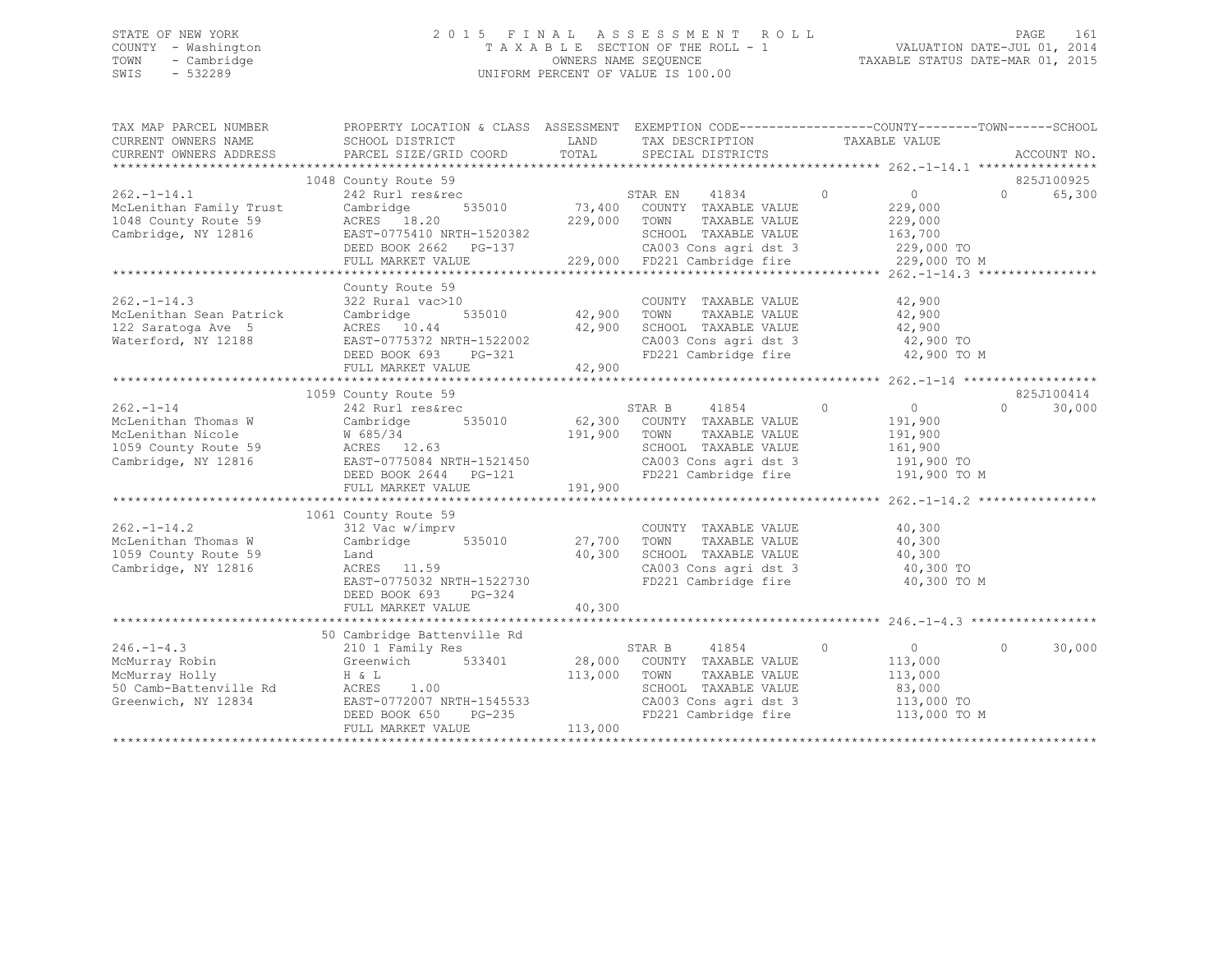## STATE OF NEW YORK 2 0 1 5 F I N A L A S S E S S M E N T R O L L PAGE 162 COUNTY - Washington T A X A B L E SECTION OF THE ROLL - 1 VALUATION DATE-JUL 01, 2014 TOWN - Cambridge OWNERS NAME SEQUENCE TAXABLE STATUS DATE-MAR 01, 2015 SWIS - 532289 UNIFORM PERCENT OF VALUE IS 100.00

| TAX MAP PARCEL NUMBER                                                                                                                                                                                                                        | PROPERTY LOCATION & CLASS ASSESSMENT EXEMPTION CODE---------------COUNTY-------TOWN-----SCHOOL |                                                                                                                                                                                                                                                                                                  |                         |                                |
|----------------------------------------------------------------------------------------------------------------------------------------------------------------------------------------------------------------------------------------------|------------------------------------------------------------------------------------------------|--------------------------------------------------------------------------------------------------------------------------------------------------------------------------------------------------------------------------------------------------------------------------------------------------|-------------------------|--------------------------------|
| 246.-1-24.3<br>McNeice Annelise 240 Rural res<br>McNeice Annelise 240 Rural res<br>240 Rural res<br>Cambridge 535010 36,000 COUNTY TAXABLE VALUE 197,700<br>36,000 COUNTY TAXABLE VALUE 197,700<br>SCHOOL TAXABLE VALUE 197,700<br>SCHOOL TA | 75 Edie Rd                                                                                     |                                                                                                                                                                                                                                                                                                  | 0<br>197,700<br>197,700 |                                |
| 246.-1-24<br>McNeice Virginia R 250 Estate 208,100 STAR EN 41720 0 76,403 76,403<br>73 Edie Rd ACRES 85.80 683,000 COUNTY TAXABLE VALUE 606,597<br>Greenwich, NY 12834 EAST-0776231 NRTH-1539112 TOWN TAXABLE VALUE 606,597<br>Greenwi       | 73 Edie Rd                                                                                     |                                                                                                                                                                                                                                                                                                  |                         | 825J100494<br>76,403<br>65,300 |
| DEED BOOK 3037 PG-271 SCHOOL TAXABLE VALUE 541,297<br>MAY BE SUBJECT TO PAYMENT FULL MARKET VALUE 683,000 CA003 Consider 13 606,597 TO                                                                                                       |                                                                                                |                                                                                                                                                                                                                                                                                                  |                         |                                |
| UNDER AGDIST LAW TIL 2019                                                                                                                                                                                                                    |                                                                                                | 76,403 EX                                                                                                                                                                                                                                                                                        |                         |                                |
| 246.-1-24.1<br>McNeice Virginia R 314 Rural vac<10 COUNTY<br>75 Edie Rd Vac Land 27,500 TOWN<br>Greenwich, NY 12834 ACRES 4.80 CA003 Conservation, NY 12834 ACRES 4.80 CA003 Conservation, NY 12834 SERST-0774851 NRTH-1538413 FD221         | Edie Rd<br>DEED BOOK 3037 PG-271                                                               | $\begin{tabular}{lllllllll} \multicolumn{2}{c}{\text{COUNTY}} & \text{TAXABLE VALUE} & & & 27,500 \\ \multicolumn{2}{c}{\text{TONN}} & \text{TAXABLE VALUE} & & & 27,500 \\ \end{tabular}$<br>SCHOOL TAXABLE VALUE 27,500<br>CA003 Cons agri dst 3 27,500 TO<br>FD221 Cambridge fire 27,500 TO M |                         |                                |
|                                                                                                                                                                                                                                              |                                                                                                |                                                                                                                                                                                                                                                                                                  |                         |                                |
| 334 County Route 59<br>280.-1-20 280.-1-20 117 Horse farm AG DIST 41720 0 113,871 113,871 113,871<br>280.-1-20 McNeil Michael J Cambridge 535010 184,600 COUNTY TAXABLE VALUE 584,929                                                        | 334 County Route 59                                                                            |                                                                                                                                                                                                                                                                                                  |                         | 825J100346                     |
|                                                                                                                                                                                                                                              |                                                                                                | TAXABLE VALUE 584,929<br>SCHOOL TAXABLE VALUE 584,929                                                                                                                                                                                                                                            | 584,929 TO              |                                |
|                                                                                                                                                                                                                                              |                                                                                                |                                                                                                                                                                                                                                                                                                  | 698,800 TO M            |                                |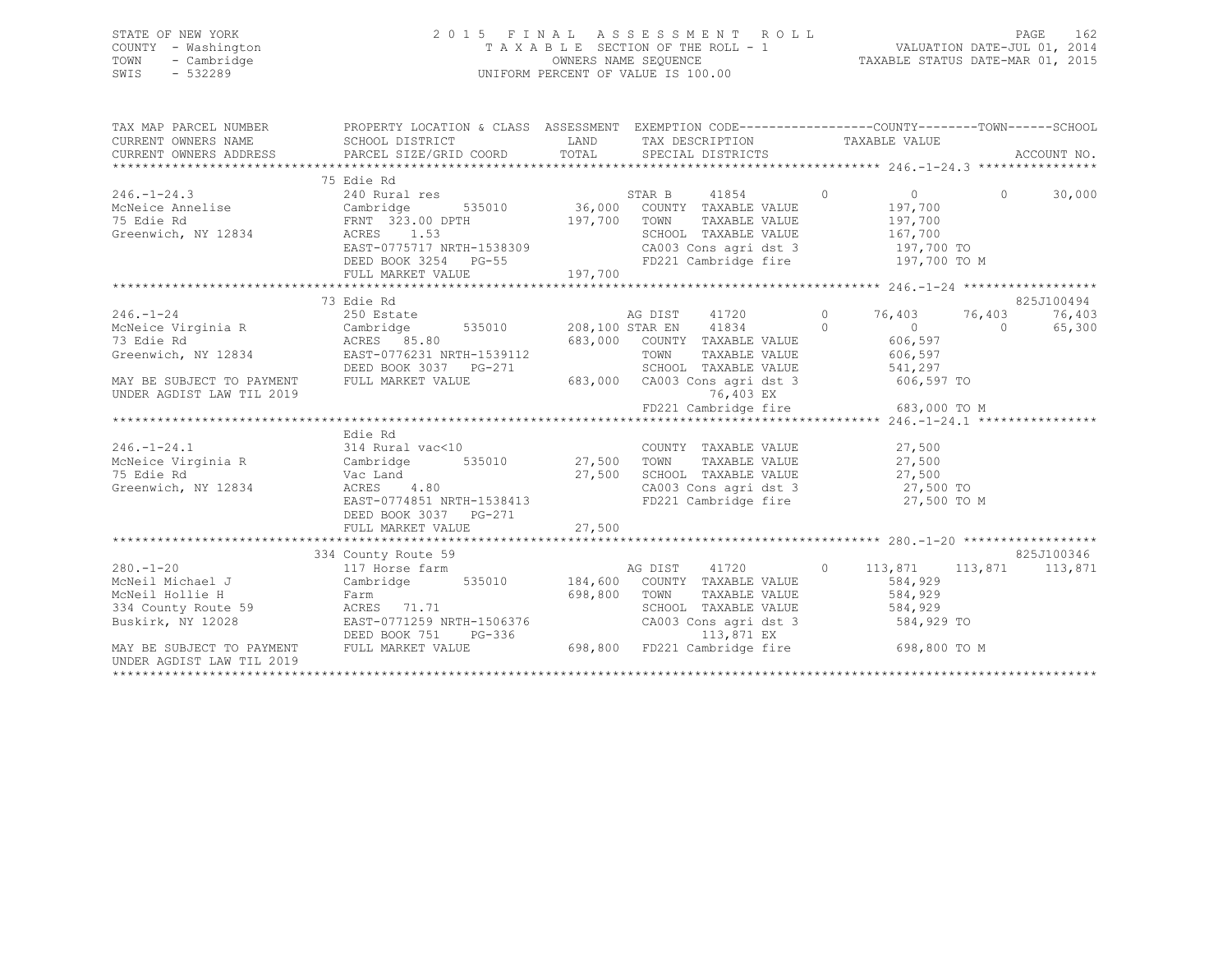# STATE OF NEW YORK<br>COUNTY - Washington 2015 F I N A L A S S E S S M E N T R O L L<br>T A X A B L E SECTION OF THE ROLL - 1 COUNTY - Washington T A X A B L E SECTION OF THE ROLL - 1<br>
TOWN - Cambridge COUNTERS NAME SEQUENCE TOWN - Cambridge OWNERS NAME SEQUENCE TAXABLE STATUS DATE-MAR 01, 2015 UNIFORM PERCENT OF VALUE IS 100.00

| TAX MAP PARCEL NUMBER<br>CURRENT OWNERS NAME<br>CURRENT OWNERS ADDRESS                                                                                       | PROPERTY LOCATION & CLASS ASSESSMENT EXEMPTION CODE----------------COUNTY-------TOWN------SCHOOL<br>SCHOOL DISTRICT<br>PARCEL SIZE/GRID COORD                                          | LAND<br>TOTAL            | TAX DESCRIPTION<br>SPECIAL DISTRICTS                                                                                                                                 | TAXABLE VALUE                                                                                                                       | ACCOUNT NO.                              |
|--------------------------------------------------------------------------------------------------------------------------------------------------------------|----------------------------------------------------------------------------------------------------------------------------------------------------------------------------------------|--------------------------|----------------------------------------------------------------------------------------------------------------------------------------------------------------------|-------------------------------------------------------------------------------------------------------------------------------------|------------------------------------------|
|                                                                                                                                                              |                                                                                                                                                                                        |                          |                                                                                                                                                                      |                                                                                                                                     |                                          |
| $246. - 1 - 24.2$<br>McNiece Katherine J<br>45 Edie Rd<br>Greenwich, NY 12834                                                                                | 45 Edie Rd<br>242 Rurl res&rec<br>535010<br>Cambridge<br>H & L<br>ACRES 14.30<br>EAST-0774811 NRTH-1539196<br>MAY BE SUBJECT TO PAYMENT<br>UNDER AGDIST LAW TIL 2019 FULL MARKET VALUE | 66,600 STAR B<br>339,900 | AG DIST<br>41720<br>41854<br>339,900 COUNTY TAXABLE VALUE<br>TOWN<br>TAXABLE VALUE<br>SCHOOL TAXABLE VALUE<br>CA003 Cons agri dst 3<br>16,818 EX                     | $\circ$<br>16,818<br>$\Omega$<br>$\overline{0}$<br>323,082<br>323,082<br>293,082<br>323,082 TO<br>FD221 Cambridge fire 339,900 TO M | 16,818<br>16,818<br>$\bigcirc$<br>30,000 |
|                                                                                                                                                              |                                                                                                                                                                                        |                          |                                                                                                                                                                      |                                                                                                                                     |                                          |
| $279. - 1 - 3$<br>Meadow Patricia<br>48 Elm St<br>Canton, MA 02021                                                                                           | 327 Center Cambridge Rd<br>210 1 Family Res<br>Cambridge 535010 23,000<br>H & L<br>0.66<br>ACRES<br>EAST-0763363 NRTH-1514448<br>DEED BOOK 1979 PG-232<br>FULL MARKET VALUE            | 69,100<br>69,100         | COUNTY TAXABLE VALUE<br>TAXABLE VALUE<br>TOWN<br>SCHOOL TAXABLE VALUE<br>CA003 Cons agri dst 3<br>FD221 Cambridge fire                                               | 69,100<br>69,100<br>69,100<br>69,100 TO<br>69,100 TO M                                                                              | 825J100624                               |
|                                                                                                                                                              |                                                                                                                                                                                        |                          |                                                                                                                                                                      |                                                                                                                                     |                                          |
| $279. - 1 - 5$<br>Meadow Patricia<br>48 Elm St<br>Canton, MA 02021<br>MAY BE SUBJECT TO PAYMENT DEED BOOK 1993 PG-5<br>UNDER AGDIST LAW TIL 2019             | 313 Center Cambridge Rd<br>312 Vac w/imprv<br>Cambridge<br>Row 587/203<br>ACRES 178.00<br>EAST-0763038 NRTH-1513491<br>DEED BOOK 1993 - PC-5<br>FULL MARKET VALUE                      | 300,800 TOWN             | AG DIST 41720<br>535010 277,500 COUNTY TAXABLE VALUE<br>TAXABLE VALUE<br>SCHOOL TAXABLE VALUE<br>CA003 Cons agri dst 3<br>133,795 EX<br>300,800 FD221 Cambridge fire | $\circ$<br>133,795 133,795<br>167,005<br>167,005<br>167,005<br>167,005 TO<br>300,800 TO M                                           | 825J100488<br>133,795                    |
|                                                                                                                                                              | 33 Mead Rd                                                                                                                                                                             |                          |                                                                                                                                                                      |                                                                                                                                     |                                          |
| $288. - 1 - 30.2$<br>Meager Jack E<br>33 Mead Rd<br>Johnsonville, NY 12094                                                                                   | 210 1 Family Res<br>Hoosic Valley 384201<br>FRNT 378.00 DPTH<br>ACRES 5.23<br>EAST-0756829 NRTH-1499784<br>DEED BOOK 2418 PG-280                                                       | $50,100$<br>100,000      | COUNTY TAXABLE VALUE<br>TOWN<br>TAXABLE VALUE<br>SCHOOL TAXABLE VALUE<br>CA003 Cons agri dst 3<br>FD221 Cambridge fire                                               | 100,000<br>100,000<br>100,000<br>100,000 TO<br>100,000 TO M                                                                         |                                          |
|                                                                                                                                                              | FULL MARKET VALUE                                                                                                                                                                      | 100,000                  |                                                                                                                                                                      |                                                                                                                                     |                                          |
|                                                                                                                                                              | 1069 County Route 60                                                                                                                                                                   |                          |                                                                                                                                                                      |                                                                                                                                     | 825J102028                               |
| $246. - 1 - 29.12$<br>X40.-1-29.12<br>Melite Brenda L Greenwich<br>Melite Michael A Lot 2 920/8<br>4 Melrose Valley Falls Rd ACRES 2.00<br>Melrose, NY 12121 | 210 1 Family Res<br>533401<br>EAST-0772115 NRTH-1542847<br>DEED BOOK 645 PG-232<br>FULL MARKET VALUE<br>******************                                                             | 87,400<br>87,400         | STAR B 41854<br>24,000 COUNTY TAXABLE VALUE<br>TOWN<br>TAXABLE VALUE<br>SCHOOL TAXABLE VALUE<br>CA003 Cons agri dst 3<br>FD221 Cambridge fire                        | $\circ$<br>$\overline{0}$<br>87,400<br>87,400<br>57,400<br>87,400 TO<br>87,400 TO M                                                 | $\Omega$<br>30,000                       |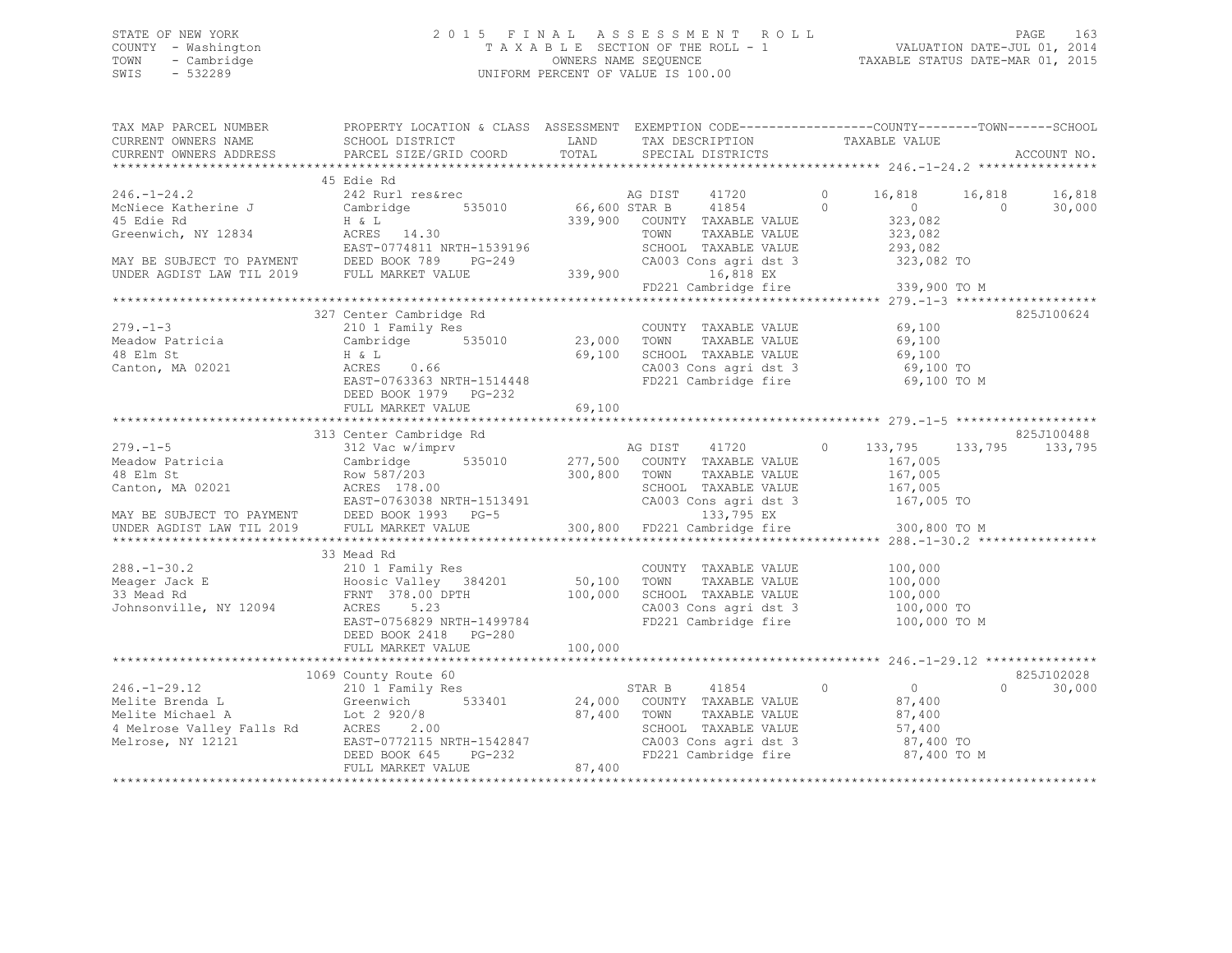| STATE OF NEW YORK<br>COUNTY - Washington<br>- Cambridge<br>TOWN<br>SWIS<br>$-532289$ |                                                                                                                                                                                                                                                                                                          |                        | 2015 FINAL ASSESSMENT ROLL<br>FINAL ASSESSMENT KOLL<br>TAXABLE SECTION OF THE ROLL - 1 VALUATION DATE-JUL 01, 2014<br>OWNERS NAME SEQUENCE  TAXABLE STATUS DATE-MAR 01, 2015<br>UNIFORM PERCENT OF VALUE IS 100.00 |                                                                                           | PAGE<br>164                                                |
|--------------------------------------------------------------------------------------|----------------------------------------------------------------------------------------------------------------------------------------------------------------------------------------------------------------------------------------------------------------------------------------------------------|------------------------|--------------------------------------------------------------------------------------------------------------------------------------------------------------------------------------------------------------------|-------------------------------------------------------------------------------------------|------------------------------------------------------------|
| CURRENT OWNERS NAME<br>CURRENT OWNERS ADDRESS                                        | TAX MAP PARCEL NUMBER THE PROPERTY LOCATION & CLASS ASSESSMENT EXEMPTION CODE---------------COUNTY-------TOWN------SCHOOL<br>SCHOOL DISTRICT LAND<br>PARCEL SIZE/GRID COORD                                                                                                                              | TOTAL                  | TAX DESCRIPTION TAXABLE VALUE<br>SPECIAL DISTRICTS                                                                                                                                                                 |                                                                                           | ACCOUNT NO.                                                |
| $271 - 2 - 17.2$<br>Merrill Bruce<br>31 Wright Rd<br>Cambridge, NY 12816             | 31 Wright Rd<br>242 Rurl res&rec<br>Cambridge 535010<br>House & Land<br>724/242<br>ACRES 13.00<br>EAST-0773865 NRTH-1519091<br>DEED BOOK 2843 PG-330<br>FULL MARKET VALUE                                                                                                                                | 66,000 TOWN<br>249,800 | COUNTY TAXABLE VALUE<br>TOWN TAXABLE VALUE 249,800<br>TAXABLE VALUE<br>249,800 SCHOOL TAXABLE VALUE<br>CA003 Cons agri dst 3<br>FD221 Cambridge fire                                                               | 249,800<br>$249,800$ TO<br>249,800 TO M                                                   | 825J100896                                                 |
|                                                                                      |                                                                                                                                                                                                                                                                                                          |                        |                                                                                                                                                                                                                    |                                                                                           |                                                            |
|                                                                                      | 573 Center Cambridge Rd<br>370.-1-18<br>Michaels Kevin L<br>Michaels Kevin L<br>STAR B<br>2101 Family Res<br>2101 Family Res<br>215,800<br>27,500 COUNTY TAXABLE VALUE<br>215,800<br>215,800<br>215,800<br>Cambridge, NY 12816<br>DEED BOOK 2678 PG-257<br>215,800<br>PULL MARKET VAL                    |                        |                                                                                                                                                                                                                    |                                                                                           | 825J100581<br>$0 \t 30,000$                                |
|                                                                                      |                                                                                                                                                                                                                                                                                                          |                        |                                                                                                                                                                                                                    |                                                                                           |                                                            |
| $270. -1 - 1$<br>Milet Walter A<br>217 Brownell Rd<br>Cambridge, NY 12816            | 217 Brownell Rd<br>241 Rural res&aq<br>Cambridge 535010 111,300 STAR B 41854<br>House & Lot 216,60<br>Addition 2016<br>ACRES 47.40<br>ACKES 47.40<br>MAY BE SUBJECT TO PAYMENT EAST-0763474 NRTH-1520920<br>UNDER AGDIST LAW TIL 2019 DEED BOOK 3029 PG-159 CA003 Cons agridst 3<br>FIII.I. MAPPER VALUE |                        | AG DIST<br>41720<br>216,600 COUNTY TAXABLE VALUE<br>TOWN<br>TAXABLE VALUE                                                                                                                                          | $0 \t 55,930$<br>$\circ$<br>$\overline{0}$<br>160,670<br>160,670<br>130,670<br>160,670 TO | 825J100506<br>55,930<br>55,930<br>$\overline{0}$<br>30,000 |
|                                                                                      |                                                                                                                                                                                                                                                                                                          |                        |                                                                                                                                                                                                                    |                                                                                           |                                                            |
|                                                                                      | FULL MARKET VALUE 216,600 FD221 Cambridge fire 216,600 TO M                                                                                                                                                                                                                                              |                        |                                                                                                                                                                                                                    |                                                                                           |                                                            |
|                                                                                      |                                                                                                                                                                                                                                                                                                          |                        |                                                                                                                                                                                                                    |                                                                                           |                                                            |
|                                                                                      | 34 County Route 3<br>242 Rurl resserc<br>Miller John M Jr Cambridge 535010 92,900 COUNTY TAXABLE VALUE<br>Miller Adele M House Land<br>34 County Route 59 ACRES 15.44 SCHOOL TAXABLE VALUE<br>Buskirk, NY 12028-2311 EAST-0776939 NRTH-1                                                                 |                        |                                                                                                                                                                                                                    | $0$<br>400,800<br>400,800<br>370,800<br>400,800 TO<br>400,800 TO M                        | $\circ$<br>30,000                                          |
|                                                                                      | FULL MARKET VALUE 400,800                                                                                                                                                                                                                                                                                |                        |                                                                                                                                                                                                                    |                                                                                           |                                                            |
|                                                                                      |                                                                                                                                                                                                                                                                                                          |                        |                                                                                                                                                                                                                    |                                                                                           |                                                            |
|                                                                                      | Aller Larry J<br>Miller Larry J<br>Miller Terry and Loudwight and Market Market (1990)<br>2010 East Cambridge 535010 (1990)<br>2010 COUNTY Sub lot 13<br>2011 County Route 74<br>2011 EAST-0764701 When It are series of the country of th                                                               |                        | 41834<br>STAR EN<br>45,300 COUNTY TAXABLE VALUE<br>TAXABLE VALUE<br>SCHOOL TAXABLE VALUE<br>CA003 Cons agri dst 3<br>FD221 Cambridge fire<br>re consagri dst 3<br>FD221 Cambridge fire                             | $\overline{0}$<br>$\Omega$<br>169,000<br>169,000<br>103,700<br>169,000 TO<br>169,000 TO M | $\Omega$<br>65,300                                         |

\*\*\*\*\*\*\*\*\*\*\*\*\*\*\*\*\*\*\*\*\*\*\*\*\*\*\*\*\*\*\*\*\*\*\*\*\*\*\*\*\*\*\*\*\*\*\*\*\*\*\*\*\*\*\*\*\*\*\*\*\*\*\*\*\*\*\*\*\*\*\*\*\*\*\*\*\*\*\*\*\*\*\*\*\*\*\*\*\*\*\*\*\*\*\*\*\*\*\*\*\*\*\*\*\*\*\*\*\*\*\*\*\*\*\*\*\*\*\*\*\*\*\*\*\*\*\*\*\*\*\*\*

FULL MARKET VALUE 169,000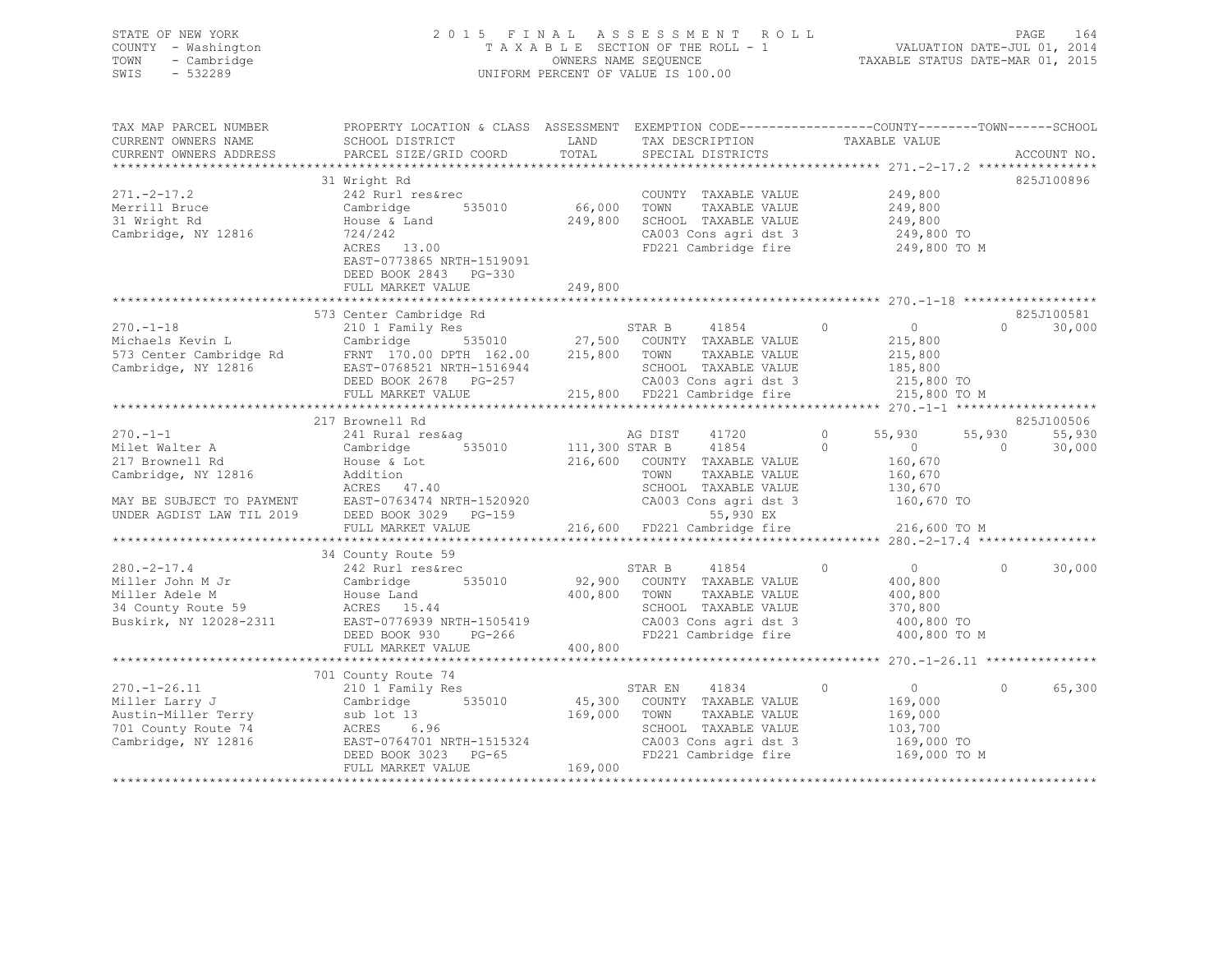| STATE OF NEW YORK<br>COUNTY - Washington<br>TOWN<br>- Cambridge<br>SWIS<br>$-532289$ |                                                                                                                                                                                                                                                                                                                                                                                                           |                       | 2015 FINAL ASSESSMENT ROLL<br>T A X A B L E SECTION OF THE ROLL - 1<br>OWNERS NAME SEQUENCE<br>UNIFORM PERCENT OF VALUE IS 100.00      | rast 165<br>VALUATION DATE-JUL 01, 2014<br>TAXABLE STATUS DATE-MAR 01, 2015 | PAGE<br>165                               |
|--------------------------------------------------------------------------------------|-----------------------------------------------------------------------------------------------------------------------------------------------------------------------------------------------------------------------------------------------------------------------------------------------------------------------------------------------------------------------------------------------------------|-----------------------|----------------------------------------------------------------------------------------------------------------------------------------|-----------------------------------------------------------------------------|-------------------------------------------|
| TAX MAP PARCEL NUMBER                                                                | PROPERTY LOCATION & CLASS ASSESSMENT EXEMPTION CODE---------------COUNTY-------TOWN-----SCHOOL<br>SCHOOL DISTRICT                                                                                                                                                                                                                                                                                         |                       |                                                                                                                                        |                                                                             |                                           |
| CURRENT OWNERS NAME<br>CURRENT OWNERS ADDRESS                                        | PARCEL SIZE/GRID COORD                                                                                                                                                                                                                                                                                                                                                                                    |                       |                                                                                                                                        |                                                                             | ACCOUNT NO.                               |
|                                                                                      |                                                                                                                                                                                                                                                                                                                                                                                                           |                       |                                                                                                                                        |                                                                             |                                           |
|                                                                                      | 143 Tingue Rd                                                                                                                                                                                                                                                                                                                                                                                             |                       |                                                                                                                                        |                                                                             | 825J102016                                |
| $261 - 2 - 5.1$                                                                      | 210 1 Family Res                                                                                                                                                                                                                                                                                                                                                                                          | COUNTY<br>33,500 TOWN | COUNTY TAXABLE VALUE $200,000$<br>TOWN TAXABLE VALUE $200,000$<br>SCHOOL TAXABLE VALUE $200,000$<br>CA003 Cons agri dst 3 $200,000$ TO |                                                                             |                                           |
| Millington Anthony W                                                                 | Cambridge 535010                                                                                                                                                                                                                                                                                                                                                                                          |                       |                                                                                                                                        |                                                                             |                                           |
| Farrell Bonnie                                                                       | H & L                                                                                                                                                                                                                                                                                                                                                                                                     |                       | 200,000 SCHOOL TAXABLE VALUE                                                                                                           |                                                                             |                                           |
| 143 Tingue Rd<br>Cambridge, NY 12816                                                 | 2007 SCAR DECISION<br>$261. - 1 - 5.1$                                                                                                                                                                                                                                                                                                                                                                    |                       | FD221 Cambridge fire                                                                                                                   | 200,000 TO M                                                                |                                           |
|                                                                                      | ACRES 2.50                                                                                                                                                                                                                                                                                                                                                                                                |                       |                                                                                                                                        |                                                                             |                                           |
|                                                                                      | EAST-0768647 NRTH-1523547                                                                                                                                                                                                                                                                                                                                                                                 |                       |                                                                                                                                        |                                                                             |                                           |
|                                                                                      | DEED BOOK 947 PG-166                                                                                                                                                                                                                                                                                                                                                                                      |                       |                                                                                                                                        |                                                                             |                                           |
|                                                                                      | FULL MARKET VALUE 200,000                                                                                                                                                                                                                                                                                                                                                                                 |                       |                                                                                                                                        |                                                                             |                                           |
|                                                                                      |                                                                                                                                                                                                                                                                                                                                                                                                           |                       |                                                                                                                                        |                                                                             |                                           |
| $261 - 2 - 5.4$                                                                      | Tinque Rd<br>105 Vac farmland                                                                                                                                                                                                                                                                                                                                                                             |                       | AG DIST 41720                                                                                                                          | $\Omega$<br>35,692                                                          | 35,692<br>35,692                          |
| Millington Tony                                                                      |                                                                                                                                                                                                                                                                                                                                                                                                           |                       |                                                                                                                                        | 66,608                                                                      |                                           |
| Farrell Bonnie                                                                       | Cambridge 535010 102,300 COUNTY TAXABLE VALUE<br>102,300 TOWN TAXABLE VALUE                                                                                                                                                                                                                                                                                                                               | 102,300 TOWN          | TAXABLE VALUE                                                                                                                          | 66,608                                                                      |                                           |
| 143 Tingue Rd                                                                        |                                                                                                                                                                                                                                                                                                                                                                                                           |                       |                                                                                                                                        | 66,608                                                                      |                                           |
| Cambridge, NY 12816                                                                  |                                                                                                                                                                                                                                                                                                                                                                                                           |                       | SCHOOL TAXABLE VALUE<br>CA003 Cons agri dst 3                                                                                          | 66,608 TO                                                                   |                                           |
|                                                                                      | 261.-1-5.4<br>ACRES 37.00 CA003 Cor<br>EAST-0768379 NRTH-1524643<br>DERED BOOK 2407 PG-71 FD221 Cam                                                                                                                                                                                                                                                                                                       |                       | 35,692 EX                                                                                                                              |                                                                             |                                           |
| MAY BE SUBJECT TO PAYMENT<br>UNDER AGDIST LAW TIL 2019                               | FULL MARKET VALUE                                                                                                                                                                                                                                                                                                                                                                                         | 102,300               | FD221 Cambridge fire 102,300 TO M                                                                                                      |                                                                             |                                           |
|                                                                                      |                                                                                                                                                                                                                                                                                                                                                                                                           |                       |                                                                                                                                        |                                                                             |                                           |
| $279. - 2 - 31.4$                                                                    | 32 County Route 59A<br>$\begin{array}{lllllll} \text{cos} & \text{Res} & \text{w/Comuse} & \text{STAR B} & 41854 \text{ } \\ \text{Cambridge} & 535010 & 29,400 & \text{COUNTY} & \text{TAXABLE VALUE} \text{ House & L.87} & & & & \\ \text{ACRES} & 1.87 & & & & & & & \\ \text{EAST-0766007} & & & & & & & & \\ \text{EAST-0766007} & & & & & & & \\ \text{EAST-0766007} & & & & & & & \\ \end{array}$ |                       | 41854 0                                                                                                                                | $\overline{0}$                                                              | 825J100901<br>$0 \qquad \qquad$<br>30,000 |
| Miner Christopher E                                                                  |                                                                                                                                                                                                                                                                                                                                                                                                           |                       |                                                                                                                                        |                                                                             |                                           |
| 32 County Route 59A                                                                  |                                                                                                                                                                                                                                                                                                                                                                                                           |                       |                                                                                                                                        | 179,300<br>179,300                                                          |                                           |
| Buskirk, NY 12028                                                                    |                                                                                                                                                                                                                                                                                                                                                                                                           |                       |                                                                                                                                        | 149,300                                                                     |                                           |
|                                                                                      | House & Lot<br>ACRES 1.87<br>EAST-0766907 NRTH-1506760 (2003 Cons agri dst 3<br>----  ----  ----  ----  ----  ----  ----  ----  ----  ----  ----  ----  ----  ----  ----  ----  ----  ----  ----  ----  ----  ----  ----  ----  ----                                                                                                                                                                      |                       |                                                                                                                                        | 179,300 TO                                                                  |                                           |
|                                                                                      |                                                                                                                                                                                                                                                                                                                                                                                                           |                       |                                                                                                                                        | 179,300 TO M                                                                |                                           |
|                                                                                      | FULL MARKET VALUE                                                                                                                                                                                                                                                                                                                                                                                         | 179,300               |                                                                                                                                        |                                                                             |                                           |
|                                                                                      | 855 County Route 59                                                                                                                                                                                                                                                                                                                                                                                       |                       |                                                                                                                                        |                                                                             | 825J100321                                |
| $271, -1 - 10$                                                                       | 210 1 Family Res                                                                                                                                                                                                                                                                                                                                                                                          |                       |                                                                                                                                        | $\circ$<br>$\overline{0}$                                                   | $\circ$<br>30,000                         |
| Molea-Marotta Michelle                                                               | Cambridge 535010                                                                                                                                                                                                                                                                                                                                                                                          |                       | STAR B 41854<br>24,600 COUNTY TAXABLE VALUE                                                                                            | 128,600                                                                     |                                           |
| 855 County Route 59                                                                  | H & L<br>ACRES 0.49<br>EAST-0771812 NRTH-1517944<br>THE SCHOOL TAXABLE VALUE<br>EAST-0771812 NRTH-1517944<br>FD221 Cambridge fire                                                                                                                                                                                                                                                                         |                       |                                                                                                                                        | 128,600                                                                     |                                           |
| Cambridge, NY 12816                                                                  |                                                                                                                                                                                                                                                                                                                                                                                                           |                       |                                                                                                                                        | 98,600<br>128,600 TO M                                                      |                                           |
|                                                                                      |                                                                                                                                                                                                                                                                                                                                                                                                           |                       |                                                                                                                                        |                                                                             |                                           |
|                                                                                      | DEED BOOK 1800 PG-155                                                                                                                                                                                                                                                                                                                                                                                     |                       |                                                                                                                                        |                                                                             |                                           |
|                                                                                      | FULL MARKET VALUE                                                                                                                                                                                                                                                                                                                                                                                         | 128,600               |                                                                                                                                        |                                                                             |                                           |
|                                                                                      | Conley Rd                                                                                                                                                                                                                                                                                                                                                                                                 |                       |                                                                                                                                        |                                                                             |                                           |
| $271 - 2 - 28.2$                                                                     | 300 Vacant Land                                                                                                                                                                                                                                                                                                                                                                                           |                       | COUNTY TAXABLE VALUE                                                                                                                   | 500                                                                         |                                           |
| Molloy Daniel P<br>244 Conley Rd                                                     | $SUV$ val.<br>Cambridge<br>FRNT 11.<br>- 2m-0775<br>$535010$ 500 TOWN                                                                                                                                                                                                                                                                                                                                     |                       | TAXABLE VALUE                                                                                                                          | 500                                                                         |                                           |
| 244 Conley Rd                                                                        | FRNT 11.00 DPTH 447.00 500 SCHOOL TAXABLE VALUE<br>EAST-0775201 NRTH-1514210 CA003 Cons agri dst 3                                                                                                                                                                                                                                                                                                        |                       |                                                                                                                                        |                                                                             |                                           |
| Cambridge, NY 12816                                                                  | EAST-0775201 NRTH-1514210                                                                                                                                                                                                                                                                                                                                                                                 |                       |                                                                                                                                        |                                                                             |                                           |
|                                                                                      | FULL MARKET VALUE                                                                                                                                                                                                                                                                                                                                                                                         |                       | CA003 Cons agri dst 3 500 TO<br>500 FD221 Cambridge fire 500 TO<br>500 FD221 Cambridge fire 500 TO                                     | 500 TO M                                                                    |                                           |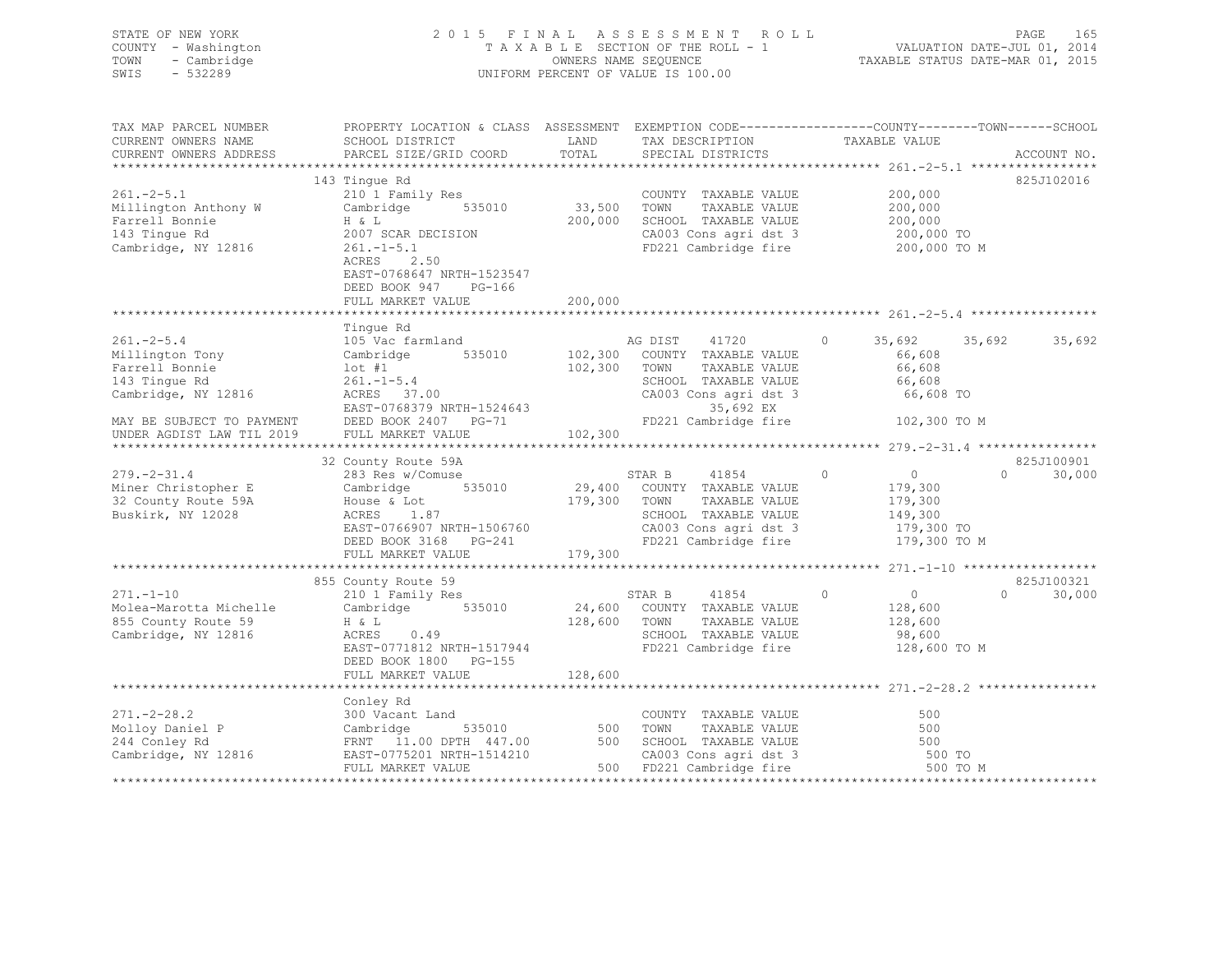### STATE OF NEW YORK 2 0 1 5 F I N A L A S S E S S M E N T R O L L PAGE 166 COUNTY - Washington T A X A B L E SECTION OF THE ROLL - 1 VALUATION DATE-JUL 01, 2014 TOWN - Cambridge OWNERS NAME SEQUENCE TAXABLE STATUS DATE-MAR 01, 2015 SWIS - 532289 UNIFORM PERCENT OF VALUE IS 100.00

TAX MAP PARCEL NUMBER PROPERTY LOCATION & CLASS ASSESSMENT EXEMPTION CODE------------------------------TOWN-------SCHOOL

| CURRENT OWNERS NAME      | SCHOOL DISTRICT            | LAND           | TAX DESCRIPTION                                      |                         | TAXABLE VALUE                          |            |               |
|--------------------------|----------------------------|----------------|------------------------------------------------------|-------------------------|----------------------------------------|------------|---------------|
| CURRENT OWNERS ADDRESS   | PARCEL SIZE/GRID COORD     | TOTAL          | SPECIAL DISTRICTS<br>******************************* |                         |                                        |            | ACCOUNT NO.   |
|                          |                            |                |                                                      |                         |                                        |            | 825J100632    |
| $271. - 2 - 29$          | 244 Conley Rd              |                | STAR B<br>41854                                      | $\circ$                 |                                        | $\Omega$   | 30,000        |
|                          | 210 1 Family Res           |                | 33,000 COUNTY TAXABLE VALUE                          |                         | $\begin{bmatrix} 0 \\ 1 \end{bmatrix}$ |            |               |
| Molloy Daniel P          | 535010<br>Cambridge        |                |                                                      |                         | 151,000                                |            |               |
| 244 Conley Rd            | H & L                      | 151,000        | TAXABLE VALUE<br>TOWN                                |                         | 151,000                                |            |               |
| Cambridge, NY 12816      | 2.56<br>ACRES              |                | SCHOOL TAXABLE VALUE                                 |                         | 121,000                                |            |               |
|                          | EAST-0775321 NRTH-1514114  |                | CA003 Cons agri dst 3                                |                         | 151,000 TO                             |            |               |
|                          | DEED BOOK 673<br>PG-150    |                | FD221 Cambridge fire                                 |                         | 151,000 TO M                           |            |               |
|                          | FULL MARKET VALUE          | 151,000        |                                                      |                         |                                        |            |               |
|                          | **********************     |                | *************************                            | ************** 280.-2-5 |                                        |            |               |
|                          | 74 Dickensen Rd            |                |                                                      |                         |                                        |            | 825J100512    |
| $280 - 2 - 5$            | 210 1 Family Res           |                | VETCOM CTS 41130                                     | $\circ$                 | 28,425                                 | 28,425     | 10,000        |
| Moon Francis             | 535010<br>Cambridge        | 37,000 AGED-CO | 41802                                                | $\Omega$                | 38,374                                 | $\bigcirc$ | $\mathcal{C}$ |
| Moon Isabelle            | 3.40<br>ACRES              |                | 113,700 AGED-TOWN 41803                              | $\Omega$                | $\overline{0}$                         | 8,528      |               |
| 74 Dickensen Rd          | EAST-0776301 NRTH-1508388  |                | STAR EN<br>41834                                     | $\circ$                 | $\circ$                                | $\Omega$   | 65,300        |
| Buskirk, NY 12028        | DEED BOOK 395<br>PG-1191   |                | COUNTY TAXABLE VALUE                                 |                         | 46,901                                 |            |               |
|                          | FULL MARKET VALUE          | 113,700 TOWN   | TAXABLE VALUE                                        |                         | 76,747                                 |            |               |
|                          |                            |                | SCHOOL TAXABLE VALUE                                 |                         | 38,400                                 |            |               |
|                          |                            |                | CA003 Cons agri dst 3                                |                         | 113,700 TO                             |            |               |
|                          |                            |                | FD221 Cambridge fire                                 |                         | 113,700 TO M                           |            |               |
|                          |                            |                |                                                      |                         | *** 246.-1-30.1 ***                    |            |               |
|                          | 1094 County Route 60       |                |                                                      |                         |                                        |            | 825J100916    |
| $246. - 1 - 30.1$        | 210 1 Family Res           |                | STAR B<br>41854                                      | $\circ$                 | $\circ$                                | $\Omega$   | 30,000        |
| Moore Laurie             | 533401<br>Greenwich        |                | 30,000 COUNTY TAXABLE VALUE                          |                         | 171,600                                |            |               |
| Moore Terry              | H & L                      | 171,600        | TOWN<br>TAXABLE VALUE                                |                         | 171,600                                |            |               |
| 1094 County Route 60     | 581/243;844/269            |                | SCHOOL TAXABLE VALUE                                 |                         | 141,600                                |            |               |
| Greenwich, NY 12834      | 2.10<br>ACRES              |                | CA003 Cons agri dst 3                                |                         | 171,600 TO                             |            |               |
|                          | EAST-0772363 NRTH-1543409  |                | FD221 Cambridge fire                                 |                         | 171,600 TO M                           |            |               |
|                          | DEED BOOK 498<br>$PG-106$  |                |                                                      |                         |                                        |            |               |
|                          | FULL MARKET VALUE          | 171,600        |                                                      |                         |                                        |            |               |
|                          |                            |                |                                                      |                         |                                        |            |               |
|                          | 79 Morris Rd               |                |                                                      |                         |                                        |            | 825J102001    |
| $289. -1 - 1.1$          |                            |                |                                                      | $\circ$                 |                                        | $\cap$     |               |
|                          | 210 1 Family Res           |                | STAR EN<br>41834                                     |                         | $\circ$                                |            | 65,300        |
| Moore Murray J           | 535010<br>Cambridge        |                | 52,200 COUNTY TAXABLE VALUE                          |                         | 204,500                                |            |               |
| Moore Nancy L            | 8.54<br>ACRES              | 204,500 TOWN   | TAXABLE VALUE                                        |                         | 204,500                                |            |               |
| 79 Morris Rd             | EAST-0770184 NRTH-1502612  |                | SCHOOL TAXABLE VALUE                                 |                         | 139,200                                |            |               |
| Buskirk, NY 12028        | DEED BOOK 586<br>PG-146    |                | CA003 Cons agri dst 3                                |                         | 204,500 TO                             |            |               |
|                          | FULL MARKET VALUE          |                | 204,500 FD221 Cambridge fire                         |                         | 204,500 TO M                           |            |               |
|                          |                            |                |                                                      |                         |                                        |            |               |
|                          | 263 Cobble Rd              |                |                                                      |                         |                                        |            | 825J100357    |
| $254. - 1 - 9$           | 242 Rurl res&rec           |                | 41834<br>STAR EN                                     | $\circ$                 | $\overline{0}$                         | $\Omega$   | 65,300        |
| Moppert Gerald A         | 535010<br>Cambridge        | 177,200        | COUNTY TAXABLE VALUE                                 |                         | 362,900                                |            |               |
| 263 Cobble Rd            | ACRES 106.45               | 362,900        | TAXABLE VALUE<br>TOWN                                |                         | 362,900                                |            |               |
| Cambridge, NY 12816-2228 | EAST-0777800 NRTH-1531895  |                | SCHOOL TAXABLE VALUE                                 |                         | 297,600                                |            |               |
|                          | DEED BOOK 2806<br>$PG-235$ |                | FD221 Cambridge fire                                 |                         | 362,900 TO M                           |            |               |
|                          | FULL MARKET VALUE          | 362,900        |                                                      |                         |                                        |            |               |
|                          |                            |                |                                                      |                         |                                        |            |               |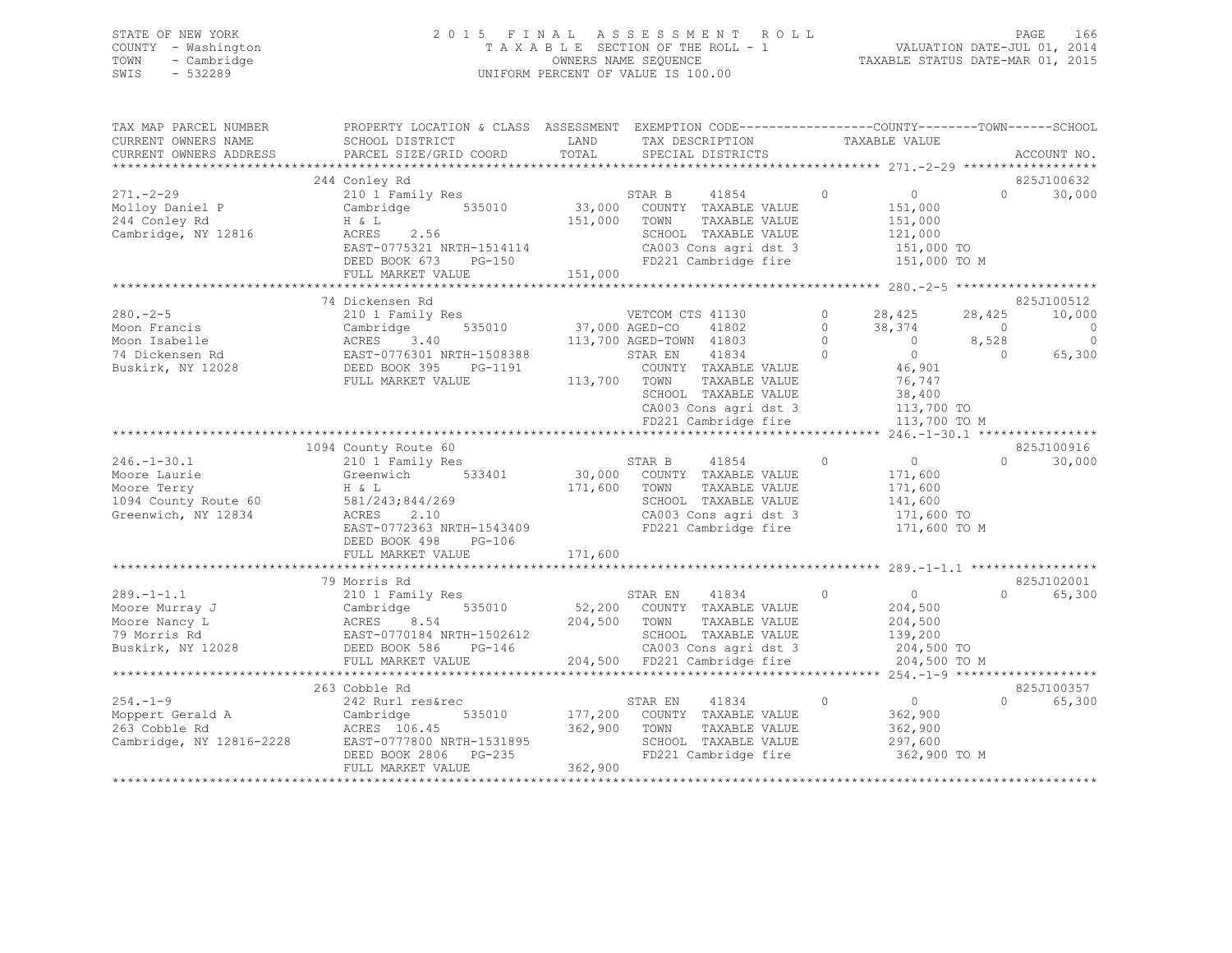# STATE OF NEW YORK<br>COUNTY - Washington 2015 FINAL ASSESSMENT ROLL 2011<br>2014–2015 2015 - TAXABLE SECTION OF THE ROLL - 1 COUNTY - Washington  $T A X A B L E$  SECTION OF THE ROLL - 1<br>TOWN - Cambridge  $\sim$  000NERS NAME SEQUENCE TOWN - Cambridge OWNERS NAME SEQUENCE TAXABLE STATUS DATE-MAR 01, 2015 UNIFORM PERCENT OF VALUE IS 100.00

| TAX MAP PARCEL NUMBER           PROPERTY LOCATION & CLASS  ASSESSMENT  EXEMPTION CODE-------------COUNTY-------TOWN------SCHOOL                                                                                                                              |                                              |               |                                             |                    |               |
|--------------------------------------------------------------------------------------------------------------------------------------------------------------------------------------------------------------------------------------------------------------|----------------------------------------------|---------------|---------------------------------------------|--------------------|---------------|
| CURRENT OWNERS NAME                                                                                                                                                                                                                                          | SCHOOL DISTRICT                              | LAND          | TAX DESCRIPTION                             | TAXABLE VALUE      |               |
| CURRENT OWNERS ADDRESS                                                                                                                                                                                                                                       | PARCEL SIZE/GRID COORD                       | TOTAL         | SPECIAL DISTRICTS                           |                    | ACCOUNT NO.   |
|                                                                                                                                                                                                                                                              |                                              |               |                                             |                    |               |
|                                                                                                                                                                                                                                                              | 382 Cobble Rd                                |               |                                             |                    | 825J100533    |
| 1972 - 2-5<br>Moppert Gerald A Cambridge 535010<br>263 Cobble Rd ACRES 29.72<br>263 Cobble Rd ACRES 29.72<br>263 Cambridge, NY 12816<br>263 DEED BOOK 3276 PG-171<br>FULL MARKET VALUE<br>FULL MARKET VALUE                                                  |                                              |               | COUNTY TAXABLE VALUE                        | 154,800            |               |
|                                                                                                                                                                                                                                                              |                                              | 535010 76,100 | TAXABLE VALUE<br>TOWN                       | 154,800            |               |
|                                                                                                                                                                                                                                                              |                                              | 154,800       | SCHOOL TAXABLE VALUE                        |                    |               |
|                                                                                                                                                                                                                                                              |                                              |               |                                             | 154,800            |               |
|                                                                                                                                                                                                                                                              |                                              |               | FD221 Cambridge fire 154,800 TO M           |                    |               |
|                                                                                                                                                                                                                                                              |                                              |               |                                             |                    |               |
|                                                                                                                                                                                                                                                              |                                              | 154,800       |                                             |                    |               |
|                                                                                                                                                                                                                                                              |                                              |               |                                             |                    |               |
|                                                                                                                                                                                                                                                              | 3 Perry Ln                                   |               | 90 PCT OF VALUE USED FOR EXEMPTION PURPOSES |                    | 825J100622    |
|                                                                                                                                                                                                                                                              |                                              |               |                                             |                    |               |
|                                                                                                                                                                                                                                                              |                                              |               |                                             |                    |               |
|                                                                                                                                                                                                                                                              |                                              |               |                                             |                    |               |
|                                                                                                                                                                                                                                                              |                                              |               |                                             |                    |               |
| 255.-1-14<br>Morgan James D<br>Morgan Kerri L (10 1 Family Res 535010)<br>Morgan Kerri L (1,000 10,000 10,000 10,000 10,000 10,000 10,000 10,000<br>Morgan Kerri L (1,000 H & L (29,000 VETDIS CTS 41140 0 110,000 90,000 20,000<br>3 Pe                     |                                              |               |                                             |                    |               |
|                                                                                                                                                                                                                                                              |                                              |               |                                             |                    |               |
|                                                                                                                                                                                                                                                              |                                              |               |                                             |                    |               |
|                                                                                                                                                                                                                                                              | FULL MARKET VALUE                            |               | 629,000 TOWN TAXABLE VALUE                  | 359,000<br>539,000 |               |
|                                                                                                                                                                                                                                                              |                                              |               | SCHOOL TAXABLE VALUE                        |                    |               |
|                                                                                                                                                                                                                                                              |                                              |               | FD221 Cambridge fire                        | 629,000 TO M       |               |
|                                                                                                                                                                                                                                                              |                                              |               |                                             |                    |               |
|                                                                                                                                                                                                                                                              | 14 Durfee Rd                                 |               |                                             |                    | 825J100522    |
| $288 - 1 - 18$                                                                                                                                                                                                                                               | 210 1 Family Res                             |               | STAR B 41854                                | $\overline{0}$ 0   | $0 \t 30,000$ |
|                                                                                                                                                                                                                                                              |                                              |               | 58,400 COUNTY TAXABLE VALUE                 | 262,300<br>262,300 |               |
|                                                                                                                                                                                                                                                              |                                              |               | 262,300 TOWN TAXABLE VALUE                  |                    |               |
|                                                                                                                                                                                                                                                              | .<br>ACRES 7.10<br>EAST-0764845 NRTH-1501338 |               | SCHOOL TAXABLE VALUE 232,300                |                    |               |
|                                                                                                                                                                                                                                                              |                                              |               | FD221 Cambridge fire                        | 262,300 TO M       |               |
|                                                                                                                                                                                                                                                              | DEED BOOK 2640 PG-224                        |               |                                             |                    |               |
|                                                                                                                                                                                                                                                              | FULL MARKET VALUE                            | 262,300       |                                             |                    |               |
|                                                                                                                                                                                                                                                              |                                              |               |                                             |                    |               |
|                                                                                                                                                                                                                                                              | 207 Belle Rd                                 |               |                                             |                    | 825J100875    |
|                                                                                                                                                                                                                                                              |                                              |               |                                             | $\overline{0}$     | $\Omega$      |
|                                                                                                                                                                                                                                                              |                                              |               | STAR B 41854 0                              |                    | 30,000        |
|                                                                                                                                                                                                                                                              |                                              |               | 74,400 COUNTY TAXABLE VALUE                 | 188,900            |               |
|                                                                                                                                                                                                                                                              |                                              | 188,900       | TOWN<br>TAXABLE VALUE                       | 188,900            |               |
|                                                                                                                                                                                                                                                              |                                              |               | SCHOOL TAXABLE VALUE                        | 158,900            |               |
| 280.-1-7.2<br>Morton Robert S<br>Morton Barbara<br>207 Belle Rd<br>207 Belle Rd<br>207 Belle Rd<br>207 Belle Rd<br>208 DEBID BOOK 471<br>207 Belle Rd<br>207 Belle Rd<br>207 Belle Rd<br>208 2008 471<br>2028 DEBID BOOK 471<br>PETIT MARKET VALUE           | KTH-1512141<br>PG-450<br>MUE                 |               | CA003 Cons agri dst 3 188,900 TO            |                    |               |
|                                                                                                                                                                                                                                                              |                                              |               | 188,900 FD221 Cambridge fire                | 188,900 TO M       |               |
|                                                                                                                                                                                                                                                              |                                              |               |                                             |                    |               |
|                                                                                                                                                                                                                                                              | 682 County Route 74                          |               |                                             |                    | 825J101992    |
|                                                                                                                                                                                                                                                              |                                              |               | COUNTY TAXABLE VALUE 44,000                 |                    |               |
|                                                                                                                                                                                                                                                              |                                              |               | 43,400 TOWN TAXABLE VALUE                   | 44,000             |               |
|                                                                                                                                                                                                                                                              |                                              | 44,000        | SCHOOL TAXABLE VALUE 44,000                 |                    |               |
| 2.0.-1-24.2<br>Mothes Alfred T<br>Mothes Mary L<br>Mothes Mary L<br>Po Box: 101<br>Po Box: 101<br>Mothes Mary L<br>Mothes Mary L<br>Mothes Mary L<br>Mothes Mary L<br>Mothes Mary L<br>Mothes Mary L<br>Mothes Mary L<br>Mothes Mary L<br>Mothes Mary L<br>M |                                              |               | FD221 Cambridge fire                        | 44,000 TO M        |               |
| Oregon House, CA 95962-0101 ACRES 8.35                                                                                                                                                                                                                       |                                              |               |                                             |                    |               |
|                                                                                                                                                                                                                                                              |                                              |               |                                             |                    |               |
|                                                                                                                                                                                                                                                              | EAST-0765695 NRTH-1515004                    |               |                                             |                    |               |
|                                                                                                                                                                                                                                                              | DEED BOOK 576<br>PG-271                      |               |                                             |                    |               |
|                                                                                                                                                                                                                                                              | FULL MARKET VALUE                            | 44,000        |                                             |                    |               |
|                                                                                                                                                                                                                                                              |                                              |               |                                             |                    |               |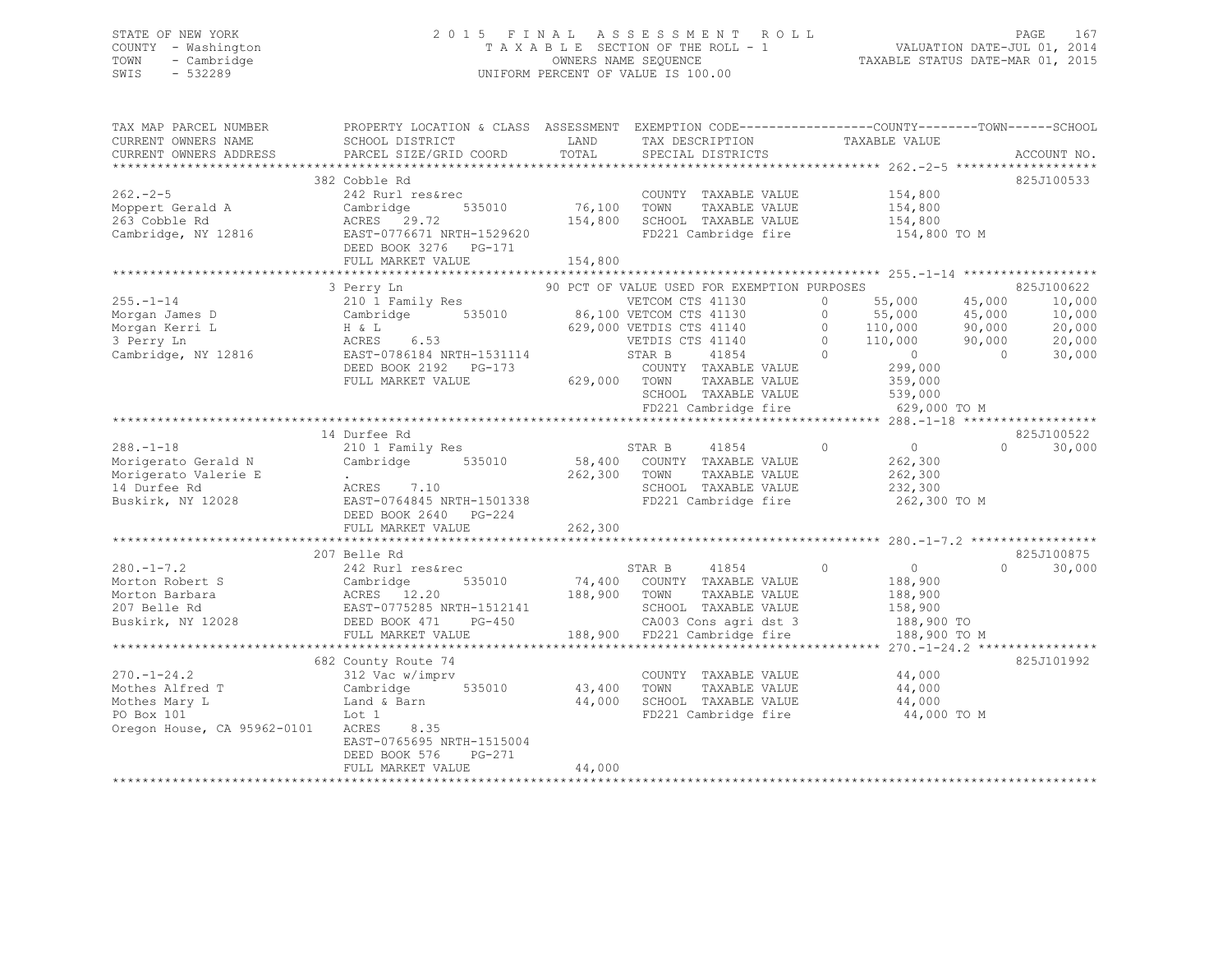## STATE OF NEW YORK 2 0 1 5 F I N A L A S S E S S M E N T R O L L PAGE 168 COUNTY - Washington T A X A B L E SECTION OF THE ROLL - 1 VALUATION DATE-JUL 01, 2014 TOWN - Cambridge OWNERS NAME SEQUENCE TAXABLE STATUS DATE-MAR 01, 2015 SWIS - 532289 UNIFORM PERCENT OF VALUE IS 100.00

| TAX MAP PARCEL NUMBER<br>CURRENT OWNERS NAME                                                                                   | PROPERTY LOCATION & CLASS ASSESSMENT EXEMPTION CODE----------------COUNTY-------TOWN------SCHOOL<br>SCHOOL DISTRICT                                                                                                                                    | LAND                                               | TAX DESCRIPTION                                                                                                                                           |                                                    | TAXABLE VALUE                                                                                                |                                |                                                      |
|--------------------------------------------------------------------------------------------------------------------------------|--------------------------------------------------------------------------------------------------------------------------------------------------------------------------------------------------------------------------------------------------------|----------------------------------------------------|-----------------------------------------------------------------------------------------------------------------------------------------------------------|----------------------------------------------------|--------------------------------------------------------------------------------------------------------------|--------------------------------|------------------------------------------------------|
| CURRENT OWNERS ADDRESS                                                                                                         | PARCEL SIZE/GRID COORD                                                                                                                                                                                                                                 | TOTAL                                              | SPECIAL DISTRICTS                                                                                                                                         |                                                    |                                                                                                              |                                | ACCOUNT NO.                                          |
|                                                                                                                                | 599 Turnpike Rd                                                                                                                                                                                                                                        |                                                    |                                                                                                                                                           |                                                    |                                                                                                              |                                | 825J100294                                           |
| $272 - 2 - 12$<br>Motsiff Deane E<br>Robertson Susan L<br>599 Turnpike Rd<br>Buskirk, NY 12028                                 | 210 1 Family Res<br>Cambridge 535010<br>H & L<br>ACRES 6.22<br>EAST-0789532 NRTH-1516239<br>DEED BOOK 662 PG-273                                                                                                                                       | 160,000 TOWN                                       | 41854 0<br>STAR B<br>42,900 COUNTY TAXABLE VALUE<br>TAXABLE VALUE<br>SCHOOL TAXABLE VALUE<br>FD221 Cambridge fire                                         |                                                    | $\overline{0}$<br>160,000<br>160,000<br>130,000<br>160,000 TO M                                              | $0 \qquad \qquad$              | 30,000                                               |
|                                                                                                                                | FULL MARKET VALUE                                                                                                                                                                                                                                      | 160,000                                            |                                                                                                                                                           |                                                    |                                                                                                              |                                |                                                      |
| $270. - 1 - 26.7$<br>Moy Enterprises, Inc.<br>143 Becker Rd<br>Greenwich, NY 12834                                             | Brownell Rd<br>314 Rural vac<10<br>$\begin{tabular}{cc} vac<10 & & \text{COUNT} \\ & 535010 & & 31,100 & \text{TOWN} \end{tabular}$<br>Cambridge<br>Sub Lot 2<br>ACRES 5.78<br>EAST-0763786 NRTH-1515850<br>DEED BOOK 3395 PG-326<br>FULL MARKET VALUE | 31,100<br>31,100                                   | COUNTY TAXABLE VALUE<br>TAXABLE VALUE<br>SCHOOL TAXABLE VALUE<br>CA003 Cons agri dst 3<br>FD221 Cambridge fire                                            |                                                    | 31,100<br>31,100<br>31,100<br>$31,100$ TO<br>$31,100$ TO<br>31,100 TO M                                      |                                |                                                      |
|                                                                                                                                |                                                                                                                                                                                                                                                        |                                                    |                                                                                                                                                           |                                                    |                                                                                                              |                                |                                                      |
| $271 - 2 - 3.1$<br>Muller Katherine<br>26 Rogers Ln<br>26 Rogers Ln<br>Cambridge, NY 12816                                     | 26 Rogers Ln<br>210 1 Family Res<br>Cambridge 535010 25,500 AGED-SCH 41804<br>FRNT 195.00 DPTH 166.00 103,000 AGED-TOWN 41803<br>ACRES 0.77<br>EAST-0772169 NRTH-1518682<br>DEED BOOK 944 PG-250<br>FULL MARKET VALUE                                  |                                                    | AGED-CO<br>41802<br>STAR EN<br>41834<br>$\sim$ 0<br>COUNTY TAXABLE VALUE<br>TOWN<br>TAXABLE VALUE<br>103,000 SCHOOL TAXABLE VALUE<br>FD221 Cambridge fire | $\overline{0}$<br>$\begin{matrix}0\\0\end{matrix}$ | 51,500<br>$\overline{0}$<br>0 $46,350$<br>$\overline{0}$<br>$0$<br>51,500<br>56,650<br>1,650<br>103,000 TO M | $\circ$<br>$\circ$<br>$\Omega$ | 825J100655<br>$\circ$<br>36,050<br>$\circ$<br>65,300 |
|                                                                                                                                |                                                                                                                                                                                                                                                        |                                                    |                                                                                                                                                           |                                                    |                                                                                                              |                                |                                                      |
| $272 - 2 - 13$<br>Mulligan Kenneth F Trustee Cambridge 535010<br>Mulligan Family Trust<br>583 Turnpike Rd<br>Buskirk, NY 12028 | 583 Turnpike Rd<br>210 1 Family Res<br>$H \& L$<br>ACRES 3.70<br>EAST-0789202 NRTH-1516016<br>PG-238<br>DEED BOOK 946<br>FULL MARKET VALUE                                                                                                             | 284,300                                            | 41834<br>STAR EN<br>39,500 COUNTY TAXABLE VALUE<br>284,300 TOWN TAXABLE VALUE<br>SCHOOL TAXABLE VALUE<br>FD221 Cambridge fire                             | $\circ$                                            | $\overline{0}$<br>284,300<br>284,300<br>219,000<br>284,300 TO M                                              | $\Omega$                       | 825J100224<br>65,300                                 |
|                                                                                                                                |                                                                                                                                                                                                                                                        |                                                    |                                                                                                                                                           |                                                    |                                                                                                              |                                |                                                      |
| $246. - 1 - 11$<br>Mulligan Shirley May<br>624 State Route 372<br>Greenwich, NY 12834                                          | State Route 372<br>314 Rural vac<10<br>Cambridge<br>912/185<br>ACRES 10.42<br>EAST-0778600 NRTH-1541657<br>DEED BOOK 399 PG-195<br>FULL MARKET VALUE                                                                                                   | 0 COUNTY<br>535010 47,800 TOWN<br>47,800<br>47,800 | COUNTY TAXABLE VALUE<br>TAXABLE VALUE<br>SCHOOL TAXABLE VALUE<br>CA005 Cons agri dst 5<br>FD221 Cambridge fire                                            |                                                    | 47,800<br>47,800<br>47,800<br>47,800 TO<br>47,800 TO M                                                       |                                | 825J100519                                           |
|                                                                                                                                |                                                                                                                                                                                                                                                        |                                                    |                                                                                                                                                           |                                                    |                                                                                                              |                                |                                                      |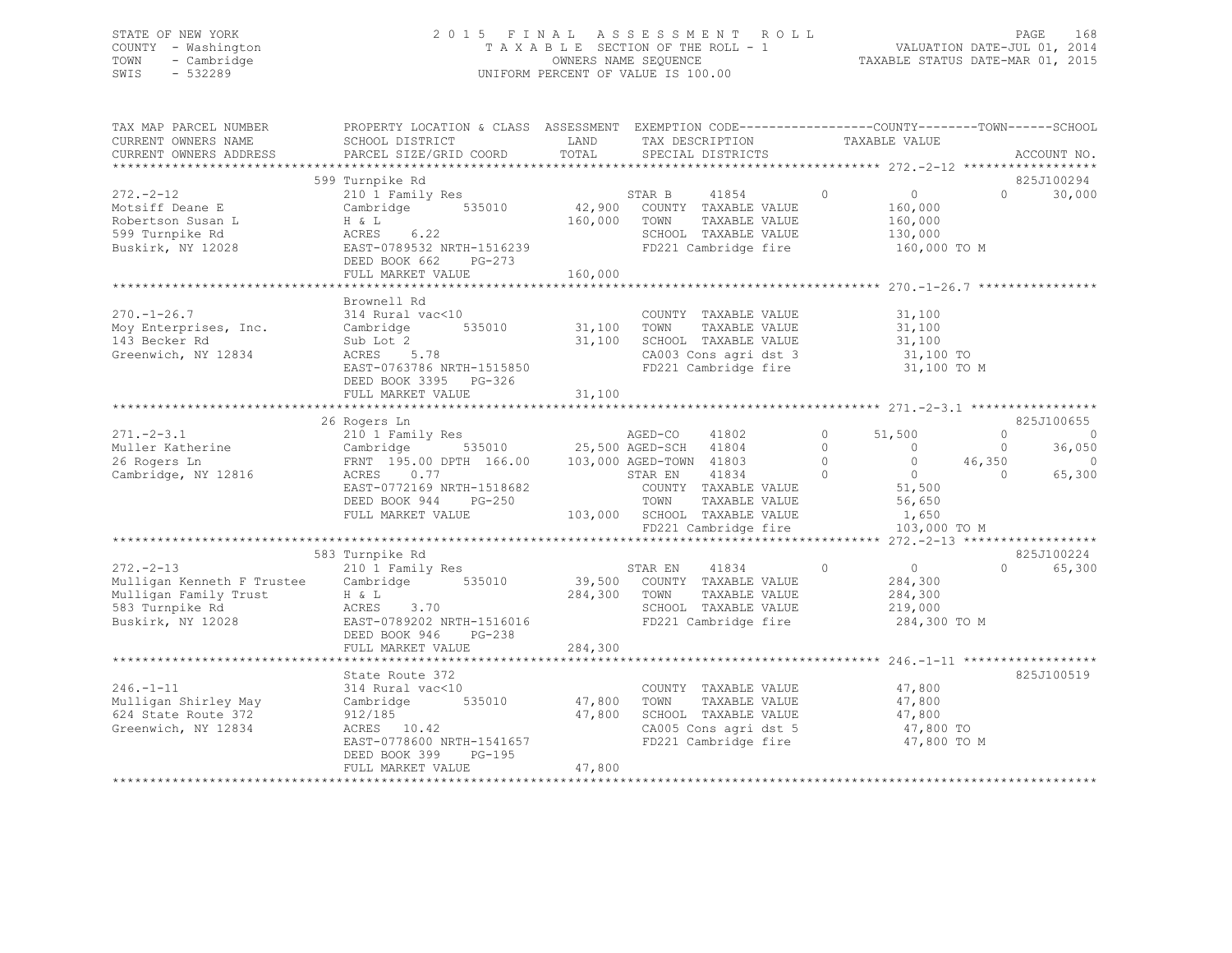## STATE OF NEW YORK 2 0 1 5 F I N A L A S S E S S M E N T R O L L PAGE 169 COUNTY - Washington T A X A B L E SECTION OF THE ROLL - 1 VALUATION DATE-JUL 01, 2014 TOWN - Cambridge OWNERS NAME SEQUENCE TAXABLE STATUS DATE-MAR 01, 2015 SWIS - 532289 UNIFORM PERCENT OF VALUE IS 100.00

| TAX MAP PARCEL NUMBER                         | PROPERTY LOCATION & CLASS ASSESSMENT EXEMPTION CODE---------------COUNTY-------TOWN------SCHOOL                                                                                                                                                                                                                                                                                                             |                                                                                                                        |                                                                                                                                                                                                                                                                                                                                                                                                                                                                                 |                                                    |                |             |
|-----------------------------------------------|-------------------------------------------------------------------------------------------------------------------------------------------------------------------------------------------------------------------------------------------------------------------------------------------------------------------------------------------------------------------------------------------------------------|------------------------------------------------------------------------------------------------------------------------|---------------------------------------------------------------------------------------------------------------------------------------------------------------------------------------------------------------------------------------------------------------------------------------------------------------------------------------------------------------------------------------------------------------------------------------------------------------------------------|----------------------------------------------------|----------------|-------------|
| CURRENT OWNERS NAME                           | SCHOOL DISTRICT                                                                                                                                                                                                                                                                                                                                                                                             | <b>EXAMPLE SERVICE SERVICE SERVICE SERVICE SERVICE SERVICE SERVICE SERVICE SERVICE SERVICE SERVICE SERVICE SERVICE</b> | $\begin{tabular}{ll} \multicolumn{2}{c}{\begin{tabular}{l} \multicolumn{2}{c}{\textbf{1}}\\ \multicolumn{2}{c}{\textbf{1}}\\ \multicolumn{2}{c}{\textbf{1}}\\ \multicolumn{2}{c}{\textbf{3}}\\ \multicolumn{2}{c}{\textbf{4}}\\ \multicolumn{2}{c}{\textbf{5}}\\ \multicolumn{2}{c}{\textbf{5}}\\ \multicolumn{2}{c}{\textbf{6}}\\ \multicolumn{2}{c}{\textbf{5}}\\ \multicolumn{2}{c}{\textbf{6}}\\ \multicolumn{2}{c}{\textbf{6}}\\ \multicolumn{2}{c}{\textbf{6}}\\ \multic$ |                                                    |                |             |
| CURRENT OWNERS ADDRESS PARCEL SIZE/GRID COORD |                                                                                                                                                                                                                                                                                                                                                                                                             | TOTAL                                                                                                                  |                                                                                                                                                                                                                                                                                                                                                                                                                                                                                 |                                                    |                | ACCOUNT NO. |
|                                               |                                                                                                                                                                                                                                                                                                                                                                                                             |                                                                                                                        |                                                                                                                                                                                                                                                                                                                                                                                                                                                                                 |                                                    |                |             |
|                                               | 29 Maxwell Ln                                                                                                                                                                                                                                                                                                                                                                                               |                                                                                                                        |                                                                                                                                                                                                                                                                                                                                                                                                                                                                                 |                                                    |                | 825J100837  |
| $255. - 1 - 3.3$                              | 240 Rural res                                                                                                                                                                                                                                                                                                                                                                                               |                                                                                                                        | AG DIST 41720                                                                                                                                                                                                                                                                                                                                                                                                                                                                   | 0 17,391 17,391 17,391                             |                |             |
|                                               |                                                                                                                                                                                                                                                                                                                                                                                                             |                                                                                                                        | 535010 68,200 STAR B 41854 0                                                                                                                                                                                                                                                                                                                                                                                                                                                    |                                                    | $\overline{0}$ | 30,000      |
|                                               |                                                                                                                                                                                                                                                                                                                                                                                                             |                                                                                                                        | 210,000 COUNTY TAXABLE VALUE                                                                                                                                                                                                                                                                                                                                                                                                                                                    | $0$<br>192,609                                     |                |             |
|                                               |                                                                                                                                                                                                                                                                                                                                                                                                             |                                                                                                                        | TOWN<br>TAXABLE VALUE                                                                                                                                                                                                                                                                                                                                                                                                                                                           |                                                    |                |             |
|                                               | Cambridge, NY 12816<br>Cambridge, NY 12816<br>DEED BOOK 2184 PG-15                                                                                                                                                                                                                                                                                                                                          |                                                                                                                        |                                                                                                                                                                                                                                                                                                                                                                                                                                                                                 | 192,609<br>162,609                                 |                |             |
| MAY BE SUBJECT TO PAYMENT FULL MARKET VALUE   |                                                                                                                                                                                                                                                                                                                                                                                                             |                                                                                                                        |                                                                                                                                                                                                                                                                                                                                                                                                                                                                                 |                                                    |                |             |
| UNDER AGDIST LAW TIL 2019                     |                                                                                                                                                                                                                                                                                                                                                                                                             |                                                                                                                        | 17,391 EX                                                                                                                                                                                                                                                                                                                                                                                                                                                                       |                                                    |                |             |
|                                               |                                                                                                                                                                                                                                                                                                                                                                                                             |                                                                                                                        | FD221 Cambridge fire 210,000 TO M                                                                                                                                                                                                                                                                                                                                                                                                                                               |                                                    |                |             |
|                                               |                                                                                                                                                                                                                                                                                                                                                                                                             |                                                                                                                        |                                                                                                                                                                                                                                                                                                                                                                                                                                                                                 |                                                    |                |             |
|                                               | 151 Oak Hill Rd                                                                                                                                                                                                                                                                                                                                                                                             |                                                                                                                        |                                                                                                                                                                                                                                                                                                                                                                                                                                                                                 |                                                    |                |             |
| $281 - 4 - 1.5$                               | 210 1 Family Res STAR B                                                                                                                                                                                                                                                                                                                                                                                     |                                                                                                                        | 41854                                                                                                                                                                                                                                                                                                                                                                                                                                                                           | $\begin{array}{ccc} & & 0 & \quad & 0 \end{array}$ | $\circ$        | 30,000      |
|                                               |                                                                                                                                                                                                                                                                                                                                                                                                             |                                                                                                                        |                                                                                                                                                                                                                                                                                                                                                                                                                                                                                 |                                                    |                |             |
|                                               |                                                                                                                                                                                                                                                                                                                                                                                                             |                                                                                                                        | 57,500 COUNTY TAXABLE VALUE 184,000<br>184,000 TOWN TAXABLE VALUE 184,000                                                                                                                                                                                                                                                                                                                                                                                                       |                                                    |                |             |
|                                               |                                                                                                                                                                                                                                                                                                                                                                                                             |                                                                                                                        |                                                                                                                                                                                                                                                                                                                                                                                                                                                                                 |                                                    |                |             |
|                                               | 281.-1-1.5<br>ACRES 7.87                                                                                                                                                                                                                                                                                                                                                                                    |                                                                                                                        | SCHOOL TAXABLE VALUE 154,000<br>CA003 Cons agri dst 3 184,000 TO                                                                                                                                                                                                                                                                                                                                                                                                                |                                                    |                |             |
|                                               |                                                                                                                                                                                                                                                                                                                                                                                                             |                                                                                                                        |                                                                                                                                                                                                                                                                                                                                                                                                                                                                                 |                                                    |                |             |
|                                               | EAST-0781981 NRTH-1509491 FD221 Cambridge fire $184,000$ TO M<br>REED BOOK 840 RO 104                                                                                                                                                                                                                                                                                                                       |                                                                                                                        |                                                                                                                                                                                                                                                                                                                                                                                                                                                                                 |                                                    |                |             |
|                                               | DEED BOOK 848 PG-194                                                                                                                                                                                                                                                                                                                                                                                        |                                                                                                                        |                                                                                                                                                                                                                                                                                                                                                                                                                                                                                 |                                                    |                |             |
|                                               |                                                                                                                                                                                                                                                                                                                                                                                                             |                                                                                                                        |                                                                                                                                                                                                                                                                                                                                                                                                                                                                                 |                                                    |                |             |
|                                               |                                                                                                                                                                                                                                                                                                                                                                                                             |                                                                                                                        |                                                                                                                                                                                                                                                                                                                                                                                                                                                                                 |                                                    |                |             |
|                                               | 180 Oak Hill Rd                                                                                                                                                                                                                                                                                                                                                                                             |                                                                                                                        |                                                                                                                                                                                                                                                                                                                                                                                                                                                                                 |                                                    |                | 825J100967  |
|                                               |                                                                                                                                                                                                                                                                                                                                                                                                             |                                                                                                                        |                                                                                                                                                                                                                                                                                                                                                                                                                                                                                 |                                                    | 135,171        | 135,171     |
|                                               |                                                                                                                                                                                                                                                                                                                                                                                                             |                                                                                                                        |                                                                                                                                                                                                                                                                                                                                                                                                                                                                                 |                                                    | $\overline{0}$ | 65,300      |
|                                               |                                                                                                                                                                                                                                                                                                                                                                                                             |                                                                                                                        |                                                                                                                                                                                                                                                                                                                                                                                                                                                                                 |                                                    |                |             |
|                                               |                                                                                                                                                                                                                                                                                                                                                                                                             |                                                                                                                        |                                                                                                                                                                                                                                                                                                                                                                                                                                                                                 |                                                    |                |             |
|                                               |                                                                                                                                                                                                                                                                                                                                                                                                             |                                                                                                                        |                                                                                                                                                                                                                                                                                                                                                                                                                                                                                 |                                                    |                |             |
|                                               |                                                                                                                                                                                                                                                                                                                                                                                                             |                                                                                                                        |                                                                                                                                                                                                                                                                                                                                                                                                                                                                                 |                                                    |                |             |
|                                               |                                                                                                                                                                                                                                                                                                                                                                                                             |                                                                                                                        |                                                                                                                                                                                                                                                                                                                                                                                                                                                                                 |                                                    |                |             |
|                                               |                                                                                                                                                                                                                                                                                                                                                                                                             |                                                                                                                        |                                                                                                                                                                                                                                                                                                                                                                                                                                                                                 |                                                    |                |             |
|                                               |                                                                                                                                                                                                                                                                                                                                                                                                             |                                                                                                                        |                                                                                                                                                                                                                                                                                                                                                                                                                                                                                 |                                                    |                |             |
|                                               | County Route 59                                                                                                                                                                                                                                                                                                                                                                                             |                                                                                                                        |                                                                                                                                                                                                                                                                                                                                                                                                                                                                                 |                                                    |                |             |
|                                               |                                                                                                                                                                                                                                                                                                                                                                                                             |                                                                                                                        |                                                                                                                                                                                                                                                                                                                                                                                                                                                                                 |                                                    |                |             |
|                                               |                                                                                                                                                                                                                                                                                                                                                                                                             |                                                                                                                        |                                                                                                                                                                                                                                                                                                                                                                                                                                                                                 |                                                    |                |             |
|                                               |                                                                                                                                                                                                                                                                                                                                                                                                             |                                                                                                                        |                                                                                                                                                                                                                                                                                                                                                                                                                                                                                 |                                                    |                |             |
|                                               | County Route 59<br>Murray George F<br>Murray George F<br>232 Rural vac>10<br>232 Rural vac>10<br>232 Rural vac>10<br>232 Rural vac>10<br>232 Rural vac>10<br>232 Rural vac>10<br>232 Rural vac>10<br>235010<br>217,500 TOWN TAXABLE VALUE<br>217,500 T                                                                                                                                                      |                                                                                                                        |                                                                                                                                                                                                                                                                                                                                                                                                                                                                                 |                                                    |                |             |
|                                               |                                                                                                                                                                                                                                                                                                                                                                                                             |                                                                                                                        | CA003 Cons agri dst 3 117,500 TO<br>FD221 Cambridge fire 117,500 TO M                                                                                                                                                                                                                                                                                                                                                                                                           |                                                    |                |             |
|                                               |                                                                                                                                                                                                                                                                                                                                                                                                             |                                                                                                                        |                                                                                                                                                                                                                                                                                                                                                                                                                                                                                 |                                                    |                |             |
|                                               |                                                                                                                                                                                                                                                                                                                                                                                                             |                                                                                                                        |                                                                                                                                                                                                                                                                                                                                                                                                                                                                                 |                                                    |                |             |
|                                               |                                                                                                                                                                                                                                                                                                                                                                                                             |                                                                                                                        |                                                                                                                                                                                                                                                                                                                                                                                                                                                                                 |                                                    |                |             |
|                                               | 167 Stage Rd                                                                                                                                                                                                                                                                                                                                                                                                |                                                                                                                        |                                                                                                                                                                                                                                                                                                                                                                                                                                                                                 |                                                    |                | 825J101986  |
|                                               |                                                                                                                                                                                                                                                                                                                                                                                                             |                                                                                                                        |                                                                                                                                                                                                                                                                                                                                                                                                                                                                                 |                                                    | 40,500         | 10,000      |
|                                               |                                                                                                                                                                                                                                                                                                                                                                                                             |                                                                                                                        |                                                                                                                                                                                                                                                                                                                                                                                                                                                                                 |                                                    | $\bigcirc$     | 30,000      |
|                                               |                                                                                                                                                                                                                                                                                                                                                                                                             |                                                                                                                        |                                                                                                                                                                                                                                                                                                                                                                                                                                                                                 |                                                    |                |             |
|                                               |                                                                                                                                                                                                                                                                                                                                                                                                             |                                                                                                                        |                                                                                                                                                                                                                                                                                                                                                                                                                                                                                 |                                                    |                |             |
|                                               |                                                                                                                                                                                                                                                                                                                                                                                                             |                                                                                                                        |                                                                                                                                                                                                                                                                                                                                                                                                                                                                                 |                                                    |                |             |
|                                               | $\begin{tabular}{lllllllllllll} 280.-2-12.2 & 1075\text{ degree KU} & 1080\text{ erg} & 2101\text{ T} & 2101\text{ erg} & 2101\text{ erg} & 2101\text{ erg} \\ \text{Murray Joseph L Jr} & 2101\text{ Tamily Res} & 535010 & 39,000\text{ STR B} & 41854 & 0 & 0 \\ \text{Murray Sheila J} & \text{House & Lot} & 162,000\text{ COUNTY TAXABLE VALUE} & 121,500 \\ \text{167 Stage Rd} & \text{ACRES} & 5.$ |                                                                                                                        |                                                                                                                                                                                                                                                                                                                                                                                                                                                                                 |                                                    |                |             |
|                                               |                                                                                                                                                                                                                                                                                                                                                                                                             |                                                                                                                        |                                                                                                                                                                                                                                                                                                                                                                                                                                                                                 |                                                    |                |             |
|                                               |                                                                                                                                                                                                                                                                                                                                                                                                             |                                                                                                                        |                                                                                                                                                                                                                                                                                                                                                                                                                                                                                 |                                                    |                |             |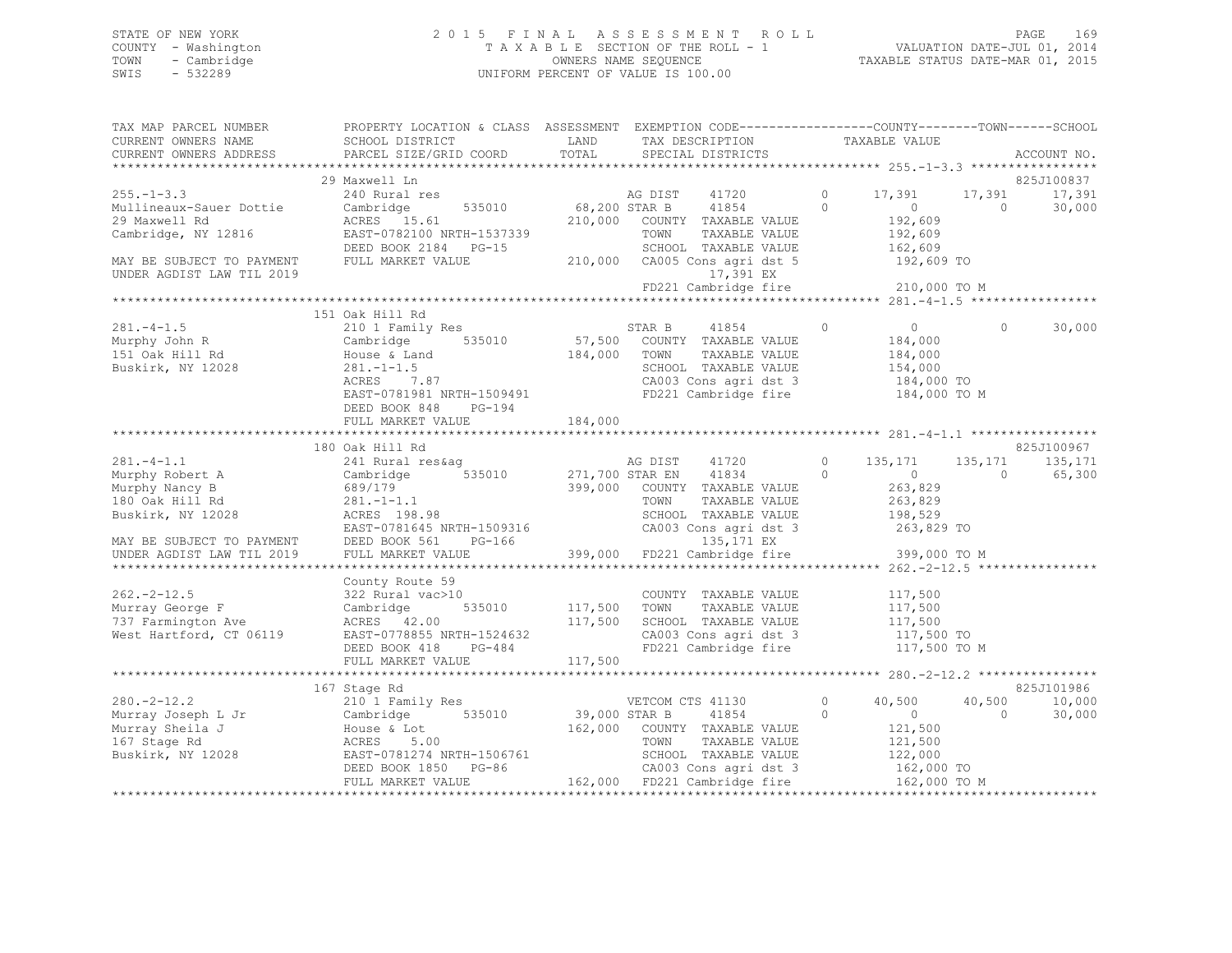## STATE OF NEW YORK 2 0 1 5 F I N A L A S S E S S M E N T R O L L PAGE 170 COUNTY - Washington T A X A B L E SECTION OF THE ROLL - 1 VALUATION DATE-JUL 01, 2014 TOWN - Cambridge OWNERS NAME SEQUENCE TAXABLE STATUS DATE-MAR 01, 2015 SWIS - 532289 UNIFORM PERCENT OF VALUE IS 100.00

| TAX MAP PARCEL NUMBER<br>CURRENT OWNERS NAME               | PROPERTY LOCATION & CLASS ASSESSMENT EXEMPTION CODE---------------COUNTY-------TOWN-----SCHOOL<br>SCHOOL DISTRICT | LAND           | TAX DESCRIPTION                                                               |            | TAXABLE VALUE      |            |              |
|------------------------------------------------------------|-------------------------------------------------------------------------------------------------------------------|----------------|-------------------------------------------------------------------------------|------------|--------------------|------------|--------------|
| CURRENT OWNERS ADDRESS                                     | PARCEL SIZE/GRID COORD                                                                                            | TOTAL          | SPECIAL DISTRICTS                                                             |            |                    |            | ACCOUNT NO.  |
|                                                            |                                                                                                                   |                |                                                                               |            |                    |            | *****        |
|                                                            | 27 Darwin Rd                                                                                                      |                |                                                                               |            |                    |            | 825J100746   |
| $270. -1 - 10$                                             | 283 Res w/Comuse                                                                                                  |                | VETWAR CTS 41120<br>$\bigcirc$                                                |            | 30,015             |            | 27,000 6,000 |
| Murray Joseph L Sr                                         | 535010<br>Cambridge                                                                                               | 53,600 STAR EN | 41834                                                                         | $\bigcirc$ | $\overline{0}$     | $\bigcirc$ | 65,300       |
| Murray Susan I                                             | ACRES<br>9.16                                                                                                     |                | 200,100 COUNTY TAXABLE VALUE                                                  |            | 170,085            |            |              |
| 27 Darwin Rd                                               | EAST-0765644 NRTH-1518164<br>NKTH-1518164<br>PG-189                                                               |                | TOWN<br>TAXABLE VALUE                                                         |            | 173,100            |            |              |
| Cambridge, NY 12816                                        | DEED BOOK 722                                                                                                     |                | SCHOOL TAXABLE VALUE                                                          |            | 128,800            |            |              |
|                                                            | FULL MARKET VALUE                                                                                                 |                | 200,100 CA003 Cons agri dst 3 200,100 TO<br>FD221 Cambridge fire 200,100 TO M |            |                    |            |              |
|                                                            |                                                                                                                   |                |                                                                               |            |                    |            |              |
|                                                            |                                                                                                                   |                |                                                                               |            |                    |            |              |
| $272 - 2 - 27$                                             | 341 Duell Hollow Rd                                                                                               |                |                                                                               | $\circ$    | $\overline{0}$     | $\Omega$   | 825J100368   |
|                                                            | 210 1 Family Res<br>Cambridge 535010                                                                              |                | STAR B 41854<br>25,400 COUNTY TAXABLE VALUE                                   |            | 168,500            |            | 30,000       |
| Muzio Edward A Jr<br>Muzio Susan                           |                                                                                                                   |                | 168,500 TOWN<br>TAXABLE VALUE                                                 |            | 168,500            |            |              |
| 341 Duell Hollow Rd                                        | $ACRES$ 1.27                                                                                                      |                | SCHOOL TAXABLE VALUE                                                          |            | 138,500            |            |              |
| Buskirk, NY 12028                                          | ACRES 1.27<br>EAST-0788347 NRTH-1518205<br>PERP DOCU 406 DE 116                                                   |                | FD221 Cambridge fire                                                          |            | 168,500 TO M       |            |              |
|                                                            | DEED BOOK 606 PG-116                                                                                              |                |                                                                               |            |                    |            |              |
|                                                            |                                                                                                                   |                |                                                                               |            |                    |            |              |
|                                                            |                                                                                                                   |                |                                                                               |            |                    |            |              |
|                                                            | 89 Wright Rd                                                                                                      |                |                                                                               |            |                    |            | 825J100856   |
| $271 - 2 - 18.2$                                           |                                                                                                                   |                | VETWAR CTS 41120                                                              | $\circ$    | 33,000             | 27,000     | 6,000        |
|                                                            | 210 <sup>1</sup> Family Res<br>Cambridge 535010<br>House                                                          |                | 41,500 STAR EN 41834 0                                                        |            | $\sim$ 0           | $\sim$ 0   | 65,300       |
| Myers Joyce A<br>89 Wright Rd<br>89 Wright Rd              |                                                                                                                   |                | 230,700 COUNTY TAXABLE VALUE                                                  |            | 197,700            |            |              |
| Cambridge, NY 12816                                        | ACRES 4.90                                                                                                        |                | TOWN<br>TAXABLE VALUE                                                         |            | 203,700            |            |              |
|                                                            | EAST-0775090 NRTH-1518531                                                                                         |                | SCHOOL TAXABLE VALUE                                                          |            | 159,400            |            |              |
|                                                            | DEED BOOK 1709 PG-1                                                                                               |                |                                                                               |            |                    |            |              |
|                                                            | FULL MARKET VALUE                                                                                                 |                | CA003 Cons agri dst 3 230,700 TO<br>230,700 FD221 Cambridge fire 230,700 TO M |            |                    |            |              |
|                                                            |                                                                                                                   |                |                                                                               |            |                    |            |              |
|                                                            | 1084 County Route 74                                                                                              |                |                                                                               |            |                    |            | 825J102017   |
| $261. - 2 - 16.4$                                          | County Noute 74<br>210 1 Family Res                                                                               |                | STAR EN 41834 0                                                               |            | $\overline{0}$     | $\Omega$   | 65,300       |
| Z61.-z-10. <del>.</del><br>Nadeau Donald E<br>Madeau Marie | Cambridge 535010                                                                                                  |                | 39,300 COUNTY TAXABLE VALUE                                                   |            | 173,400            |            |              |
|                                                            |                                                                                                                   | 173,400 TOWN   | TAXABLE VALUE                                                                 |            | 173,400            |            |              |
|                                                            |                                                                                                                   |                | SCHOOL TAXABLE VALUE                                                          |            | 108, 100           |            |              |
| Greenwich, NY 12834                                        | ACRES 5.56                                                                                                        |                | FD221 Cambridge fire                                                          |            | 173,400 TO M       |            |              |
|                                                            | EAST-0763889 NRTH-1524637                                                                                         |                |                                                                               |            |                    |            |              |
|                                                            | DEED BOOK 602<br>PG-257                                                                                           |                |                                                                               |            |                    |            |              |
|                                                            | FULL MARKET VALUE                                                                                                 | 173,400        |                                                                               |            |                    |            |              |
|                                                            | 200 Stump Church Rd                                                                                               |                |                                                                               |            |                    |            | 825J102049   |
| $262 - 1 - 2.1$                                            | 210 1 Family Res                                                                                                  |                | STAR EN 41834 0                                                               |            | $\overline{0}$     | $\Omega$   | 65,300       |
| Nadeau Paul J                                              | Cambridge 535010                                                                                                  |                | 27,400 COUNTY TAXABLE VALUE                                                   |            | 235,500            |            |              |
| 200 Stump Church Rd                                        | H & L                                                                                                             | 235,500 TOWN   | TAXABLE VALUE                                                                 |            |                    |            |              |
| Greenwich, NY 12834                                        | ACRES 0.61                                                                                                        |                | SCHOOL TAXABLE VALUE                                                          |            | 235,500<br>170,200 |            |              |
|                                                            | EAST-0769429 NRTH-1528874                                                                                         |                | FD221 Cambridge fire                                                          |            | 235,500 TO M       |            |              |
|                                                            | PG-137<br>DEED BOOK 635                                                                                           |                |                                                                               |            |                    |            |              |
|                                                            | FULL MARKET VALUE                                                                                                 | 235,500        |                                                                               |            |                    |            |              |
|                                                            |                                                                                                                   |                |                                                                               |            |                    |            |              |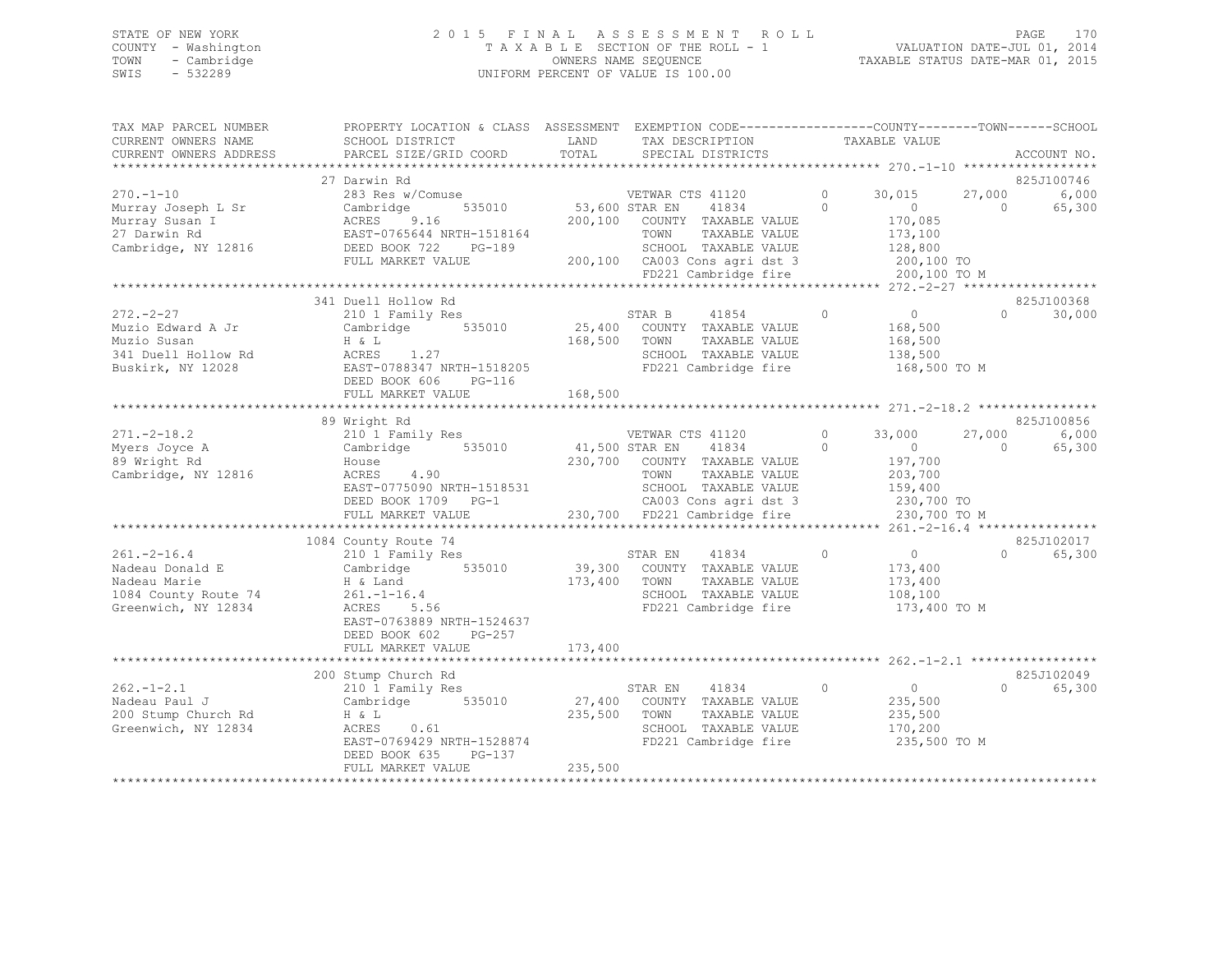## STATE OF NEW YORK 2 0 1 5 F I N A L A S S E S S M E N T R O L L PAGE 171 COUNTY - Washington T A X A B L E SECTION OF THE ROLL - 1 VALUATION DATE-JUL 01, 2014 TOWN - Cambridge OWNERS NAME SEQUENCE TAXABLE STATUS DATE-MAR 01, 2015 SWIS - 532289 UNIFORM PERCENT OF VALUE IS 100.00

| TAX MAP PARCEL NUMBER<br>CURRENT OWNERS NAME           | PROPERTY LOCATION & CLASS ASSESSMENT EXEMPTION CODE----------------COUNTY-------TOWN------SCHOOL<br>SCHOOL DISTRICT | LAND         | TAX DESCRIPTION                                                        | TAXABLE VALUE                 |                    |
|--------------------------------------------------------|---------------------------------------------------------------------------------------------------------------------|--------------|------------------------------------------------------------------------|-------------------------------|--------------------|
| CURRENT OWNERS ADDRESS                                 | PARCEL SIZE/GRID COORD                                                                                              | TOTAL        | SPECIAL DISTRICTS                                                      |                               | ACCOUNT NO.        |
|                                                        | Vly Summit Rd                                                                                                       |              |                                                                        |                               | 825J100261         |
| $262 - 1 - 2$<br>Nadeau Paul Jr                        | 105 Vac farmland<br>Cambridge<br>535010                                                                             | 84,100       | AG DIST<br>41720<br>COUNTY TAXABLE VALUE                               | 66,967<br>$\circ$<br>62,933   | 66,967<br>66,967   |
| 200 Stump Church Rd<br>Greenwich, NY 12834             | Vac Land<br>Ag Commit 705/183<br>ACRES 37.70                                                                        | 129,900      | TOWN<br>TAXABLE VALUE<br>SCHOOL TAXABLE VALUE<br>CA003 Cons agri dst 3 | 62,933<br>62,933<br>62,933 TO |                    |
| MAY BE SUBJECT TO PAYMENT<br>UNDER AGDIST LAW TIL 2019 | EAST-0769501 NRTH-1527829<br>DEED BOOK 688<br>PG-179<br>FULL MARKET VALUE                                           | 129,900      | 66,967 EX<br>FD221 Cambridge fire                                      | 129,900 TO M                  |                    |
|                                                        |                                                                                                                     |              |                                                                        |                               |                    |
|                                                        | 285 Stump Church Rd                                                                                                 |              |                                                                        |                               | 825J100308         |
| $262 - 1 - 5$<br>Napolitano Paul F                     | 242 Rurl res&rec<br>Cambridge<br>535010                                                                             | 180,500 TOWN | COUNTY TAXABLE VALUE<br>TAXABLE VALUE                                  | 315,000<br>315,000            |                    |
| Drogin Victoria R                                      | Rural Residence                                                                                                     |              | 315,000 SCHOOL TAXABLE VALUE                                           | 315,000                       |                    |
| 51 Tooker Ave                                          | ACRES 109.41                                                                                                        |              | CA003 Cons agri dst 3                                                  | 315,000 TO                    |                    |
| Oyster Bay, NY 11771                                   | EAST-0771700 NRTH-1528578<br>DEED BOOK 3361 PG-330<br>FULL MARKET VALUE                                             | 315,000      | FD221 Cambridge fire                                                   | 315,000 TO M                  |                    |
|                                                        |                                                                                                                     |              |                                                                        |                               |                    |
|                                                        | 627 Turnpike Rd                                                                                                     |              |                                                                        |                               | 825J100467         |
| $272 - 2 - 11$                                         | 210 1 Family Res                                                                                                    |              | STAR B<br>41854                                                        | $\circ$<br>$\overline{0}$     | 30,000<br>$\Omega$ |
| Nelson Donna                                           | Cambridge 535010                                                                                                    |              | 29,900 COUNTY TAXABLE VALUE                                            | 187,300                       |                    |
| 627 Turnpike Rd<br>Buskirk, NY 12028                   | H&l<br>ACRES<br>2.17                                                                                                | 187,300      | TOWN<br>TAXABLE VALUE<br>SCHOOL TAXABLE VALUE                          | 187,300<br>157,300            |                    |
|                                                        | EAST-0789934 NRTH-1516483<br>DEED BOOK 926 PG-305                                                                   |              | FD221 Cambridge fire                                                   | 187,300 TO M                  |                    |
|                                                        | FULL MARKET VALUE                                                                                                   | 187,300      |                                                                        |                               |                    |
|                                                        | 267 Irish Ln                                                                                                        |              |                                                                        |                               | 825J100573         |
| $255. - 1 - 22$                                        | 242 Rurl res&rec                                                                                                    |              | STAR B<br>41854                                                        | $\circ$<br>$\overline{0}$     | $\Omega$<br>30,000 |
| Nemec Christine                                        | 535010<br>Cambridge                                                                                                 |              | 101,700 COUNTY TAXABLE VALUE                                           | 285,100                       |                    |
| 267 Irish Ln                                           | H & Land                                                                                                            | 285,100 TOWN | TAXABLE VALUE                                                          | 285,100                       |                    |
| Cambridge, NY 12816                                    | Bndy Agmt 2806/235, 3426/                                                                                           |              | SCHOOL TAXABLE VALUE                                                   | 255,100                       |                    |
|                                                        | 890/119<br>ACRES 36.39<br>EAST-0779073 NRTH-1533364<br>DEED BOOK 2533 PG-219<br>FULL MARKET VALUE                   | 285,100      | FD221 Cambridge fire                                                   | 285,100 TO M                  |                    |
|                                                        |                                                                                                                     |              |                                                                        |                               |                    |
|                                                        | Stevenson Rd                                                                                                        |              |                                                                        |                               |                    |
| $246. - 1 - 20.4$                                      | 314 Rural vac<10                                                                                                    |              | COUNTY TAXABLE VALUE                                                   | 9,100                         |                    |
| Netusil Peter E III                                    | 535010<br>Cambridge                                                                                                 | 9,100        | TOWN<br>TAXABLE VALUE                                                  | 9,100                         |                    |
| 62 Fish Hatchery Rd                                    | Lot $C-1$                                                                                                           | 9,100        | SCHOOL TAXABLE VALUE                                                   | 9,100                         |                    |
| Cambridge, NY 12816                                    | ACRES 3.50                                                                                                          |              | CA005 Cons agri dst 5                                                  | 9,100 TO                      |                    |
|                                                        | EAST-0780473 NRTH-1537543<br>DEED BOOK 697 PG-187<br>FULL MARKET VALUE                                              | 9,100        | FD221 Cambridge fire                                                   | 9,100 TO M                    |                    |
|                                                        |                                                                                                                     |              |                                                                        |                               |                    |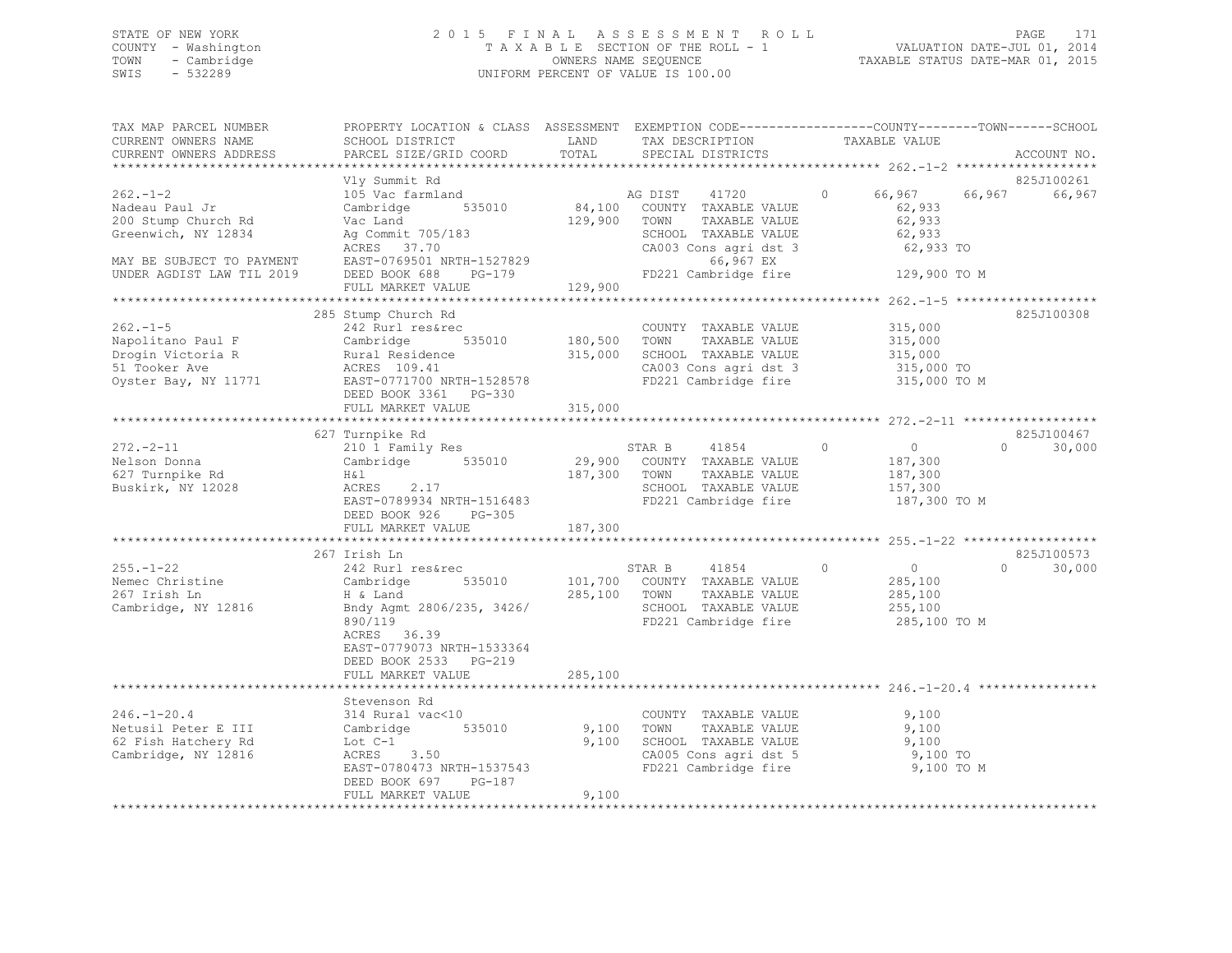# STATE OF NEW YORK<br>COUNTY - Washington 2015 FINAL ASSESSMENT ROLL 2011<br>2014 TAXABLE SECTION OF THE ROLL - 1 COUNTY - Washington  $T A X A B L E$  SECTION OF THE ROLL - 1<br>TOWN - Cambridge  $\sim$  000NERS NAME SEQUENCE TOWN - Cambridge OWNERS NAME SEQUENCE TAXABLE STATUS DATE-MAR 01, 2015 UNIFORM PERCENT OF VALUE IS 100.00

|                     | TAX MAP PARCEL NUMBER             PROPERTY LOCATION & CLASS  ASSESSMENT  EXEMPTION CODE-------------COUNTY--------TOWN------SCHOOL                                                                                                                 |                                                                  |  |                    |
|---------------------|----------------------------------------------------------------------------------------------------------------------------------------------------------------------------------------------------------------------------------------------------|------------------------------------------------------------------|--|--------------------|
| CURRENT OWNERS NAME | SCHOOL DISTRICT LAND                                                                                                                                                                                                                               |                                                                  |  |                    |
|                     | CURRENT OWNERS ADDRESS PARCEL SIZE/GRID COORD TOTAL                                                                                                                                                                                                |                                                                  |  | ACCOUNT NO.        |
|                     |                                                                                                                                                                                                                                                    |                                                                  |  |                    |
|                     | 62 Durfee Rd                                                                                                                                                                                                                                       |                                                                  |  | 825J100531         |
|                     | 38.-1-16<br>Neveu Arthur 2010 1 Family Res vETCOM CTS 41130 0 38,950 38,950 10,000<br>Neveu Arthur Cambridge 535010 41,200 STAR EN 41834 0 0 65,300<br>65,300 COUNTY TAXABLE VALUE 116,850 116,850 16,300<br>Buskirk, NY 12028 ACRES               |                                                                  |  |                    |
|                     |                                                                                                                                                                                                                                                    |                                                                  |  |                    |
|                     |                                                                                                                                                                                                                                                    |                                                                  |  |                    |
|                     |                                                                                                                                                                                                                                                    |                                                                  |  |                    |
|                     |                                                                                                                                                                                                                                                    |                                                                  |  |                    |
|                     |                                                                                                                                                                                                                                                    |                                                                  |  |                    |
|                     |                                                                                                                                                                                                                                                    |                                                                  |  |                    |
|                     |                                                                                                                                                                                                                                                    |                                                                  |  |                    |
|                     |                                                                                                                                                                                                                                                    |                                                                  |  |                    |
|                     | 154 Center Cambridge Rd                                                                                                                                                                                                                            |                                                                  |  | 825J100443         |
|                     |                                                                                                                                                                                                                                                    |                                                                  |  | $\Omega$<br>30,000 |
|                     |                                                                                                                                                                                                                                                    |                                                                  |  |                    |
|                     |                                                                                                                                                                                                                                                    |                                                                  |  |                    |
|                     |                                                                                                                                                                                                                                                    |                                                                  |  |                    |
|                     |                                                                                                                                                                                                                                                    | SCHOOL TAXABLE VALUE 359,800<br>CA003 Cons agri dst 3 389,800 TO |  |                    |
|                     |                                                                                                                                                                                                                                                    |                                                                  |  |                    |
|                     | 279.-1-2<br>Nicholas Lorraine Cambridge S35010<br>Balch Elton House & Lot<br>389,800<br>TAR B 41854<br>210 1 Family Res<br>535010<br>92,800 COUNTY TAXABLE VALUE 389,800<br>92,800 COUNTY TAXABLE VALUE 389,800<br>TOWN TAXABLE VALUE 389,800<br>T | FD221 Cambridge fire 389,800 TO M                                |  |                    |
|                     | DEED BOOK 2734 PG-105                                                                                                                                                                                                                              |                                                                  |  |                    |
|                     |                                                                                                                                                                                                                                                    |                                                                  |  |                    |
|                     |                                                                                                                                                                                                                                                    |                                                                  |  |                    |
|                     | 516 King Rd                                                                                                                                                                                                                                        |                                                                  |  | 825J100595         |
|                     | 316 King Rd<br>Mieckarz Paul M 210 1 Family Res<br>Mieckarz Paul M 210 1 Family Res<br>516 King Rd 374/553 169,200 STAR B 41854 0<br>Buskirk, NY 12028 ACRES 40.06 TOWN TAXABLE VALUE<br>MAY BE SUBJECT TO PAYMENT DEED BOOK 3017 PG-19            |                                                                  |  | 3,337              |
|                     |                                                                                                                                                                                                                                                    |                                                                  |  | 30,000             |
|                     |                                                                                                                                                                                                                                                    |                                                                  |  |                    |
|                     |                                                                                                                                                                                                                                                    |                                                                  |  |                    |
|                     |                                                                                                                                                                                                                                                    |                                                                  |  |                    |
|                     |                                                                                                                                                                                                                                                    |                                                                  |  |                    |
|                     |                                                                                                                                                                                                                                                    |                                                                  |  |                    |
|                     |                                                                                                                                                                                                                                                    |                                                                  |  |                    |
|                     |                                                                                                                                                                                                                                                    | FD221 Cambridge fire 169,200 TO M                                |  |                    |
|                     |                                                                                                                                                                                                                                                    |                                                                  |  |                    |
|                     |                                                                                                                                                                                                                                                    |                                                                  |  |                    |
|                     |                                                                                                                                                                                                                                                    |                                                                  |  |                    |
|                     |                                                                                                                                                                                                                                                    |                                                                  |  |                    |
|                     |                                                                                                                                                                                                                                                    |                                                                  |  |                    |
|                     |                                                                                                                                                                                                                                                    |                                                                  |  |                    |
|                     |                                                                                                                                                                                                                                                    |                                                                  |  |                    |
|                     |                                                                                                                                                                                                                                                    |                                                                  |  |                    |
|                     | Xing Rd/e Off<br>272.-2-23.1 323 Vacant rural<br>Nieckarz Paul M Cambridge 535010 4,900 TOWN TAXABLE VALUE 4,900<br>516 King Rd ACRES 7.00 4,900 SCHOOL TAXABLE VALUE 4,900 TOWN ACRES 7.00<br>Buskirk, NY 12028 EAST-0783062 NRTH-151             |                                                                  |  |                    |
|                     |                                                                                                                                                                                                                                                    |                                                                  |  | 825J100885         |
|                     | 525 King Rd                                                                                                                                                                                                                                        |                                                                  |  |                    |
|                     |                                                                                                                                                                                                                                                    |                                                                  |  | 30,000             |
|                     |                                                                                                                                                                                                                                                    |                                                                  |  | 10,000             |
|                     |                                                                                                                                                                                                                                                    |                                                                  |  |                    |
|                     |                                                                                                                                                                                                                                                    |                                                                  |  |                    |
|                     |                                                                                                                                                                                                                                                    |                                                                  |  |                    |
|                     |                                                                                                                                                                                                                                                    |                                                                  |  |                    |
|                     | 325 King Kd<br>212.-1-8.2 212.000 2212.000 VETCOM CTS 41130 0 53,000 45,000<br>325 King Kd<br>212,000 COUNTY TAXABLE VALUE<br>326 H & L<br>212,000 COUNTY TAXABLE VALUE<br>212,000 COUNTY TAXABLE VALUE<br>212,000 TOWN TAXABLE VALUE 167,00       |                                                                  |  |                    |
|                     |                                                                                                                                                                                                                                                    |                                                                  |  |                    |
|                     |                                                                                                                                                                                                                                                    |                                                                  |  |                    |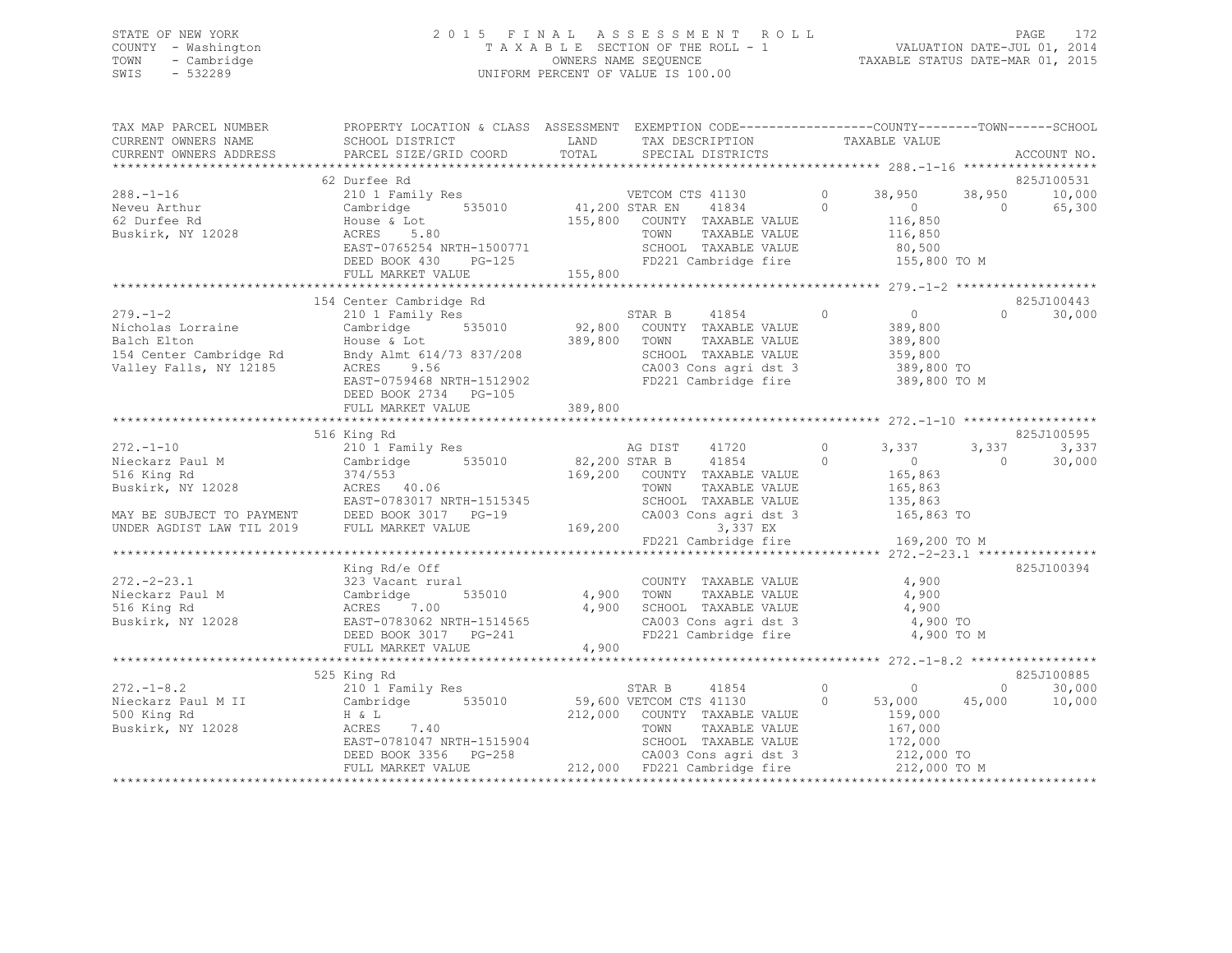## STATE OF NEW YORK 2 0 1 5 F I N A L A S S E S S M E N T R O L L PAGE 173 COUNTY - Washington T A X A B L E SECTION OF THE ROLL - 1 VALUATION DATE-JUL 01, 2014 TOWN - Cambridge OWNERS NAME SEQUENCE TAXABLE STATUS DATE-MAR 01, 2015 SWIS - 532289 UNIFORM PERCENT OF VALUE IS 100.00

| TAX MAP PARCEL NUMBER<br>CURRENT OWNERS NAME<br>CURRENT OWNERS ADDRESS                              | PROPERTY LOCATION & CLASS ASSESSMENT EXEMPTION CODE----------------COUNTY-------TOWN------SCHOOL<br>SCHOOL DISTRICT<br>PARCEL SIZE/GRID COORD                                                                                                                                                                                                                                                                                                                                                                            |         | LAND TAX DESCRIPTION<br>TOTAL SPECIAL DISTRICTS                                                                                     | TAXABLE VALUE                                                      | ACCOUNT NO.                |
|-----------------------------------------------------------------------------------------------------|--------------------------------------------------------------------------------------------------------------------------------------------------------------------------------------------------------------------------------------------------------------------------------------------------------------------------------------------------------------------------------------------------------------------------------------------------------------------------------------------------------------------------|---------|-------------------------------------------------------------------------------------------------------------------------------------|--------------------------------------------------------------------|----------------------------|
|                                                                                                     |                                                                                                                                                                                                                                                                                                                                                                                                                                                                                                                          |         |                                                                                                                                     |                                                                    |                            |
| $272 - 1 - 9$                                                                                       | King Rd/e Off<br>323 Vacant rural<br>Buskirk, NY 12028 EAST-0782584 NRTH-1514615 (A003 Consider in the Substirk, NY 12028 EAST-0782584 NRTH-1514615<br>FULL MARKET VALUE                                                                                                                                                                                                                                                                                                                                                 | 7,000   | COUNTY TAXABLE VALUE 7,000<br>7,000    TOWN      TAXABLE VALUE<br>7,000    SCHOOL   TAXABLE VALUE<br>CA003 Cons agri dst 3 7,000 TO | 7,000<br>7,000<br>7,000 TO M                                       | 825J100503                 |
|                                                                                                     |                                                                                                                                                                                                                                                                                                                                                                                                                                                                                                                          |         |                                                                                                                                     |                                                                    |                            |
| $272. -1 - 11$                                                                                      | 500 King Rd<br>270 Mfg housing<br>Contract the combined Cambridge Cambridge (SSS) 200 100011<br>Nieckarz Paul M II Cambridge 1990 100001 12,200 100001<br>SOO King Rd Trailer & Lot 66,100 SCHOOL<br>Buskirk, NY 12028 ACRES 5.80 CA003 Co<br>EAST-0781789 NRTH-1514958<br>DEED BOOK 2931 PG-50<br>FULL MARKET VALUE                                                                                                                                                                                                     | 66,100  | COUNTY TAXABLE VALUE<br>66,100 SCHOOL TAXABLE VALUE 66,100<br>CA003 Cons agri dst 3 66,100 TO                                       | 66,100<br>TAXABLE VALUE 66,100<br>FD221 Cambridge fire 66,100 TO M | 825J100913                 |
|                                                                                                     |                                                                                                                                                                                                                                                                                                                                                                                                                                                                                                                          |         |                                                                                                                                     |                                                                    | 825L100269                 |
|                                                                                                     | 271.-1-15<br>271.-1-15<br>271.-1-15<br>285:<br>285:<br>285:<br>285:<br>285:<br>285:<br>285:<br>285:<br>295:<br>295:<br>295:<br>295:<br>295:<br>295:<br>295:<br>295:<br>295:<br>295:<br>295:<br>295:<br>295:<br>295:<br>295:<br>295:<br>295:<br>295:<br>295:<br>295:<br>295:<br>295:<br>295:<br>29<br>EAST-0771827 NRTH-1514152<br>EAST-0771827 NRTH-1514152<br>EAST-0771827 NRTH-1514152<br>SCHOOL TAXABLE VALUE<br>CA003 Cons agridst 3<br>CA003 Cons agridst 3<br>228,068 TO<br>228,068 TO<br>228,068 TO<br>228,068 TO |         |                                                                                                                                     |                                                                    | 22,532<br>22,532<br>65,300 |
|                                                                                                     |                                                                                                                                                                                                                                                                                                                                                                                                                                                                                                                          |         |                                                                                                                                     | $22,532$ EX<br>FD221 Cambridge fire $250,600$ TO M                 |                            |
|                                                                                                     |                                                                                                                                                                                                                                                                                                                                                                                                                                                                                                                          |         |                                                                                                                                     |                                                                    |                            |
|                                                                                                     | 357 Stevenson Rd                                                                                                                                                                                                                                                                                                                                                                                                                                                                                                         |         | TAXABLE VALUE<br>SCHOOL TAXABLE VALUE<br>$\frac{1}{225,000}$ TO CA005 Cons agri dst 5 225,000 TO<br>FD221 Cambridge fire            | 225,000<br>159,700<br>225,000 TO M                                 | $\Omega$<br>65,300         |
|                                                                                                     |                                                                                                                                                                                                                                                                                                                                                                                                                                                                                                                          |         |                                                                                                                                     |                                                                    |                            |
| $270. - 1 - 22$<br>O'Neill Erin J<br>516 Center Cambridge Rd 10 Lot 1A<br>Cambridge, NY 12816 ACRES | 516 Center Cambridge Rd<br>242 Rurl res&rec<br>Cambridge 535010 84,500<br>100 IA<br>272,400<br>12.24<br>272,400<br>EAST-0767099 NRTH-1515720<br>DEED BOOK 3420 PG-129<br>FULL MARKET VALUE                                                                                                                                                                                                                                                                                                                               | 272,400 | COUNTY TAXABLE VALUE 272,400<br>TOWN<br>SCHOOL TAXABLE VALUE<br>FD221 Cambridge fire                                                | TAXABLE VALUE 272,400<br>272,400<br>272,400 TO M                   | 825J100713                 |
|                                                                                                     |                                                                                                                                                                                                                                                                                                                                                                                                                                                                                                                          |         |                                                                                                                                     |                                                                    |                            |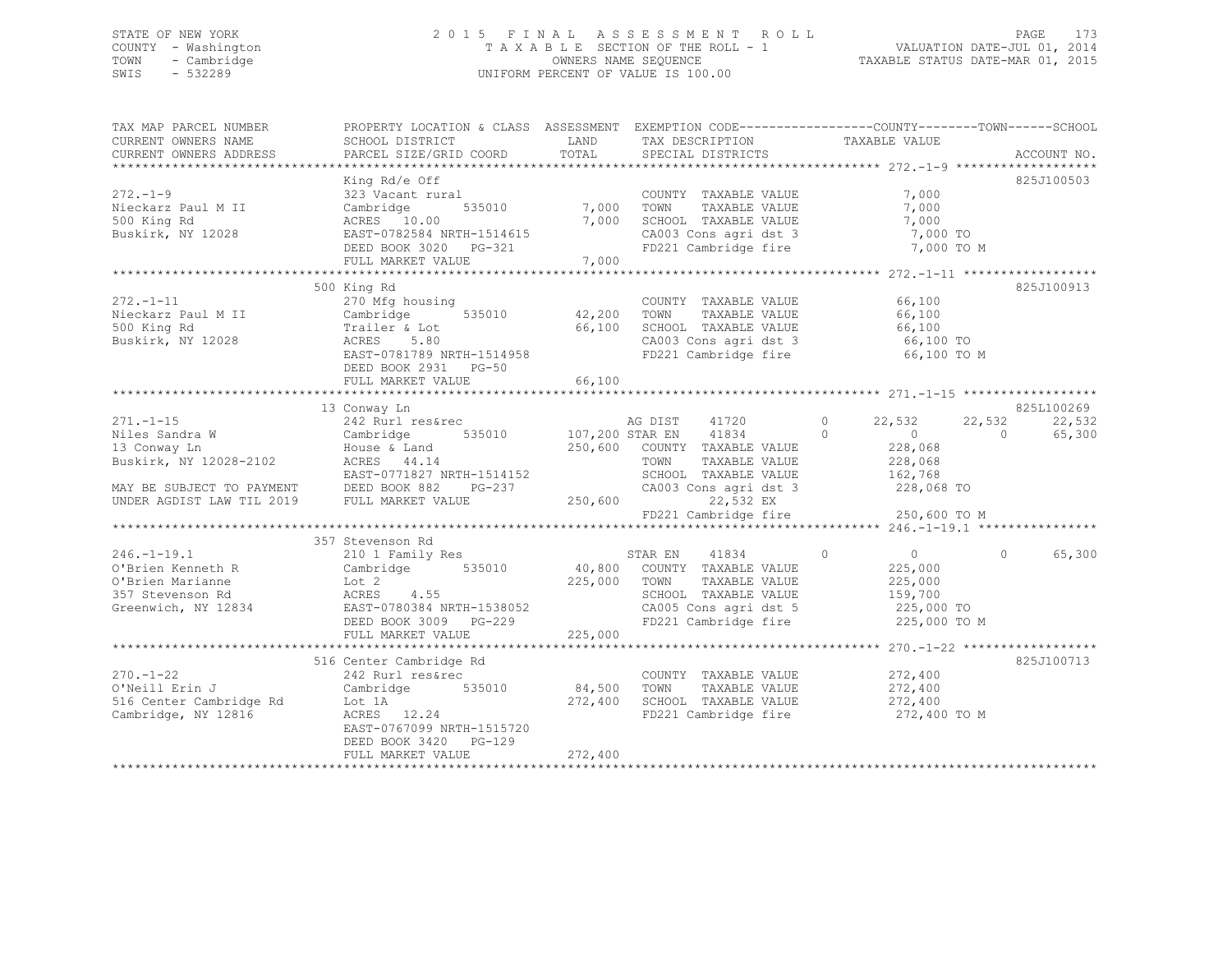# STATE OF NEW YORK<br>COUNTY - Washington 2015 FINAL ASSESSMENT ROLL 2011<br>2014–2015 COUNTY - Washington 2015 COUNTY - Washington  $T A X A B L E$  SECTION OF THE ROLL - 1<br>TOWN - Cambridge  $\sim$  000NERS NAME SEQUENCE TOWN - Cambridge OWNERS NAME SEQUENCE TAXABLE STATUS DATE-MAR 01, 2015 UNIFORM PERCENT OF VALUE IS 100.00

| TAX MAP PARCEL NUMBER     | PROPERTY LOCATION & CLASS ASSESSMENT EXEMPTION CODE---------------COUNTY-------TOWN------SCHOOL                                                                                                                                                                                                                                                                                                      |                            |                                                                                                                                                                                                                                                                                                                                                                                                                                                                                              |                                              |           |                    |
|---------------------------|------------------------------------------------------------------------------------------------------------------------------------------------------------------------------------------------------------------------------------------------------------------------------------------------------------------------------------------------------------------------------------------------------|----------------------------|----------------------------------------------------------------------------------------------------------------------------------------------------------------------------------------------------------------------------------------------------------------------------------------------------------------------------------------------------------------------------------------------------------------------------------------------------------------------------------------------|----------------------------------------------|-----------|--------------------|
| CURRENT OWNERS NAME       | SCHOOL DISTRICT                                                                                                                                                                                                                                                                                                                                                                                      | <b>EXAMPLE STATE STATE</b> |                                                                                                                                                                                                                                                                                                                                                                                                                                                                                              |                                              |           |                    |
| CURRENT OWNERS ADDRESS    | PARCEL SIZE/GRID COORD                                                                                                                                                                                                                                                                                                                                                                               | TOTAL                      | $\begin{tabular}{ll} \multicolumn{2}{c}{\begin{tabular}{lcccc} \multicolumn{2}{c}{\multicolumn{2}{c}{\multicolumn{2}{c}{\multicolumn{2}{c}{\multicolumn{2}{c}{\multicolumn{2}{c}{\multicolumn{2}{c}{\multicolumn{2}{c}{\multicolumn{2}{c}{\multicolumn{2}{c}{\multicolumn{2}{c}{\multicolumn{2}{c}{\multicolumn{2}{c}{\multicolumn{2}{c}{\multicolumn{2}{c}{\multicolumn{2}{c}{\multicolumn{2}{c}{\multicolumn{2}{c}{\multicolumn{2}{c}{\multicolumn{2}{c}{\multicolumn{2}{c}{\multicolumn{$ |                                              |           | ACCOUNT NO.        |
|                           |                                                                                                                                                                                                                                                                                                                                                                                                      |                            |                                                                                                                                                                                                                                                                                                                                                                                                                                                                                              |                                              |           |                    |
|                           | King Rd                                                                                                                                                                                                                                                                                                                                                                                              |                            |                                                                                                                                                                                                                                                                                                                                                                                                                                                                                              |                                              |           | 825J100380         |
| $280 - 2 - 9$             | 105 Vac farmland                                                                                                                                                                                                                                                                                                                                                                                     |                            | AG DIST 41720                                                                                                                                                                                                                                                                                                                                                                                                                                                                                | 0 $59,218$                                   | 59,218    | 59,218             |
|                           |                                                                                                                                                                                                                                                                                                                                                                                                      |                            |                                                                                                                                                                                                                                                                                                                                                                                                                                                                                              | 99,782<br>99,782                             |           |                    |
|                           |                                                                                                                                                                                                                                                                                                                                                                                                      |                            | TAXABLE VALUE                                                                                                                                                                                                                                                                                                                                                                                                                                                                                |                                              |           |                    |
|                           | NO VAC LATELED AND MANUS CONTY TAXABLE VALUE USE TO MAKE THE MANUS CANNOT CONTY TO CONTY TAXABLE VALUE USE TO MANUS AGRES $159,000$ COUNTY TAXABLE VALUE USE TO PAYMENT EVALUE EXAMPLE DEED BOOK 744 PG-179 CA003 CONS agri ds                                                                                                                                                                       |                            | SCHOOL TAXABLE VALUE 99,782<br>CA003 Cons agri dst 3 99,782 TO                                                                                                                                                                                                                                                                                                                                                                                                                               |                                              |           |                    |
|                           |                                                                                                                                                                                                                                                                                                                                                                                                      |                            |                                                                                                                                                                                                                                                                                                                                                                                                                                                                                              |                                              |           |                    |
|                           |                                                                                                                                                                                                                                                                                                                                                                                                      |                            | 59,218 EX<br>FD221 Cambridge fire 159,000 TO M                                                                                                                                                                                                                                                                                                                                                                                                                                               |                                              |           |                    |
| UNDER AGDIST LAW TIL 2019 |                                                                                                                                                                                                                                                                                                                                                                                                      |                            |                                                                                                                                                                                                                                                                                                                                                                                                                                                                                              |                                              |           |                    |
|                           |                                                                                                                                                                                                                                                                                                                                                                                                      |                            |                                                                                                                                                                                                                                                                                                                                                                                                                                                                                              |                                              |           |                    |
|                           |                                                                                                                                                                                                                                                                                                                                                                                                      |                            |                                                                                                                                                                                                                                                                                                                                                                                                                                                                                              |                                              |           |                    |
|                           |                                                                                                                                                                                                                                                                                                                                                                                                      |                            |                                                                                                                                                                                                                                                                                                                                                                                                                                                                                              | 80,576 80,576 80,576                         |           |                    |
|                           |                                                                                                                                                                                                                                                                                                                                                                                                      |                            |                                                                                                                                                                                                                                                                                                                                                                                                                                                                                              |                                              |           |                    |
|                           |                                                                                                                                                                                                                                                                                                                                                                                                      |                            |                                                                                                                                                                                                                                                                                                                                                                                                                                                                                              |                                              |           |                    |
|                           |                                                                                                                                                                                                                                                                                                                                                                                                      |                            |                                                                                                                                                                                                                                                                                                                                                                                                                                                                                              |                                              |           |                    |
|                           |                                                                                                                                                                                                                                                                                                                                                                                                      |                            |                                                                                                                                                                                                                                                                                                                                                                                                                                                                                              |                                              |           |                    |
|                           |                                                                                                                                                                                                                                                                                                                                                                                                      |                            | FD221 Cambridge fire 117,500 TO M                                                                                                                                                                                                                                                                                                                                                                                                                                                            |                                              |           |                    |
|                           |                                                                                                                                                                                                                                                                                                                                                                                                      |                            |                                                                                                                                                                                                                                                                                                                                                                                                                                                                                              |                                              |           |                    |
|                           | 82 Durfee Rd                                                                                                                                                                                                                                                                                                                                                                                         |                            |                                                                                                                                                                                                                                                                                                                                                                                                                                                                                              |                                              |           | 825J100977         |
| $288. - 1 - 15.3$         | 210 1 Family Res                                                                                                                                                                                                                                                                                                                                                                                     | STAR B                     | 41854                                                                                                                                                                                                                                                                                                                                                                                                                                                                                        | $\begin{matrix} 0 & 0 \\ 0 & 0 \end{matrix}$ | $\bigcap$ | 30,000             |
|                           |                                                                                                                                                                                                                                                                                                                                                                                                      |                            |                                                                                                                                                                                                                                                                                                                                                                                                                                                                                              | 235,000                                      |           |                    |
|                           |                                                                                                                                                                                                                                                                                                                                                                                                      |                            |                                                                                                                                                                                                                                                                                                                                                                                                                                                                                              | 235,000                                      |           |                    |
|                           |                                                                                                                                                                                                                                                                                                                                                                                                      |                            | SCHOOL TAXABLE VALUE                                                                                                                                                                                                                                                                                                                                                                                                                                                                         | 205,000                                      |           |                    |
|                           |                                                                                                                                                                                                                                                                                                                                                                                                      |                            |                                                                                                                                                                                                                                                                                                                                                                                                                                                                                              | 235,000 TO M                                 |           |                    |
|                           |                                                                                                                                                                                                                                                                                                                                                                                                      |                            |                                                                                                                                                                                                                                                                                                                                                                                                                                                                                              |                                              |           |                    |
|                           |                                                                                                                                                                                                                                                                                                                                                                                                      |                            |                                                                                                                                                                                                                                                                                                                                                                                                                                                                                              |                                              |           |                    |
|                           |                                                                                                                                                                                                                                                                                                                                                                                                      |                            |                                                                                                                                                                                                                                                                                                                                                                                                                                                                                              |                                              |           |                    |
|                           | 48 Dailey Ln                                                                                                                                                                                                                                                                                                                                                                                         |                            |                                                                                                                                                                                                                                                                                                                                                                                                                                                                                              |                                              |           | 825J100535         |
| $272. -2 - 1$             | 242 Rurl res&rec                                                                                                                                                                                                                                                                                                                                                                                     |                            | AG DIST 41720                                                                                                                                                                                                                                                                                                                                                                                                                                                                                | $0 \t 43,435$                                | 43,435    | 43,435             |
|                           |                                                                                                                                                                                                                                                                                                                                                                                                      |                            |                                                                                                                                                                                                                                                                                                                                                                                                                                                                                              |                                              | $\bigcap$ | 30,000             |
|                           |                                                                                                                                                                                                                                                                                                                                                                                                      |                            |                                                                                                                                                                                                                                                                                                                                                                                                                                                                                              |                                              |           |                    |
|                           |                                                                                                                                                                                                                                                                                                                                                                                                      |                            |                                                                                                                                                                                                                                                                                                                                                                                                                                                                                              |                                              |           |                    |
|                           |                                                                                                                                                                                                                                                                                                                                                                                                      |                            |                                                                                                                                                                                                                                                                                                                                                                                                                                                                                              |                                              |           |                    |
|                           |                                                                                                                                                                                                                                                                                                                                                                                                      |                            |                                                                                                                                                                                                                                                                                                                                                                                                                                                                                              |                                              |           |                    |
|                           |                                                                                                                                                                                                                                                                                                                                                                                                      |                            |                                                                                                                                                                                                                                                                                                                                                                                                                                                                                              |                                              |           |                    |
|                           | $\begin{tabular}{lllllllllllllllllllllll} \hline & 272.-2-1 && 242 \; \text{Rurl res\&r} & & 41/20 && 0 & 43,435 && 43,4600 \\ \hline \text{Odess Robert} && \text{Gambiridge} && 535010 && 148,000 \; \text{STAR B} && 0 && 0 && 0 \\ \hline & 48 \; \text{Dailey Ln} && \text{House & 621/157} && 0 && 0 \\ \text{Buskirk, NY 12028} && 621/157 && 319,000 && \text{COMNT} & \text{PAXABLE VALUE}$ |                            |                                                                                                                                                                                                                                                                                                                                                                                                                                                                                              |                                              |           |                    |
|                           |                                                                                                                                                                                                                                                                                                                                                                                                      |                            |                                                                                                                                                                                                                                                                                                                                                                                                                                                                                              |                                              |           |                    |
|                           | 477 County Route 59                                                                                                                                                                                                                                                                                                                                                                                  |                            |                                                                                                                                                                                                                                                                                                                                                                                                                                                                                              |                                              |           | 825J100210         |
|                           |                                                                                                                                                                                                                                                                                                                                                                                                      |                            |                                                                                                                                                                                                                                                                                                                                                                                                                                                                                              |                                              |           | $\Omega$<br>30,000 |
|                           |                                                                                                                                                                                                                                                                                                                                                                                                      |                            |                                                                                                                                                                                                                                                                                                                                                                                                                                                                                              |                                              |           |                    |
|                           |                                                                                                                                                                                                                                                                                                                                                                                                      |                            |                                                                                                                                                                                                                                                                                                                                                                                                                                                                                              |                                              |           |                    |
|                           |                                                                                                                                                                                                                                                                                                                                                                                                      |                            |                                                                                                                                                                                                                                                                                                                                                                                                                                                                                              |                                              |           |                    |
|                           |                                                                                                                                                                                                                                                                                                                                                                                                      |                            |                                                                                                                                                                                                                                                                                                                                                                                                                                                                                              |                                              |           |                    |
|                           |                                                                                                                                                                                                                                                                                                                                                                                                      |                            |                                                                                                                                                                                                                                                                                                                                                                                                                                                                                              |                                              |           |                    |
|                           |                                                                                                                                                                                                                                                                                                                                                                                                      |                            |                                                                                                                                                                                                                                                                                                                                                                                                                                                                                              |                                              |           |                    |
|                           |                                                                                                                                                                                                                                                                                                                                                                                                      | 165,500                    |                                                                                                                                                                                                                                                                                                                                                                                                                                                                                              |                                              |           |                    |
|                           | FULL MARKET VALUE                                                                                                                                                                                                                                                                                                                                                                                    |                            |                                                                                                                                                                                                                                                                                                                                                                                                                                                                                              |                                              |           |                    |
|                           |                                                                                                                                                                                                                                                                                                                                                                                                      |                            |                                                                                                                                                                                                                                                                                                                                                                                                                                                                                              |                                              |           |                    |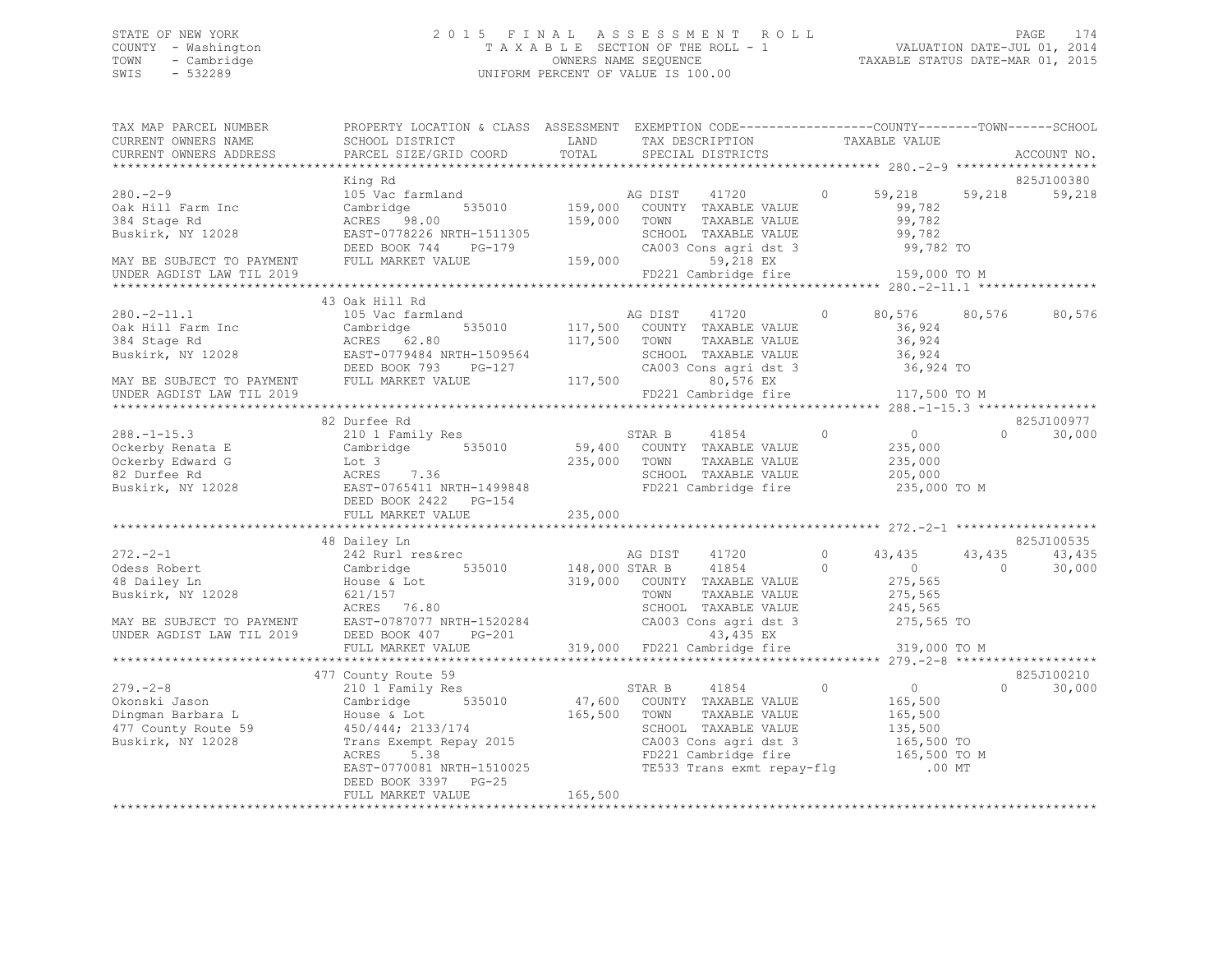## STATE OF NEW YORK 2 0 1 5 F I N A L A S S E S S M E N T R O L L PAGE 175 COUNTY - Washington T A X A B L E SECTION OF THE ROLL - 1 VALUATION DATE-JUL 01, 2014 TOWN - Cambridge OWNERS NAME SEQUENCE TAXABLE STATUS DATE-MAR 01, 2015 SWIS - 532289 UNIFORM PERCENT OF VALUE IS 100.00

| TAX MAP PARCEL NUMBER<br>CURRENT OWNERS NAME<br>CURRENT OWNERS ADDRESS       | PROPERTY LOCATION & CLASS ASSESSMENT EXEMPTION CODE---------------COUNTY-------TOWN-----SCHOOL<br>SCHOOL DISTRICT TAND TAX DESCRIPTION<br>PARCEL SIZE/GRID COORD                                                                                                                                                                                                                                  | TOTAL              | SPECIAL DISTRICTS                                                                                          | TAXABLE VALUE                                                    | ACCOUNT NO.                                                                              |
|------------------------------------------------------------------------------|---------------------------------------------------------------------------------------------------------------------------------------------------------------------------------------------------------------------------------------------------------------------------------------------------------------------------------------------------------------------------------------------------|--------------------|------------------------------------------------------------------------------------------------------------|------------------------------------------------------------------|------------------------------------------------------------------------------------------|
| $288. - 1 - 3.1$<br>Oldham Angela L<br>59 Northview Dr<br>Pownal, VT 05261   | Lees Crossing Rd<br>105 Vac farmland<br>Cambridge 535010 153,100 TOWN<br>Vac Land<br>ACRES 92.10<br>EAST-0760289 NRTH-1505173<br>MAY BE SUBJECT TO PAYMENT DEED BOOK 3168 PG-244<br>UNDER AGDIST LAW TIL 2017 FULL MARKET VALUE                                                                                                                                                                   | 153,100<br>153,100 | COUNTY TAXABLE VALUE 153,100<br>TOWN TAXABLE VALUE 153,100<br>SCHOOL TAXABLE VALUE<br>FD221 Cambridge fire | 153,100<br>CA003 Cons agri dst 3 153,100 TO<br>153,100 TO M      | 825J100211                                                                               |
| $288. - 1 - 3.2$<br>Oldham Angela L<br>59 Northview Dr<br>Pownal, VT 05261   | Lees Crossing Rd/n Off<br>Lees Crossing Rd/n Off<br>322 Rural vac>10<br>Cambridge 535010 12,600 TOWN TAXABLE VALUE 12,600<br>Wood Lot 12,600 SCHOOL TAXABLE VALUE 12,600<br>ACRES 18.00 12,600 CA003 Cons agri dst 3 12,600 TO<br>EAST-0759358 NRTH-1506754 FD221<br>DEED BOOK 3168 PG-248<br>FULL MARKET VALUE                                                                                   | 12,600             |                                                                                                            |                                                                  | 825J100888                                                                               |
|                                                                              |                                                                                                                                                                                                                                                                                                                                                                                                   |                    |                                                                                                            |                                                                  | 825J100298                                                                               |
|                                                                              | 13 County Route 59A<br>13 County Route 59A<br>279.-2-26 13 County Route 59A<br>210 1 Family Res<br>210 1 Family Res<br>24,300 STAR EN 41834<br>230,600 COUNTY TAXABLE VALUE<br>230,600 COUNTY TAXABLE VALUE<br>230,600 COUNTY TAXABLE VALUE<br>2                                                                                                                                                  |                    |                                                                                                            | 230,600 TO M                                                     | 45,000 10,000<br>$\sim$ 0<br>65,300                                                      |
|                                                                              |                                                                                                                                                                                                                                                                                                                                                                                                   |                    |                                                                                                            |                                                                  |                                                                                          |
| $279. - 2 - 17$<br>Olson Anita S<br>24 County Route 59A<br>Buskirk, NY 12028 | 24 County Route 59A<br>210 1 Family Res<br>Cambridge 535010 24,400 AGED-CO/TN 41801 0 67,600<br>H & L 135,200 STAR EN 41834 0 67,600<br>EAST-0766665 NRTH-1506808 TOWN TAXABLE VALUE 67,600<br>EAST-0766665 NRTH-1506808 TOWN TAXABLE VALUE 67,600<br>$\begin{array}{ccccc}\n\text{H} & \& \text{ L} & & \\ \text{ACRES} & & 0.46 & & \n\end{array}$<br>DEED BOOK 556 PG-112<br>FULL MARKET VALUE |                    |                                                                                                            | 67,600<br>135,200 TO M                                           | 825J100231<br>$\overline{0}$<br>54,080<br>67,600<br>$\sim$ 0<br>$\overline{0}$<br>65,300 |
|                                                                              |                                                                                                                                                                                                                                                                                                                                                                                                   |                    |                                                                                                            |                                                                  | 825J100892                                                                               |
|                                                                              |                                                                                                                                                                                                                                                                                                                                                                                                   |                    |                                                                                                            | SCHOOL TAXABLE VALUE 195,700<br>CA003 Cons agri dst 3 261,000 TO | $\sim$ 0<br>$\overline{\phantom{0}}$<br>$\overline{\phantom{0}}$<br>0<br>65,300          |
|                                                                              | 851 State Route 372<br>86 State Route 372<br>246.-1-29.2<br>246.-1-29.2<br>246.-1-29.2<br>247 Rurl resérec<br>242 Rurl resérec<br>242 Rurl resérec<br>242 Rurl resérec<br>242 Rurl resérec<br>242 Rurl resérec<br>267 ON C 41132<br>267 ON C 41132<br>26                                                                                                                                          |                    |                                                                                                            |                                                                  |                                                                                          |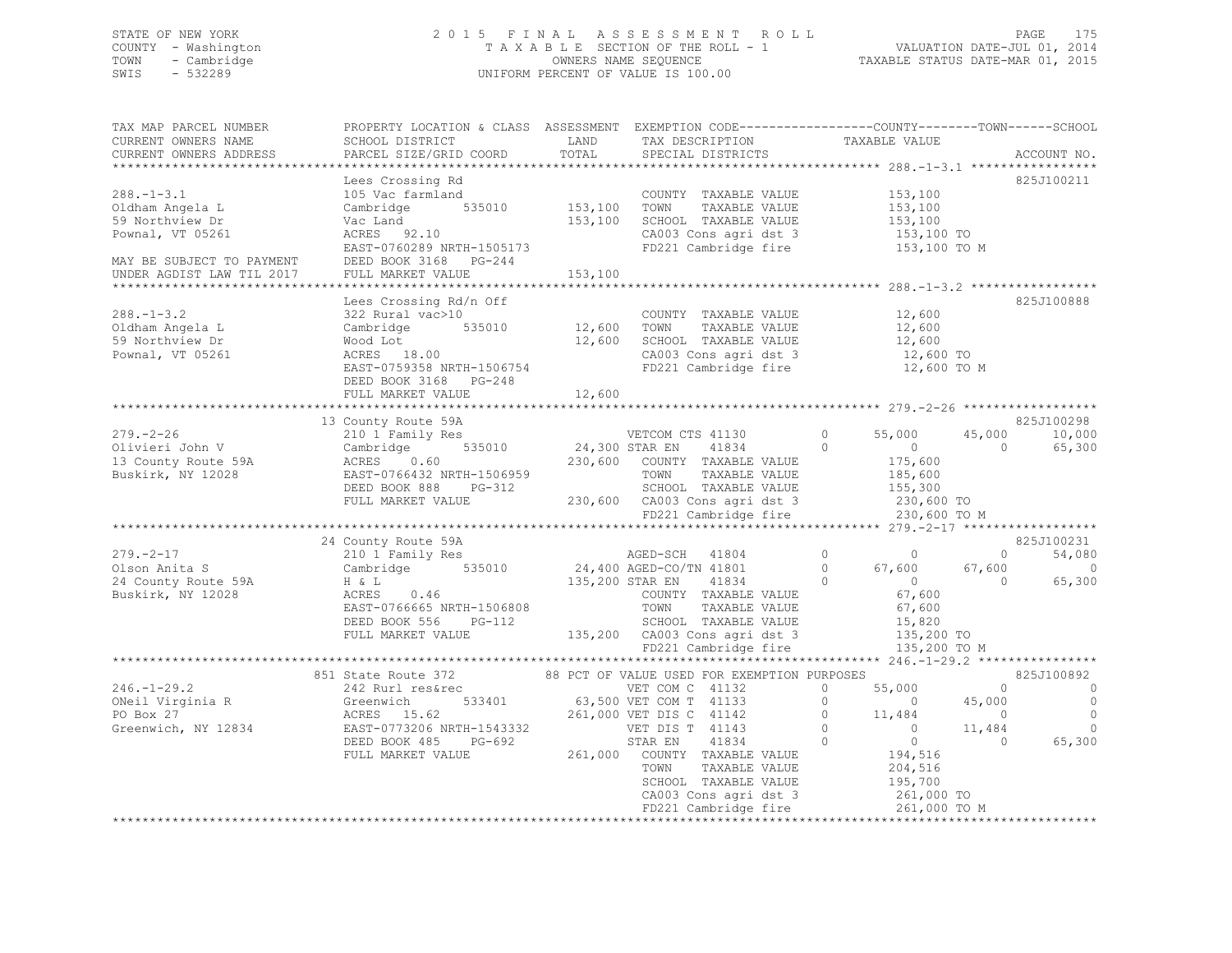STATE OF NEW YORK 2 0 1 5 F I N A L A S S E S S M E N T R O L L PAGE 176 COUNTY - Washington T A X A B L E SECTION OF THE ROLL - 1 VALUATION DATE-JUL 01, 2014 TOWN - Cambridge OWNERS NAME SEQUENCE TAXABLE STATUS DATE-MAR 01, 2015 SWIS - 532289 UNIFORM PERCENT OF VALUE IS 100.00

| TAX MAP PARCEL NUMBER              | PROPERTY LOCATION & CLASS ASSESSMENT EXEMPTION CODE----------------COUNTY-------TOWN------SCHOOL |              |                                               |               |                          |                    |             |
|------------------------------------|--------------------------------------------------------------------------------------------------|--------------|-----------------------------------------------|---------------|--------------------------|--------------------|-------------|
| CURRENT OWNERS NAME                | SCHOOL DISTRICT                                                                                  | LAND         | TAX DESCRIPTION                               | TAXABLE VALUE |                          |                    |             |
| CURRENT OWNERS ADDRESS             | PARCEL SIZE/GRID COORD                                                                           | TOTAL        | SPECIAL DISTRICTS                             |               |                          |                    | ACCOUNT NO. |
|                                    |                                                                                                  |              |                                               |               |                          |                    |             |
|                                    | 1087 County Route 60                                                                             |              |                                               |               |                          |                    | 825J102029  |
| $246. - 1 - 29.13$                 | 210 1 Family Res                                                                                 |              | STAR B<br>41854                               | $\circ$       | $0 \qquad \qquad$        | $\cap$             | 30,000      |
| Oswald Sandra F                    | Greenwich<br>533401                                                                              |              | 30,000 COUNTY TAXABLE VALUE                   |               | 185,500                  |                    |             |
| 1087 County Route 60               | House Modular & Land                                                                             | 185,500      | TOWN<br>TAXABLE VALUE                         |               | 185,500                  |                    |             |
| Greenwich, NY 12834                | Lot 3                                                                                            |              | SCHOOL TAXABLE VALUE                          |               | 155,500                  |                    |             |
|                                    | 2.15<br>ACRES                                                                                    |              | CA003 Cons agri dst 3<br>FD221 Cambridge fire |               | 185,500 TO               |                    |             |
|                                    | EAST-0772019 NRTH-1543087                                                                        |              |                                               |               | 185,500 TO M             |                    |             |
|                                    | DEED BOOK 621 PG-148                                                                             |              |                                               |               |                          |                    |             |
|                                    | FULL MARKET VALUE                                                                                | 185,500      |                                               |               |                          |                    |             |
|                                    | 89 Darwin Rd                                                                                     |              |                                               |               |                          |                    | 825J100563  |
| $262 - 1 - 20$                     | 210 1 Family Res                                                                                 |              | STAR B<br>41854                               | $\circ$       | $\sim$ 0                 | $\Omega$           | 30,000      |
| Pacitti Aaron                      | Cambridge 535010 37,700 COUNTY TAXABLE VALUE                                                     |              |                                               |               | 210,600                  |                    |             |
| Slack Alyson                       | H & L                                                                                            | 210,600 TOWN | TAXABLE VALUE                                 |               | 210,600                  |                    |             |
| 89 Darwin Rd                       | ACRES<br>5.16                                                                                    |              | SCHOOL TAXABLE VALUE                          |               | 180,600                  |                    |             |
| Cambridge, NY 12816                | EAST-0769400 NRTH-1521609                                                                        |              | FD221 Cambridge fire                          |               | 210,600 TO M             |                    |             |
|                                    | DEED BOOK 3277 PG-28                                                                             |              |                                               |               |                          |                    |             |
|                                    | FULL MARKET VALUE                                                                                | 210,600      |                                               |               |                          |                    |             |
|                                    |                                                                                                  |              |                                               |               |                          |                    |             |
|                                    | 246 Kenyon Rd                                                                                    |              |                                               |               |                          |                    | 825J100393  |
| $254. -1 - 4.1$                    | 210 1 Family Res                                                                                 |              | STAR B<br>41854                               | $\circ$       | $\overline{0}$           | $\Omega$           | 30,000      |
| Pagano Ralph E                     | Greenwich 533401                                                                                 |              | $49,200$ COUNTY TAXABLE VALUE                 |               | 184,800                  |                    |             |
| Pagano Janet K                     | Land/res                                                                                         | 184,800 TOWN | TAXABLE VALUE                                 |               | 184,800                  |                    |             |
| 246 Kenyon Rd                      | ACRES<br>7.68                                                                                    |              | SCHOOL TAXABLE VALUE                          |               | 154,800                  |                    |             |
| Greenwich, NY 12834                |                                                                                                  |              |                                               |               | 184,800 TO               |                    |             |
|                                    | AURES /.08<br>EAST-0770101 NRTH-1535355<br>DEED BOOK 623 PG-143                                  |              | CA003 Cons agri dst 3<br>FD221 Cambridge fire |               | 184,800 TO M             |                    |             |
|                                    | FULL MARKET VALUE                                                                                | 184,800      |                                               |               |                          |                    |             |
|                                    |                                                                                                  |              |                                               |               |                          |                    |             |
|                                    | State Route 372                                                                                  |              |                                               |               |                          |                    | 825J100445  |
| $246. - 1 - 9$                     | 312 Vac w/imprv                                                                                  |              | COUNTY TAXABLE VALUE                          |               | 140,100                  |                    |             |
| Palange Martin                     | 535010<br>Cambridge                                                                              | 130,700      | TOWN<br>TAXABLE VALUE                         |               | 140,100                  |                    |             |
| Palange Karen J                    | Land                                                                                             | 140,100      | SCHOOL TAXABLE VALUE                          |               | 140,100                  |                    |             |
| 1153 Monroe Tpke                   | ACRES 70.98                                                                                      |              | CA005 Cons agri dst 5                         |               | 140,100 TO               |                    |             |
| Monroe, CT 06468                   | EAST-0777060 NRTH-1541097                                                                        |              | FD221 Cambridge fire                          |               | 140,100 TO M             |                    |             |
|                                    | DEED BOOK 491 PG-144                                                                             |              |                                               |               |                          |                    |             |
|                                    | FULL MARKET VALUE                                                                                | 140,100      |                                               |               |                          |                    |             |
|                                    |                                                                                                  |              |                                               |               |                          |                    | 825J100258  |
|                                    | 953 County Route 59                                                                              |              |                                               | $\circ$       |                          |                    | 35,035      |
| $271. - 2 - 10.1$<br>Palinski Mark | 241 Rural res&ag                                                                                 |              | AG DIST<br>41720                              | $\Omega$      | 35,035<br>$\overline{0}$ | 35,035<br>$\Omega$ | 30,000      |
| Palinski Christine                 | Cambridge 535010 138,900 STAR B 41854<br>Ag Commit 706/58 341,700 COUNTY TAXABLE VALUE           |              |                                               |               | 306,665                  |                    |             |
| 953 County Route 59                | ACRES 69.50                                                                                      |              | TOWN<br>TAXABLE VALUE                         |               | 306,665                  |                    |             |
| Cambridge, NY 12816                | EAST-0772483 NRTH-1520823                                                                        |              | SCHOOL TAXABLE VALUE                          |               | 276,665                  |                    |             |
|                                    | DEED BOOK 466<br>PG-658                                                                          |              | CA003 Cons agri dst 3                         |               | 306,665 TO               |                    |             |
| MAY BE SUBJECT TO PAYMENT          | FULL MARKET VALUE                                                                                | 341,700      | 35,035 EX                                     |               |                          |                    |             |
| UNDER AGDIST LAW TIL 2019          |                                                                                                  |              | FD221 Cambridge fire 341,700 TO M             |               |                          |                    |             |
| ******************                 |                                                                                                  |              |                                               |               |                          |                    |             |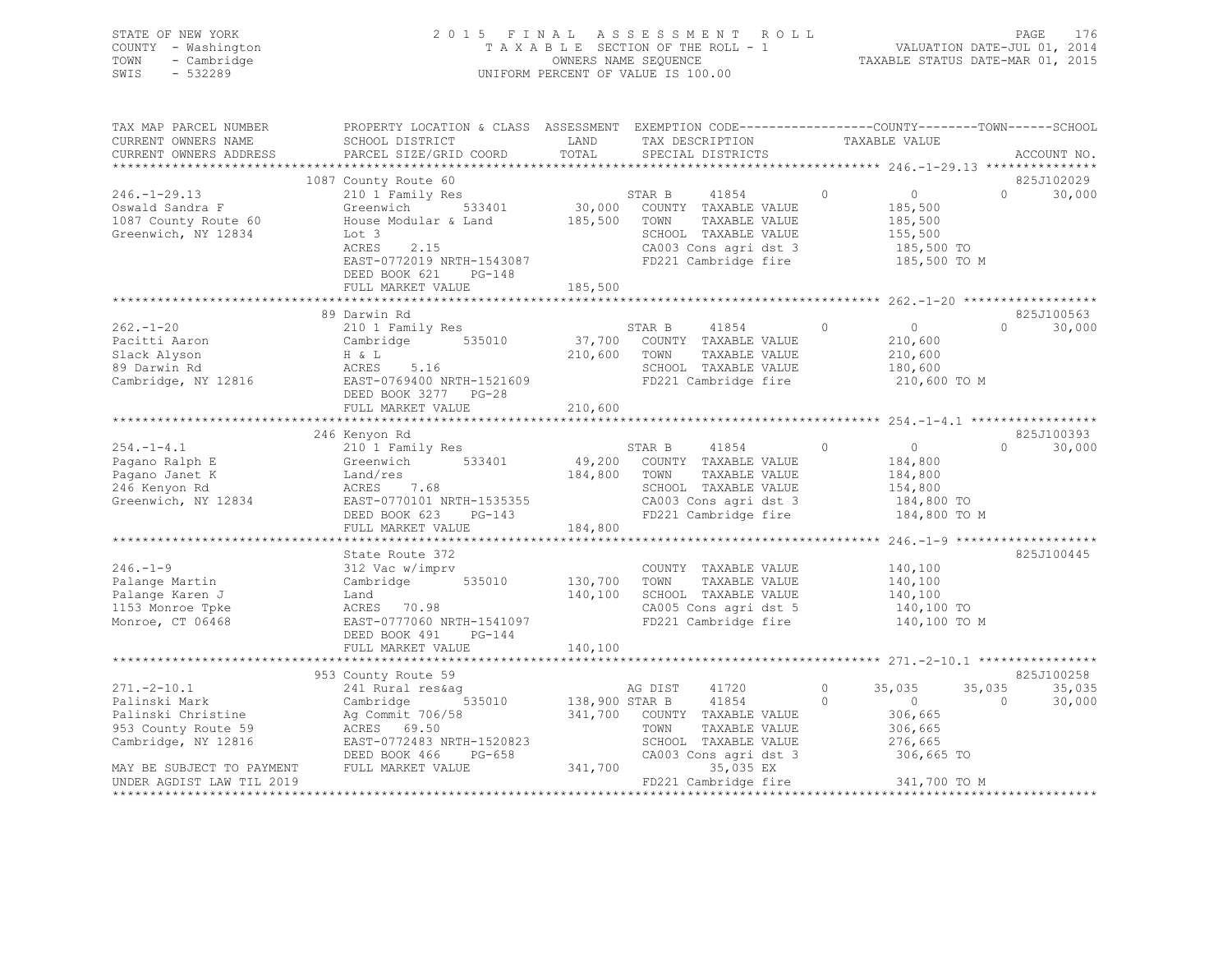## STATE OF NEW YORK 2 0 1 5 F I N A L A S S E S S M E N T R O L L PAGE 177 COUNTY - Washington T A X A B L E SECTION OF THE ROLL - 1 VALUATION DATE-JUL 01, 2014 TOWN - Cambridge OWNERS NAME SEQUENCE TAXABLE STATUS DATE-MAR 01, 2015 SWIS - 532289 UNIFORM PERCENT OF VALUE IS 100.00

| TAX MAP PARCEL NUMBER<br>CURRENT OWNERS NAME<br>CURRENT OWNERS ADDRESS         | SCHOOL DISTRICT<br>PARCEL SIZE/GRID COORD                                                                                                                                        | LAND<br>TOTAL                     | TAX DESCRIPTION<br>SPECIAL DISTRICTS                                                                                                    | PROPERTY LOCATION & CLASS ASSESSMENT EXEMPTION CODE----------------COUNTY-------TOWN------SCHOOL<br>TAXABLE VALUE<br>ACCOUNT NO. |
|--------------------------------------------------------------------------------|----------------------------------------------------------------------------------------------------------------------------------------------------------------------------------|-----------------------------------|-----------------------------------------------------------------------------------------------------------------------------------------|----------------------------------------------------------------------------------------------------------------------------------|
| $246. - 1 - 25.1$<br>Pate Andrew<br>896 County Route 60<br>Greenwich, NY 12834 | County Route 60<br>314 Rural vac<10<br>Greenwich 533401 40,800<br>V Ld<br>ACRES 7.70<br>EAST-0774378 NRTH-1538510<br>DEED BOOK 556<br>PG-157<br>FULL MARKET VALUE                | 40,800<br>40,800                  | COUNTY TAXABLE VALUE 40,800<br>TOWN<br>TAXABLE VALUE<br>SCHOOL TAXABLE VALUE<br>CA003 Cons agri dst 3<br>FD221 Cambridge fire           | 825J100537<br>40,800<br>40,800<br>40,800 TO<br>40,800 TO M                                                                       |
| $246. - 1 - 27$<br>Pate Andrew<br>896 County Route 60<br>Greenwich, NY 12834   | 912 County Route 60<br>485 >luse sm bld<br>Greenwich 533401<br>Wood Shop<br>wood snop<br>ACRES 1.10<br>EAST-0774075 NRTH-1539267<br>DEED BOOK 493<br>PG-560<br>FULL MARKET VALUE | 25,500 TOWN<br>126,200<br>126,200 | COUNTY TAXABLE VALUE<br>TAXABLE VALUE<br>SCHOOL TAXABLE VALUE<br>CA003 Cons agri dst 3<br>FD221 Cambridge fire                          | 825J102047<br>126, 200<br>126,200<br>126,200<br>126,200 TO<br>126,200 TO M                                                       |
| $246. - 1 - 27.1$<br>Pate Andrew<br>896 County Route 60<br>Greenwich, NY 12834 | County Route 60<br>Vacant Land<br>ACRES 40.00<br>ACRES 40.00<br>EAST-0772915 NRTH-1539064<br>DEED BOOK 601 PG-53<br>FULL MARKET VALUE                                            | 28,000<br>28,000                  | COUNTY TAXABLE VALUE<br>TAXABLE VALUE<br>SCHOOL TAXABLE VALUE 28,000<br>CA003 Cons agri dst 3 28,000 TO<br>FD221 Cambridge fire         | 825J100391<br>28,000<br>28,000<br>28,000 TO M                                                                                    |
| $246. - 1 - 27.2$<br>Pate Andrew<br>896 County Route 60<br>Greenwich, NY 12834 | 896 County Route 60<br>210 1 Family Res<br>Greenwich 533401<br>Land & House<br>ACRES 54.73<br>EAST-0774242 NRTH-1539323<br>$PG-1047$<br>DEED BOOK 482<br>FULL MARKET VALUE       | 292,000 TOWN<br>292,000           | STAR B 41854 0<br>55,600 COUNTY TAXABLE VALUE<br>TAXABLE VALUE<br>SCHOOL TAXABLE VALUE<br>CA003 Cons agri dst 3<br>FD221 Cambridge fire | 825J100890<br>$\overline{0}$<br>$\bigcap$<br>30,000<br>292,000<br>292,000<br>262,000<br>292,000 TO<br>292,000 TO M               |
| $246. - 1 - 28.1$<br>Pate Andrew<br>896 County Route 60<br>Greenwich, NY 12834 | County Route 60<br>314 Rural vac<10<br>533401<br>Greenwich<br>V Land<br>5.83<br>ACRES<br>EAST-0774004 NRTH-1539807<br>DEED BOOK 601<br>$PG-55$<br>FULL MARKET VALUE              | 28,500<br>28,500<br>28,500        | COUNTY TAXABLE VALUE<br>TAXABLE VALUE<br>TOWN<br>SCHOOL TAXABLE VALUE<br>CA003 Cons agri dst 3<br>FD221 Cambridge fire                  | 825J102009<br>28,500<br>28,500<br>28,500<br>28,500 TO<br>28,500 TO M                                                             |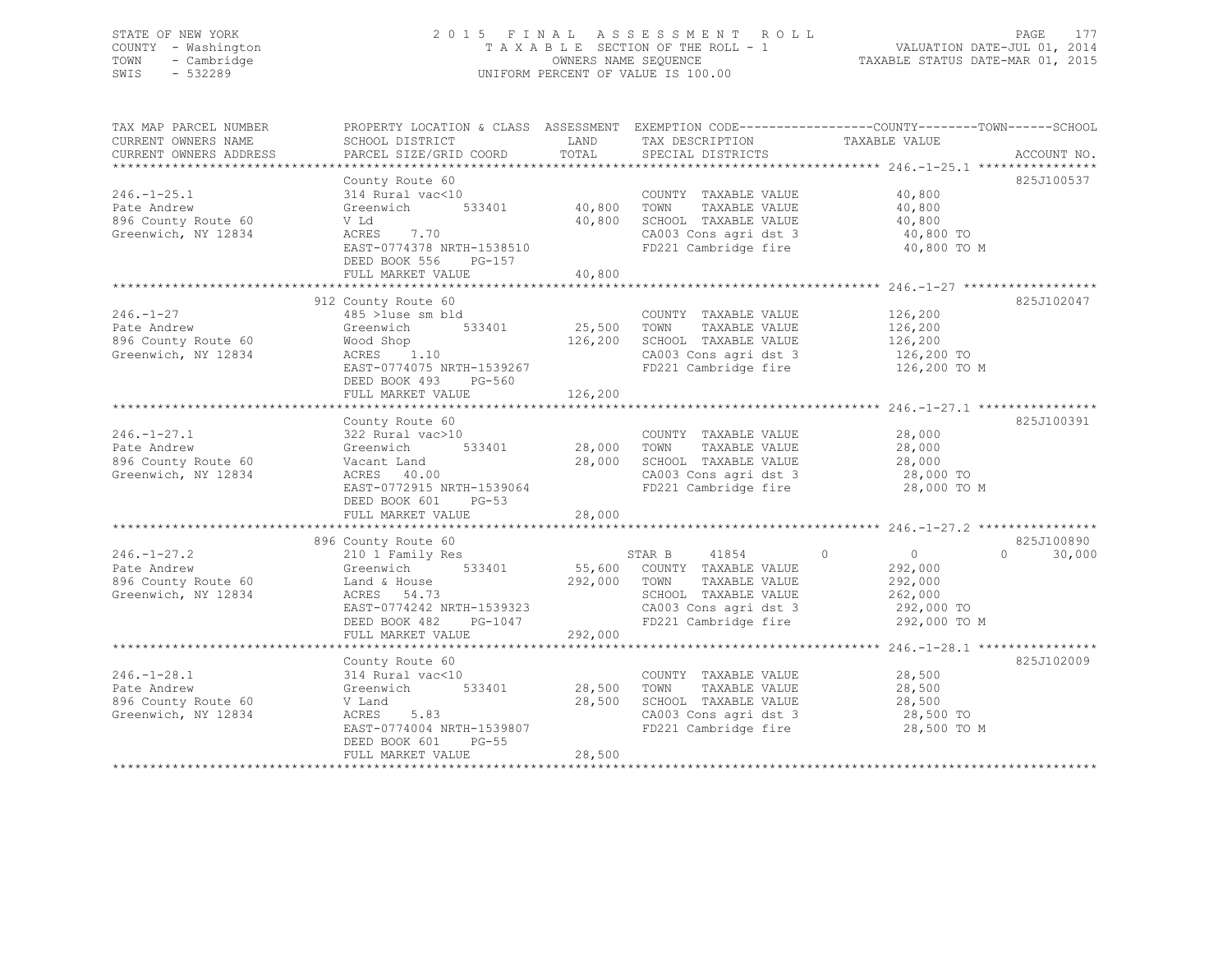## STATE OF NEW YORK 2 0 1 5 F I N A L A S S E S S M E N T R O L L PAGE 178 COUNTY - Washington T A X A B L E SECTION OF THE ROLL - 1 VALUATION DATE-JUL 01, 2014 TOWN - Cambridge OWNERS NAME SEQUENCE TAXABLE STATUS DATE-MAR 01, 2015 SWIS - 532289 UNIFORM PERCENT OF VALUE IS 100.00

|                     | TAX MAP PARCEL NUMBER THE PROPERTY LOCATION & CLASS ASSESSMENT EXEMPTION CODE---------------COUNTY-------TOWN------SCHOOL                                                                                                                                    |         |                                                    |               |             |
|---------------------|--------------------------------------------------------------------------------------------------------------------------------------------------------------------------------------------------------------------------------------------------------------|---------|----------------------------------------------------|---------------|-------------|
| CURRENT OWNERS NAME | SCHOOL DISTRICT LAND                                                                                                                                                                                                                                         |         |                                                    |               |             |
|                     | CURRENT OWNERS ADDRESS PARCEL SIZE/GRID COORD TOTAL                                                                                                                                                                                                          |         | TAX DESCRIPTION TAXABLE VALUE<br>SPECIAL DISTRICTS |               | ACCOUNT NO. |
|                     |                                                                                                                                                                                                                                                              |         |                                                    |               |             |
|                     | 570 County Route 74                                                                                                                                                                                                                                          |         |                                                    |               | 825J100456  |
|                     |                                                                                                                                                                                                                                                              |         |                                                    |               |             |
|                     |                                                                                                                                                                                                                                                              |         |                                                    |               |             |
|                     |                                                                                                                                                                                                                                                              |         |                                                    |               |             |
|                     |                                                                                                                                                                                                                                                              |         |                                                    |               |             |
|                     |                                                                                                                                                                                                                                                              |         |                                                    |               |             |
|                     |                                                                                                                                                                                                                                                              |         |                                                    |               |             |
|                     |                                                                                                                                                                                                                                                              |         |                                                    |               |             |
|                     |                                                                                                                                                                                                                                                              |         |                                                    |               |             |
|                     |                                                                                                                                                                                                                                                              |         |                                                    |               |             |
|                     | 429 Center Cambridge Rd                                                                                                                                                                                                                                      |         |                                                    |               | 825J100541  |
|                     |                                                                                                                                                                                                                                                              |         |                                                    |               |             |
|                     |                                                                                                                                                                                                                                                              |         |                                                    |               |             |
|                     |                                                                                                                                                                                                                                                              |         |                                                    |               |             |
|                     |                                                                                                                                                                                                                                                              |         |                                                    |               |             |
|                     |                                                                                                                                                                                                                                                              |         |                                                    |               |             |
|                     |                                                                                                                                                                                                                                                              |         |                                                    |               |             |
|                     |                                                                                                                                                                                                                                                              |         |                                                    |               |             |
|                     |                                                                                                                                                                                                                                                              |         |                                                    |               |             |
|                     |                                                                                                                                                                                                                                                              |         |                                                    |               |             |
|                     |                                                                                                                                                                                                                                                              |         |                                                    |               |             |
|                     | County Route 74                                                                                                                                                                                                                                              |         |                                                    |               |             |
|                     |                                                                                                                                                                                                                                                              |         |                                                    |               |             |
|                     |                                                                                                                                                                                                                                                              |         |                                                    |               |             |
|                     |                                                                                                                                                                                                                                                              |         |                                                    |               |             |
|                     |                                                                                                                                                                                                                                                              |         |                                                    |               |             |
|                     | 270.-1-26.15<br>Patten Nancy E County Avute (10<br>2314 Rural vac<10<br>2314 Rural vac<10<br>235010<br>235010<br>235010<br>235010<br>235010<br>235010<br>235010<br>235010<br>236.100<br>2370.-1-26.15<br>2370.-1-26.15<br>2370.00000000000000000000000000000 |         |                                                    |               |             |
|                     | DEED BOOK 731 PG-102                                                                                                                                                                                                                                         |         |                                                    |               |             |
|                     |                                                                                                                                                                                                                                                              |         |                                                    |               |             |
|                     |                                                                                                                                                                                                                                                              |         |                                                    |               |             |
|                     | County Route 74                                                                                                                                                                                                                                              |         |                                                    |               |             |
|                     |                                                                                                                                                                                                                                                              |         |                                                    | 52,442 52,442 | 52,442      |
|                     |                                                                                                                                                                                                                                                              |         |                                                    |               |             |
|                     |                                                                                                                                                                                                                                                              |         |                                                    |               |             |
|                     |                                                                                                                                                                                                                                                              |         |                                                    |               |             |
|                     |                                                                                                                                                                                                                                                              |         |                                                    |               |             |
|                     |                                                                                                                                                                                                                                                              |         |                                                    |               |             |
|                     |                                                                                                                                                                                                                                                              |         |                                                    |               |             |
|                     |                                                                                                                                                                                                                                                              |         |                                                    |               |             |
|                     | 21 Rogers Lane Ext                                                                                                                                                                                                                                           |         |                                                    |               |             |
|                     |                                                                                                                                                                                                                                                              |         |                                                    |               |             |
|                     |                                                                                                                                                                                                                                                              |         |                                                    |               |             |
|                     | 21.-2-3.5<br>210 1 Family Res<br>210 1 Family Res<br>210 1 Family Res<br>21 Adverse Cambridge 535010<br>25,200 TOWN TAXABLE VALUE<br>21 Advers 172,800<br>25,200 TOWN TAXABLE VALUE<br>272,800<br>25,200 TOWN TAXABLE VALUE<br>272,800<br>25,200 TOW         |         |                                                    |               |             |
|                     |                                                                                                                                                                                                                                                              |         |                                                    |               |             |
|                     |                                                                                                                                                                                                                                                              |         |                                                    |               |             |
|                     |                                                                                                                                                                                                                                                              |         |                                                    |               |             |
|                     | FULL MARKET VALUE                                                                                                                                                                                                                                            | 172,800 |                                                    |               |             |
|                     |                                                                                                                                                                                                                                                              |         |                                                    |               |             |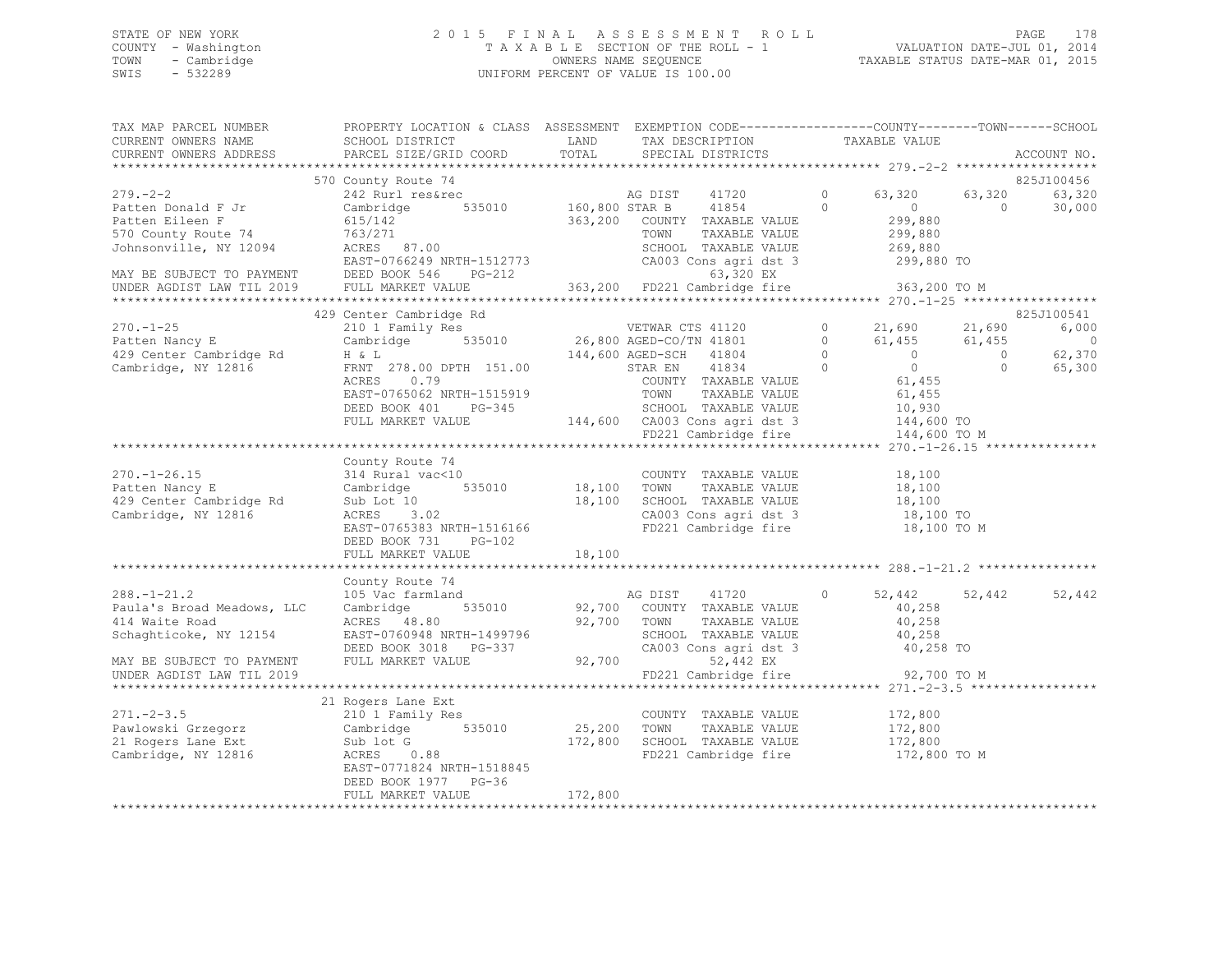## STATE OF NEW YORK 2 0 1 5 F I N A L A S S E S S M E N T R O L L PAGE 179 COUNTY - Washington T A X A B L E SECTION OF THE ROLL - 1 VALUATION DATE-JUL 01, 2014 TOWN - Cambridge OWNERS NAME SEQUENCE TAXABLE STATUS DATE-MAR 01, 2015 SWIS - 532289 UNIFORM PERCENT OF VALUE IS 100.00

| TAX MAP PARCEL NUMBER<br>CURRENT OWNERS NAME<br>CURRENT OWNERS ADDRESS | PROPERTY LOCATION & CLASS ASSESSMENT EXEMPTION CODE---------------COUNTY-------TOWN-----SCHOOL<br>PARCEL SIZE/GRID COORD                                                                                                                                    | TOTAL   | SPECIAL DISTRICTS                                                     | TAXABLE VALUE                                                       | ACCOUNT NO.        |
|------------------------------------------------------------------------|-------------------------------------------------------------------------------------------------------------------------------------------------------------------------------------------------------------------------------------------------------------|---------|-----------------------------------------------------------------------|---------------------------------------------------------------------|--------------------|
|                                                                        |                                                                                                                                                                                                                                                             |         |                                                                       |                                                                     |                    |
| $272 - 2 - 25$                                                         | Tabor Ln/w Off<br>323 Vacant rural                                                                                                                                                                                                                          |         | COUNTY TAXABLE VALUE 16,500                                           |                                                                     | 825J100520         |
|                                                                        | Cambridge 535010 16,500 TOWN                                                                                                                                                                                                                                |         |                                                                       |                                                                     |                    |
|                                                                        |                                                                                                                                                                                                                                                             |         | 16,500 TOWN TAXABLE VALUE<br>16,500 SCHOOL TAXABLE VALUE              | 16,500<br>16,500                                                    |                    |
|                                                                        |                                                                                                                                                                                                                                                             |         |                                                                       | CA003 Cons agri dst 3 16,500 TO<br>FD221 Cambridge fire 16,500 TO M |                    |
|                                                                        | Peabody Henry<br>Peabody Harriet Woods<br>241 Duell Hollow Rd<br>Buskirk, NY 12028<br>23.60<br>23.60<br>23.60<br>23.60<br>23.60<br>23.60<br>23.60<br>23.60<br>23.60<br>23.60<br>23.60<br>23.60<br>23.60<br>23.60<br>23.60<br>23.60<br>DEED BOOK 2504 PG-117 |         |                                                                       |                                                                     |                    |
|                                                                        |                                                                                                                                                                                                                                                             |         |                                                                       |                                                                     |                    |
|                                                                        |                                                                                                                                                                                                                                                             |         |                                                                       |                                                                     |                    |
|                                                                        | 53 Tabor Ln                                                                                                                                                                                                                                                 |         |                                                                       |                                                                     | 825J100635         |
| $272 - 2 - 26$                                                         | 105 Vac farmland                                                                                                                                                                                                                                            |         | AG DIST 41720<br>535010 133,800 COUNTY TAXABLE VALUE                  | 88,095<br>$\circ$<br>89,205                                         | 88,095<br>88,095   |
|                                                                        | Peabody Henry<br>Peabody Harriet L Vac farmland<br>291 Duell Hollow Rd ACRES 79.00<br>Buskirk, NY 12028 EAST-0786964 NRTH-1517122                                                                                                                           |         | 177,300 TOWN<br>TAXABLE VALUE                                         | 89,205                                                              |                    |
|                                                                        |                                                                                                                                                                                                                                                             |         | SCHOOL TAXABLE VALUE                                                  | 89,205                                                              |                    |
|                                                                        |                                                                                                                                                                                                                                                             |         | CA003 Cons agri dst 3                                                 | 89,205 TO                                                           |                    |
|                                                                        | DEED BOOK 682<br>$PG-315$                                                                                                                                                                                                                                   |         |                                                                       |                                                                     |                    |
| MAY BE SUBJECT TO PAYMENT                                              | FULL MARKET VALUE                                                                                                                                                                                                                                           |         |                                                                       | $3-315$<br>315 177,300 FD221 Cambridge fire 177,300 TO M            |                    |
| UNDER AGDIST LAW TIL 2019                                              |                                                                                                                                                                                                                                                             |         |                                                                       |                                                                     |                    |
|                                                                        |                                                                                                                                                                                                                                                             |         |                                                                       |                                                                     |                    |
|                                                                        | 291 Duell Hollow Rd                                                                                                                                                                                                                                         |         |                                                                       |                                                                     | 825J100543         |
| $272 - 2 - 28$                                                         | 112 Dairy farm                                                                                                                                                                                                                                              |         | AG DIST 41720                                                         | $\circ$<br>98,854                                                   | 98,854<br>98,854   |
| Peabody Henry                                                          | Cambridge 535010 175,100 STAR EN                                                                                                                                                                                                                            |         | 41834                                                                 | $\circ$<br>$\overline{0}$<br>$\overline{0}$                         | 65,300             |
|                                                                        |                                                                                                                                                                                                                                                             |         | 373,800 COUNTY TAXABLE VALUE                                          | 274,946                                                             |                    |
|                                                                        |                                                                                                                                                                                                                                                             |         | TAXABLE VALUE                                                         | 274,946                                                             |                    |
|                                                                        |                                                                                                                                                                                                                                                             |         | SCHOOL TAXABLE VALUE                                                  | 209,646                                                             |                    |
|                                                                        |                                                                                                                                                                                                                                                             |         | CA003 Cons agri dst 3<br>98,854 EX                                    | 274,946 TO                                                          |                    |
|                                                                        | 291 Duell Hollow Rd<br>Buskirk, NY 12028 ACRES 98.50 TOWN<br>EAST-0787071 NRTH-1518793 SCHOOL<br>MAY BE SUBJECT TO PAYMENT DEED BOOK 385 PG-1081 CA003<br>UNDER AGDIST LAW TIL 2019 FULL MARKET VALUE 373,800 TOR21                                         |         |                                                                       |                                                                     |                    |
|                                                                        |                                                                                                                                                                                                                                                             |         |                                                                       | FD221 Cambridge fire 373,800 TO M                                   |                    |
|                                                                        |                                                                                                                                                                                                                                                             |         |                                                                       |                                                                     |                    |
| $279. - 1 - 11$                                                        | 697 South Cambridge Rd<br>210 1 Family Res                                                                                                                                                                                                                  |         |                                                                       |                                                                     | 825J100814         |
|                                                                        | Greenwich 533401 35,400 TOWN                                                                                                                                                                                                                                |         | COUNTY TAXABLE VALUE 39,000<br>TOWN TAXABLE VALUE 39,000              |                                                                     |                    |
|                                                                        |                                                                                                                                                                                                                                                             |         |                                                                       |                                                                     |                    |
|                                                                        |                                                                                                                                                                                                                                                             |         |                                                                       |                                                                     |                    |
|                                                                        | Pearson Anna Marie (and Greenwich 1997 South Cambridge Rd 1997 South Cambridge Rd 1998)<br>Tohnsonville, NY 12094 (EAST-0759937 NRTH-1509496 1997 South Cambridge Rd 1997 CAO03 Cons agri dst 3 39,000 TO<br>EAST-0759937 NRTH-150                          |         |                                                                       |                                                                     |                    |
|                                                                        | DEED BOOK 1756 PG-258                                                                                                                                                                                                                                       |         |                                                                       |                                                                     |                    |
|                                                                        |                                                                                                                                                                                                                                                             |         |                                                                       |                                                                     |                    |
|                                                                        |                                                                                                                                                                                                                                                             |         |                                                                       |                                                                     |                    |
|                                                                        | 639 South Cambridge Rd                                                                                                                                                                                                                                      |         |                                                                       |                                                                     |                    |
| $279. - 1 - 10.2$                                                      | South Cambridge Rd<br>210 1 Family Res                                                                                                                                                                                                                      |         | 41854<br>STAR B                                                       | $\overline{0}$<br>$\circ$                                           | 30,000<br>$\Omega$ |
|                                                                        |                                                                                                                                                                                                                                                             |         |                                                                       | 171,100                                                             |                    |
|                                                                        |                                                                                                                                                                                                                                                             |         | 45,000 COUNTY TAXABLE VALUE<br>171,100 TOWN TAXABLE VALUE             | 171,100                                                             |                    |
|                                                                        |                                                                                                                                                                                                                                                             |         | SCHOOL TAXABLE VALUE<br>SCHOOL TAXABLE VALUE<br>CA003 Cons agri dst 3 | 141,100                                                             |                    |
|                                                                        |                                                                                                                                                                                                                                                             |         |                                                                       | 171,100 TO                                                          |                    |
|                                                                        | DEED BOOK 832 PG-21                                                                                                                                                                                                                                         |         | FD221 Cambridge fire                                                  | 171,100 TO M                                                        |                    |
|                                                                        | FULL MARKET VALUE                                                                                                                                                                                                                                           | 171,100 |                                                                       |                                                                     |                    |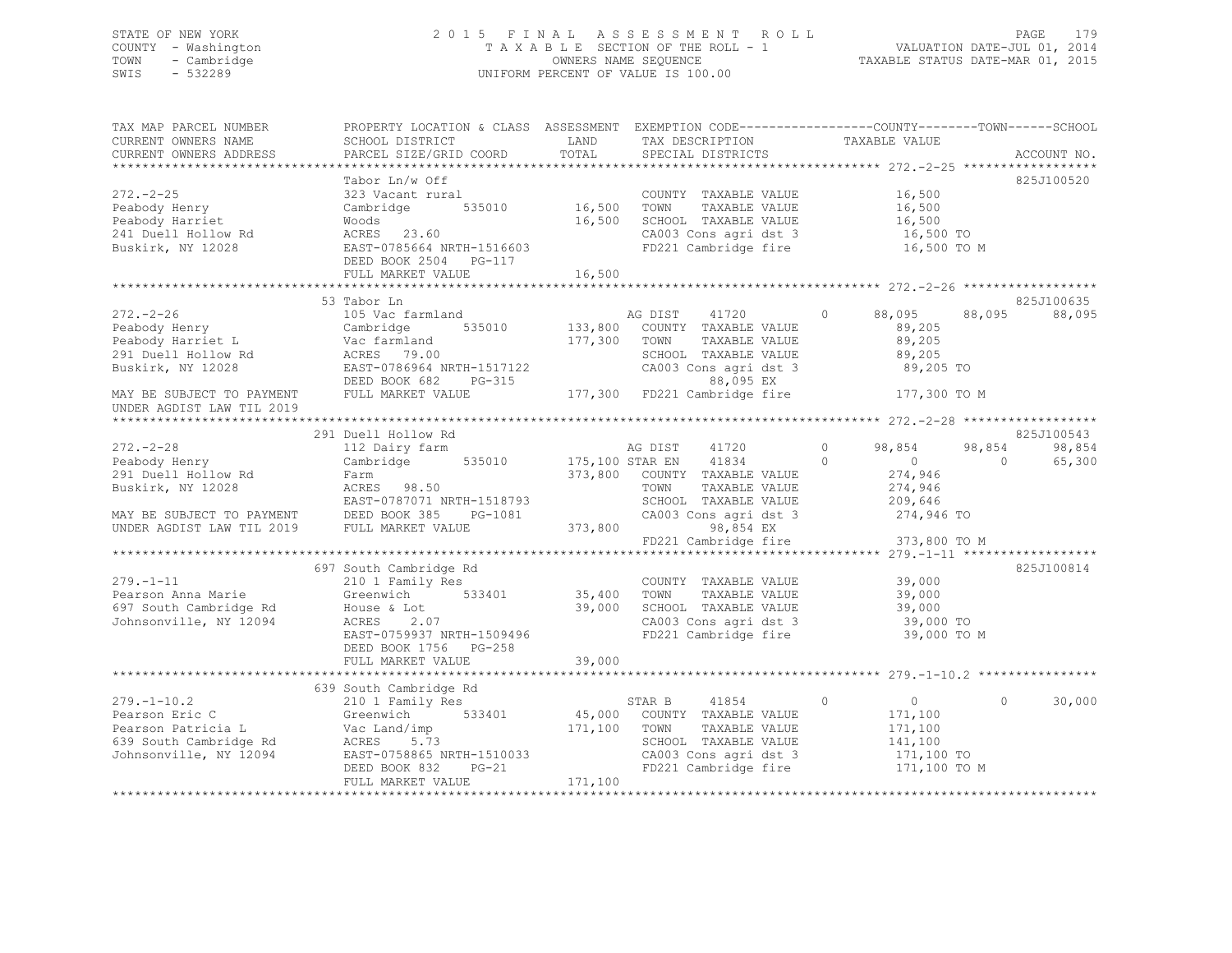## STATE OF NEW YORK 2 0 1 5 F I N A L A S S E S S M E N T R O L L PAGE 180 COUNTY - Washington T A X A B L E SECTION OF THE ROLL - 1 VALUATION DATE-JUL 01, 2014 TOWN - Cambridge OWNERS NAME SEQUENCE TAXABLE STATUS DATE-MAR 01, 2015 SWIS - 532289 UNIFORM PERCENT OF VALUE IS 100.00

| TAX MAP PARCEL NUMBER<br>CURRENT OWNERS NAME                                                                                                      | PROPERTY LOCATION & CLASS ASSESSMENT EXEMPTION CODE-----------------COUNTY-------TOWN-----SCHOOL<br>SCHOOL DISTRICT                                             | LAND               | TAX DESCRIPTION                                                                                                                                                                  | TAXABLE VALUE                                                                             |                         |             |
|---------------------------------------------------------------------------------------------------------------------------------------------------|-----------------------------------------------------------------------------------------------------------------------------------------------------------------|--------------------|----------------------------------------------------------------------------------------------------------------------------------------------------------------------------------|-------------------------------------------------------------------------------------------|-------------------------|-------------|
| CURRENT OWNERS ADDRESS                                                                                                                            | PARCEL SIZE/GRID COORD                                                                                                                                          | TOTAL              | SPECIAL DISTRICTS                                                                                                                                                                |                                                                                           |                         | ACCOUNT NO. |
| $279. - 1 - 10.4$<br>Pearson Eric C<br>Pearson Patricia<br>639 South Cambridge Rd<br>Johnsonville, NY 12094                                       | South Cambridge Rd<br>105 Vac farmland<br>Greenwich 533401<br>Lot 1<br>ACRES 38.03<br>EAST-0759665 NRTH-1510057                                                 | 88,500 TOWN        | AG DIST 41720<br>88,500 COUNTY TAXABLE VALUE<br>TAXABLE VALUE<br>SCHOOL TAXABLE VALUE<br>CA003 Cons agri dst 3                                                                   | $\Omega$<br>22,244<br>22,244<br>22,244<br>22,244 TO                                       | 66,256 66,256           | 66,256      |
| MAY BE SUBJECT TO PAYMENT<br>UNDER AGDIST LAW TIL 2019                                                                                            | DEED BOOK 841 PG-259<br>FULL MARKET VALUE                                                                                                                       |                    | 66,256 EX<br>88,500 FD221 Cambridge fire                                                                                                                                         | 88,500 TO M                                                                               |                         |             |
|                                                                                                                                                   | South Cambridge Rd                                                                                                                                              |                    |                                                                                                                                                                                  |                                                                                           |                         |             |
| $279. - 1 - 10.5$<br>Pearson Neil K<br>Pearson Debra A<br>13 Tollison Rd<br>Johnsonville, NY 12094<br>MAY BE SUBJECT TO PAYMENT FULL MARKET VALUE | 312 Vac w/imprv<br>Greenwich 533401<br>Lot 2<br>ACRES 80.82<br>EAST-0761069 NRTH-1510347<br>DEED BOOK 841<br>$PG-263$                                           | 145,000            | AG DIST 41720<br>125,300 COUNTY TAXABLE VALUE<br>TOWN<br>TAXABLE VALUE<br>SCHOOL TAXABLE VALUE<br>CA003 Cons agri dst 3<br>$26-263$<br>145,000 FD221 Cambridge fire 145,000 TO M | $\circ$<br>111,743<br>111,743<br>111,743<br>$111,743$ TO                                  | 33, 257 33, 257 33, 257 |             |
| UNDER AGDIST LAW TIL 2019                                                                                                                         |                                                                                                                                                                 |                    |                                                                                                                                                                                  |                                                                                           |                         |             |
|                                                                                                                                                   |                                                                                                                                                                 |                    |                                                                                                                                                                                  |                                                                                           |                         |             |
| $279. - 1 - 10$<br>Pearson Niel K<br>Pearson Debra A<br>13 Tollison Rd<br>Johnsonville, NY 12094                                                  | 704 South Cambridge Rd<br>314 Rural vac<10<br>Greenwich<br>533401<br>Farm<br>Agmt 812/262<br>ACRES 4.13<br>EAST-0761332 NRTH-1508579<br>DEED BOOK 841<br>PG-263 | 24,000<br>24,000   | COUNTY TAXABLE VALUE<br>TAXABLE VALUE<br>TOWN<br>SCHOOL TAXABLE VALUE<br>CA003 Cons agri dst 3<br>FD221 Cambridge fire                                                           | 24,000<br>24,000<br>24,000<br>24,000 TO<br>24,000 TO M                                    |                         | 825J100544  |
|                                                                                                                                                   | FULL MARKET VALUE                                                                                                                                               | 24,000             |                                                                                                                                                                                  |                                                                                           |                         |             |
|                                                                                                                                                   | 13 Tollison Rd                                                                                                                                                  |                    |                                                                                                                                                                                  |                                                                                           |                         | 825J100975  |
| $279. - 1 - 10.1$<br>Pearson Niel K<br>Pearson Debra A<br>13 Tollison Rd<br>Johnsonville, NY 12094<br>EAST-0761732 NRTH-1508832                   | 210 1 Family Res<br>Greenwich 533401<br>DEED BOOK 698 PG-44<br>FULL MARKET VALUE                                                                                | 173,000<br>173,000 | 41854<br>STAR B<br>40,000 COUNTY TAXABLE VALUE<br>TOWN<br>TAXABLE VALUE<br>SCHOOL TAXABLE VALUE<br>CA003 Cons agri dst 3<br>FD221 Cambridge fire                                 | $\Omega$<br>$\overline{0}$<br>173,000<br>173,000<br>143,000<br>173,000 TO<br>173,000 TO M | $\Omega$                | 30,000      |
|                                                                                                                                                   |                                                                                                                                                                 |                    |                                                                                                                                                                                  |                                                                                           |                         |             |
|                                                                                                                                                   | 426 Petteys Rd                                                                                                                                                  |                    |                                                                                                                                                                                  |                                                                                           |                         | 825J100937  |
| $246. - 1 - 31.3$<br>Perkins Lawrence<br>Perkins Eugenia<br>426 Petteys Rd<br>Greenwich, NY 12834 EAST-0771411 NRTH-1543656                       | 210 1 Family Res<br>Greenwich 533401<br>Greenwich<br>H Lot & Gar<br>ACRES 6.00<br>PG-233<br>DEED BOOK 909<br>FULL MARKET VALUE                                  | 114,900<br>114,900 | 41854<br>STAR B<br>41,000 COUNTY TAXABLE VALUE<br>TOWN<br>TAXABLE VALUE<br>SCHOOL TAXABLE VALUE<br>CA003 Cons agri dst 3<br>FD221 Cambridge fire                                 | $\circ$<br>$\overline{0}$<br>114,900<br>114,900<br>84,900<br>114,900 TO<br>114,900 TO M   | $\Omega$                | 30,000      |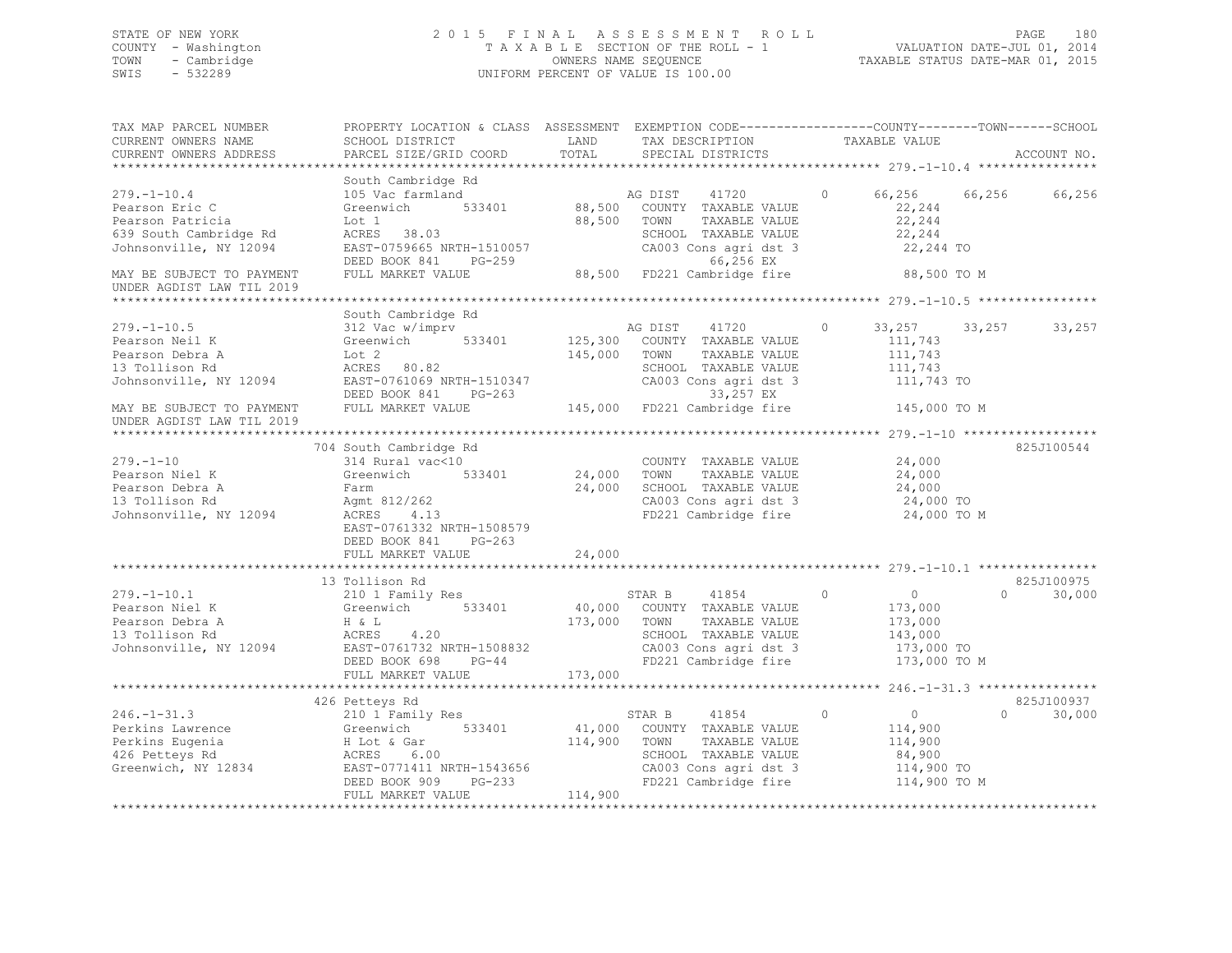## STATE OF NEW YORK 2 0 1 5 F I N A L A S S E S S M E N T R O L L PAGE 181 COUNTY - Washington T A X A B L E SECTION OF THE ROLL - 1 VALUATION DATE-JUL 01, 2014 TOWN - Cambridge OWNERS NAME SEQUENCE TAXABLE STATUS DATE-MAR 01, 2015 SWIS - 532289 UNIFORM PERCENT OF VALUE IS 100.00

| TAX MAP PARCEL NUMBER<br>CURRENT OWNERS NAME<br>CURRENT OWNERS ADDRESS                                                                  | PROPERTY LOCATION & CLASS ASSESSMENT EXEMPTION CODE---------------COUNTY-------TOWN-----SCHOOL<br>SCHOOL DISTRICT<br>PARCEL SIZE/GRID COORD                          | LAND<br>TOTAL      | TAX DESCRIPTION<br>SPECIAL DISTRICTS                                                                                                                                         |         | TAXABLE VALUE                                                                 |          | ACCOUNT NO.          |
|-----------------------------------------------------------------------------------------------------------------------------------------|----------------------------------------------------------------------------------------------------------------------------------------------------------------------|--------------------|------------------------------------------------------------------------------------------------------------------------------------------------------------------------------|---------|-------------------------------------------------------------------------------|----------|----------------------|
|                                                                                                                                         | Stump Church Rd                                                                                                                                                      |                    |                                                                                                                                                                              |         |                                                                               |          | 825J100549           |
| $254. - 1 - 33$<br>Pfeiffer John<br>Pfeiffer Jacqueline<br>70 County Route 74A<br>Greenwich, NY 12834-5644<br>MAY BE SUBJECT TO PAYMENT | 105 Vac farmland<br>535010<br>Cambridge<br>ROW 1856/323<br>ROW's 1845/284 & 286<br>ACRES 39.40<br>EAST-0767762 NRTH-1531449<br>DEED BOOK 242<br>$PG-62$              | 90,300             | AG DIST 41720<br>AG DIST 41720<br>90,300 COUNTY TAXABLE VALUE<br>TOWN<br>TAXABLE VALUE<br>SCHOOL TAXABLE VALUE<br>CA003 Cons agri dst 3<br>70,711 EX<br>FD221 Cambridge fire | $\circ$ | 70,711<br>19,589<br>19,589<br>19,589<br>19,589 TO<br>90,300 TO M              | 70,711   | 70,711               |
| UNDER AGDIST LAW TIL 2019                                                                                                               | FULL MARKET VALUE                                                                                                                                                    | 90,300             |                                                                                                                                                                              |         |                                                                               |          |                      |
|                                                                                                                                         |                                                                                                                                                                      |                    |                                                                                                                                                                              |         |                                                                               |          |                      |
|                                                                                                                                         | 127 Kenyon Rd                                                                                                                                                        |                    |                                                                                                                                                                              |         |                                                                               |          | 825J100878           |
| $254. - 1 - 35$<br>Pickering Randy<br>127 Kenyon Rd<br>Greenwich, NY 12834                                                              | 210 1 Family Res<br>533401<br>Greenwich<br>House & Lot<br>Road AGMT. 1947/30<br>5.74<br>ACRES<br>EAST-0768580 NRTH-1532869<br>DEED BOOK 3105 PG-97                   | 41,500<br>287,900  | STAR B<br>41854<br>$\sim$ 0<br>COUNTY TAXABLE VALUE<br>TOWN<br>TAXABLE VALUE<br>SCHOOL TAXABLE VALUE<br>CA003 Cons agri dst 3 287,900 TO<br>FD221 Cambridge fire             |         | $\overline{0}$<br>287,900<br>287,900<br>257,900<br>287,900 TO M               | $\Omega$ | 30,000               |
|                                                                                                                                         | FULL MARKET VALUE                                                                                                                                                    | 287,900            |                                                                                                                                                                              |         |                                                                               |          |                      |
|                                                                                                                                         |                                                                                                                                                                      |                    |                                                                                                                                                                              |         |                                                                               |          |                      |
| $255. - 1 - 24.1$<br>Pike Thomas M<br>Pike Kathryn M<br>191 Irish Ln<br>Cambridge, NY 12816                                             | 191 Irish Ln<br>242 Rurl res&rec<br>Cambridge<br>House & Land<br>Lot 3<br>ACRES 18.25<br>EAST-0779701 NRTH-1531892<br>$PG-327$<br>DEED BOOK 795<br>FULL MARKET VALUE | 534,300<br>534,300 | STAR B 41854<br>$\sim$ 0<br>535010 96,500 COUNTY TAXABLE VALUE<br>TOWN<br>TAXABLE VALUE<br>SCHOOL TAXABLE VALUE<br>CA005 Cons agri dst 5<br>FD221 Cambridge fire             |         | $\overline{0}$<br>534,300<br>534,300<br>504,300<br>534,300 TO<br>534,300 TO M | $\cap$   | 825J102036<br>30,000 |
|                                                                                                                                         |                                                                                                                                                                      |                    |                                                                                                                                                                              |         |                                                                               |          |                      |
| $254. - 1 - 31$<br>Pikulski John<br>Pikulski Constance<br>1370 North Hollow Rd<br>Granville, VT 05747                                   | Kenyon Rd/w Off<br>314 Rural vac<10<br>Greenwich<br>533401<br>Road AGMT. 1947/30<br>ACRES 5.34<br>EAST-0768492 NRTH-1532395<br>DEED BOOK 1947 PG-25                  | 46,400<br>46,400   | COUNTY TAXABLE VALUE<br>TOWN<br>TAXABLE VALUE<br>SCHOOL TAXABLE VALUE 46,400<br>CA003 Cons agri dst 3 46,400 TO<br>FD221 Cambridge fire                                      |         | 46,400<br>46,400<br>46,400 TO M                                               |          | 825J100560           |
|                                                                                                                                         | FULL MARKET VALUE                                                                                                                                                    | 46,400             |                                                                                                                                                                              |         |                                                                               |          |                      |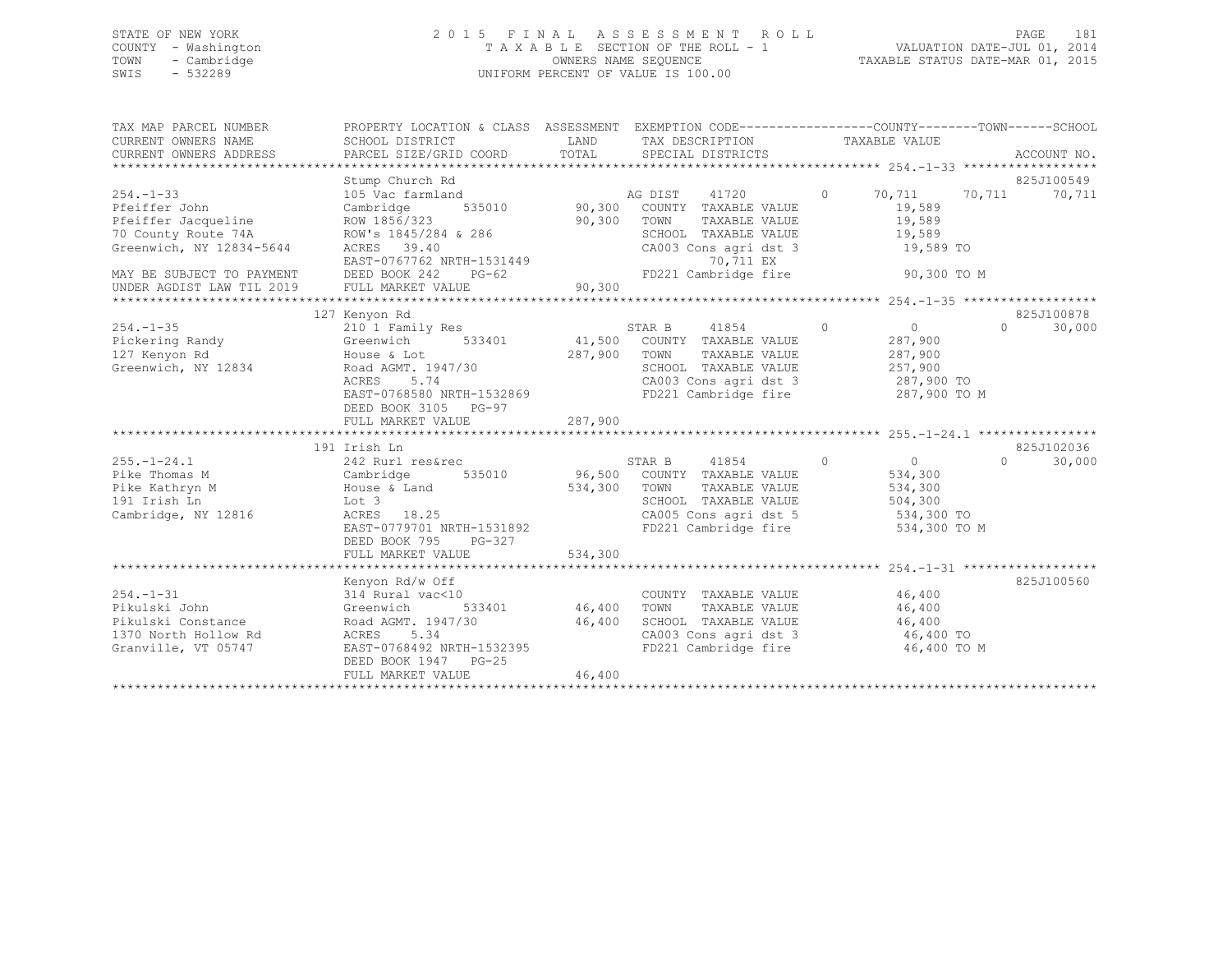## STATE OF NEW YORK 2 0 1 5 F I N A L A S S E S S M E N T R O L L PAGE 182 COUNTY - Washington T A X A B L E SECTION OF THE ROLL - 1 VALUATION DATE-JUL 01, 2014 TOWN - Cambridge OWNERS NAME SEQUENCE TAXABLE STATUS DATE-MAR 01, 2015 SWIS - 532289 UNIFORM PERCENT OF VALUE IS 100.00

| TAX MAP PARCEL NUMBER<br>CURRENT OWNERS NAME<br>CURRENT OWNERS ADDRESS | PROPERTY LOCATION & CLASS ASSESSMENT EXEMPTION CODE----------------COUNTY-------TOWN-----SCHOOL<br>SCHOOL DISTRICT<br>PARCEL SIZE/GRID COORD | LAND<br>TOTAL | TAX DESCRIPTION TAXABLE VALUE<br>SPECIAL DISTRICTS     |                     |                                                           | ACCOUNT NO.      |
|------------------------------------------------------------------------|----------------------------------------------------------------------------------------------------------------------------------------------|---------------|--------------------------------------------------------|---------------------|-----------------------------------------------------------|------------------|
|                                                                        | 720 King Rd                                                                                                                                  |               |                                                        |                     |                                                           |                  |
| $271 - 3 - 4.1$<br>Pinney Edward<br>Pinney Vanina                      | 240 Rural res<br>535010<br>Cambridge<br>ACRES 11.29                                                                                          | 83,100 STAR B | AG DIST 41720<br>41854<br>618,000 COUNTY TAXABLE VALUE | $\circ$<br>$\Omega$ | 29,590<br>29,590<br>$\overline{0}$<br>$\Omega$<br>588,410 | 29,590<br>30,000 |
| 720 King Rd<br>Cambridge, NY 12816                                     | EAST-0781479 NRTH-1520433<br>DEED BOOK 2619 PG-72<br>FULL MARKET VALUE                                                                       |               | TAXABLE VALUE<br>TOWN<br>SCHOOL TAXABLE VALUE          |                     | 588,410<br>558,410<br>588,410 TO                          |                  |
| MAY BE SUBJECT TO PAYMENT                                              |                                                                                                                                              |               | 618,000 CA003 Cons agri dst 3<br>29,590 EX             |                     |                                                           |                  |
| UNDER AGDIST LAW TIL 2019                                              |                                                                                                                                              |               | FD221 Cambridge fire                                   |                     | 618,000 TO M                                              |                  |
|                                                                        | King Rd                                                                                                                                      |               |                                                        |                     |                                                           |                  |
| $271 - 3 - 4.3$                                                        | 322 Rural vac>10                                                                                                                             |               | AG DIST<br>41720                                       | $\Omega$            | 36,444<br>36,444                                          | 36,444           |
| Pinney Edward                                                          | Cambridge<br>535010                                                                                                                          | 100,000       | COUNTY TAXABLE VALUE                                   |                     | 63,556                                                    |                  |
| Pinney Vanina                                                          | FRNT 1099.00 DPTH                                                                                                                            | 100,000       | TOWN<br>TAXABLE VALUE                                  |                     | 63,556                                                    |                  |
| 720 King Rd                                                            | ACRES 49.96                                                                                                                                  |               | SCHOOL TAXABLE VALUE<br>CA003 Cons agri dst 3          |                     | 63,556                                                    |                  |
| Cambridge, NY 12816                                                    | EAST-0781920 NRTH-1519769<br>DEED BOOK 2619 PG-72                                                                                            |               | 36,444 EX                                              |                     | 63,556 TO                                                 |                  |
| MAY BE SUBJECT TO PAYMENT<br>UNDER AGDIST LAW TIL 2019                 | FULL MARKET VALUE                                                                                                                            |               | 100,000 FD221 Cambridge fire                           |                     | 100,000 TO M                                              |                  |
|                                                                        |                                                                                                                                              |               |                                                        |                     |                                                           |                  |
|                                                                        | 200 Gillis Rd                                                                                                                                |               |                                                        |                     |                                                           |                  |
| $254. -1 - 2.3$                                                        | 210 1 Family Res                                                                                                                             |               | COUNTY TAXABLE VALUE                                   |                     | 247,600                                                   |                  |
| Plunkett Lance R                                                       | 533401<br>Greenwich                                                                                                                          | 32,100        | TAXABLE VALUE<br>TOWN                                  |                     | 247,600                                                   |                  |
| Harshman Barbara L                                                     | Sub Lot 1                                                                                                                                    | 247,600       | SCHOOL TAXABLE VALUE                                   |                     | 247,600                                                   |                  |
|                                                                        |                                                                                                                                              |               | CA003 Cons agri dst 3                                  |                     | 247,600 TO                                                |                  |
| Greenwich, NY 12834                                                    | EAST-0769842 NRTH-1536968<br>DEED BOOK 2629 PG-84                                                                                            |               | FD221 Cambridge fire                                   |                     | 247,600 TO M                                              |                  |
|                                                                        |                                                                                                                                              |               |                                                        |                     |                                                           |                  |
|                                                                        |                                                                                                                                              |               |                                                        |                     |                                                           |                  |
|                                                                        | 1058 Vly Summit Rd                                                                                                                           |               |                                                        |                     |                                                           | 825J100538       |
| $261. - 2 - 18$                                                        | 270 Mfg housing                                                                                                                              |               | 41854<br>STAR B                                        | $\circ$             | $\overline{0}$<br>$\Omega$                                | 30,000           |
| Pheuman Betty Lou<br>1058 Vly Summit Rd                                | Cambridge<br>535010                                                                                                                          |               | 22,500 COUNTY TAXABLE VALUE                            |                     | 48,900                                                    |                  |
|                                                                        | $261. - 1 - 18$                                                                                                                              | 48,900        | TOWN<br>TAXABLE VALUE                                  |                     | 48,900                                                    |                  |
| Greenwich, NY 12834-5500                                               | FRNT 170.00 DPTH 194.00                                                                                                                      |               | SCHOOL TAXABLE VALUE                                   |                     | 18,900                                                    |                  |
|                                                                        | ACRES<br>0.63                                                                                                                                |               | CA003 Cons agri dst 3<br>FD221 Cambridge fire          |                     | 48,900 TO                                                 |                  |
|                                                                        | EAST-0764187 NRTH-1523946                                                                                                                    |               |                                                        |                     | 48,900 TO M                                               |                  |
|                                                                        | DEED BOOK 463 PG-1064                                                                                                                        |               |                                                        |                     |                                                           |                  |
|                                                                        | FULL MARKET VALUE                                                                                                                            | 48,900        |                                                        |                     |                                                           |                  |
|                                                                        |                                                                                                                                              |               |                                                        |                     |                                                           |                  |
|                                                                        | 547 King Rd                                                                                                                                  |               |                                                        |                     |                                                           | 825J100504       |
| $272 - 1 - 7$                                                          | 210 1 Family Res                                                                                                                             |               | COUNTY TAXABLE VALUE                                   |                     | 186,700                                                   |                  |
| Porter Keya L                                                          | Cambridge                                                                                                                                    | 535010 59,600 | TOWN<br>TAXABLE VALUE                                  |                     | 186,700                                                   |                  |
| -<br>Porter Alexander M<br>547 King Rd                                 | ACRES 9.89                                                                                                                                   | 186,700       | SCHOOL TAXABLE VALUE                                   |                     | 186,700                                                   |                  |
|                                                                        | EAST-0781996 NRTH-1516256                                                                                                                    |               | CA003 Cons agri dst 3                                  |                     | 186,700 TO                                                |                  |
| Buskirk, NY 12028                                                      | DEED BOOK 3468 PG-116                                                                                                                        |               | FD221 Cambridge fire                                   |                     | 186,700 TO M                                              |                  |
|                                                                        | FULL MARKET VALUE                                                                                                                            | 186,700       |                                                        |                     |                                                           |                  |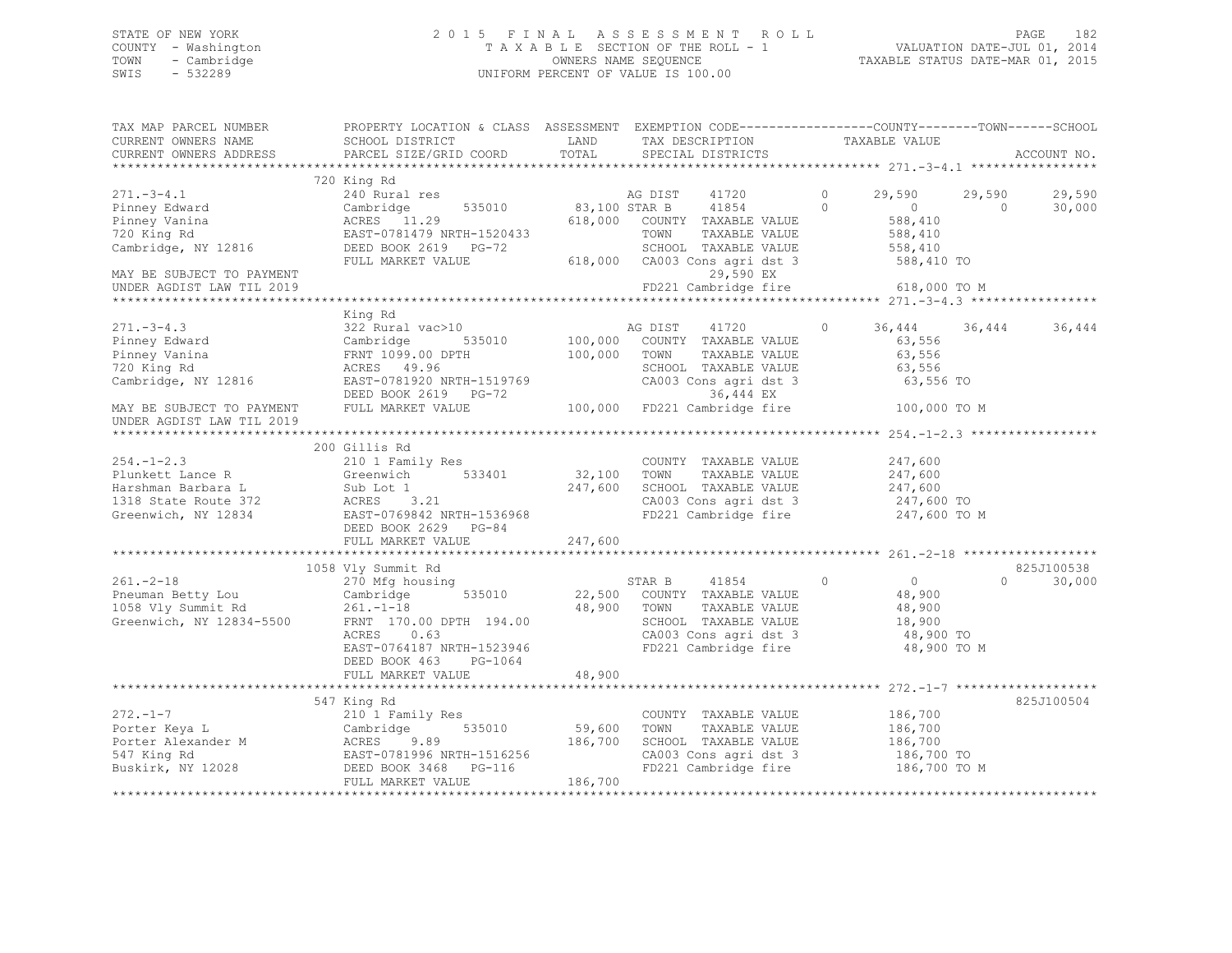## STATE OF NEW YORK 2 0 1 5 F I N A L A S S E S S M E N T R O L L PAGE 183 COUNTY - Washington T A X A B L E SECTION OF THE ROLL - 1 VALUATION DATE-JUL 01, 2014 TOWN - Cambridge OWNERS NAME SEQUENCE TAXABLE STATUS DATE-MAR 01, 2015 SWIS - 532289 UNIFORM PERCENT OF VALUE IS 100.00

| TAX MAP PARCEL NUMBER<br>CURRENT OWNERS NAME<br>CURRENT OWNERS ADDRESS | PROPERTY LOCATION & CLASS ASSESSMENT EXEMPTION CODE---------------COUNTY-------TOWN-----SCHOOL<br>SCHOOL DISTRICT<br>PARCEL SIZE/GRID COORD                                                                                 | TOTAL        | LAND TAX DESCRIPTION<br>SPECIAL DISTRICTS                             | TAXABLE VALUE                                                                                                                                                                                                                                                                                                                    | ACCOUNT NO.                 |
|------------------------------------------------------------------------|-----------------------------------------------------------------------------------------------------------------------------------------------------------------------------------------------------------------------------|--------------|-----------------------------------------------------------------------|----------------------------------------------------------------------------------------------------------------------------------------------------------------------------------------------------------------------------------------------------------------------------------------------------------------------------------|-----------------------------|
|                                                                        |                                                                                                                                                                                                                             |              |                                                                       |                                                                                                                                                                                                                                                                                                                                  |                             |
|                                                                        | 13 Rogers Lane Ext<br>13 Rogers Lane Ext<br>210 1 Family Res<br>Cambridge 535010 24,000 COUNTY TAXABLE VALUE                                                                                                                |              |                                                                       |                                                                                                                                                                                                                                                                                                                                  | 825J100502                  |
| $271 - -2 - 2$                                                         |                                                                                                                                                                                                                             |              |                                                                       | $\overline{0}$                                                                                                                                                                                                                                                                                                                   | 65,300<br>$\Omega$          |
| Porter Laura B                                                         |                                                                                                                                                                                                                             |              |                                                                       | 181,000                                                                                                                                                                                                                                                                                                                          |                             |
| 13 Rogers Ln<br>Cambridge, NY 12816                                    | H & L<br>ACRES 0.54                                                                                                                                                                                                         |              | 181,000 TOWN TAXABLE VALUE                                            | 181,000                                                                                                                                                                                                                                                                                                                          |                             |
|                                                                        | ACRES 0.54<br>EAST-0771856 NRTH-1518565 - FD221 Cambridge fire                                                                                                                                                              |              | SCHOOL TAXABLE VALUE 115,700                                          | 181,000 TO M                                                                                                                                                                                                                                                                                                                     |                             |
|                                                                        | DEED BOOK 687<br>PG-70                                                                                                                                                                                                      |              |                                                                       |                                                                                                                                                                                                                                                                                                                                  |                             |
|                                                                        | FULL MARKET VALUE                                                                                                                                                                                                           | 181,000      |                                                                       |                                                                                                                                                                                                                                                                                                                                  |                             |
|                                                                        |                                                                                                                                                                                                                             |              |                                                                       |                                                                                                                                                                                                                                                                                                                                  |                             |
|                                                                        |                                                                                                                                                                                                                             |              |                                                                       |                                                                                                                                                                                                                                                                                                                                  |                             |
|                                                                        |                                                                                                                                                                                                                             |              |                                                                       | 200                                                                                                                                                                                                                                                                                                                              |                             |
|                                                                        |                                                                                                                                                                                                                             |              |                                                                       | 200                                                                                                                                                                                                                                                                                                                              |                             |
|                                                                        |                                                                                                                                                                                                                             |              |                                                                       | 200                                                                                                                                                                                                                                                                                                                              |                             |
|                                                                        |                                                                                                                                                                                                                             |              |                                                                       | 200 TO M                                                                                                                                                                                                                                                                                                                         |                             |
|                                                                        | EAST-0771966 NRTH-1518522                                                                                                                                                                                                   |              |                                                                       |                                                                                                                                                                                                                                                                                                                                  |                             |
|                                                                        | DEED BOOK 1909 PG-141                                                                                                                                                                                                       |              |                                                                       |                                                                                                                                                                                                                                                                                                                                  |                             |
|                                                                        | FULL MARKET VALUE                                                                                                                                                                                                           | $200 -$      |                                                                       |                                                                                                                                                                                                                                                                                                                                  |                             |
|                                                                        | 35 Pratt Ln                                                                                                                                                                                                                 |              |                                                                       |                                                                                                                                                                                                                                                                                                                                  | 825J100558                  |
| $288. -1 - 5$                                                          |                                                                                                                                                                                                                             |              | STAR B 41854 0                                                        | $\overline{0}$                                                                                                                                                                                                                                                                                                                   | $\Omega$<br>30,000          |
| Pratt Andrea J<br>Pratt Andrea J<br>Primatt Ln                         | 242 Rurl res&rec<br>Cambridge 535010                                                                                                                                                                                        |              | STAR B 41854 0<br>145,100 COUNTY TAXABLE VALUE                        | 246,800                                                                                                                                                                                                                                                                                                                          |                             |
|                                                                        |                                                                                                                                                                                                                             | 246,800 TOWN | TAXABLE VALUE                                                         | 246,800                                                                                                                                                                                                                                                                                                                          |                             |
|                                                                        |                                                                                                                                                                                                                             |              | SCHOOL TAXABLE VALUE                                                  | 216,800                                                                                                                                                                                                                                                                                                                          |                             |
|                                                                        |                                                                                                                                                                                                                             |              | CA003 Cons agri dst 3 246,800 TO                                      |                                                                                                                                                                                                                                                                                                                                  |                             |
|                                                                        |                                                                                                                                                                                                                             |              | FD221 Cambridge fire                                                  | 246,800 TO M                                                                                                                                                                                                                                                                                                                     |                             |
|                                                                        |                                                                                                                                                                                                                             | 246,800      |                                                                       |                                                                                                                                                                                                                                                                                                                                  |                             |
|                                                                        |                                                                                                                                                                                                                             |              |                                                                       |                                                                                                                                                                                                                                                                                                                                  |                             |
|                                                                        | 115 Durfee Rd                                                                                                                                                                                                               |              |                                                                       |                                                                                                                                                                                                                                                                                                                                  | 825J102003                  |
| $288. - 1 - 15.10$                                                     | 210 1 Family Res                                                                                                                                                                                                            |              | VETCOM CTS 41130                                                      | $\circ$<br>38,675                                                                                                                                                                                                                                                                                                                | 10,000<br>38,675            |
| Pratt Floyd John                                                       | Cambridge 535010 28,700 STAR B 41854 0                                                                                                                                                                                      |              |                                                                       | $\sim$ 0                                                                                                                                                                                                                                                                                                                         | $\bigcirc$<br>30,000        |
| 115 Durfee Rd                                                          | H & L                                                                                                                                                                                                                       |              | 154,700 COUNTY TAXABLE VALUE<br>TOWN TAXABLE VALUE                    | 116,025<br>116,025                                                                                                                                                                                                                                                                                                               |                             |
| Buskirk, NY 12028                                                      | ACRES 0.81                                                                                                                                                                                                                  |              |                                                                       |                                                                                                                                                                                                                                                                                                                                  |                             |
|                                                                        | EAST-0766615 NRTH-1500362<br>DEED BOOK 589 PG-214 CA003 Cons agri dst 3                                                                                                                                                     |              |                                                                       | 114,700<br>154,700 TO                                                                                                                                                                                                                                                                                                            |                             |
|                                                                        |                                                                                                                                                                                                                             |              |                                                                       |                                                                                                                                                                                                                                                                                                                                  |                             |
|                                                                        | سے سے بعد کے اس کے اس کے اس کے اس کے اس کے اس کے اس کے اس کے اس کے اس کے اس کے اس کے اس کے اس کے اس کے اس کے ا<br>FULL MARKET VALUE 154,700 FD221 Cambridge fire 154,700 TO M کی بین 154,700 FULL HARKET VALUE 154,700 TO M |              |                                                                       |                                                                                                                                                                                                                                                                                                                                  |                             |
|                                                                        | 115 Brownell Rd                                                                                                                                                                                                             |              |                                                                       |                                                                                                                                                                                                                                                                                                                                  | 825J101998                  |
| $270. - 1 - 33.2$                                                      | 210 1 Family Res                                                                                                                                                                                                            |              | 41854<br>STAR B                                                       | $\begin{matrix} 0 & 0 & 0 \\ 0 & 0 & 0 \\ 0 & 0 & 0 \\ 0 & 0 & 0 \\ 0 & 0 & 0 \\ 0 & 0 & 0 \\ 0 & 0 & 0 \\ 0 & 0 & 0 \\ 0 & 0 & 0 \\ 0 & 0 & 0 & 0 \\ 0 & 0 & 0 & 0 \\ 0 & 0 & 0 & 0 \\ 0 & 0 & 0 & 0 \\ 0 & 0 & 0 & 0 & 0 \\ 0 & 0 & 0 & 0 & 0 \\ 0 & 0 & 0 & 0 & 0 \\ 0 & 0 & 0 & 0 & 0 & 0 \\ 0 & 0 & 0 & 0 & 0 & 0 \\ 0 & 0$ | $0 \qquad \qquad$<br>30,000 |
| Pratt Frank R                                                          | Cambridge 535010                                                                                                                                                                                                            |              | 29,100 COUNTY TAXABLE VALUE                                           | 192,200                                                                                                                                                                                                                                                                                                                          |                             |
| 115 Brownell Rd                                                        | H & L                                                                                                                                                                                                                       | 192,200 TOWN | TAXABLE VALUE                                                         | 192,200                                                                                                                                                                                                                                                                                                                          |                             |
| Cambridge, NY 12816                                                    | ACRES<br>2.01                                                                                                                                                                                                               |              | SCHOOL TAXABLE VALUE 162,200                                          |                                                                                                                                                                                                                                                                                                                                  |                             |
|                                                                        |                                                                                                                                                                                                                             |              | CA003 Cons agri dst 3 192,200 TO<br>FD221 Cambridge fire 192,200 TO M |                                                                                                                                                                                                                                                                                                                                  |                             |
|                                                                        | ACRES 2.01<br>EAST-0763900 NRTH-1518474<br>DEED BOOK 654 PG-289<br>FULL MARKET VALUE 192,200                                                                                                                                |              |                                                                       |                                                                                                                                                                                                                                                                                                                                  |                             |
|                                                                        |                                                                                                                                                                                                                             |              |                                                                       |                                                                                                                                                                                                                                                                                                                                  |                             |
|                                                                        |                                                                                                                                                                                                                             |              |                                                                       |                                                                                                                                                                                                                                                                                                                                  |                             |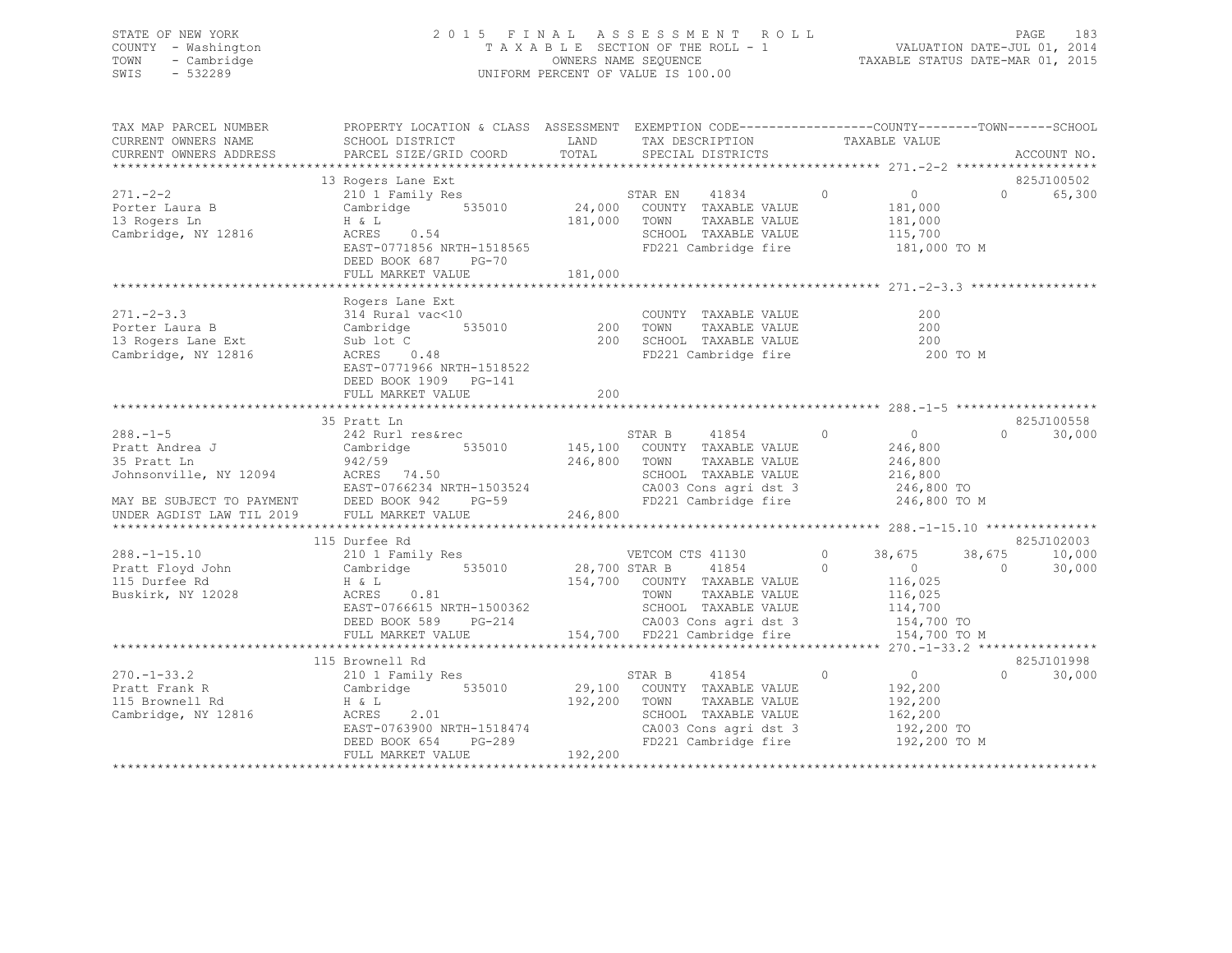## STATE OF NEW YORK 2 0 1 5 F I N A L A S S E S S M E N T R O L L PAGE 184 COUNTY - Washington T A X A B L E SECTION OF THE ROLL - 1 VALUATION DATE-JUL 01, 2014 TOWN - Cambridge OWNERS NAME SEQUENCE TAXABLE STATUS DATE-MAR 01, 2015 SWIS - 532289 UNIFORM PERCENT OF VALUE IS 100.00

| TAX MAP PARCEL NUMBER<br>CURRENT OWNERS NAME   | PROPERTY LOCATION & CLASS ASSESSMENT EXEMPTION CODE----------------COUNTY-------TOWN-----SCHOOL<br>SCHOOL DISTRICT | LAND          | TAX DESCRIPTION               | TAXABLE VALUE              |                    |
|------------------------------------------------|--------------------------------------------------------------------------------------------------------------------|---------------|-------------------------------|----------------------------|--------------------|
| CURRENT OWNERS ADDRESS                         | PARCEL SIZE/GRID COORD                                                                                             | TOTAL         | SPECIAL DISTRICTS             |                            | ACCOUNT NO.        |
|                                                |                                                                                                                    |               |                               |                            |                    |
|                                                | Brownell Rd                                                                                                        |               |                               |                            | 825J102043         |
| $270. - 1 - 33.5$                              | 314 Rural vac<10                                                                                                   |               | COUNTY TAXABLE VALUE          | 31,300                     |                    |
| Pratt Frank R                                  | 535010<br>Cambridge                                                                                                | 31,300        | TAXABLE VALUE<br>TOWN         | 31,300                     |                    |
| 115 Brownell Rd                                | Vac Land                                                                                                           | 31,300        | SCHOOL TAXABLE VALUE          | 31,300                     |                    |
| Cambridge, NY 12816                            | Lot 3                                                                                                              |               | CA003 Cons agri dst 3         | 31,300 TO                  |                    |
|                                                | ACRES<br>5.31                                                                                                      |               | FD221 Cambridge fire          | 31,300 TO M                |                    |
|                                                | EAST-0764364 NRTH-1518349                                                                                          |               |                               |                            |                    |
|                                                | DEED BOOK 946<br>PG-287                                                                                            |               |                               |                            |                    |
|                                                | FULL MARKET VALUE                                                                                                  | 31,300        |                               |                            |                    |
|                                                | *********************************                                                                                  | ************* |                               |                            |                    |
|                                                | 680 County Route 74                                                                                                |               |                               |                            | 825J101993         |
| $270. - 1 - 24.3$                              | 242 Rurl res&rec                                                                                                   |               | STAR EN<br>41834              | $\Omega$<br>$\overline{0}$ | 65,300<br>$\cap$   |
| Preece Garry Trustee                           | Cambridge<br>535010                                                                                                |               | 60,700 COUNTY TAXABLE VALUE   | 249,000                    |                    |
| Preece Irrevocable Trust Terra Land & Barn     |                                                                                                                    | 249,000       | TOWN<br>TAXABLE VALUE         | 249,000                    |                    |
| 330 Brownell                                   | Lot 2                                                                                                              |               | SCHOOL TAXABLE VALUE          | 183,700                    |                    |
| Ballston Spa, NY 12020                         | ACRES 10.33                                                                                                        |               | FD221 Cambridge fire          | 249,000 TO M               |                    |
|                                                | EAST-0765862 NRTH-1514761                                                                                          |               |                               |                            |                    |
| PRIOR OWNER ON 3/01/2015 DEED BOOK 3512 PG-321 |                                                                                                                    |               |                               |                            |                    |
| Preece Terrance A                              | FULL MARKET VALUE                                                                                                  | 249,000       |                               |                            |                    |
|                                                | ************************                                                                                           |               |                               |                            |                    |
|                                                | Kenyon Rd/w Off                                                                                                    |               |                               |                            | 825J100816         |
| $254. - 1 - 30$                                | 314 Rural vac<10                                                                                                   |               | COUNTY TAXABLE VALUE          | 28,800                     |                    |
| Preece, Richard & Mary Trust Greenwich 533401  |                                                                                                                    | 28,800 TOWN   | TAXABLE VALUE                 | 28,800                     |                    |
| Preece Richard J                               | Land                                                                                                               | 28,800        | SCHOOL TAXABLE VALUE          | 28,800                     |                    |
| 5203 Pumphrey Dr                               | 5.20<br>ACRES                                                                                                      |               | CA003 Cons agri dst 3         | 28,800 TO                  |                    |
| Fairfax, VA 22032                              | EAST-0769065 NRTH-1532893                                                                                          |               | FD221 Cambridge fire          | 28,800 TO M                |                    |
|                                                | DEED BOOK 2928 PG-151                                                                                              |               |                               |                            |                    |
|                                                | FULL MARKET VALUE                                                                                                  | 28,800        |                               |                            |                    |
|                                                |                                                                                                                    |               |                               |                            | 825J100957         |
| $280 - 2 - 17.3$                               | 18 County Route 59                                                                                                 |               | 41854<br>STAR B               | $\Omega$<br>$\overline{0}$ | $\Omega$<br>30,000 |
| Prendergast James T                            | 210 1 Family Res<br>Cambridge 535010                                                                               |               | 59,600 COUNTY TAXABLE VALUE   | 239,200                    |                    |
| Prendergast Lesley J                           | H & Land                                                                                                           |               | 239,200 TOWN<br>TAXABLE VALUE | 239,200                    |                    |
| 18 County Route 59                             | ACRES 4.68                                                                                                         |               | SCHOOL TAXABLE VALUE          | 209,200                    |                    |
| Buskirk, NY 12028                              | EAST-0777209 NRTH-1504572                                                                                          |               | CA003 Cons agri dst 3         | 239,200 TO                 |                    |
|                                                | DEED BOOK 525<br>$PG-27$                                                                                           |               | FD221 Cambridge fire          | 239,200 TO M               |                    |
|                                                | FULL MARKET VALUE                                                                                                  | 239,200       |                               |                            |                    |
|                                                |                                                                                                                    |               |                               |                            |                    |
|                                                | 123 Irish Ln                                                                                                       |               |                               |                            | 825J100561         |
| $263 - 1 - 1$                                  | 270 Mfg housing                                                                                                    |               | 41720<br>AG DIST              | 22,756<br>$\Omega$         | 22,756<br>22,756   |
| Presler Lawrence W                             | 535010<br>Cambridge                                                                                                | 114,600       | COUNTY TAXABLE VALUE          | 123,244                    |                    |
| Presler Theodore D                             | Barn & Land                                                                                                        | 146,000       | TAXABLE VALUE<br>TOWN         | 123,244                    |                    |
| Ronald Presler                                 | Trailer                                                                                                            |               | SCHOOL TAXABLE VALUE          | 123,244                    |                    |
| 947 Churchville Riga Rd                        | ACRES 51.66                                                                                                        |               | CA003 Cons agri dst 3         | 123,244 TO                 |                    |
| Churchville, NY 14428                          | EAST-0779941 NRTH-1530081                                                                                          |               | 22,756 EX                     |                            |                    |
|                                                | DEED BOOK 628<br>PG-166                                                                                            |               | FD221 Cambridge fire          | 146,000 TO M               |                    |
| MAY BE SUBJECT TO PAYMENT                      | FULL MARKET VALUE                                                                                                  | 146,000       |                               |                            |                    |
| UNDER AGDIST LAW TIL 2019                      |                                                                                                                    |               |                               |                            |                    |
| ********************                           |                                                                                                                    |               |                               |                            |                    |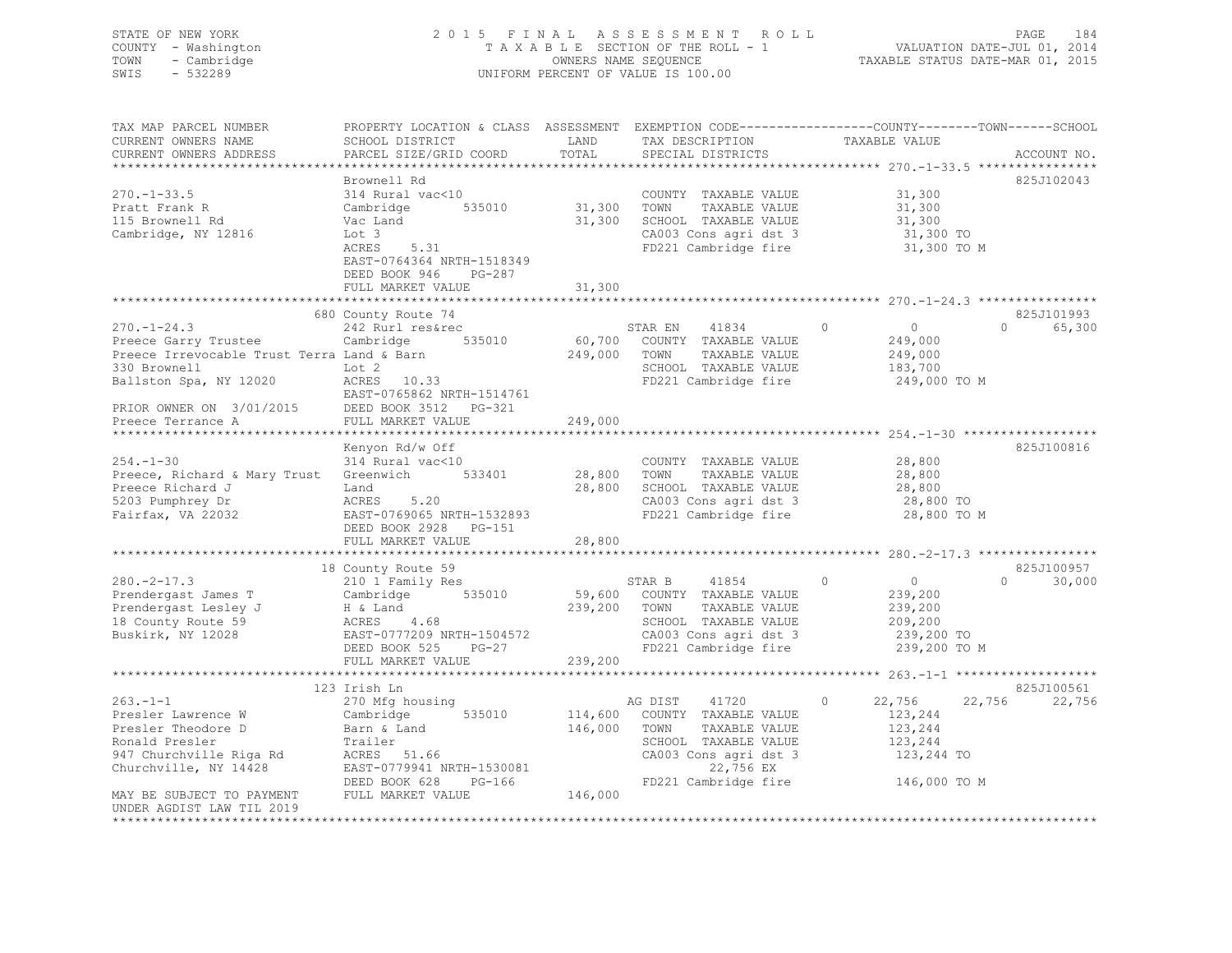## STATE OF NEW YORK 2 0 1 5 F I N A L A S S E S S M E N T R O L L PAGE 185 COUNTY - Washington T A X A B L E SECTION OF THE ROLL - 1 VALUATION DATE-JUL 01, 2014 TOWN - Cambridge OWNERS NAME SEQUENCE TAXABLE STATUS DATE-MAR 01, 2015 SWIS - 532289 UNIFORM PERCENT OF VALUE IS 100.00

| TAX MAP PARCEL NUMBER<br>CURRENT OWNERS NAME<br>CURRENT OWNERS ADDRESS                                                                                                                                                                                                                                                                                                                    | PROPERTY LOCATION & CLASS ASSESSMENT EXEMPTION CODE---------------COUNTY-------TOWN------SCHOOL<br>SCHOOL DISTRICT<br>PARCEL SIZE/GRID COORD                                                                                                                          | LAND<br>TOTAL     | TAX DESCRIPTION TAXABLE VALUE SPECIAL DISTRICTS                                                                                                                                                       |                                                |                                                                                                   |                | ACCOUNT NO.                                                                            |
|-------------------------------------------------------------------------------------------------------------------------------------------------------------------------------------------------------------------------------------------------------------------------------------------------------------------------------------------------------------------------------------------|-----------------------------------------------------------------------------------------------------------------------------------------------------------------------------------------------------------------------------------------------------------------------|-------------------|-------------------------------------------------------------------------------------------------------------------------------------------------------------------------------------------------------|------------------------------------------------|---------------------------------------------------------------------------------------------------|----------------|----------------------------------------------------------------------------------------|
|                                                                                                                                                                                                                                                                                                                                                                                           |                                                                                                                                                                                                                                                                       |                   |                                                                                                                                                                                                       |                                                |                                                                                                   |                |                                                                                        |
| $280 - 2 - 10$<br>280.-2-10<br>Presser David B<br>Presser Carolynn<br>629 Plank Rd 225<br>Clifton Park, NY 12065-2043<br>Res & Land<br>202,000<br>Res & Land<br>202,000<br>202,000<br>202,000<br>SCHOC<br>202,000<br>202,000<br>202,000<br>202,000<br>202,000<br>202,000<br>202,000<br>                                                                                                   | 326 King Rd<br>242 Rurl res&rec<br>FULL MARKET VALUE                                                                                                                                                                                                                  | 202,000           | STAR B<br>41854<br>535010 108,400 COUNTY TAXABLE VALUE<br>TAXABLE VALUE<br>SCHOOL TAXABLE VALUE 172,000<br>CA003 Cons agri dst 3 1202,000 TO<br>FD221 Cambridge fire                                  | $\overline{0}$                                 | $\overline{0}$<br>202,000<br>202,000<br>202,000 TO M                                              |                | 825L100510<br>30,000<br>$\Omega$                                                       |
|                                                                                                                                                                                                                                                                                                                                                                                           |                                                                                                                                                                                                                                                                       |                   |                                                                                                                                                                                                       |                                                |                                                                                                   |                |                                                                                        |
| $270. - 1 - 22.2$<br>Price David S<br>Price Mary L<br>Cambridge, NY 12816                                                                                                                                                                                                                                                                                                                 | 498 Center Cambridge Rd<br>210 1 Family Res<br>535010 40,000 STAR B<br>Cambridge<br>P/O Lot 1B<br>4.72<br>ACRES<br>EAST-0766651 NRTH-1516342<br>EAST-0766651 NRTH-1516342 FD221 Cambridge fire 249,000 TO M<br>DEED BOOK 3403 PG-59 TE533 Trans exmt repay-flg .00 MT |                   | VETCOM CTS 41130<br>41854 0<br>249,000 COUNTY TAXABLE VALUE<br>TOWN<br>TAXABLE VALUE<br>SCHOOL TAXABLE VALUE                                                                                          | $\Omega$                                       | 55,000 45,000<br>$\overline{0}$<br>194,000<br>204,000<br>209,000                                  | $\overline{0}$ | 10,000<br>30,000                                                                       |
|                                                                                                                                                                                                                                                                                                                                                                                           |                                                                                                                                                                                                                                                                       |                   |                                                                                                                                                                                                       |                                                |                                                                                                   |                |                                                                                        |
|                                                                                                                                                                                                                                                                                                                                                                                           | FULL MARKET VALUE                                                                                                                                                                                                                                                     | 249,000           |                                                                                                                                                                                                       |                                                |                                                                                                   |                |                                                                                        |
|                                                                                                                                                                                                                                                                                                                                                                                           | 1080 County Route 60                                                                                                                                                                                                                                                  |                   |                                                                                                                                                                                                       |                                                |                                                                                                   |                |                                                                                        |
| $246. - 1 - 30.2$<br>Proch Leonard Greenwich 533401 27,900<br>Proch Sonja ACRES 1.57 223,000<br>1080 County Route 60 EAST-0772435 NRTH-1543187<br>Greenwich, NY 12834 DEED BOOK 886 PG-8                                                                                                                                                                                                  | 210 1 Family Res                                                                                                                                                                                                                                                      |                   | STAR B 41854 0<br>533401 27,900 COUNTY TAXABLE VALUE<br>223,000 TOWN TAXABLE VALUE<br>SCHOOL TAXABLE VALUE<br>CA003 Cons agri dst 3 223,000 TO<br>223,000 FD221 Cambridge fire                        |                                                | $\overline{0}$<br>223,000<br>223,000<br>193,000<br>223,000 TO M                                   | $\Omega$       | 30,000                                                                                 |
|                                                                                                                                                                                                                                                                                                                                                                                           |                                                                                                                                                                                                                                                                       |                   |                                                                                                                                                                                                       |                                                |                                                                                                   |                |                                                                                        |
| 246.-1-30<br>Proch Robert E (210 1 Family Res VET WAR C 41122<br>Proch Janet C H & L<br>$\begin{array}{ccccccccc}\n & & & & & & & \\ \text{210} & & & & & & & \\ \text{221} & & & & & & & \\ \text{232} & & & & & & & \\ \text{245} & & & & & & & \\ \text{256} & & & & & & & \\ \text{267} & & & & & & & \\ \text{278} & & & & & & & \\ \text{288} & & & & & & &$<br>Greenwich, NY 12834 | 1068 County Route 60<br>EAST-0772655 NRTH-1543106<br>DEED BOOK 436<br>PG-542<br>FULL MARKET VALUE                                                                                                                                                                     |                   | COUNTY TAXABLE VALUE<br>TOWN     TAXABLE VALUE<br>94,100 SCHOOL TAXABLE VALUE<br>CA003 Cons agri dst 3<br>SCHOOL TAXABLE VALUE 0<br>CA003 Cons agri dst 3 94,100 TO<br>FD221 Cambridge fire 94,100 TO | $\circ$<br>$\bigcirc$<br>$\circ$<br>$\bigcirc$ | 14,115<br>$0 \t 14, 115$<br>39,993 39,993 47,050<br>0 0 47,050<br>39,992<br>39,992<br>94,100 TO M |                | 825J100562<br>$\begin{array}{ccc} & & & 0 & \quad & & 0 \end{array}$<br>$\overline{0}$ |
|                                                                                                                                                                                                                                                                                                                                                                                           |                                                                                                                                                                                                                                                                       |                   |                                                                                                                                                                                                       |                                                |                                                                                                   |                |                                                                                        |
| 288.-1-10<br>Pultorak Francis S<br>Pultorak Ellen L<br>168 South Rd<br>Buskirk, NY 12028<br>Buskirk, NY 12028<br>Pultorak Ellen L<br>Buskirk, NY 12028<br>Buskirk, NY 12028<br>BEED BOOK 2679<br>PG-74                                                                                                                                                                                    | 168 South Rd<br>FULL MARKET VALUE                                                                                                                                                                                                                                     | 73,000<br>231,900 | COUNTY TAXABLE VALUE<br>TOWN<br>TAXABLE VALUE<br>SCHOOL TAXABLE VALUE 231,900<br>CA003 Cons agri dst 3 231,900 TO<br>CA003 Cons agri dst 3 231,900 TO<br>FD221 Cambridge fire 231,900 TO M            |                                                | 231,900<br>231,900                                                                                |                | 825J100304                                                                             |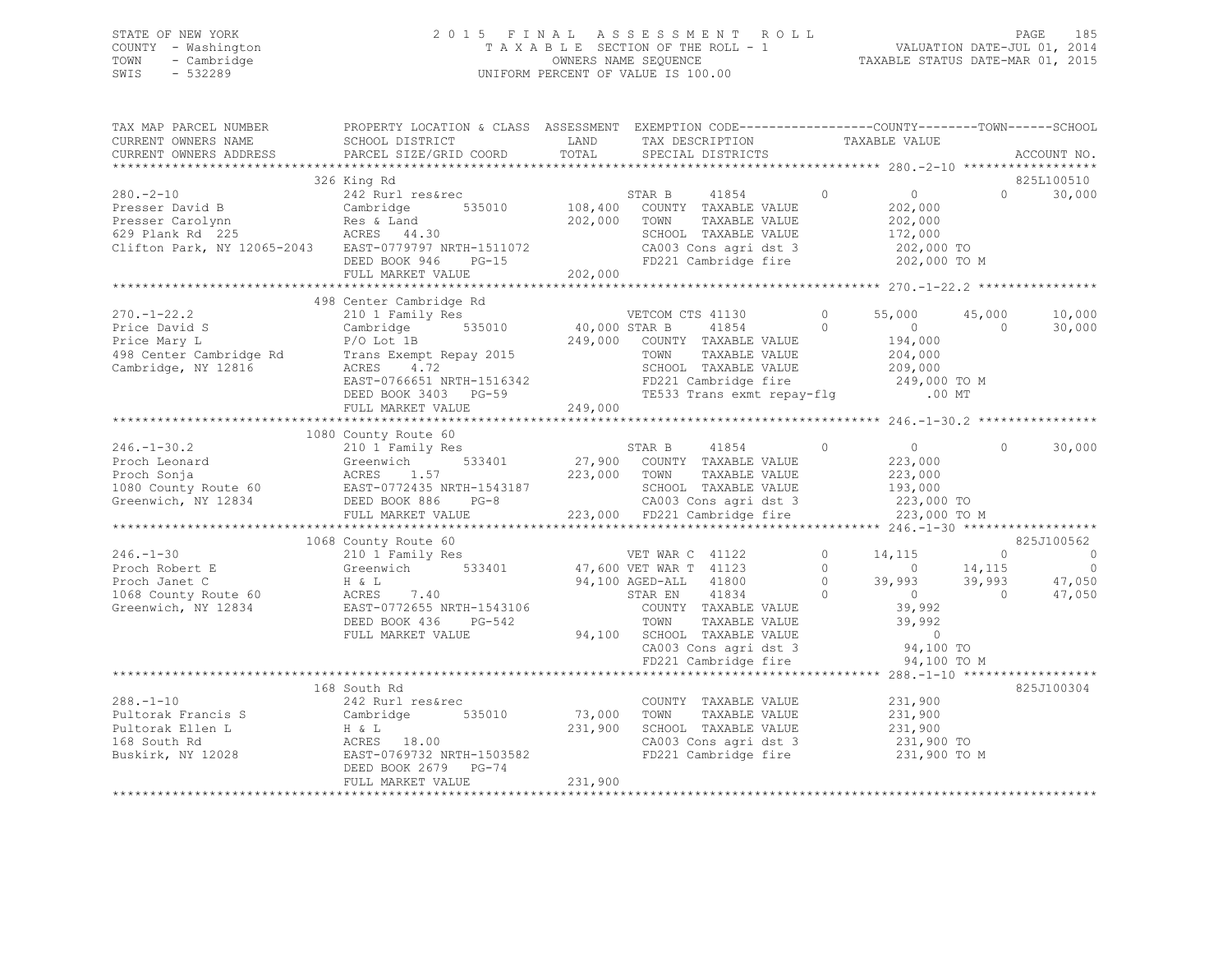## STATE OF NEW YORK 2 0 1 5 F I N A L A S S E S S M E N T R O L L PAGE 186 COUNTY - Washington T A X A B L E SECTION OF THE ROLL - 1 VALUATION DATE-JUL 01, 2014 TOWN - Cambridge OWNERS NAME SEQUENCE TAXABLE STATUS DATE-MAR 01, 2015 SWIS - 532289 UNIFORM PERCENT OF VALUE IS 100.00

| TAX MAP PARCEL NUMBER<br>CURRENT OWNERS NAME<br>CURRENT OWNERS ADDRESS                        | SCHOOL DISTRICT<br>PARCEL SIZE/GRID COORD                                                                                                             | LAND<br>TOTAL                   | TAX DESCRIPTION<br>SPECIAL DISTRICTS                                                                                   | PROPERTY LOCATION & CLASS ASSESSMENT EXEMPTION CODE-----------------COUNTY-------TOWN-----SCHOOL<br>TAXABLE VALUE | ACCOUNT NO.               |
|-----------------------------------------------------------------------------------------------|-------------------------------------------------------------------------------------------------------------------------------------------------------|---------------------------------|------------------------------------------------------------------------------------------------------------------------|-------------------------------------------------------------------------------------------------------------------|---------------------------|
|                                                                                               |                                                                                                                                                       |                                 |                                                                                                                        |                                                                                                                   |                           |
| $263. -1 - 17.1$<br>Puntch Robert R<br>Dambrowski Anne M<br>839 King Rd                       | King Rd<br>314 Rural vac<10<br>535010<br>Cambridge<br>Land<br>Lot 1                                                                                   | 22,200<br>22,200                | COUNTY TAXABLE VALUE<br>TOWN<br>TAXABLE VALUE<br>SCHOOL TAXABLE VALUE<br>CA003 Cons agri dst 3                         | 22,200<br>22,200<br>22,200<br>22,200 TO                                                                           |                           |
| Cambridge, NY 12816                                                                           | ACRES<br>2.36<br>EAST-0782660 NRTH-1522102<br>DEED BOOK 790<br>$PG-39$<br>FULL MARKET VALUE                                                           | 22,200                          | FD221 Cambridge fire                                                                                                   | 22,200 TO M                                                                                                       |                           |
|                                                                                               |                                                                                                                                                       |                                 |                                                                                                                        |                                                                                                                   |                           |
| $254. - 1 - 2.1$<br>Pve John T<br>7020 Captain Kidd Ave Lot 50 Vac Land<br>Sarasota, FL 34231 | Gillis Rd<br>314 Rural vac<10<br>Greenwich<br>533401<br>Sub Lot 2<br>ACRES 3.21<br>EAST-0769521 NRTH-1536947<br>DEED BOOK 806<br>PG-336               | 21,100<br>21,100                | COUNTY TAXABLE VALUE<br>TAXABLE VALUE<br>TOWN<br>SCHOOL TAXABLE VALUE<br>CA003 Cons agri dst 3<br>FD221 Cambridge fire | 21,100<br>21,100<br>21,100<br>21,100 TO<br>21,100 TO M                                                            | 825J100569                |
|                                                                                               | FULL MARKET VALUE                                                                                                                                     | 21,100                          |                                                                                                                        |                                                                                                                   |                           |
|                                                                                               |                                                                                                                                                       |                                 |                                                                                                                        |                                                                                                                   |                           |
|                                                                                               | 560 Cobble Rd                                                                                                                                         |                                 |                                                                                                                        |                                                                                                                   | 825J100567                |
| $262 - 2 - 8$<br>Race Robert R<br>Race Robyn S<br>140-402 Atlantic Ave<br>Oceanside, NY 10572 | 242 Rurl res&rec<br>Cambridge<br>535010<br>Rural Residence<br>ACRES 47.60<br>EAST-0778508 NRTH-1526665                                                | 111,500<br>343,300              | AGRI-D IND 41730<br>COUNTY TAXABLE VALUE<br>TOWN<br>TAXABLE VALUE<br>SCHOOL TAXABLE VALUE<br>FD221 Cambridge fire      | $\circ$<br>57,776<br>57,776<br>285,524<br>285,524<br>285,524<br>343,300 TO M                                      | 57,776                    |
| MAY BE SUBJECT TO PAYMENT<br>UNDER AGDIST LAW TIL 2022                                        | DEED BOOK 788<br>$PG-259$<br>FULL MARKET VALUE                                                                                                        | 343,300                         |                                                                                                                        |                                                                                                                   |                           |
|                                                                                               |                                                                                                                                                       |                                 |                                                                                                                        |                                                                                                                   |                           |
| $280 - 2 - 23$<br>Rainstrom Kerry<br>234 County Route 64<br>Cambridge, NY 12816               | 77 Dickensen Rd<br>270 Mfg housing<br>535010<br>Cambridge<br>ACRES<br>2.00<br>EAST-0776077 NRTH-1508027<br>DEED BOOK 3396 PG-342<br>FULL MARKET VALUE | 28,300 TOWN<br>50,600<br>50,600 | COUNTY TAXABLE VALUE<br>TAXABLE VALUE<br>SCHOOL TAXABLE VALUE<br>CA003 Cons agri dst 3<br>FD221 Cambridge fire         | 50,600<br>50,600<br>50,600<br>50,600 TO<br>50,600 TO M                                                            | 825J100601                |
|                                                                                               |                                                                                                                                                       |                                 |                                                                                                                        |                                                                                                                   |                           |
|                                                                                               | 1360 King Rd                                                                                                                                          |                                 |                                                                                                                        |                                                                                                                   | 825J100556                |
| $263 - 2 - 3$<br>Ramsey Roy W<br>Ramsey Muriel A                                              | 210 1 Family Res<br>535010<br>Cambridge<br>ACRES 4<br>4.50                                                                                            | 200,000 STAR EN                 | VETDIS CTS 41140<br>39,500 VETWAR CTS 41120<br>41834                                                                   | $\circ$<br>10,000<br>10,000<br>$\circ$<br>30,000<br>27,000<br>$\Omega$<br>$\overline{0}$<br>$\Omega$              | 10,000<br>6,000<br>65,300 |
| 1360 King Rd<br>Cambridge, NY 12816 Cambridge, NY 12816                                       | EAST-0786218 NRTH-1528573<br>FULL MARKET VALUE                                                                                                        | 200,000                         | COUNTY TAXABLE VALUE<br>TOWN<br>TAXABLE VALUE<br>SCHOOL TAXABLE VALUE<br>FD221 Cambridge fire                          | 160,000<br>163,000<br>118,700<br>200,000 TO M                                                                     |                           |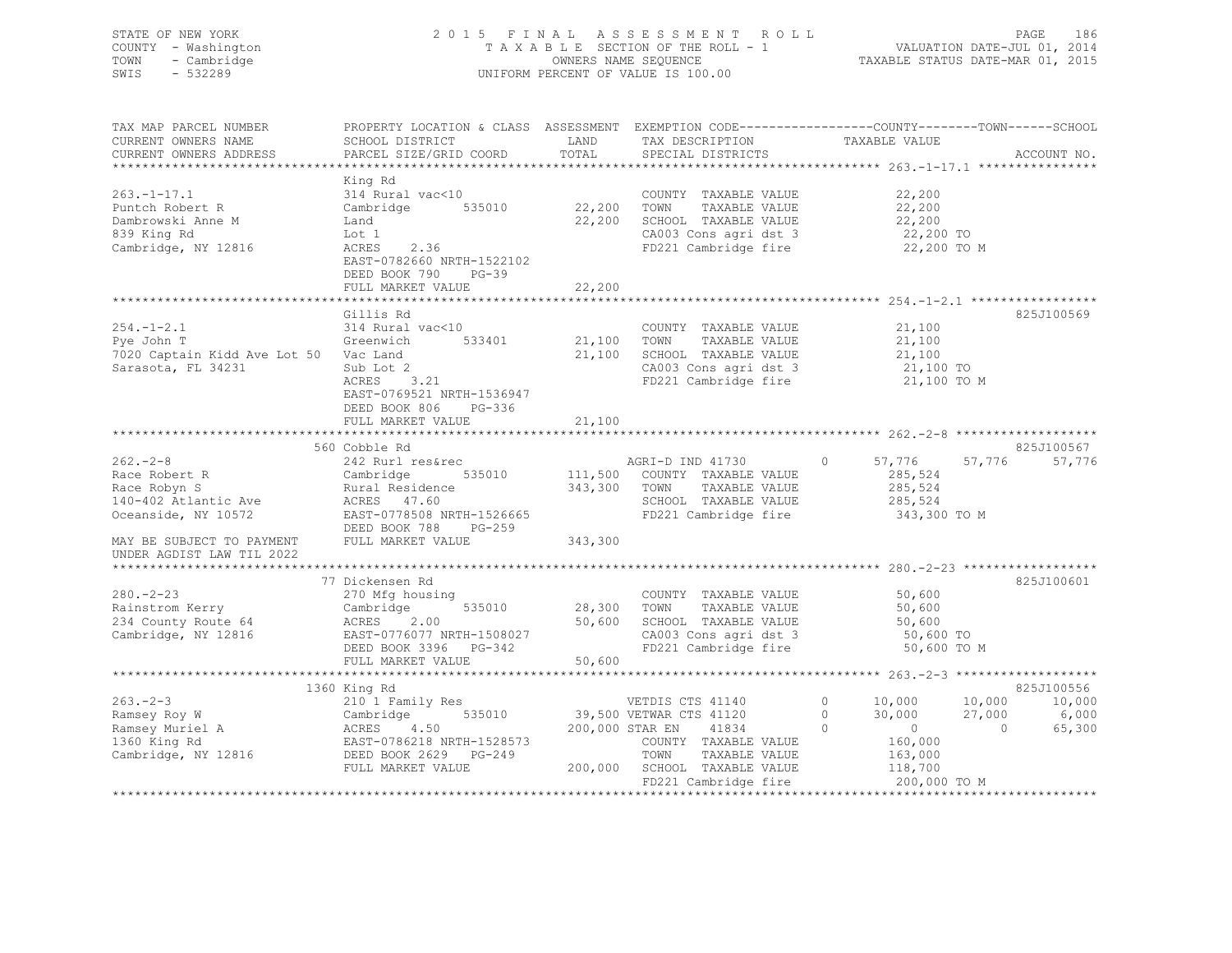## STATE OF NEW YORK 2 0 1 5 F I N A L A S S E S S M E N T R O L L PAGE 187 COUNTY - Washington T A X A B L E SECTION OF THE ROLL - 1 VALUATION DATE-JUL 01, 2014 TOWN - Cambridge OWNERS NAME SEQUENCE TAXABLE STATUS DATE-MAR 01, 2015 SWIS - 532289 UNIFORM PERCENT OF VALUE IS 100.00

| TAX MAP PARCEL NUMBER<br>CURRENT OWNERS NAME                                                                                            | PROPERTY LOCATION & CLASS ASSESSMENT EXEMPTION CODE-----------------COUNTY-------TOWN------SCHOOL<br>SCHOOL DISTRICT                                                                                                                               | LAND                    | TAX DESCRIPTION                                                                                                                                                                   | TAXABLE VALUE                                                                                                        |                                                                             |
|-----------------------------------------------------------------------------------------------------------------------------------------|----------------------------------------------------------------------------------------------------------------------------------------------------------------------------------------------------------------------------------------------------|-------------------------|-----------------------------------------------------------------------------------------------------------------------------------------------------------------------------------|----------------------------------------------------------------------------------------------------------------------|-----------------------------------------------------------------------------|
| CURRENT OWNERS ADDRESS                                                                                                                  | PARCEL SIZE/GRID COORD                                                                                                                                                                                                                             | TOTAL                   | SPECIAL DISTRICTS                                                                                                                                                                 |                                                                                                                      | ACCOUNT NO.                                                                 |
|                                                                                                                                         | 1013 Vly Summit Rd                                                                                                                                                                                                                                 |                         |                                                                                                                                                                                   |                                                                                                                      | 825J100526                                                                  |
| $261 - 2 - 26$<br>Record Cory D<br>Record Heidi L<br>1013 Vly Summit Rd<br>Cambridge, NY 12816                                          | 210 1 Family Res<br>Cambric<br>261.-1-26<br>ACRES 4.00<br>EAST-0763098 P<br>PROOK 885<br>Cambridge 535010<br>EAST-0763098 NRTH-1523915<br>$PG-196$<br>FULL MARKET VALUE                                                                            | 140,500<br>140,500      | STAR B 41854<br>39,000 COUNTY TAXABLE VALUE<br>TOWN<br>TAXABLE VALUE<br>SCHOOL TAXABLE VALUE<br>FD221 Cambridge fire                                                              | $\circ$<br>$\overline{0}$<br>140,500<br>140,500<br>110,500<br>140,500 TO M                                           | $\Omega$<br>30,000                                                          |
|                                                                                                                                         |                                                                                                                                                                                                                                                    |                         |                                                                                                                                                                                   |                                                                                                                      |                                                                             |
| $263 - 2 - 12$<br>Reed Donald<br>985 Turnpike Rd<br>Cambridge, NY 12816-3903                                                            | 985 Turnpike Rd<br>242 Rurl res&rec<br>Cambridge 535010 87,600 STAR EN<br>Cambridge<br>Rural Residence<br>ACRES 28.50 ACRES 28.50<br>EAST-0788078 NRTH-1525191<br>DEED BOOK 2781 PG-57<br>FULL MARKET VALUE                                        |                         | 80 PCT OF VALUE USED FOR EXEMPTION PURPOSES<br>VETDIS CTS 41140<br>41834<br>COUNTY TAXABLE VALUE<br>TOWN<br>TAXABLE VALUE<br>SCHOOL TAXABLE VALUE<br>238,500 FD221 Cambridge fire | $\circ$<br>9,540<br>$\overline{0}$<br>$\sim$ 0<br>$\circ$<br>28,620<br>200,340<br>201,960<br>157,660<br>238,500 TO M | 825J100666<br>9,540<br>9,540<br>65,300<br>$\overline{0}$<br>6,000<br>27,000 |
|                                                                                                                                         | 216 Kenyon Rd                                                                                                                                                                                                                                      |                         |                                                                                                                                                                                   |                                                                                                                      | 825J102015                                                                  |
| $254. -1 - 4.3$<br>Reilly Michael E                                                                                                     | 242 Rurl res&rec<br>.<br>Greenwich<br>533401<br>Neilly Carolyn V<br>Reilly Carolyn V<br>39 Laurie Rd<br>Cortland Manor, NY 10567<br>Cortland Manor, NY 10567<br>EAST-0771106 NRTH-1535078<br>EAST-0771106 NRTH-1535078<br>DEED BOOK 908<br>$PG-98$ | 165,100 TOWN<br>353,500 | COUNTY TAXABLE VALUE<br>TAXABLE VALUE<br>SCHOOL TAXABLE VALUE<br>JUNIOUL TAXABLE VALUE<br>CA003 Cons agri dst 3<br>FD221 Cambridge fire                                           | 353,500<br>353,500<br>353,500<br>353,500 TO<br>353,500 TO M                                                          |                                                                             |
|                                                                                                                                         | FULL MARKET VALUE                                                                                                                                                                                                                                  | 353,500                 |                                                                                                                                                                                   |                                                                                                                      |                                                                             |
|                                                                                                                                         |                                                                                                                                                                                                                                                    |                         |                                                                                                                                                                                   |                                                                                                                      |                                                                             |
| $261 - 2 - 4.3$<br>Reinhardt Jean Mary<br>PO Box 435<br>Cohoes, NY 12047-0435<br>MAY BE SUBJECT TO PAYMENT<br>UNDER AGDIST LAW TIL 2022 | 1281 Vly Summit Rd<br>241 Rural res&ag<br>Cambridge<br>House & Land<br>527/72<br>$261. - 1 - 4.3$<br>ACRES 33.10<br>EAST-0767571 NRTH-1527523<br>DEED BOOK 527<br>$PG-70$                                                                          | 535010 93,400 STAR EN   | AGRI-D IND 41730<br>41834<br>283,100 COUNTY TAXABLE VALUE<br>TOWN<br>TAXABLE VALUE<br>SCHOOL TAXABLE VALUE<br>FD221 Cambridge fire                                                | $\circ$<br>44,743<br>$\Omega$<br>$\overline{0}$<br>238,357<br>238,357<br>173,057<br>283,100 TO M                     | 825J100873<br>44,743<br>44,743<br>$\bigcirc$<br>65,300                      |
|                                                                                                                                         | FULL MARKET VALUE                                                                                                                                                                                                                                  | 283,100                 |                                                                                                                                                                                   |                                                                                                                      |                                                                             |
| $263. -1 - 2.2$<br>Reynolds William III<br>Reynolds Julia<br>27 Reynolds Rd<br>Cambridge, NY 12816                                      | Hill Ln/n Off<br>312 Vac w/imprv<br>Cambridge<br>535010<br>Lot<br>FRNT 150.00 DPTH 201.00<br>ACRES<br>0.73<br>EAST-0781215 NRTH-1529449<br>$PG-323$<br>DEED BOOK 769                                                                               | 7,300 TOWN<br>13,200    | COUNTY TAXABLE VALUE<br>TAXABLE VALUE<br>SCHOOL TAXABLE VALUE<br>CA003 Cons agri dst 3<br>FD221 Cambridge fire                                                                    | 13,200<br>13,200<br>13,200<br>13,200 TO<br>13,200 TO M                                                               | 825J100838                                                                  |
|                                                                                                                                         | FULL MARKET VALUE                                                                                                                                                                                                                                  | 13,200                  |                                                                                                                                                                                   |                                                                                                                      |                                                                             |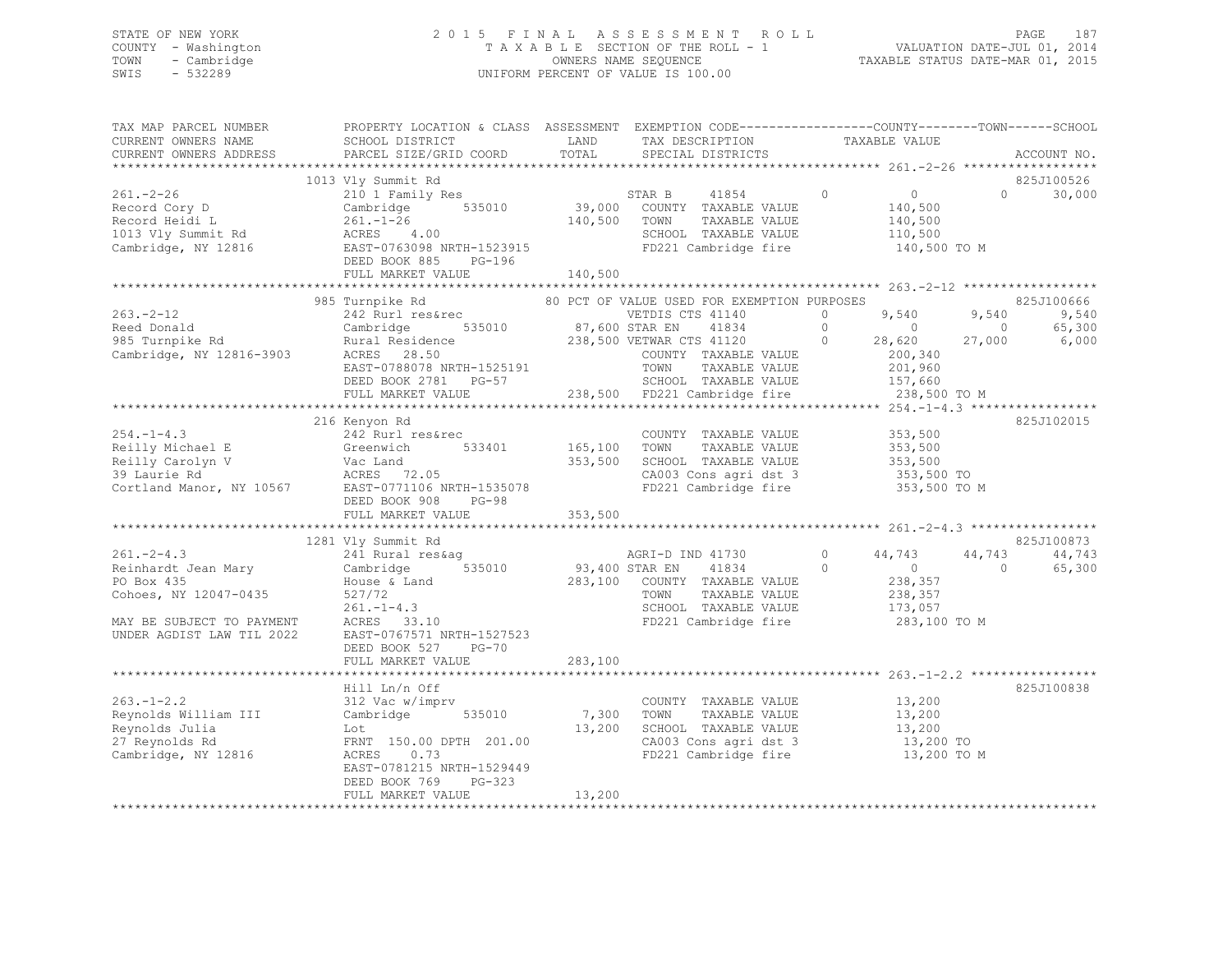| STATE OF NEW YORK |                     | 2015 FINAL ASSESSMENT ROLL         |                                  | PAGE                        | 188 |
|-------------------|---------------------|------------------------------------|----------------------------------|-----------------------------|-----|
|                   | COUNTY - Washington | TAXABLE SECTION OF THE ROLL - 1    |                                  | VALUATION DATE-JUL 01, 2014 |     |
| TOWN              | - Cambridge         | OWNERS NAME SEOUENCE               | TAXABLE STATUS DATE-MAR 01, 2015 |                             |     |
| SWIS              | - 532289            | UNIFORM PERCENT OF VALUE IS 100.00 |                                  |                             |     |

| TAX MAP PARCEL NUMBER                                                                                                                                                                                                      | PROPERTY LOCATION & CLASS ASSESSMENT EXEMPTION CODE----------------COUNTY-------TOWN------SCHOOL                                                                                                                                                                                                                                                                                  |                                                                                                                       |                                                                                        |         |                                                        |                  |             |                             |         |                                 |         |         |        |  |  |  |  |  |  |  |
|----------------------------------------------------------------------------------------------------------------------------------------------------------------------------------------------------------------------------|-----------------------------------------------------------------------------------------------------------------------------------------------------------------------------------------------------------------------------------------------------------------------------------------------------------------------------------------------------------------------------------|-----------------------------------------------------------------------------------------------------------------------|----------------------------------------------------------------------------------------|---------|--------------------------------------------------------|------------------|-------------|-----------------------------|---------|---------------------------------|---------|---------|--------|--|--|--|--|--|--|--|
| CURRENT OWNERS NAME                                                                                                                                                                                                        | SCHOOL DISTRICT                                                                                                                                                                                                                                                                                                                                                                   | <b>EXAMPLE DESCRIPTION OF STREET AND STREET AND STREET AND STREET AND STREET AND STREET AND STREET AND STREET AND</b> | TAX DESCRIPTION TAXABLE VALUE                                                          |         |                                                        |                  |             |                             |         |                                 |         |         |        |  |  |  |  |  |  |  |
| CURRENT OWNERS ADDRESS                                                                                                                                                                                                     |                                                                                                                                                                                                                                                                                                                                                                                   |                                                                                                                       |                                                                                        |         |                                                        |                  | ACCOUNT NO. |                             |         |                                 |         |         |        |  |  |  |  |  |  |  |
|                                                                                                                                                                                                                            |                                                                                                                                                                                                                                                                                                                                                                                   |                                                                                                                       |                                                                                        |         |                                                        |                  |             |                             |         |                                 |         |         |        |  |  |  |  |  |  |  |
|                                                                                                                                                                                                                            | 10 & 17 Grace Reynolds Ln                                                                                                                                                                                                                                                                                                                                                         |                                                                                                                       |                                                                                        |         |                                                        |                  | 825J100571  |                             |         |                                 |         |         |        |  |  |  |  |  |  |  |
|                                                                                                                                                                                                                            |                                                                                                                                                                                                                                                                                                                                                                                   |                                                                                                                       |                                                                                        |         |                                                        |                  |             |                             |         |                                 |         |         |        |  |  |  |  |  |  |  |
|                                                                                                                                                                                                                            |                                                                                                                                                                                                                                                                                                                                                                                   |                                                                                                                       |                                                                                        |         |                                                        |                  |             |                             |         |                                 |         |         |        |  |  |  |  |  |  |  |
|                                                                                                                                                                                                                            |                                                                                                                                                                                                                                                                                                                                                                                   |                                                                                                                       |                                                                                        |         |                                                        |                  |             |                             |         |                                 |         |         |        |  |  |  |  |  |  |  |
|                                                                                                                                                                                                                            |                                                                                                                                                                                                                                                                                                                                                                                   |                                                                                                                       |                                                                                        |         |                                                        |                  |             |                             |         |                                 |         |         |        |  |  |  |  |  |  |  |
|                                                                                                                                                                                                                            |                                                                                                                                                                                                                                                                                                                                                                                   |                                                                                                                       |                                                                                        |         |                                                        |                  |             |                             |         |                                 |         |         |        |  |  |  |  |  |  |  |
|                                                                                                                                                                                                                            |                                                                                                                                                                                                                                                                                                                                                                                   |                                                                                                                       |                                                                                        |         |                                                        |                  |             |                             |         |                                 |         |         |        |  |  |  |  |  |  |  |
|                                                                                                                                                                                                                            |                                                                                                                                                                                                                                                                                                                                                                                   |                                                                                                                       |                                                                                        |         |                                                        |                  |             |                             |         |                                 |         |         |        |  |  |  |  |  |  |  |
|                                                                                                                                                                                                                            |                                                                                                                                                                                                                                                                                                                                                                                   |                                                                                                                       |                                                                                        |         |                                                        |                  |             |                             |         |                                 |         |         |        |  |  |  |  |  |  |  |
|                                                                                                                                                                                                                            |                                                                                                                                                                                                                                                                                                                                                                                   |                                                                                                                       |                                                                                        |         |                                                        |                  |             |                             |         |                                 |         |         |        |  |  |  |  |  |  |  |
|                                                                                                                                                                                                                            | 1793 Meeting House Rd                                                                                                                                                                                                                                                                                                                                                             |                                                                                                                       |                                                                                        |         |                                                        |                  |             |                             |         |                                 |         |         |        |  |  |  |  |  |  |  |
|                                                                                                                                                                                                                            |                                                                                                                                                                                                                                                                                                                                                                                   |                                                                                                                       | STAR B 41854<br>42,500 COUNTY TAXABLE VALUE<br>STAR B 41854                            | $\circ$ |                                                        | $\Omega$         | 30,000      |                             |         |                                 |         |         |        |  |  |  |  |  |  |  |
| 270.-1-38.1<br>Richard Mary Anne<br>1793 Meeting House Rd<br>Cambridge 535010<br>Cambridge, NY 12816<br>2008 MCRES 5.72                                                                                                    |                                                                                                                                                                                                                                                                                                                                                                                   |                                                                                                                       |                                                                                        |         | $0$<br>239.300                                         |                  |             |                             |         |                                 |         |         |        |  |  |  |  |  |  |  |
|                                                                                                                                                                                                                            |                                                                                                                                                                                                                                                                                                                                                                                   | 239,300 TOWN                                                                                                          | TAXABLE VALUE 239,300<br>TAXABLE VALUE 209,300                                         |         |                                                        |                  |             |                             |         |                                 |         |         |        |  |  |  |  |  |  |  |
|                                                                                                                                                                                                                            |                                                                                                                                                                                                                                                                                                                                                                                   |                                                                                                                       | SCHOOL TAXABLE VALUE                                                                   |         |                                                        |                  |             |                             |         |                                 |         |         |        |  |  |  |  |  |  |  |
|                                                                                                                                                                                                                            |                                                                                                                                                                                                                                                                                                                                                                                   |                                                                                                                       | CA003 Cons agri dst 3<br>FD221 Cambridge fire 3 239,300 TO 5                           |         |                                                        |                  |             |                             |         |                                 |         |         |        |  |  |  |  |  |  |  |
|                                                                                                                                                                                                                            |                                                                                                                                                                                                                                                                                                                                                                                   |                                                                                                                       |                                                                                        |         |                                                        |                  |             |                             |         |                                 |         |         |        |  |  |  |  |  |  |  |
|                                                                                                                                                                                                                            | FULL MARKET VALUE                                                                                                                                                                                                                                                                                                                                                                 | 239,300                                                                                                               |                                                                                        |         |                                                        |                  |             |                             |         |                                 |         |         |        |  |  |  |  |  |  |  |
|                                                                                                                                                                                                                            |                                                                                                                                                                                                                                                                                                                                                                                   |                                                                                                                       |                                                                                        |         |                                                        |                  |             |                             |         |                                 |         |         |        |  |  |  |  |  |  |  |
|                                                                                                                                                                                                                            | 3 Maxwell Ln                                                                                                                                                                                                                                                                                                                                                                      |                                                                                                                       |                                                                                        |         |                                                        |                  |             |                             |         |                                 |         |         |        |  |  |  |  |  |  |  |
| $246. -1 - 20.5$                                                                                                                                                                                                           | 210 1 Family Res                                                                                                                                                                                                                                                                                                                                                                  |                                                                                                                       | STAR B 41854 0                                                                         |         | $\begin{array}{ccc} & & & 0 & \quad & & 0 \end{array}$ |                  | 30,000      |                             |         |                                 |         |         |        |  |  |  |  |  |  |  |
|                                                                                                                                                                                                                            |                                                                                                                                                                                                                                                                                                                                                                                   |                                                                                                                       |                                                                                        |         |                                                        |                  |             |                             |         |                                 |         |         |        |  |  |  |  |  |  |  |
|                                                                                                                                                                                                                            |                                                                                                                                                                                                                                                                                                                                                                                   |                                                                                                                       |                                                                                        |         |                                                        |                  |             |                             |         |                                 |         |         |        |  |  |  |  |  |  |  |
|                                                                                                                                                                                                                            |                                                                                                                                                                                                                                                                                                                                                                                   |                                                                                                                       |                                                                                        |         |                                                        |                  |             |                             |         |                                 |         |         |        |  |  |  |  |  |  |  |
|                                                                                                                                                                                                                            |                                                                                                                                                                                                                                                                                                                                                                                   |                                                                                                                       |                                                                                        |         |                                                        |                  |             |                             |         |                                 |         |         |        |  |  |  |  |  |  |  |
| $\n\n\n246.-1–20.5\n210 l Fam11y Res\n535010\n140,400\n\n\nRicharder (Pole) EDED BONC 2443\n210 l Fam11y Res\n535010\n25,000 CONITY TAXABLE VALUE\n140,200\n\n\nRicharder (Pole) EDED BONC 2443\n140,200\n140,200\n140,20$ | 246.-1–20.5                                                                                                                                                                                                                                                                                                                                                                       | 210 l Fam11y Res                                                                                                      | 535010                                                                                 | 140,400 | Richarder (Pole) EDED BONC 2443                        | 210 l Fam11y Res | 535010      | 25,000 CONITY TAXABLE VALUE | 140,200 | Richarder (Pole) EDED BONC 2443 | 140,200 | 140,200 | 140,20 |  |  |  |  |  |  |  |
| 246.-1–20.5                                                                                                                                                                                                                | 210 l Fam11y Res                                                                                                                                                                                                                                                                                                                                                                  | 535010                                                                                                                | 140,400                                                                                |         |                                                        |                  |             |                             |         |                                 |         |         |        |  |  |  |  |  |  |  |
| Richarder (Pole) EDED BONC 2443                                                                                                                                                                                            | 210 l Fam11y Res                                                                                                                                                                                                                                                                                                                                                                  | 535010                                                                                                                | 25,000 CONITY TAXABLE VALUE                                                            | 140,200 |                                                        |                  |             |                             |         |                                 |         |         |        |  |  |  |  |  |  |  |
| Richarder (Pole) EDED BONC 2443                                                                                                                                                                                            | 140,200                                                                                                                                                                                                                                                                                                                                                                           | 140,200                                                                                                               | 140,20                                                                                 |         |                                                        |                  |             |                             |         |                                 |         |         |        |  |  |  |  |  |  |  |
|                                                                                                                                                                                                                            |                                                                                                                                                                                                                                                                                                                                                                                   |                                                                                                                       |                                                                                        |         |                                                        |                  |             |                             |         |                                 |         |         |        |  |  |  |  |  |  |  |
|                                                                                                                                                                                                                            | 12 Frog Way                                                                                                                                                                                                                                                                                                                                                                       |                                                                                                                       |                                                                                        |         |                                                        |                  | 825J100509  |                             |         |                                 |         |         |        |  |  |  |  |  |  |  |
| $271. -2 - 12$                                                                                                                                                                                                             |                                                                                                                                                                                                                                                                                                                                                                                   |                                                                                                                       |                                                                                        |         |                                                        |                  | 65,300      |                             |         |                                 |         |         |        |  |  |  |  |  |  |  |
| Ring Barbara                                                                                                                                                                                                               |                                                                                                                                                                                                                                                                                                                                                                                   |                                                                                                                       |                                                                                        |         |                                                        |                  |             |                             |         |                                 |         |         |        |  |  |  |  |  |  |  |
| 12 Frog Way                                                                                                                                                                                                                |                                                                                                                                                                                                                                                                                                                                                                                   |                                                                                                                       |                                                                                        |         |                                                        |                  |             |                             |         |                                 |         |         |        |  |  |  |  |  |  |  |
| Cambridge, NY 12816-2109                                                                                                                                                                                                   | 210 1 Family Res<br>Cambridge 535010 (40,000 COUNTY TAXABLE VALUE 163,500 (535010 (40,000 COUNTY TAXABLE VALUE 163,500<br>House & Land 163,500 TOWN TAXABLE VALUE 163,500<br>ACRES 31.60 (SCHOOL TAXABLE VALUE 163,500 SCHOOL TAXABL                                                                                                                                              |                                                                                                                       |                                                                                        |         |                                                        |                  |             |                             |         |                                 |         |         |        |  |  |  |  |  |  |  |
|                                                                                                                                                                                                                            | ACRES 4.60<br>EAST-0773762 NRTH-1520253 FD221 Cambridge fire                                                                                                                                                                                                                                                                                                                      |                                                                                                                       |                                                                                        |         |                                                        |                  |             |                             |         |                                 |         |         |        |  |  |  |  |  |  |  |
|                                                                                                                                                                                                                            | DEED BOOK 544<br>$PG-123$                                                                                                                                                                                                                                                                                                                                                         |                                                                                                                       |                                                                                        |         |                                                        |                  |             |                             |         |                                 |         |         |        |  |  |  |  |  |  |  |
|                                                                                                                                                                                                                            | FULL MARKET VALUE                                                                                                                                                                                                                                                                                                                                                                 | 163,500                                                                                                               |                                                                                        |         |                                                        |                  |             |                             |         |                                 |         |         |        |  |  |  |  |  |  |  |
|                                                                                                                                                                                                                            |                                                                                                                                                                                                                                                                                                                                                                                   |                                                                                                                       |                                                                                        |         |                                                        |                  |             |                             |         |                                 |         |         |        |  |  |  |  |  |  |  |
|                                                                                                                                                                                                                            | County Route 59                                                                                                                                                                                                                                                                                                                                                                   |                                                                                                                       |                                                                                        |         |                                                        |                  | 825J100809  |                             |         |                                 |         |         |        |  |  |  |  |  |  |  |
| $271. - 2 - 14$                                                                                                                                                                                                            |                                                                                                                                                                                                                                                                                                                                                                                   |                                                                                                                       |                                                                                        |         |                                                        |                  |             |                             |         |                                 |         |         |        |  |  |  |  |  |  |  |
| Ring Barbara H                                                                                                                                                                                                             | 314 Rural vac<10 COUNTY<br>Cambridge 535010 33,000 TOWN                                                                                                                                                                                                                                                                                                                           |                                                                                                                       | COUNTY TAXABLE VALUE 33,000<br>TOWN TAXABLE VALUE 33,000<br>TAXABLE VALUE              |         |                                                        |                  |             |                             |         |                                 |         |         |        |  |  |  |  |  |  |  |
| Figlozzi William                                                                                                                                                                                                           | Land                                                                                                                                                                                                                                                                                                                                                                              | 33,000                                                                                                                | TOWN TAXABLE VALUE<br>SCHOOL TAXABLE VALUE 33,000<br>CLOSS Correct and dst 3 33,000 TO |         |                                                        |                  |             |                             |         |                                 |         |         |        |  |  |  |  |  |  |  |
| 15 Frog Way                                                                                                                                                                                                                | 544/126 501/43                                                                                                                                                                                                                                                                                                                                                                    |                                                                                                                       | CA003 Cons agri dst 3 33,000 TO<br>FD221 Cambridge fire 33,000 TO M                    |         |                                                        |                  |             |                             |         |                                 |         |         |        |  |  |  |  |  |  |  |
| Cambridge, NY 12816                                                                                                                                                                                                        | $\label{eq:2.1} \frac{1}{\sqrt{2}}\sum_{i=1}^n\frac{1}{\sqrt{2}}\sum_{i=1}^n\frac{1}{\sqrt{2}}\sum_{i=1}^n\frac{1}{\sqrt{2}}\sum_{i=1}^n\frac{1}{\sqrt{2}}\sum_{i=1}^n\frac{1}{\sqrt{2}}\sum_{i=1}^n\frac{1}{\sqrt{2}}\sum_{i=1}^n\frac{1}{\sqrt{2}}\sum_{i=1}^n\frac{1}{\sqrt{2}}\sum_{i=1}^n\frac{1}{\sqrt{2}}\sum_{i=1}^n\frac{1}{\sqrt{2}}\sum_{i=1}^n\frac$<br>ACRES<br>8.00 |                                                                                                                       |                                                                                        |         |                                                        |                  |             |                             |         |                                 |         |         |        |  |  |  |  |  |  |  |
|                                                                                                                                                                                                                            | EAST-0774113 NRTH-1519886                                                                                                                                                                                                                                                                                                                                                         |                                                                                                                       |                                                                                        |         |                                                        |                  |             |                             |         |                                 |         |         |        |  |  |  |  |  |  |  |
|                                                                                                                                                                                                                            | DEED BOOK 921<br>PG-314                                                                                                                                                                                                                                                                                                                                                           |                                                                                                                       |                                                                                        |         |                                                        |                  |             |                             |         |                                 |         |         |        |  |  |  |  |  |  |  |
|                                                                                                                                                                                                                            | FULL MARKET VALUE                                                                                                                                                                                                                                                                                                                                                                 | 33,000                                                                                                                |                                                                                        |         |                                                        |                  |             |                             |         |                                 |         |         |        |  |  |  |  |  |  |  |
|                                                                                                                                                                                                                            |                                                                                                                                                                                                                                                                                                                                                                                   |                                                                                                                       |                                                                                        |         |                                                        |                  |             |                             |         |                                 |         |         |        |  |  |  |  |  |  |  |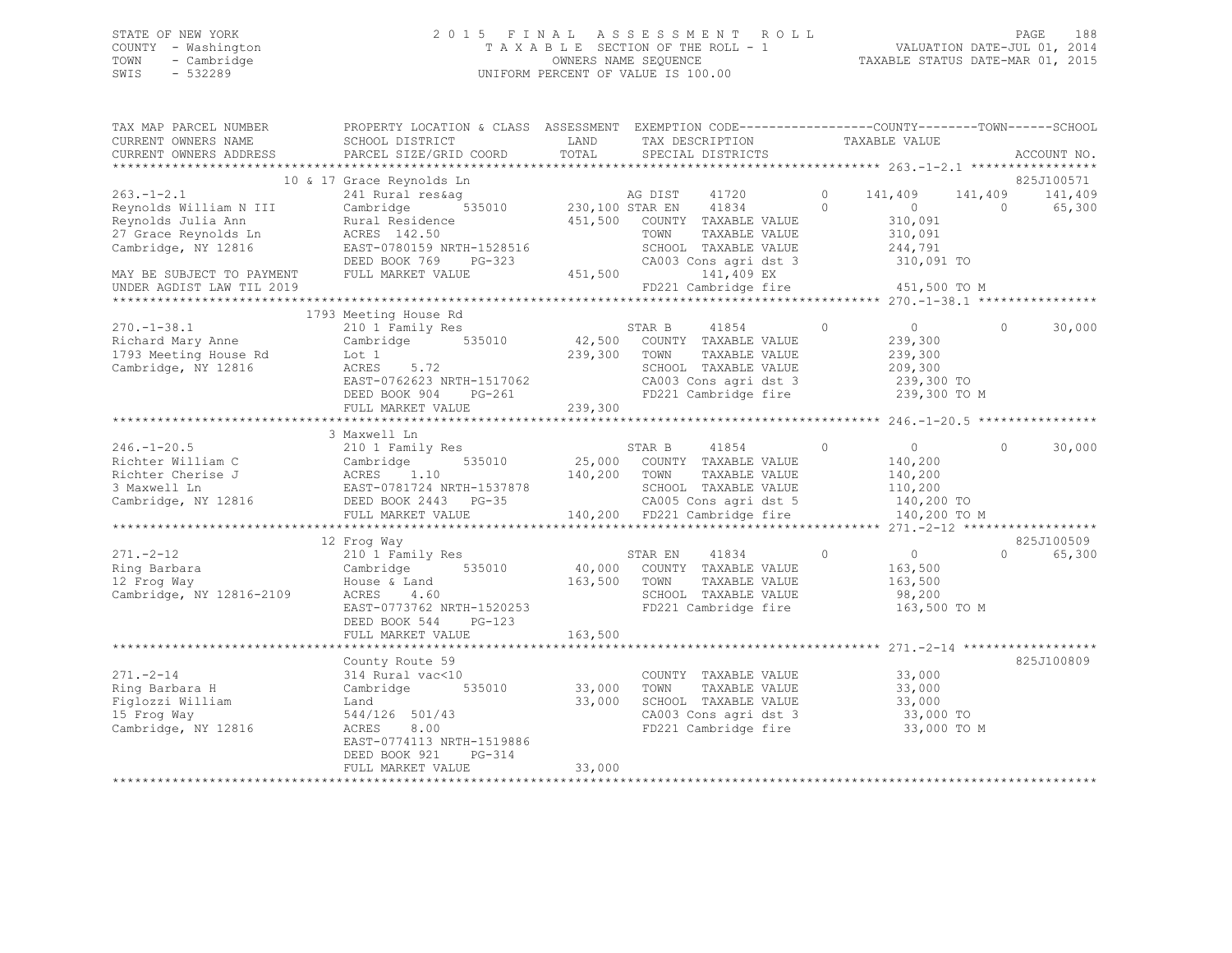## STATE OF NEW YORK 2 0 1 5 F I N A L A S S E S S M E N T R O L L PAGE 189 COUNTY - Washington T A X A B L E SECTION OF THE ROLL - 1 VALUATION DATE-JUL 01, 2014 TOWN - Cambridge OWNERS NAME SEQUENCE TAXABLE STATUS DATE-MAR 01, 2015 SWIS - 532289 UNIFORM PERCENT OF VALUE IS 100.00

| TAX MAP PARCEL NUMBER<br>CURRENT OWNERS NAME                                                          | PROPERTY LOCATION & CLASS ASSESSMENT<br>SCHOOL DISTRICT                                                                                                        | LAND                         | EXEMPTION CODE-----------------COUNTY-------TOWN------SCHOOL<br>TAX DESCRIPTION                                                                  |                    | TAXABLE VALUE                                                                 |                          |                      |
|-------------------------------------------------------------------------------------------------------|----------------------------------------------------------------------------------------------------------------------------------------------------------------|------------------------------|--------------------------------------------------------------------------------------------------------------------------------------------------|--------------------|-------------------------------------------------------------------------------|--------------------------|----------------------|
| CURRENT OWNERS ADDRESS<br>*********************                                                       | PARCEL SIZE/GRID COORD                                                                                                                                         | TOTAL                        | SPECIAL DISTRICTS                                                                                                                                |                    |                                                                               |                          | ACCOUNT NO.          |
|                                                                                                       | 831 Turnpike Rd                                                                                                                                                |                              |                                                                                                                                                  |                    |                                                                               |                          | 825J100237           |
| $272 - 2 - 3$<br>Robertson Ricky J<br>Robertson Gloria A<br>831 Turnpike Rd<br>Eagle Bridge, NY 12057 | 210 1 Family Res<br>535010<br>Cambridge<br>House & Lot<br>FRNT 172.00 DPTH 204.00<br>EAST-0789172 NRTH-1521323<br>DEED BOOK 497<br>PG-558<br>FULL MARKET VALUE | 25,700<br>213,000<br>213,000 | STAR B<br>41854<br>COUNTY TAXABLE VALUE<br>TOWN<br>TAXABLE VALUE<br>SCHOOL TAXABLE VALUE<br>FD221 Cambridge fire                                 | $\circ$            | $\Omega$<br>213,000<br>213,000<br>183,000<br>213,000 TO M                     | $\Omega$                 | 30,000               |
|                                                                                                       |                                                                                                                                                                |                              |                                                                                                                                                  |                    |                                                                               |                          |                      |
|                                                                                                       | 1273 County Route 59                                                                                                                                           |                              |                                                                                                                                                  |                    |                                                                               |                          | 825J100363           |
| $262 - 2 - 9$<br>Robertson Taylor J<br>1273 County Route 59<br>Cambridge, NY 12816                    | 242 Rurl res&rec<br>535010<br>Cambridge<br>ACRES 12.30<br>EAST-0778371 NRTH-1525523<br>DEED BOOK 3313 PG-186<br>FULL MARKET VALUE                              | 187,800 TOWN                 | STAR B<br>41854<br>56,200 COUNTY TAXABLE VALUE<br>TAXABLE VALUE<br>SCHOOL TAXABLE VALUE<br>CA003 Cons agri dst 3<br>187,800 FD221 Cambridge fire | $\Omega$           | $\Omega$<br>187,800<br>187,800<br>157,800<br>187,800 TO<br>187,800 TO M       | $\cap$                   | 30,000               |
|                                                                                                       |                                                                                                                                                                |                              |                                                                                                                                                  |                    |                                                                               |                          |                      |
|                                                                                                       | 496 Cobble Rd                                                                                                                                                  |                              |                                                                                                                                                  |                    |                                                                               |                          | 825L100189           |
| $262 - 2 - 7.1$<br>Robertson Wayne<br>496 Cobble Rd<br>Cambridge, NY 12816                            | 210 1 Family Res<br>535010<br>Cambridge<br>H & L<br>FRNT 170.00 DPTH 252.00<br>ACRES<br>0.78<br>EAST-0778357 NRTH-1528153<br>DEED BOOK 896<br>$PG-322$         | 28,500<br>75,000             | STAR B<br>41854<br>COUNTY TAXABLE VALUE<br>TOWN<br>TAXABLE VALUE<br>SCHOOL TAXABLE VALUE<br>FD221 Cambridge fire                                 | $\circ$            | $\overline{0}$<br>75,000<br>75,000<br>45,000<br>75,000 TO M                   | $\Omega$                 | 30,000               |
|                                                                                                       | FULL MARKET VALUE                                                                                                                                              | 75,000                       |                                                                                                                                                  |                    |                                                                               |                          |                      |
|                                                                                                       |                                                                                                                                                                |                              |                                                                                                                                                  |                    |                                                                               |                          |                      |
| $280 - 2 - 3$<br>Rodriquez Josh A<br>Rodriquez Angela<br>92 Dickensen Rd<br>Buskirk, NY 12028         | 92 Dickensen Rd<br>240 Rural res<br>535010<br>Cambridge<br>ACRES 10.00<br>EAST-0775733 NRTH-1508634<br>DEED BOOK 2591 PG-295<br>FULL MARKET VALUE              | 215,300 TOWN                 | STAR B<br>41854<br>43,000 COUNTY TAXABLE VALUE<br>TAXABLE VALUE<br>SCHOOL TAXABLE VALUE<br>CA003 Cons agri dst 3<br>215,300 FD221 Cambridge fire | $\circ$            | $\overline{0}$<br>215,300<br>215,300<br>185,300<br>215,300 TO<br>215,300 TO M | $\Omega$                 | 825J100585<br>30,000 |
|                                                                                                       |                                                                                                                                                                |                              |                                                                                                                                                  |                    |                                                                               |                          |                      |
|                                                                                                       | 539 Center Cambridge Rd                                                                                                                                        |                              | 60 PCT OF VALUE USED FOR EXEMPTION PURPOSES                                                                                                      |                    |                                                                               |                          | 825J100579           |
| $270. - 1 - 17$<br>Rogers Agnes                                                                       | 241 Rural res&ag<br>535010<br>Cambridge                                                                                                                        |                              | 41720<br>AG DIST<br>41802<br>151,000 AGED-CO                                                                                                     | $\circ$<br>$\circ$ | 76,362<br>84,000                                                              | 76,362<br>$\overline{0}$ | 76,362<br>0          |
| Rogers John                                                                                           | House & Land                                                                                                                                                   |                              | 280,000 AGED-SCH 41804                                                                                                                           | $\circ$            | $\overline{0}$                                                                | $\Omega$                 | 33,600               |
| 539 Center Cambridge Rd                                                                               | 633/299                                                                                                                                                        |                              | AGED-TOWN 41803                                                                                                                                  | $\circ$            | $\overline{0}$                                                                | 58,800                   | $\Omega$             |
| Cambridge, NY 12816<br>MAY BE SUBJECT TO PAYMENT                                                      | ACRES<br>79.50<br>EAST-0768312 NRTH-1517954<br>DEED BOOK 633<br>PG-297                                                                                         |                              | STAR EN<br>41834<br>COUNTY TAXABLE VALUE<br>TOWN<br>TAXABLE VALUE                                                                                | $\Omega$           | $\overline{0}$<br>119,638<br>144,838                                          | $\Omega$                 | 65,300               |
| UNDER AGDIST LAW TIL 2019                                                                             | FULL MARKET VALUE                                                                                                                                              |                              | 280,000 SCHOOL TAXABLE VALUE<br>CA003 Cons agri dst 3<br>76,362 EX                                                                               |                    | 104,738<br>203,638 TO                                                         |                          |                      |
|                                                                                                       | *********************************                                                                                                                              |                              | FD221 Cambridge fire                                                                                                                             |                    | 280,000 TO M<br>************************                                      |                          |                      |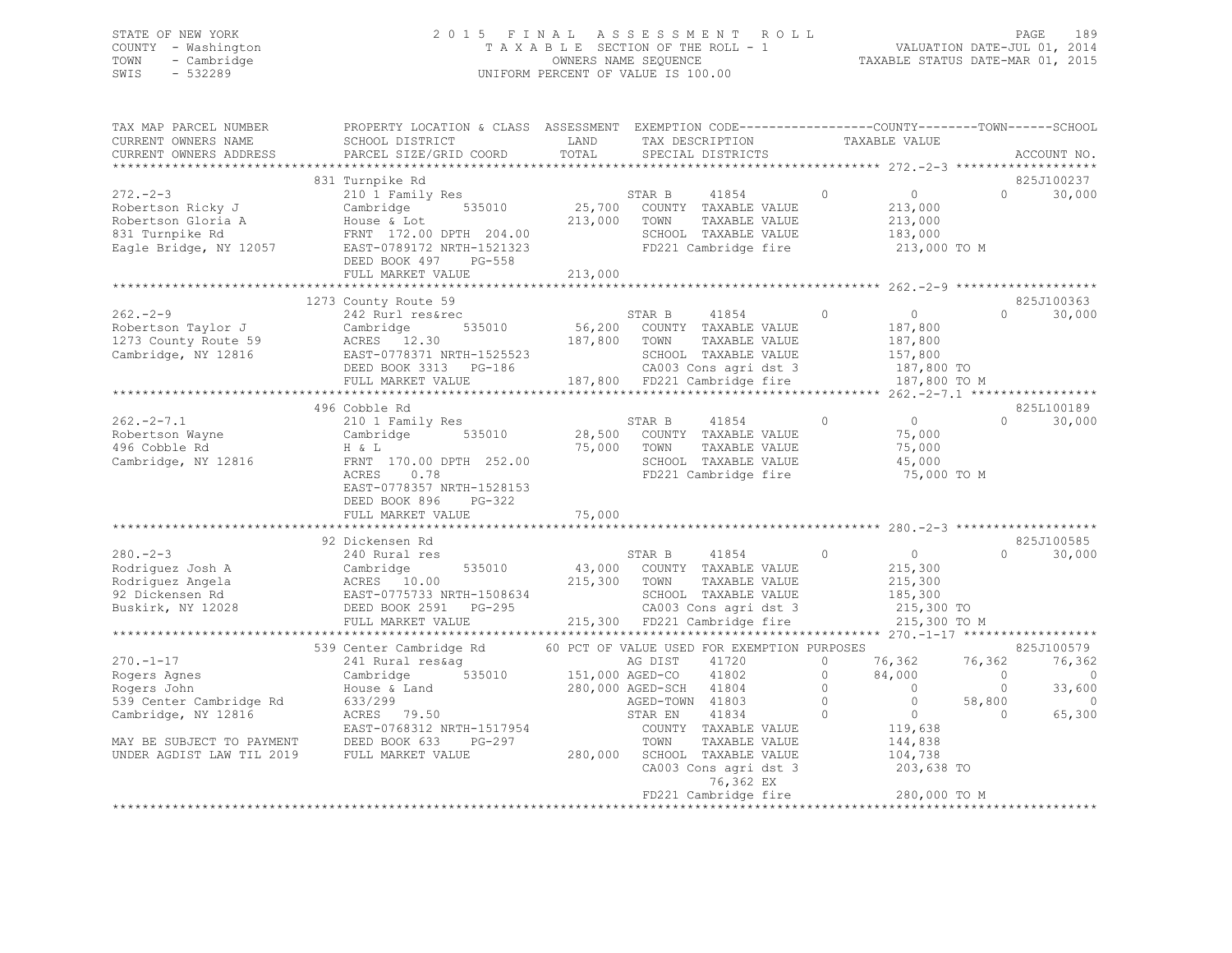## STATE OF NEW YORK 2 0 1 5 F I N A L A S S E S S M E N T R O L L PAGE 190 COUNTY - Washington T A X A B L E SECTION OF THE ROLL - 1 VALUATION DATE-JUL 01, 2014 TOWN - Cambridge OWNERS NAME SEQUENCE TAXABLE STATUS DATE-MAR 01, 2015 SWIS - 532289 UNIFORM PERCENT OF VALUE IS 100.00

| TAX MAP PARCEL NUMBER<br>CURRENT OWNERS NAME<br>CURRENT OWNERS ADDRESS                              | PROPERTY LOCATION & CLASS ASSESSMENT EXEMPTION CODE----------------COUNTY-------TOWN------SCHOOL<br>SCHOOL DISTRICT<br>PARCEL SIZE/GRID COORD                                                       | LAND<br>TOTAL                | TAX DESCRIPTION<br>SPECIAL DISTRICTS                                                                                                                                                   | TAXABLE VALUE                                                                                                                             | ACCOUNT NO.                                                                |
|-----------------------------------------------------------------------------------------------------|-----------------------------------------------------------------------------------------------------------------------------------------------------------------------------------------------------|------------------------------|----------------------------------------------------------------------------------------------------------------------------------------------------------------------------------------|-------------------------------------------------------------------------------------------------------------------------------------------|----------------------------------------------------------------------------|
| $279. - 2 - 2.22$<br>Rogers Catherine<br>30 Martindale Way<br>Johnsonville, NY 12094                | 30 Martindale Way<br>210 1 Family Res<br>535010<br>Cambridge<br>H & L<br>ACRES 1.44<br>EAST-0764779 NRTH-1513447<br>DEED BOOK 681<br>PG-182<br>FULL MARKET VALUE                                    | 28,000<br>199,000<br>199,000 | 41854<br>STAR B<br>COUNTY TAXABLE VALUE<br>TOWN<br>TAXABLE VALUE<br>SCHOOL TAXABLE VALUE<br>CA003 Cons agri dst 3<br>FD221 Cambridge fire 199,000 TO M                                 | $\circledcirc$<br>$\overline{0}$<br>199,000<br>199,000<br>169,000<br>199,000 TO                                                           | $\Omega$<br>30,000                                                         |
|                                                                                                     |                                                                                                                                                                                                     |                              |                                                                                                                                                                                        |                                                                                                                                           |                                                                            |
| $279. - 2 - 2.21$<br>Rogers Dale J<br>Rogers Karen J<br>14 Martindale Way<br>Johnsonville, NY 12094 | 14 Martindale Way<br>210 1 Family Res<br>Cambridge 535010<br>H & L<br>2.17<br>ACRES<br>EAST-0764844 NRTH-1513050<br>DEED BOOK 604 PG-29<br>FULL MARKET VALUE                                        | 197,900<br>197,900           | STAR B 41854<br>30,000 COUNTY TAXABLE VALUE<br>TOWN<br>TAXABLE VALUE<br>SCHOOL TAXABLE VALUE<br>CA003 Cons agri dst 3<br>FD221 Cambridge fire                                          | $\overline{0}$<br>$\circ$<br>197,900<br>197,900<br>167,900<br>197,900 TO<br>197,900 TO M                                                  | 825J102022<br>$\Omega$<br>30,000                                           |
|                                                                                                     |                                                                                                                                                                                                     |                              |                                                                                                                                                                                        |                                                                                                                                           |                                                                            |
| $271 - 2 - 3.7$<br>Rogers John P<br>Rogers Karen A<br>50 Rogers Ln<br>Cambridge, NY 12816           | Rogers Ln<br>314 Rural vac<10<br>Cambridge<br>535010<br>Sub lot F<br>ACRES<br>2.18<br>EAST-0771926 NRTH-1519128<br>DEED BOOK 1881    PG-236<br>FULL MARKET VALUE                                    | 7,500<br>7,500<br>7,500      | COUNTY TAXABLE VALUE<br>TAXABLE VALUE<br>TOWN<br>SCHOOL TAXABLE VALUE<br>FD221 Cambridge fire                                                                                          | 7,500<br>7,500<br>7,500<br>7,500 TO M                                                                                                     |                                                                            |
|                                                                                                     |                                                                                                                                                                                                     |                              |                                                                                                                                                                                        |                                                                                                                                           |                                                                            |
| $271. - 2 - 6$<br>Rogers John P<br>Rogers Karen A<br>50 Rogers Ln<br>Cambridge, NY 12816            | 50 Rogers Ln<br>210 1 Family Res<br>Cambridge<br>535010<br>H & L<br>ACRES<br>1.00<br>EAST-0772054 NRTH-1519236<br>DEED BOOK 428<br>PG-1005<br>FULL MARKET VALUE                                     | 134,100<br>134,100           | STAR EN<br>41834<br>30,000 COUNTY TAXABLE VALUE<br>TOWN<br>TAXABLE VALUE<br>SCHOOL TAXABLE VALUE<br>FD221 Cambridge fire                                                               | $\circ$<br>$\overline{0}$<br>134,100<br>134,100<br>68,800<br>134,100 TO M                                                                 | 825J100578<br>$\Omega$<br>65,300                                           |
|                                                                                                     |                                                                                                                                                                                                     |                              |                                                                                                                                                                                        |                                                                                                                                           |                                                                            |
| $263. - 1 - 24$<br>Rogers Karen A<br>Rogers Suzanne M<br>50 Rogers Ln<br>Cambridge, NY 12816        | 1365 County Route 59<br>210 1 Family Res<br>535010<br>Cambridge<br>H & L<br>FRNT 122.00 DPTH 230.00<br>ACRES<br>0.71<br>EAST-0780487 NRTH-1526544<br>$PG-120$<br>DEED BOOK 917<br>FULL MARKET VALUE | 105,000 STAR B               | VETCOM CTS 41130<br>23,600 VETDIS CTS 41140<br>41854<br>COUNTY TAXABLE VALUE<br>TOWN<br>TAXABLE VALUE<br>SCHOOL TAXABLE VALUE<br>CA003 Cons agri dst 3<br>105,000 FD221 Cambridge fire | $\circ$<br>26,250<br>15,750<br>$\circ$<br>$\circ$<br>$\overline{0}$<br>63,000<br>63,000<br>49,250<br>49,250<br>105,000 To<br>105,000 TO M | 825J100672<br>26,250<br>10,000<br>15,750<br>15,750<br>$\bigcirc$<br>30,000 |
|                                                                                                     |                                                                                                                                                                                                     |                              |                                                                                                                                                                                        |                                                                                                                                           |                                                                            |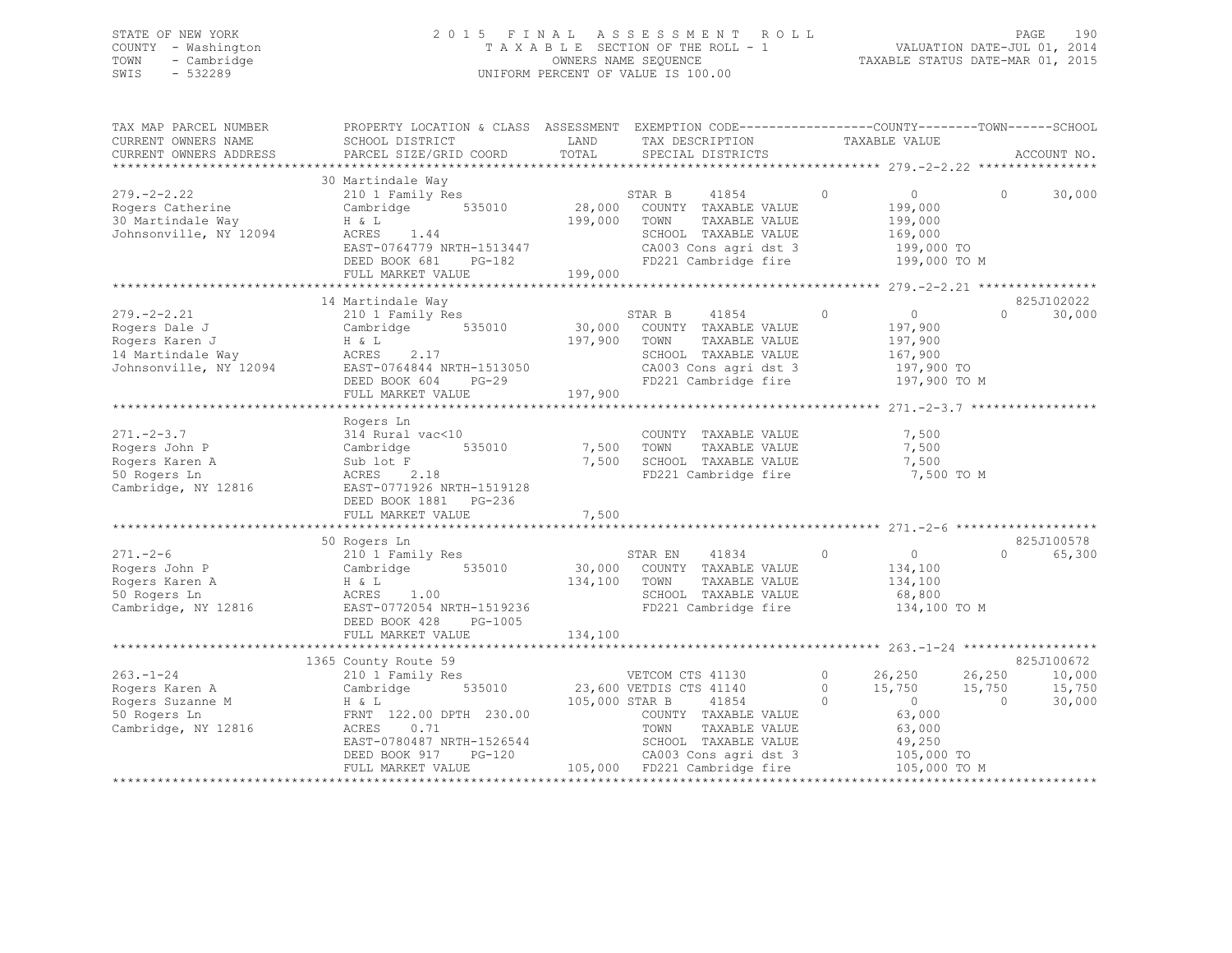## STATE OF NEW YORK 2 0 1 5 F I N A L A S S E S S M E N T R O L L PAGE 191 COUNTY - Washington T A X A B L E SECTION OF THE ROLL - 1 VALUATION DATE-JUL 01, 2014 TOWN - Cambridge OWNERS NAME SEQUENCE TAXABLE STATUS DATE-MAR 01, 2015 SWIS - 532289 UNIFORM PERCENT OF VALUE IS 100.00

| TAX MAP PARCEL NUMBER                                                                    | PROPERTY LOCATION & CLASS ASSESSMENT EXEMPTION CODE---------------COUNTY-------TOWN------SCHOOL                                       |                      |                                                                                     |          |                                               |            |             |
|------------------------------------------------------------------------------------------|---------------------------------------------------------------------------------------------------------------------------------------|----------------------|-------------------------------------------------------------------------------------|----------|-----------------------------------------------|------------|-------------|
| CURRENT OWNERS NAME                                                                      | SCHOOL DISTRICT                                                                                                                       | LAND                 | TAX DESCRIPTION                                                                     |          | TAXABLE VALUE                                 |            |             |
| CURRENT OWNERS ADDRESS                                                                   | PARCEL SIZE/GRID COORD                                                                                                                | TOTAL                | SPECIAL DISTRICTS                                                                   |          |                                               |            | ACCOUNT NO. |
|                                                                                          |                                                                                                                                       |                      |                                                                                     |          |                                               |            |             |
|                                                                                          | 8 Horton Ln                                                                                                                           |                      |                                                                                     |          |                                               |            | 825J100244  |
| $261. -2 -7$                                                                             | 241 Rural res&aq                                                                                                                      |                      |                                                                                     | $\circ$  | 89,275                                        | 89,275     | 89,275      |
| Rogers Mark                                                                              | 535010<br>Cambridge                                                                                                                   |                      | AG DIST 41720<br>157,300 STAR B 41854                                               | $\Omega$ | $\overline{0}$                                | $\bigcirc$ | 30,000      |
| Rogers Marge                                                                             | 563/155                                                                                                                               |                      | 338,000 COUNTY TAXABLE VALUE                                                        |          |                                               |            |             |
| 8 Horton Ln                                                                              | $261. -1 - 7$                                                                                                                         |                      | TOWN<br>TAXABLE VALUE                                                               |          | 248,725<br>248,725                            |            |             |
| Cambridge, NY 12816                                                                      | ACRES 85.00                                                                                                                           |                      | SCHOOL TAXABLE VALUE                                                                |          | 218,725                                       |            |             |
|                                                                                          | EAST-0766120 NRTH-1523487                                                                                                             |                      | 2487 CA003 Cons agridst 3<br>89,275 EX<br>338,000 FD221 Cambridge fire 338,000 TO M |          |                                               |            |             |
| MAY BE SUBJECT TO PAYMENT DEED BOOK 563 I<br>UNDER AGDIST LAW TIL 2019 FULL MARKET VALUE | $PG-153$                                                                                                                              |                      |                                                                                     |          |                                               |            |             |
|                                                                                          |                                                                                                                                       |                      |                                                                                     |          |                                               |            |             |
|                                                                                          |                                                                                                                                       |                      |                                                                                     |          |                                               |            |             |
|                                                                                          | 96 Martindale Way                                                                                                                     |                      |                                                                                     |          |                                               |            |             |
| $279. - 2 - 2.23$                                                                        | 210 1 Family Res                                                                                                                      | COUNT<br>27,600 TOWN | COUNTY TAXABLE VALUE                                                                |          | 132,000                                       |            |             |
| Rogers Mark                                                                              | Cambridge 535010                                                                                                                      |                      | TAXABLE VALUE                                                                       |          | 132,000                                       |            |             |
| 8 Horton Ln                                                                              |                                                                                                                                       |                      |                                                                                     |          |                                               |            |             |
| Cambridge, NY 12816                                                                      |                                                                                                                                       |                      |                                                                                     |          |                                               |            |             |
|                                                                                          |                                                                                                                                       |                      |                                                                                     |          |                                               |            |             |
|                                                                                          |                                                                                                                                       |                      |                                                                                     |          |                                               |            |             |
|                                                                                          |                                                                                                                                       |                      |                                                                                     |          |                                               |            |             |
|                                                                                          |                                                                                                                                       |                      |                                                                                     |          |                                               |            |             |
| $279. - 2 - 2.2$                                                                         | 242 Rurl res&rec                                                                                                                      |                      | STAR B 41854                                                                        | $\Omega$ | $\begin{array}{c}\n0 \\ 2200000\n\end{array}$ | $\Omega$   | 30,000      |
|                                                                                          | Cambridge 535010 56,700 COUNTY TAXABLE VALUE<br>Row 587/203 220,000 TOWN TAXABLE VALUE                                                |                      |                                                                                     |          |                                               |            |             |
|                                                                                          |                                                                                                                                       |                      | TAXABLE VALUE                                                                       |          | 220,000                                       |            |             |
|                                                                                          |                                                                                                                                       |                      | SCHOOL TAXABLE VALUE                                                                |          | 190,000                                       |            |             |
|                                                                                          | EAST-0764781 NRTH-1514336                                                                                                             |                      | CA003 Cons agri dst 3                                                               |          | 220,000 TO                                    |            |             |
|                                                                                          | DEED BOOK 780 PG-82                                                                                                                   |                      | FD221 Cambridge fire                                                                |          | 220,000 TO M                                  |            |             |
|                                                                                          | FULL MARKET VALUE                                                                                                                     | 220,000              |                                                                                     |          |                                               |            |             |
|                                                                                          |                                                                                                                                       |                      |                                                                                     |          |                                               |            |             |
|                                                                                          | 1328 King Rd                                                                                                                          |                      |                                                                                     |          |                                               |            | 825J100670  |
| $263 - 2 - 4$                                                                            | 241 Rural res&ag                                                                                                                      |                      | AGRI-D IND 41730                                                                    | $\circ$  | 19,477                                        | 19,477     | 19,477      |
| Rolleston Bruce Cambridge                                                                | 535010 85,200 STAR EN                                                                                                                 |                      | 41834                                                                               | $\Omega$ | $\overline{0}$                                | $\Omega$   | 65,300      |
| 1328 King Rd                                                                             |                                                                                                                                       |                      |                                                                                     |          | 292,523                                       |            |             |
| Cambridge, NY 12816 EAST-0786453 NRTH-1527935                                            | ACRES 26.53 312,000 COUNTY TAXABLE VALUE<br>EAST-0786453 NRTH-1527935 TOWN TAXABLE VALUE<br>DEED BOOK 801 PG-135 SCHOOL TAXABLE VALUE |                      |                                                                                     |          | 292,523                                       |            |             |
|                                                                                          |                                                                                                                                       |                      |                                                                                     |          | 227,223                                       |            |             |
| MAY BE SUBJECT TO PAYMENT                                                                | FULL MARKET VALUE                                                                                                                     |                      | 312,000 FD221 Cambridge fire                                                        |          | 312,000 TO M                                  |            |             |
| UNDER AGDIST LAW TIL 2022                                                                |                                                                                                                                       |                      |                                                                                     |          |                                               |            |             |
|                                                                                          |                                                                                                                                       |                      |                                                                                     |          |                                               |            |             |
|                                                                                          | 46 Irish Ln                                                                                                                           |                      |                                                                                     |          |                                               |            | 825J100582  |
| $263 - 1 - 5$                                                                            | 210 1 Family Res                                                                                                                      |                      | STAR EN<br>41834                                                                    | $\circ$  | $\overline{0}$                                | $\Omega$   | 65,300      |
| Romack Dolores R LE                                                                      | Cambridge 535010                                                                                                                      |                      | 53,800 COUNTY TAXABLE VALUE                                                         |          | 260,900                                       |            |             |
| Johnson Dawn Marie                                                                       | H&1                                                                                                                                   | 260,900 TOWN         | TAXABLE VALUE                                                                       |          | 260,900                                       |            |             |
| 46 Irish Ln                                                                              | 645/11                                                                                                                                |                      |                                                                                     |          | 195,600                                       |            |             |
| Cambridge, NY 12816                                                                      | <b>ACRES</b><br>3.50                                                                                                                  |                      | SCHOOL TAXABLE VALUE<br>FD221 Cambridge fire                                        |          | 260,900 TO M                                  |            |             |
|                                                                                          | EAST-0782593 NRTH-1528129                                                                                                             |                      |                                                                                     |          |                                               |            |             |
|                                                                                          | DEED BOOK 3329 PG-100                                                                                                                 |                      |                                                                                     |          |                                               |            |             |
|                                                                                          | FULL MARKET VALUE                                                                                                                     | 260,900              |                                                                                     |          |                                               |            |             |
|                                                                                          |                                                                                                                                       |                      |                                                                                     |          |                                               |            |             |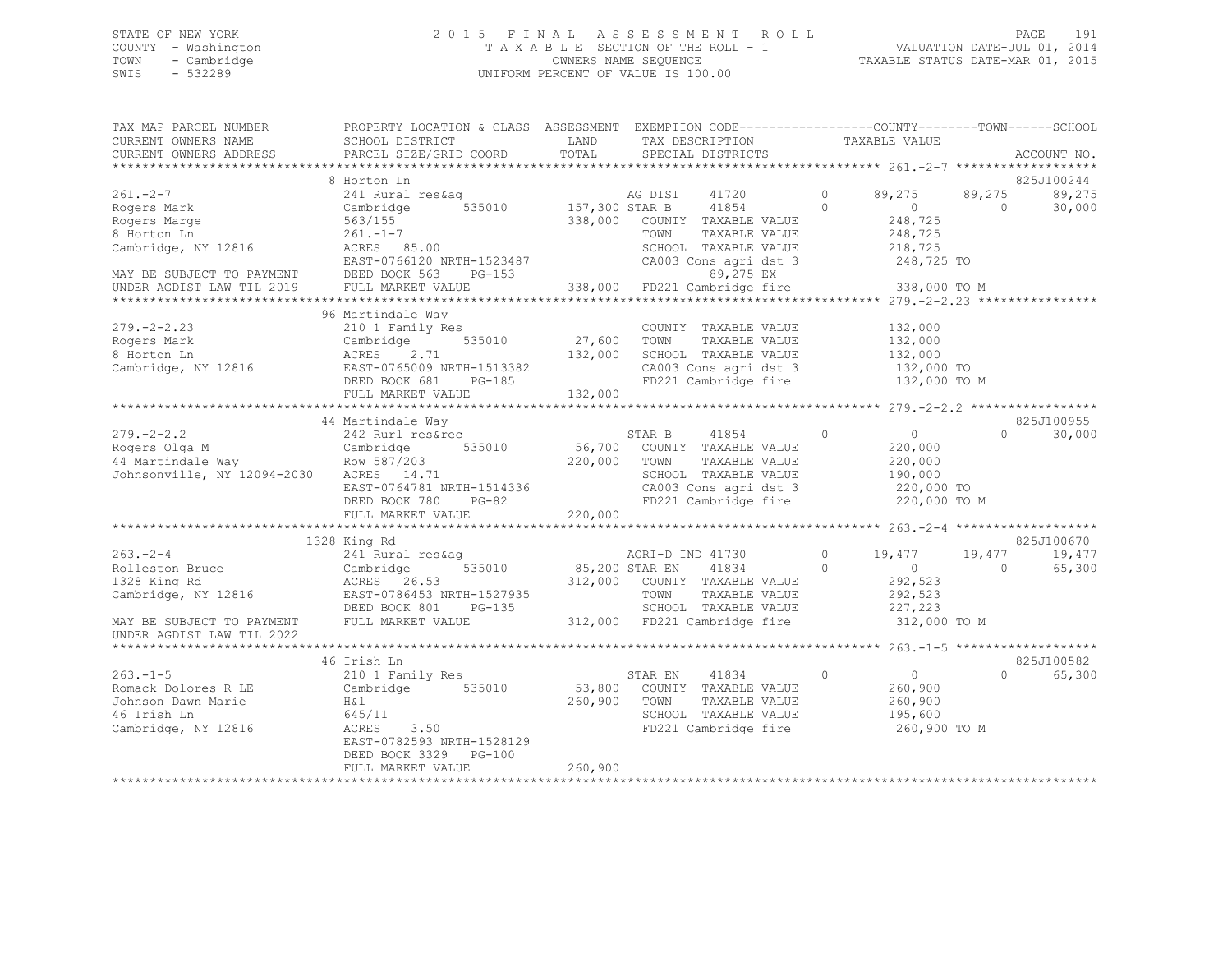## STATE OF NEW YORK 2 0 1 5 F I N A L A S S E S S M E N T R O L L PAGE 192 COUNTY - Washington T A X A B L E SECTION OF THE ROLL - 1 VALUATION DATE-JUL 01, 2014 TOWN - Cambridge OWNERS NAME SEQUENCE TAXABLE STATUS DATE-MAR 01, 2015 SWIS - 532289 UNIFORM PERCENT OF VALUE IS 100.00

| TAX MAP PARCEL NUMBER<br>CURRENT OWNERS NAME<br>CURRENT OWNERS ADDRESS                                                                                    | PROPERTY LOCATION & CLASS ASSESSMENT EXEMPTION CODE---------------COUNTY-------TOWN------SCHOOI<br>SCHOOL DISTRICT<br>PARCEL SIZE/GRID COORD                        | LAND<br>TOTAL                | TAX DESCRIPTION<br>SPECIAL DISTRICTS                                                                                                                            | TAXABLE VALUE                                                                                                 | ACCOUNT NO.                      |          |
|-----------------------------------------------------------------------------------------------------------------------------------------------------------|---------------------------------------------------------------------------------------------------------------------------------------------------------------------|------------------------------|-----------------------------------------------------------------------------------------------------------------------------------------------------------------|---------------------------------------------------------------------------------------------------------------|----------------------------------|----------|
|                                                                                                                                                           |                                                                                                                                                                     |                              |                                                                                                                                                                 |                                                                                                               |                                  |          |
| $263 - 1 - 6$<br>Romack Howard Jr<br>Romack Patricia<br>28 Irish Ln<br>Cambridge, NY 12816                                                                | 28 Irish Ln<br>210 1 Family Res<br>Cambridge 535010<br>H&l<br>ACRES 8.10<br>EAST-0782518 NRTH-1528657<br>DEED BOOK 444<br>PG-307<br>FULL MARKET VALUE               | 315,000 TOWN<br>315,000      | STAR EN<br>41834<br>72,400 COUNTY TAXABLE VALUE<br>TAXABLE VALUE<br>SCHOOL TAXABLE VALUE<br>FD221 Cambridge fire                                                | $\Omega$<br>$\overline{0}$<br>315,000<br>315,000<br>249,700<br>315,000 TO M                                   | 825J100583<br>65,300<br>$\Omega$ |          |
|                                                                                                                                                           |                                                                                                                                                                     |                              |                                                                                                                                                                 |                                                                                                               |                                  |          |
| $255. - 1 - 16$<br>Roome Property Holdings LLC Cambridge<br>956 North Rd<br>Greenwich, NY 12834<br>MAY BE SUBJECT TO PAYMENT<br>UNDER AGDIST LAW TIL 2019 | 1622 County Route 59<br>241 Rural res&ag<br>535010<br>ACRES 102.10<br>EAST-0785157 NRTH-1529693<br>DEED BOOK 3403 PG-10<br>FULL MARKET VALUE                        | 660,000<br>660,000           | AG DIST<br>41720<br>179,600 COUNTY TAXABLE VALUE<br>TOWN<br>TAXABLE VALUE<br>SCHOOL TAXABLE VALUE<br>CA003 Cons agri dst 3<br>88,341 EX<br>FD221 Cambridge fire | 88,341<br>$\circ$<br>571,659<br>571,659<br>571,659<br>571,659 TO<br>660,000 TO M                              | 825J100229<br>88,341<br>88,341   |          |
| $262 - 1 - 29$<br>Roose Shaun<br>C/O David Eriksen<br>454 County Route 60<br>Cambridge, NY 12816                                                          | 454 County Route 60<br>210 1 Family Res<br>Cambridge 535010<br>2 houses<br>ACRES 1.71<br>EAST-0773204 NRTH-1528168<br>DEED BOOK 900<br>$PG-39$<br>FULL MARKET VALUE | 27,600 TOWN<br>290,000       | COUNTY TAXABLE VALUE<br>TAXABLE VALUE<br>290,000 SCHOOL TAXABLE VALUE<br>FD221 Cambridge fire                                                                   | 290,000<br>290,000<br>290,000<br>290,000 TO M                                                                 | 825J100949                       |          |
|                                                                                                                                                           | 471 State Route 372                                                                                                                                                 |                              |                                                                                                                                                                 |                                                                                                               | 825J100318                       |          |
| $246. - 1 - 16$<br>Root Frank<br>Root Martha<br>471 State Route 372<br>Greenwich, NY 12834                                                                | 210 1 Family Res<br>Cambridge 535010<br>House<br>Addition<br>ACRES<br>1.40<br>EAST-0780386 NRTH-1539005<br>DEED BOOK 789<br>$PG-157$                                | 35,000 STAR EN               | CW 10 VET/ 41152<br>41834<br>212,400 COUNTY TAXABLE VALUE<br>TAXABLE VALUE<br>TOWN<br>SCHOOL TAXABLE VALUE<br>CA005 Cons agri dst 5<br>FD221 Cambridge fire     | $\circ$<br>8,000<br>$\overline{0}$<br>$\Omega$<br>204,400<br>212,400<br>147,100<br>212,400 TO<br>212,400 TO M | $\Omega$<br>$\Omega$<br>65,300   | $\Omega$ |
|                                                                                                                                                           | FULL MARKET VALUE                                                                                                                                                   | 212,400                      |                                                                                                                                                                 |                                                                                                               |                                  |          |
| $255. - 2 - 5$<br>Rosaday Enterprises, LLC<br>39 Coila Rd<br>Cambridge, NY 12816                                                                          | 35 Coila Rd<br>210 1 Family Res<br>Cambridge 535010<br>H & L<br>ACRES<br>1.03<br>EAST-0787427 NRTH-1531244<br>DEED BOOK 2192    PG-198<br>FULL MARKET VALUE         | 25,200<br>136,900<br>136,900 | COUNTY TAXABLE VALUE<br>TOWN<br>TAXABLE VALUE<br>SCHOOL TAXABLE VALUE<br>FD221 Cambridge fire                                                                   | 136,900<br>136,900<br>136,900<br>136,900 TO M                                                                 | 825J100398                       |          |
|                                                                                                                                                           |                                                                                                                                                                     |                              |                                                                                                                                                                 |                                                                                                               |                                  |          |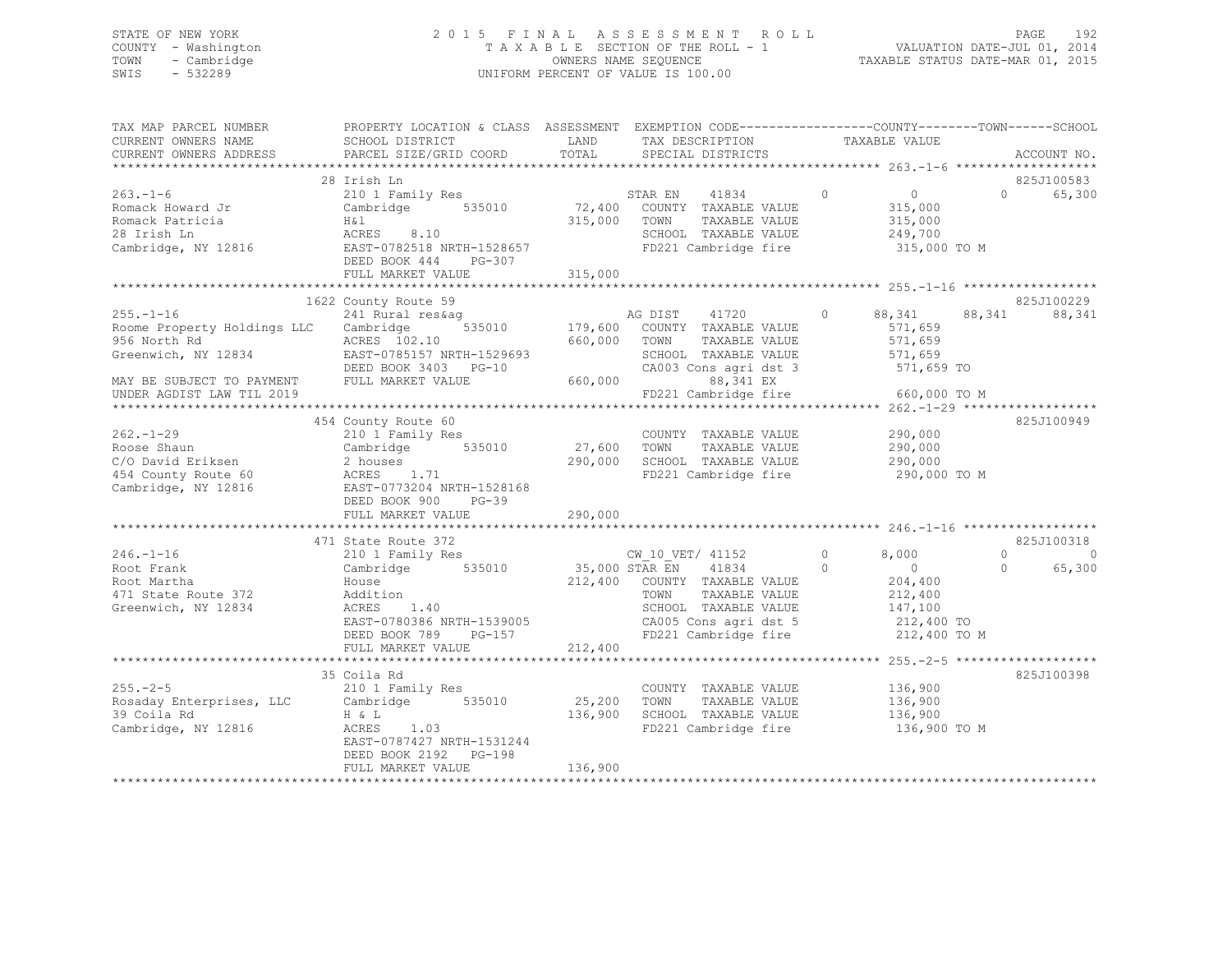# STATE OF NEW YORK<br>COUNTY - Washington 2015 FINAL ASSESSMENT ROLL 2011<br>2014 TAXABLE SECTION OF THE ROLL - 1 COUNTY - Washington  $T A X A B L E$  SECTION OF THE ROLL - 1<br>TOWN - Cambridge  $\sim$  000NERS NAME SEQUENCE TOWN - Cambridge OWNERS NAME SEQUENCE TAXABLE STATUS DATE-MAR 01, 2015 UNIFORM PERCENT OF VALUE IS 100.00

| TAX MAP PARCEL NUMBER           PROPERTY LOCATION & CLASS  ASSESSMENT  EXEMPTION CODE-------------COUNTY--------TOWN------SCHOOL                                                                                                                                                                                                                                                                              |         |  |  |                          |
|---------------------------------------------------------------------------------------------------------------------------------------------------------------------------------------------------------------------------------------------------------------------------------------------------------------------------------------------------------------------------------------------------------------|---------|--|--|--------------------------|
|                                                                                                                                                                                                                                                                                                                                                                                                               |         |  |  | ACCOUNT NO.              |
|                                                                                                                                                                                                                                                                                                                                                                                                               |         |  |  |                          |
| 136 Dickensen Rd<br>280.-1-12.1 136 Dickensen Rd<br>280.-1-12.1 210 1 Family Res<br>Rose Judith F Cambridge 535010 35,000 COUNTY TAXABLE VALUE 135,700 0 65,300<br>35,700 TOWN TAXABLE VALUE 135,700<br>280.-1-12.1 135,700 0 65,300<br>28                                                                                                                                                                    |         |  |  |                          |
|                                                                                                                                                                                                                                                                                                                                                                                                               |         |  |  |                          |
|                                                                                                                                                                                                                                                                                                                                                                                                               |         |  |  |                          |
|                                                                                                                                                                                                                                                                                                                                                                                                               |         |  |  |                          |
|                                                                                                                                                                                                                                                                                                                                                                                                               |         |  |  |                          |
|                                                                                                                                                                                                                                                                                                                                                                                                               |         |  |  |                          |
|                                                                                                                                                                                                                                                                                                                                                                                                               |         |  |  |                          |
|                                                                                                                                                                                                                                                                                                                                                                                                               |         |  |  |                          |
| 848 County Route 60                                                                                                                                                                                                                                                                                                                                                                                           |         |  |  | 825J100884               |
|                                                                                                                                                                                                                                                                                                                                                                                                               |         |  |  | 30,902                   |
|                                                                                                                                                                                                                                                                                                                                                                                                               |         |  |  | 30,000                   |
|                                                                                                                                                                                                                                                                                                                                                                                                               |         |  |  |                          |
|                                                                                                                                                                                                                                                                                                                                                                                                               |         |  |  |                          |
|                                                                                                                                                                                                                                                                                                                                                                                                               |         |  |  |                          |
|                                                                                                                                                                                                                                                                                                                                                                                                               |         |  |  |                          |
|                                                                                                                                                                                                                                                                                                                                                                                                               |         |  |  |                          |
|                                                                                                                                                                                                                                                                                                                                                                                                               |         |  |  |                          |
| 246.-1-25.2<br>Rosenblatt Stuart I 241 Rural res&ag<br>Rosenblatt Stuart I Greenwich 533401<br>Call Elizabeth A Farm 308,300 STAR B 41854<br>Call Elizabeth A Farm 308,300 COUNTY TAXABLE VALUE 277,398<br>Steenwich, NY 12834-9124 ACRE                                                                                                                                                                      |         |  |  |                          |
| 276 Gannon Rd                                                                                                                                                                                                                                                                                                                                                                                                 |         |  |  |                          |
|                                                                                                                                                                                                                                                                                                                                                                                                               |         |  |  |                          |
|                                                                                                                                                                                                                                                                                                                                                                                                               |         |  |  |                          |
|                                                                                                                                                                                                                                                                                                                                                                                                               |         |  |  |                          |
|                                                                                                                                                                                                                                                                                                                                                                                                               |         |  |  |                          |
|                                                                                                                                                                                                                                                                                                                                                                                                               |         |  |  |                          |
|                                                                                                                                                                                                                                                                                                                                                                                                               |         |  |  |                          |
|                                                                                                                                                                                                                                                                                                                                                                                                               |         |  |  |                          |
|                                                                                                                                                                                                                                                                                                                                                                                                               |         |  |  |                          |
| $\begin{array}{cccccccc} 270.-1-21.1 & 276\text{ Gann} & 242\text{ Rorr} & 242,900 & 80,300\text{ STAR B} & 41720 & 0 & 36,189 & 36,189 & 36,189 & 36,189 & 36,189 & 36,189 & 36,189 & 36,189 & 36,189 & 36,189 & 36,189 & 36,189 & 36,189 & 36,189 & 36,189 & 36,189 & 36,189 & 36,189 & $                                                                                                                   |         |  |  |                          |
| 279 Gannon Rd                                                                                                                                                                                                                                                                                                                                                                                                 |         |  |  |                          |
|                                                                                                                                                                                                                                                                                                                                                                                                               |         |  |  |                          |
|                                                                                                                                                                                                                                                                                                                                                                                                               |         |  |  |                          |
|                                                                                                                                                                                                                                                                                                                                                                                                               |         |  |  |                          |
|                                                                                                                                                                                                                                                                                                                                                                                                               |         |  |  |                          |
|                                                                                                                                                                                                                                                                                                                                                                                                               |         |  |  |                          |
|                                                                                                                                                                                                                                                                                                                                                                                                               |         |  |  |                          |
|                                                                                                                                                                                                                                                                                                                                                                                                               |         |  |  |                          |
|                                                                                                                                                                                                                                                                                                                                                                                                               |         |  |  |                          |
| $\begin{array}{cccccccc} 270.-1-21.2 & 312 & \text{VaInom NA} & 35,000 & \text{AG DIST} & 41720 & 0 & 18,794 & 18,794 & 18,794 \\ \text{Ross Randy C} & 31 & 312 & \text{Vac w/imprv} & 535010 & 20,000 & \text{COUNTY TAXABLE VALUE} & 16,206 \\ \text{Ross Anne S} & \text{Land & Pole Barn} & 35,000 & \text{TONTY TAXABLE VALUE} & 16,206 \\ \text{Sub Lot & & & & & & & & & & & & & & & & & & & & & & &$ |         |  |  |                          |
|                                                                                                                                                                                                                                                                                                                                                                                                               |         |  |  |                          |
| 1671 County Route 59                                                                                                                                                                                                                                                                                                                                                                                          |         |  |  | 825J100619               |
|                                                                                                                                                                                                                                                                                                                                                                                                               |         |  |  | 30,000<br>$\overline{0}$ |
|                                                                                                                                                                                                                                                                                                                                                                                                               |         |  |  |                          |
|                                                                                                                                                                                                                                                                                                                                                                                                               |         |  |  |                          |
|                                                                                                                                                                                                                                                                                                                                                                                                               |         |  |  |                          |
| 1671 County Route 59<br>210 1 Family Res<br>Ross Thomas C Cambridge 535010 38,000 COUNTY TAXABLE VALUE<br>230,400 TOWN TAXABLE VALUE 230,400<br>230,400 TOWN TAXABLE VALUE 230,400<br>Cambridge, NY 12816 Bndy Agmt 744/133<br>230,400 FD2                                                                                                                                                                    |         |  |  |                          |
| EAST-0786219 NRTH-1530541                                                                                                                                                                                                                                                                                                                                                                                     |         |  |  |                          |
| DEED BOOK 487 PG-307<br>FULL MARKET VALUE                                                                                                                                                                                                                                                                                                                                                                     |         |  |  |                          |
|                                                                                                                                                                                                                                                                                                                                                                                                               | 230,400 |  |  |                          |
|                                                                                                                                                                                                                                                                                                                                                                                                               |         |  |  |                          |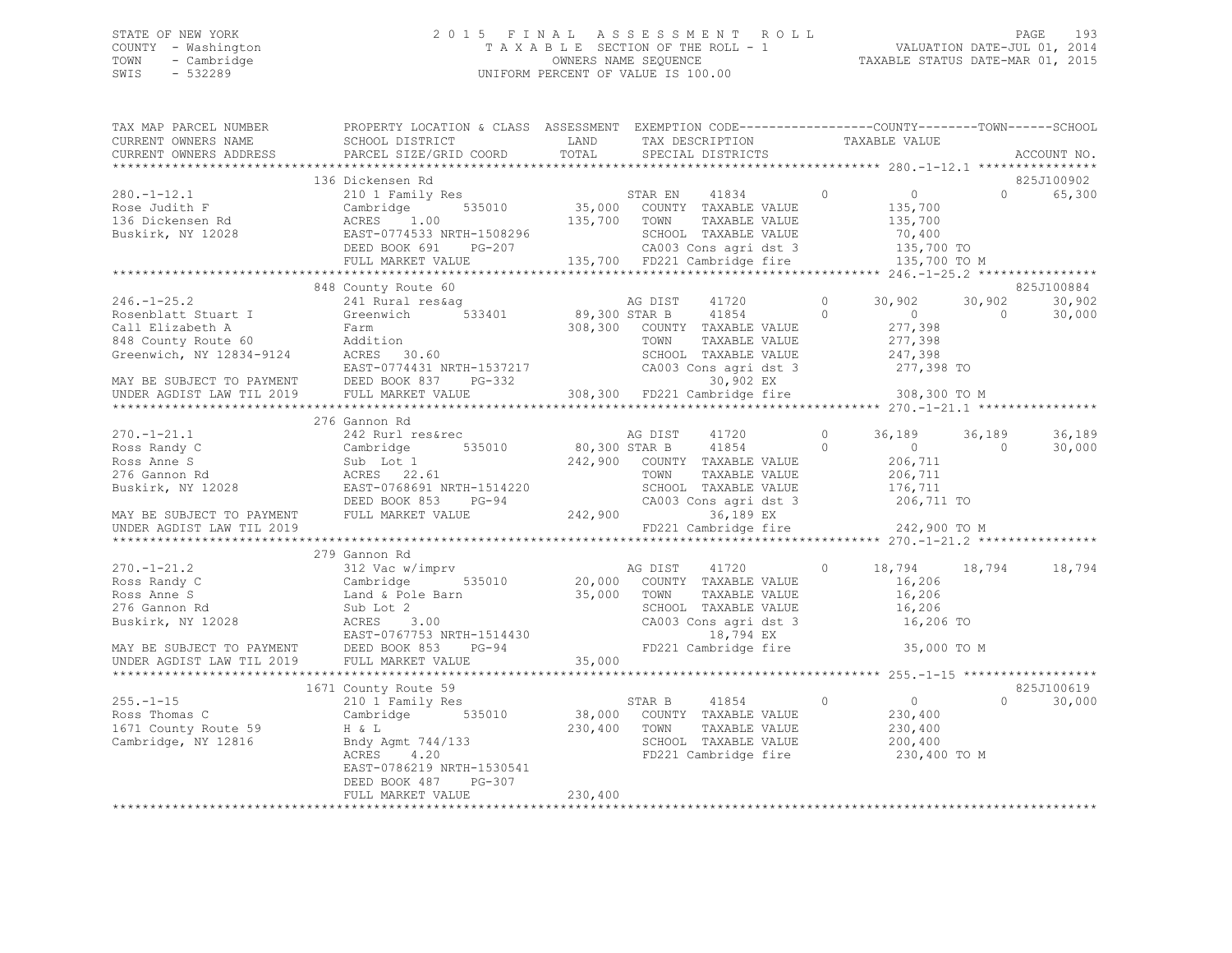## STATE OF NEW YORK 2 0 1 5 F I N A L A S S E S S M E N T R O L L PAGE 194 COUNTY - Washington T A X A B L E SECTION OF THE ROLL - 1 VALUATION DATE-JUL 01, 2014 TOWN - Cambridge OWNERS NAME SEQUENCE TAXABLE STATUS DATE-MAR 01, 2015 SWIS - 532289 UNIFORM PERCENT OF VALUE IS 100.00

| TAX MAP PARCEL NUMBER<br>CURRENT OWNERS NAME<br>CURRENT OWNERS ADDRESS                      | PROPERTY LOCATION & CLASS ASSESSMENT EXEMPTION CODE-----------------COUNTY-------TOWN------SCHOOL                                                                                                                                                                                                                     |         |                                                                              |                      |        | ACCOUNT NO.                 |
|---------------------------------------------------------------------------------------------|-----------------------------------------------------------------------------------------------------------------------------------------------------------------------------------------------------------------------------------------------------------------------------------------------------------------------|---------|------------------------------------------------------------------------------|----------------------|--------|-----------------------------|
|                                                                                             |                                                                                                                                                                                                                                                                                                                       |         |                                                                              |                      |        |                             |
| $246. -1 - 28$                                                                              | 987 County Route 60<br>Rowse Glenwood L Greenwich 533401<br>987 County Route 60 House & Land<br>Greenwich, NY 12834 ACRES 192.20                                                                                                                                                                                      |         | 232,000 COUNTY TAXABLE VALUE 347,164<br>495,500 COUNTY TAXABLE VALUE 347,164 |                      |        | 825J100275<br>30,000        |
|                                                                                             | 987 County Route 60 (495,500 MAN BE SUBJECT TO PAYMENT DEED BOOK 603 FORD 234 (2008)<br>MAY BE SUBJECT TO PAYMENT DEED BOOK 603 PG-63 (2009) CA003 Cons agri dst 3<br>UNDER AGDIST LAW TIL 2019 FULL MARKET VALUE 495,500 FORD CA0                                                                                    |         |                                                                              |                      |        |                             |
|                                                                                             |                                                                                                                                                                                                                                                                                                                       |         |                                                                              |                      |        |                             |
|                                                                                             |                                                                                                                                                                                                                                                                                                                       |         |                                                                              |                      |        |                             |
|                                                                                             | 4 Maxwell Ln<br>255.-1-3.4<br>Russert Michael (2009) Vac Farmland MG 255.-1-3.4<br>Russert Judith Cambridge 535010<br>26 Maxwell Ln ACRES 25.10<br>Cambridge, NY 12816<br>26 Maxmed EAST-0781968 NRTH-1536701<br>26 MAY BE SUBJECT TO PAYMENT FULL MARKET                                                             |         |                                                                              | 65,263 65,263 65,263 |        |                             |
| UNDER AGDIST LAW TIL 2019                                                                   |                                                                                                                                                                                                                                                                                                                       |         |                                                                              |                      |        |                             |
|                                                                                             |                                                                                                                                                                                                                                                                                                                       |         |                                                                              |                      |        |                             |
|                                                                                             | 48 Maxwell Ln                                                                                                                                                                                                                                                                                                         |         |                                                                              |                      |        | 825J100587                  |
|                                                                                             |                                                                                                                                                                                                                                                                                                                       |         |                                                                              |                      |        | $0 \qquad \qquad$<br>30,000 |
|                                                                                             | FULL MARKET VALUE                                                                                                                                                                                                                                                                                                     | 233,100 |                                                                              |                      |        |                             |
| 255.-1-3.2<br>Russert Michael T<br>Russert Judith E<br>48 Maxwell Ln<br>Cambridge, NY 12816 | Maxwell Ln/w Off<br>maxwell $\mu_1$ , w 011<br>314 Rural vac<10<br>Cambridge 535010 23,100 TOWN TAXABLE VALUE 23,100<br>31 Land 23,100 SCHOOL TAXABLE VALUE 23,100<br>31,100 SCHOOL TAXABLE VALUE 23,100<br>23,100 SCHOOL TAXABLE VALUE 23,100<br>23,100 TOMAGE<br>EAST-0780989 NRTH-1537031<br>DEED BOOK 456 PG-1063 |         | FD221 Cambridge fire                                                         | 23,100 TO M          |        | 825J100840                  |
|                                                                                             |                                                                                                                                                                                                                                                                                                                       |         |                                                                              |                      |        |                             |
|                                                                                             | Petteys Rd                                                                                                                                                                                                                                                                                                            |         |                                                                              |                      |        | 825J100591                  |
|                                                                                             |                                                                                                                                                                                                                                                                                                                       |         |                                                                              | 24,815<br>73,485 TO  | 24,815 | 24,815                      |
| MAY BE SUBJECT TO PAYMENT<br>UNDER AGDIST LAW TIL 2019                                      |                                                                                                                                                                                                                                                                                                                       |         | FD221 Cambridge fire                                                         | 98,300 TO M          |        |                             |
|                                                                                             |                                                                                                                                                                                                                                                                                                                       |         |                                                                              |                      |        |                             |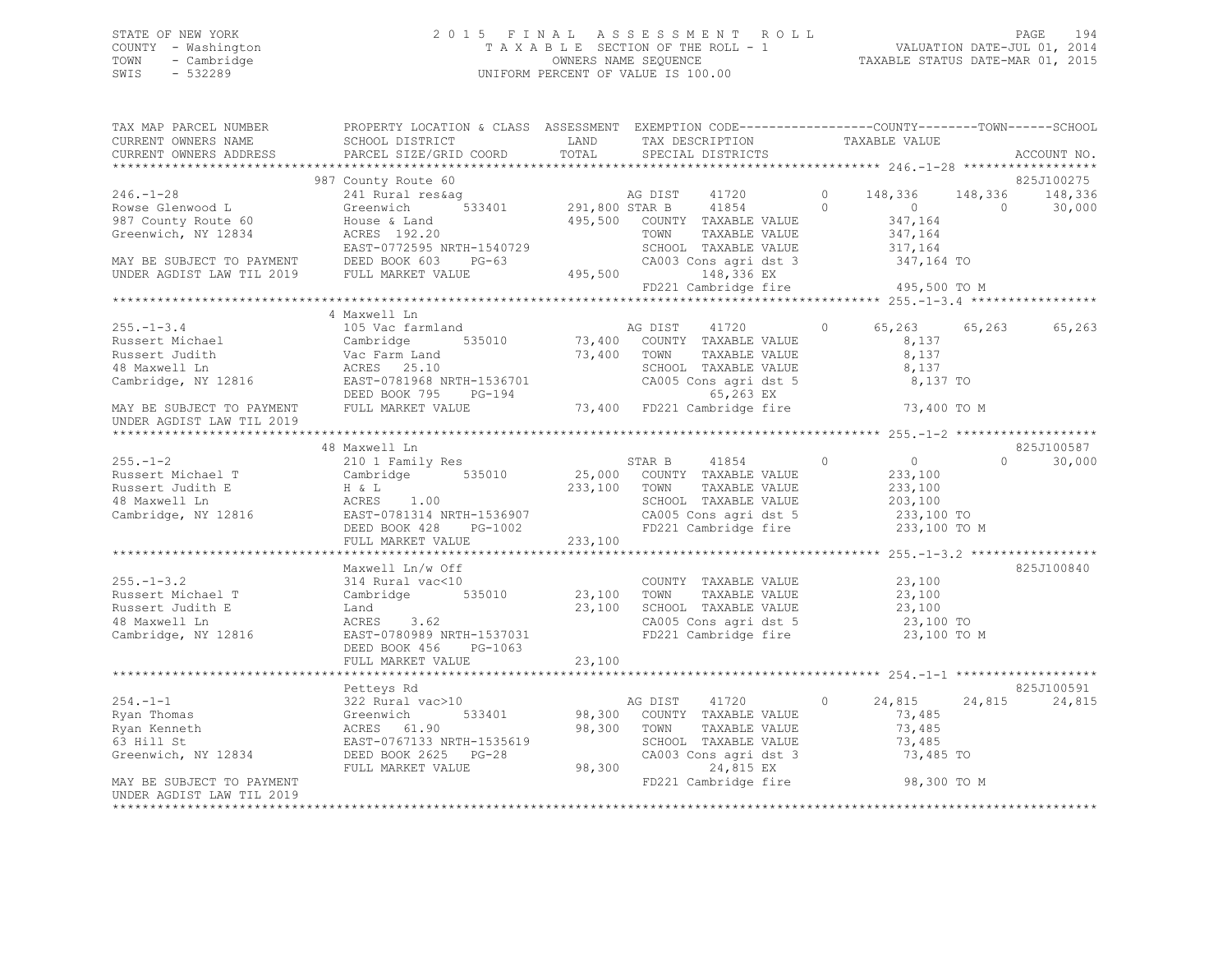| STATE OF NEW YORK   | 2015 FINAL ASSESSMENT ROLL         | 195<br>PAGE                      |
|---------------------|------------------------------------|----------------------------------|
| COUNTY - Washington | TAXABLE SECTION OF THE ROLL - 1    | VALUATION DATE-JUL 01, 2014      |
| TOWN - Cambridge    | OWNERS NAME SEOUENCE               | TAXABLE STATUS DATE-MAR 01, 2015 |
| SWIS<br>- 532289    | UNIFORM PERCENT OF VALUE IS 100.00 |                                  |
|                     |                                    |                                  |

| TAX MAP PARCEL NUMBER<br>CURRENT OWNERS NAME<br>CURRENT OWNERS ADDRESS                                                                                                                                                                              | PROPERTY LOCATION & CLASS ASSESSMENT EXEMPTION CODE----------------COUNTY-------TOWN-----SCHOOL                                                                                                                                                             |         |                                                                                                                                         |               |                                                           |          | ACCOUNT NO.                                                                                                      |
|-----------------------------------------------------------------------------------------------------------------------------------------------------------------------------------------------------------------------------------------------------|-------------------------------------------------------------------------------------------------------------------------------------------------------------------------------------------------------------------------------------------------------------|---------|-----------------------------------------------------------------------------------------------------------------------------------------|---------------|-----------------------------------------------------------|----------|------------------------------------------------------------------------------------------------------------------|
| $255.14 - 3 - 17$                                                                                                                                                                                                                                   | 69 State Route 372<br>210 1 Family Res                                                                                                                                                                                                                      |         | STAR B                                                                                                                                  |               |                                                           |          | 825J100474<br>$0 \t 30,000$                                                                                      |
| Lake Luzerne, NY 12846 255.-3-17                                                                                                                                                                                                                    | $-17$<br>0.82<br>ACRES<br>EAST-0786086 NRTH-1532045<br>DEED BOOK 3495 PG-323                                                                                                                                                                                | 181,000 | 535010 28,800 COUNTY TAXABLE VALUE<br>TOWN TAXABLE VALUE<br>SCHOOL TAXABLE VALUE 151,000<br>FD221 Cambridge fire 181,000 TO M           |               | 41854 0<br>TAXABLE VALUE 181,000<br>TAXABLE VALUE 181,000 |          |                                                                                                                  |
|                                                                                                                                                                                                                                                     | FULL MARKET VALUE                                                                                                                                                                                                                                           | 181,000 |                                                                                                                                         |               |                                                           |          |                                                                                                                  |
|                                                                                                                                                                                                                                                     |                                                                                                                                                                                                                                                             |         |                                                                                                                                         |               |                                                           |          |                                                                                                                  |
| $288. - 1 - 22$<br>200.-1-22<br>Saile David R<br>Saile Anne F<br>56 County Route 74<br>Buskirk, NY 12028<br>Buskirk, NY 12028<br>Puskirk, NY 12028<br>Buskirk, NY 12028<br>Buskirk, NY 12028<br>BEED BOOK 474<br>Pushed PG-939                      | 56 County Route 74<br>242 Rurl res&rec                                                                                                                                                                                                                      |         | COUNTY TAXABLE VALUE<br>TOWN<br>SCHOOL TAXABLE VALUE<br>CA003 Cons agri dst 3 297,300 TO<br>FD221 Cambridge fire                        | TAXABLE VALUE | 297,300<br>297,300<br>297,300<br>297,300 TO M             |          | 825J100593                                                                                                       |
|                                                                                                                                                                                                                                                     | FULL MARKET VALUE                                                                                                                                                                                                                                           | 297,300 |                                                                                                                                         |               |                                                           |          |                                                                                                                  |
|                                                                                                                                                                                                                                                     |                                                                                                                                                                                                                                                             |         |                                                                                                                                         |               |                                                           |          |                                                                                                                  |
|                                                                                                                                                                                                                                                     |                                                                                                                                                                                                                                                             |         |                                                                                                                                         |               |                                                           |          | 825J100373<br>$0 \qquad \qquad$                                                                                  |
|                                                                                                                                                                                                                                                     |                                                                                                                                                                                                                                                             |         |                                                                                                                                         |               | 50,407<br>256,193<br>256,193<br>226,193                   | 50,407   | 30,000<br>50,407                                                                                                 |
| MAY BE SUBJECT TO PAYMENT<br>UNDER AGDIST LAW TIL 2019                                                                                                                                                                                              | FULL MARKET VALUE 306,600 CA003 Cons agri dst 3 256,193 TO                                                                                                                                                                                                  |         | FD221 Cambridge fire                                                                                                                    | 50,407 EX     | 306,600 TO M                                              |          |                                                                                                                  |
|                                                                                                                                                                                                                                                     |                                                                                                                                                                                                                                                             |         |                                                                                                                                         |               |                                                           |          |                                                                                                                  |
|                                                                                                                                                                                                                                                     | 8 Rogers Ln                                                                                                                                                                                                                                                 |         |                                                                                                                                         |               |                                                           |          | 825J100580                                                                                                       |
| 271.-2-3<br>Santacroce Sarah E<br>Santacroce Frank A Jr<br>Santacroce Frank A Jr<br>Santacroce Frank A Jr<br>Sub lot A<br>8 Rogers In<br>ACRES 1.06<br>Cambridge, NY 12816<br>DEED BOOK 3305 PG-143<br>FIG.300 VETWAR CTS 41120<br>COUNTY TAXABLE V |                                                                                                                                                                                                                                                             |         |                                                                                                                                         |               |                                                           | $\sim$ 0 | $\begin{array}{ccc} 40,075 & \quad & 20,000 \\ \quad & 0 & \quad & 30,000 \\ 24,045 & \quad & 6,000 \end{array}$ |
|                                                                                                                                                                                                                                                     |                                                                                                                                                                                                                                                             |         |                                                                                                                                         |               |                                                           |          |                                                                                                                  |
|                                                                                                                                                                                                                                                     |                                                                                                                                                                                                                                                             |         |                                                                                                                                         |               |                                                           |          |                                                                                                                  |
| $255.14 - 3 - 7$<br>Sardi Susan E<br>86 State Route 372<br>Cambridge, NY 12816                                                                                                                                                                      | 86 State Route 372<br>State Route 372<br>210 1 Family Res<br>Cambridge 535010 30,100 COUNTY TAXABLE VALUE<br>H & L<br>255.-3-7<br>ACRES 1.01<br>EAST-0786297 NRTH-1532508 FD221 Cambridge fire 214,000 TO M<br>DEED BOOK 662<br>PG-301<br>FULL MARKET VALUE | 214,000 | STAR EN 41834 0<br>214,000 TOWN<br>TOWN TAXABLE VALUE<br>SCHOOL TAXABLE VALUE 148,700<br>214,000 TO 214,000 TO<br>CA005 Cons agri dst 5 | TAXABLE VALUE | $\overline{0}$<br>214,000<br>214,000                      |          | 825J100654<br>0 65,300                                                                                           |
|                                                                                                                                                                                                                                                     |                                                                                                                                                                                                                                                             |         |                                                                                                                                         |               |                                                           |          |                                                                                                                  |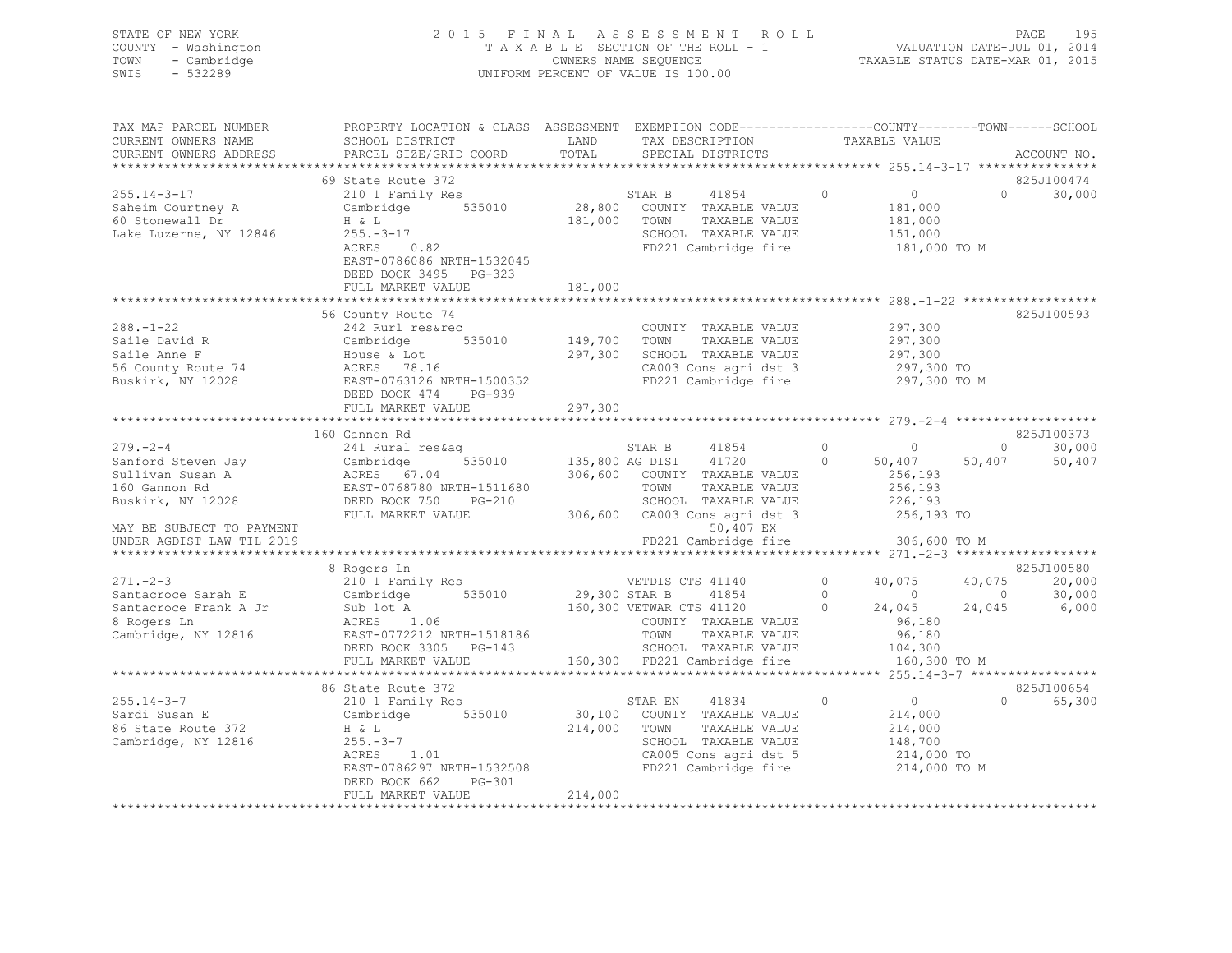| STATE OF NEW YORK<br>COUNTY - Washington<br>TOWN<br>- Cambridge<br>$-532289$<br>SWIS                                                                                                                                                           |                                                                                                                                                                                                                                                                                                                                                   |         | 2015 FINAL ASSESSMENT ROLL<br>PAGE 196<br>PAGE 196<br>$\begin{tabular}{lllllllllllll} \multicolumn{3}{c}{\begin{tabular}{l} \multicolumn{3}{c}{\begin{tabular}{l} \multicolumn{3}{c}{\begin{tabular}{l} \multicolumn{3}{c}{\multicolumn{3}{c}{\text{}}}\end{tabular} & \multicolumn{3}{c}{\multicolumn{3}{c}{\begin{tabular}{l} \multicolumn{3}{c}{\text{}}}\end{tabular} & \multicolumn{3}{c}{\multicolumn{3}{c}{\begin{tabular}{l} \multicolumn{3}{c}{\text{}}}\end{tabular} & \multicolumn{3}{c$ |                                                                           |                         |                          |            |
|------------------------------------------------------------------------------------------------------------------------------------------------------------------------------------------------------------------------------------------------|---------------------------------------------------------------------------------------------------------------------------------------------------------------------------------------------------------------------------------------------------------------------------------------------------------------------------------------------------|---------|-----------------------------------------------------------------------------------------------------------------------------------------------------------------------------------------------------------------------------------------------------------------------------------------------------------------------------------------------------------------------------------------------------------------------------------------------------------------------------------------------------|---------------------------------------------------------------------------|-------------------------|--------------------------|------------|
| TAX MAP PARCEL NUMBER<br>CURRENT OWNERS NAME<br>CURRENT OWNERS ADDRESS                                                                                                                                                                         |                                                                                                                                                                                                                                                                                                                                                   |         |                                                                                                                                                                                                                                                                                                                                                                                                                                                                                                     |                                                                           |                         |                          |            |
|                                                                                                                                                                                                                                                |                                                                                                                                                                                                                                                                                                                                                   |         |                                                                                                                                                                                                                                                                                                                                                                                                                                                                                                     |                                                                           |                         |                          | 825J100478 |
| 113 + 115 State Route 372<br>255.14-3-3<br>27,300 COUNTY TAXABLE VALUE<br>27,300 COUNTY TAXABLE VALUE<br>27,300 COUNTY TAXABLE VALUE<br>27,300 COUNTY TAXABLE VALUE<br>27,300 COUNTY TAXABLE VALUE<br>27,300 COUNTY TAXABLE VALUE<br>27,300 CO | EAST-0785840 NRTH-1533057<br>DEED BOOK 3382 PG-215                                                                                                                                                                                                                                                                                                |         |                                                                                                                                                                                                                                                                                                                                                                                                                                                                                                     |                                                                           | 136,900<br>166,900 TO M | $0 \t 30,000$            |            |
|                                                                                                                                                                                                                                                |                                                                                                                                                                                                                                                                                                                                                   |         |                                                                                                                                                                                                                                                                                                                                                                                                                                                                                                     |                                                                           |                         |                          |            |
|                                                                                                                                                                                                                                                |                                                                                                                                                                                                                                                                                                                                                   |         |                                                                                                                                                                                                                                                                                                                                                                                                                                                                                                     |                                                                           |                         |                          |            |
|                                                                                                                                                                                                                                                | 952 County Route 59                                                                                                                                                                                                                                                                                                                               |         |                                                                                                                                                                                                                                                                                                                                                                                                                                                                                                     |                                                                           |                         |                          | 825J100574 |
| $271. - 2 - 15$<br>Saunders Chad A<br>Saunders Michelle L<br>952 County Route 59<br>Cambridge, NY 12816                                                                                                                                        | 210 1 Family Res<br>Cambridge 535010 25,700 COUNTY TAXABLE VALUE<br>H & L<br>Porch<br>H & L<br>Porch<br>ACRES 1.14<br>EAST-0773562 NRTH-1519291<br>DEED BOOK 552 PG-85                                                                                                                                                                            |         | STAR B 41854 0<br>COUNTY TAXABLE VALUE 111,300<br>TOWN TAXABLE VALUE 111,300<br>SCHOOL TAXABLE VALUE 111,300<br>CA003 Cons agri dst 3 111,300 TO<br>111,300 TOWN TAXABLE VALUE<br>SCHOOL TAXABLE VALUE<br>CA003 Cons agri dst 3 111,300 TO<br>FD221 Cambridge fire 111,300 TO M                                                                                                                                                                                                                     |                                                                           |                         | $\Omega$                 | 30,000     |
|                                                                                                                                                                                                                                                |                                                                                                                                                                                                                                                                                                                                                   |         |                                                                                                                                                                                                                                                                                                                                                                                                                                                                                                     |                                                                           |                         |                          |            |
|                                                                                                                                                                                                                                                | 330 Brownell Rd                                                                                                                                                                                                                                                                                                                                   |         |                                                                                                                                                                                                                                                                                                                                                                                                                                                                                                     |                                                                           |                         |                          | 825J100296 |
| $261 - 2 - 21$<br>Saunders Travis C<br>Saunders Dana M<br>330 Brownell Rd<br>Cambridge, NY 12816                                                                                                                                               | 210 1 Family Res<br>Calu .<br>$H \& L$<br>$261 -$<br>Cambridge 535010 25,500 COUNTY TAXABLE VALUE<br>EAST-0763546 NRTH-1523640                                                                                                                                                                                                                    |         | STAR EN 41834<br>146,700 TOWN TAXABLE VALUE<br>SCHOOL TAXABLE VALUE 81,400<br>CA003 Cons agri dst 3 146,700 TO<br>CA003 Cons agri dst 3 146,700 TO<br>FD221 Cambridge fire 146,700 TO M                                                                                                                                                                                                                                                                                                             | $\begin{matrix} 0 & 0 \\ 0 & 0 \end{matrix}$<br>$\frac{146,700}{146,700}$ |                         | 0 65,300                 |            |
| PRIOR OWNER ON 3/01/2015 DEED BOOK 3519 PG-161                                                                                                                                                                                                 |                                                                                                                                                                                                                                                                                                                                                   |         |                                                                                                                                                                                                                                                                                                                                                                                                                                                                                                     |                                                                           |                         |                          |            |
| Broderick Richard                                                                                                                                                                                                                              | FULL MARKET VALUE                                                                                                                                                                                                                                                                                                                                 | 146,700 |                                                                                                                                                                                                                                                                                                                                                                                                                                                                                                     |                                                                           |                         |                          |            |
|                                                                                                                                                                                                                                                |                                                                                                                                                                                                                                                                                                                                                   |         |                                                                                                                                                                                                                                                                                                                                                                                                                                                                                                     |                                                                           |                         |                          |            |
| $262. -1 - 24.1$<br>Scaramuzza Emilio<br>Scaramuzza Emiilo<br>Scaramuzza MaryEllen<br>319 County Route 60<br>319 County Route 60<br>Cambridge, NY 12816                                                                                        | 319 County Route 60<br>County Route 60<br>210 1 Family Res<br>Cambridge 535010 37,000 VETWAR CTS 41120 0 30,135<br>House & Lot 200,900 COUNTY TAXABLE VALUE 170,7<br>TAWN TAXABLE VALUE 173,9<br>Provident control<br>ACRES 5.00<br>EAST-077011<br>EAST-0772132 NRTH-1525076<br>DEED BOOK 850 PG-134<br>DEED BOOK 850 PG-134<br>FULL MARKET VALUE | 200,900 | TAXABLE VALUE<br>TOWN<br>SCHOOL TAXABLE VALUE 129,600<br>FD221 Cambridge fire                                                                                                                                                                                                                                                                                                                                                                                                                       | 0 $30,135$<br>170,765                                                     | 173,900<br>200,900 TO M | 0 65,300<br>27,000 6,000 | 825J100929 |
|                                                                                                                                                                                                                                                |                                                                                                                                                                                                                                                                                                                                                   |         |                                                                                                                                                                                                                                                                                                                                                                                                                                                                                                     |                                                                           |                         |                          |            |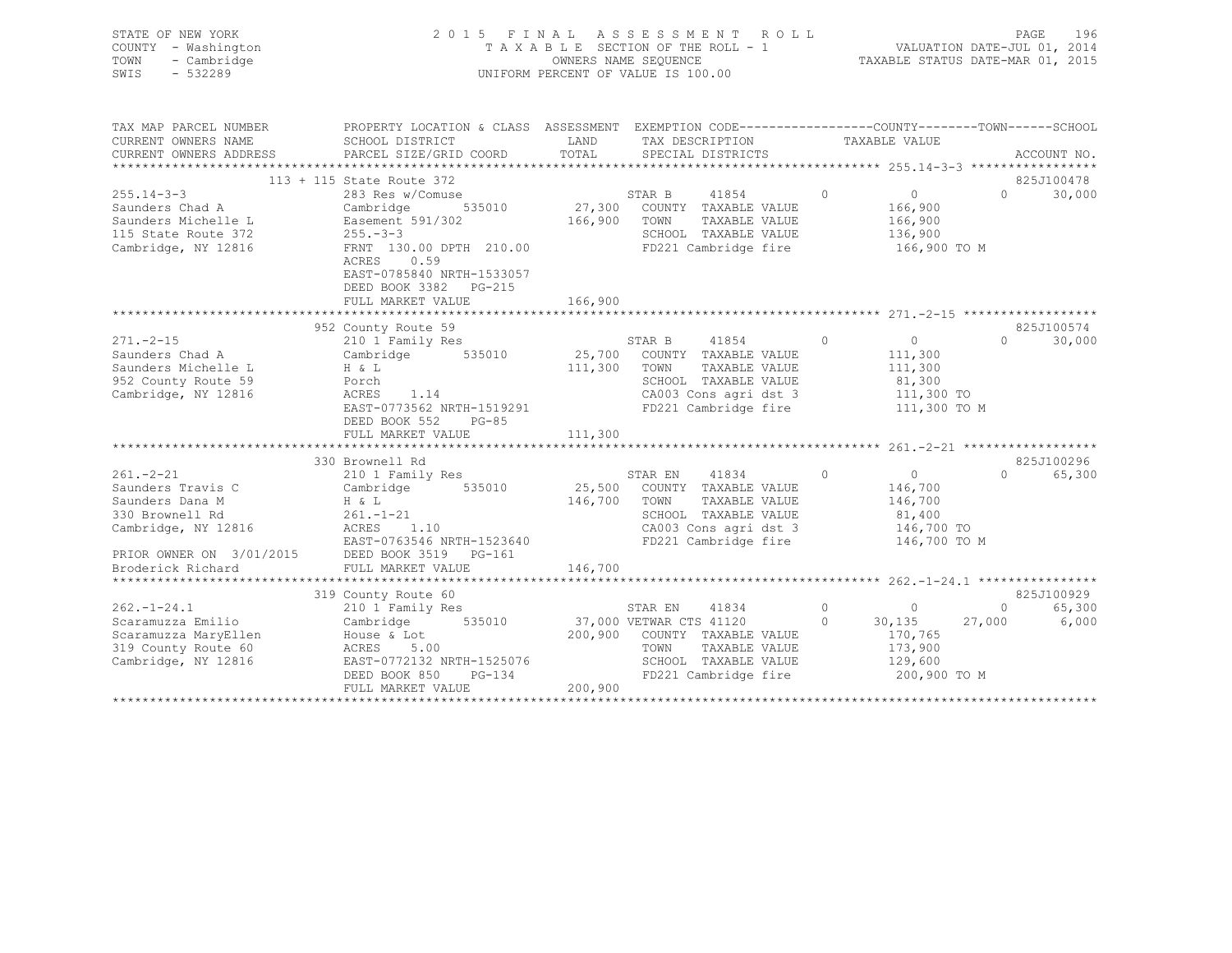## STATE OF NEW YORK 2 0 1 5 F I N A L A S S E S S M E N T R O L L PAGE 197 COUNTY - Washington T A X A B L E SECTION OF THE ROLL - 1 VALUATION DATE-JUL 01, 2014 TOWN - Cambridge OWNERS NAME SEQUENCE TAXABLE STATUS DATE-MAR 01, 2015 SWIS - 532289 UNIFORM PERCENT OF VALUE IS 100.00

| TAX MAP PARCEL NUMBER<br>CURRENT OWNERS NAME<br>CURRENT OWNERS ADDRESS                                                                                                                                  | PROPERTY LOCATION & CLASS ASSESSMENT EXEMPTION CODE----------------COUNTY-------TOWN------SCHOOL<br>SCHOOL DISTRICT<br>PARCEL SIZE/GRID COORD                          | LAND<br>TOTAL      | TAX DESCRIPTION<br>SPECIAL DISTRICTS                                                                                                                  | TAXABLE VALUE                                                                     | ACCOUNT NO.                    |
|---------------------------------------------------------------------------------------------------------------------------------------------------------------------------------------------------------|------------------------------------------------------------------------------------------------------------------------------------------------------------------------|--------------------|-------------------------------------------------------------------------------------------------------------------------------------------------------|-----------------------------------------------------------------------------------|--------------------------------|
|                                                                                                                                                                                                         |                                                                                                                                                                        |                    |                                                                                                                                                       |                                                                                   | ******                         |
| $272 - 1 - 3$<br>Scatterday Trust NY Realty Cambridge 535010<br>Attn: David R Scatterday<br>74 High St<br>Rockport, MA 01966<br>MAY BE SUBJECT TO PAYMENT                                               | 165 Duell Hollow Rd<br>241 Rural res&ag<br>House & Lot<br>647/323<br>ACRES 103.80<br>EAST-0784349 NRTH-1518647<br>DEED BOOK 805 PG-56                                  | AG DIST<br>345,400 | 41720<br>181,800 COUNTY TAXABLE VALUE<br>TOWN<br>TAXABLE VALUE<br>SCHOOL TAXABLE VALUE<br>CA003 Cons agri dst 3<br>47,315 EX<br>FD221 Cambridge fire  | 47,315<br>$\circ$<br>298,085<br>298,085<br>298,085<br>298,085 TO<br>345,400 TO M  | 825J100230<br>47,315<br>47,315 |
| UNDER AGDIST LAW TIL 2019                                                                                                                                                                               | FULL MARKET VALUE                                                                                                                                                      | 345,400            |                                                                                                                                                       |                                                                                   |                                |
| $280 - 2 - 20$<br>Scheerer Carly<br>52 King Rd<br>Buskirk, NY 12028                                                                                                                                     | 52 King Rd<br>210 1 Family Res<br>Cambridge 535010<br>H & L<br>ACRES 0.73<br>EAST-0776612 NRTH-1505738<br>DEED BOOK 3190 PG-176                                        | 14,100<br>64,500   | COUNTY TAXABLE VALUE<br>TOWN<br>TAXABLE VALUE<br>SCHOOL TAXABLE VALUE<br>CA003 Cons agri dst 3<br>FD221 Cambridge fire                                | 64,500<br>64,500<br>64,500<br>64,500 To<br>64,500 TO M                            | 825J100511                     |
|                                                                                                                                                                                                         | FULL MARKET VALUE                                                                                                                                                      | 64,500             |                                                                                                                                                       |                                                                                   |                                |
|                                                                                                                                                                                                         | 75 Belle Rd                                                                                                                                                            |                    |                                                                                                                                                       |                                                                                   | 825J102026                     |
| $280. -1 - 4.1$<br>Scheerer Diane J<br>To Cambridge<br>T5 Belle Rd H & L<br>Buskirk, NY 12028                                                                                                           | 210 1 Family Res<br>535010<br>887/214 08/22/2001<br>ACRES<br>1.50<br>EAST-0771990 NRTH-1510982<br>DEED BOOK 615 PG-137<br>FULL MARKET VALUE                            | 110,200            | STAR B 41854<br>16,300 COUNTY TAXABLE VALUE<br>110,200 TOWN<br>TAXABLE VALUE<br>SCHOOL TAXABLE VALUE<br>CA003 Cons agri dst 3<br>FD221 Cambridge fire | $\circ$<br>$\sim$ 0<br>110,200<br>110,200<br>80,200<br>110,200 TO<br>110,200 TO M | $\Omega$<br>30,000             |
|                                                                                                                                                                                                         |                                                                                                                                                                        |                    |                                                                                                                                                       |                                                                                   |                                |
| $281 - 4 - 1.2$<br>Schiele Edith B<br>167 Oak Hill Rd<br>Buskirk, NY 12028                                                                                                                              | 167 Oak Hill Rd<br>250 Estate<br>Cambridge<br>535010<br>House & Lot<br>Lot 1<br>$281 - 1 - 1.2$<br>ACRES 45.41<br>EAST-0782126 NRTH-1510280<br>DEED BOOK 949<br>PG-346 | 151,800<br>591,700 | COUNTY TAXABLE VALUE<br>TOWN<br>TAXABLE VALUE<br>SCHOOL TAXABLE VALUE<br>CA003 Cons agri dst 3<br>FD221 Cambridge fire                                | 591,700<br>591,700<br>591,700<br>591,700 TO<br>591,700 TO M                       |                                |
|                                                                                                                                                                                                         | FULL MARKET VALUE                                                                                                                                                      | 591,700            |                                                                                                                                                       |                                                                                   |                                |
|                                                                                                                                                                                                         |                                                                                                                                                                        |                    |                                                                                                                                                       |                                                                                   |                                |
| $255. - 1 - 19$<br>Schmitz Lauren J Trustee Cambridge<br>80 Perry Ln<br>Cambridge, NY 12816<br>MAY BE SUBJECT TO PAYMENT<br>MAY BE SUBJECT TO PAYMENT<br>UNDER AGDIST LAW TIL 2022<br>FULL MARKET VALUE | 80 Perry Ln<br>240 Rural res<br>535010<br>622/119 637/50                                                                                                               | 909,100            | AGRI-D IND 41730<br>282,800 COUNTY TAXABLE VALUE<br>TOWN<br>TAXABLE VALUE<br>SCHOOL TAXABLE VALUE<br>FD221 Cambridge fire                             | $\Omega$<br>112,186<br>796,914<br>796,914<br>796,914<br>909,100 TO M              | 825J100195<br>112,186 112,186  |
| UNDER AGDIST LAW TIL 2022                                                                                                                                                                               | FULL MARKET VALUE                                                                                                                                                      | 909,100            |                                                                                                                                                       |                                                                                   |                                |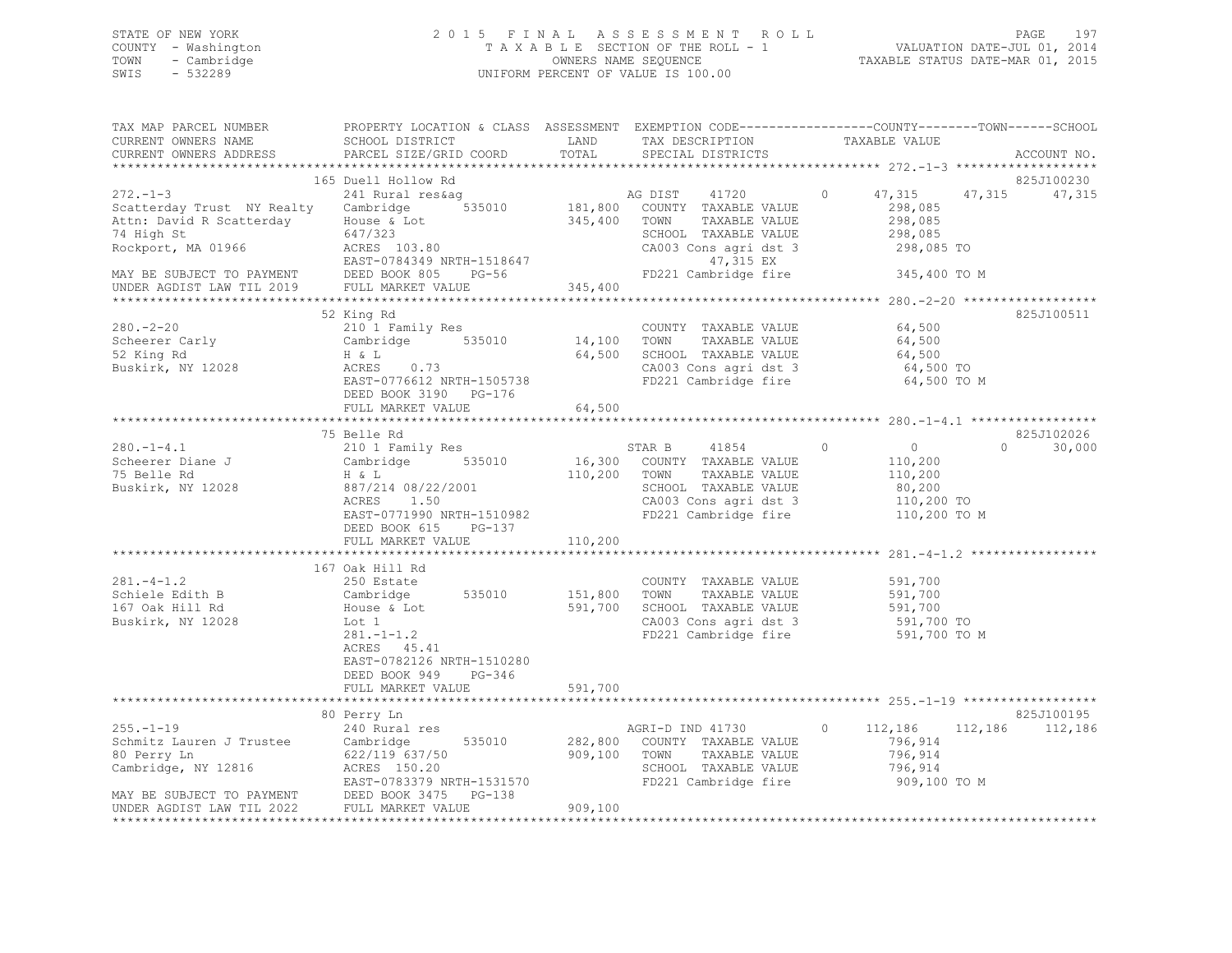## STATE OF NEW YORK 2 0 1 5 F I N A L A S S E S S M E N T R O L L PAGE 198 COUNTY - Washington T A X A B L E SECTION OF THE ROLL - 1 VALUATION DATE-JUL 01, 2014 TOWN - Cambridge OWNERS NAME SEQUENCE TAXABLE STATUS DATE-MAR 01, 2015 SWIS - 532289 UNIFORM PERCENT OF VALUE IS 100.00

| TAX MAP PARCEL NUMBER<br>CURRENT OWNERS NAME<br>CURRENT OWNERS ADDRESS                                                                        | PROPERTY LOCATION & CLASS ASSESSMENT<br>SCHOOL DISTRICT<br>PARCEL SIZE/GRID COORD                                                                                     | LAND<br>TOTAL                | EXEMPTION CODE-----------------COUNTY-------TOWN------SCHOOL<br>TAX DESCRIPTION<br>SPECIAL DISTRICTS                                                             |         | TAXABLE VALUE                                                                 |              | ACCOUNT NO.           |
|-----------------------------------------------------------------------------------------------------------------------------------------------|-----------------------------------------------------------------------------------------------------------------------------------------------------------------------|------------------------------|------------------------------------------------------------------------------------------------------------------------------------------------------------------|---------|-------------------------------------------------------------------------------|--------------|-----------------------|
|                                                                                                                                               | State Route 372/W Off                                                                                                                                                 |                              |                                                                                                                                                                  |         |                                                                               |              | 825J102035            |
| $255. - 1 - 20.5$<br>Schmitz Lauren J Trustee<br>80 Perry Ln<br>Cambridge, NY 12816<br>MAY BE SUBJECT TO PAYMENT<br>UNDER AGDIST LAW TIL 2019 | 105 Vac farmland<br>535010<br>Cambridge<br>Vac Land<br>Lot 5<br>ACRES 38.42<br>EAST-0784043 NRTH-1532707<br>DEED BOOK 3475 PG-134                                     | 75,000<br>75,000             | AG DIST<br>41720<br>COUNTY TAXABLE VALUE<br>TOWN<br>TAXABLE VALUE<br>SCHOOL TAXABLE VALUE<br>CA005 Cons agri dst 5<br>27,514 EX<br>FD221 Cambridge fire          | $\circ$ | 27,514<br>47,486<br>47,486<br>47,486<br>47,486 TO<br>75,000 TO M              | 27,514       | 27,514                |
|                                                                                                                                               | FULL MARKET VALUE                                                                                                                                                     | 75,000                       |                                                                                                                                                                  |         |                                                                               |              |                       |
|                                                                                                                                               |                                                                                                                                                                       |                              |                                                                                                                                                                  |         |                                                                               |              |                       |
| $254. - 1 - 3$<br>Schneider Joseph H<br>Schneider Nancy J<br>267 Kenyon Rd<br>Greenwich, NY 12834                                             | 267 Kenyon Rd<br>242 Rurl res&rec<br>533401<br>Greenwich<br>House & Land<br>ACRES 21.10<br>EAST-0769258 NRTH-1535874<br>DEED BOOK 772<br>$PG-65$<br>FULL MARKET VALUE | 78,400<br>385,700<br>385,700 | STAR B<br>41854<br>COUNTY TAXABLE VALUE<br>TOWN<br>TAXABLE VALUE<br>SCHOOL TAXABLE VALUE<br>CA003 Cons agri dst 3<br>FD221 Cambridge fire                        | $\circ$ | $\overline{0}$<br>385,700<br>385,700<br>355,700<br>385,700 TO<br>385,700 TO M | $\Omega$     | 825J100804<br>30,000  |
|                                                                                                                                               |                                                                                                                                                                       |                              |                                                                                                                                                                  |         |                                                                               |              |                       |
| $270. - 1 - 21$<br>Schoen Sarah E<br>Schoen Douglas P<br>720 N Elberon Ave<br>Atlantic City, NJ 08401<br>MAY BE SUBJECT TO PAYMENT            | Gannon Rd<br>105 Vac farmland<br>Cambridge 535010<br>Farm<br>ACRES 114.98<br>EAST-0767871 NRTH-1513549<br>DEED BOOK 893<br>$PG-190$<br>FULL MARKET VALUE              | 203,700<br>203,700           | AG DIST<br>41720<br>COUNTY TAXABLE VALUE<br>TOWN<br>TAXABLE VALUE<br>SCHOOL TAXABLE VALUE<br>CA003 Cons agri dst 3<br>125,220 EX<br>203,700 FD221 Cambridge fire | $\circ$ | 125,220<br>78,480<br>78,480<br>78,480<br>78,480 TO<br>203,700 TO M            | 125,220      | 825J100603<br>125,220 |
| UNDER AGDIST LAW TIL 2019                                                                                                                     |                                                                                                                                                                       |                              |                                                                                                                                                                  |         |                                                                               |              |                       |
| $280. - 1 - 13.5$<br>Schraver Raymond P Jr<br>Schraver Rae E<br>57 Conley Rd<br>Buskirk, NY 12028                                             | 57 Conley Rd<br>210 1 Family Res<br>Cambridge 535010<br>Lot 4<br>ACRES<br>4.70<br>EAST-0775047 NRTH-1509595<br>DEED BOOK 604<br>PG-119<br>FULL MARKET VALUE           | 36,400<br>98,000<br>98,000   | 41854<br>STAR B<br>COUNTY TAXABLE VALUE<br>TOWN<br>TAXABLE VALUE<br>SCHOOL TAXABLE VALUE<br>CA003 Cons agri dst 3<br>FD221 Cambridge fire                        | $\circ$ | $\overline{0}$<br>98,000<br>98,000<br>68,000<br>98,000 TO<br>98,000 TO M      | $\Omega$     | 825J100944<br>30,000  |
|                                                                                                                                               |                                                                                                                                                                       |                              |                                                                                                                                                                  |         |                                                                               |              |                       |
| $270. - 1 - 26.16$<br>Sciara Catherine B<br>738 County Route 74<br>Cambridge, NY 12816                                                        | 738 County Route 74<br>242 Rurl res&rec<br>535010<br>Cambridge<br>Sub Lot 11<br>ACRES 11.36<br>EAST-0765284 NRTH-1516526<br>DEED BOOK 1801 PG-61<br>FULL MARKET VALUE | 60,700<br>219,000<br>219,000 | STAR B<br>41854<br>COUNTY TAXABLE VALUE<br>TOWN<br>TAXABLE VALUE<br>SCHOOL TAXABLE VALUE<br>CA003 Cons agri dst 3<br>FD221 Cambridge fire                        | $\circ$ | $\overline{0}$<br>219,000<br>219,000<br>189,000<br>219,000 TO<br>219,000 TO M | $\mathbf{0}$ | 30,000                |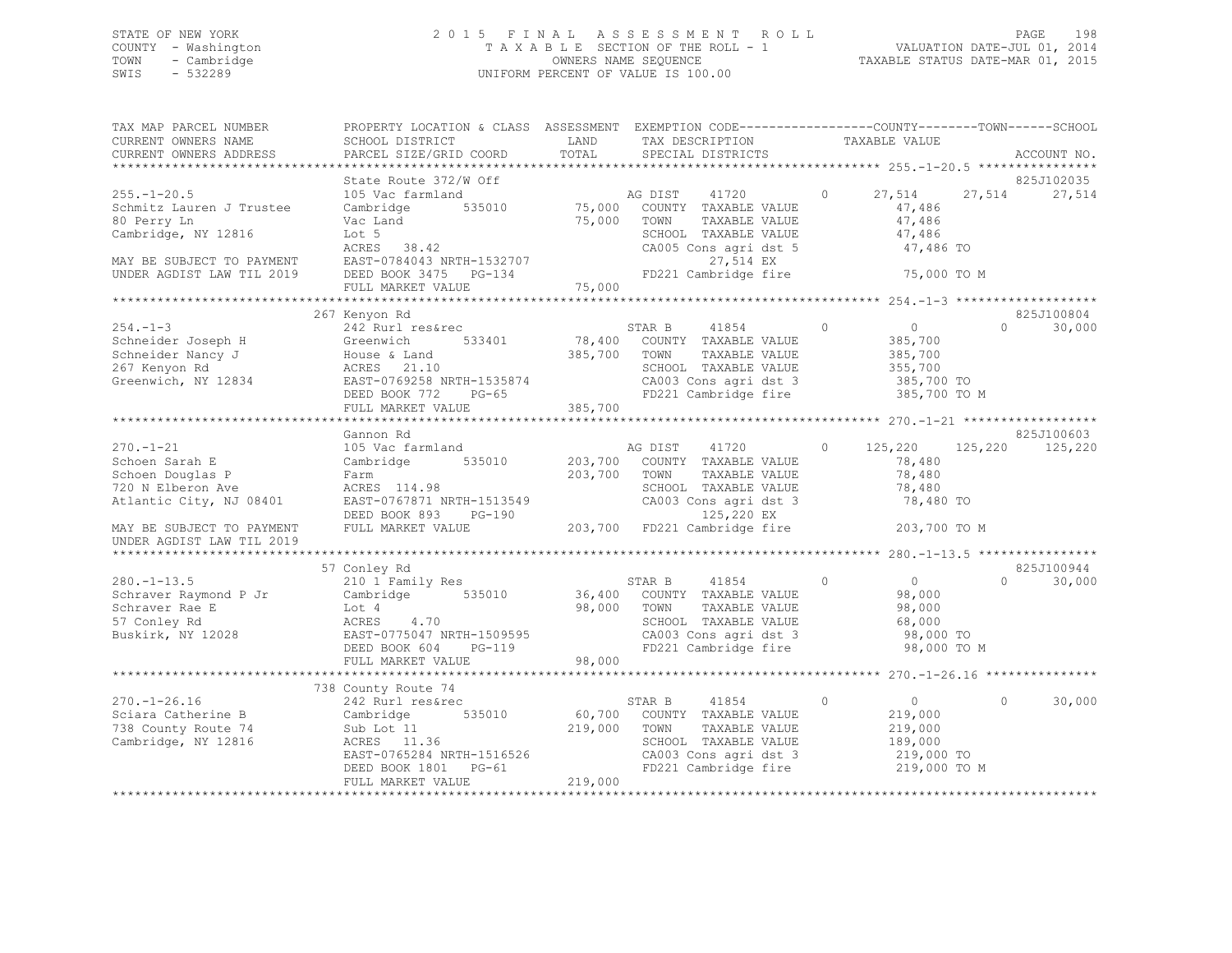## STATE OF NEW YORK 2 0 1 5 F I N A L A S S E S S M E N T R O L L PAGE 199 COUNTY - Washington T A X A B L E SECTION OF THE ROLL - 1 VALUATION DATE-JUL 01, 2014 TOWN - Cambridge OWNERS NAME SEQUENCE TAXABLE STATUS DATE-MAR 01, 2015 SWIS - 532289 UNIFORM PERCENT OF VALUE IS 100.00

TAX MAP PARCEL NUMBER PROPERTY LOCATION & CLASS ASSESSMENT EXEMPTION CODE------------------------------TOWN-------SCHOOL

| CURRENT OWNERS NAME       | SCHOOL DISTRICT                                                                                                                                                                                                                      | LAND<br>TAX DESCRIPTION                                                                                         |                                                         | TAXABLE VALUE                          |                |             |
|---------------------------|--------------------------------------------------------------------------------------------------------------------------------------------------------------------------------------------------------------------------------------|-----------------------------------------------------------------------------------------------------------------|---------------------------------------------------------|----------------------------------------|----------------|-------------|
| CURRENT OWNERS ADDRESS    | PARCEL SIZE/GRID COORD                                                                                                                                                                                                               | TOTAL<br>SPECIAL DISTRICTS                                                                                      |                                                         |                                        |                | ACCOUNT NO. |
|                           |                                                                                                                                                                                                                                      |                                                                                                                 |                                                         |                                        |                |             |
|                           | 361 Brownell Rd                                                                                                                                                                                                                      |                                                                                                                 |                                                         |                                        |                | 825J100663  |
| $261 - 2 - 25$            | 210 1 Family Res<br>Cambridge 535010 25,000 VETDIS CTS 41140                                                                                                                                                                         |                                                                                                                 |                                                         | 0 $35,975$                             | 35,975         | 10,000      |
| Scott John D Jr           |                                                                                                                                                                                                                                      |                                                                                                                 |                                                         | 0 $43,170$<br>0 0                      | 43,170         | 20,000      |
| 361 Brownell Rd           | H & L                                                                                                                                                                                                                                | 143,900 STAR B                                                                                                  | 41854                                                   |                                        | $\cap$         | 30,000      |
| Greenwich, NY 12834       | $261. - 1 - 25$                                                                                                                                                                                                                      |                                                                                                                 | COUNTY TAXABLE VALUE                                    | 64,755                                 |                |             |
|                           | 0.25<br>ACRES                                                                                                                                                                                                                        | TOWN                                                                                                            | TAXABLE VALUE                                           | 64,755                                 |                |             |
|                           | EAST-0763410 NRTH-1524068 SCHOOL TAXABLE VALUE<br>DEED BOOK 3236 PG-329 STD221 Cambridge fire                                                                                                                                        |                                                                                                                 |                                                         | 83,900                                 |                |             |
|                           |                                                                                                                                                                                                                                      |                                                                                                                 |                                                         | 143,900 TO M                           |                |             |
|                           | FULL MARKET VALUE                                                                                                                                                                                                                    | 143,900                                                                                                         |                                                         |                                        |                |             |
|                           |                                                                                                                                                                                                                                      |                                                                                                                 |                                                         |                                        |                |             |
|                           | 1424 County Route 59                                                                                                                                                                                                                 |                                                                                                                 |                                                         |                                        |                | 825J100403  |
| $263. -1 - 10$            | 210 1 Family Res                                                                                                                                                                                                                     | STAR EN                                                                                                         | 41834                                                   | $\overline{0}$<br>$\circ$              | $\Omega$       | 65,300      |
|                           | 263.-1-10 210 1 Family Res STAR EN 41834<br>Scott Raymon F Cambridge 535010 34,500 COUNTY TAXABLE VALUE<br>Scott Mary R ACRES 2.90 217,400 TOWN TAXABLE VALUE<br>1424 County Route 59 EAST-0781632 NRTH-1526812 SCHOOL TAXABLE VALUE |                                                                                                                 |                                                         | 217,400                                |                |             |
|                           |                                                                                                                                                                                                                                      |                                                                                                                 | TAXABLE VALUE                                           | 217,400                                |                |             |
|                           |                                                                                                                                                                                                                                      |                                                                                                                 | SCHOOL TAXABLE VALUE                                    | 152,100                                |                |             |
|                           |                                                                                                                                                                                                                                      |                                                                                                                 | SUNUUL TAXABLE VALUE<br>CA003 Cons agri dst 3<br>------ | 217,400 TO                             |                |             |
|                           | FULL MARKET VALUE 217,400 FD221 Cambridge fire                                                                                                                                                                                       |                                                                                                                 |                                                         | 217,400 TO M                           |                |             |
|                           |                                                                                                                                                                                                                                      |                                                                                                                 |                                                         |                                        |                |             |
|                           | 134 Center Cambridge Rd                                                                                                                                                                                                              |                                                                                                                 |                                                         |                                        |                | 825J100482  |
| $279. - 1 - 13$           | 280 Res Multiple                                                                                                                                                                                                                     | 1999 RM<br>iple 535010 50,400 COUNTY TAXABLE VALUE<br>50,400 COUNTY TAXABLE VALUE<br>122,500 TOWN TAXABLE VALUE |                                                         | $\overline{0}$<br>$\circ$              | $\Omega$       | 65,300      |
| Scoville Maria            | Cambridge                                                                                                                                                                                                                            |                                                                                                                 |                                                         | 122,500                                |                |             |
| 134 Center Cambridge Rd   | Bndy Agmt 837/208                                                                                                                                                                                                                    |                                                                                                                 | TAXABLE VALUE                                           | 122,500                                |                |             |
| Valley Falls, NY 12185    | ACRES 7.60                                                                                                                                                                                                                           |                                                                                                                 | SCHOOL TAXABLE VALUE                                    | 57,200                                 |                |             |
|                           |                                                                                                                                                                                                                                      |                                                                                                                 |                                                         | $122,500$ TO                           |                |             |
|                           |                                                                                                                                                                                                                                      |                                                                                                                 |                                                         | FD221 Cambridge fire 122,500 TO M      |                |             |
|                           | FULL MARKET VALUE                                                                                                                                                                                                                    | 122,500                                                                                                         |                                                         |                                        |                |             |
|                           |                                                                                                                                                                                                                                      |                                                                                                                 |                                                         |                                        |                |             |
|                           | 684 County Route 59                                                                                                                                                                                                                  | 55 PCT OF VALUE USED FOR EXEMPTION PURPOSES                                                                     |                                                         |                                        |                | 825J100267  |
| $271. - 1 - 16$           | 241 Rural res&aq                                                                                                                                                                                                                     | AG DIST                                                                                                         | 41720                                                   | 0 180,530 180,530<br>0 125,318 125,318 |                | 180,530     |
| Scribner Grove N          | Cambridge                                                                                                                                                                                                                            | $\frac{3}{277,000}$ $\frac{10}{277}$ AGED-ALL $\frac{41800}{277}$                                               |                                                         |                                        |                | 125,318     |
| 597 County Route 59       | Farm<br>ACRES 145.00                                                                                                                                                                                                                 | 455,700 STAR EN 41834                                                                                           |                                                         | $\Omega$<br>$\sim$ 0 $\sim$            | $\overline{0}$ | 65,300      |
| Buskirk, NY 12028         |                                                                                                                                                                                                                                      |                                                                                                                 | COUNTY TAXABLE VALUE                                    | 149,852                                |                |             |
|                           | EAST-0770287 NRTH-1513574                                                                                                                                                                                                            | TOWN                                                                                                            | TAXABLE VALUE                                           | 149,852                                |                |             |
| MAY BE SUBJECT TO PAYMENT | DEED BOOK 482<br>PG-368                                                                                                                                                                                                              |                                                                                                                 | SCHOOL TAXABLE VALUE                                    | 84,552                                 |                |             |
| UNDER AGDIST LAW TIL 2019 | FULL MARKET VALUE                                                                                                                                                                                                                    | 455,700 CA003 Cons agri dst 3                                                                                   |                                                         | 275,170 TO                             |                |             |
|                           |                                                                                                                                                                                                                                      |                                                                                                                 | 180,530 EX                                              |                                        |                |             |
|                           |                                                                                                                                                                                                                                      |                                                                                                                 |                                                         | FD221 Cambridge fire 455,700 TO M      |                |             |
|                           |                                                                                                                                                                                                                                      |                                                                                                                 |                                                         |                                        |                |             |
|                           | 114 Belle Rd                                                                                                                                                                                                                         |                                                                                                                 |                                                         |                                        |                |             |
|                           |                                                                                                                                                                                                                                      |                                                                                                                 | COUNTY TAXABLE VALUE                                    | 12,600                                 |                |             |
|                           |                                                                                                                                                                                                                                      | 12,600<br>TOWN                                                                                                  | TAXABLE VALUE                                           | 12,600                                 |                |             |
|                           |                                                                                                                                                                                                                                      | 12,600 SCHOOL TAXABLE VALUE                                                                                     |                                                         | 12,600                                 |                |             |
|                           |                                                                                                                                                                                                                                      |                                                                                                                 | CA003 Cons agri dst 3                                   | 12,600 TO                              |                |             |
|                           | EAST-0773276 NRTH-1511754                                                                                                                                                                                                            | FD221 Cambridge fire                                                                                            |                                                         | 12,600 TO M                            |                |             |
|                           | DEED BOOK 2815 PG-130                                                                                                                                                                                                                |                                                                                                                 |                                                         |                                        |                |             |
|                           | FULL MARKET VALUE                                                                                                                                                                                                                    | 12,600                                                                                                          |                                                         |                                        |                |             |
|                           |                                                                                                                                                                                                                                      |                                                                                                                 |                                                         |                                        |                |             |
|                           |                                                                                                                                                                                                                                      |                                                                                                                 |                                                         |                                        |                |             |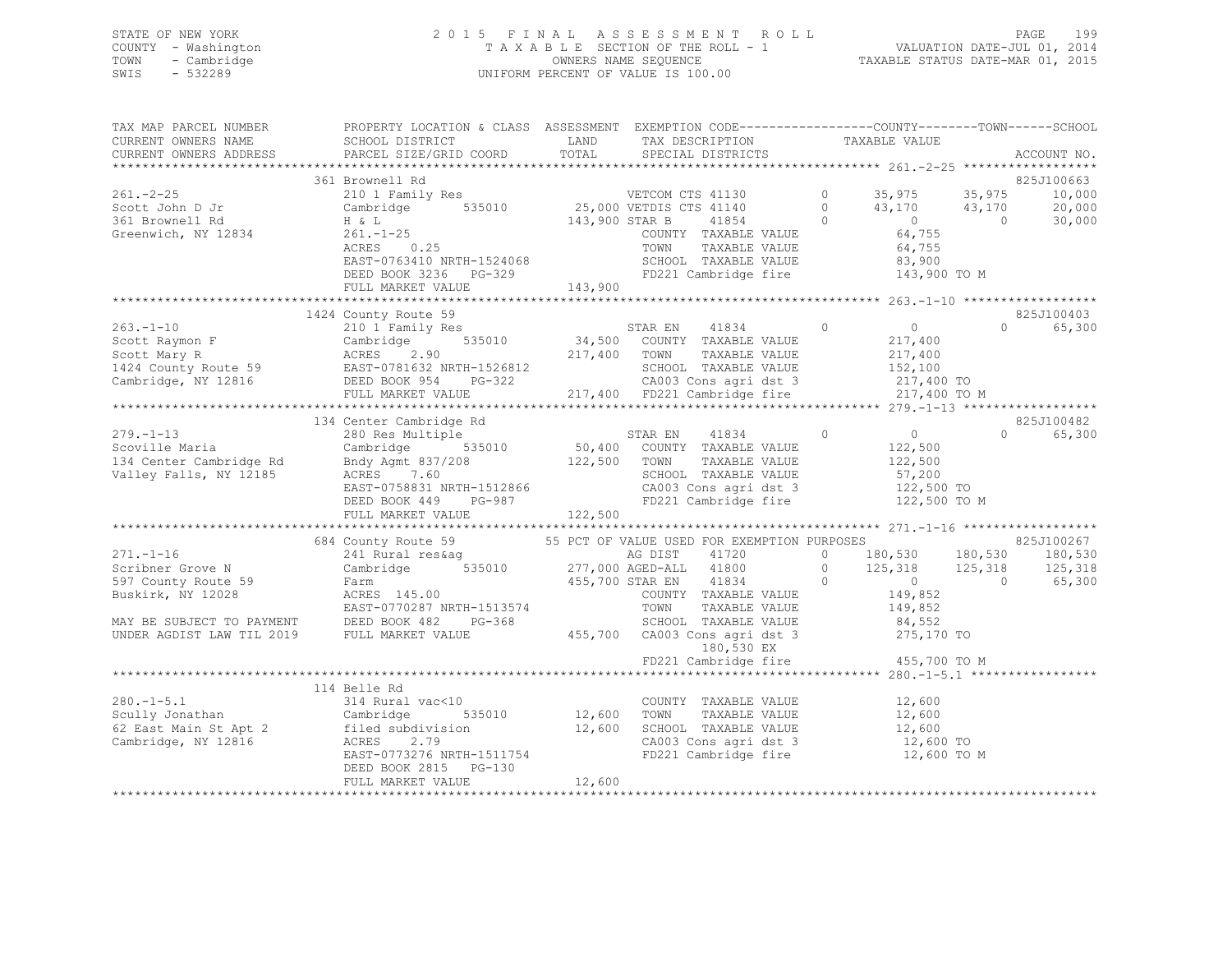## STATE OF NEW YORK 2 0 1 5 F I N A L A S S E S S M E N T R O L L PAGE 200 COUNTY - Washington T A X A B L E SECTION OF THE ROLL - 1 VALUATION DATE-JUL 01, 2014 TOWN - Cambridge OWNERS NAME SEQUENCE TAXABLE STATUS DATE-MAR 01, 2015 SWIS - 532289 UNIFORM PERCENT OF VALUE IS 100.00

| TAX MAP PARCEL NUMBER<br>CURRENT OWNERS NAME                                                                  | PROPERTY LOCATION & CLASS ASSESSMENT EXEMPTION CODE---------------COUNTY-------TOWN-----SCHOOL<br>SCHOOL DISTRICT                                                                 | LAND               | TAX DESCRIPTION                                                                                                                                       | TAXABLE VALUE                                                                            |                                           |
|---------------------------------------------------------------------------------------------------------------|-----------------------------------------------------------------------------------------------------------------------------------------------------------------------------------|--------------------|-------------------------------------------------------------------------------------------------------------------------------------------------------|------------------------------------------------------------------------------------------|-------------------------------------------|
| CURRENT OWNERS ADDRESS                                                                                        | PARCEL SIZE/GRID COORD                                                                                                                                                            | TOTAL              | SPECIAL DISTRICTS                                                                                                                                     |                                                                                          | ACCOUNT NO.                               |
|                                                                                                               | 123 Belle Rd                                                                                                                                                                      |                    |                                                                                                                                                       |                                                                                          | 825J100496                                |
| $280 - 1 - 5$<br>Scully Samuel<br>Scully Pauline W<br>123 Belle Rd<br>Buskirk, NY 12028                       | 210 1 Family Res<br>Cambridge 535010<br>House & Lot<br>ACRES 6.10<br>EAST-0773325 NRTH-1511412<br>DEED BOOK 485 PG-965                                                            | 150,000 TOWN       | 41854<br>STAR B<br>5,000 COUNTY TAXABLE VALUE<br>TAXABLE VALUE<br>SCHOOL TAXABLE VALUE<br>CA003 Cons agri dst 3<br>FD221 Cambridge fire               | $\circ$<br>$\overline{0}$<br>150,000<br>150,000<br>120,000<br>150,000 TO<br>150,000 TO M | $\Omega$<br>30,000                        |
|                                                                                                               | FULL MARKET VALUE                                                                                                                                                                 | 150,000            |                                                                                                                                                       |                                                                                          |                                           |
|                                                                                                               |                                                                                                                                                                                   |                    |                                                                                                                                                       |                                                                                          |                                           |
| $280 - 1 - 1$<br>Scully Steven<br>Scully Margaret M<br>548 County Route 59<br>Buskirk, NY 12028               | 548 County Route 59<br>210 1 Family Res<br>Cambridge 535010<br>$ACRES$ 4.20<br>EAST-0770312 NRTH-1511265<br>DEED BOOK 2776 PG-345<br>FUIL MARWIT ---<br>FULL MARKET VALUE 182,600 | 182,600 TOWN       | STAR B<br>41854<br>42,000 COUNTY TAXABLE VALUE<br>TAXABLE VALUE<br>SCHOOL TAXABLE VALUE<br>CA003 Cons agri dst 3<br>FD221 Cambridge fire              | $\overline{0}$<br>$\circ$<br>182,600<br>182,600<br>152,600<br>182,600 TO<br>182,600 TO M | 825J100491<br>$\Omega$<br>30,000          |
|                                                                                                               |                                                                                                                                                                                   |                    |                                                                                                                                                       |                                                                                          |                                           |
| $261 - 2 - 1$                                                                                                 | 31 Scully Ln<br>210 1 Family Res                                                                                                                                                  |                    | STAR EN<br>41834                                                                                                                                      | $\circ$<br>$\overline{0}$                                                                | 825J100606<br>65,300<br>$0 \qquad \qquad$ |
| Scully Theresa<br>31 Scully Ln<br>Greenwich, NY 12834                                                         | 535010<br>Cambridge<br>House/lot<br>$261 - 1 - 1$<br>$ACRES$ 0.37<br>EAST-0767141 NRTH-1529885<br>DEED BOOK W 430 PG-307                                                          | 119,000            | 25,800 COUNTY TAXABLE VALUE<br>TOWN<br>TAXABLE VALUE<br>SCHOOL TAXABLE VALUE<br>SCHOOL TAXABLE VALUE<br>CA003 Cons agri dst 3<br>FD221 Cambridge fire | 119,000<br>119,000<br>53,700<br>119,000 TO<br>119,000 TO M                               |                                           |
|                                                                                                               | FULL MARKET VALUE                                                                                                                                                                 | 119,000            |                                                                                                                                                       |                                                                                          |                                           |
|                                                                                                               |                                                                                                                                                                                   |                    |                                                                                                                                                       |                                                                                          |                                           |
| $263. -1 - 13$<br>Scurria George P<br>Scurria Janet<br>Scurria Janet<br>31 Hopkins Ln<br>Cambridge, NY 12816  | 29 Hopkins Ln<br>210 1 Family Res<br>Cambridge 535010<br>Res<br>FRNT 180.00 DPTH 160.00<br>EAST-0782545 NRTH-1525095                                                              | 23,700<br>135,000  | COUNTY TAXABLE VALUE 135,000<br>TAXABLE VALUE<br>TOWN<br>SCHOOL TAXABLE VALUE<br>CA003 Cons agri dst 3<br>FD221 Cambridge fire                        | 135,000<br>135,000<br>$135,000$ TO<br>135,000 TO M                                       | 825J100401                                |
|                                                                                                               | $PG-158$<br>DEED BOOK 603<br>FULL MARKET VALUE                                                                                                                                    | 135,000            |                                                                                                                                                       |                                                                                          |                                           |
|                                                                                                               |                                                                                                                                                                                   |                    |                                                                                                                                                       |                                                                                          |                                           |
|                                                                                                               | 48 Hopkins Ln                                                                                                                                                                     |                    |                                                                                                                                                       |                                                                                          | 825J100402                                |
| $263. - 1 - 14$<br>Scurria George P<br>Scurria Janet<br>31 Honkins Ln<br>31 Hopkins Ln<br>Cambridge, NY 12816 | 250 Estate<br>Cambridge 535010<br>ACRES 97.73<br>EAST-0783019 NRTH-1525224<br>DEED BOOK 537<br>$PG-304$                                                                           | 217,200<br>700,300 | COUNTY TAXABLE VALUE<br>TOWN<br>TAXABLE VALUE<br>SCHOOL TAXABLE VALUE<br>CA003 Cons agri dst 3<br>FD221 Cambridge fire                                | 700,300<br>700,300<br>700,300<br>700,300 TO<br>700,300 TO M                              |                                           |
|                                                                                                               | FULL MARKET VALUE                                                                                                                                                                 | 700,300            |                                                                                                                                                       |                                                                                          |                                           |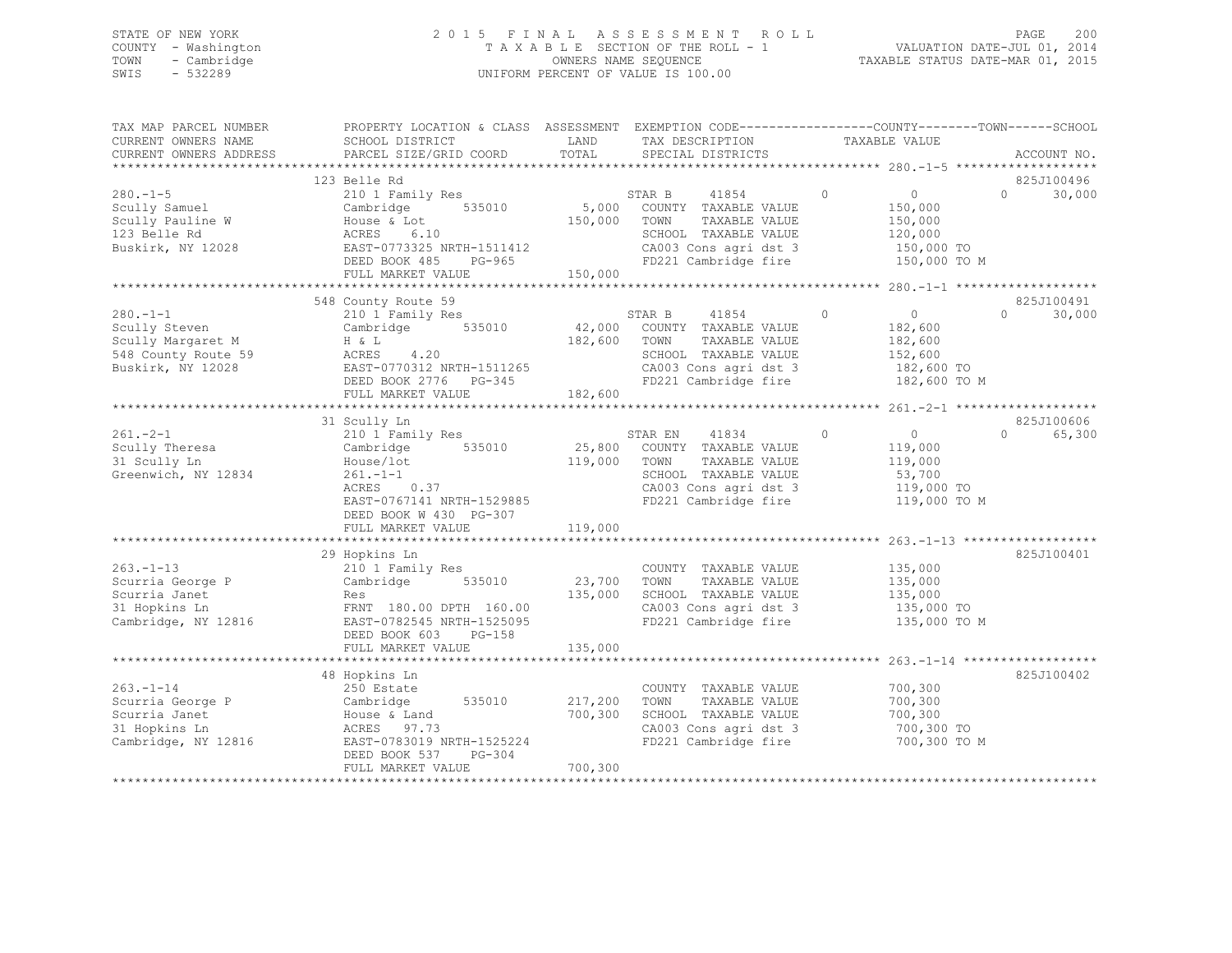## STATE OF NEW YORK 2 0 1 5 F I N A L A S S E S S M E N T R O L L PAGE 201 COUNTY - Washington T A X A B L E SECTION OF THE ROLL - 1 VALUATION DATE-JUL 01, 2014 TOWN - Cambridge OWNERS NAME SEQUENCE TAXABLE STATUS DATE-MAR 01, 2015 SWIS - 532289 UNIFORM PERCENT OF VALUE IS 100.00

| TAX MAP PARCEL NUMBER<br>CURRENT OWNERS NAME<br>CURRENT OWNERS ADDRESS                         | PROPERTY LOCATION & CLASS ASSESSMENT<br>SCHOOL DISTRICT<br>PARCEL SIZE/GRID COORD                                                                                            | LAND<br>TOTAL                 | TAX DESCRIPTION<br>SPECIAL DISTRICTS                                                                                                                                                  | EXEMPTION CODE-----------------COUNTY-------TOWN------SCHOOL<br>TAXABLE VALUE                                            | ACCOUNT NO.                               |
|------------------------------------------------------------------------------------------------|------------------------------------------------------------------------------------------------------------------------------------------------------------------------------|-------------------------------|---------------------------------------------------------------------------------------------------------------------------------------------------------------------------------------|--------------------------------------------------------------------------------------------------------------------------|-------------------------------------------|
| $263. - 2 - 23.6$<br>Scurria George P<br>Scurria Janet<br>31 Hopkins Ln<br>Cambridge, NY 12816 | King Rd<br>322 Rural vac>10<br>535010<br>Cambridge<br>ACRES 90.61<br>EAST-0784067 NRTH-1523724<br>DEED BOOK 744<br>PG-102<br>FULL MARKET VALUE                               | 151,300<br>151,300<br>151,300 | COUNTY TAXABLE VALUE<br>TOWN<br>TAXABLE VALUE<br>SCHOOL TAXABLE VALUE<br>CA003 Cons agri dst 3<br>FD221 Cambridge fire                                                                | 151,300<br>151,300<br>151,300<br>151,300 TO<br>151,300 TO M                                                              |                                           |
|                                                                                                | *************************                                                                                                                                                    |                               |                                                                                                                                                                                       |                                                                                                                          |                                           |
| $263. -1 - 18$<br>Serotta Caroline<br>812 King Rd<br>Cambridge, NY 12816                       | 812 King Rd<br>242 Rurl res&rec<br>535010<br>Cambridge<br>House & Land<br>ACRES 10.90<br>EAST-0782337 NRTH-1521543<br>DEED BOOK 415<br>PG-1160<br>FULL MARKET VALUE          |                               | STAR EN<br>41834<br>59,000 VETCOM CTS 41130<br>205,800 COUNTY TAXABLE VALUE<br>TOWN<br>TAXABLE VALUE<br>SCHOOL TAXABLE VALUE<br>CA003 Cons agri dst 3<br>205,800 FD221 Cambridge fire | $\circ$<br>$\overline{0}$<br>$\Omega$<br>45,000<br>51,450<br>154,350<br>160,800<br>130,500<br>205,800 TO<br>205,800 TO M | 825J100609<br>$\circ$<br>65,300<br>10,000 |
|                                                                                                |                                                                                                                                                                              |                               | **********************************                                                                                                                                                    | ************** 263.-2-27 ****************                                                                                |                                           |
| $263 - 2 - 27$<br>Shane Regina P<br>420 Riverside Dr Apt 12C<br>New York, NY 10025             | 1291 King Rd<br>210 1 Family Res<br>Cambridge 535010<br>House & Land<br>8.40<br>ACRES<br>EAST-0785678 NRTH-1527343<br>DEED BOOK 490<br>$PG-93$<br>FULL MARKET VALUE          | 50,600<br>310,000<br>310,000  | COUNTY TAXABLE VALUE<br>TOWN<br>TAXABLE VALUE<br>SCHOOL TAXABLE VALUE<br>CA003 Cons agri dst 3<br>FD221 Cambridge fire                                                                | 310,000<br>310,000<br>310,000<br>310,000 TO<br>310,000 TO M                                                              | 825J100326                                |
|                                                                                                | ************************                                                                                                                                                     |                               |                                                                                                                                                                                       |                                                                                                                          | 825J100881                                |
| $263. - 2 - 29$<br>Shane Regina P Trustee<br>420 River Side Dr Apt 12C<br>New York, NY 10025   | King Rd<br>322 Rural vac>10<br>Cambridge 535010<br>Land<br>561/234<br>ACRES 14.28<br>EAST-0785351 NRTH-1526795                                                               | 41,600<br>41,600              | COUNTY TAXABLE VALUE<br>TOWN<br>TAXABLE VALUE<br>SCHOOL TAXABLE VALUE<br>CA003 Cons agri dst 3<br>FD221 Cambridge fire                                                                | 41,600<br>41,600<br>41,600<br>41,600 TO<br>41,600 TO M                                                                   |                                           |
|                                                                                                | DEED BOOK 498<br>PG-978                                                                                                                                                      |                               |                                                                                                                                                                                       |                                                                                                                          |                                           |
|                                                                                                | FULL MARKET VALUE<br>************                                                                                                                                            | 41,600                        |                                                                                                                                                                                       |                                                                                                                          |                                           |
|                                                                                                | 383 Stage Rd                                                                                                                                                                 |                               |                                                                                                                                                                                       |                                                                                                                          | 825J100376                                |
| $281 - 4 - 4$<br>Shaw Margaret<br>383 Stage Rd<br>Buskirk, NY 12028                            | 210 1 Family Res<br>Cambridge 535010<br>House & Lot<br>Barn<br>$281. - 1 - 4$<br>ACRES<br>7.30<br>EAST-0785201 NRTH-1509504<br>DEED BOOK 501<br>$PG-70$<br>FULL MARKET VALUE | 48,200<br>173,900<br>173,900  | STAR B<br>41854<br>COUNTY TAXABLE VALUE<br>TOWN<br>TAXABLE VALUE<br>SCHOOL TAXABLE VALUE<br>CA003 Cons agri dst 3<br>FD221 Cambridge fire                                             | $\circ$<br>$\sim$ 0<br>173,900<br>173,900<br>143,900<br>173,900 TO<br>173,900 TO M                                       | 30,000<br>$\Omega$                        |
|                                                                                                |                                                                                                                                                                              |                               |                                                                                                                                                                                       |                                                                                                                          |                                           |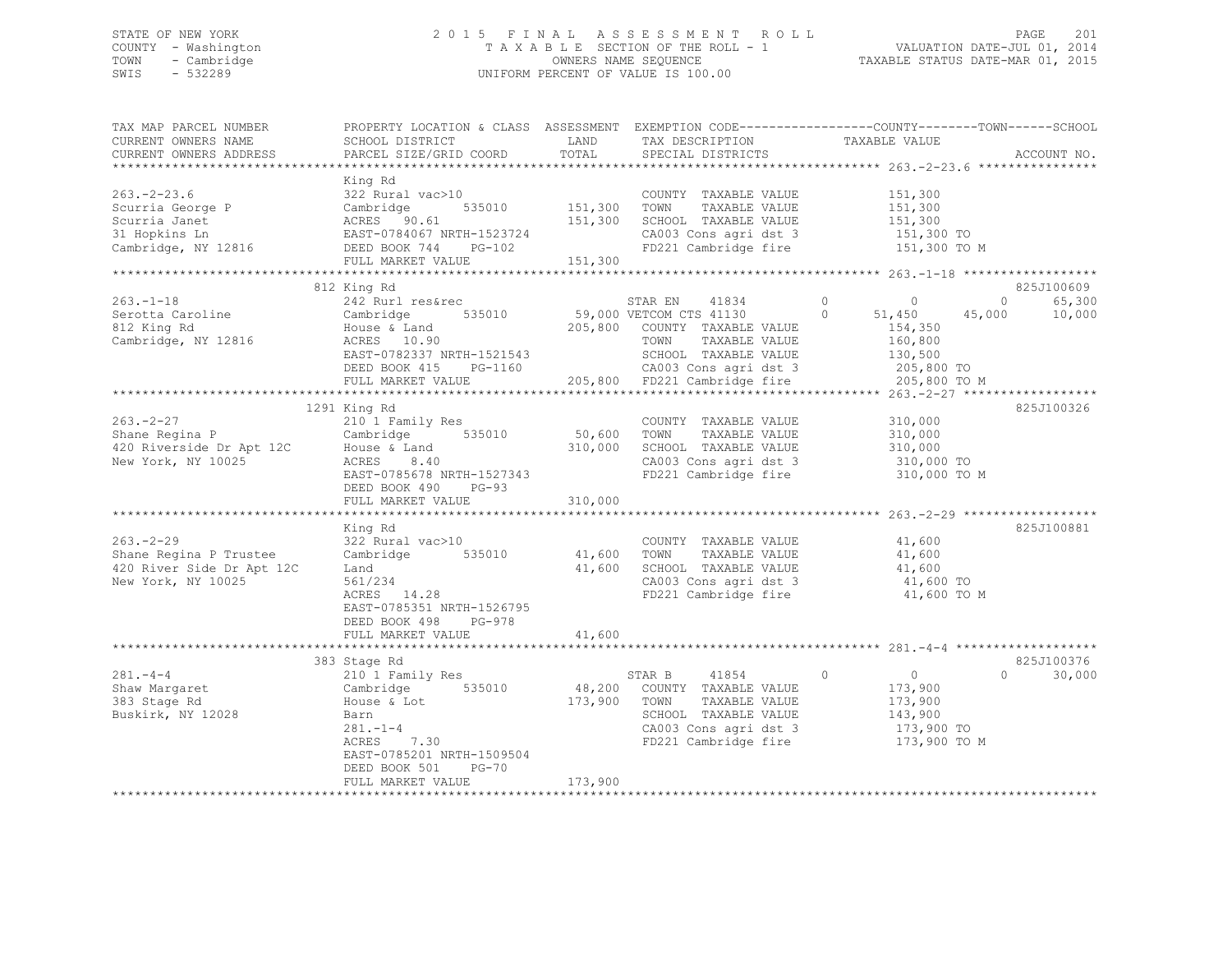| STATE OF NEW YORK   | 2015 FINAL ASSESSMENT ROLL         | - 202<br>PAGE                    |
|---------------------|------------------------------------|----------------------------------|
| COUNTY - Washington | TAXABLE SECTION OF THE ROLL - 1    | VALUATION DATE-JUL 01, 2014      |
| TOWN - Cambridge    | OWNERS NAME SEQUENCE               | TAXABLE STATUS DATE-MAR 01, 2015 |
| - 532289<br>SWIS    | UNIFORM PERCENT OF VALUE IS 100.00 |                                  |

| TAX MAP PARCEL NUMBER                | PROPERTY LOCATION & CLASS ASSESSMENT EXEMPTION CODE----------------COUNTY-------TOWN------SCHOOL |                           |                                               |                |                |            |             |
|--------------------------------------|--------------------------------------------------------------------------------------------------|---------------------------|-----------------------------------------------|----------------|----------------|------------|-------------|
| CURRENT OWNERS NAME                  | SCHOOL DISTRICT                                                                                  | LAND                      | TAX DESCRIPTION                               |                | TAXABLE VALUE  |            |             |
| CURRENT OWNERS ADDRESS               | PARCEL SIZE/GRID COORD                                                                           | TOTAL                     | SPECIAL DISTRICTS                             |                |                |            | ACCOUNT NO. |
|                                      |                                                                                                  |                           |                                               |                |                |            |             |
|                                      | 479 Center Cambridge Rd                                                                          |                           |                                               |                |                |            |             |
| $270. - 1 - 24.8$                    | 210 1 Family Res                                                                                 |                           | STAR B<br>41854                               | 0              | $\overline{0}$ | $\Omega$   | 30,000      |
| Sherman Steven C                     | Cambridge 535010                                                                                 | 34,300                    | COUNTY TAXABLE VALUE                          |                | 106,000        |            |             |
| Sherman Laura                        | H & L                                                                                            | 106,000                   | TOWN<br>TAXABLE VALUE                         |                | 106,000        |            |             |
| 479 Center Cambridge Rd              | Lot 1                                                                                            |                           | SCHOOL TAXABLE VALUE                          |                | 76,000         |            |             |
| Cambridge, NY 12816                  | ACRES<br>2.46                                                                                    |                           | FD221 Cambridge fire                          |                | 106,000 TO M   |            |             |
|                                      | EAST-0766061 NRTH-1516876                                                                        |                           |                                               |                |                |            |             |
|                                      | DEED BOOK 692<br>$PG-89$                                                                         |                           |                                               |                |                |            |             |
|                                      |                                                                                                  |                           |                                               |                |                |            |             |
|                                      | FULL MARKET VALUE<br>**************************                                                  | 106,000<br>************** |                                               |                |                |            |             |
|                                      |                                                                                                  |                           |                                               |                |                |            |             |
|                                      | 834 County Route 59                                                                              |                           |                                               |                |                |            | 825J100612  |
| $271, -1 - 13$                       | 210 1 Family Res                                                                                 |                           | 41854<br>STAR B                               | $\circ$        | $\overline{0}$ | $\Omega$   | 30,000      |
| Sica Randi V                         | Cambridge 535010                                                                                 | 28,200                    | COUNTY TAXABLE VALUE                          |                | 115,400        |            |             |
| 834 County Route 59                  | $386/1035$<br>FRNT 100                                                                           | 115,400 TOWN              | TAXABLE VALUE                                 |                | 115,400        |            |             |
| Cambridge, NY 12816-2100             |                                                                                                  |                           | SCHOOL TAXABLE VALUE                          |                | 85,400         |            |             |
|                                      | FRNT 132.00 DPTH 240.00                                                                          |                           | CA003 Cons agri dst 3<br>FD221 Cambridge fire |                | 115,400 TO     |            |             |
|                                      | EAST-0771411 NRTH-1517499                                                                        |                           |                                               |                | 115,400 TO M   |            |             |
|                                      | DEED BOOK 2804 PG-252                                                                            |                           |                                               |                |                |            |             |
|                                      | FULL MARKET VALUE                                                                                | 115,400                   |                                               |                |                |            |             |
|                                      |                                                                                                  |                           |                                               |                |                |            |             |
|                                      | 91 Darwin Rd                                                                                     |                           |                                               |                |                |            |             |
| $262. - 1 - 20.2$                    | 210 1 Family Res                                                                                 |                           | VETCOM CTS 41130                              | $\circ$        | 55,000 45,000  |            | 10,000      |
| Siegel Arlene F<br>DO BOY 276        | Cambridge 535010                                                                                 |                           | 47,000 VETDIS CTS 41140                       | $\circ$        |                | 27,810     | 20,000      |
| PO Box 276                           | Lot 1                                                                                            |                           | 278,100 STAR EN<br>41834                      | $\Omega$       | $21,010$<br>0  | $\bigcirc$ | 65,300      |
| Cambridge, NY 12816                  | ACRES 7.51                                                                                       |                           | AGED-ALL 41800                                | $\overline{0}$ | 97,645         | 102,645    | 124,050     |
|                                      | EAST-0769527 NRTH-1521967                                                                        |                           | COUNTY TAXABLE VALUE                          |                | 97,645         |            |             |
|                                      | DEED BOOK 665<br>PG-111                                                                          |                           | TOWN<br>TAXABLE VALUE                         |                | 102,645        |            |             |
|                                      | FULL MARKET VALUE                                                                                |                           | 278,100 SCHOOL TAXABLE VALUE                  |                | 58,750         |            |             |
|                                      |                                                                                                  |                           | FD221 Cambridge fire                          |                | 278,100 TO M   |            |             |
|                                      |                                                                                                  |                           |                                               |                |                |            |             |
|                                      | 58 Stump Church Rd                                                                               |                           | 87 PCT OF VALUE USED FOR EXEMPTION PURPOSES   |                |                |            | 825J100613  |
| $254. - 1 - 34$                      | 242 Rurl res&rec                                                                                 |                           | VETWAR CTS 41120                              | $\circ$        | 26,883         | 26,883     | 6,000       |
| Sinnamon Rowland M                   | Cambridge<br>535010                                                                              | 63,000 STAR B             | 41854                                         | $\Omega$       | $\overline{0}$ | $\Omega$   | 30,000      |
|                                      |                                                                                                  |                           |                                               |                |                |            |             |
| Sinnamon Mary                        | $H \& L$                                                                                         |                           | 206,000 COUNTY TAXABLE VALUE                  |                | 179,117        |            |             |
| 58 Stump Church Rd                   | ACRES 13.20                                                                                      |                           | TAXABLE VALUE<br>TOWN                         |                | 179,117        |            |             |
| Greenwich, NY 12834                  | EAST-0766836 NRTH-1531285                                                                        |                           | SCHOOL TAXABLE VALUE                          |                | 170,000        |            |             |
|                                      | PG-562<br>DEED BOOK 425                                                                          |                           | CA003 Cons agri dst 3                         |                | 206,000 TO     |            |             |
|                                      | FULL MARKET VALUE<br>************************                                                    |                           | 206,000 FD221 Cambridge fire                  |                | 206,000 TO M   |            |             |
|                                      |                                                                                                  |                           |                                               |                |                |            |             |
|                                      | South Rd                                                                                         |                           |                                               |                |                |            | 825J100617  |
| $288. - 1 - 11$                      | 312 Vac w/imprv                                                                                  |                           | COUNTY TAXABLE VALUE                          |                | 29,000         |            |             |
| Skiff Irrevocable Gerald J Cambridge | 535010                                                                                           | 28,000                    | TOWN<br>TAXABLE VALUE                         |                | 29,000         |            |             |
| Skiff Scott                          | 3079/313; 3261/120                                                                               | 29,000                    | SCHOOL TAXABLE VALUE                          |                | 29,000         |            |             |
| 123 South Rd                         | 6.05<br>ACRES                                                                                    |                           | CA003 Cons agri dst 3                         |                | 29,000 TO      |            |             |
| Buskirk, NY 12028                    | EAST-0768806 NRTH-1502600                                                                        |                           | FD221 Cambridge fire                          |                | 29,000 TO M    |            |             |
|                                      | DEED BOOK 3079 PG-313                                                                            |                           |                                               |                |                |            |             |
|                                      | FULL MARKET VALUE                                                                                | 29,000                    |                                               |                |                |            |             |
|                                      |                                                                                                  |                           |                                               |                |                |            |             |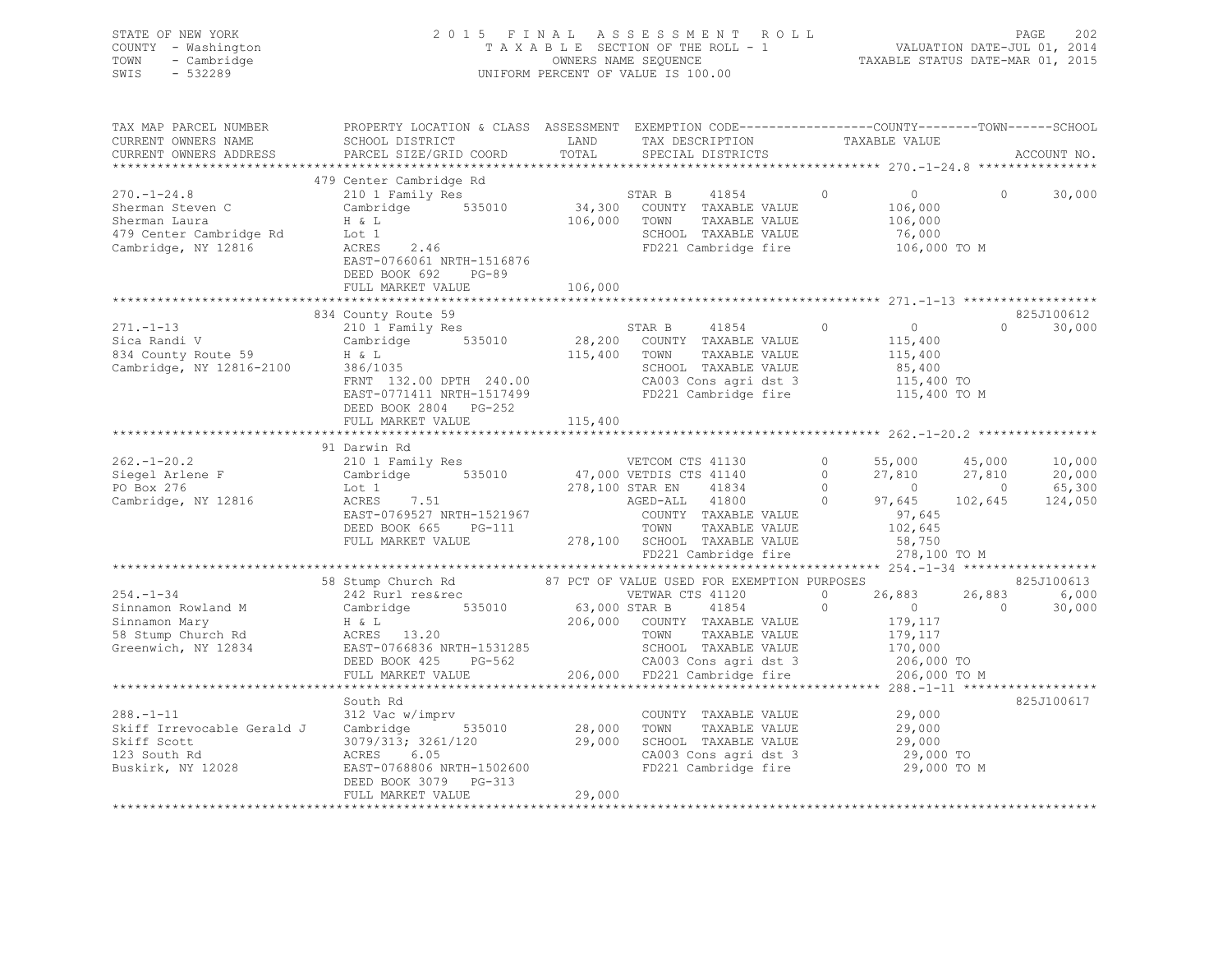## STATE OF NEW YORK 2 0 1 5 F I N A L A S S E S S M E N T R O L L PAGE 203 COUNTY - Washington T A X A B L E SECTION OF THE ROLL - 1 VALUATION DATE-JUL 01, 2014 TOWN - Cambridge OWNERS NAME SEQUENCE TAXABLE STATUS DATE-MAR 01, 2015 SWIS - 532289 UNIFORM PERCENT OF VALUE IS 100.00

| TAX MAP PARCEL NUMBER<br>CURRENT OWNERS NAME<br>CURRENT OWNERS ADDRESS                                                                                                                                                                                                                                                                      | PROPERTY LOCATION & CLASS ASSESSMENT EXEMPTION CODE-----------------COUNTY-------TOWN------SCHOOL<br>SCHOOL DISTRICT LAND TAX DESCRIPTION TAXABLE VALUE PARCEL SIZE/GRID COORD TOTAL SPECIAL DISTRICTS                                                                                                                                                                                         |         |                                   |              | ACCOUNT NO.                 |
|---------------------------------------------------------------------------------------------------------------------------------------------------------------------------------------------------------------------------------------------------------------------------------------------------------------------------------------------|------------------------------------------------------------------------------------------------------------------------------------------------------------------------------------------------------------------------------------------------------------------------------------------------------------------------------------------------------------------------------------------------|---------|-----------------------------------|--------------|-----------------------------|
| $\begin{tabular}{lllllllllllll} & & & 123\!\!\!\! & & 123\!\!\!\! & & 123\!\!\!\! & & 123\!\!\!\! & & 123\!\!\!\! & & 123\!\!\!\! & & 123\!\!\!\! & & 123\!\!\!\! & & 123\!\!\!\! & & 123\!\!\!\! & & 123\!\!\!\! & & 123\!\!\!\! & & 123\!\!\!\! & & 123\!\!\!\! & & 123\!\!\!\! & & 123\!\!\!\! & & 123\!\!\!\! & & 123\!\!\!\! & & 123\$ | 123 South Rd                                                                                                                                                                                                                                                                                                                                                                                   |         |                                   |              | 30,000                      |
| 288.-1-11.2<br>210 1 Family Res<br>Skiff Irrevocable Gerald J Cambridge 535010<br>23,000 TOWN TAXABLE VALUE 83,700<br>3079/313; 3261/120<br>99 South Rd<br>PERNT 156.00 DPTH 182.00<br>23,000 TOWN TAXABLE VALUE 83,700<br>23,000 TOWN TAXABLE                                                                                              | DEED BOOK 2938 PG-24                                                                                                                                                                                                                                                                                                                                                                           |         |                                   |              |                             |
| 270.-1-36<br>Skiff Stewart Cambridge 535010<br>Skiff Carol Moods (42 Meeting House Rd ACRES 10.00<br>Skiff Carol Moods 5,300 SCHOOL TAXABLE VALUE 5,300<br>Skiff Carol Moods 5,300 SCHOOL TAXABLE VALUE 5,300<br>Skiff Carol 5,300 TO                                                                                                       | Chase Ln<br>DEED BOOK 366 PG-372<br>FULL MARKET VALUE 5,300                                                                                                                                                                                                                                                                                                                                    |         |                                   | 5,300 TO M   | 825J100618                  |
|                                                                                                                                                                                                                                                                                                                                             | $\begin{tabular}{l c c c c c c c c} \multicolumn{3}{c c c c} \multicolumn{3}{c c c} \multicolumn{3}{c c c} \multicolumn{3}{c c c} \multicolumn{3}{c c c} \multicolumn{3}{c c c} \multicolumn{3}{c c c} \multicolumn{3}{c c c} \multicolumn{3}{c c c} \multicolumn{3}{c c c} \multicolumn{3}{c c c} \multicolumn{3}{c c c} \multicolumn{3}{c c c} \multicolumn{3}{c c c} \multicolumn{3}{c c c$ |         | 52,846 EX<br>FD221 Cambridge fire | 250,300 TO M | 52,846<br>30,000<br>10,000  |
| 33 Dickensen Rd<br>Slocum Martha Cambridge 535010 67,700 COUNTY TAXABLE VALUE<br>33 Dickensen Rd<br>33 Dickensen Rd<br>33 Dickensen Rd<br>33 Dickensen Rd<br>33 Dickensen Rd<br>33 Dickensen Rd<br>323,600<br>33 Dickensen Rd<br>323,600<br>323,600<br>                                                                                     | DEED BOOK 2084 PG-1<br>FULL MARKET VALUE                                                                                                                                                                                                                                                                                                                                                       | 323,600 |                                   |              | 825J100922<br>$0 \t 30,000$ |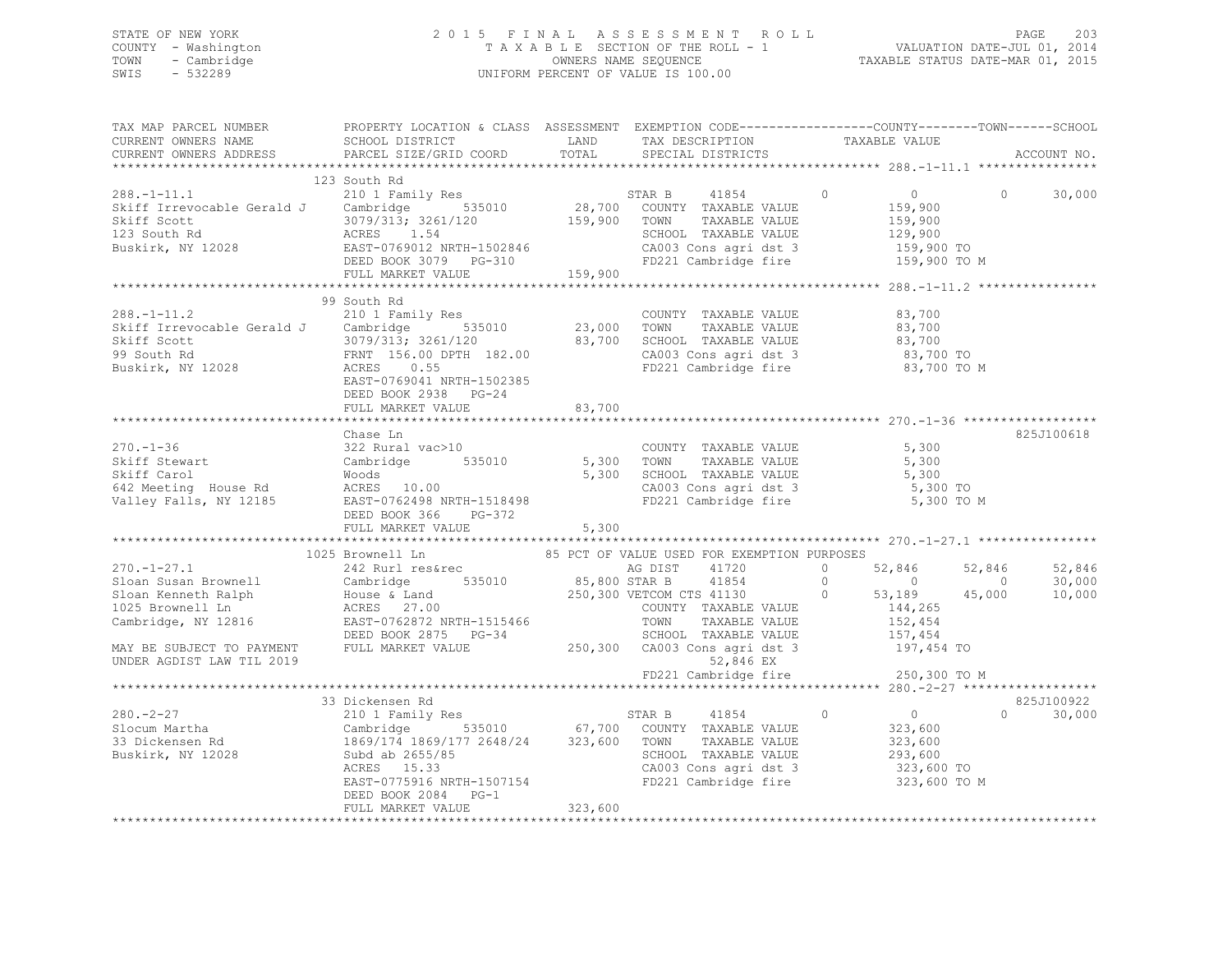## STATE OF NEW YORK 2 0 1 5 F I N A L A S S E S S M E N T R O L L PAGE 204 COUNTY - Washington T A X A B L E SECTION OF THE ROLL - 1 VALUATION DATE-JUL 01, 2014 TOWN - Cambridge OWNERS NAME SEQUENCE TAXABLE STATUS DATE-MAR 01, 2015 SWIS - 532289 UNIFORM PERCENT OF VALUE IS 100.00

| TAX MAP PARCEL NUMBER<br>CURRENT OWNERS NAME<br>CURRENT OWNERS ADDRESS                                                                                    | PROPERTY LOCATION & CLASS ASSESSMENT EXEMPTION CODE---------------COUNTY-------TOWN-----SCHOOL<br>SCHOOL DISTRICT<br>PARCEL SIZE/GRID COORD                                                                           | LAND<br>TOTAL                     | TAX DESCRIPTION<br>SPECIAL DISTRICTS                                                                                                                                         | TAXABLE VALUE                                                                                                                      | ACCOUNT NO.                      |
|-----------------------------------------------------------------------------------------------------------------------------------------------------------|-----------------------------------------------------------------------------------------------------------------------------------------------------------------------------------------------------------------------|-----------------------------------|------------------------------------------------------------------------------------------------------------------------------------------------------------------------------|------------------------------------------------------------------------------------------------------------------------------------|----------------------------------|
|                                                                                                                                                           | **********************                                                                                                                                                                                                |                                   |                                                                                                                                                                              |                                                                                                                                    |                                  |
| $288. - 1 - 21$<br>Slocum Mary Eleanor LE<br>Film Denise<br>1040 Master St<br>Buskirk, NY 12028<br>MAY BE SUBJECT TO PAYMENT<br>UNDER AGDIST LAW TIL 2019 | County Route 74<br>105 Vac farmland<br>Cambridge<br>535010<br>Ag Commit 704/223<br>ACRES 39.50<br>ACRES 39.50<br>EAST-0762369 NRTH-1499573<br>DEED BOOK 2861 PG-316<br>FULL MARKET VALUE                              |                                   | 41720<br>AG DIST<br>56,900 COUNTY TAXABLE VALUE<br>56,900 TOWN<br>TAXABLE VALUE<br>SCHOOL TAXABLE VALUE<br>CA003 Cons agri dst 3<br>34,565 EX<br>56,900 FD221 Cambridge fire | 34,565<br>$\circ$<br>34,565<br>22,335<br>22,335<br>22,335<br>22,335 TO<br>56,900 TO M                                              | 825J100322<br>34,565             |
|                                                                                                                                                           |                                                                                                                                                                                                                       |                                   |                                                                                                                                                                              |                                                                                                                                    |                                  |
| $246. - 1 - 19$<br>Smith Aimee A<br>Smith Daryl W<br>361 Stevenson Rd<br>Greenwich, NY 12834                                                              | 361 Stevenson Rd<br>210 1 Family Res<br>Cambridge 535010<br>Lot 1<br>2.31<br>ACRES<br>EAST-0780675 NRTH-1538248<br>DEED BOOK 780<br>$PG-29$<br>FULL MARKET VALUE                                                      | 128,600 TOWN<br>128,600           | STAR B<br>41854<br>31,600 COUNTY TAXABLE VALUE<br>TAXABLE VALUE<br>SCHOOL TAXABLE VALUE                                                                                      | $\circ$<br>$\overline{0}$<br>128,600<br>128,600<br>98,600<br>CA005 Cons agri dst 5 128,600 TO<br>FD221 Cambridge fire 128,600 TO M | 825J100429<br>$\Omega$<br>30,000 |
|                                                                                                                                                           |                                                                                                                                                                                                                       |                                   |                                                                                                                                                                              |                                                                                                                                    |                                  |
| $254. -1 - 5.5$<br>Smith Brett W<br>3 Ashlie Rd<br>East Kingston, NH 03827                                                                                | County Route 60<br>322 Rural vac>10<br>Cambridge 535010<br>lot B<br>ACRES 22.50<br>EAST-0774459 NRTH-1535631<br>DEED BOOK 3277 PG-346<br>FULL MARKET VALUE                                                            | 60,400 TOWN<br>60,400<br>60,400   | COUNTY TAXABLE VALUE<br>TAXABLE VALUE<br>SCHOOL TAXABLE VALUE<br>CA003 Cons agri dst 3<br>FD221 Cambridge fire                                                               | 60,400<br>60,400<br>60,400<br>60,400 TO<br>60,400 TO M                                                                             | 825J100960                       |
|                                                                                                                                                           |                                                                                                                                                                                                                       |                                   |                                                                                                                                                                              |                                                                                                                                    |                                  |
| $246. - 1 - 22.1$<br>Smith Donald R<br>6193 Smith Rd<br>Ravenel, SC 29470                                                                                 | 328 Stevenson Rd<br>210 1 Family Res<br>Cambridge<br>House & Land<br>ACRES 3.31<br>EAST-0780040 NRTH-1537346<br>DEED BOOK 829<br>$PG-243$<br>FULL MARKET VALUE                                                        | 35,600 TOWN<br>185,500<br>185,500 | COUNTY TAXABLE VALUE<br>TAXABLE VALUE<br>SCHOOL TAXABLE VALUE<br>CA005 Cons agri dst 5<br>FD221 Cambridge fire                                                               | 185,500<br>185,500<br>185,500<br>185,500 TO<br>185,500 TO M                                                                        | 825J100936                       |
|                                                                                                                                                           |                                                                                                                                                                                                                       |                                   |                                                                                                                                                                              |                                                                                                                                    |                                  |
| $255.14 - 3 - 8$<br>Smith Kathleen M<br>Young Mary Jane<br>5 Gilmore Ave<br>Cambridge, NY 12816                                                           | 80 State Route 372<br>411 Apartment<br>Cambridge 535010<br>Apts<br>560/338<br>$255. - 3 - 8$<br>FRNT 49.00 DPTH 148.00<br>0.24<br>ACRES<br>EAST-0786348 NRTH-1532340<br>DEED BOOK 3022<br>PG-131<br>FULL MARKET VALUE | 24,800<br>122,000<br>122,000      | COUNTY TAXABLE VALUE<br>TOWN<br>TAXABLE VALUE<br>SCHOOL TAXABLE VALUE<br>CA005 Cons agri dst 5<br>FD221 Cambridge fire                                                       | 122,000<br>122,000<br>122,000<br>122,000 TO<br>122,000 TO M                                                                        | 825J100623                       |
|                                                                                                                                                           |                                                                                                                                                                                                                       |                                   |                                                                                                                                                                              |                                                                                                                                    |                                  |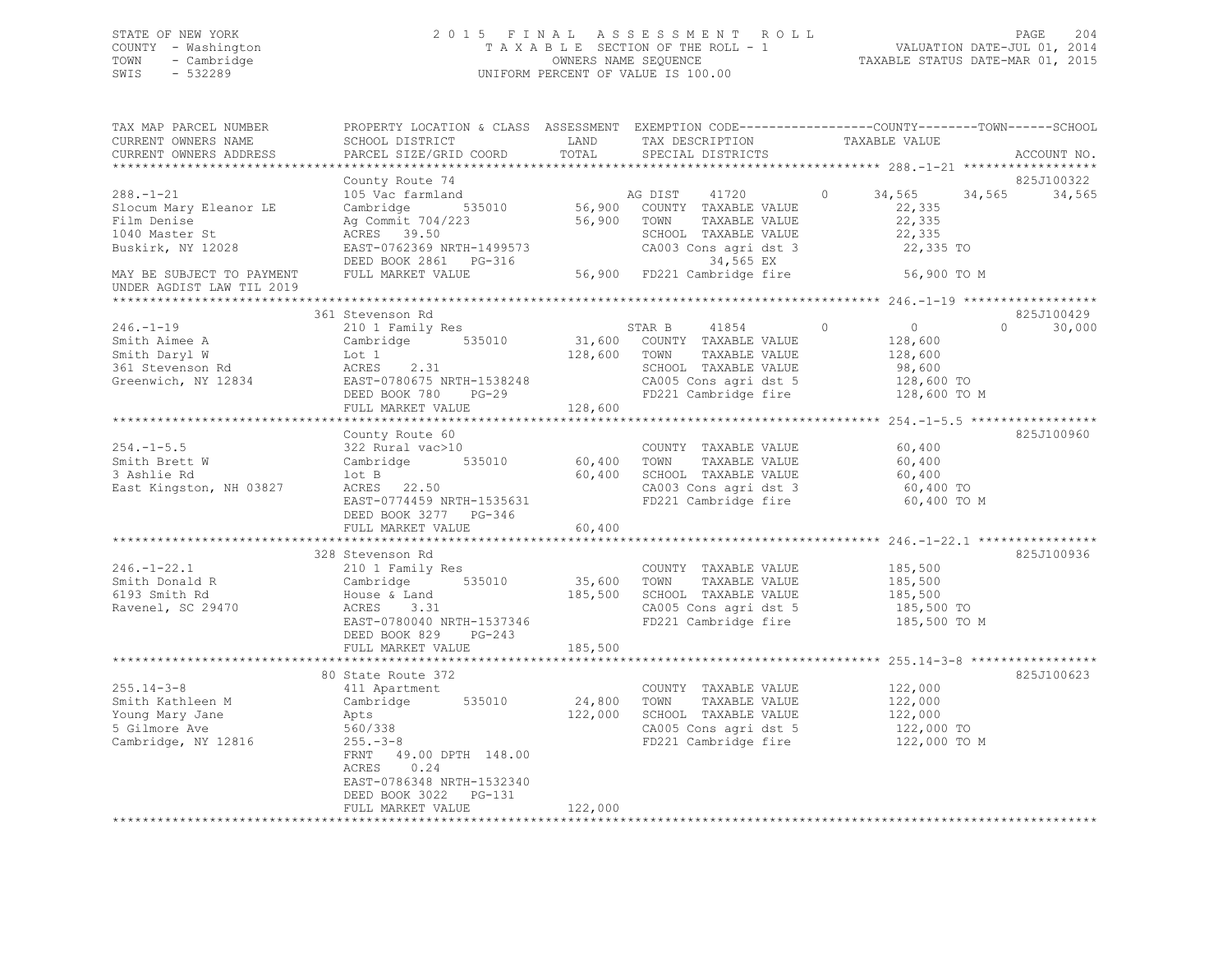## STATE OF NEW YORK 2 0 1 5 F I N A L A S S E S S M E N T R O L L PAGE 205 COUNTY - Washington T A X A B L E SECTION OF THE ROLL - 1 VALUATION DATE-JUL 01, 2014 TOWN - Cambridge OWNERS NAME SEQUENCE TAXABLE STATUS DATE-MAR 01, 2015 SWIS - 532289 UNIFORM PERCENT OF VALUE IS 100.00

| TAX MAP PARCEL NUMBER<br>CURRENT OWNERS NAME<br>CURRENT OWNERS ADDRESS                                 | PROPERTY LOCATION & CLASS ASSESSMENT EXEMPTION CODE---------------COUNTY-------TOWN-----SCHOOL<br>SCHOOL DISTRICT<br>PARCEL SIZE/GRID COORD                                                                                            | LAND<br>TOTAL                        | TAX DESCRIPTION<br>SPECIAL DISTRICTS                                                                                                                                | TAXABLE VALUE                                                                                            | ACCOUNT NO.                                          |
|--------------------------------------------------------------------------------------------------------|----------------------------------------------------------------------------------------------------------------------------------------------------------------------------------------------------------------------------------------|--------------------------------------|---------------------------------------------------------------------------------------------------------------------------------------------------------------------|----------------------------------------------------------------------------------------------------------|------------------------------------------------------|
| $254. - 1 - 7$<br>Smith Kenneth D Jr<br>Smith Janet H<br>PO Box 233<br>Greenland, NH 03810             | Stevenson Rd<br>322 Rural vac>10<br>Cambridge<br>Vl<br>ACRES 67.00<br>EAST-0778743 NRTH-1535250<br>DEED BOOK 792<br>$PG-150$<br>FULL MARKET VALUE                                                                                      | 535010 124,800<br>124,800<br>124,800 | COUNTY TAXABLE VALUE<br>TAXABLE VALUE<br>TOWN<br>SCHOOL TAXABLE VALUE<br>CA005 Cons agri dst 5<br>FD221 Cambridge fire                                              | 124,800<br>124,800<br>124,800<br>124,800 TO<br>124,800 TO M                                              | 825J100193                                           |
| $254. -1 - 5.7$<br>Smith Tadd M<br>88 East Main St<br>Cambridge, NY 12816                              | 55 Stevenson Rd<br>210 1 Family Res<br>Cambridge 535010 47,400 COUNTY TAXABLE VALUE<br>filed subdivision 20A-98 228,000 TOWN TAXABLE VALUE<br>ACRES<br>8.68<br>EAST-0774051 NRTH-1534843<br>DEED BOOK 2750 PG-165<br>FULL MARKET VALUE | 228,000                              | STAR B 41854<br>TAXABLE VALUE<br>SCHOOL TAXABLE VALUE<br>CA003 Cons agri dst 3<br>FD221 Cambridge fire                                                              | $\circ$<br>$\overline{0}$<br>228,000<br>228,000<br>198,000<br>228,000 TO<br>228,000 TO M                 | $\circ$<br>30,000                                    |
| $279. - 1 - 14.3$<br>Snell Michael<br>Snell Renee<br>109 Center Cambridge Rd<br>Valley Falls, NY 12185 | 109 Center Cambridge Rd<br>210 1 Family Res<br>Greenwich 533401<br>$1$ ot $3$<br>ACRES 6.71<br>EAST-0758136 NRTH-1513448<br>DEED BOOK 2315 PG-47<br>FULL MARKET VALUE                                                                  | 35,000 TOWN<br>264,600<br>264,600    | COUNTY TAXABLE VALUE<br>TAXABLE VALUE<br>SCHOOL TAXABLE VALUE<br>CA003 Cons agri dst 3<br>FD221 Cambridge fire                                                      | 264,600<br>264,600<br>264,600<br>264,600 TO<br>264,600 TO M                                              |                                                      |
| $254. - 1 - 28$<br>Snow Keith C<br>193 Kenyon Rd<br>Greenwich, NY 12834                                | 193 Kenyon Rd<br>210 1 Family Res<br>Greenwich 533401<br>Res<br>ACRES 3.90<br>EAST-0769608 NRTH-1533758<br>DEED BOOK 2863 PG-232<br>FULL MARKET VALUE                                                                                  | 180,200 TOWN<br>180,200              | STAR EN 41834<br>40,000 COUNTY TAXABLE VALUE<br>TAXABLE VALUE<br>SCHOOL TAXABLE VALUE<br>CA003 Cons agri dst 3<br>FD221 Cambridge fire                              | $\overline{0}$<br>$\circ$<br>180,200<br>180,200<br>114,900<br>180,200 TO<br>180,200 TO M                 | 825J100421<br>$\Omega$<br>65,300                     |
| $246. - 1 - 20.3$<br>Sobing Michael<br>Sobing Karyn<br>26 Maxwell Ln<br>Cambridge, NY 12816            | 26 Maxwell Ln<br>210 1 Family Res<br>Cambridge 535010<br>Rur Res<br>ACRES<br>9.23<br>EAST-0781366 NRTH-1537728<br>-1537728<br>PG-294<br>LUE<br>DEED BOOK 591<br>FULL MARKET VALUE                                                      | 54,900 STAR EN                       | VETCOM CTS 41130<br>41834<br>244,300 COUNTY TAXABLE VALUE<br>TAXABLE VALUE<br>TOWN<br>SCHOOL TAXABLE VALUE<br>CA005 Cons agri dst 5<br>244,300 FD221 Cambridge fire | $\circ$<br>55,000<br>$\Omega$<br>$\sim$ 0<br>189,300<br>199,300<br>169,000<br>244,300 TO<br>244,300 TO M | 825J102004<br>45,000<br>10,000<br>65,300<br>$\Omega$ |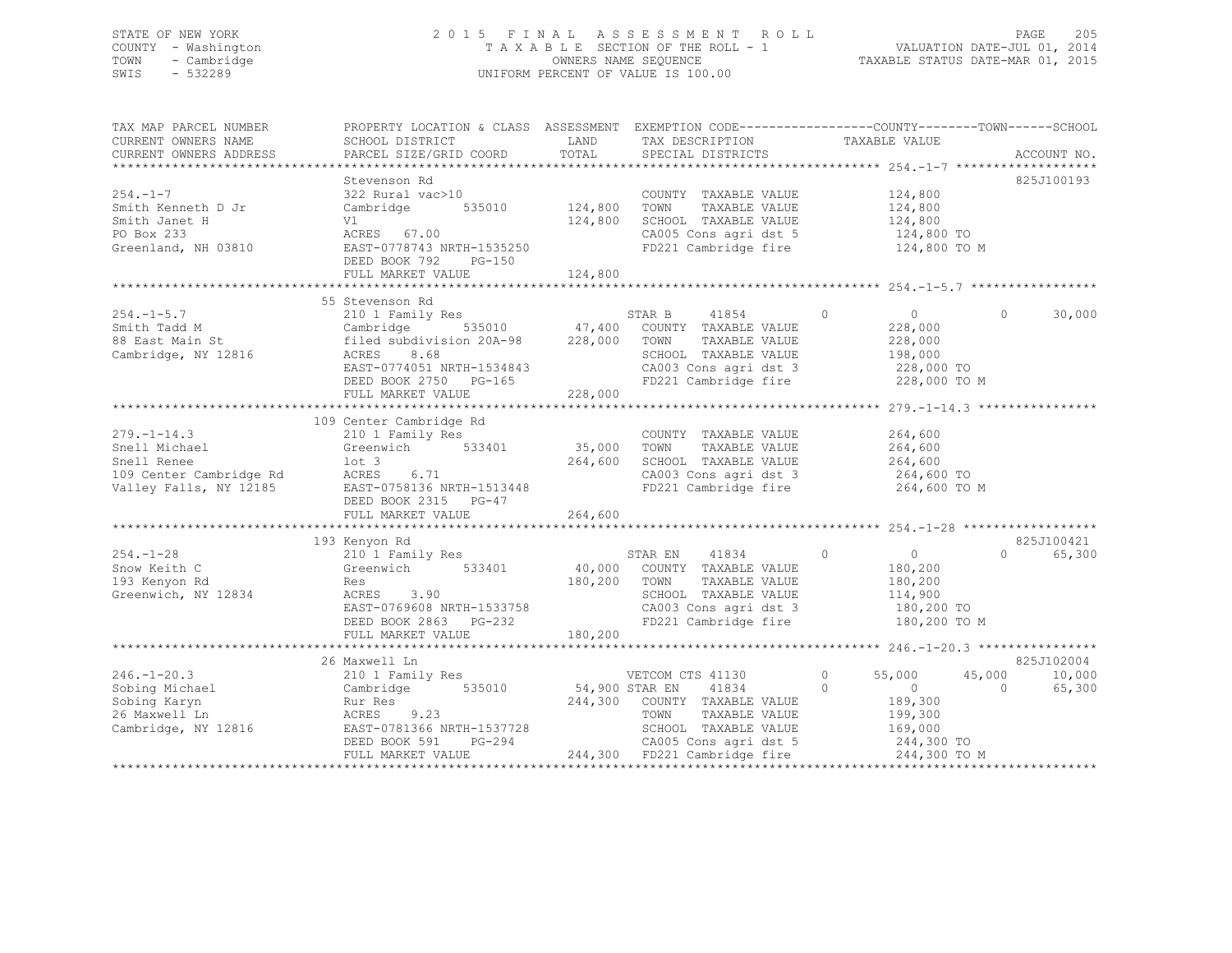## STATE OF NEW YORK 2 0 1 5 F I N A L A S S E S S M E N T R O L L PAGE 206 COUNTY - Washington T A X A B L E SECTION OF THE ROLL - 1 VALUATION DATE-JUL 01, 2014 TOWN - Cambridge OWNERS NAME SEQUENCE TAXABLE STATUS DATE-MAR 01, 2015 SWIS - 532289 UNIFORM PERCENT OF VALUE IS 100.00

| TAX MAP PARCEL NUMBER<br>CURRENT OWNERS NAME<br>CURRENT OWNERS ADDRESS                                                                                          | PROPERTY LOCATION & CLASS ASSESSMENT EXEMPTION CODE----------------COUNTY-------TOWN-----SCHOOL<br>SCHOOL DISTRICT<br>PARCEL SIZE/GRID COORD                       | LAND<br>TOTAL                | TAX DESCRIPTION<br>SPECIAL DISTRICTS                                                                                                                             | TAXABLE VALUE                                                                               | ACCOUNT NO.                              |
|-----------------------------------------------------------------------------------------------------------------------------------------------------------------|--------------------------------------------------------------------------------------------------------------------------------------------------------------------|------------------------------|------------------------------------------------------------------------------------------------------------------------------------------------------------------|---------------------------------------------------------------------------------------------|------------------------------------------|
|                                                                                                                                                                 |                                                                                                                                                                    |                              |                                                                                                                                                                  |                                                                                             |                                          |
|                                                                                                                                                                 | 957 Turnpike Rd                                                                                                                                                    |                              |                                                                                                                                                                  |                                                                                             | 825J100621                               |
| $263 - 2 - 14$<br>Sourdiffe Gail M L E<br>Sourdiffe Larry Michael<br>957 Turnpike Rd<br>Cambridge, NY 12816                                                     | 283 Res w/Comuse<br>Cambridge 535010 30,000 VETWAR CTS 41120 0<br>lot 1<br>ACRES<br>2.93<br>EAST-0788800 NRTH-1524534<br>DEED BOOK 2509 PG-29<br>FULL MARKET VALUE | 200,900                      | STAR EN 41834<br>200,900 COUNTY TAXABLE VALUE<br>TAXABLE VALUE<br>TOWN<br>SCHOOL TAXABLE VALUE<br>FD221 Cambridge fire                                           | $\overline{0}$<br>$\overline{0}$<br>30,135<br>170,765<br>173,900<br>129,600<br>200,900 TO M | 65,300<br>$\overline{0}$<br>27,000 6,000 |
|                                                                                                                                                                 |                                                                                                                                                                    |                              |                                                                                                                                                                  |                                                                                             |                                          |
| $279. - 1 - 14.2$<br>Sprague Scott<br>Sprague Patricia Ann<br>27 Ives Hill Rd<br>Valley Falls, NY 12185 EAST-0757674 NRTH-1513338                               | 93 Center Cambridge Rd<br>314 Rural vac<10<br>Greenwich 533401 36,200<br>$1$ ot $2$<br>ACRES 7.05<br>DEED BOOK 2256 PG-290<br>FULL MARKET VALUE                    | 36,200<br>36,200             | COUNTY TAXABLE VALUE 36,200<br>TOWN<br>TAXABLE VALUE<br>SCHOOL TAXABLE VALUE<br>CA003 Cons agri dst 3<br>FD221 Cambridge fire                                    | 36,200<br>36,200<br>36,200 TO<br>36,200 TO M                                                |                                          |
|                                                                                                                                                                 |                                                                                                                                                                    |                              |                                                                                                                                                                  |                                                                                             |                                          |
| $280 - 2 - 19$<br>Springer Joseph<br>T<br>T<br>ACRES<br>Springer Linda T<br>8 King Rd<br>Buskirk, NY 12028 EAST-0776752 NRTH-1504705                            | 8 King Rd<br>312 Vac w/imprv<br>Cambridge 535010<br>0.71<br>DEED BOOK 615 PG-173                                                                                   | 28,100<br>48,100             | COUNTY TAXABLE VALUE<br>TOWN<br>TAXABLE VALUE<br>SCHOOL TAXABLE VALUE 48,100<br>CA003 Cons agri dst 3 48,100 TO<br>CA003 Cons agri dst 3<br>FD221 Cambridge fire | 48,100<br>48,100<br>48,100 TO M                                                             | 825J100212                               |
|                                                                                                                                                                 | FULL MARKET VALUE                                                                                                                                                  | 48,100                       |                                                                                                                                                                  |                                                                                             |                                          |
|                                                                                                                                                                 |                                                                                                                                                                    |                              |                                                                                                                                                                  |                                                                                             |                                          |
| $280 - 2 - 36$<br>Springer Joseph<br>Springer Linda<br>8 King Rd<br>Buskirk, NY 12028-1977                                                                      | King Rd<br>314 Rural vac<10<br>Cambridge<br>535010<br>Vac Land<br>ACRES 1.90<br>EAST-0776693 NRTH-1504912<br>DEED BOOK 693 PG-348                                  | 1,900<br>1,900               | COUNTY TAXABLE VALUE<br>TAXABLE VALUE<br>TOWN<br>SCHOOL TAXABLE VALUE<br>CA003 Cons agri dst 3<br>FD221 Cambridge fire                                           | 1,900<br>1,900<br>1,900<br>1,900 TO<br>1,900 TO M                                           | 825J100208                               |
|                                                                                                                                                                 | FULL MARKET VALUE                                                                                                                                                  | 1,900                        |                                                                                                                                                                  |                                                                                             |                                          |
| $280. -1 - 7.1$<br>Squires Douglas R Cambridge 535010<br>Squires Wendy J sub lot #3<br>194 Conley Rd ACRES 12.44<br>Buskirk, NY 12028 EAST-0775329 NRTH-1513352 | 194 Conley Rd<br>242 Rurl res&rec<br>DEED BOOK 1718 PG-308<br>FULL MARKET VALUE                                                                                    | 61,900<br>288,000<br>288,000 | 41854<br>STAR B<br>COUNTY TAXABLE VALUE<br>TAXABLE VALUE<br>TOWN<br>SCHOOL TAXABLE VALUE<br>CA003 Cons agri dst 3<br>FD221 Cambridge fire                        | $\circ$<br>$\overline{0}$<br>288,000<br>288,000<br>258,000<br>288,000 TO<br>288,000 TO M    | 825J100468<br>30,000<br>$\Omega$         |
|                                                                                                                                                                 |                                                                                                                                                                    |                              |                                                                                                                                                                  |                                                                                             |                                          |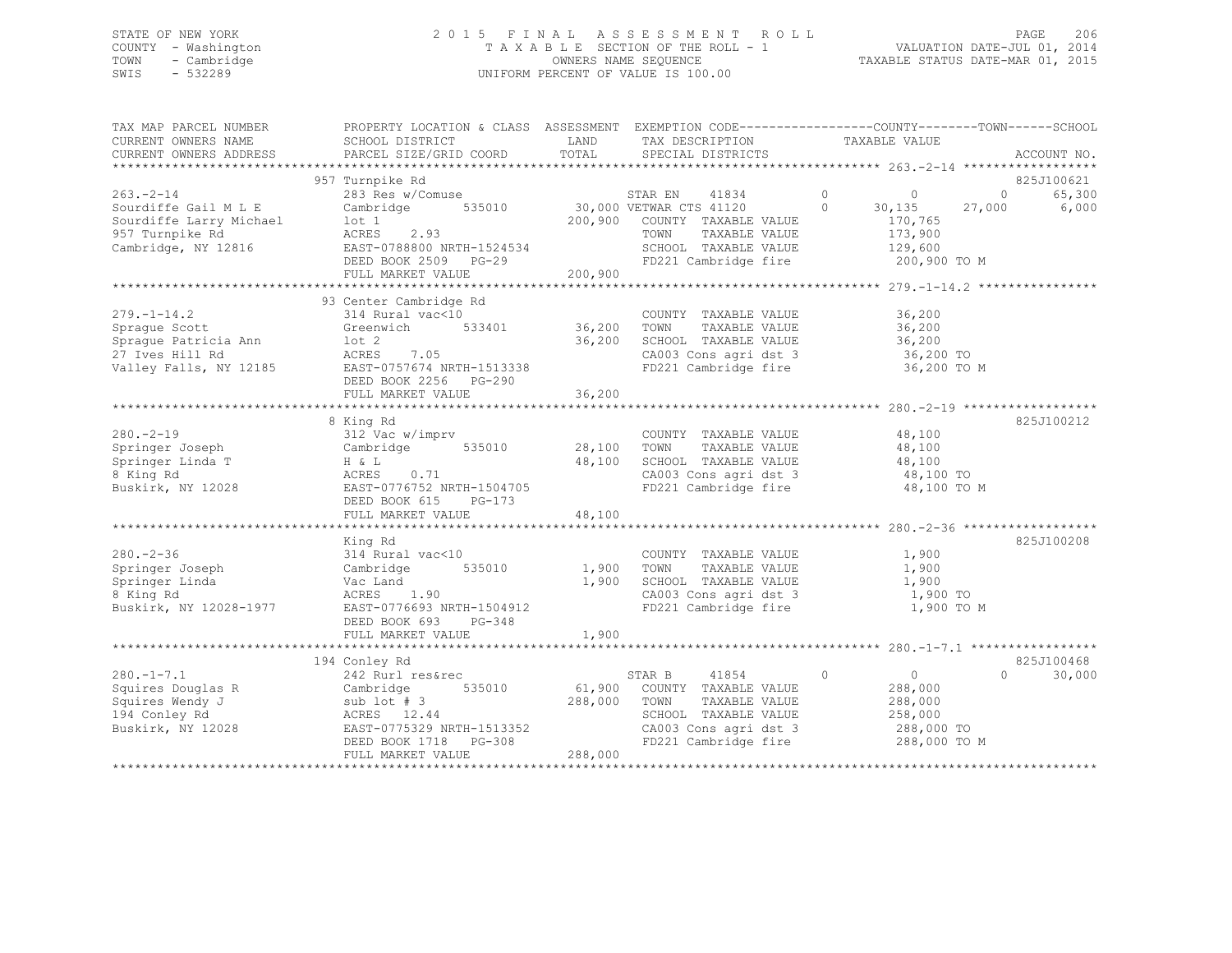### STATE OF NEW YORK 2 0 1 5 F I N A L A S S E S S M E N T R O L L PAGE 207 COUNTY - Washington T A X A B L E SECTION OF THE ROLL - 1 VALUATION DATE-JUL 01, 2014 TOWN - Cambridge Communication owners NAME SEQUENCE TAXABLE STATUS DATE-MAR 01, 2015 SWIS - 532289 UNIFORM PERCENT OF VALUE IS 100.00

TAX MAP PARCEL NUMBER PROPERTY LOCATION & CLASS ASSESSMENT EXEMPTION CODE----------------------------TOWN------SCHOOL

CURRENT OWNERS NAME SCHOOL DISTRICT TAND TAX DESCRIPTION TAXABLE VALUE CURRENT OWNERS ADDRESS PARCEL SIZE/GRID COORD TOTAL SPECIAL DISTRICTS ACCOUNT NO. \*\*\*\*\*\*\*\*\*\*\*\*\*\*\*\*\*\*\*\*\*\*\*\*\*\*\*\*\*\*\*\*\*\*\*\*\*\*\*\*\*\*\*\*\*\*\*\*\*\*\*\*\*\*\*\*\*\*\*\*\*\*\*\*\*\*\*\*\*\*\*\*\*\*\*\*\*\*\*\*\*\*\*\*\*\*\*\*\*\*\*\*\*\*\*\*\*\*\*\*\*\*\* 279.-1-7.1 \*\*\*\*\*\*\*\*\*\*\*\*\*\*\*\*\* 256 Whiteside Rd 279.-1-7.1 210 1 Family Res STAR B 41854 0 0 0 30,000 Stannard James W Cambridge 535010 35,000 COUNTY TAXABLE VALUE 180,600 Stannard Melissa Q H & L 180,600 TOWN TAXABLE VALUE 180,600 256 Whiteside Rd ACRES 3.20 SCHOOL TAXABLE VALUE 150,600 Johnsonville, NY 12094-2021 EAST-0764778 NRTH-1510010 CA003 Cons agri dst 3 180,600 TO DEED BOOK 2147 PG-280 FD221 Cambridge fire 180,600 TO M EAST-0764778 NAILLOCK<br>DEED BOOK 2147 PG-280<br>- WALUE 180,600 \*\*\*\*\*\*\*\*\*\*\*\*\*\*\*\*\*\*\*\*\*\*\*\*\*\*\*\*\*\*\*\*\*\*\*\*\*\*\*\*\*\*\*\*\*\*\*\*\*\*\*\*\*\*\*\*\*\*\*\*\*\*\*\*\*\*\*\*\*\*\*\*\*\*\*\*\*\*\*\*\*\*\*\*\*\*\*\*\*\*\*\*\*\*\*\*\*\*\*\*\*\*\* 246.-1-23.2 \*\*\*\*\*\*\*\*\*\*\*\*\*\*\*\* 217 Stevenson Rd 246.-1-23.2 210 1 Family Res STAR B 41854 0 0 0 30,000 Stannard Suzanne M Cambridge 535010 28,200 COUNTY TAXABLE VALUE 130,900 217 Stevenson Rd Sub Lot 1 130,900 TOWN TAXABLE VALUE 130,900 Greenwich, NY 12834 ACRES 1.04 SCHOOL TAXABLE VALUE 100,900 EAST-0777451 NRTH-1536902 CA003 Cons agri dst 3 130,900 TO DEED BOOK 869 PG-260 FD221 Cambridge fire 130,900 TO M EAST-0777451 NKTH-1000000<br>DEED BOOK 869 PG-260<br>FULL MARKET VALUE 130,900 \*\*\*\*\*\*\*\*\*\*\*\*\*\*\*\*\*\*\*\*\*\*\*\*\*\*\*\*\*\*\*\*\*\*\*\*\*\*\*\*\*\*\*\*\*\*\*\*\*\*\*\*\*\*\*\*\*\*\*\*\*\*\*\*\*\*\*\*\*\*\*\*\*\*\*\*\*\*\*\*\*\*\*\*\*\*\*\*\*\*\*\*\*\*\*\*\*\*\*\*\*\*\* 288.-1-7 \*\*\*\*\*\*\*\*\*\*\*\*\*\*\*\*\*\*\* 35 Durfee Rd 825J100297AG DIST 41720 0 66,591 66,591 66,591 288.-1-7 312 Vac w/imprv AG DIST 41720 0 66,591 66,591 66,591 Stefanovich Michael J Cambridge 535010 84,300 COUNTY TAXABLE VALUE 27,309 111 Brownell Corners Rd V Land 93,900 TOWN TAXABLE VALUE 27,309 Eagle Bridge, NY 12057 ACRES 34.62 SCHOOL TAXABLE VALUE 27,309 EAST-0765913 NRTH-1502275 CA003 Cons agri dst 3 27,309 TO MAY BE SUBJECT TO PAYMENT DEED BOOK 856 PG-102 66,591 EX UNDER AGDIST LAW TIL 2019 FULL MARKET VALUE 93,900 FD221 Cambridge fire 93,900 TO M \*\*\*\*\*\*\*\*\*\*\*\*\*\*\*\*\*\*\*\*\*\*\*\*\*\*\*\*\*\*\*\*\*\*\*\*\*\*\*\*\*\*\*\*\*\*\*\*\*\*\*\*\*\*\*\*\*\*\*\*\*\*\*\*\*\*\*\*\*\*\*\*\*\*\*\*\*\*\*\*\*\*\*\*\*\*\*\*\*\*\*\*\*\*\*\*\*\*\*\*\*\*\* 280.-1-13.3 \*\*\*\*\*\*\*\*\*\*\*\*\*\*\*\*825J100891 118 County Route 59 825J100891 280.-1-13.3 242 Rurl res&rec CW\_10\_VET/ 41152 0 8,000 <sup>0</sup> <sup>0</sup> Stein Harry Cambridge 535010 112,400 COUNTY TAXABLE VALUE 441,500 Stein Sandra ACRES 29.90 449,500 TOWN TAXABLE VALUE 449,500 118 County Route 59 EAST-0774805 NRTH-1504735 SCHOOL TAXABLE VALUE 449,500 Buskirk, NY 12028 DEED BOOK 931 PG-78 CA003 Cons agri dst 3 449,500 TO FULL MARKET VALUE 449,500 FD221 Cambridge fire 449,500 TO M \*\*\*\*\*\*\*\*\*\*\*\*\*\*\*\*\*\*\*\*\*\*\*\*\*\*\*\*\*\*\*\*\*\*\*\*\*\*\*\*\*\*\*\*\*\*\*\*\*\*\*\*\*\*\*\*\*\*\*\*\*\*\*\*\*\*\*\*\*\*\*\*\*\*\*\*\*\*\*\*\*\*\*\*\*\*\*\*\*\*\*\*\*\*\*\*\*\*\*\*\*\*\* 246.-1-32.4 \*\*\*\*\*\*\*\*\*\*\*\*\*\*\*\*825J102013 361 Petteys Rd 825J102013 246.-1-32.4 210 1 Family Res STAR B 41854 0 0 0 30,000 Sterling Bruce R Greenwich 533401 39,600 COUNTY TAXABLE VALUE 228,000 Sterling Lisa House & land 228,000 TOWN TAXABLE VALUE 228,000 361 Petteys Rd Lot 3 SCHOOL TAXABLE VALUE 198,000 Greenwich, NY 12834 ACRES 5.38 CA003 Cons agri dst 3 228,000 TO EAST-0770030 NRTH-1543582 FD221 Cambridge fire 228,000 TO M DEED BOOK 883 PG-268 FULL MARKET VALUE 228,000 \*\*\*\*\*\*\*\*\*\*\*\*\*\*\*\*\*\*\*\*\*\*\*\*\*\*\*\*\*\*\*\*\*\*\*\*\*\*\*\*\*\*\*\*\*\*\*\*\*\*\*\*\*\*\*\*\*\*\*\*\*\*\*\*\*\*\*\*\*\*\*\*\*\*\*\*\*\*\*\*\*\*\*\*\*\*\*\*\*\*\*\*\*\*\*\*\*\*\*\*\*\*\*\*\*\*\*\*\*\*\*\*\*\*\*\*\*\*\*\*\*\*\*\*\*\*\*\*\*\*\*\*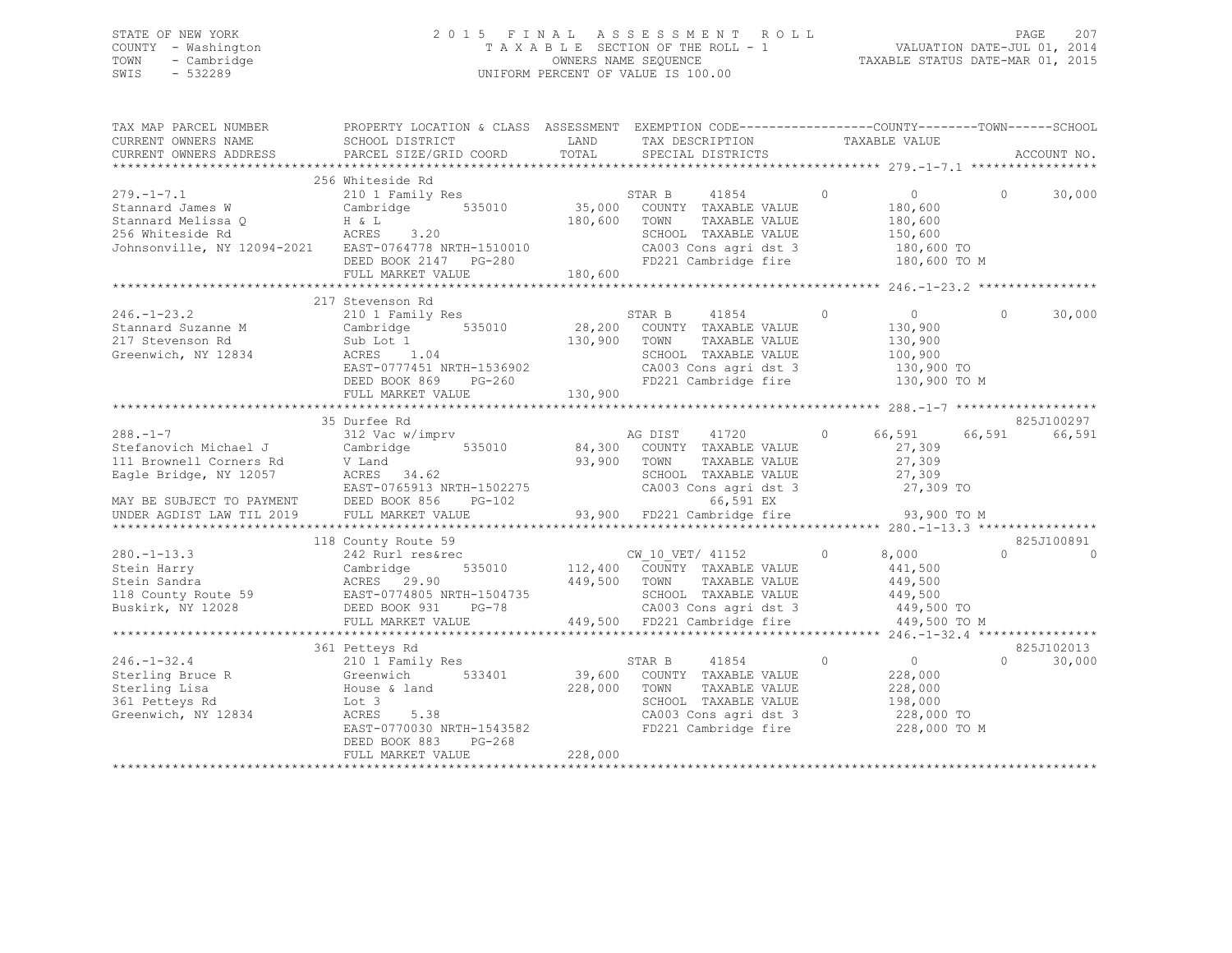## STATE OF NEW YORK 2 0 1 5 F I N A L A S S E S S M E N T R O L L PAGE 208 COUNTY - Washington T A X A B L E SECTION OF THE ROLL - 1 VALUATION DATE-JUL 01, 2014 TOWN - Cambridge OWNERS NAME SEQUENCE TAXABLE STATUS DATE-MAR 01, 2015 SWIS - 532289 UNIFORM PERCENT OF VALUE IS 100.00

| TAX MAP PARCEL NUMBER<br>CURRENT OWNERS NAME<br>CURRENT OWNERS ADDRESS                                                                                           | SCHOOL DISTRICT<br>PARCEL SIZE/GRID COORD                                                                                                                                                                          | LAND<br>TOTAL                                                              | TAX DESCRIPTION<br>SPECIAL DISTRICTS                                                                                                                                                                           | PROPERTY LOCATION & CLASS ASSESSMENT EXEMPTION CODE---------------COUNTY-------TOWN-----SCHOOL<br>TAXABLE VALUE                                               | ACCOUNT NO.                                            |
|------------------------------------------------------------------------------------------------------------------------------------------------------------------|--------------------------------------------------------------------------------------------------------------------------------------------------------------------------------------------------------------------|----------------------------------------------------------------------------|----------------------------------------------------------------------------------------------------------------------------------------------------------------------------------------------------------------|---------------------------------------------------------------------------------------------------------------------------------------------------------------|--------------------------------------------------------|
| $272 - 2 - 16$<br>Stevens Gerald E<br>Stevens Patricia A<br>497 Turnpike Rd<br>Buskirk, NY 12028                                                                 | 497 Turnpike Rd<br>242 Rurl res&rec<br>Cambridge<br>535010<br>Round House & Lot<br>ACRES 19.02<br>EAST-0787469 NRTH-1514287<br>DEED BOOK 3487 PG-152<br>FULL MARKET VALUE<br>*************************             | 103,000<br>205,700<br>205,700<br>*********                                 | COUNTY TAXABLE VALUE<br>TOWN<br>TAXABLE VALUE<br>SCHOOL TAXABLE VALUE<br>FD221 Cambridge fire                                                                                                                  | 205,700<br>205,700<br>205,700<br>205,700 TO M<br>********************* 255.-1-23 ******************                                                           | 825J100399                                             |
| $255. - 1 - 23$<br>Stevens Hannah M<br>234 Irish Ln<br>Cambridge, NY 12816                                                                                       | 234 Irish Ln<br>242 Rurl res&rec<br>Cambridge<br>535010<br>ACRES 51.00<br>EAST-0779578 NRTH-1532539<br>DEED BOOK 799<br>$PG-99$<br>FULL MARKET VALUE                                                               | 158,800<br>418,800<br>418,800                                              | COUNTY TAXABLE VALUE<br>TOWN<br>TAXABLE VALUE<br>SCHOOL TAXABLE VALUE<br>FD221 Cambridge fire                                                                                                                  | 418,800<br>418,800<br>418,800<br>418,800 TO M                                                                                                                 | 825J100628                                             |
| $255. - 1 - 3.1$<br>Stevenson Anna<br>c/o Julie Wetherby<br>25 Mountain View Dr<br>Cambridge, NY 12816<br>MAY BE SUBJECT TO PAYMENT<br>UNDER AGDIST LAW TIL 2019 | ***************************<br>296 Stevenson Rd<br>241 Rural res&aq<br>535010<br>Cambridge<br>House & Land<br>370/229<br>ACRES 129.50<br>EAST-0780048 NRTH-1535839<br>DEED BOOK 306<br>PG-364<br>FULL MARKET VALUE | **************<br>AG DIST<br>213,900 AGED-CO<br>433,800 STAR EN<br>433,800 | 40 PCT OF VALUE USED FOR EXEMPTION PURPOSES<br>41720<br>41802<br>41834<br>COUNTY TAXABLE VALUE<br>TOWN<br>TAXABLE VALUE<br>SCHOOL TAXABLE VALUE<br>CA005 Cons agri dst 5<br>112,261 EX<br>FD221 Cambridge fire | 112,261<br>112,261<br>$\circ$<br>$\circ$<br>$\bigcirc$<br>43,380<br>$\Omega$<br>$\overline{0}$<br>278,159<br>321,539<br>256,239<br>321,539 TO<br>433,800 TO M | 825J100629<br>112,261<br>$\circ$<br>$\Omega$<br>65,300 |
| $263. - 2 - 23.2$<br>Stewart Gary<br>990 King Rd<br>Cambridge, NY 12816                                                                                          | 990 King Rd<br>270 Mfg housing<br>535010<br>Cambridge<br>ACRES 52.47<br>EAST-0786478 NRTH-1523777<br>DEED BOOK 2496 PG-149<br>FULL MARKET VALUE                                                                    | 139,800                                                                    | STAR B<br>41854<br>117,600 COUNTY TAXABLE VALUE<br>TOWN<br>TAXABLE VALUE<br>SCHOOL TAXABLE VALUE<br>CA003 Cons agri dst 3<br>139,800 FD221 Cambridge fire                                                      | $\circ$<br>$\overline{0}$<br>139,800<br>139,800<br>109,800<br>139,800 TO<br>139,800 TO M<br>***** 270.-1-24.4 *****************                               | 825J100940<br>$\Omega$<br>30,000                       |
| $270. - 1 - 24.4$<br>StGelais Michael J<br>StGelais/Landor Kathleen A<br>658 County Route 74<br>Cambridge, NY 12816                                              | 658 County Route 74<br>242 Rurl res&rec<br>Cambridge<br>535010<br>H & L<br>Lot 3<br>ACRES 11.38<br>EAST-0765913 NRTH-1514481<br>DEED BOOK 1744 PG-62<br>FULL MARKET VALUE                                          | 200,000<br>200,000                                                         | STAR B<br>41854<br>59,900 COUNTY TAXABLE VALUE<br>TOWN<br>TAXABLE VALUE<br>SCHOOL TAXABLE VALUE<br>FD221 Cambridge fire                                                                                        | $\Omega$<br>$\circ$<br>200,000<br>200,000<br>170,000<br>200,000 TO M                                                                                          | 825J101994<br>$\Omega$<br>30,000                       |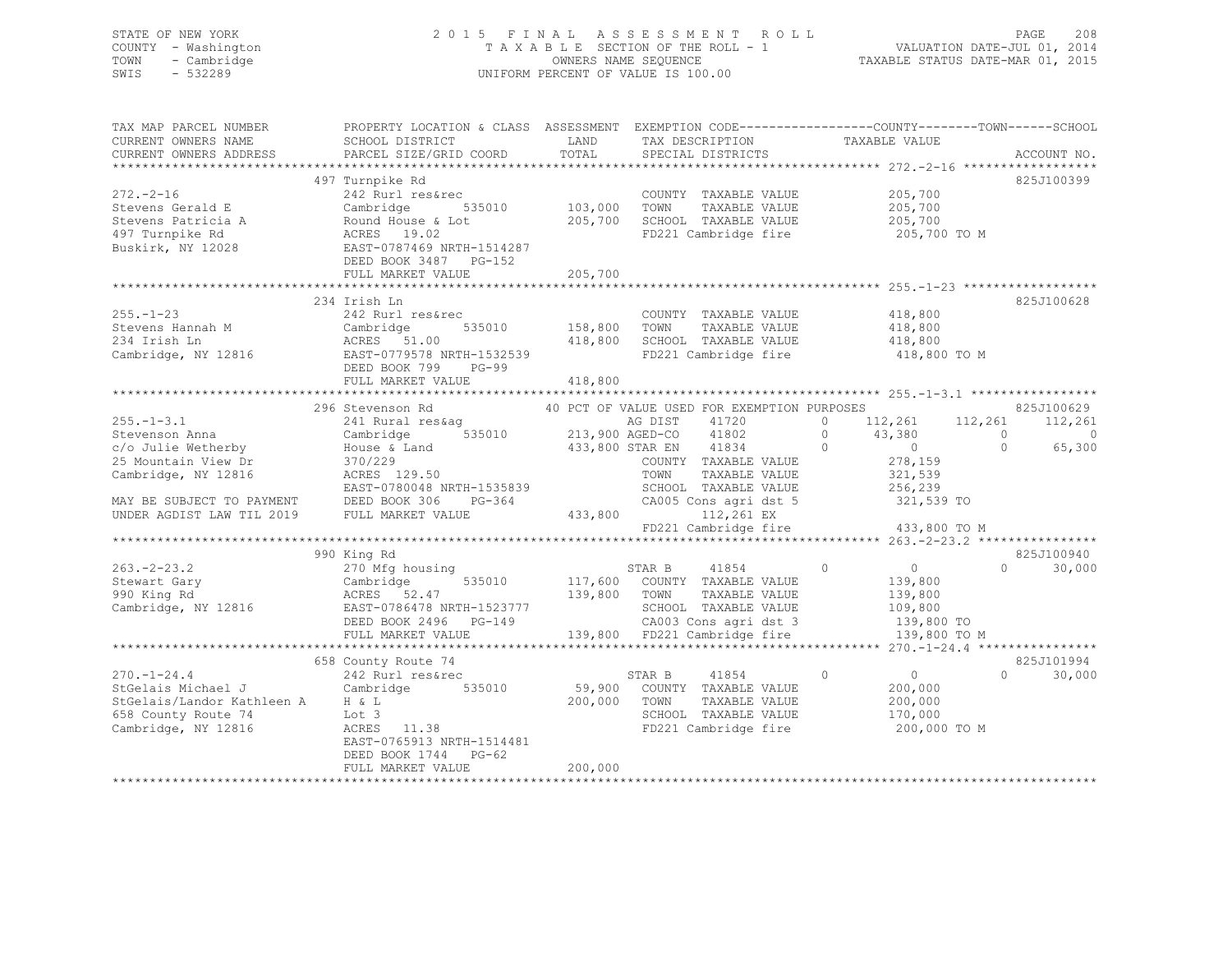## STATE OF NEW YORK 2 0 1 5 F I N A L A S S E S S M E N T R O L L PAGE 209 COUNTY - Washington T A X A B L E SECTION OF THE ROLL - 1 VALUATION DATE-JUL 01, 2014 TOWN - Cambridge OWNERS NAME SEQUENCE TAXABLE STATUS DATE-MAR 01, 2015 SWIS - 532289 UNIFORM PERCENT OF VALUE IS 100.00

| TAX MAP PARCEL NUMBER<br>CURRENT OWNERS NAME                                                                                                                                                                                                                                         | PROPERTY LOCATION & CLASS ASSESSMENT EXEMPTION CODE-----------------COUNTY-------TOWN------SCHOOL<br>SCHOOL DISTRICT                                                                                                       | LAND                    | TAX DESCRIPTION TAXABLE VALUE                                                                                                              |         |                                                                |                          |                      |
|--------------------------------------------------------------------------------------------------------------------------------------------------------------------------------------------------------------------------------------------------------------------------------------|----------------------------------------------------------------------------------------------------------------------------------------------------------------------------------------------------------------------------|-------------------------|--------------------------------------------------------------------------------------------------------------------------------------------|---------|----------------------------------------------------------------|--------------------------|----------------------|
| CURRENT OWNERS ADDRESS                                                                                                                                                                                                                                                               | PARCEL SIZE/GRID COORD                                                                                                                                                                                                     | TOTAL                   | SPECIAL DISTRICTS                                                                                                                          |         |                                                                |                          | ACCOUNT NO.          |
|                                                                                                                                                                                                                                                                                      | 259 Conley Rd                                                                                                                                                                                                              |                         | 80 PCT OF VALUE USED FOR EXEMPTION PURPOSES                                                                                                |         |                                                                |                          | 825J100631           |
| 271.-2-28<br>259 Conley Rd<br>269 Conley Rd<br>271.-2-28<br>271.-2-28<br>271.-2-28<br>271.-2-28<br>271.-2-28<br>271.-2-28<br>271.-2-28<br>271.-2-28<br>271.-2-28<br>271.-2-28<br>271.-2-28<br>271.-2-28<br>271.-2-28<br>271.-2-28<br>271.-2-28<br>271.-2-28<br>271.                  |                                                                                                                                                                                                                            |                         |                                                                                                                                            |         |                                                                | 35,000<br>$\overline{0}$ | 10,000<br>65,300     |
|                                                                                                                                                                                                                                                                                      |                                                                                                                                                                                                                            |                         |                                                                                                                                            |         |                                                                |                          |                      |
|                                                                                                                                                                                                                                                                                      |                                                                                                                                                                                                                            |                         |                                                                                                                                            |         |                                                                |                          |                      |
| 246.-1-32<br>Stone Daniel W<br>Stone Hideko L<br>Stone Hideko L<br>Tarm Land<br>402 County Route 74A<br>Greenwich, NY 12834<br>Stone Tarm Land<br>ACRES<br>ACRES<br>29.60<br>EAST-0768879 NRTH-1541931<br>DEED BOOK 932<br>PG-235                                                    | 101,500 TOWN<br>533401 101,500 SCHOO                                                                                                                                                                                       |                         | COUNTY TAXABLE VALUE<br>TAXABLE VALUE<br>CA003 Cons agri dst 3<br>FD221 Cambridge fire                                                     |         | 101,500<br>101,500<br>101,500 TO<br>101,500 TO M               |                          | 825J100497           |
|                                                                                                                                                                                                                                                                                      |                                                                                                                                                                                                                            |                         |                                                                                                                                            |         |                                                                |                          |                      |
|                                                                                                                                                                                                                                                                                      | 32 Durfee Rd                                                                                                                                                                                                               |                         |                                                                                                                                            |         |                                                                |                          | 825J100633           |
| $288. -1 - 17$<br>Sutherland Richard E<br>32 Durfee Rd<br>Buskirk, NY 12028                                                                                                                                                                                                          | 210 1 Family Res<br>Cambridge 535010 28,000 COUNTY TAXABLE VALUE<br>H L 158,100 TOWN TAXABLE VALUE<br>ACRES 0.70<br>EAST-0764972 NRTH-1501559<br>EAST-0764972 NRTH-1501559 FD221 Cambridge fire<br>DEED BOOK 406<br>PG-571 |                         | STAR EN 41834 0<br>TAXABLE VALUE<br>SCHOOL TAXABLE VALUE                                                                                   |         | $\overline{0}$<br>158,100<br>158,100<br>92,800<br>158,100 TO M | $\Omega$                 | 65,300               |
|                                                                                                                                                                                                                                                                                      | FULL MARKET VALUE                                                                                                                                                                                                          | 158,100                 |                                                                                                                                            |         |                                                                |                          |                      |
|                                                                                                                                                                                                                                                                                      |                                                                                                                                                                                                                            |                         |                                                                                                                                            |         |                                                                |                          |                      |
| $280. - 1 - 13.1$<br>280.-1-13.1 105 Vac farmland<br>Sytsma Gary 635010<br>Bruno Angelynn 10 County Route 59 EAST-0774956 NRTH-1506643<br>Buskirk, NY 12028                                                                                                                          | Dickensen Rd<br>105 Vac farmland<br>DEED BOOK 579 PG-99<br>FULL MARKET VALUE                                                                                                                                               | 121,500 TOWN<br>121,500 | AG DIST 41720 (<br>121,500 COUNTY TAXABLE VALUE<br>TOWN      TAXABLE VALUE<br>SCHOOL   TAXABLE VALUE<br>CA003 Cons agri dst 3<br>50,091 EX | $\circ$ | 50,091<br>71,409<br>71,409<br>71,409<br>71,409 TO              | 50,091                   | 825J100396<br>50,091 |
| MAY BE SUBJECT TO PAYMENT<br>UNDER AGDIST LAW TIL 2019                                                                                                                                                                                                                               |                                                                                                                                                                                                                            |                         | FD221 Cambridge fire                                                                                                                       |         | 121,500 TO M                                                   |                          |                      |
|                                                                                                                                                                                                                                                                                      | 170 County Route 59                                                                                                                                                                                                        |                         |                                                                                                                                            |         |                                                                |                          | 825J100673           |
| $280. -1 - 17$                                                                                                                                                                                                                                                                       | 241 Rural res&aq                                                                                                                                                                                                           |                         | AG DIST<br>41720                                                                                                                           | $\circ$ | 39,052                                                         | 39,052                   | 39,052               |
| $\begin{tabular}{lllllllllllll} 280.-1-17 & \mbox{\sc x1~number~200} & 535010 & 276,400 STR B & 41854 & 20000 & 443,448 & 482,500 & 443,448 & 482,500 & 443,448 & 443,448 & 443,448 & 443,448 & 443,448 & 443,448 & 443,448 & 443,448 & 443,448 & 443,448 & 443,448 & 443,448 & 443$ |                                                                                                                                                                                                                            |                         |                                                                                                                                            |         |                                                                | $\Omega$                 | 30,000               |
|                                                                                                                                                                                                                                                                                      |                                                                                                                                                                                                                            |                         |                                                                                                                                            |         |                                                                |                          |                      |
|                                                                                                                                                                                                                                                                                      |                                                                                                                                                                                                                            |                         |                                                                                                                                            |         |                                                                |                          |                      |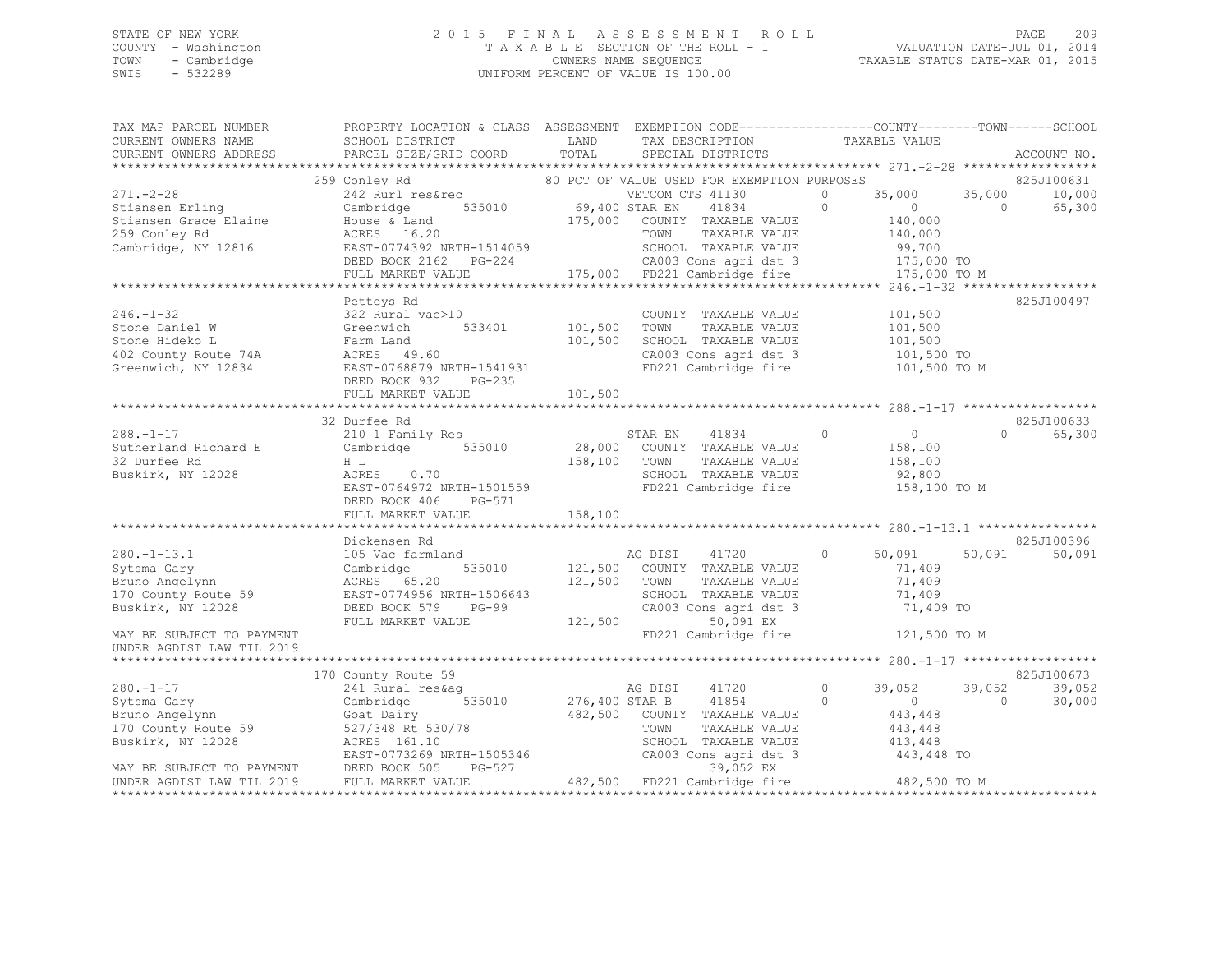## STATE OF NEW YORK 2 0 1 5 F I N A L A S S E S S M E N T R O L L PAGE 210 COUNTY - Washington T A X A B L E SECTION OF THE ROLL - 1 VALUATION DATE-JUL 01, 2014 TOWN - Cambridge OWNERS NAME SEQUENCE TAXABLE STATUS DATE-MAR 01, 2015 SWIS - 532289 UNIFORM PERCENT OF VALUE IS 100.00

| TAX MAP PARCEL NUMBER<br>CURRENT OWNERS NAME<br>CURRENT OWNERS ADDRESS                                    | PROPERTY LOCATION & CLASS ASSESSMENT<br>SCHOOL DISTRICT<br>PARCEL SIZE/GRID COORD                                                                                                                                                                       | LAND<br>TOTAL                | EXEMPTION CODE-----------------COUNTY-------TOWN------SCHOOL<br>TAX DESCRIPTION<br>SPECIAL DISTRICTS                                                               | TAXABLE VALUE                                                              | ACCOUNT NO.                               |
|-----------------------------------------------------------------------------------------------------------|---------------------------------------------------------------------------------------------------------------------------------------------------------------------------------------------------------------------------------------------------------|------------------------------|--------------------------------------------------------------------------------------------------------------------------------------------------------------------|----------------------------------------------------------------------------|-------------------------------------------|
| $272 - 2 - 24$<br>Taft William J<br>167 Tabor Ln<br>Buskirk, NY 12028                                     | King Rd/e Off<br>321 Abandoned ag<br>535010<br>Cambridge<br>Land<br>ACRES 10.00<br>EAST-0784377 NRTH-1515941<br>DEED BOOK 3234 PG-335<br>FULL MARKET VALUE                                                                                              | 7,000<br>7,000<br>7,000      | COUNTY TAXABLE VALUE<br>TOWN<br>TAXABLE VALUE<br>SCHOOL TAXABLE VALUE<br>SCHOOL TAXABLE VALUE<br>CA003 Cons agri dst 3<br>FD221 Cambridge fire                     | 7,000<br>7,000<br>7,000<br>7,000 TO<br>7,000 TO M                          | 825J100382                                |
| $272. - 2 - 26.2$<br>Taft William J<br>167 Tabor Ln<br>Buskirk, NY 12028                                  | 167 Tabor Ln<br>242 Rurl res&rec<br>Cambridge<br>ACRES 51.00<br>EAST-0784851 NRTH-1517181 SCHOOL TAXABLE VALUE 246,000<br>DEED BOOK 3234 PG-338 276,000 CA003 Cons agri dst 3 276,000 TO<br>FULL MARKET VALUE 276,000 FD221 Cambridge fire 276,000 TO M | 276,000 TOWN                 | $\sim$ 0<br>STAR B<br>41854<br>535010 115,800 COUNTY TAXABLE VALUE<br>TAXABLE VALUE                                                                                | $\overline{0}$<br>276,000<br>276,000                                       | 825J102055<br>30,000<br>$\Omega$          |
| $262. - 1 - 18.2$<br>Tartaglia Lauren M<br>Cummings Shawn R<br>324 County Route 60<br>Cambridge, NY 12816 | 324 County Route 60<br>210 1 Family Res<br>535010<br>Cambridge<br>House & Land<br>FRNT 313.00 DPTH<br>ACRES 0.90<br>EAST-0772633 NRTH-1525022<br>DEED BOOK 3423 PG-267<br>FULL MARKET VALUE                                                             | 193,000<br>193,000           | STAR B<br>41854<br>29,900 COUNTY TAXABLE VALUE<br>TAXABLE VALUE<br>TOWN<br>SCHOOL TAXABLE VALUE<br>FD221 Cambridge fire                                            | $\overline{0}$<br>$\circ$<br>193,000<br>193,000<br>163,000<br>193,000 TO M | 825J100882<br>$\Omega$<br>30,000          |
| $262. - 1 - 10.3$<br>Taylor Brian K<br>428 County Route 60<br>Cambridge, NY 12816                         | 428 County Route 60<br>210 1 Family Res<br>Cambridge<br>184,800 TOWN<br>6.00<br>ACRES<br>EAST-0774155 NRTH-1527897<br>DEED BOOK 3048 PG-71<br>DEED BOOK 3048 PG-71<br>FULL MARKET VALUE                                                                 | 184,800                      | STAR B<br>41854<br>535010 54,000 COUNTY TAXABLE VALUE<br>TAXABLE VALUE<br>SCHOOL TAXABLE VALUE<br>FD221 Cambridge fire 184,800 TO M                                | $\circ$<br>$\overline{0}$<br>184,800<br>184,800<br>154,800                 | $\Omega$<br>30,000                        |
| $263. - 2 - 26$<br>Teitelbaum Andrew<br>1269 King Rd<br>Cambridge, NY 12816                               | 1269 King Rd<br>242 Rurl res&rec<br>535010<br>Cambridge<br>H & Ld<br>ACRES 25.20<br>EAST-0785360 NRTH-1526192<br>$PG-501$<br>DEED BOOK 480<br>FULL MARKET VALUE                                                                                         | 83,500<br>232,300<br>232,300 | 41834<br>STAR EN<br>COUNTY TAXABLE VALUE<br>TOWN<br>TAXABLE VALUE<br>SCHOOL TAXABLE VALUE<br>CA003 Cons agri dst 3 232,300 TO<br>FD221 Cambridge fire 232,300 TO M | $\circ$<br>$\overline{0}$<br>232,300<br>232,300<br>167,000                 | 825J100638<br>65,300<br>$0 \qquad \qquad$ |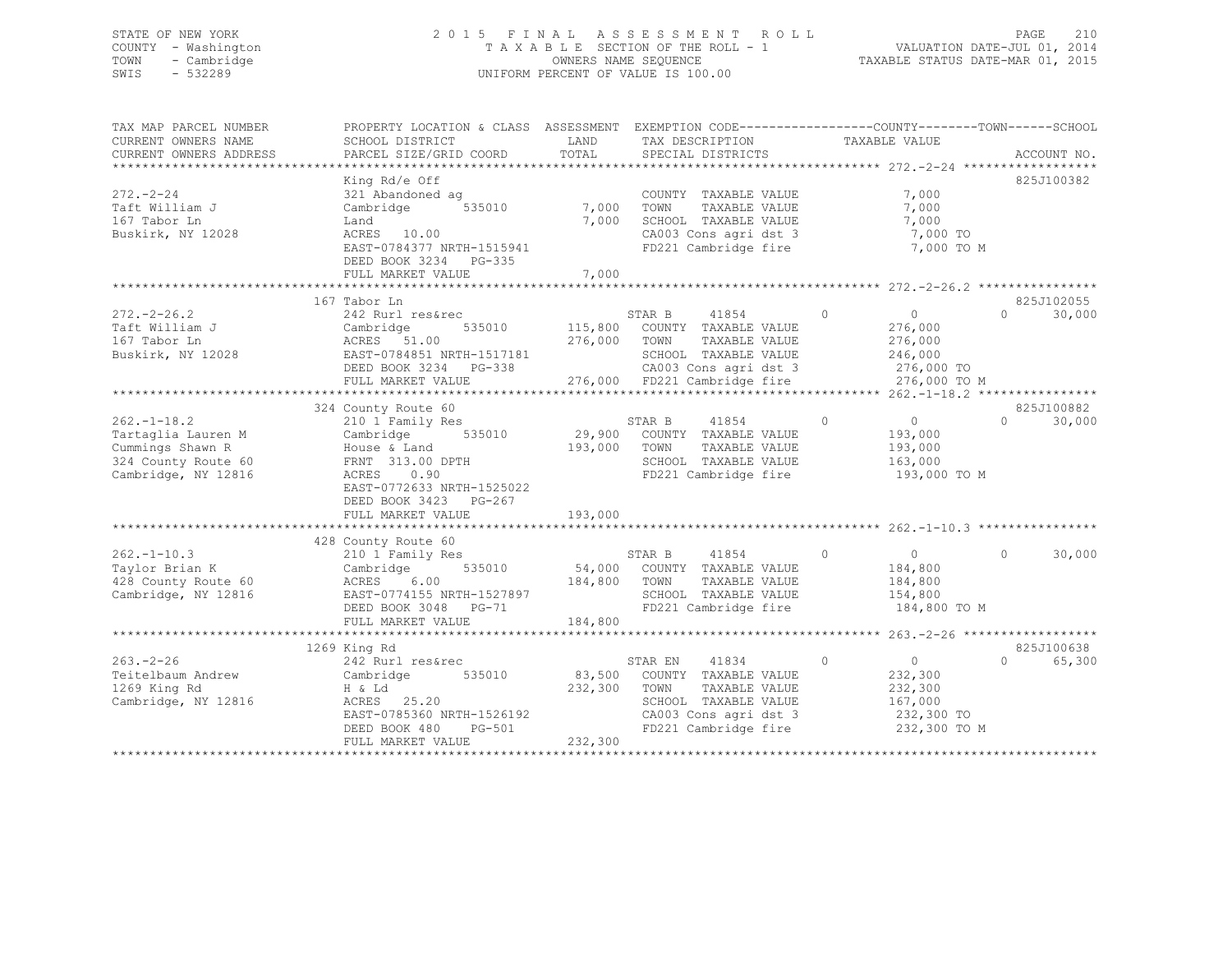## STATE OF NEW YORK 2 0 1 5 F I N A L A S S E S S M E N T R O L L PAGE 211 COUNTY - Washington T A X A B L E SECTION OF THE ROLL - 1 VALUATION DATE-JUL 01, 2014 TOWN - Cambridge OWNERS NAME SEQUENCE TAXABLE STATUS DATE-MAR 01, 2015 SWIS - 532289 UNIFORM PERCENT OF VALUE IS 100.00

| TAX MAP PARCEL NUMBER<br>CURRENT OWNERS NAME<br>CURRENT OWNERS ADDRESS                                                            | PROPERTY LOCATION & CLASS ASSESSMENT<br>SCHOOL DISTRICT<br>PARCEL SIZE/GRID COORD                                                                                   | LAND<br>TOTAL                    | TAX DESCRIPTION<br>SPECIAL DISTRICTS                                                                                                                    | EXEMPTION CODE-----------------COUNTY-------TOWN------SCHOOL<br>TAXABLE VALUE              | ACCOUNT NO.                    |
|-----------------------------------------------------------------------------------------------------------------------------------|---------------------------------------------------------------------------------------------------------------------------------------------------------------------|----------------------------------|---------------------------------------------------------------------------------------------------------------------------------------------------------|--------------------------------------------------------------------------------------------|--------------------------------|
| $272. - 2 - 26.1$<br>Telford Kathryn F LE<br>Coon Richard J Sr<br>61 Tabor Ln<br>Buskirk, NY 12028                                | 61 Tabor Ln<br>270 Mfg housing<br>535010<br>Cambridge<br>Trailer<br>ACRES<br>2.00<br>EAST-0786860 NRTH-1516972<br>DEED BOOK 2092 PG-87<br>FULL MARKET VALUE         | 30,000<br>33,800<br>33,800       | COUNTY TAXABLE VALUE<br>TOWN<br>TAXABLE VALUE<br>TOWN INTERNABLE VALUE<br>SCHOOL TAXABLE VALUE<br>FD221 Cambridge fire                                  | 33,800<br>33,800<br>33,800<br>33,800 TO M                                                  | 825J102046                     |
| $279. - 2 - 13$<br>Telford Norman C Jr<br>243 South Rd<br>Buskirk, NY 12028                                                       | 243 South Rd<br>210 1 Family Res<br>535010<br>Cambridge<br>H & L<br>ACRES<br>4.50<br>EAST-0769387 NRTH-1505737<br>DEED BOOK 954<br>PG-304<br>FULL MARKET VALUE      | 98,700                           | STAR B<br>41854<br>35,600 COUNTY TAXABLE VALUE<br>98,700 TOWN<br>TAXABLE VALUE<br>SCHOOL TAXABLE VALUE<br>CA003 Cons agri dst 3<br>FD221 Cambridge fire | $\circ$<br>$\overline{0}$<br>98,700<br>98,700<br>68,700<br>98,700 TO<br>98,700 TO M        | 825J100449<br>$\cap$<br>30,000 |
| $263 - 2 - 23.7$<br>Thomas Anita<br>Thomas Jeffrey<br>976 King Rd<br>Cambridge, NY 128162                                         | 976 King Rd<br>210 1 Family Res<br>Cambridge 535010<br>787/215<br>ACRES 1.43<br>EAST-0785432 NRTH-1523755<br>DEED BOOK 795<br>PG-300<br>FULL MARKET VALUE           | 178,500 TOWN<br>178,500          | 41854<br>STAR B<br>27,500 COUNTY TAXABLE VALUE<br>TAXABLE VALUE<br>SCHOOL TAXABLE VALUE<br>CA003 Cons agri dst 3<br>FD221 Cambridge fire                | $\circ$<br>$\overline{0}$<br>178,500<br>178,500<br>148,500<br>178,500 TO<br>178,500 TO M   | $\Omega$<br>30,000             |
| $271. - 1 - 14$<br>Thomas Daniel C<br>Thomas Olive G<br>817 County Route 59<br>Cambridge, NY 12816                                | 824 County Route 59<br>220 2 Family Res<br>Cambridge 535010<br>H & L<br>0.72<br>ACRES<br>EAST-0771227 NRTH-1517470<br>DEED BOOK 499<br>$PG-96$<br>FULL MARKET VALUE | 7,000 TOWN<br>151,900<br>151,900 | COUNTY TAXABLE VALUE<br>TAXABLE VALUE<br>SCHOOL TAXABLE VALUE<br>CA003 Cons agri dst 3<br>FD221 Cambridge fire                                          | 151,900<br>151,900<br>151,900<br>151,900 TO<br>151,900 TO M                                | 825J100611                     |
| $254. -1 - 18$<br>Thomas Dorothy<br>96 Kenyon Rd<br>Greenwich, NY 12834<br>MAY BE SUBJECT TO PAYMENT<br>UNDER AGDIST LAW TIL 2019 | 164 Kenyon Rd<br>241 Rural res&aq<br>533401<br>Greenwich<br>ACRES 59.50<br>EAST-0770692 NRTH-1533310<br>DEED BOOK 220<br>PG-233<br>FULL MARKET VALUE                | 125,900<br>275,700<br>275,700    | AG DIST<br>41720<br>COUNTY TAXABLE VALUE<br>TOWN<br>TAXABLE VALUE<br>SCHOOL TAXABLE VALUE<br>CA003 Cons agri dst 3<br>69,475 EX<br>FD221 Cambridge fire | $\circ$<br>69,475<br>69,475<br>206,225<br>206,225<br>206,225<br>206,225 TO<br>275,700 TO M | 825J100650<br>69,475           |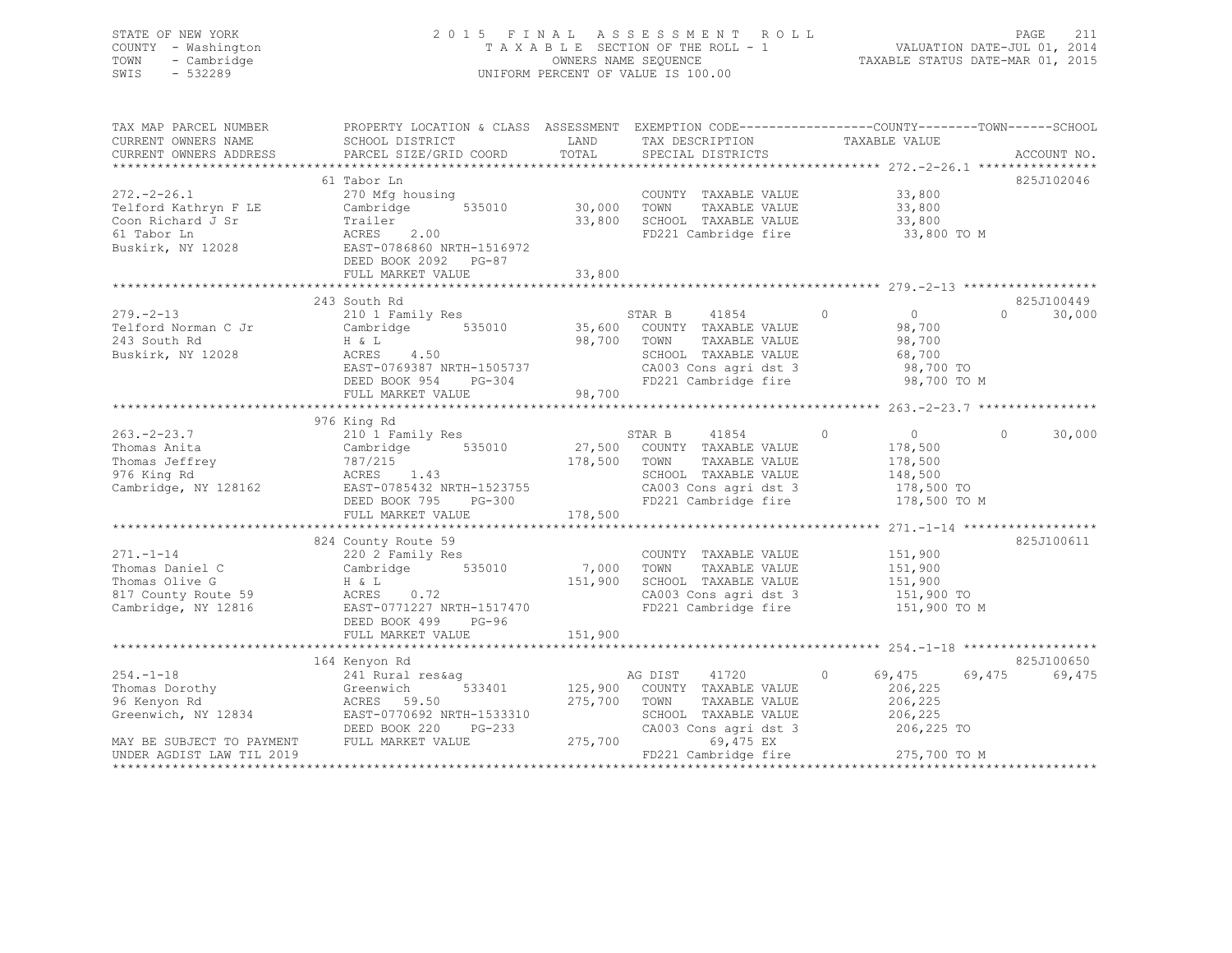## STATE OF NEW YORK 2 0 1 5 F I N A L A S S E S S M E N T R O L L PAGE 212 COUNTY - Washington T A X A B L E SECTION OF THE ROLL - 1 VALUATION DATE-JUL 01, 2014 TOWN - Cambridge OWNERS NAME SEQUENCE TAXABLE STATUS DATE-MAR 01, 2015 SWIS - 532289 UNIFORM PERCENT OF VALUE IS 100.00

| TAX MAP PARCEL NUMBER                                                                                                                      | PROPERTY LOCATION & CLASS ASSESSMENT EXEMPTION CODE---------------COUNTY-------TOWN-----SCHOOL |             |                                                                |                                       |                                                                          |                |             |
|--------------------------------------------------------------------------------------------------------------------------------------------|------------------------------------------------------------------------------------------------|-------------|----------------------------------------------------------------|---------------------------------------|--------------------------------------------------------------------------|----------------|-------------|
| CURRENT OWNERS NAME                                                                                                                        | SCHOOL DISTRICT                                                                                | LAND        | TAX DESCRIPTION                                                |                                       | TAXABLE VALUE                                                            |                |             |
| CURRENT OWNERS ADDRESS                                                                                                                     | PARCEL SIZE/GRID COORD                                                                         | TOTAL       | SPECIAL DISTRICTS                                              |                                       |                                                                          |                | ACCOUNT NO. |
|                                                                                                                                            | 96 Kenyon Rd                                                                                   |             |                                                                |                                       |                                                                          |                | 825J100652  |
| $254. -1 - 19$                                                                                                                             | 241 Rural res&ag                                                                               |             | AG DIST<br>41720                                               | $\circ$                               | 93,397                                                                   | 93,397         | 93,397      |
| Thomas Dorothy                                                                                                                             | Greenwich                                                                                      |             | 533401 171,600 STAR EN 41834                                   | $\Omega$                              |                                                                          | $\bigcirc$     | 65,300      |
| 96 Kenyon Rd                                                                                                                               | Farm                                                                                           | 285,800     | COUNTY TAXABLE VALUE                                           |                                       | $\begin{smallmatrix}&&0\\&&2\\1&92&\mathbf{,}\ 4\,0\,3\end{smallmatrix}$ |                |             |
| Greenwich, NY 12834                                                                                                                        | 855/120                                                                                        |             | TOWN<br>TAXABLE VALUE                                          |                                       | 192,403                                                                  |                |             |
|                                                                                                                                            | ACRES 95.70                                                                                    |             | SCHOOL TAXABLE VALUE                                           |                                       | 127,103                                                                  |                |             |
| MAY BE SUBJECT TO PAYMENT                                                                                                                  | EAST-0770517 NRTH-1531782                                                                      |             | SCHOOL TAXABLE VALUE<br>CA003 Cons agri dst 3                  |                                       | 192,403 TO                                                               |                |             |
| UNDER AGDIST LAW TIL 2019                                                                                                                  | $PG-128$<br>DEED BOOK 306                                                                      |             | 93,397 EX                                                      |                                       |                                                                          |                |             |
|                                                                                                                                            | FULL MARKET VALUE                                                                              |             | 285,800 FD221 Cambridge fire 285,800 TO M                      |                                       |                                                                          |                |             |
|                                                                                                                                            |                                                                                                |             |                                                                |                                       |                                                                          |                |             |
|                                                                                                                                            | Conley Rd                                                                                      |             |                                                                |                                       |                                                                          |                | 825J100900  |
| $271 - 2 - 24.1$                                                                                                                           | 105 Vac farmland                                                                               |             |                                                                | $\circ$                               | 55,072                                                                   | 55,072         | 55,072      |
| Thomas Family Farm Land Hld                                                                                                                | Cambridge                                                                                      |             |                                                                |                                       | 12,428<br>12,428                                                         |                |             |
| 817 County Route 59<br>Cambridge, NY 12816                                                                                                 | Vl<br>ACRES 21.00                                                                              | 67,500 TOWN | TAXABLE VALUE                                                  |                                       |                                                                          |                |             |
|                                                                                                                                            | EAST-0773292 NRTH-1517880                                                                      |             | SCHOOL TAXABLE VALUE 12,428<br>CA003 Cons agri dst 3 12,428 TO |                                       |                                                                          |                |             |
| MAY BE SUBJECT TO PAYMENT DEED BOOK 3483 PG-322                                                                                            |                                                                                                |             | 55,072 EX                                                      |                                       |                                                                          |                |             |
| UNDER AGDIST LAW TIL 2019                                                                                                                  | FULL MARKET VALUE                                                                              |             | 67,500 FD221 Cambridge fire                                    |                                       | 67,500 TO M                                                              |                |             |
|                                                                                                                                            |                                                                                                |             |                                                                |                                       |                                                                          |                |             |
|                                                                                                                                            | 817 County Route 59                                                                            |             |                                                                |                                       |                                                                          |                | 825J100647  |
| 817 County Route 59<br>271.-1-3 112 Dairy farm AG BUILD 41700<br>2911.edustra 112 Dairy farm 120 AG BUILD 41700<br>2917,600 AG BUILD 41700 |                                                                                                |             |                                                                |                                       | $0$ 25,000 25,000<br>0 26,000 26,000                                     |                | 25,000      |
|                                                                                                                                            |                                                                                                |             |                                                                |                                       |                                                                          |                | 26,000      |
| 817 County Route 59                                                                                                                        | ACRES 244.30                                                                                   |             | 705,000 AG BUILD 41700                                         | $\circ$                               | 11,700 11,700                                                            |                | 11,700      |
| Cambridge, NY 12816                                                                                                                        | EAST-0770583 NRTH-1516620                                                                      |             | AG DIST<br>41720                                               | $\begin{array}{c} 0 \\ 0 \end{array}$ | 216,698                                                                  | 216,698        | 216,698     |
|                                                                                                                                            | DEED BOOK 3483 PG-313                                                                          |             | STAR B<br>41854                                                |                                       | $\sim$ 0 $\sim$                                                          | $\overline{0}$ | 30,000      |
| MAY BE SUBJECT TO PAYMENT                                                                                                                  | FULL MARKET VALUE                                                                              |             | 705,000 COUNTY TAXABLE VALUE                                   |                                       | 425,602                                                                  |                |             |
| UNDER AGDIST LAW TIL 2019                                                                                                                  |                                                                                                |             | TOWN<br>TAXABLE VALUE                                          |                                       | 425,602                                                                  |                |             |
|                                                                                                                                            |                                                                                                |             | SCHOOL TAXABLE VALUE<br>CA003 Cons agri dst 3                  |                                       | 395,602<br>488,302 TO                                                    |                |             |
|                                                                                                                                            |                                                                                                |             | 216,698 EX                                                     |                                       |                                                                          |                |             |
|                                                                                                                                            |                                                                                                |             | FD221 Cambridge fire                                           |                                       | 705,000 TO M                                                             |                |             |
|                                                                                                                                            |                                                                                                |             |                                                                |                                       |                                                                          |                |             |
|                                                                                                                                            | 454 Center Cambridge Rd                                                                        |             |                                                                |                                       |                                                                          |                |             |
| $270. - 1 - 26.14$                                                                                                                         | 210 1 Family Res                                                                               |             | STAR B<br>41854                                                | $\circ$                               | $\overline{0}$                                                           | $\Omega$       | 30,000      |
| Thomas Kimberly Anne                                                                                                                       | Cambridge                                                                                      |             | 535010 50,000 COUNTY TAXABLE VALUE                             |                                       | 267,000                                                                  |                |             |
| 454 Center Cambridge Rd                                                                                                                    | 267,000<br>Sub Lot 12                                                                          |             | TOWN<br>TAXABLE VALUE                                          |                                       | 267,000                                                                  |                |             |
| Cambridge, NY 12816                                                                                                                        | ACRES 7.00                                                                                     |             | SCHOOL TAXABLE VALUE                                           |                                       | 237,000                                                                  |                |             |
|                                                                                                                                            | EAST-0765753 NRTH-1515684                                                                      |             |                                                                |                                       |                                                                          |                |             |
|                                                                                                                                            | DEED BOOK 888<br>$PG-76$                                                                       |             | FD221 Cambridge fire                                           |                                       | 267,000 TO M                                                             |                |             |
|                                                                                                                                            | FULL MARKET VALUE                                                                              | 267,000     |                                                                |                                       |                                                                          |                |             |
|                                                                                                                                            |                                                                                                |             |                                                                |                                       |                                                                          |                |             |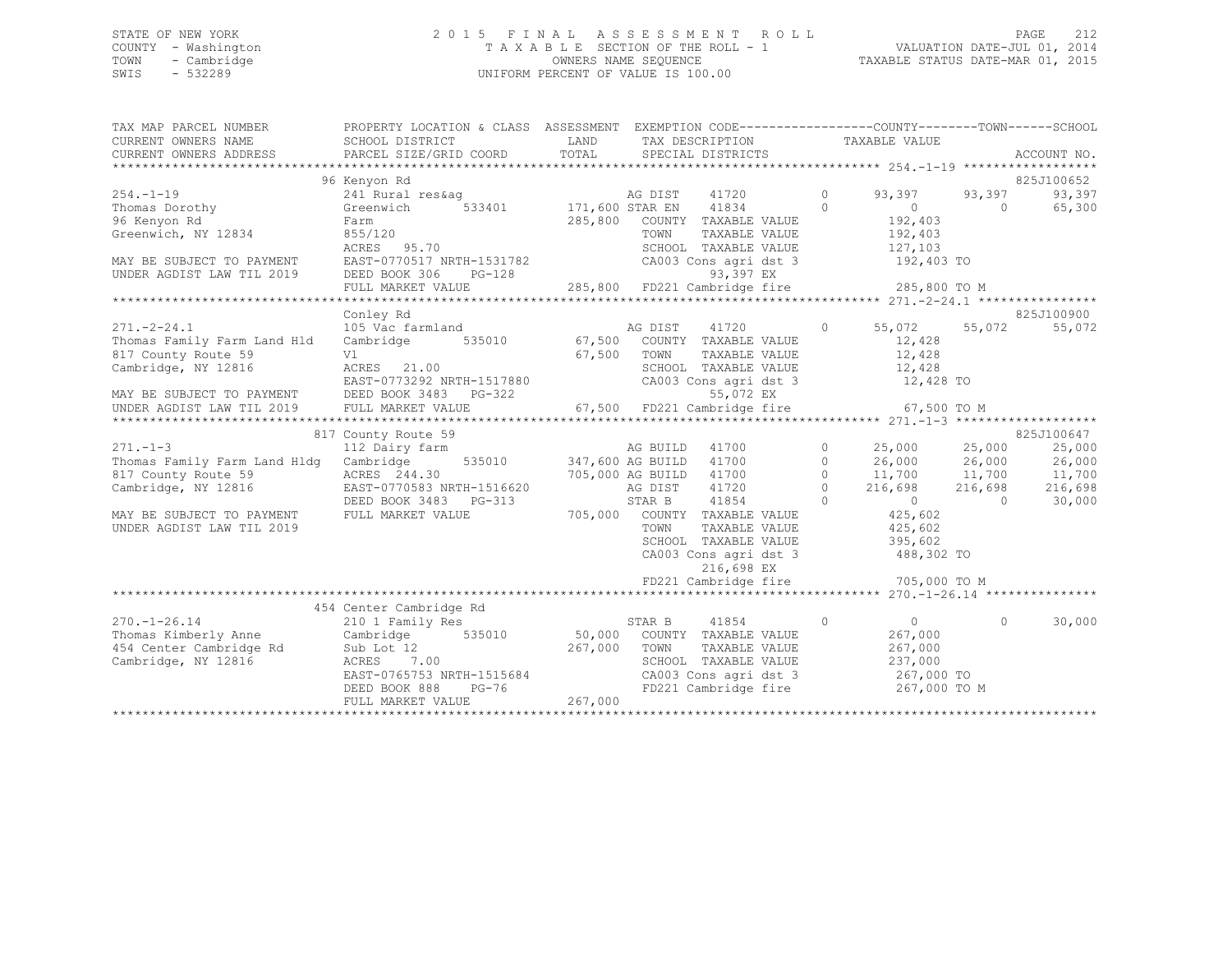## STATE OF NEW YORK 2 0 1 5 F I N A L A S S E S S M E N T R O L L PAGE 213 COUNTY - Washington T A X A B L E SECTION OF THE ROLL - 1 VALUATION DATE-JUL 01, 2014 TOWN - Cambridge OWNERS NAME SEQUENCE TAXABLE STATUS DATE-MAR 01, 2015 SWIS - 532289 UNIFORM PERCENT OF VALUE IS 100.00

| TAX MAP PARCEL NUMBER<br>CURRENT OWNERS NAME<br>CURRENT OWNERS ADDRESS                                                                                         | PROPERTY LOCATION & CLASS ASSESSMENT EXEMPTION CODE---------------COUNTY-------TOWN------SCHOOL<br>SCHOOL DISTRICT<br>PARCEL SIZE/GRID COORD                              | LAND<br>TOTAL              | TAX DESCRIPTION<br>SPECIAL DISTRICTS                                                                                                                                                           | TAXABLE VALUE                                                                                   | ACCOUNT NO.        |
|----------------------------------------------------------------------------------------------------------------------------------------------------------------|---------------------------------------------------------------------------------------------------------------------------------------------------------------------------|----------------------------|------------------------------------------------------------------------------------------------------------------------------------------------------------------------------------------------|-------------------------------------------------------------------------------------------------|--------------------|
|                                                                                                                                                                |                                                                                                                                                                           |                            |                                                                                                                                                                                                |                                                                                                 |                    |
| $271. - 1 - 2.2$<br>Thomas Ralph H -LE-<br>Thomas Daniel<br>621 Center Cambridge Rd<br>Cambridge, NY 12816                                                     | 621 Center Cambridge Rd<br>210 1 Family Res<br>Cambridge 535010<br>H & L<br>H & L<br>ACRES 1.00<br>EAST-0769729 NRTH-1516990<br>DEED BOOK 956 PG-145<br>FULL MARKET VALUE | 137,400 TOWN<br>137,400    | STAR B<br>41854<br>26,000 COUNTY TAXABLE VALUE<br>TAXABLE VALUE<br>SCHOOL TAXABLE VALUE<br>CA003 Cons agri dst 3<br>FD221 Cambridge fire                                                       | $\overline{0}$<br>$\overline{0}$<br>137,400<br>137,400<br>107,400<br>137,400 TO<br>137,400 TO M | 30,000<br>$\Omega$ |
|                                                                                                                                                                |                                                                                                                                                                           |                            |                                                                                                                                                                                                |                                                                                                 |                    |
| $254. - 1 - 27.1$<br>Thomas Richard G<br>164 Kenyon Rd<br>Greenwich, NY 12834                                                                                  | Kenyon Rd<br>323 Vacant rural<br>Greenwich<br>533401<br>Vac Land<br>FRNT 15.00 DPTH 21.00<br>EAST-0769740 NRTH-1533149<br>DEED BOOK 844<br>$PG-174$                       | 100<br>100                 | COUNTY TAXABLE VALUE<br>TAXABLE VALUE<br>TOWN<br>SCHOOL TAXABLE VALUE<br>CA003 Cons agri dst 3<br>FD221 Cambridge fire                                                                         | 100<br>100<br>100<br>100 TO<br>100 TO M                                                         |                    |
|                                                                                                                                                                | FULL MARKET VALUE                                                                                                                                                         | 100                        |                                                                                                                                                                                                |                                                                                                 |                    |
| $261 - 2 - 13$<br>Thomas Richard G<br>Thomas Charles Estate<br>164 Kenyon Rd<br>Greenwich, NY 12834                                                            | Vly Summit Rd/e Off<br>322 Rural vac>10<br>Cambridge<br>EAST-0765872 NRTH-1525031<br>DEED BOOK 835<br>PG-131<br>FULL MARKET VALUE                                         | 535010 7,000 TOWN<br>7,000 | COUNTY TAXABLE VALUE<br>TAXABLE VALUE<br>7,000 SCHOOL TAXABLE VALUE<br>FD221 Cambridge fire                                                                                                    | 7,000<br>7,000<br>7,000<br>7,000 TO M                                                           | 825J100643         |
|                                                                                                                                                                | 99 Durfee Rd                                                                                                                                                              |                            |                                                                                                                                                                                                |                                                                                                 | 825J100980         |
| $288. - 1 - 15.9$<br>Thompson Lori M<br>99 Durfee Rd<br>Buskirk, NY 12028                                                                                      | 210 1 Family Res<br>Cambridge 535010<br>H & L<br>Lot 9<br>ACRES<br>5.16<br>EAST-0766500 NRTH-1500938<br>DEED BOOK 2103 PG-162<br>FULL MARKET VALUE                        | 146,000<br>146,000         | STAR B<br>41854<br>50,700 COUNTY TAXABLE VALUE<br>TOWN<br>TAXABLE VALUE<br>SCHOOL TAXABLE VALUE<br>CA003 Cons agri dst 3<br>FD221 Cambridge fire                                               | $\overline{0}$<br>$\overline{0}$<br>146,000<br>146,000<br>116,000<br>146,000 TO<br>146,000 TO M | 30,000<br>$\Omega$ |
|                                                                                                                                                                |                                                                                                                                                                           |                            |                                                                                                                                                                                                |                                                                                                 |                    |
|                                                                                                                                                                | Morris Rd                                                                                                                                                                 |                            |                                                                                                                                                                                                |                                                                                                 | 825J100477         |
| $289. - 1 - 1$<br>Tiashoke Properties LLC<br>140 Morris Rd<br>Buskirk, NY 12028<br>MAY BE SUBJECT TO PAYMENT DEED BOOK 897 PG-125<br>UNDER AGDIST LAW TIL 2019 | 105 Vac farmland<br>535010<br>Cambridge<br>Vacant Lot<br>ACRES 59.60<br>EAST-0770272 NRTH-1501187<br>FULL MARKET VALUE                                                    | 116,800                    | AG DIST<br>41720<br>115,500 COUNTY TAXABLE VALUE<br>TOWN<br>TAXABLE VALUE<br>SCHOOL TAXABLE VALUE<br>CA003 Cons agri dst 3 34,180 TO<br>82,620 EX<br>116,800 FD221 Cambridge fire 116,800 TO M | $\circ$<br>82,620 82,620<br>34,180<br>34,180<br>34,180                                          | 82,620             |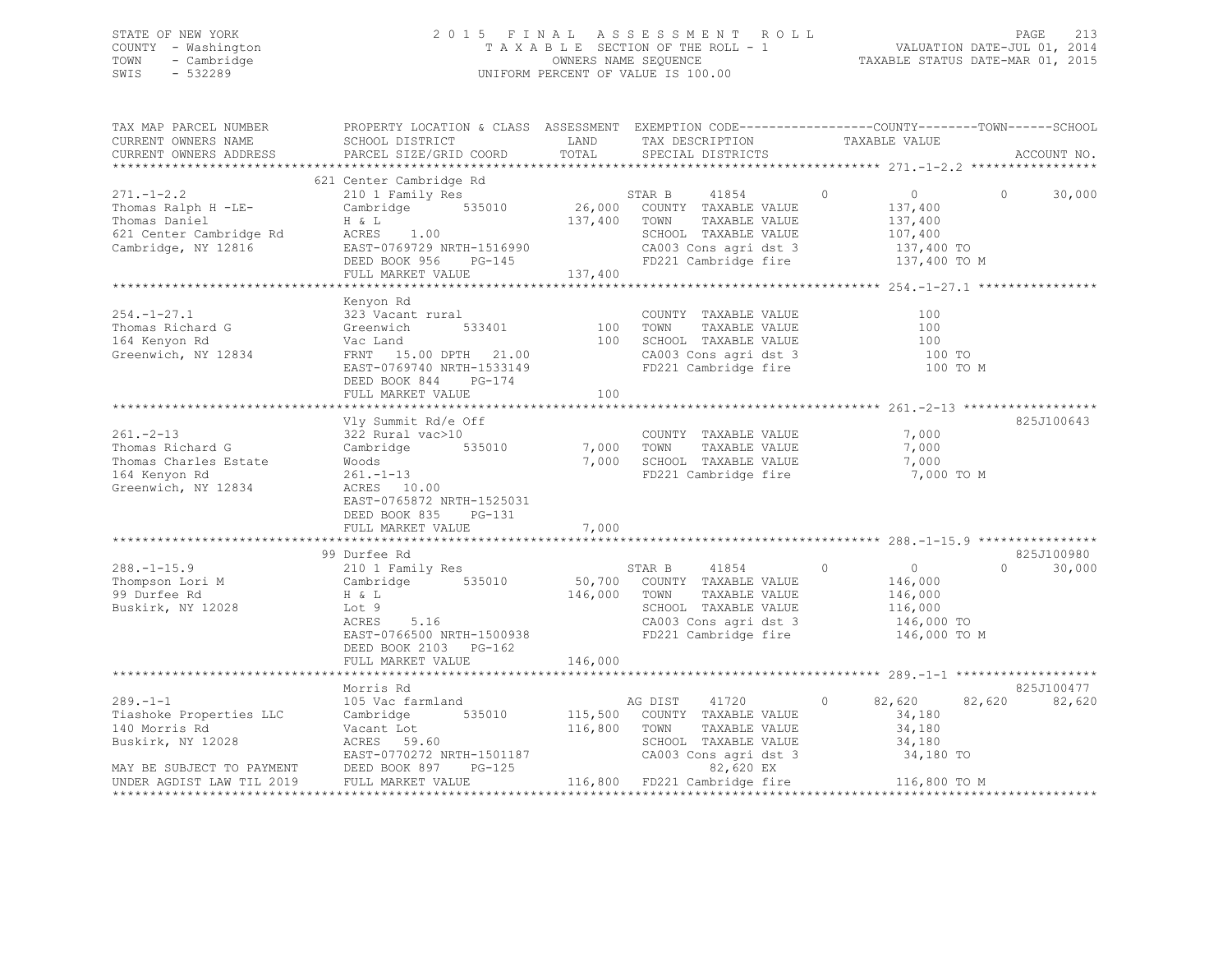## STATE OF NEW YORK 2 0 1 5 F I N A L A S S E S S M E N T R O L L PAGE 214 COUNTY - Washington T A X A B L E SECTION OF THE ROLL - 1 VALUATION DATE-JUL 01, 2014 TOWN - Cambridge OWNERS NAME SEQUENCE TAXABLE STATUS DATE-MAR 01, 2015 SWIS - 532289 UNIFORM PERCENT OF VALUE IS 100.00

| TAX MAP PARCEL NUMBER<br>CURRENT OWNERS NAME                                                                                                                                                                                                                                          | PROPERTY LOCATION & CLASS ASSESSMENT EXEMPTION CODE---------------COUNTY-------TOWN-----SCHOOL<br>SCHOOL DISTRICT                                                                                                                                                                                                                                                                                                                                                   | LAND        | TAX DESCRIPTION                                                                                                          | TAXABLE VALUE                                    |                         |
|---------------------------------------------------------------------------------------------------------------------------------------------------------------------------------------------------------------------------------------------------------------------------------------|---------------------------------------------------------------------------------------------------------------------------------------------------------------------------------------------------------------------------------------------------------------------------------------------------------------------------------------------------------------------------------------------------------------------------------------------------------------------|-------------|--------------------------------------------------------------------------------------------------------------------------|--------------------------------------------------|-------------------------|
| CURRENT OWNERS ADDRESS                                                                                                                                                                                                                                                                | PARCEL SIZE/GRID COORD                                                                                                                                                                                                                                                                                                                                                                                                                                              | TOTAL       | SPECIAL DISTRICTS                                                                                                        |                                                  | ACCOUNT NO.             |
|                                                                                                                                                                                                                                                                                       | Morris Rd                                                                                                                                                                                                                                                                                                                                                                                                                                                           |             |                                                                                                                          |                                                  |                         |
| $289. - 1 - 1.2$<br>Tiashoke Properties LLC<br>140 Morris Rd<br>Buskirk, NY 12028<br>MAY BE SUBJECT TO PAYMENT                                                                                                                                                                        | Cambridge 535010 49,000 COUNTY TAXABLE VALUE<br>Vacant Land<br>ACRES 24.11<br>ACRES 24.11<br>EAST-0770605 NRTH-1503385 CA003 Cons agri dst 3<br>DEED BOOK 3348 PG-14 33,416 EX<br>FULL MARKET VALUE 49,000 FD221 Cambridge fire                                                                                                                                                                                                                                     | 49,000 TOWN | TAXABLE VALUE<br>SCHOOL TAXABLE VALUE                                                                                    | 15,584<br>15,584<br>15,584<br>15,584 TO          |                         |
| UNDER AGDIST LAW TIL 2019                                                                                                                                                                                                                                                             |                                                                                                                                                                                                                                                                                                                                                                                                                                                                     |             |                                                                                                                          | 49,000 TO M                                      |                         |
|                                                                                                                                                                                                                                                                                       |                                                                                                                                                                                                                                                                                                                                                                                                                                                                     |             |                                                                                                                          |                                                  |                         |
| $280. - 1 - 20.1$<br>Tiashoke Properties, LLC<br>140 Morris Rd<br>Buskirk, NY 12028                                                                                                                                                                                                   | County Route 59<br>USING THE CONFET ON THE MAGNET ACTES ON THE CONTROLLER CONTROLLER AGENCIE CONTROLLER AGENCIAL CONTRACT AND MAGNET ACTES AND TAXABLE VALUE AGES SOLO COUNTY TAXABLE VALUE ACTES SOLO SCHOOL TAXABLE VALUE<br>ACRES 90.00 SCHOOL TAXABLE VALUE 52,853<br>EAST-0770389 NRTH-1504994 CA003 Cons agri dst 3 52,853 TO<br>DEED BOOK 2549 PG-174 153,500 FD221 Cambridge fire 153,500 TO M<br>FULL MARKET VALUE 153,500 FD221 Cambridge fire 153,500 TO |             | SCHOOL TAXABLE VALUE 52,853<br>CA003 Cons agri dst 3 52,853 TO                                                           | 100,647 100,647<br>52,853<br>52,853              | 100,647                 |
| MAY BE SUBJECT TO PAYMENT<br>UNDER AGDIST LAW TIL 2019                                                                                                                                                                                                                                |                                                                                                                                                                                                                                                                                                                                                                                                                                                                     |             |                                                                                                                          |                                                  |                         |
|                                                                                                                                                                                                                                                                                       |                                                                                                                                                                                                                                                                                                                                                                                                                                                                     |             |                                                                                                                          |                                                  |                         |
| $288. - 1 - 12.5$<br>Tiashoke Properties, LLC<br>140 Morris Rd                                                                                                                                                                                                                        | Morris Rd<br>105 Vac farmland<br>Cambridge                                                                                                                                                                                                                                                                                                                                                                                                                          |             | d<br>535010 97,000 COUNTY TAXABLE VALUE<br>97,000 TOWN<br>TAXABLE VALUE                                                  | $\circ$<br>24,285<br>24,285                      | 72,715<br>72,715 72,715 |
| Buskirk, NY 12028<br>MAY BE SUBJECT TO PAYMENT                                                                                                                                                                                                                                        | ACRES 39.42 97,000<br>EAST-0769303 NRTH-1500591<br>DEED BOOK 3068 PG-130<br>FULL MARKET VALUE 97,000                                                                                                                                                                                                                                                                                                                                                                |             | SCHOOL TAXABLE VALUE 24,285<br>CA003 Cons agri dst 3 24,285 TO<br>97,000<br>72,715 EX                                    |                                                  |                         |
| UNDER AGDIST LAW TIL 2019                                                                                                                                                                                                                                                             |                                                                                                                                                                                                                                                                                                                                                                                                                                                                     |             | FD221 Cambridge fire 97,000 TO M                                                                                         |                                                  |                         |
|                                                                                                                                                                                                                                                                                       | Schwenninger Rd                                                                                                                                                                                                                                                                                                                                                                                                                                                     |             |                                                                                                                          |                                                  | 825J100604              |
| $288. - 1 - 13$<br>Tiashoke Properties, LLC<br>140 Morris Rd<br>2028 MAY BE SUBJECT TO PAYMENT DEED BOOK 2623 PG-233<br>2020 EAST-0767717 NRTH-1500328 CA003 Cons agri dst 3 68,124<br>214,900 FD221 Cambridge fire 124,900 TO M<br>2028 EAST-0767717 NRTH-1500328 CA003 Cons agri ds |                                                                                                                                                                                                                                                                                                                                                                                                                                                                     |             | TOWN TAXABLE VALUE<br>SCHOOL TAXABLE VALUE<br>CA003 Cons agri dst 3 68,124<br>CA003 Cons agri dst 3 68,124 TO            | 56,776 56,776<br>68,124                          | 56,776                  |
|                                                                                                                                                                                                                                                                                       |                                                                                                                                                                                                                                                                                                                                                                                                                                                                     |             |                                                                                                                          |                                                  |                         |
|                                                                                                                                                                                                                                                                                       |                                                                                                                                                                                                                                                                                                                                                                                                                                                                     |             |                                                                                                                          |                                                  |                         |
| $270. - 1 - 26.10$<br>Tibbo Scott S<br>36 Barndoor Hills Rd<br>Granby, CT 06035                                                                                                                                                                                                       | 386 Center Cambridge Rd<br>210 1 Family Res<br>Cambridge 535010 38,800<br>Sub Lot 7<br>ACRES 2.76<br>EAST-0764329 NRTH-1515202<br>CAST-0764329 NRTH-1515202<br>DEED BOOK 3120 PG-159<br>FULL MARKET VALUE                                                                                                                                                                                                                                                           | 237,000     | COUNTY TAXABLE VALUE<br>TOWN<br>SCHOOL TAXABLE VALUE 237,000<br>CA003 Cons agri dst 3 237,000 TO<br>FD221 Cambridge fire | 237,000<br>TAXABLE VALUE 237,000<br>237,000 TO M |                         |
|                                                                                                                                                                                                                                                                                       |                                                                                                                                                                                                                                                                                                                                                                                                                                                                     |             |                                                                                                                          |                                                  |                         |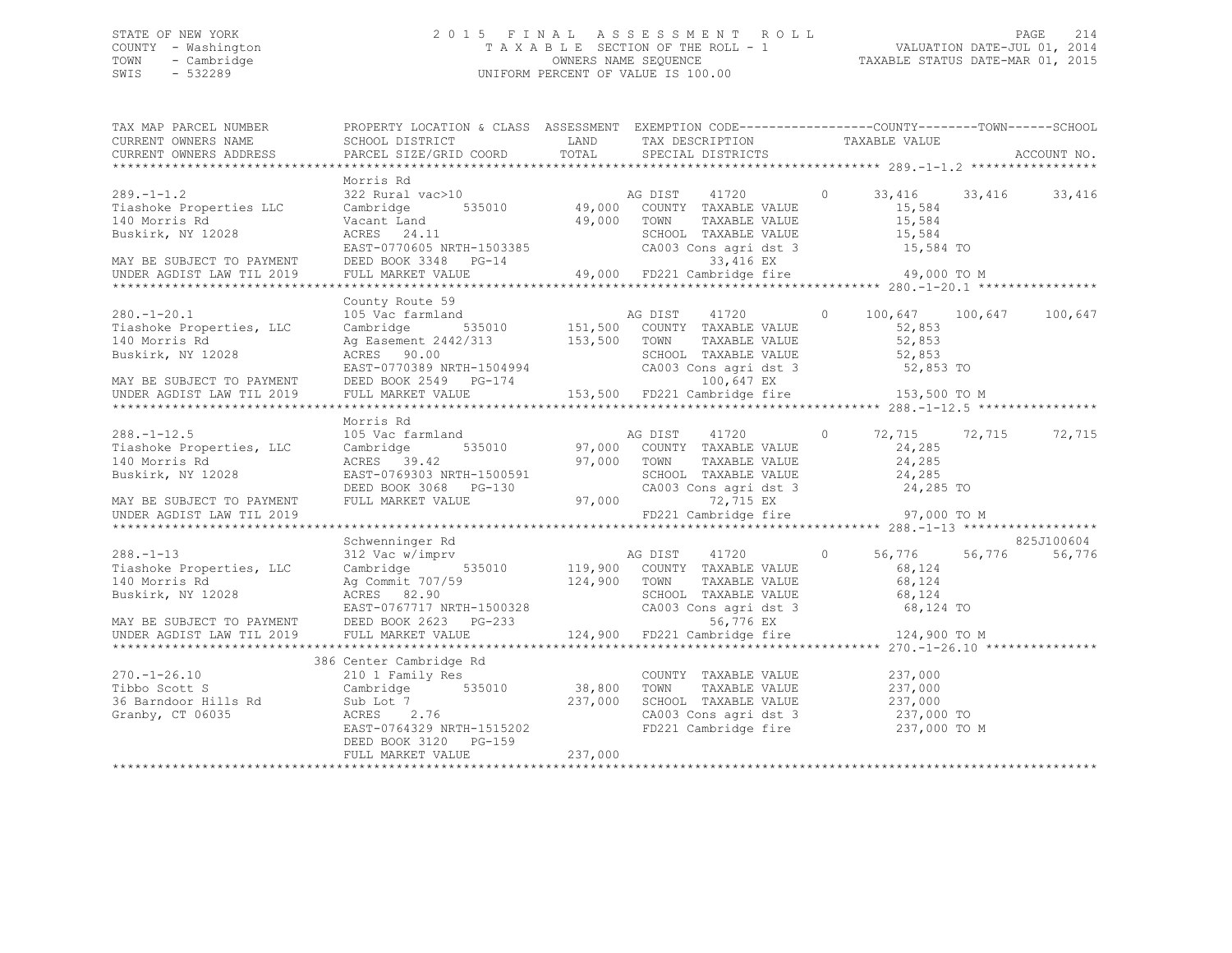## STATE OF NEW YORK 2 0 1 5 F I N A L A S S E S S M E N T R O L L PAGE 215 COUNTY - Washington T A X A B L E SECTION OF THE ROLL - 1 VALUATION DATE-JUL 01, 2014 TOWN - Cambridge OWNERS NAME SEQUENCE TAXABLE STATUS DATE-MAR 01, 2015 SWIS - 532289 UNIFORM PERCENT OF VALUE IS 100.00

| TAX MAP PARCEL NUMBER<br>CURRENT OWNERS NAME<br>CURRENT OWNERS ADDRESS                                                                   | PROPERTY LOCATION & CLASS ASSESSMENT EXEMPTION CODE----------------COUNTY-------TOWN------SCHOOL<br>SCHOOL DISTRICT<br>PARCEL SIZE/GRID COORD                                     | LAND<br>TOTAL           | TAX DESCRIPTION<br>SPECIAL DISTRICTS                                                                                                                        | TAXABLE VALUE                                                                            | ACCOUNT NO.                      |
|------------------------------------------------------------------------------------------------------------------------------------------|-----------------------------------------------------------------------------------------------------------------------------------------------------------------------------------|-------------------------|-------------------------------------------------------------------------------------------------------------------------------------------------------------|------------------------------------------------------------------------------------------|----------------------------------|
|                                                                                                                                          |                                                                                                                                                                                   |                         |                                                                                                                                                             |                                                                                          |                                  |
| $280 - 1 - 2$<br>Timmerman Jean M<br>Timmerman Amanda M<br>560 County Route 59<br>Buskirk, NY 12028                                      | 560 County Route 59<br>210 1 Family Res<br>Cambridge 535010<br>H & L<br>4.30<br>ACRES<br>EAST-0770244 NRTH-1511784<br>DEED BOOK 3199 PG-276<br>FULL MARKET VALUE                  | 150,200 TOWN<br>150,200 | STAR B<br>41854<br>41,500 COUNTY TAXABLE VALUE<br>TAXABLE VALUE<br>SCHOOL TAXABLE VALUE<br>CA003 Cons agri dst 3<br>FD221 Cambridge fire                    | $\circ$<br>$\overline{0}$<br>150,200<br>150,200<br>120,200<br>150,200 TO<br>150,200 TO M | 825J100471<br>30,000<br>$\Omega$ |
|                                                                                                                                          |                                                                                                                                                                                   |                         |                                                                                                                                                             |                                                                                          |                                  |
| $280. - 2 - 21$<br>Tompkins Mark A<br>1139 Huntley Hollow Rd<br>Delancy, NY 13752                                                        | 64 King Rd<br>210 1 Family Res<br>Cambridge 535010 24,500<br>Lot & House<br>ACRES<br>0.93<br>EAST-0776615 NRTH-1506002<br>DEED BOOK 2975 PG-59<br>FULL MARKET VALUE               | 82,600<br>82,600        | COUNTY TAXABLE VALUE<br>TOWN<br>TAXABLE VALUE<br>SCHOOL TAXABLE VALUE<br>CA003 Cons agri dst 3<br>FD221 Cambridge fire                                      | 82,600<br>82,600<br>82,600<br>82,600 TO<br>82,600 TO M                                   | 825J100722                       |
|                                                                                                                                          |                                                                                                                                                                                   |                         |                                                                                                                                                             |                                                                                          |                                  |
| $255. - 1 - 18$<br>Towers Patricia C<br>173 Riverside Dr<br>New York, NY 10024<br>MAY BE SUBJECT TO PAYMENT<br>UNDER AGDIST LAW TIL 2019 | 34 Buckley Ln<br>241 Rural res&aq<br>Cambridge<br>Rural Residence<br>Ag Commit 594/22<br>ACRES 82.50<br>EAST-0782951 NRTH-1529769<br>DEED BOOK 499<br>PG-407<br>FULL MARKET VALUE | 362,300 TOWN<br>362,300 | AG DIST 41720<br>535010 177,100 COUNTY TAXABLE VALUE<br>TAXABLE VALUE<br>SCHOOL TAXABLE VALUE<br>CA005 Cons agri dst 5<br>46,549 EX<br>FD221 Cambridge fire | 46,549 46,549<br>$\circ$<br>315,751<br>315,751<br>315,751<br>315,751 TO<br>362,300 TO M  | 825J100256<br>46,549             |
|                                                                                                                                          |                                                                                                                                                                                   |                         |                                                                                                                                                             |                                                                                          |                                  |
| $262 - 2 - 12$<br>Townes Robert P<br>Trahan Tammy L<br>22 Depot St<br>Antrim, NH 03440                                                   | 1249 County Route 59<br>242 Rurl res&rec<br>535010<br>Cambridge<br>House & Lot<br>ACRES 11.90<br>EAST-0777875 NRTH-1525493<br>DEED BOOK 3471 PG-43                                | 73,800<br>120,000       | COUNTY TAXABLE VALUE<br>TOWN<br>TAXABLE VALUE<br>SCHOOL TAXABLE VALUE<br>CA003 Cons agri dst 3<br>FD221 Cambridge fire                                      | 120,000<br>120,000<br>120,000<br>120,000 TO<br>120,000 TO M                              | 825J100527                       |
|                                                                                                                                          | FULL MARKET VALUE                                                                                                                                                                 | 120,000                 |                                                                                                                                                             |                                                                                          |                                  |
|                                                                                                                                          | 472 Center Cambridge Rd                                                                                                                                                           |                         |                                                                                                                                                             |                                                                                          | 825J101997                       |
| $270. - 1 - 24.7$<br>Townsend Sherman L<br>Townsend Barbara J<br>472 Center Cambridge Rd<br>Cambridge, NY 12816                          | 242 Rurl res&rec<br>Cambridge 535010<br>H & L<br>Lot 5<br>ACRES 12.00<br>EAST-0766119 NRTH-1515693<br>DEED BOOK 597<br>$PG-263$<br>FULL MARKET VALUE                              | 318,600<br>318,600      | STAR B 41854<br>61,000 COUNTY TAXABLE VALUE<br>TOWN<br>TAXABLE VALUE<br>SCHOOL TAXABLE VALUE<br>FD221 Cambridge fire                                        | $\circ$<br>$\overline{0}$<br>318,600<br>318,600<br>288,600<br>318,600 TO M               | 30,000<br>$\Omega$               |
|                                                                                                                                          |                                                                                                                                                                                   |                         |                                                                                                                                                             |                                                                                          |                                  |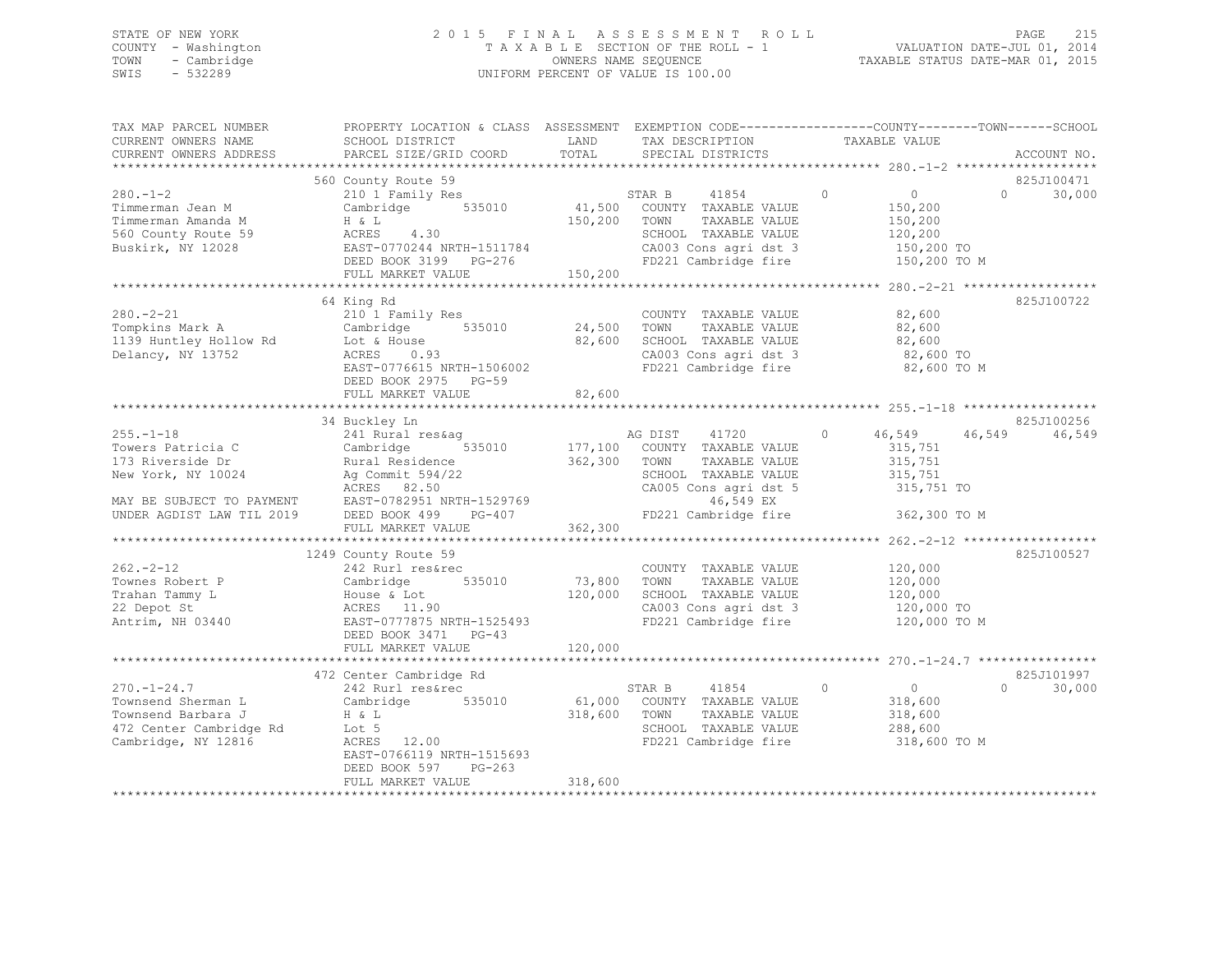## STATE OF NEW YORK 2 0 1 5 F I N A L A S S E S S M E N T R O L L PAGE 216 COUNTY - Washington T A X A B L E SECTION OF THE ROLL - 1 VALUATION DATE-JUL 01, 2014 TOWN - Cambridge OWNERS NAME SEQUENCE TAXABLE STATUS DATE-MAR 01, 2015 SWIS - 532289 UNIFORM PERCENT OF VALUE IS 100.00

| TAX MAP PARCEL NUMBER<br>CURRENT OWNERS NAME                                                         | PROPERTY LOCATION & CLASS ASSESSMENT EXEMPTION CODE-----------------COUNTY-------TOWN------SCHOOL<br>SCHOOL DISTRICT                                                                                                                             | LAND                           | TAX DESCRIPTION                                                                                                                                                                                                                  | TAXABLE VALUE                                                                |                                              |
|------------------------------------------------------------------------------------------------------|--------------------------------------------------------------------------------------------------------------------------------------------------------------------------------------------------------------------------------------------------|--------------------------------|----------------------------------------------------------------------------------------------------------------------------------------------------------------------------------------------------------------------------------|------------------------------------------------------------------------------|----------------------------------------------|
| CURRENT OWNERS ADDRESS                                                                               | PARCEL SIZE/GRID COORD                                                                                                                                                                                                                           | TOTAL                          | SPECIAL DISTRICTS                                                                                                                                                                                                                |                                                                              | ACCOUNT NO.                                  |
|                                                                                                      |                                                                                                                                                                                                                                                  |                                |                                                                                                                                                                                                                                  |                                                                              |                                              |
| $279. - 1 - 2.5$<br>Trabka David                                                                     | 157 Center Cambridge Rd<br>210 1 Family Res<br>Cambridge 535010<br>ACRES 7.80<br>EAST-0759278 NRTH-1513738<br>DEED BOOK 2036 PG-303<br>FULL MARKET VALUE 230,000                                                                                 | 230,000 TOWN                   | STAR B 41854<br>51,200 COUNTY TAXABLE VALUE<br>41854<br>TAXABLE VALUE<br>SCHOOL TAXABLE VALUE<br>CA003 Cons agri dst 3 and 230,000 TO<br>FD221 Cambridge fire 230,000 TO M                                                       | $\circ$<br>$\overline{0}$<br>230,000<br>230,000<br>200,000                   | $\circ$<br>30,000                            |
|                                                                                                      |                                                                                                                                                                                                                                                  |                                |                                                                                                                                                                                                                                  |                                                                              |                                              |
|                                                                                                      | 69 Wright Rd                                                                                                                                                                                                                                     |                                |                                                                                                                                                                                                                                  |                                                                              | 825J100805                                   |
| $271. - 2 - 18.1$<br>Tracy Elizabeth A<br>69 Wright Rd<br>69 Wright Rd<br>Cambridge, NY 12816        | 242 Rurl res&rec<br>Cambridge 535010<br>$\frac{1}{446/134}$ House & Land<br>$ACRES$ 25.80<br>FULL MARKET VALUE                                                                                                                                   |                                | AG DIST<br>41720<br>87,300 STAR B 41854 0<br>260,600 COUNTY TAXABLE VALUE<br>TOWN<br>TAXABLE VALUE<br>SCHOOL TAXABLE VALUE 207,698<br>CA003 Cons agri dst 3 237,698 TO<br>22,902 EX<br>260,600 FD221 Cambridge fire 260,600 TO M | $\overline{0}$<br>22,902<br>$\overline{0}$<br>237,698<br>237,698             | 22,902<br>22,902<br>30,000<br>$\overline{0}$ |
|                                                                                                      |                                                                                                                                                                                                                                                  |                                |                                                                                                                                                                                                                                  |                                                                              |                                              |
| $255.14 - 3 - 5$<br>-------<br>Trautwein Leah<br>96 State Route 372<br>Cambridge, NY 12816           | 96 State Route 372<br>210 1 Family Res<br>Cambridge 535010<br>H & L<br>$H$ & L<br>255.-3-5<br>255.-3-5<br>FRNT 67.00 DPTH 285.00<br>ACRES<br>0.43<br>EAST-0786293 NRTH-1532786<br>DEED BOOK 3478 PG-101                                          | 26,200<br>176,000              | COUNTY TAXABLE VALUE<br>TAXABLE VALUE<br>TOWN<br>SCHOOL TAXABLE VALUE<br>CA005 Cons agri dst 5<br>FD221 Cambridge fire                                                                                                           | 176,000<br>176,000<br>176,000<br>176,000 TO<br>176,000 TO M                  | 825J100536                                   |
|                                                                                                      | FULL MARKET VALUE                                                                                                                                                                                                                                | 176,000                        |                                                                                                                                                                                                                                  |                                                                              |                                              |
| $272 - 1 - 12$<br>Trautwein Thomas<br>992 Turnpike Rd<br>992 Turnpike Rd<br>Cambridge, NY 12816      | 629 King Rd<br>210 <sup>1</sup> Family Res<br>Cambridge 535010<br>H & L<br>ACRES 3.00<br>EAST-0781164 NRTH-1518023<br>EAST-0781164 NRTH-151802<br>PRIOR OWNER ON 3/01/2015 DEED BOOK 3523 PG-232<br>Gross Barry Start Constant PULL MARKET VALUE | $30,000$<br>$70,400$<br>70,400 | COUNTY TAXABLE VALUE 70,400<br>TAXABLE VALUE<br>TOWN<br>SCHOOL TAXABLE VALUE<br>CA003 Cons agri dst 3<br>FD221 Cambridge fire                                                                                                    | 70,400<br>70,400<br>70,400 TO<br>70,400 TO M                                 | 825J100426                                   |
|                                                                                                      |                                                                                                                                                                                                                                                  |                                |                                                                                                                                                                                                                                  |                                                                              |                                              |
| $246. - 1 - 39.2$<br>Tremblay Virginia E<br>Greenwich, NY 12834<br>Greenwich, NY 12834<br>ACRES 6.50 | 383 Kenyon Rd<br>210 1 Family Res<br>Greenwich 533401<br>EAST-0769572 NRTH-1538603<br>DEED BOOK 731 PG-106<br>FULL MARKET VALUE                                                                                                                  | 144,100                        | STAR EN 41834 0<br>43,000 COUNTY TAXABLE VALUE<br>144,100 TOWN TAXABLE VALUE<br>SCHOOL TAXABLE VALUE<br>CA003 Cons agri dst 3<br>FD221 Cambridge fire                                                                            | $\overline{0}$<br>144,100<br>144,100<br>78,800<br>144,100 TO<br>144,100 TO M | 825J100834<br>$\Omega$<br>65,300             |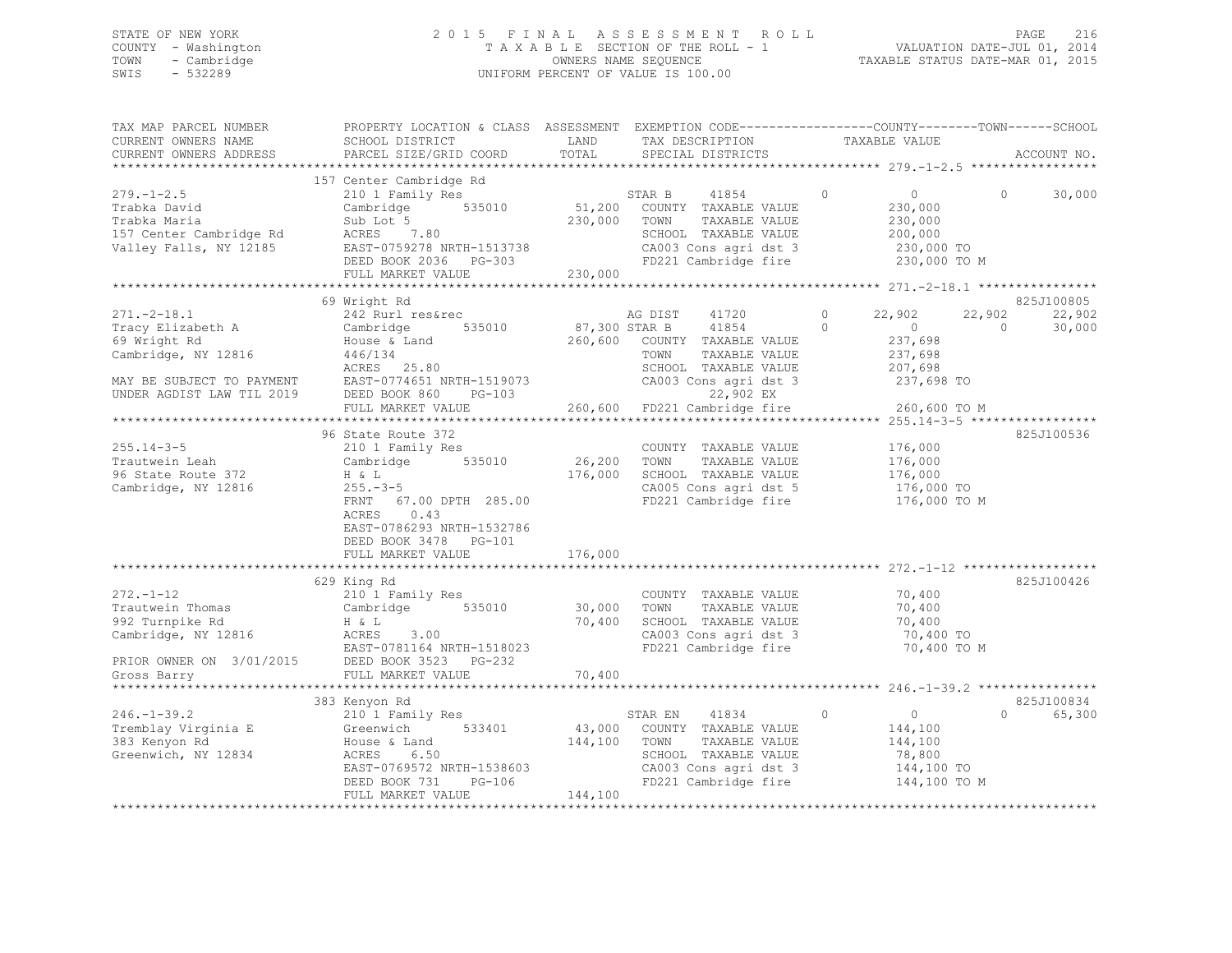## STATE OF NEW YORK 2 0 1 5 F I N A L A S S E S S M E N T R O L L PAGE 217 COUNTY - Washington T A X A B L E SECTION OF THE ROLL - 1 VALUATION DATE-JUL 01, 2014 TOWN - Cambridge OWNERS NAME SEQUENCE TAXABLE STATUS DATE-MAR 01, 2015 SWIS - 532289 UNIFORM PERCENT OF VALUE IS 100.00

| TAX MAP PARCEL NUMBER<br>CURRENT OWNERS NAME<br>CURRENT OWNERS ADDRESS                                                                                                                                                                                                                                                                                                                                                                                                                  | PROPERTY LOCATION & CLASS ASSESSMENT EXEMPTION CODE----------------COUNTY-------TOWN-----SCHOOL<br>SCHOOL DISTRICT<br>PARCEL SIZE/GRID COORD                                                                                                 | LAND<br>TOTAL                                     | TAX DESCRIPTION<br>SPECIAL DISTRICTS                                                                                                                                  | TAXABLE VALUE                                                               | ACCOUNT NO.                             |
|-----------------------------------------------------------------------------------------------------------------------------------------------------------------------------------------------------------------------------------------------------------------------------------------------------------------------------------------------------------------------------------------------------------------------------------------------------------------------------------------|----------------------------------------------------------------------------------------------------------------------------------------------------------------------------------------------------------------------------------------------|---------------------------------------------------|-----------------------------------------------------------------------------------------------------------------------------------------------------------------------|-----------------------------------------------------------------------------|-----------------------------------------|
|                                                                                                                                                                                                                                                                                                                                                                                                                                                                                         |                                                                                                                                                                                                                                              |                                                   |                                                                                                                                                                       |                                                                             |                                         |
| $\begin{tabular}{l l l l l} \multicolumn{1}{c}{\textbf{279. -2-7}} & \multicolumn{1}{c}{\textbf{505 County Route 59}} & \multicolumn{1}{c}{\textbf{505 County Route 59}} & \multicolumn{1}{c}{\textbf{505 County Route 59}} & \multicolumn{1}{c}{\textbf{505 Convry Route 59}} & \multicolumn{1}{c}{\textbf{505 Convry Route 59}} & \multicolumn{1}{c}{\textbf{505 Convry Route 59}} & \multicolumn{1}{c}{\textbf{505 Convry Route 59}} & \multicolumn{1}{c}{\textbf{505 Convry Route $ |                                                                                                                                                                                                                                              |                                                   | CA003 Cons agri dst 3<br>FD221 Cambridge fire 175,600 TO M                                                                                                            | $\overline{0}$<br>175,600<br>175,600<br>110,300                             | 825J100659<br>65,300<br>$\Omega$        |
|                                                                                                                                                                                                                                                                                                                                                                                                                                                                                         |                                                                                                                                                                                                                                              |                                                   |                                                                                                                                                                       |                                                                             |                                         |
| $280. -1 - 7.3$<br>Trinkle Carl E<br>Trinkle Joann C<br>505 County Route 59<br>Buskirk, NY 12028                                                                                                                                                                                                                                                                                                                                                                                        | Conley Rd<br>$322 \text{ Rural vac}>10 \text{COUNT}\\ \text{Cambridge} \qquad 535010 \qquad 66,000 \qquad \text{TOWN}$<br>sub lot # 1 66,000<br>ACRES 19.44 66,000<br>EAST-0774798 NRTH-1512785<br>DEED BOOK 880 PG-330<br>FULL MARKET VALUE | 66,000                                            | COUNTY TAXABLE VALUE<br>TAXABLE VALUE<br>SCHOOL TAXABLE VALUE 66,000<br>CA003 Cons agri dst 3 66,000 TO<br>FD221 Cambridge fire 66,000 TO M                           | 66,000<br>66,000                                                            |                                         |
|                                                                                                                                                                                                                                                                                                                                                                                                                                                                                         |                                                                                                                                                                                                                                              |                                                   |                                                                                                                                                                       |                                                                             |                                         |
|                                                                                                                                                                                                                                                                                                                                                                                                                                                                                         | County Route 59                                                                                                                                                                                                                              |                                                   |                                                                                                                                                                       |                                                                             | 825J100661                              |
| $279. - 2 - 10$<br>Trinkle Ernest F<br>Trinkle Vera M<br>34 Yanke Ln<br>Buskirk, NY 12028                                                                                                                                                                                                                                                                                                                                                                                               | $\begin{tabular}{lcccc} 105\text{ Vac farmland} & \text{AG DIST} & 41720 \\ Cambridge & 535010 & 79,000 & COUNTY TAXABLE VALUE \\ Land & 79,000 & TOWN & TAXABLE VALUE \end{tabular}$<br>ACRES 30.00<br>EAST-0769441 NRTH-1507871 CA003      |                                                   | 41720<br>TAXABLE VALUE<br>SCHOOL TAXABLE VALUE 21,675<br>CA003 Cons agri dst 3 21,675 TO<br>57,325 EX                                                                 | $\circ$<br>57,325<br>21,675<br>21,675                                       | 57,325<br>57,325                        |
| MAY BE SUBJECT TO PAYMENT<br>UNDER AGDIST LAW TIL 2019                                                                                                                                                                                                                                                                                                                                                                                                                                  | FULL MARKET VALUE                                                                                                                                                                                                                            |                                                   | 79,000 FD221 Cambridge fire 79,000 TO M                                                                                                                               |                                                                             |                                         |
|                                                                                                                                                                                                                                                                                                                                                                                                                                                                                         |                                                                                                                                                                                                                                              |                                                   |                                                                                                                                                                       |                                                                             | 825J100910                              |
| $279. - 2 - 15.1$<br>Trinkle Ernest F Jr<br>Trinkle Vera M<br>34 Yanke Ln<br>Buskirk, NY 12028                                                                                                                                                                                                                                                                                                                                                                                          | County Route 59A<br>105 Vac farmland<br>535010<br>Cambridge<br>ACRES 27.80<br>EAST-0767525 NRTH-1506690<br>DEED BOOK 494 PG-377<br>FULL MARKET VALUE                                                                                         | 76,800 TOWN<br>$76,800$<br>The CA003<br>The FD22? | TAXABLE VALUE<br>SCHOOL TAXABLE VALUE<br>CA003 Cons agri dst 3<br>60,796 EX                                                                                           | 60,796<br>$\circ$<br>16,004<br>16,004<br>16,004<br>16,004 TO                | 60,796<br>60,796                        |
| MAY BE SUBJECT TO PAYMENT<br>UNDER AGDIST LAW TIL 2019                                                                                                                                                                                                                                                                                                                                                                                                                                  |                                                                                                                                                                                                                                              |                                                   | FD221 Cambridge fire                                                                                                                                                  | 76,800 TO M                                                                 |                                         |
|                                                                                                                                                                                                                                                                                                                                                                                                                                                                                         |                                                                                                                                                                                                                                              |                                                   |                                                                                                                                                                       |                                                                             |                                         |
| $288. - 1 - 9$                                                                                                                                                                                                                                                                                                                                                                                                                                                                          | 34 Yanke Ln                                                                                                                                                                                                                                  |                                                   |                                                                                                                                                                       |                                                                             | 825J100719                              |
| Trinkle Ernest F Jr<br>Trinkle Vera M<br>34 Yanke Ln<br>Buskirk, NY 12028                                                                                                                                                                                                                                                                                                                                                                                                               | 112 Dairy farm<br>Cambridge<br>Farm<br>ACRES 134.68<br>ACRES 134.68<br>EAST-0768274 NRTH-1503960<br>PG-352<br>DEED BOOK 473                                                                                                                  |                                                   | AG DIST<br>41720<br>535010 220,400 STAR EN 41834<br>349,000 COUNTY TAXABLE VALUE<br>TOWN<br>TAXABLE VALUE<br>SCHOOL TAXABLE VALUE<br>CA003 Cons agri dst 3 233,869 TO | $\circ$<br>115,131<br>$\Omega$<br>$\sim$ 0<br>233,869<br>233,869<br>168,569 | 115, 131 115, 131<br>$\sim$ 0<br>65,300 |
| MAY BE SUBJECT TO PAYMENT FULL MARKET VALUE 349,000<br>UNDER AGDIST LAW TIL 2019<br>***********                                                                                                                                                                                                                                                                                                                                                                                         |                                                                                                                                                                                                                                              |                                                   | 115,131 EX<br>FD221 Cambridge fire 349,000 TO M                                                                                                                       | ***************************                                                 |                                         |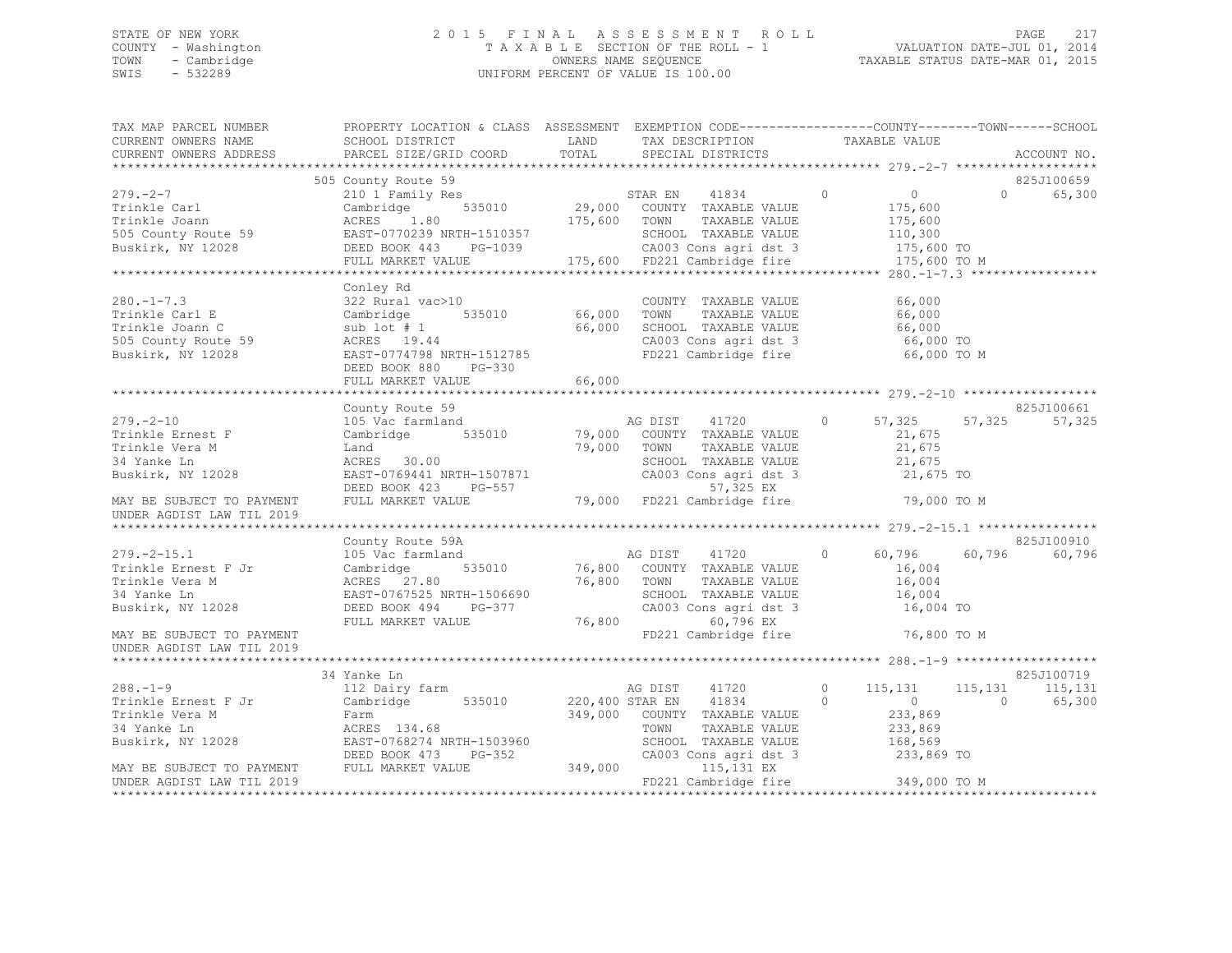## STATE OF NEW YORK 2 0 1 5 F I N A L A S S E S S M E N T R O L L PAGE 218 COUNTY - Washington T A X A B L E SECTION OF THE ROLL - 1 VALUATION DATE-JUL 01, 2014 TOWN - Cambridge OWNERS NAME SEQUENCE TAXABLE STATUS DATE-MAR 01, 2015 SWIS - 532289 UNIFORM PERCENT OF VALUE IS 100.00

|                           | TAX MAP PARCEL NUMBER       PROPERTY LOCATION & CLASS ASSESSMENT EXEMPTION CODE--------------COUNTY-------TOWN------SCHOOL                                                                                                                          |         |  |          |            |
|---------------------------|-----------------------------------------------------------------------------------------------------------------------------------------------------------------------------------------------------------------------------------------------------|---------|--|----------|------------|
|                           |                                                                                                                                                                                                                                                     |         |  |          |            |
|                           |                                                                                                                                                                                                                                                     |         |  |          |            |
|                           |                                                                                                                                                                                                                                                     |         |  |          |            |
|                           | 33 Oak Hill Rd                                                                                                                                                                                                                                      |         |  |          |            |
|                           | 33 Oak Hill Rd<br>Trinkle Matthew W Cambridge 535010 8,000 COUNTY TAXABLE VALUE<br>33 Oak Hill Rd CRES 1.38 99,100 TOWN TAXABLE VALUE<br>Buskirk, NY 12028 EAST-0779399 NRTH-1508756 599,100 TOWN TAXABLE VALUE<br>FULL MARKET VALUE 9              |         |  |          |            |
|                           |                                                                                                                                                                                                                                                     |         |  |          |            |
|                           |                                                                                                                                                                                                                                                     |         |  |          |            |
|                           |                                                                                                                                                                                                                                                     |         |  |          |            |
|                           |                                                                                                                                                                                                                                                     |         |  |          |            |
|                           |                                                                                                                                                                                                                                                     |         |  |          |            |
|                           |                                                                                                                                                                                                                                                     |         |  |          |            |
|                           | 70 County Route 59A                                                                                                                                                                                                                                 |         |  |          | 825J100941 |
|                           |                                                                                                                                                                                                                                                     |         |  | $\Omega$ | 30,000     |
|                           |                                                                                                                                                                                                                                                     |         |  |          |            |
|                           |                                                                                                                                                                                                                                                     |         |  |          |            |
|                           |                                                                                                                                                                                                                                                     |         |  |          |            |
|                           |                                                                                                                                                                                                                                                     |         |  |          |            |
|                           |                                                                                                                                                                                                                                                     |         |  |          |            |
|                           |                                                                                                                                                                                                                                                     |         |  |          |            |
|                           |                                                                                                                                                                                                                                                     |         |  |          |            |
|                           | FULL MARKET VALUE                                                                                                                                                                                                                                   | 197,100 |  |          |            |
|                           |                                                                                                                                                                                                                                                     |         |  |          |            |
|                           | South Rd<br>38.-1-12.1 South Rd<br>Trinkle Timothy Cambridge 535010<br>Trinkle Ann Sub lot 1 102,100 COUNTY TAXABLE VALUE<br>70 County Route 59A ACRES 49.68 SCHOOL TAXABLE VALUE<br>70 County Route 59A ACRES 49.68 SCHOOL TAXABLE VALUE<br>72,656 |         |  |          | 825J100806 |
|                           |                                                                                                                                                                                                                                                     |         |  |          |            |
|                           |                                                                                                                                                                                                                                                     |         |  |          |            |
|                           |                                                                                                                                                                                                                                                     |         |  |          |            |
|                           |                                                                                                                                                                                                                                                     |         |  |          |            |
|                           |                                                                                                                                                                                                                                                     |         |  |          |            |
|                           |                                                                                                                                                                                                                                                     |         |  |          |            |
|                           |                                                                                                                                                                                                                                                     |         |  |          |            |
| UNDER AGDIST LAW TIL 2019 |                                                                                                                                                                                                                                                     |         |  |          |            |
|                           |                                                                                                                                                                                                                                                     |         |  |          |            |
|                           | Morris Rd                                                                                                                                                                                                                                           |         |  |          | 825J100345 |
|                           |                                                                                                                                                                                                                                                     |         |  |          |            |
|                           |                                                                                                                                                                                                                                                     |         |  |          |            |
|                           |                                                                                                                                                                                                                                                     |         |  |          |            |
|                           |                                                                                                                                                                                                                                                     |         |  |          |            |
|                           |                                                                                                                                                                                                                                                     |         |  |          |            |
|                           |                                                                                                                                                                                                                                                     |         |  |          |            |
|                           |                                                                                                                                                                                                                                                     |         |  |          |            |
|                           |                                                                                                                                                                                                                                                     |         |  |          |            |
|                           | 1986.1-12.2 Morris Rd<br>1997.100345 Morris Rd<br>1997.100345 Morris Rd<br>1997.100345 Morris Rd<br>1997.100345 Morris Rd<br>1997.10020 Morris Trinkle Ann<br>1997.10020 Morris Morris County TAXABLE VALUE<br>1997.10020 Morris Morris Morr        |         |  |          |            |
|                           |                                                                                                                                                                                                                                                     |         |  |          | 825J100858 |
|                           |                                                                                                                                                                                                                                                     |         |  |          | 1,987      |
|                           |                                                                                                                                                                                                                                                     |         |  |          |            |
|                           |                                                                                                                                                                                                                                                     |         |  |          |            |
|                           |                                                                                                                                                                                                                                                     |         |  |          |            |
|                           |                                                                                                                                                                                                                                                     |         |  |          |            |
|                           |                                                                                                                                                                                                                                                     |         |  |          |            |
|                           | XERIBITY AND HERE SUBJECT TO PAYMENT<br>MAY BE SUBJECT TO PAYMENT<br>MAY BE SUBJECT TO PAYMENT<br>THINKE AGOS COUNTY TRABLE VALUE<br>THINKE AGOS COUNTY TRABLE VALUE<br>THINKE AGOS COUNTY TRABLE VALUE<br>TO COUNTY ROUTH AGOS COUNTY TRA          |         |  |          |            |
|                           |                                                                                                                                                                                                                                                     |         |  |          |            |
| UNDER AGDIST LAW TIL 2019 |                                                                                                                                                                                                                                                     |         |  |          |            |
|                           |                                                                                                                                                                                                                                                     |         |  |          |            |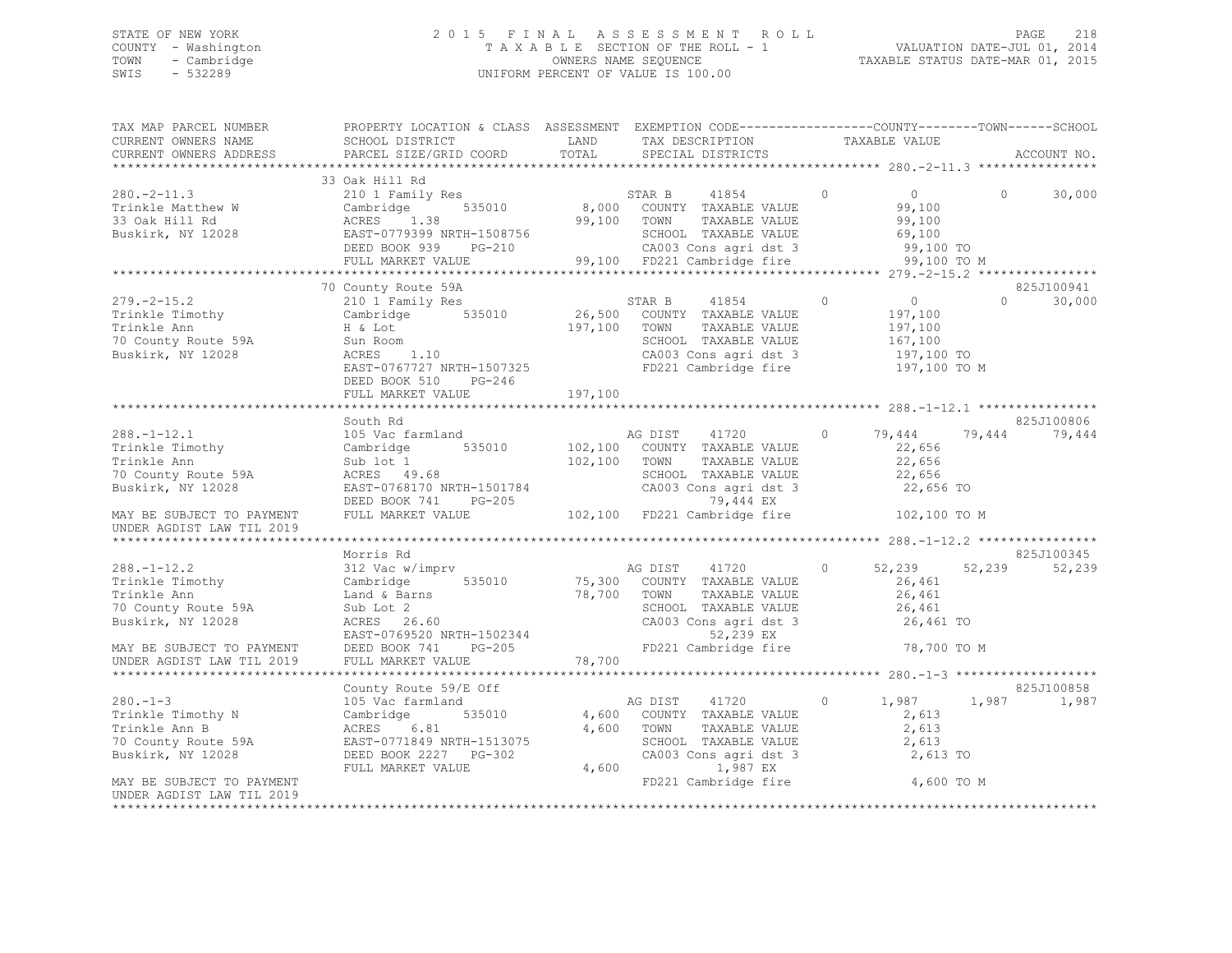## STATE OF NEW YORK 2 0 1 5 F I N A L A S S E S S M E N T R O L L PAGE 219 COUNTY - Washington T A X A B L E SECTION OF THE ROLL - 1 VALUATION DATE-JUL 01, 2014 TOWN - Cambridge OWNERS NAME SEQUENCE TAXABLE STATUS DATE-MAR 01, 2015 SWIS - 532289 UNIFORM PERCENT OF VALUE IS 100.00

| TAX MAP PARCEL NUMBER<br>CURRENT OWNERS NAME<br>CURRENT OWNERS ADDRESS                                                                                                              | PROPERTY LOCATION & CLASS ASSESSMENT EXEMPTION CODE----------------COUNTY-------TOWN------SCHOOL<br>SCHOOL DISTRICT LAND<br>PARCEL SIZE/GRID COORD                                                                                     | TOTAL        | TAX DESCRIPTION TAXABLE VALUE SPECIAL DISTRICTS                                                                                                                             |                                                        | ACCOUNT NO.                    |
|-------------------------------------------------------------------------------------------------------------------------------------------------------------------------------------|----------------------------------------------------------------------------------------------------------------------------------------------------------------------------------------------------------------------------------------|--------------|-----------------------------------------------------------------------------------------------------------------------------------------------------------------------------|--------------------------------------------------------|--------------------------------|
|                                                                                                                                                                                     |                                                                                                                                                                                                                                        |              |                                                                                                                                                                             |                                                        |                                |
| $280. -1 -4$<br>Trinkle Timothy N<br>Trinkle Timothy N                                                                                                                              | Belle Rd<br>105 Vac farmland<br>Cambridge 535010<br>vac Land<br>ACRES 70.25                                                                                                                                                            | 127,800      | AG DIST 41720<br>127,800 COUNTY TAXABLE VALUE<br>TOWN<br>TAXABLE VALUE                                                                                                      | $\circ$<br>99,855<br>27,945<br>27,945                  | 825L100690<br>99,855<br>99,855 |
| 70 County Route 59A<br>Buskirk, NY 12028                                                                                                                                            | EAST-0772322 NRTH-1512431<br>DEED BOOK 2227 PG-302<br>FULL MARKET VALUE 127,800 FD221 Cambridge fire                                                                                                                                   |              | SCHOOL TAXABLE VALUE                                                                                                                                                        | 27,945<br>27,945 TO                                    |                                |
| MAY BE SUBJECT TO PAYMENT<br>UNDER AGDIST LAW TIL 2019                                                                                                                              |                                                                                                                                                                                                                                        |              |                                                                                                                                                                             | 127,800 TO M                                           |                                |
|                                                                                                                                                                                     | 291 Dickensen Rd                                                                                                                                                                                                                       |              |                                                                                                                                                                             |                                                        | 825J100660                     |
| $280 - 1 - 9$<br>280.-1-y<br>Trinkle Timothy N<br>Ann B<br>Trinkle Ann D<br>70 County Route 59A                                                                                     | 112 Dairy farm<br>Cambridge 535010<br>Farm<br>ACRES 214.50<br>EAST-0772804 NRTH-1511371                                                                                                                                                | 601,700      | AG DIST 41720 0<br>310,800 COUNTY TAXABLE VALUE<br>TOWN<br>TAXABLE VALUE<br>SCHOOL TAXABLE VALUE<br>CA003 Cons agri dst 3                                                   | 159,979<br>441,721<br>441,721<br>441,721<br>441,721 TO | 159,979<br>159,979             |
| MAY BE SUBJECT TO PAYMENT<br>UNDER AGDIST LAW TIL 2019<br>UNDER AGDIST LAW TIL 2019                                                                                                 | $\begin{tabular}{lllllllll} & $\ldots$ & $\ldots$ & $\ldots$ & $\ldots$ & $\ldots$ & $\ldots$ \\ \texttt{DEED BOOK} & 2227 & $\ldots$ & $\ldots$ & $\ldots$ \\ \texttt{FULL MARKET} & $\ldots$ & $\ldots$ & $\ldots$ \\ \end{tabular}$ |              | 159,979 EX<br>601,700 FD221 Cambridge fire 601,700 TO M                                                                                                                     |                                                        |                                |
|                                                                                                                                                                                     |                                                                                                                                                                                                                                        |              |                                                                                                                                                                             |                                                        |                                |
| $280 - 2 - 1$<br>Trinkle Timothy N Cambridge 535010<br>Trinkle Ann B ACRES 66.50<br>70 County Route 59A EAST-0775701 NRTH-1511315<br>Buskirk, NY 12028<br>MAY BE SUBJECT TO PAYMENT | Belle Rd<br>105 Vac farmland<br>DEED BOOK 2227 PG-302 CA003 CA003 CRULL MARKET VALUE 123,100                                                                                                                                           | 123,100 TOWN | AG DIST 41720<br>123,100 COUNTY TAXABLE VALUE<br>TAXABLE VALUE<br>SCHOOL TAXABLE VALUE<br>CA003 Cons agri dst 3 28,344 TO<br>94,756 EX<br>FD221 Cambridge fire 123,100 TO M | $\circ$<br>94,756<br>28,344<br>28,344<br>28,344        | 825J100637<br>94,756<br>94,756 |
| UNDER AGDIST LAW TIL 2019                                                                                                                                                           |                                                                                                                                                                                                                                        |              |                                                                                                                                                                             |                                                        |                                |
|                                                                                                                                                                                     | Oak Hill Rd                                                                                                                                                                                                                            |              |                                                                                                                                                                             |                                                        | 825J100378                     |
| $280 - 2 - 11$<br>Trinkle Timothy N<br>Trinkle Ann B<br>Trinkle Ann B<br>70 County Route 59A<br>Buskirk, NY 12028                                                                   | 112 Dairy farm                                                                                                                                                                                                                         |              | AG DIST 41720<br>130,100 COUNTY TAXABLE VALUE<br>TAXABLE VALUE<br>SCHOOL TAXABLE VALUE<br>CA003 Cons agri dst 3 126,838 TO<br>94,362 EX                                     | $\circ$<br>94,362<br>126,838<br>126,838<br>126,838     | 94,362<br>94,362               |
| MAY BE SUBJECT TO PAYMENT<br>UNDER AGDIST LAW TIL 2019                                                                                                                              |                                                                                                                                                                                                                                        |              | FD221 Cambridge fire 221,200 TO M                                                                                                                                           |                                                        |                                |
|                                                                                                                                                                                     |                                                                                                                                                                                                                                        |              |                                                                                                                                                                             |                                                        |                                |
| $271. - 2 - 17.3$<br>Cambridge<br>P/O lot 1<br>Tudor Matthew E<br>2747 Sandgate Rd<br>Arlington, VT 05250                                                                           | Wright Rd<br>314 Rural vac<10<br>535010<br>FRNT 200.00 DPTH 40.00<br>EAST-0774828 NRTH-1518131<br>DEED BOOK 3426 PG-301                                                                                                                | 700<br>700   | COUNTY TAXABLE VALUE<br>TOWN TAXABLE VALUE<br>SCHOOL TAXABLE VALUE<br>CA003 Cons agri dst 3<br>FD221 Cambridge fire                                                         | 700<br>700<br>700<br>700 TO                            | 700 TO M                       |
|                                                                                                                                                                                     | FULL MARKET VALUE                                                                                                                                                                                                                      | 700          |                                                                                                                                                                             |                                                        |                                |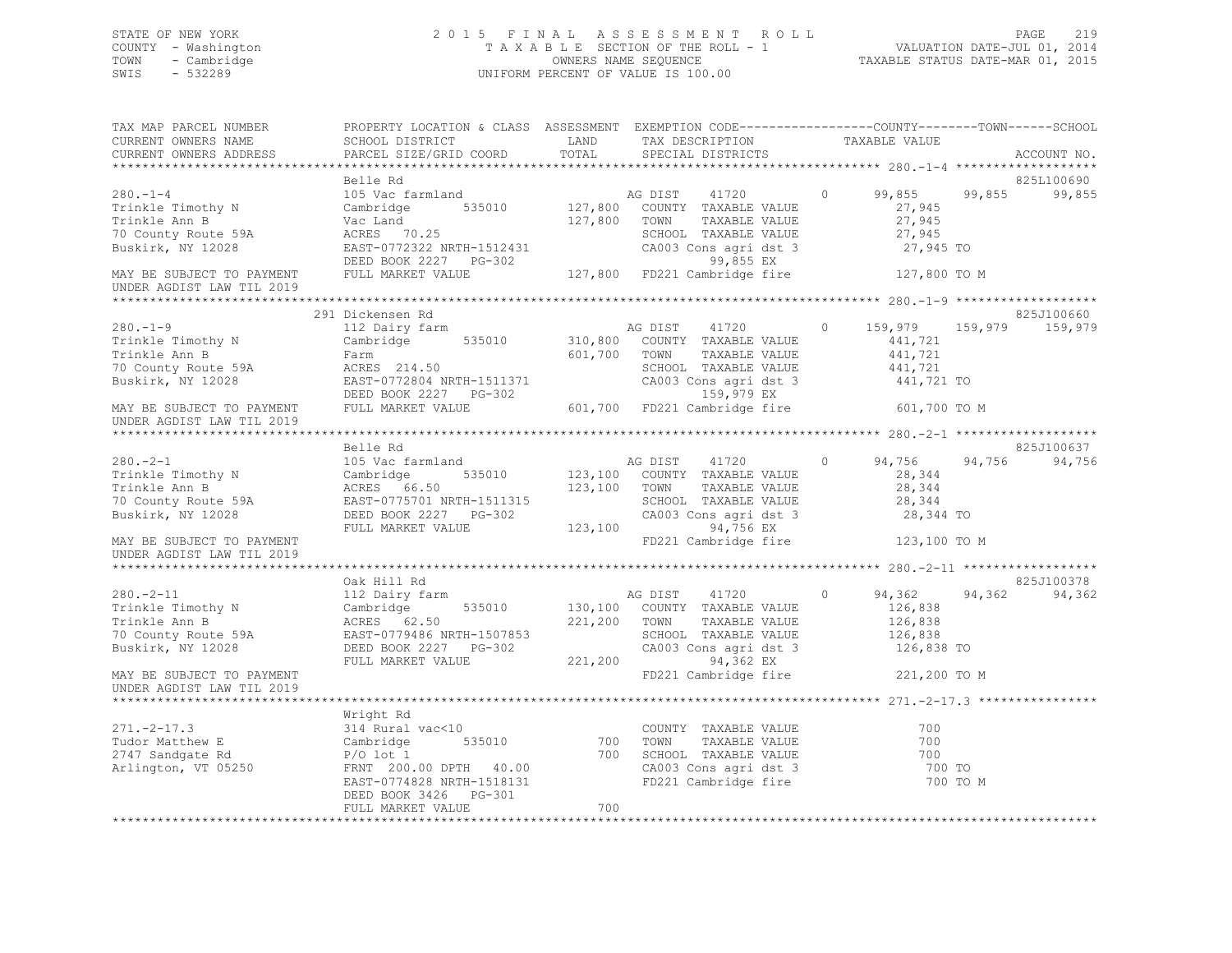## STATE OF NEW YORK 2 0 1 5 F I N A L A S S E S S M E N T R O L L PAGE 220 COUNTY - Washington T A X A B L E SECTION OF THE ROLL - 1 VALUATION DATE-JUL 01, 2014 TOWN - Cambridge OWNERS NAME SEQUENCE TAXABLE STATUS DATE-MAR 01, 2015 SWIS - 532289 UNIFORM PERCENT OF VALUE IS 100.00

| TAX MAP PARCEL NUMBER                                                                                                                           | PROPERTY LOCATION & CLASS ASSESSMENT EXEMPTION CODE----------------COUNTY-------TOWN------SCHOOL                                                                                                                                                                                                                                                                                                            |                                          |  |            |
|-------------------------------------------------------------------------------------------------------------------------------------------------|-------------------------------------------------------------------------------------------------------------------------------------------------------------------------------------------------------------------------------------------------------------------------------------------------------------------------------------------------------------------------------------------------------------|------------------------------------------|--|------------|
|                                                                                                                                                 | SCHOOL DISTRICT                                                                                                                                                                                                                                                                                                                                                                                             |                                          |  |            |
|                                                                                                                                                 | CURRENT OWNERS NAME SCHOOL DISTRICT LAND TAX DESCRIPTION TAXABLE VALUE<br>CURRENT OWNERS ADDRESS PARCEL SIZE/GRID COORD TOTAL SPECIAL DISTRICTS ACCOUNT NO.                                                                                                                                                                                                                                                 |                                          |  |            |
|                                                                                                                                                 |                                                                                                                                                                                                                                                                                                                                                                                                             |                                          |  |            |
|                                                                                                                                                 |                                                                                                                                                                                                                                                                                                                                                                                                             |                                          |  |            |
|                                                                                                                                                 |                                                                                                                                                                                                                                                                                                                                                                                                             |                                          |  |            |
|                                                                                                                                                 |                                                                                                                                                                                                                                                                                                                                                                                                             |                                          |  |            |
|                                                                                                                                                 |                                                                                                                                                                                                                                                                                                                                                                                                             |                                          |  |            |
|                                                                                                                                                 | 379.-2-23<br>279.-2-23<br>279.-2-23<br>279.-2-23<br>279.-2-23<br>279.-2-23<br>279.-2-23<br>279.-2-23<br>285J100664<br>285J10<br>279.-2-23<br>289.000664<br>285J10<br>6,000664<br>285J10<br>6,000664<br>285J10<br>27,121<br>27,000<br>6,000<br>6,000<br>27,121<br>27,000<br>6                                                                                                                                |                                          |  |            |
|                                                                                                                                                 |                                                                                                                                                                                                                                                                                                                                                                                                             |                                          |  |            |
|                                                                                                                                                 |                                                                                                                                                                                                                                                                                                                                                                                                             |                                          |  |            |
| UNDER AGDIST LAW TIL 2019                                                                                                                       | DEED BOOK 371 PG-934 SCHOOL TAXABLE VALUE 224,991<br>MAY BE SUBJECT TO PAYMENT FULL MARKET VALUE 347,700 CA003 Cons agridst 3 296,291 TO                                                                                                                                                                                                                                                                    | 51,409 EX                                |  |            |
|                                                                                                                                                 |                                                                                                                                                                                                                                                                                                                                                                                                             |                                          |  |            |
|                                                                                                                                                 |                                                                                                                                                                                                                                                                                                                                                                                                             |                                          |  |            |
|                                                                                                                                                 | 6 County Route 59A                                                                                                                                                                                                                                                                                                                                                                                          |                                          |  | 825J100669 |
|                                                                                                                                                 |                                                                                                                                                                                                                                                                                                                                                                                                             |                                          |  |            |
|                                                                                                                                                 |                                                                                                                                                                                                                                                                                                                                                                                                             |                                          |  |            |
|                                                                                                                                                 |                                                                                                                                                                                                                                                                                                                                                                                                             |                                          |  |            |
|                                                                                                                                                 |                                                                                                                                                                                                                                                                                                                                                                                                             |                                          |  |            |
|                                                                                                                                                 |                                                                                                                                                                                                                                                                                                                                                                                                             |                                          |  |            |
|                                                                                                                                                 |                                                                                                                                                                                                                                                                                                                                                                                                             |                                          |  |            |
|                                                                                                                                                 |                                                                                                                                                                                                                                                                                                                                                                                                             |                                          |  |            |
|                                                                                                                                                 | $\begin{array}{cccccccc} 279. -2-21 & 6 \text{ County Route 59A} & 220 \text{J}100009 & 250 \text{J}100009 & 250 \text{J}100009 & 250 \text{J}100009 & 250 \text{J}100009 & 250 \text{J}100009 & 250 \text{J}100009 & 250 \text{J}100009 & 250 \text{J}10009 & 250 \text{J}10009 & 250 \text{J}10009 & 250 \text{J}10009 &$                                                                                 |                                          |  |            |
|                                                                                                                                                 | 79 Duell Hollow Rd                                                                                                                                                                                                                                                                                                                                                                                          |                                          |  | 825J100584 |
|                                                                                                                                                 |                                                                                                                                                                                                                                                                                                                                                                                                             |                                          |  | 30,906     |
|                                                                                                                                                 |                                                                                                                                                                                                                                                                                                                                                                                                             |                                          |  | 30,000     |
|                                                                                                                                                 | $\begin{array}{cccccccc} \text{272.-1--1} & \text{272.-1--1} & \text{2825J} \\ \text{Valerio Dennis J} & \text{Cambridge} & \text{535010} & \text{108,400 STAR B} & \text{41720} & 0 & 30,906 & 30,906 \\ \text{Valerio Gaye M} & \text{ACRES} & 26.70 & 333,900 & \text{COUNTY TAXABLE VALUE} & 302,994 \\ \text{Buskirk, NY 12028} & \text{DEED BOOK 750} & \text{PG-198} & \text{SCHOL TAXABLE VALUE} &$ |                                          |  |            |
|                                                                                                                                                 |                                                                                                                                                                                                                                                                                                                                                                                                             |                                          |  |            |
|                                                                                                                                                 |                                                                                                                                                                                                                                                                                                                                                                                                             |                                          |  |            |
|                                                                                                                                                 | FULL MARKET VALUE                                                                                                                                                                                                                                                                                                                                                                                           | 333,900 CA003 Cons agri dst 3 302,994 TO |  |            |
|                                                                                                                                                 |                                                                                                                                                                                                                                                                                                                                                                                                             |                                          |  |            |
|                                                                                                                                                 |                                                                                                                                                                                                                                                                                                                                                                                                             |                                          |  |            |
|                                                                                                                                                 |                                                                                                                                                                                                                                                                                                                                                                                                             |                                          |  |            |
|                                                                                                                                                 | Duell Hollow Rd                                                                                                                                                                                                                                                                                                                                                                                             |                                          |  |            |
| $272 - 1 - 2.1$                                                                                                                                 | 105 Vac farmland                                                                                                                                                                                                                                                                                                                                                                                            |                                          |  | 94,336     |
|                                                                                                                                                 |                                                                                                                                                                                                                                                                                                                                                                                                             |                                          |  |            |
|                                                                                                                                                 |                                                                                                                                                                                                                                                                                                                                                                                                             |                                          |  |            |
|                                                                                                                                                 |                                                                                                                                                                                                                                                                                                                                                                                                             |                                          |  |            |
| 272.-1-2.1 105 Vac fa<br>Valerio Dennis J Cambridge<br>Valerio Gaye M Recorded S<br>79 Duell Hollow Rd ACRES 50<br>Buskirk, NY 12028 EAST-07852 |                                                                                                                                                                                                                                                                                                                                                                                                             |                                          |  |            |
|                                                                                                                                                 |                                                                                                                                                                                                                                                                                                                                                                                                             |                                          |  |            |
| MAY BE SUBJECT TO PAYMENT                                                                                                                       | Example 123,100 CONNI TAXABLE VALUE<br>Recorded Subdivision 123,100 TOWN TAXABLE VALUE<br>RCRES 50.44 SCHOOL TAXABLE VALUE 28,764<br>EAST-0785205 NRTH-1520233 CA003 Cons agri dst 3 28,764<br>DEED BOOK 952 PG-301 94,336 EX<br>FULL MA                                                                                                                                                                    |                                          |  |            |
| UNDER AGDIST LAW TIL 2019                                                                                                                       |                                                                                                                                                                                                                                                                                                                                                                                                             |                                          |  |            |
|                                                                                                                                                 |                                                                                                                                                                                                                                                                                                                                                                                                             |                                          |  |            |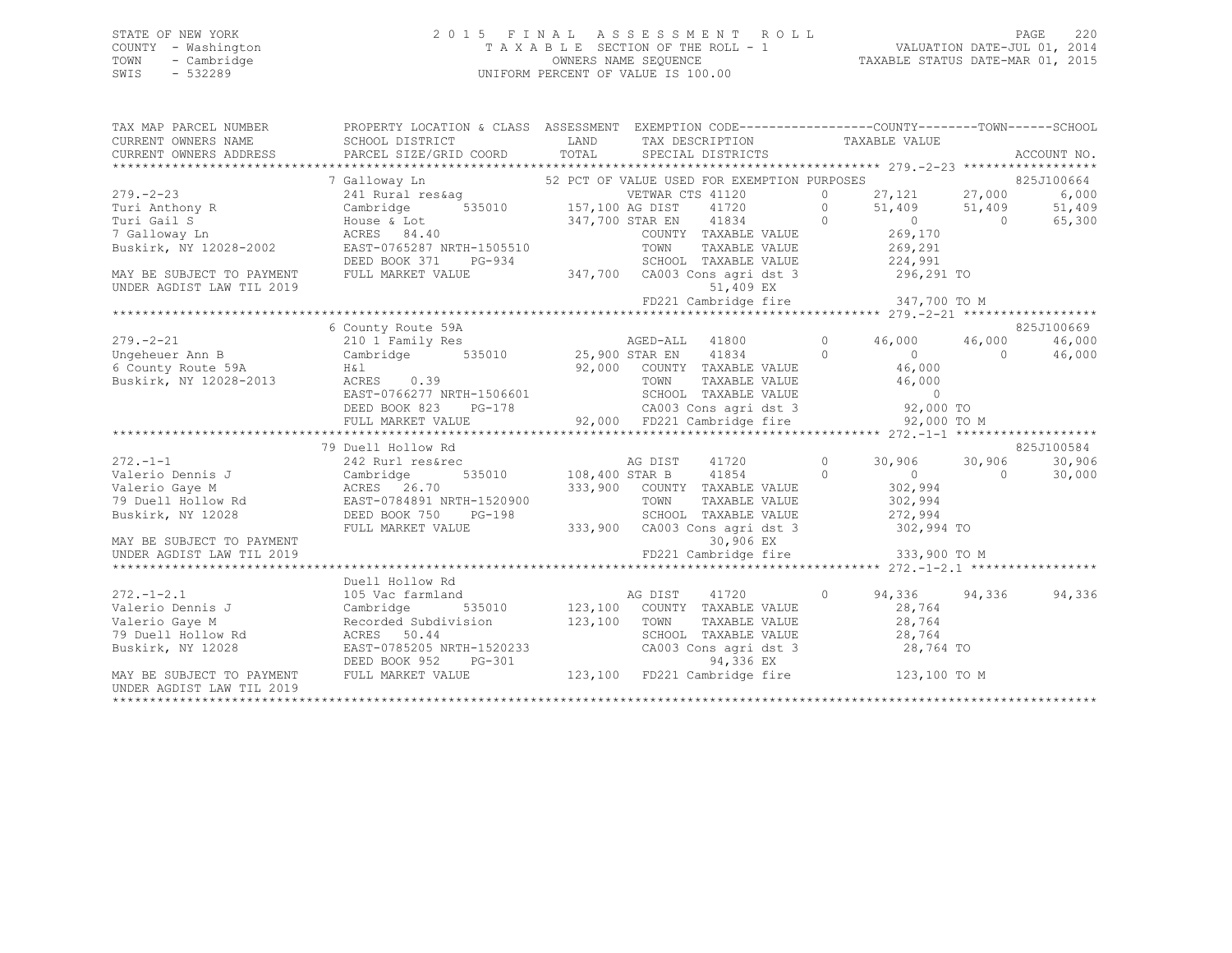## STATE OF NEW YORK 2 0 1 5 F I N A L A S S E S S M E N T R O L L PAGE 221 COUNTY - Washington T A X A B L E SECTION OF THE ROLL - 1 VALUATION DATE-JUL 01, 2014 TOWN - Cambridge OWNERS NAME SEQUENCE TAXABLE STATUS DATE-MAR 01, 2015 SWIS - 532289 UNIFORM PERCENT OF VALUE IS 100.00

| TAX MAP PARCEL NUMBER<br>CURRENT OWNERS NAME                                                          | PROPERTY LOCATION & CLASS ASSESSMENT EXEMPTION CODE----------------COUNTY-------TOWN------SCHOOL<br>SCHOOL DISTRICT                                                                         | LAND                    | TAX DESCRIPTION                                                                                                                                                     | TAXABLE VALUE                                                                            |                                 |                 |
|-------------------------------------------------------------------------------------------------------|---------------------------------------------------------------------------------------------------------------------------------------------------------------------------------------------|-------------------------|---------------------------------------------------------------------------------------------------------------------------------------------------------------------|------------------------------------------------------------------------------------------|---------------------------------|-----------------|
| CURRENT OWNERS ADDRESS<br>**********************                                                      | PARCEL SIZE/GRID COORD                                                                                                                                                                      | TOTAL                   | SPECIAL DISTRICTS                                                                                                                                                   |                                                                                          | ACCOUNT NO.                     |                 |
|                                                                                                       |                                                                                                                                                                                             |                         |                                                                                                                                                                     |                                                                                          | 825J100671                      |                 |
| $270. - 1 - 5$<br>VanAvery Gary<br>VanAvery Pamela Jean<br>914 County Route 74<br>Greenwich, NY 12834 | 914 County Route 74<br>242 Rurl res&rec<br>535010<br>Cambridge<br>House & Land<br>ACRES 14.80<br>EAST-0765024 NRTH-1520027<br>DEED BOOK $434$ PG-742                                        | $66,600$ STAR B         | VETWAR CTS 41120<br>41854<br>246,100 COUNTY TAXABLE VALUE<br>TAXABLE VALUE<br>TOWN<br>SCHOOL TAXABLE VALUE<br>CA003 Cons agri dst 3<br>246,100 FD221 Cambridge fire | $\circ$<br>33,000<br>$\Omega$<br>$\sim$ 0<br>213,100<br>219,100<br>210,100<br>246,100 TO | 27,000<br>$\Omega$              | 6,000<br>30,000 |
|                                                                                                       | FULL MARKET VALUE                                                                                                                                                                           |                         |                                                                                                                                                                     | 246,100 TO M                                                                             |                                 |                 |
| $261 - 2 - 10$<br>Vandeusen Wayne J<br>203 Content Farm Rd<br>Cambridge, NY 12816                     | Horton Rd<br>314 Rural vac<10<br>535010<br>Cambridge<br>Woodlot<br>$261. - 1 - 10$<br>ACRES 8.10<br>EAST-0764521 NRTH-1523769<br>DEED BOOK 830 PG-252<br>FULL MARKET VALUE                  | 40,400 TOWN<br>40,400   | COUNTY TAXABLE VALUE<br>TAXABLE VALUE<br>40,400 SCHOOL TAXABLE VALUE<br>FD221 Cambridge fire                                                                        | $40, 400$<br>$40, 400$<br>40,400<br>40,400 TO M                                          | 825J100658                      |                 |
|                                                                                                       |                                                                                                                                                                                             |                         |                                                                                                                                                                     |                                                                                          |                                 |                 |
| $261 - 2 - 4.2$<br>vanMeter William<br>VanMeter Marlyn<br>1324 Vly Summit Rd<br>Greenwich, NY 12834   | 1324 Vly Summit Rd<br>241 Rural res&aq<br>Cambridge 535010<br>261.-1-4.2<br>ACRES 22.90<br>EAST-0768761 NRTH-1526924<br>DEED BOOK 1775 PG-44<br>FULL MARKET VALUE                           | 291,600 TOWN<br>291,600 | STAR B 41854<br>80,600 COUNTY TAXABLE VALUE<br>TAXABLE VALUE<br>SCHOOL TAXABLE VALUE<br>FD221 Cambridge fire                                                        | $\Omega$<br>$\overline{0}$<br>291,600<br>291,600<br>261,600<br>291,600 TO M              | 825J100872<br>$0 \qquad \qquad$ | 30,000          |
|                                                                                                       |                                                                                                                                                                                             |                         |                                                                                                                                                                     |                                                                                          |                                 |                 |
| $263. -1 - 17$<br>Viera Robert A Jr<br>848 King Rd<br>Cambridge, NY 12816                             | 848 King Rd<br>210 1 Family Res<br>Cambridge 535010<br>Lot 2<br>1718/37<br>ACRES<br>1.23<br>EAST-0782983 NRTH-1522138<br>DEED BOOK 3400 PG-144                                              | 148,000 TOWN            | STAR B 41854<br>33,700 COUNTY TAXABLE VALUE<br>TAXABLE VALUE<br>SCHOOL TAXABLE VALUE<br>CA003 Cons agri dst 3<br>FD221 Cambridge fire                               | $\circ$<br>$\overline{0}$<br>148,000<br>148,000<br>118,000<br>148,000 TO<br>148,000 TO M | 825J100627<br>$\Omega$          | 30,000          |
|                                                                                                       | FULL MARKET VALUE                                                                                                                                                                           | 148,000                 |                                                                                                                                                                     |                                                                                          |                                 |                 |
| $255.14 - 3 - 11$<br>Virtue Paul E<br>70 State Route 372<br>Cambridge, NY 12816                       | 70 State Route 372<br>270 Mfg housing<br>Cambridge<br>535010<br>Gar & Tra<br>Tra $-11$<br>$-13$<br>$-0.41$<br>$255. - 3 - 11$<br>ACRES<br>EAST-0786382 NRTH-1532116<br>DEED BOOK 697 PG-108 | 26,100 TOWN<br>35,000   | COUNTY TAXABLE VALUE<br>TAXABLE VALUE<br>SCHOOL TAXABLE VALUE<br>CA005 Cons agri dst 5<br>FD221 Cambridge fire                                                      | 35,000<br>35,000<br>35,000<br>35,000 TO<br>35,000 TO M                                   | 825J100675                      |                 |
|                                                                                                       | FULL MARKET VALUE                                                                                                                                                                           | 35,000                  |                                                                                                                                                                     |                                                                                          |                                 |                 |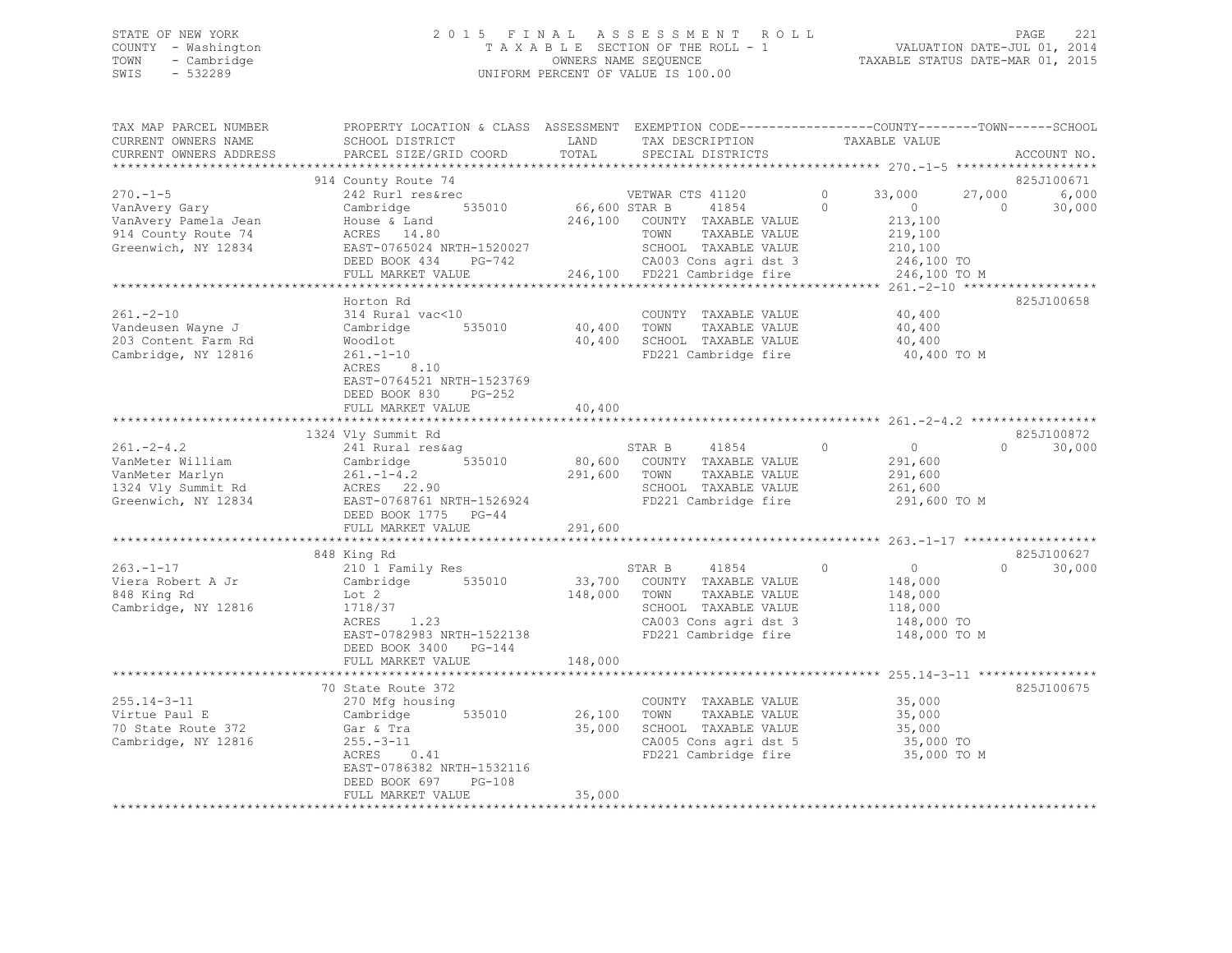## STATE OF NEW YORK 2 0 1 5 F I N A L A S S E S S M E N T R O L L PAGE 222 COUNTY - Washington T A X A B L E SECTION OF THE ROLL - 1 VALUATION DATE-JUL 01, 2014 TOWN - Cambridge OWNERS NAME SEQUENCE TAXABLE STATUS DATE-MAR 01, 2015 SWIS - 532289 UNIFORM PERCENT OF VALUE IS 100.00

| TAX MAP PARCEL NUMBER                                                                                                                     | PROPERTY LOCATION & CLASS ASSESSMENT EXEMPTION CODE---------------COUNTY-------TOWN-----SCHOOL             |              |                  |                                                            |                |                                                                                                 |          |                          |
|-------------------------------------------------------------------------------------------------------------------------------------------|------------------------------------------------------------------------------------------------------------|--------------|------------------|------------------------------------------------------------|----------------|-------------------------------------------------------------------------------------------------|----------|--------------------------|
| CURRENT OWNERS NAME                                                                                                                       | SCHOOL DISTRICT                                                                                            |              |                  | LAND TAX DESCRIPTION                                       |                | TAXABLE VALUE                                                                                   |          |                          |
| CURRENT OWNERS ADDRESS                                                                                                                    | PARCEL SIZE/GRID COORD                                                                                     | TOTAL        |                  | SPECIAL DISTRICTS                                          |                |                                                                                                 |          | ACCOUNT NO.              |
|                                                                                                                                           |                                                                                                            |              |                  |                                                            |                |                                                                                                 |          |                          |
|                                                                                                                                           | County Route 59A                                                                                           |              |                  |                                                            |                |                                                                                                 |          | 825L100191               |
| $279. - 2 - 15$                                                                                                                           | 314 Rural vac<10                                                                                           |              |                  | %10<br>535010 11,000 COUNTY TAXABLE VALUE                  |                | 0 $34,268$ $34,268$                                                                             |          | 34,268                   |
| Virtue Paul E Sr                                                                                                                          | Cambridge                                                                                                  |              |                  |                                                            |                | 6,732                                                                                           |          |                          |
| 70 State Route 372                                                                                                                        | ACRES 8.20                                                                                                 | 41,000 TOWN  |                  | TAXABLE VALUE                                              |                | 6,732                                                                                           |          |                          |
| Cambridge, NY 12816                                                                                                                       | EAST-0767913 NRTH-1507964 SCHOOL TAXABLE VALUE 6,732 CA003 Consider the SOLO SCHOOL TAXABLE VALUE 6,732 TO |              |                  |                                                            |                |                                                                                                 |          |                          |
|                                                                                                                                           |                                                                                                            |              |                  |                                                            |                |                                                                                                 |          |                          |
| MAY BE SUBJECT TO PAYMENT                                                                                                                 | FULL MARKET VALUE                                                                                          | 41,000       |                  | 34,268 EX                                                  |                |                                                                                                 |          |                          |
| UNDER AGDIST LAW TIL 2019                                                                                                                 |                                                                                                            |              |                  |                                                            |                | FD221 Cambridge fire 41,000 TO M                                                                |          |                          |
|                                                                                                                                           |                                                                                                            |              |                  |                                                            |                |                                                                                                 |          |                          |
|                                                                                                                                           | 154 Brownell Rd                                                                                            |              |                  |                                                            |                |                                                                                                 |          | 825J100353               |
| $270. - 1 - 34$                                                                                                                           | 210 1 Family Res                                                                                           |              | VETWAR CTS 41120 |                                                            |                | $0 \t 33,000$                                                                                   | 27,000   | 6,000                    |
| Voehringer Robert Cambridge 535010 47,000 STAR EN                                                                                         |                                                                                                            |              |                  |                                                            |                |                                                                                                 |          | 65,300                   |
| Voehringer Katherine H & L<br>154 Brownell Rd                         ACRES     7.00                                                      |                                                                                                            |              |                  |                                                            |                |                                                                                                 |          | $\overline{0}$           |
|                                                                                                                                           |                                                                                                            |              |                  |                                                            |                | 47,000 STAR EN $41834$ 0 0 0<br>301,000 AGED-TOWN 41803 0 0 41,100<br>AGED-CO 41802 0 120,600 0 |          | $\overline{\phantom{0}}$ |
| Cambridge, NY 12816 EAST-0764355 NRTH-1519167 AGED-SCH 41804                                                                              |                                                                                                            |              |                  |                                                            | $\Omega$       | $\overline{0}$                                                                                  | $\Omega$ | 14,750                   |
|                                                                                                                                           | DEED BOOK 944<br>$PG-18$                                                                                   |              |                  | COUNTY TAXABLE VALUE<br>301,000 TOWN TAXABLE VALUE         |                | 147,400                                                                                         |          |                          |
|                                                                                                                                           | FULL MARKET VALUE                                                                                          |              |                  | TOWN TAXABLE VALUE 232,900<br>SCHOOL TAXABLE VALUE 214,950 |                |                                                                                                 |          |                          |
|                                                                                                                                           |                                                                                                            |              |                  |                                                            |                |                                                                                                 |          |                          |
|                                                                                                                                           |                                                                                                            |              |                  |                                                            |                | CA003 Cons agri dst 3 301,000 TO                                                                |          |                          |
|                                                                                                                                           |                                                                                                            |              |                  | FD221 Cambridge fire                                       |                | 301,000 TO M                                                                                    |          |                          |
|                                                                                                                                           |                                                                                                            |              |                  |                                                            |                |                                                                                                 |          |                          |
|                                                                                                                                           | 380 Conley Rd                                                                                              |              |                  |                                                            |                |                                                                                                 |          | 825J100446               |
| $271 - 2 - 24$                                                                                                                            | 210 1 Family Res                                                                                           |              | STAR B           | 41854                                                      | $\overline{0}$ | $\overline{0}$                                                                                  | $\cap$   | 30,000                   |
| Volino Mary G                                                                                                                             |                                                                                                            |              |                  |                                                            |                | 301,000                                                                                         |          |                          |
| Peacock-Kapela Kathryn G                                                                                                                  | Cambridge 535010 43,400 COUNTY TAXABLE VALUE<br>ACRES 6.60 301,000 TOWN TAXABLE VALUE ACRES 6.60           |              |                  | TOWN      TAXABLE  VALUE<br>SCHOOL   TAXABLE  VALUE        |                | 301,000                                                                                         |          |                          |
| 380 Conley Rd                                                                                                                             |                                                                                                            |              |                  |                                                            |                | 271,000                                                                                         |          |                          |
| Cambridge, NY 12816<br>Cambridge, NY 12816<br>DEED BOOK 1723 PG-218<br>FD221 Cambridge fire 301,000 TO<br>FD221 Cambridge fire 301,000 TO |                                                                                                            |              |                  |                                                            |                |                                                                                                 |          |                          |
|                                                                                                                                           |                                                                                                            |              |                  |                                                            |                | FD221 Cambridge fire 301,000 TO M                                                               |          |                          |
|                                                                                                                                           |                                                                                                            |              |                  |                                                            |                |                                                                                                 |          |                          |
|                                                                                                                                           |                                                                                                            |              |                  |                                                            |                |                                                                                                 |          |                          |
|                                                                                                                                           | 949 State Route 372                                                                                        |              |                  |                                                            |                |                                                                                                 |          | 825J100463               |
| $246. - 1 - 2$                                                                                                                            | 210 1 Family Res                                                                                           |              | STAR B           | $\sim$ 0<br>41854                                          |                | $\overline{0}$                                                                                  | $\Omega$ | 30,000                   |
| Waqar Marion                                                                                                                              | Greenwich $\frac{2}{100}$ 533401                                                                           |              |                  |                                                            |                | 129,100                                                                                         |          |                          |
| 949 State Route 372                                                                                                                       | $H \& L$                                                                                                   | 129,100 TOWN |                  | 36,100 COUNTY TAXABLE VALUE<br>129,100 TOWN TAXABLE VALUE  |                | 129,100                                                                                         |          |                          |
| Greenwich, NY 12834                                                                                                                       | 2.61<br>ACRES                                                                                              |              |                  | SCHOOL TAXABLE VALUE                                       |                | 99,100                                                                                          |          |                          |
|                                                                                                                                           |                                                                                                            |              |                  |                                                            |                | 129,100 TO                                                                                      |          |                          |
|                                                                                                                                           |                                                                                                            |              |                  | FD221 Cambridge fire                                       |                | 129,100 TO M                                                                                    |          |                          |
|                                                                                                                                           | FULL MARKET VALUE                                                                                          | 129,100      |                  |                                                            |                |                                                                                                 |          |                          |
|                                                                                                                                           |                                                                                                            |              |                  |                                                            |                |                                                                                                 |          |                          |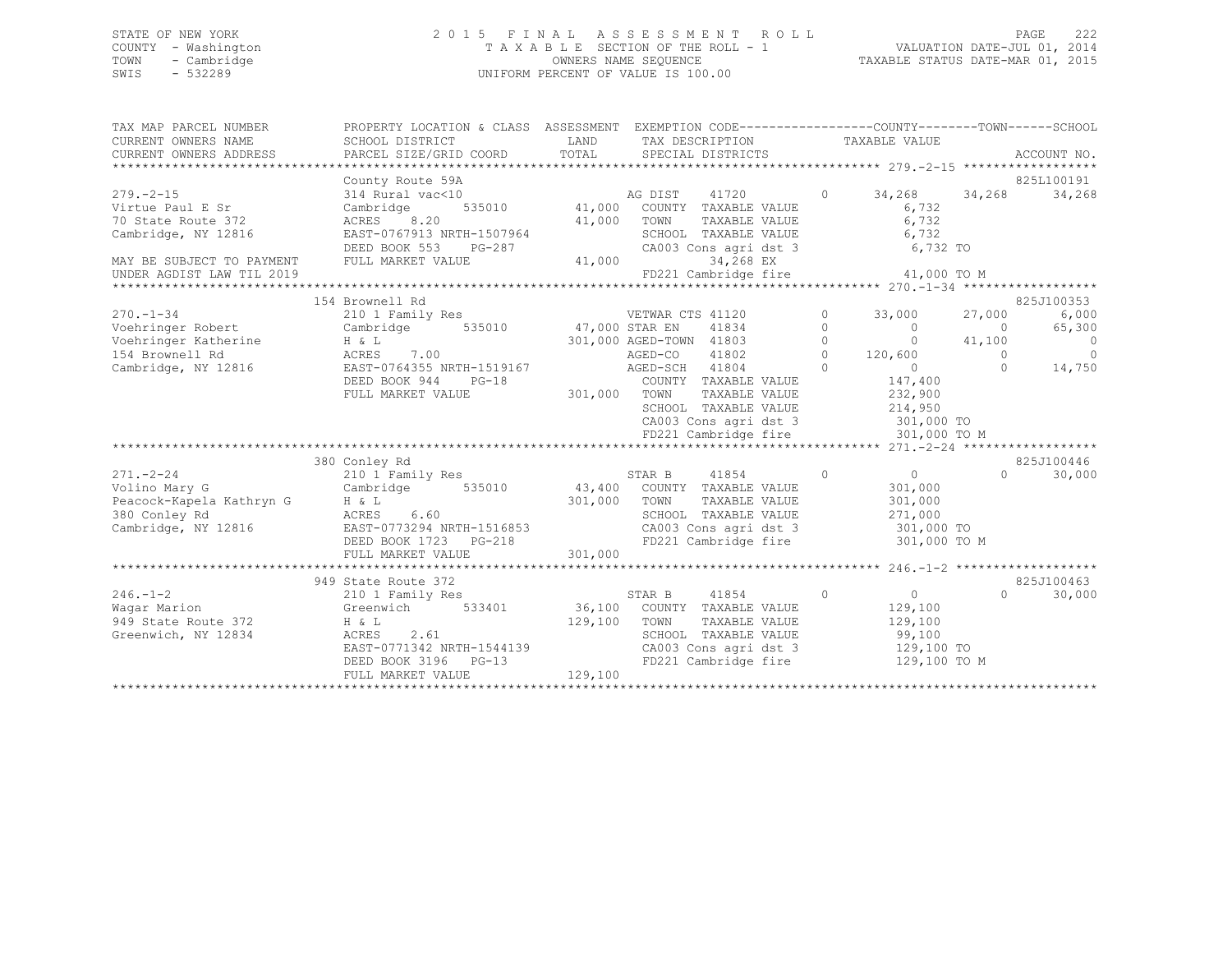## STATE OF NEW YORK 2 0 1 5 F I N A L A S S E S S M E N T R O L L PAGE 223 COUNTY - Washington T A X A B L E SECTION OF THE ROLL - 1 VALUATION DATE-JUL 01, 2014 TOWN - Cambridge OWNERS NAME SEQUENCE TAXABLE STATUS DATE-MAR 01, 2015 SWIS - 532289 UNIFORM PERCENT OF VALUE IS 100.00

|                                                    | TAX MAP PARCEL NUMBER            PROPERTY LOCATION & CLASS  ASSESSMENT  EXEMPTION CODE-------------COUNTY-------TOWN------SCHOOL                                                                                               |                                                                       |                |                                        |          |               |
|----------------------------------------------------|--------------------------------------------------------------------------------------------------------------------------------------------------------------------------------------------------------------------------------|-----------------------------------------------------------------------|----------------|----------------------------------------|----------|---------------|
|                                                    |                                                                                                                                                                                                                                |                                                                       |                |                                        |          |               |
|                                                    |                                                                                                                                                                                                                                |                                                                       |                |                                        |          |               |
|                                                    |                                                                                                                                                                                                                                |                                                                       |                |                                        |          |               |
|                                                    | 68 Petteys Rd                                                                                                                                                                                                                  |                                                                       |                |                                        |          | 825J100301    |
|                                                    | 246.-1-37 correctly and the correct of the correct of the state of the state of the state of the state of the state of the state of the state of the state of the state of the state of the state of the state of the state of |                                                                       |                |                                        |          | 58,500 58,500 |
|                                                    |                                                                                                                                                                                                                                |                                                                       |                |                                        | $\sim$ 0 | 58,500        |
|                                                    |                                                                                                                                                                                                                                |                                                                       |                |                                        |          |               |
|                                                    |                                                                                                                                                                                                                                |                                                                       |                |                                        |          |               |
|                                                    |                                                                                                                                                                                                                                |                                                                       |                |                                        |          |               |
|                                                    |                                                                                                                                                                                                                                |                                                                       |                |                                        |          |               |
|                                                    | FULL MARKET VALUE                                                                                                                                                                                                              | 117,000 FD221 Cambridge fire                                          |                | 117,000 TO M                           |          |               |
|                                                    |                                                                                                                                                                                                                                |                                                                       |                |                                        |          |               |
|                                                    | 79 Conley Rd                                                                                                                                                                                                                   |                                                                       |                |                                        |          | 825J100876    |
| 280.-1-13.2                                        |                                                                                                                                                                                                                                |                                                                       | $\overline{0}$ | $\overline{0}$                         | $\Omega$ | 30,000        |
|                                                    |                                                                                                                                                                                                                                |                                                                       |                | 170,000                                |          |               |
|                                                    |                                                                                                                                                                                                                                |                                                                       |                | 170,000                                |          |               |
| Waldron Guy E<br>79 Conley Rd<br>Buskirk, NY 12028 |                                                                                                                                                                                                                                |                                                                       |                | 140,000                                |          |               |
|                                                    |                                                                                                                                                                                                                                | CA003 Cons agri dst 3 170,000 TO                                      |                |                                        |          |               |
|                                                    | DEED BOOK 932 PG-241                                                                                                                                                                                                           | FD221 Cambridge fire                                                  |                | 170,000 TO M                           |          |               |
|                                                    | FULL MARKET VALUE 170,000                                                                                                                                                                                                      |                                                                       |                |                                        |          |               |
|                                                    |                                                                                                                                                                                                                                |                                                                       |                |                                        |          |               |
|                                                    | 17 Mead Rd                                                                                                                                                                                                                     |                                                                       |                |                                        |          |               |
|                                                    |                                                                                                                                                                                                                                |                                                                       | $\circ$        | $\overline{0}$                         | $\circ$  | 30,000        |
|                                                    |                                                                                                                                                                                                                                |                                                                       |                | 200,000                                |          |               |
|                                                    |                                                                                                                                                                                                                                | 200,000 TOWN TAXABLE VALUE                                            |                | 200,000                                |          |               |
| Johnsonville, NY 12094 ACRES 1.06                  |                                                                                                                                                                                                                                | SCHOOL TAXABLE VALUE                                                  |                | 170,000                                |          |               |
|                                                    |                                                                                                                                                                                                                                |                                                                       |                |                                        |          |               |
|                                                    |                                                                                                                                                                                                                                | CA003 Cons agri dst 3 200,000 TO<br>FD221 Cambridge fire 200,000 TO M |                |                                        |          |               |
|                                                    | -- 1.00<br>EAST-0757012 NRTH-1499205<br>DEED BOOK 715 PG-1<br>FULL MARKET VALUR                                                                                                                                                |                                                                       |                |                                        |          |               |
|                                                    |                                                                                                                                                                                                                                |                                                                       |                |                                        |          |               |
|                                                    | 470 County Route 60                                                                                                                                                                                                            |                                                                       |                |                                        |          | 825J100699    |
|                                                    |                                                                                                                                                                                                                                | STAR B 41854 0                                                        |                | $\begin{matrix}0\\200&200\end{matrix}$ | $\Omega$ | 30,000        |
|                                                    |                                                                                                                                                                                                                                |                                                                       |                | 200,200                                |          |               |
|                                                    |                                                                                                                                                                                                                                |                                                                       |                | 200,200                                |          |               |
|                                                    |                                                                                                                                                                                                                                |                                                                       |                |                                        |          |               |
|                                                    | ACRES 12.64<br>EAST-0773449 NRTH-1528822                                                                                                                                                                                       |                                                                       |                | 170,200                                |          |               |
|                                                    |                                                                                                                                                                                                                                | FD221 Cambridge fire 200,200 TO M                                     |                |                                        |          |               |
|                                                    | DEED BOOK 765 PG-327                                                                                                                                                                                                           |                                                                       |                |                                        |          |               |
|                                                    |                                                                                                                                                                                                                                |                                                                       |                |                                        |          |               |
|                                                    |                                                                                                                                                                                                                                |                                                                       |                |                                        |          |               |
|                                                    |                                                                                                                                                                                                                                |                                                                       |                |                                        |          |               |
|                                                    |                                                                                                                                                                                                                                |                                                                       |                |                                        |          |               |
|                                                    |                                                                                                                                                                                                                                |                                                                       |                |                                        |          |               |
|                                                    |                                                                                                                                                                                                                                |                                                                       |                |                                        |          |               |
|                                                    |                                                                                                                                                                                                                                | TAXABLE VALUE<br>TOWN                                                 |                | 300,657<br>300,657                     |          |               |
|                                                    | Greenwich, NY 12834 EAST-0773140 NRTH-1531841<br>DEED BOOK 698 PG-57<br>MAY BE SUBJECT TO PAYMENT FULL MARKET VALUE                                                                                                            | SCHOOL TAXABLE VALUE                                                  |                |                                        |          |               |
|                                                    |                                                                                                                                                                                                                                | 403,100 CA003 Cons agri dst 3 302,157 TO                              |                |                                        |          |               |
| UNDER AGDIST LAW TIL 2019                          |                                                                                                                                                                                                                                | 100,943 EX                                                            |                | 403,100 TO M                           |          |               |
|                                                    |                                                                                                                                                                                                                                |                                                                       |                |                                        |          |               |
|                                                    |                                                                                                                                                                                                                                |                                                                       |                |                                        |          |               |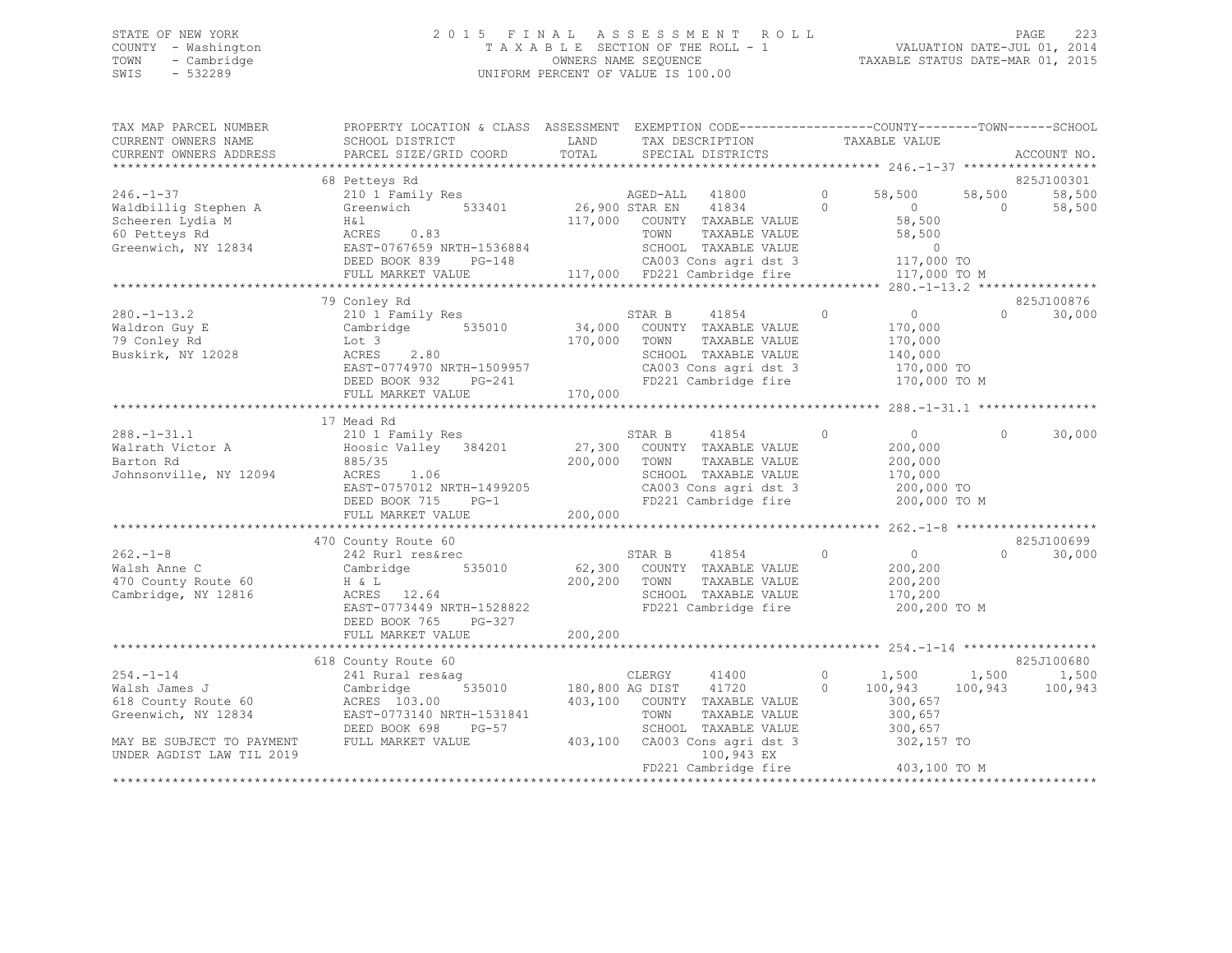## STATE OF NEW YORK 2 0 1 5 F I N A L A S S E S S M E N T R O L L PAGE 224 COUNTY - Washington T A X A B L E SECTION OF THE ROLL - 1 VALUATION DATE-JUL 01, 2014 TOWN - Cambridge OWNERS NAME SEQUENCE TAXABLE STATUS DATE-MAR 01, 2015 SWIS - 532289 UNIFORM PERCENT OF VALUE IS 100.00

| TAX MAP PARCEL NUMBER<br>CURRENT OWNERS NAME<br>CURRENT OWNERS ADDRESS                                                                | PROPERTY LOCATION & CLASS ASSESSMENT EXEMPTION CODE---------------COUNTY-------TOWN------SCHOOI<br>SCHOOL DISTRICT<br>PARCEL SIZE/GRID COORD                                      | LAND<br>TOTAL      | TAX DESCRIPTION<br>SPECIAL DISTRICTS                                                                                                                                                                    | TAXABLE VALUE                                                                                                   | ACCOUNT NO.                                            |
|---------------------------------------------------------------------------------------------------------------------------------------|-----------------------------------------------------------------------------------------------------------------------------------------------------------------------------------|--------------------|---------------------------------------------------------------------------------------------------------------------------------------------------------------------------------------------------------|-----------------------------------------------------------------------------------------------------------------|--------------------------------------------------------|
|                                                                                                                                       |                                                                                                                                                                                   |                    |                                                                                                                                                                                                         |                                                                                                                 |                                                        |
| $262 - 2 - 2$<br>Walsh James J<br>618 County Route 60<br>Greenwich, NY 12834                                                          | Cobble Rd/w Off<br>323 Vacant rural<br>Cambridge 535010<br>Woods<br>ACRES 10.00<br>EAST-0775861 NRTH-1528411<br>DEED BOOK 698<br>$PG-57$<br>FULL MARKET VALUE                     |                    | COUNTY TAXABLE VALUE<br>7,000 TOWN<br>TAXABLE VALUE<br>7,000 SCHOOL TAXABLE VALUE<br>FD221 Cambridge fire                                                                                               | 7,000<br>7,000<br>7,000<br>7,000 TO M                                                                           | 825J100679                                             |
|                                                                                                                                       |                                                                                                                                                                                   | 7,000              |                                                                                                                                                                                                         |                                                                                                                 |                                                        |
| $254. - 1 - 12$<br>Walsh William Jr<br>133 Cobble Rd<br>Cambridge, NY 12816<br>MAY BE SUBJECT TO PAYMENT<br>UNDER AGDIST LAW TIL 2019 | 133 Cobble Rd<br>241 Rural res&aq<br>Cambridge<br>ACRES 120.00<br>EAST-0775109 NRTH-1531504<br>DEED BOOK 377 PG-563<br>FULL MARKET VALUE                                          |                    | AG DIST<br>41720<br>535010 201,500 STAR EN 41834<br>407,400 COUNTY TAXABLE VALUE<br>TOWN<br>TAXABLE VALUE<br>SCHOOL TAXABLE VALUE<br>407,400 CA003 Cons agri dst 3<br>81,989 EX<br>FD221 Cambridge fire | $\circ$<br>81,989<br>$\Omega$<br>$\overline{0}$<br>325, 411<br>325,411<br>260,111<br>325,411 TO<br>407,400 TO M | 825J100681<br>81,989<br>81,989<br>65,300<br>$\bigcirc$ |
|                                                                                                                                       |                                                                                                                                                                                   |                    |                                                                                                                                                                                                         |                                                                                                                 |                                                        |
| $272. - 2 - 7$<br>Wargo Robert<br>Wargo Robert<br>Wargo Mary<br>689 Turnpike Rd<br>Eagle Bridge, NY 12057                             | 689 Turnpike Rd<br>280 Res Multiple<br>Cambridge 535010<br>House & Lot<br>ACRES 25.70<br>EAST-0788585 NRTH-1517693<br>DEED BOOK 874<br>$PG-311$                                   | 123,000 TOWN       | STAR B<br>41854<br>84,100 COUNTY TAXABLE VALUE<br>TAXABLE VALUE<br>SCHOOL TAXABLE VALUE<br>FD221 Cambridge fire                                                                                         | $\overline{0}$<br>$\circ$<br>123,000<br>123,000<br>93,000<br>123,000 TO M                                       | 825J100566<br>$\Omega$<br>30,000                       |
|                                                                                                                                       | FULL MARKET VALUE                                                                                                                                                                 | 123,000            |                                                                                                                                                                                                         |                                                                                                                 |                                                        |
| $270. - 1 - 33.6$<br>Wasiczko Michael R<br>Stevens Morgan P<br>104 Brownell Rd<br>Cambridge, NY 12816                                 | 104 Brownell Rd<br>210 1 Family Res<br>Cambridge 535010<br>Land & House<br>Lot 4<br>ACRES<br>8.84<br>EAST-0764460 NRTH-1517863<br>DEED BOOK 3466 PG-259<br>FULL MARKET VALUE      | 318,200<br>318,200 | 41854<br>STAR B<br>53,400 COUNTY TAXABLE VALUE<br>TOWN<br>TAXABLE VALUE<br>SCHOOL TAXABLE VALUE<br>FD221 Cambridge fire                                                                                 | $\overline{0}$<br>$\circ$<br>318,200<br>318,200<br>288,200<br>318,200 TO<br>318,200 TO M                        | 825J102044<br>$\Omega$<br>30,000                       |
|                                                                                                                                       |                                                                                                                                                                                   |                    |                                                                                                                                                                                                         |                                                                                                                 |                                                        |
| $280. -1 - 6.1$<br>Watkins Alan J<br>Watkins Marion A<br>55A East Main St                                                             | 171 Belle Rd<br>210 1 Family Res<br>Cambridge 535010<br>H & L<br>1.57<br>ACRES<br>Cambridge, NY 12816 EAST-0774250 NRTH-1511779<br>$PG-135$<br>DEED BOOK 535<br>FULL MARKET VALUE | 154,000<br>154,000 | STAR B<br>41854<br>29,900 COUNTY TAXABLE VALUE<br>TOWN<br>TAXABLE VALUE<br>SCHOOL TAXABLE VALUE<br>CA003 Cons agri dst 3<br>FD221 Cambridge fire                                                        | $\circ$<br>$\overline{0}$<br>154,000<br>154,000<br>124,000<br>154,000 TO<br>154,000 TO M                        | 825J100956<br>$\Omega$<br>30,000                       |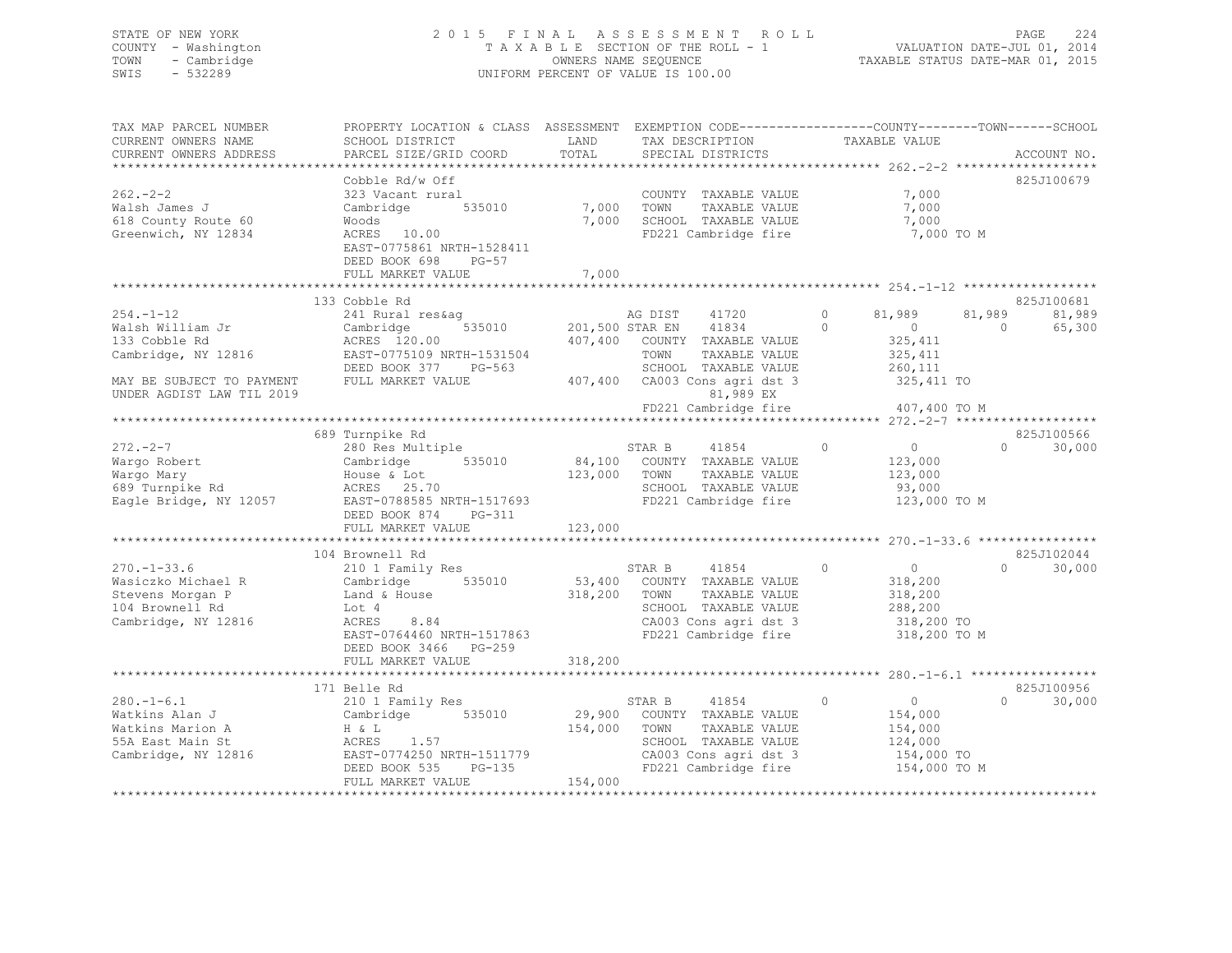## STATE OF NEW YORK 2 0 1 5 F I N A L A S S E S S M E N T R O L L PAGE 225 COUNTY - Washington T A X A B L E SECTION OF THE ROLL - 1 VALUATION DATE-JUL 01, 2014 TOWN - Cambridge OWNERS NAME SEQUENCE TAXABLE STATUS DATE-MAR 01, 2015 SWIS - 532289 UNIFORM PERCENT OF VALUE IS 100.00

| TAX MAP PARCEL NUMBER<br>CURRENT OWNERS NAME<br>CURRENT OWNERS ADDRESS                                                                                                      | PROPERTY LOCATION & CLASS ASSESSMENT EXEMPTION CODE----------------COUNTY-------TOWN------SCHOOL<br>SCHOOL DISTRICT<br>PARCEL SIZE/GRID COORD                                           | LAND<br>TOTAL                | TAX DESCRIPTION<br>SPECIAL DISTRICTS                                                                                                                         | TAXABLE VALUE                                                                                                 |                     | ACCOUNT NO.                   |
|-----------------------------------------------------------------------------------------------------------------------------------------------------------------------------|-----------------------------------------------------------------------------------------------------------------------------------------------------------------------------------------|------------------------------|--------------------------------------------------------------------------------------------------------------------------------------------------------------|---------------------------------------------------------------------------------------------------------------|---------------------|-------------------------------|
|                                                                                                                                                                             |                                                                                                                                                                                         |                              |                                                                                                                                                              |                                                                                                               |                     |                               |
| $246. - 1 - 31.4$<br>Watkins Chaughn H<br>Lundberg-Watkins Connie<br>9 Camb Battenville Rd<br>Greenwich, NY 12834<br>MAY BE SUBJECT TO PAYMENT<br>UNDER AGDIST LAW TIL 2019 | 9 Cambridge Battenville Rd<br>210 1 Family Res<br>533401<br>Greenwich<br>H & L<br>874/68<br>FRNT 629.00 DPTH<br>4.98<br>ACRES<br>EAST-0771419 NRTH-1544484<br>$PG-104$<br>DEED BOOK 599 | AG DIST<br>37,000 STAR B     | 41720<br>41854<br>262,400 COUNTY TAXABLE VALUE<br>TOWN<br>TAXABLE VALUE<br>SCHOOL TAXABLE VALUE<br>CA003 Cons agri dst 3<br>9,309 EX<br>FD221 Cambridge fire | 9,309<br>$\circ$<br>$\Omega$<br>$\overline{0}$<br>253,091<br>253,091<br>223,091<br>253,091 TO<br>262,400 TO M | 9,309<br>$\bigcirc$ | 825J102010<br>9,309<br>30,000 |
|                                                                                                                                                                             | FULL MARKET VALUE<br>**************************                                                                                                                                         | 262,400                      |                                                                                                                                                              |                                                                                                               |                     |                               |
|                                                                                                                                                                             | 1100 County Route 60                                                                                                                                                                    |                              |                                                                                                                                                              |                                                                                                               |                     | 825J100845                    |
| $246. - 1 - 31.2$<br>Watkins William H<br>Watkins Constance<br>1100 County Route 60<br>Greenwich, NY 12834                                                                  | 241 Rural res&aq<br>Greenwich<br>533401<br>H&l<br>460/1089 821/308<br>ACRES 17.20<br>EAST-0772459 NRTH-1543961                                                                          |                              | AG DIST<br>41720<br>70,900 STAR EN 41834<br>223,800 COUNTY TAXABLE VALUE<br>TOWN<br>TAXABLE VALUE<br>SCHOOL TAXABLE VALUE<br>CA003 Cons agri dst 3           | $\circ$<br>50,024<br>$\overline{0}$<br>$\Omega$<br>173,776<br>173,776<br>108,476<br>173,776 TO                | 50,024<br>$\Omega$  | 50,024<br>65,300              |
| MAY BE SUBJECT TO PAYMENT<br>UNDER AGDIST LAW TIL 2019                                                                                                                      | DEED BOOK 483 PG-556<br>FULL MARKET VALUE                                                                                                                                               |                              | 50,024 EX<br>223,800 FD221 Cambridge fire                                                                                                                    | 223,800 TO M                                                                                                  |                     |                               |
| $280. -2 - 12$<br>Weatherby Bruce<br>Reid Abigail<br>101 Stage Rd<br>Buskirk, NY 12028                                                                                      | 101 Stage Rd<br>242 Rurl res&rec<br>535010<br>Cambridge JJ<br>House & Sub Lot 2<br>ACRES 22.29<br>EAST-0779895 NRTH-1506867<br>DEED BOOK 2828 PG-340<br>FULL MARKET VALUE               | 79,900<br>193,000<br>193,000 | COUNTY TAXABLE VALUE<br>TOWN<br>TAXABLE VALUE<br>SCHOOL TAXABLE VALUE<br>CA003 Cons agri dst 3<br>FD221 Cambridge fire                                       | 193,000<br>193,000<br>193,000<br>193,000 TO<br>193,000 TO M                                                   |                     | 825J100324                    |
|                                                                                                                                                                             |                                                                                                                                                                                         |                              |                                                                                                                                                              |                                                                                                               |                     |                               |
| $280. -2 - 12.3$<br>Zou. 2 1-<br>Weatherby Bruce<br>Reid Abigail<br>101 Stage Rd<br>Buskirk, NY 12028                                                                       | 137 Stage Rd<br>322 Rural vac>10<br>Cambridge<br>535010<br>lot 3<br>ACRES 27.70<br>EAST-0780905 NRTH-1507074<br>DEED BOOK 2066 PG-302<br>FULL MARKET VALUE                              | 76,600<br>76,600<br>76,600   | COUNTY TAXABLE VALUE<br>TAXABLE VALUE<br>TOWN<br>SCHOOL TAXABLE VALUE<br>CA003 Cons agri dst 3<br>FD221 Cambridge fire                                       | 76,600<br>76,600<br>76,600<br>76,600 TO<br>76,600 TO M                                                        |                     |                               |
|                                                                                                                                                                             |                                                                                                                                                                                         |                              |                                                                                                                                                              |                                                                                                               |                     |                               |
| $280. -2 - 12.4$<br>Weatherby Bruce<br>Reid Abigail<br>101 Stage Rd<br>Buskirk, NY 12028                                                                                    | Stage Rd<br>322 Rural vac>10<br>535010<br>Cambridge<br>lot 1<br>ACRES 10.00<br>EAST-0779115 NRTH-1506550<br>DEED BOOK 2828 PG-344<br>FULL MARKET VALUE<br>******************            | 48,000<br>48,000<br>48,000   | COUNTY TAXABLE VALUE<br>TAXABLE VALUE<br>TOWN<br>SCHOOL TAXABLE VALUE<br>CA003 Cons agri dst 3<br>FD221 Cambridge fire                                       | 48,000<br>48,000<br>48,000<br>48,000 TO<br>48,000 TO M                                                        |                     |                               |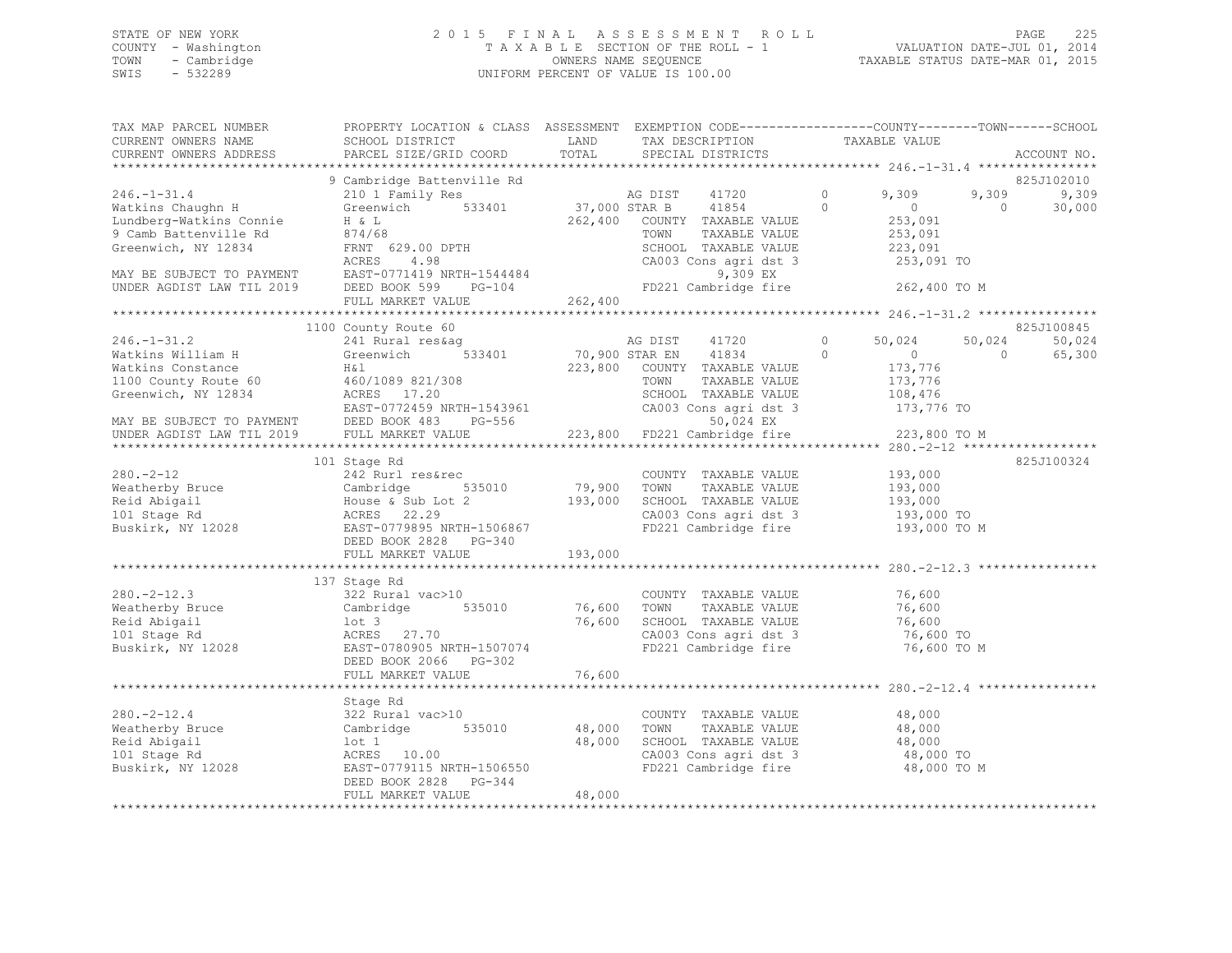## STATE OF NEW YORK 2 0 1 5 F I N A L A S S E S S M E N T R O L L PAGE 226 COUNTY - Washington T A X A B L E SECTION OF THE ROLL - 1 VALUATION DATE-JUL 01, 2014 TOWN - Cambridge OWNERS NAME SEQUENCE TAXABLE STATUS DATE-MAR 01, 2015 SWIS - 532289 UNIFORM PERCENT OF VALUE IS 100.00

| TAX MAP PARCEL NUMBER                                                                                                                                                                                                                | PROPERTY LOCATION & CLASS ASSESSMENT EXEMPTION CODE---------------COUNTY-------TOWN-----SCHOOL                                                                                                                                                 |        |                                                                                                                                                                  |                                    |                    |
|--------------------------------------------------------------------------------------------------------------------------------------------------------------------------------------------------------------------------------------|------------------------------------------------------------------------------------------------------------------------------------------------------------------------------------------------------------------------------------------------|--------|------------------------------------------------------------------------------------------------------------------------------------------------------------------|------------------------------------|--------------------|
| CURRENT OWNERS NAME SCHOOL DISTRICT                                                                                                                                                                                                  |                                                                                                                                                                                                                                                |        | LAND TAX DESCRIPTION TAXABLE VALUE                                                                                                                               |                                    |                    |
|                                                                                                                                                                                                                                      |                                                                                                                                                                                                                                                |        |                                                                                                                                                                  |                                    |                    |
|                                                                                                                                                                                                                                      |                                                                                                                                                                                                                                                |        |                                                                                                                                                                  |                                    |                    |
|                                                                                                                                                                                                                                      | 744 State Route 372                                                                                                                                                                                                                            |        |                                                                                                                                                                  |                                    | 825J100685         |
| $246. -1 - 8$                                                                                                                                                                                                                        |                                                                                                                                                                                                                                                |        | COUNTY TAXABLE VALUE 242,900                                                                                                                                     |                                    |                    |
| Weaver John M                                                                                                                                                                                                                        |                                                                                                                                                                                                                                                |        | SCHOOL TAXABLE VALUE 77200                                                                                                                                       | 242,900                            |                    |
| Greenwich, NY 12834                                                                                                                                                                                                                  |                                                                                                                                                                                                                                                |        |                                                                                                                                                                  |                                    |                    |
|                                                                                                                                                                                                                                      |                                                                                                                                                                                                                                                |        | CA003 Cons agri dst 3 242,900 TO<br>FD221 Cambridge fire 242,900 TO M<br>FD221 Cambridge fire                                                                    |                                    |                    |
| MAY BE SUBJECT TO PAYMENT                                                                                                                                                                                                            | 241 Rural resident and the SV2<br>241 Rural resident of the S15010<br>Cambridge 535010<br>242,900 SCHOOL TAXABLE VALUE<br>RAST-0774708 NRTH-1543233<br>DEED BOOK 928 PG-188<br>FULL MARKET VALUE 242,900<br>242,900 SCHOOL TAXABLE VALUE<br>FU |        |                                                                                                                                                                  |                                    |                    |
| UNDER AGDIST LAW TIL 2018                                                                                                                                                                                                            |                                                                                                                                                                                                                                                |        |                                                                                                                                                                  |                                    |                    |
|                                                                                                                                                                                                                                      |                                                                                                                                                                                                                                                |        |                                                                                                                                                                  |                                    |                    |
|                                                                                                                                                                                                                                      | State Route 372                                                                                                                                                                                                                                |        |                                                                                                                                                                  |                                    |                    |
|                                                                                                                                                                                                                                      | 105 Vac farmland                                                                                                                                                                                                                               |        | FMLand COUNTY TAXABLE VALUE 156,800<br>535010 156,800 TOWN TAXABLE VALUE 156,800<br>156,800 SCHOOL TAXABLE VALUE 156,800<br>156,800 SCHOOL TAXABLE VALUE 156,800 |                                    |                    |
| 246.-1-8.1<br>Weaver John M                                                                                                                                                                                                          |                                                                                                                                                                                                                                                |        |                                                                                                                                                                  |                                    |                    |
| 246.-1-8.1 105 Vac farmla<br>Weaver John M                 Cambridge<br>744 State Route 372                 ACRES     73.44                                                                                                          |                                                                                                                                                                                                                                                |        |                                                                                                                                                                  |                                    |                    |
|                                                                                                                                                                                                                                      |                                                                                                                                                                                                                                                |        |                                                                                                                                                                  |                                    |                    |
| Greenwich, NY 12834 EAST-0774878 NRTH-1541098 CA003 Cons agri dst 3 156,800 TO<br>FULL MARKET VALUE 156,800 FD221 Cambridge fire 156,800 TO M                                                                                        |                                                                                                                                                                                                                                                |        |                                                                                                                                                                  |                                    |                    |
|                                                                                                                                                                                                                                      |                                                                                                                                                                                                                                                |        |                                                                                                                                                                  |                                    |                    |
|                                                                                                                                                                                                                                      | State Route 372                                                                                                                                                                                                                                |        |                                                                                                                                                                  |                                    |                    |
| 246.-1-8.2            105 Vac farmland               COUNTY TAXABLE VALUE       119,800<br>Weaver John M         Cambridge    535010     119,800   TOWN   TAXABLE VALUE       119,800                                                |                                                                                                                                                                                                                                                |        |                                                                                                                                                                  |                                    |                    |
|                                                                                                                                                                                                                                      |                                                                                                                                                                                                                                                |        |                                                                                                                                                                  |                                    |                    |
|                                                                                                                                                                                                                                      |                                                                                                                                                                                                                                                |        |                                                                                                                                                                  |                                    |                    |
|                                                                                                                                                                                                                                      |                                                                                                                                                                                                                                                |        | SCHOOL TAXABLE VALUE 119,800<br>CA003 Cons agri dst 3 119,800 TO<br>FD221 Cambridge fire 119,800 TO M                                                            |                                    |                    |
|                                                                                                                                                                                                                                      |                                                                                                                                                                                                                                                |        |                                                                                                                                                                  |                                    |                    |
|                                                                                                                                                                                                                                      |                                                                                                                                                                                                                                                |        |                                                                                                                                                                  |                                    |                    |
|                                                                                                                                                                                                                                      | 164 Mead Rd                                                                                                                                                                                                                                    |        |                                                                                                                                                                  |                                    | 825J100700         |
| 288.-1-28 241 Rural res&ag STAR B 41854 0<br>Weber Sarah E Hoosic Valley 384201 130,500 COUNTY TAXABLE VALUE<br>Weber Janet ACRES 66.01 2094 2585 PG-231 2001 2003 CONTA TAXABLE VALUE<br>Johnsonville, NY 12094 DEED BOOK 2583 PG-2 |                                                                                                                                                                                                                                                |        |                                                                                                                                                                  |                                    | $\Omega$<br>30,000 |
|                                                                                                                                                                                                                                      |                                                                                                                                                                                                                                                |        |                                                                                                                                                                  | 41854 0 0<br>TAXABLE VALUE 197,700 |                    |
|                                                                                                                                                                                                                                      |                                                                                                                                                                                                                                                |        |                                                                                                                                                                  | TAXABLE VALUE 197,700              |                    |
|                                                                                                                                                                                                                                      |                                                                                                                                                                                                                                                |        | SCHOOL TAXABLE VALUE 167,700                                                                                                                                     |                                    |                    |
|                                                                                                                                                                                                                                      |                                                                                                                                                                                                                                                |        |                                                                                                                                                                  |                                    |                    |
|                                                                                                                                                                                                                                      | FULL MARKET VALUE                                                                                                                                                                                                                              |        | 231 CA003 Cons agri dst 3 197,700 TO<br>197,700 FD221 Cambridge fire 197,700 TO M                                                                                |                                    |                    |
|                                                                                                                                                                                                                                      |                                                                                                                                                                                                                                                |        |                                                                                                                                                                  |                                    |                    |
|                                                                                                                                                                                                                                      | 607 Lees Crossing Rd                                                                                                                                                                                                                           |        |                                                                                                                                                                  |                                    | 825J100687         |
| $288. - 1 - 1$                                                                                                                                                                                                                       | 210 1 Family Res                                                                                                                                                                                                                               |        | COUNTY TAXABLE VALUE 94,500                                                                                                                                      |                                    |                    |
| Weber Stephen A Hoosic Valley 384201 50,300<br>607 Lees Crossing Rd H & L 94,500<br>Johnsonville, NY 12094 ACRES 6.32                                                                                                                |                                                                                                                                                                                                                                                |        | TOWN                                                                                                                                                             | TAXABLE VALUE 94,500               |                    |
|                                                                                                                                                                                                                                      |                                                                                                                                                                                                                                                |        |                                                                                                                                                                  |                                    |                    |
|                                                                                                                                                                                                                                      |                                                                                                                                                                                                                                                |        |                                                                                                                                                                  |                                    |                    |
|                                                                                                                                                                                                                                      | EAST-0759876 NRTH-1503683                                                                                                                                                                                                                      |        | SCHOOL TAXABLE VALUE 94,500<br>CA003 Cons agri dst 3 94,500 TO<br>FD221 Cambridge fire 94,500 TO M                                                               |                                    |                    |
|                                                                                                                                                                                                                                      | DEED BOOK 937 PG-41                                                                                                                                                                                                                            |        |                                                                                                                                                                  |                                    |                    |
|                                                                                                                                                                                                                                      | FULL MARKET VALUE                                                                                                                                                                                                                              | 94,500 |                                                                                                                                                                  |                                    |                    |
|                                                                                                                                                                                                                                      |                                                                                                                                                                                                                                                |        |                                                                                                                                                                  |                                    |                    |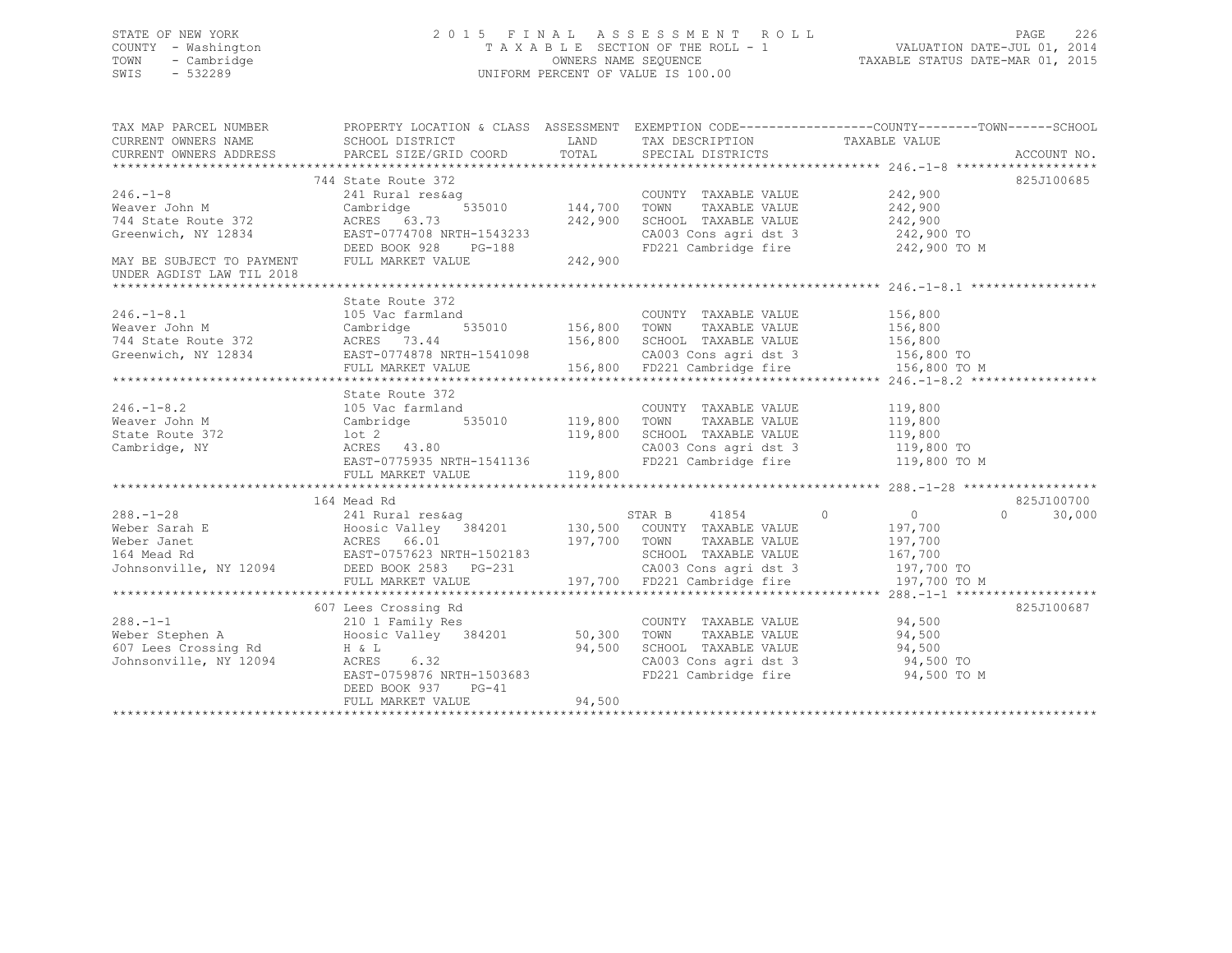## STATE OF NEW YORK 2 0 1 5 F I N A L A S S E S S M E N T R O L L PAGE 227 COUNTY - Washington T A X A B L E SECTION OF THE ROLL - 1 VALUATION DATE-JUL 01, 2014 TOWN - Cambridge OWNERS NAME SEQUENCE TAXABLE STATUS DATE-MAR 01, 2015 SWIS - 532289 UNIFORM PERCENT OF VALUE IS 100.00

| TAX MAP PARCEL NUMBER<br>CURRENT OWNERS NAME<br>CURRENT OWNERS ADDRESS                                                | PROPERTY LOCATION & CLASS ASSESSMENT<br>SCHOOL DISTRICT<br>PARCEL SIZE/GRID COORD                                                                                  | LAND<br>TOTAL                 | EXEMPTION CODE-----------------COUNTY-------TOWN------SCHOOL<br>TAX DESCRIPTION<br>SPECIAL DISTRICTS                                      |          | TAXABLE VALUE                                                          | ACCOUNT NO.           |
|-----------------------------------------------------------------------------------------------------------------------|--------------------------------------------------------------------------------------------------------------------------------------------------------------------|-------------------------------|-------------------------------------------------------------------------------------------------------------------------------------------|----------|------------------------------------------------------------------------|-----------------------|
|                                                                                                                       |                                                                                                                                                                    |                               |                                                                                                                                           |          |                                                                        |                       |
| $288. - 1 - 1.2$<br>Weber Stephen A<br>Weber-Coons Janice L<br>607 Lees Crossing Rd<br>Johnsonville, NY 12094         | 263 Lees Crossing Rd<br>241 Rural res&ag<br>Hoosic Valley 384201<br>House & Land<br>875/299<br>ACRES 195.80                                                        | 460,000                       | 41720<br>AG DIST<br>307,300 COUNTY TAXABLE VALUE<br>TOWN<br>TAXABLE VALUE<br>SCHOOL TAXABLE VALUE<br>CA003 Cons agri dst 3                | $\circ$  | 126,893<br>126,893<br>333,107<br>333,107<br>333,107<br>333,107 TO      | 825J102051<br>126,893 |
| MAY BE SUBJECT TO PAYMENT<br>UNDER AGDIST LAW TIL 2019                                                                | EAST-0758170 NRTH-1504641<br>DEED BOOK 2808 PG-254<br>FULL MARKET VALUE                                                                                            | 460,000                       | 126,893 EX<br>FD221 Cambridge fire                                                                                                        |          | 460,000 TO M                                                           |                       |
| $288. - 1 - 1.1$<br>Weber William<br>Stoeckmann Elizabeth<br>392 Stover Rd<br>Valley Falls, NY 12185                  | Lees Crossing Rd<br>322 Rural vac>10<br>Hoosic Valley 384201<br>ACRES 19.55<br>EAST-0756436 NRTH-1503088<br>DEED BOOK 856<br>PG-183<br>FULL MARKET VALUE           | 43,000<br>43,000<br>43,000    | COUNTY TAXABLE VALUE<br>TAXABLE VALUE<br>TOWN<br>SCHOOL TAXABLE VALUE<br>CA003 Cons agri dst 3<br>FD221 Cambridge fire                    |          | 43,000<br>43,000<br>43,000<br>43,000 TO<br>43,000 TO M                 | 825J102050            |
|                                                                                                                       | 12 Woodward Ln                                                                                                                                                     |                               |                                                                                                                                           |          |                                                                        | 825J100712            |
| $271. - 2 - 21$<br>Weeks Mary Lee Trust<br>Woodward Jeffrey Trustee<br>12 Woodward Ln<br>Cambridge, NY 12816          | 242 Rurl res&rec<br>Cambridge<br>535010<br>House & Lot<br>710/70<br>ACRES<br>72.30<br>EAST-0776120 NRTH-1516860<br>DEED BOOK 694<br>$PG-58$<br>FULL MARKET VALUE   | 154,900<br>366,000<br>366,000 | STAR B<br>41854<br>COUNTY TAXABLE VALUE<br>TOWN<br>TAXABLE VALUE<br>SCHOOL TAXABLE VALUE<br>CA003 Cons agri dst 3<br>FD221 Cambridge fire | $\Omega$ | $\circ$<br>366,000<br>366,000<br>336,000<br>366,000 TO<br>366,000 TO M | 30,000<br>$\Omega$    |
|                                                                                                                       | State Route 372                                                                                                                                                    |                               |                                                                                                                                           |          |                                                                        | 825J100851            |
| $246. - 1 - 3$<br>Weeping Birch Farm LLC<br>12 Old Cambridge Rd<br>Greenwich, NY 12834                                | 314 Rural vac<10<br>533401<br>Greenwich<br>ACRES<br>5.95 BANK<br>18<br>EAST-0770633 NRTH-1544437<br>DEED BOOK 2074 PG-198                                          | 10,200                        | AG DIST<br>41720<br>10,200 COUNTY TAXABLE VALUE<br>TOWN<br>TAXABLE VALUE<br>SCHOOL TAXABLE VALUE<br>CA003 Cons agri dst 3                 | $\Omega$ | 7,915<br>7,915<br>2,285<br>2,285<br>2,285<br>2,285 TO                  | 7,915                 |
| MAY BE SUBJECT TO PAYMENT<br>UNDER AGDIST LAW TIL 2019                                                                | FULL MARKET VALUE                                                                                                                                                  | 10,200                        | 7,915 EX<br>FD221 Cambridge fire                                                                                                          |          | 10,200 TO M                                                            |                       |
|                                                                                                                       |                                                                                                                                                                    |                               |                                                                                                                                           |          |                                                                        | 825J100489            |
| $246. - 1 - 4.1$<br>Weeping Birch Farm LLC<br>12 Old Cambridge Rd<br>Greenwich, NY 12834<br>MAY BE SUBJECT TO PAYMENT | Old Cambridge Rd<br>105 Vac farmland<br>533401<br>Greenwich<br>ACRES 78.80 BANK<br>18<br>EAST-0770888 NRTH-1545641<br>PG-273<br>DEED BOOK 910<br>FULL MARKET VALUE | 137,500<br>149,500<br>149,500 | AG DIST<br>41720<br>COUNTY TAXABLE VALUE<br>TOWN<br>TAXABLE VALUE<br>SCHOOL TAXABLE VALUE<br>CA003 Cons agri dst 3<br>99,611 EX           | $\circ$  | 99,611<br>99,611<br>49,889<br>49,889<br>49,889<br>49,889 TO            | 99,611                |
| UNDER AGDIST LAW TIL 2019                                                                                             |                                                                                                                                                                    |                               | FD221 Cambridge fire                                                                                                                      |          | 149,500 TO M                                                           |                       |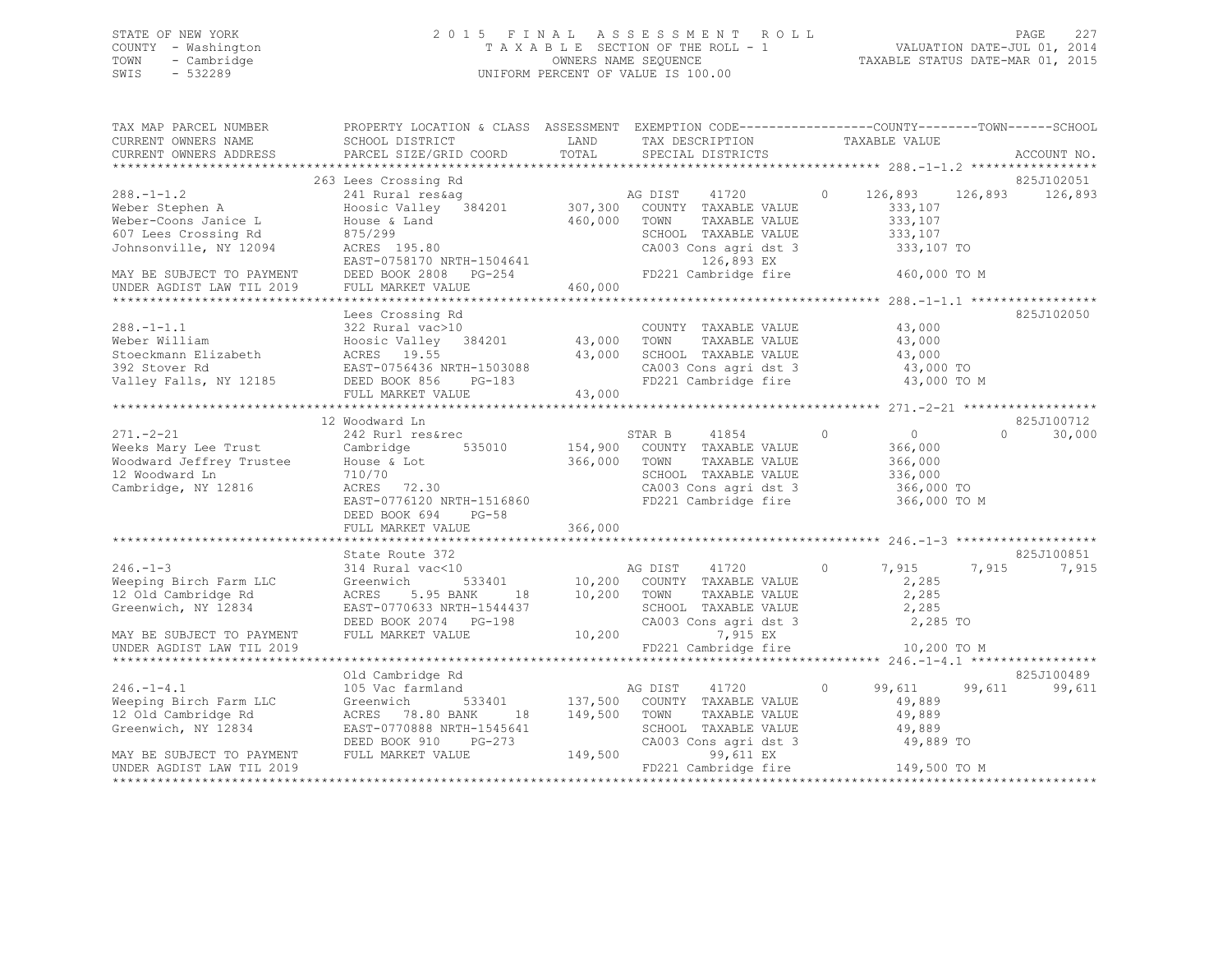## STATE OF NEW YORK 2 0 1 5 F I N A L A S S E S S M E N T R O L L PAGE 228 COUNTY - Washington T A X A B L E SECTION OF THE ROLL - 1 VALUATION DATE-JUL 01, 2014 TOWN - Cambridge OWNERS NAME SEQUENCE TAXABLE STATUS DATE-MAR 01, 2015 SWIS - 532289 UNIFORM PERCENT OF VALUE IS 100.00

| TAX MAP PARCEL NUMBER         | PROPERTY LOCATION & CLASS ASSESSMENT EXEMPTION CODE---------------COUNTY-------TOWN-----SCHOOL |                 |                                                            |                                 |          |             |
|-------------------------------|------------------------------------------------------------------------------------------------|-----------------|------------------------------------------------------------|---------------------------------|----------|-------------|
| CURRENT OWNERS NAME           | SCHOOL DISTRICT                                                                                |                 | LAND TAX DESCRIPTION                                       | TAXABLE VALUE                   |          |             |
| CURRENT OWNERS ADDRESS        | PARCEL SIZE/GRID COORD                                                                         | TOTAL           | SPECIAL DISTRICTS                                          |                                 |          | ACCOUNT NO. |
|                               | State Route 372                                                                                |                 |                                                            |                                 |          | 825J100490  |
| $246. - 1 - 4.2$              | 105 Vac farmland                                                                               |                 |                                                            | $0 \t 95,083 \t 95,083$         |          | 95,083      |
| Weeping Birch Farm LLC        | Greenwich                                                                                      |                 | d<br>533401 116,600 COUNTY TAXABLE VALUE                   | 21,517                          |          |             |
| 12 Old Cambridge Rd           | ACRES 62.19 BANK                                                                               | 18 116,600 TOWN | TAXABLE VALUE                                              | 21,517                          |          |             |
| Greenwich, NY 12834           | EAST-0772738 NRTH-1545105                                                                      |                 |                                                            |                                 |          |             |
|                               | DEED BOOK 910 PG-271                                                                           |                 | SCHOOL TAXABLE VALUE<br>CA003 Cons agri dst 3              | 21,517<br>21,517 TO             |          |             |
| MAY BE SUBJECT TO PAYMENT     | FULL MARKET VALUE                                                                              | 116,600         | 95,083 EX                                                  |                                 |          |             |
| UNDER AGDIST LAW TIL 2019     |                                                                                                |                 |                                                            |                                 |          |             |
|                               |                                                                                                |                 |                                                            |                                 |          |             |
|                               | 137 Irish Ln                                                                                   |                 |                                                            |                                 |          | 825J102039  |
| $255 - 1 - 24.4$              | 250 Estate                                                                                     |                 | STAR EN 41834                                              | $\begin{matrix}0&0\end{matrix}$ | $\Omega$ | 65,300      |
| Werner John F                 | Cambridge 535010 129,300 COUNTY TAXABLE VALUE                                                  |                 |                                                            | 591,800                         |          |             |
| Werner Lorraine               |                                                                                                |                 | 591,800 TOWN<br>TAXABLE VALUE                              | 591,800                         |          |             |
| 137 Irish Ln                  | H & L<br>Lot 1                                                                                 |                 | SCHOOL TAXABLE VALUE                                       | 526, 500                        |          |             |
| Cambridge, NY 12816           | ACRES 23.45                                                                                    |                 | CA005 Cons agri dst 5 591,800 TO                           |                                 |          |             |
|                               | EAST-0780061 NRTH-1530767                                                                      |                 | FD221 Cambridge fire 591,800 TO M                          |                                 |          |             |
|                               | DEED BOOK 1740 PG-99                                                                           |                 |                                                            |                                 |          |             |
|                               | FULL MARKET VALUE                                                                              | 591,800         |                                                            |                                 |          |             |
|                               |                                                                                                |                 |                                                            |                                 |          |             |
|                               | 1244 Vly Summit Rd                                                                             |                 | COUNTY TAXABLE VALUE 238,900<br>TOWN TAVABLE VALUE 238,900 |                                 |          | 825J100602  |
| $261 - 2 - 3$                 | 242 Rurl res&rec                                                                               |                 |                                                            |                                 |          |             |
| Westcott Paul                 | 242 Kur⊥ ⊥<br>Cambridge<br>$535010$ 110,300                                                    |                 | TOWN                                                       |                                 |          |             |
| Westcott Marie A Mouse & Land |                                                                                                | 238,900         | SCHOOL TAXABLE VALUE 238,900                               |                                 |          |             |
| 1244 Vly Summit Rd            | Sub Lot A                                                                                      |                 | FD221 Cambridge fire 238,900 TO M                          |                                 |          |             |
| Greenwich, NY 12834           | $261. - 1 - 3$                                                                                 |                 |                                                            |                                 |          |             |
|                               | ACRES 47.45                                                                                    |                 |                                                            |                                 |          |             |
|                               | EAST-0766243 NRTH-1526799                                                                      |                 |                                                            |                                 |          |             |
|                               | DEED BOOK 2609 PG-216                                                                          |                 |                                                            |                                 |          |             |
|                               |                                                                                                |                 |                                                            |                                 |          |             |
|                               | 1269 County Route 59                                                                           |                 |                                                            |                                 |          | 825J100303  |
| $262 - 2 - 10$                | 210 1 Family Res                                                                               |                 | 41854<br>$\sim$ 0 $\sim$ 0 $\sim$<br>STAR B                | $\overline{0}$                  | $\cap$   | 30,000      |
|                               |                                                                                                |                 | 22,000 COUNTY TAXABLE VALUE                                |                                 |          |             |
|                               |                                                                                                |                 | 84,300 TOWN                                                | 84,300<br>84,300                |          |             |
| 1269 County Route 59          | Trailer & Lot<br>ACRES 0.55                                                                    |                 | TOWN      TAXABLE VALUE<br>SCHOOL   TAXABLE VALUE          | 54,300                          |          |             |
| Cambridge, NY 12816           | EAST-0778411 NRTH-1525278                                                                      |                 | FD221 Cambridge fire 84,300 TO M                           |                                 |          |             |
|                               | DEED BOOK 578<br>$PG-152$                                                                      |                 |                                                            |                                 |          |             |
|                               | FULL MARKET VALUE                                                                              | 84,300          |                                                            |                                 |          |             |
|                               |                                                                                                |                 |                                                            |                                 |          |             |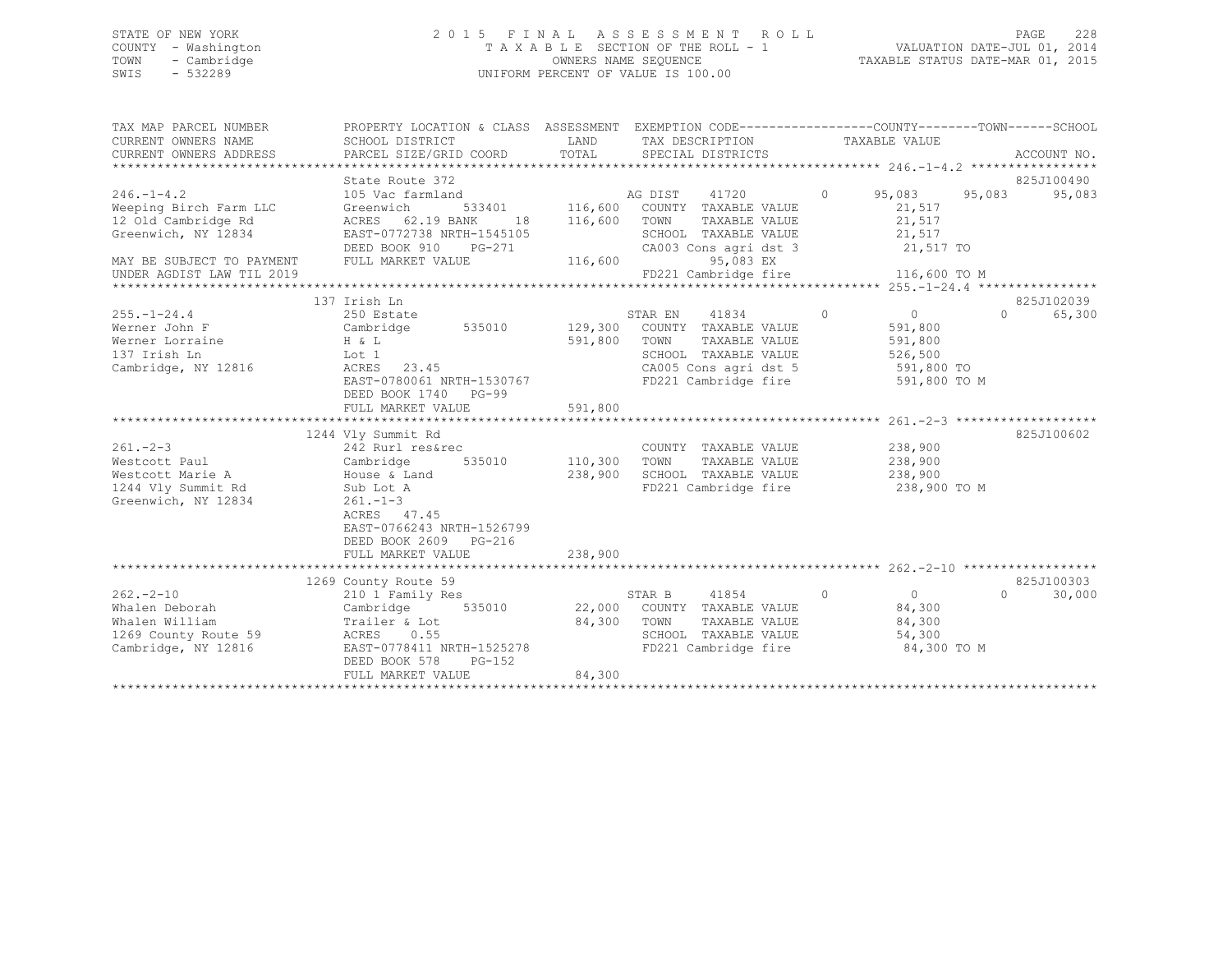## STATE OF NEW YORK 2 0 1 5 F I N A L A S S E S S M E N T R O L L PAGE 229 COUNTY - Washington T A X A B L E SECTION OF THE ROLL - 1 VALUATION DATE-JUL 01, 2014 TOWN - Cambridge OWNERS NAME SEQUENCE TAXABLE STATUS DATE-MAR 01, 2015 SWIS - 532289 UNIFORM PERCENT OF VALUE IS 100.00

| TAX MAP PARCEL NUMBER<br>CURRENT OWNERS NAME<br>CURRENT OWNERS ADDRESS                                                                                                                                                                                                  | PROPERTY LOCATION & CLASS ASSESSMENT EXEMPTION CODE---------------COUNTY-------TOWN-----SCHOOL<br>SCHOOL DISTRICT<br>PARCEL SIZE/GRID COORD                            | LAND<br>TOTAL                            | TAX DESCRIPTION<br>SPECIAL DISTRICTS                                                                                                        | TAXABLE VALUE                                                                           |                          | ACCOUNT NO.                      |
|-------------------------------------------------------------------------------------------------------------------------------------------------------------------------------------------------------------------------------------------------------------------------|------------------------------------------------------------------------------------------------------------------------------------------------------------------------|------------------------------------------|---------------------------------------------------------------------------------------------------------------------------------------------|-----------------------------------------------------------------------------------------|--------------------------|----------------------------------|
|                                                                                                                                                                                                                                                                         |                                                                                                                                                                        |                                          |                                                                                                                                             |                                                                                         |                          |                                  |
|                                                                                                                                                                                                                                                                         | 785 King Rd                                                                                                                                                            |                                          |                                                                                                                                             |                                                                                         |                          | 825J100691                       |
| $263. -1 - 19$<br>Wheelock Alan S LE<br>Wheelock Centola Jennifer M Rural Residence<br>785 King Rd                                                                                                                                                                      | ACRES 77.00                                                                                                                                                            |                                          | TOWN<br>TAXABLE VALUE                                                                                                                       | 47,228<br>$\overline{0}$<br>309,772<br>309,772                                          | 47,228<br>$\overline{0}$ | 47,228<br>30,000                 |
| Cambridge, NY 12816<br>MAY BE SUBJECT TO PAYMENT                                                                                                                                                                                                                        | EAST-0781067 NRTH-1521610<br>DEED BOOK 2949 PG-104<br>FULL MARKET VALUE                                                                                                | 357,000                                  | SCHOOL TAXABLE VALUE<br>CA003 Cons agri dst 3<br>CA003 Cons agri dst 3<br>47,228 EX                                                         | 279,772<br>309,772 TO                                                                   |                          |                                  |
|                                                                                                                                                                                                                                                                         |                                                                                                                                                                        |                                          |                                                                                                                                             |                                                                                         |                          |                                  |
|                                                                                                                                                                                                                                                                         |                                                                                                                                                                        |                                          |                                                                                                                                             |                                                                                         |                          |                                  |
| $263. -1 - 31$<br>White Alexander C<br>235 East 10th St 1F<br>New York, NY 10003                                                                                                                                                                                        | County Route 59<br>314 Rural vac<10<br>Cambridge<br>Vacant Land<br>2250/123 3338/329<br>ACRES 7.30<br>ACRES 7.30<br>EAST-0779250 NRTH-1526650<br>DEED BOOK 3338 PG-329 | 0 COUNTY<br>535010 39,200 TOWN<br>39,200 | COUNTY TAXABLE VALUE<br>TAXABLE VALUE<br>SCHOOL TAXABLE VALUE 39,200<br>CA003 Cons agri dst 3 39,200 TO<br>FD221 Cambridge fire 39,200 TO M | 39,200<br>39,200                                                                        |                          | 825J100934                       |
|                                                                                                                                                                                                                                                                         | FULL MARKET VALUE                                                                                                                                                      | 39,200                                   |                                                                                                                                             |                                                                                         |                          |                                  |
|                                                                                                                                                                                                                                                                         |                                                                                                                                                                        |                                          |                                                                                                                                             |                                                                                         |                          |                                  |
|                                                                                                                                                                                                                                                                         | 1320 County Route 59                                                                                                                                                   |                                          |                                                                                                                                             |                                                                                         |                          | 825J100932                       |
| WILLE Berijamin Line 59<br>1320 County Route 59 505/176 2789/142<br>Cambridge, NY 12816 ACRES 29.85<br>EAST-0779754 NRTH-1524146 CA003 Cons agri dst 3 219,500 TOWN<br>EED BOOK 2777 PG-67 FD221 Cambridge fire 219,500 TO M<br>FULL MAR                                | 242 Rurl res&rec                                                                                                                                                       |                                          | STAR B 41854 0<br>535010 89,300 COUNTY TAXABLE VALUE                                                                                        | $\overline{0}$<br>219,500                                                               |                          | 30,000<br>$\Omega$ and $\Omega$  |
|                                                                                                                                                                                                                                                                         |                                                                                                                                                                        |                                          |                                                                                                                                             |                                                                                         |                          |                                  |
| $263. - 1 - 32$<br>VALUE VALUE VALUE VALUE VALUE VALUE VALUE VALUE VALUE VALUE VALUE VALUE VALUE VALUE VALUE VALUE VALUE VALUE VALUE VALUE VALUE VALUE VALUE VALUE VALUE VALUE VALUE VALUE VALUE VALUE VALUE VALUE VALUE VALUE VALUE VALUE VALUE<br>Cambridge, NY 12816 | 16 Reynolds Rd<br>242 Rurl res&rec<br>EAST-0779915 NRTH-1526949<br>DEED BOOK 2776 PG-5                                                                                 |                                          | STAR EN 41834<br>TAXABLE VALUE<br>SCHOOL TAXABLE VALUE<br>CA003 Cons agri dst 3<br>FD221 Cambridge fire                                     | $\circ$<br>$\overline{0}$<br>133,600<br>133,600<br>68,300<br>133,600 TO<br>133,600 TO M |                          | 825J100935<br>65,300<br>$\Omega$ |
|                                                                                                                                                                                                                                                                         | FULL MARKET VALUE                                                                                                                                                      | 133,600                                  |                                                                                                                                             |                                                                                         |                          |                                  |
|                                                                                                                                                                                                                                                                         |                                                                                                                                                                        |                                          |                                                                                                                                             |                                                                                         |                          |                                  |
| $263. - 1 - 23.4$<br>White Kirby Etal<br>White Duffield Etal<br>1318 County Route 59<br>Cambridge, NY 12816                                                                                                                                                             | County Route 59<br>312 Vac w/imprv<br>Cambridge 535010<br>Lot 4<br>FRNT 70.00 DPTH 73.00<br>EAST-0779445 NRTH-1526271<br>DEED BOOK 843 PG-249                          | 1,200<br>6,000                           | COUNTY TAXABLE VALUE<br>TOWN<br>TAXABLE VALUE<br>SCHOOL TAXABLE VALUE 6,000<br>CA003 Cons agri dst 3<br>FD221 Cambridge fire                | 6,000<br>6,000<br>6,000 TO<br>6,000 TO M                                                |                          | 825J100692                       |
|                                                                                                                                                                                                                                                                         | FULL MARKET VALUE                                                                                                                                                      | 6,000                                    |                                                                                                                                             |                                                                                         |                          |                                  |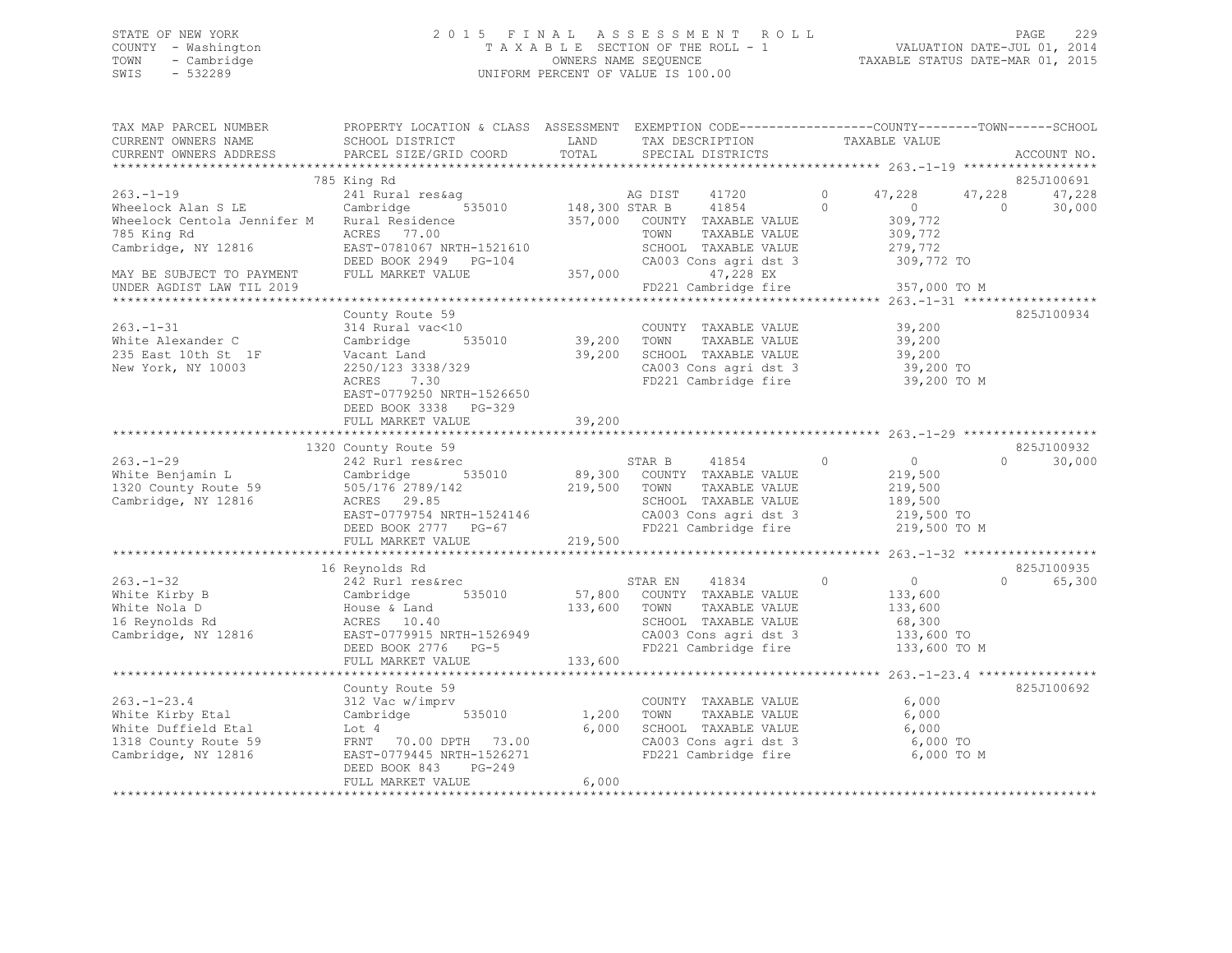## STATE OF NEW YORK 2 0 1 5 F I N A L A S S E S S M E N T R O L L PAGE 230 COUNTY - Washington T A X A B L E SECTION OF THE ROLL - 1 VALUATION DATE-JUL 01, 2014 TOWN - Cambridge OWNERS NAME SEQUENCE TAXABLE STATUS DATE-MAR 01, 2015 SWIS - 532289 UNIFORM PERCENT OF VALUE IS 100.00

| TAX MAP PARCEL NUMBER<br>CURRENT OWNERS NAME<br>CURRENT OWNERS ADDRESS                                     | PROPERTY LOCATION & CLASS ASSESSMENT EXEMPTION CODE---------------COUNTY-------TOWN-----SCHOOL<br>SCHOOL DISTRICT<br>PARCEL SIZE/GRID COORD                                                                          | LAND<br>TOTAL                            | TAX DESCRIPTION TAXABLE VALUE<br>SPECIAL DISTRICTS                                                                      |                                                                                                            | ACCOUNT NO.                      |
|------------------------------------------------------------------------------------------------------------|----------------------------------------------------------------------------------------------------------------------------------------------------------------------------------------------------------------------|------------------------------------------|-------------------------------------------------------------------------------------------------------------------------|------------------------------------------------------------------------------------------------------------|----------------------------------|
| $263. - 1 - 23.1$<br>White Nancy<br>1337 County Route 59<br>Cambridge, NY 12816                            | 1337 County Route 59<br>210 1 Family Res<br>535010<br>Cambridge<br>Sub Lot 1<br>ACRES 3.71<br>EAST-0779714 NRTH-1526495<br>DEED BOOK 848<br>$PG-241$<br>FULL MARKET VALUE                                            | 36,600<br>263,400<br>263,400             | STAR B<br>41854<br>COUNTY TAXABLE VALUE<br>TOWN<br>TAXABLE VALUE<br>SCHOOL TAXABLE VALUE<br>CA003 Cons agri dst 3       | $\Omega$<br>$\circ$<br>263,400<br>263,400<br>233,400<br>263,400 TO<br>FD221 Cambridge fire 263,400 TO M    | $\Omega$<br>30,000               |
| $263. - 1 - 23.2$<br>White Nancy L<br>1337 County Route 59<br>Cambridge, NY 12816                          | County Route 59<br>314 Rural vac<10<br>Cambridge<br>Lot 1<br>ACRES<br>5.13<br>EAST-0780186 NRTH-1526542<br>DEED BOOK 2815 PG-299<br>FULL MARKET VALUE                                                                | 535010 27,900<br>27,900<br>27,900        | COUNTY TAXABLE VALUE<br>TOWN<br>TAXABLE VALUE<br>SCHOOL TAXABLE VALUE<br>FD221 Cambridge fire                           | 27,900<br>27,900<br>27,900<br>CA003 Cons agri dst 3 27,900 TO<br>27,900 TO M                               | 825J100692                       |
| $279. - 2 - 1.1$<br>Whiteside Terry J<br>225 Midland Dr<br>Asheville, NC 28804                             | County Route 74<br>322 Rural vac>10<br>Cambridge<br>Vac Land<br>ACRES 16.80<br>EAST-0765441 NRTH-1511221<br>DEED BOOK 632<br>$PG-45$<br>FULL MARKET VALUE                                                            | 61,000<br>61,000                         | COUNTY TAXABLE VALUE<br>TOWN<br>TAXABLE VALUE<br>SCHOOL TAXABLE VALUE<br>CA003 Cons agri dst 3<br>FD221 Cambridge fire  | 61,000<br>61,000<br>61,000<br>61,000 TO<br>61,000 TO M                                                     | 825J102048                       |
| $270. - 1 - 33.8$<br>Whitney Sally J<br>242 Pinewoods Rd<br>Melrose, NY 12121                              | ***************************<br>93 Brownell Rd<br>314 Rural vac<10<br>535010<br>Cambriage<br>FRNT 415.00 DPTH 209.00<br>COCCO NETH-1517936<br>EAST-0764013 NRTH-1517936<br>DEED BOOK 2614 PG-315<br>FULL MARKET VALUE | *************<br>8,000<br>8,000<br>8,000 | COUNTY TAXABLE VALUE<br>TOWN<br>TAXABLE VALUE<br>SCHOOL TAXABLE VALUE<br>CA003 Cons agri dst 3<br>FD221 Cambridge fire  | ************************************ 270.-1-33.8 ****<br>8,000<br>8,000<br>8,000<br>8,000 TO<br>8,000 TO M |                                  |
| $270. - 1 - 14$<br>Widdig Christopher D<br>Widdig Lara J<br>495 Center Cambridge Rd<br>Cambridge, NY 12816 | 495 Center Cambridge Rd<br>210 1 Family Res<br>535010<br>Cambridge<br>2.82<br>ACRES<br>0700349 NKTH-1516826<br>DEED BOOK 3130 PG-327<br>FULL MARKET VALUE                                                            | 231,300<br>231,300                       | STAR B<br>41854<br>37,100 COUNTY TAXABLE VALUE<br>TOWN<br>TAXABLE VALUE<br>SCHOOL TAXABLE VALUE<br>FD221 Cambridge fire | $\overline{0}$<br>$\circ$<br>231,300<br>231,300<br>201,300<br>231,300 TO M                                 | 825J100801<br>30,000<br>$\Omega$ |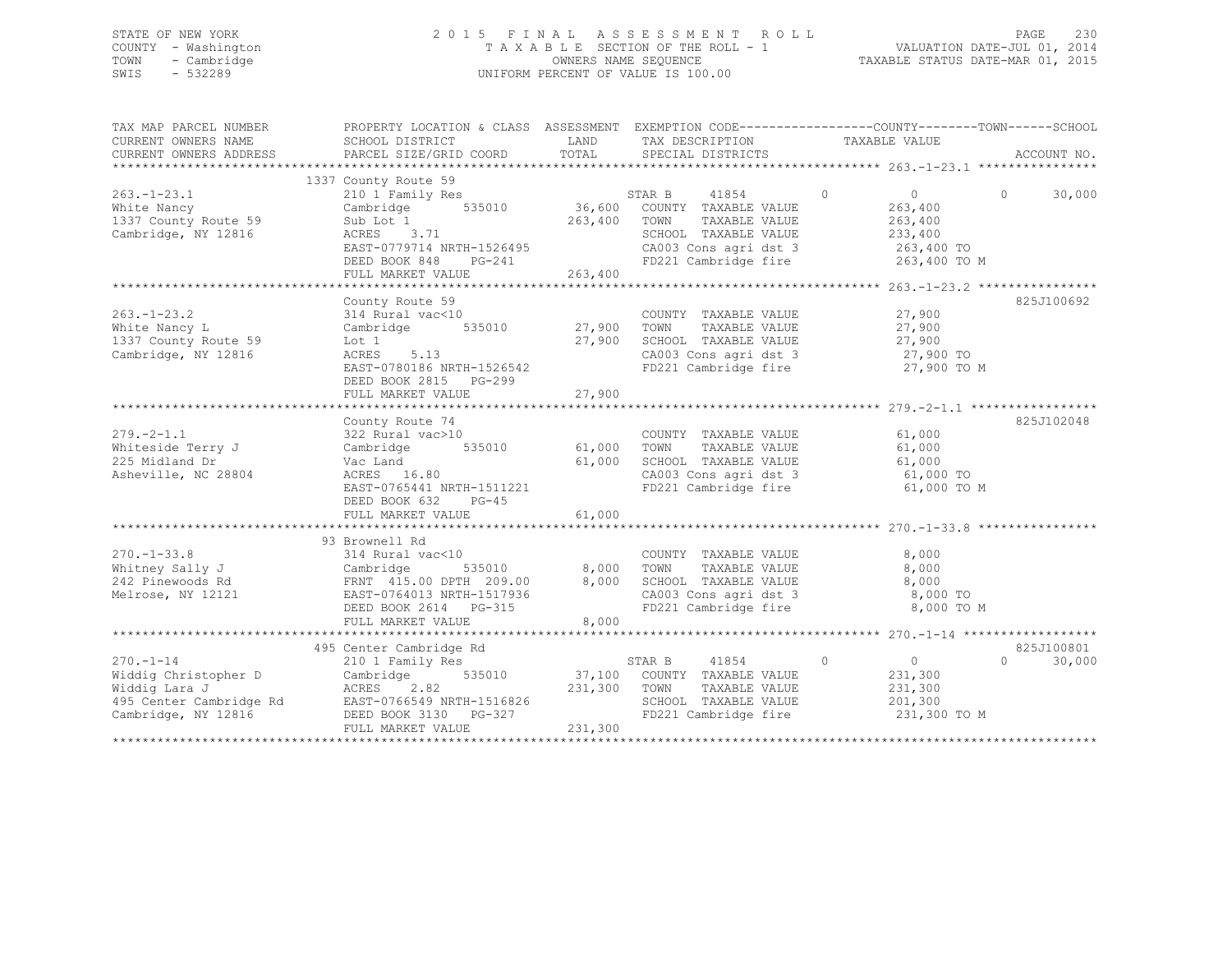## STATE OF NEW YORK PAGE 231<br>COUNTY - Washington 1 2015 FINAL ASSESSMENT ROLL - 1 VALUATION DATE-UL 1<br>2014 2015 2017 2018 COUNTY - Washington T A X A B L E SECTION OF THE ROLL - 1 TOWN - Cambridge OWNERS NAME SEQUENCE TAXABLE STATUS DATE-MAR 01, 2015 UNIFORM PERCENT OF VALUE IS 100.00

| TAX MAP PARCEL NUMBER                                                                                                                                                                                                                                                                                                     | PROPERTY LOCATION & CLASS ASSESSMENT EXEMPTION CODE-----------------COUNTY-------TOWN------SCHOOL |               |                                                                    |                         |                                 |                 |
|---------------------------------------------------------------------------------------------------------------------------------------------------------------------------------------------------------------------------------------------------------------------------------------------------------------------------|---------------------------------------------------------------------------------------------------|---------------|--------------------------------------------------------------------|-------------------------|---------------------------------|-----------------|
|                                                                                                                                                                                                                                                                                                                           |                                                                                                   |               |                                                                    |                         |                                 |                 |
|                                                                                                                                                                                                                                                                                                                           | 306 Whiteside Rd                                                                                  |               |                                                                    |                         |                                 | 825J100868      |
| 279.-1-6.2<br>Wilbur Betty E LE Cambridge 535010 30,100 AGED-ALL 41800 0 111,950<br>Wilbur Larry Etal Sub Lot 1 223,900 COUNTY TAXABLE VALUE 111,950<br>306 Whiteside Rd ACRES 2.82 TOWN TAXABLE VALUE 111,950<br>306 Whiteside Rd AC                                                                                     |                                                                                                   |               |                                                                    |                         | $\begin{matrix}0&0\end{matrix}$ | 65,300          |
|                                                                                                                                                                                                                                                                                                                           |                                                                                                   |               |                                                                    |                         |                                 | 111,950 111,950 |
|                                                                                                                                                                                                                                                                                                                           |                                                                                                   |               |                                                                    |                         |                                 |                 |
|                                                                                                                                                                                                                                                                                                                           |                                                                                                   |               |                                                                    |                         |                                 |                 |
|                                                                                                                                                                                                                                                                                                                           | $PG-347$                                                                                          |               |                                                                    |                         |                                 |                 |
|                                                                                                                                                                                                                                                                                                                           | DEED BOOK 909                                                                                     |               |                                                                    |                         |                                 |                 |
|                                                                                                                                                                                                                                                                                                                           |                                                                                                   |               |                                                                    |                         |                                 |                 |
|                                                                                                                                                                                                                                                                                                                           | 89 Tollison Rd                                                                                    |               |                                                                    |                         |                                 | 825J100698      |
|                                                                                                                                                                                                                                                                                                                           |                                                                                                   |               | AG DIST 41720 0                                                    | 195,140 195,140 195,140 |                                 |                 |
| 279.-1-6.1 210 1 Family Res 342,800 STAR B 41854 0<br>Wilbur Clifford Cambridge 535010 342,800 STAR B 41854 0                                                                                                                                                                                                             |                                                                                                   |               |                                                                    | $\overline{0}$          | $\Omega$                        | 30,000          |
|                                                                                                                                                                                                                                                                                                                           |                                                                                                   |               |                                                                    | 651,360                 |                                 |                 |
|                                                                                                                                                                                                                                                                                                                           |                                                                                                   |               |                                                                    |                         |                                 |                 |
|                                                                                                                                                                                                                                                                                                                           |                                                                                                   |               | TOWN      TAXABLE VALUE<br>SCHOOL   TAXABLE VALUE                  | 651,360<br>621,360      |                                 |                 |
|                                                                                                                                                                                                                                                                                                                           | DEED BOOK 470<br>PG-644                                                                           |               | CA003 Cons agri dst 3                                              | $651,360$ TO            |                                 |                 |
| MAY BE SUBJECT TO PAYMENT FULL MARKET VALUE                                                                                                                                                                                                                                                                               |                                                                                                   | 846,500       | 195,140 EX                                                         |                         |                                 |                 |
| UNDER AGDIST LAW TIL 2019                                                                                                                                                                                                                                                                                                 |                                                                                                   |               | FD221 Cambridge fire                                               | 846,500 TO M            |                                 |                 |
|                                                                                                                                                                                                                                                                                                                           |                                                                                                   |               |                                                                    |                         |                                 |                 |
|                                                                                                                                                                                                                                                                                                                           | South Cambridge Rd                                                                                |               |                                                                    |                         |                                 |                 |
| $279. - 1 - 10.3$                                                                                                                                                                                                                                                                                                         |                                                                                                   |               | 41720 0                                                            | 168,473 168,473         |                                 | 168,473         |
| Wilbur Clifford                                                                                                                                                                                                                                                                                                           |                                                                                                   |               |                                                                    | 222,527                 |                                 |                 |
|                                                                                                                                                                                                                                                                                                                           |                                                                                                   |               | TOWN<br>TAXABLE VALUE                                              | 222,527                 |                                 |                 |
|                                                                                                                                                                                                                                                                                                                           |                                                                                                   |               | SCHOOL TAXABLE VALUE 222,527                                       |                         |                                 |                 |
|                                                                                                                                                                                                                                                                                                                           |                                                                                                   |               | CA003 Cons agri dst 3 222,527 TO                                   |                         |                                 |                 |
|                                                                                                                                                                                                                                                                                                                           |                                                                                                   |               | 168,473 EX                                                         |                         |                                 |                 |
|                                                                                                                                                                                                                                                                                                                           |                                                                                                   |               | FD221 Cambridge fire 391,000 TO M                                  |                         |                                 |                 |
| Wilbur Clifford<br>Wilbur Janice Farm<br>391,000<br>313 Whiteside Rd Agmt 812/262<br>391,000<br>391,000<br>2987 PG-23<br>2000<br>2987 PG-23<br>2011<br>2011<br>2011<br>2013<br>2011<br>2013<br>2013<br>2013<br>2014<br>2021<br>2021<br>2022<br>2022<br>2022<br>2023<br>2023<br>2                                          |                                                                                                   |               |                                                                    |                         |                                 |                 |
|                                                                                                                                                                                                                                                                                                                           |                                                                                                   |               |                                                                    |                         |                                 |                 |
|                                                                                                                                                                                                                                                                                                                           | Center Cambridge Rd                                                                               | xa<br>AG DIST |                                                                    |                         |                                 |                 |
| $279. - 1 - 14.4$<br>Wilbur Clifford                                                                                                                                                                                                                                                                                      | 322 Rural vac>10<br>Greenwich 533401 61,000 COUNTY TAXABLE VALUE                                  |               | 41720<br>$\sim$ 0                                                  | 52,563 52,563           |                                 | 52,563          |
| Wilbur Janice                                                                                                                                                                                                                                                                                                             |                                                                                                   |               | TOWN                                                               | 8,437<br>8,437          |                                 |                 |
|                                                                                                                                                                                                                                                                                                                           | lot 4 61,000<br>ACRES 16.99 61,000                                                                |               | TAXABLE VALUE                                                      |                         |                                 |                 |
|                                                                                                                                                                                                                                                                                                                           |                                                                                                   |               |                                                                    |                         |                                 |                 |
|                                                                                                                                                                                                                                                                                                                           |                                                                                                   |               | TOWN<br>SCHOOL TAXABLE VALUE<br>CA003 Cons agri dst 3<br>52.563 EX |                         |                                 |                 |
| 313 Whiteside Rd<br>313 Whiteside Rd 3<br>313 Whiteside Rd 3<br>313 Whiteside Rd 3<br>313 Whiteside Rd 3<br>313 Whiteside Rd 3<br>313 Whiteside Rd 3<br>313 Whiteside Rd 3<br>313 Whiteside Rd 3<br>313 Whiteside Rd 3<br>313 Whiteside Rd 3<br>313<br>$\verb MAX BE SUBJECT TO PAYMENT \hspace{1.5cm} FULL MARKET VALUE$ |                                                                                                   |               |                                                                    |                         |                                 |                 |
| UNDER AGDIST LAW TIL 2019                                                                                                                                                                                                                                                                                                 |                                                                                                   |               |                                                                    |                         |                                 |                 |
|                                                                                                                                                                                                                                                                                                                           |                                                                                                   |               |                                                                    |                         |                                 |                 |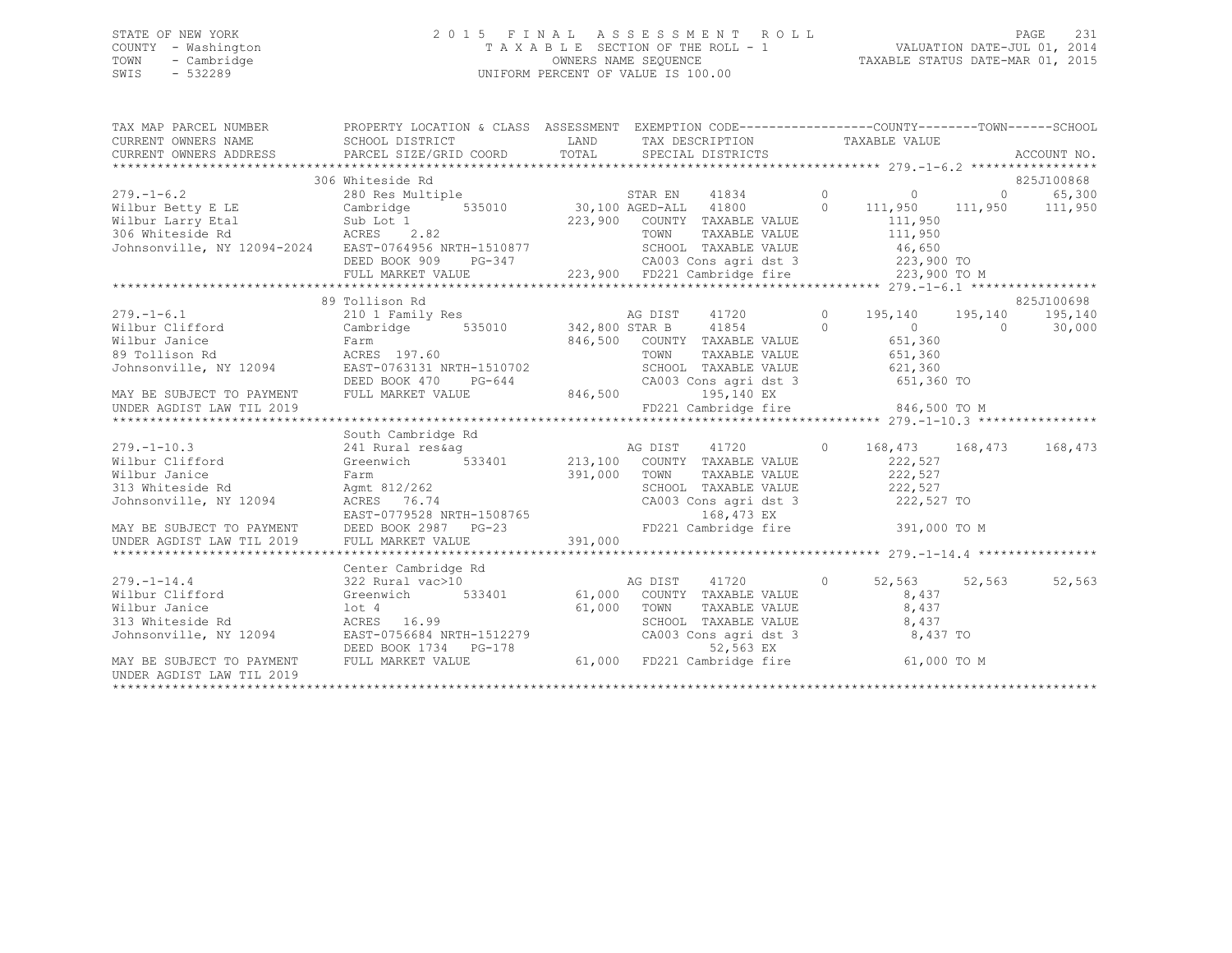## STATE OF NEW YORK 2 0 1 5 F I N A L A S S E S S M E N T R O L L PAGE 232 COUNTY - Washington T A X A B L E SECTION OF THE ROLL - 1 VALUATION DATE-JUL 01, 2014 TOWN - Cambridge OWNERS NAME SEQUENCE TAXABLE STATUS DATE-MAR 01, 2015 SWIS - 532289 UNIFORM PERCENT OF VALUE IS 100.00

| TAX MAP PARCEL NUMBER<br>CURRENT OWNERS NAME<br>CURRENT OWNERS NAME<br>CURRENT OWNERS ADDRESS                                                                                                                                                                                   | PROPERTY LOCATION & CLASS ASSESSMENT EXEMPTION CODE----------------COUNTY-------TOWN-----SCHOOL |               |                                                                    |                      |        |
|---------------------------------------------------------------------------------------------------------------------------------------------------------------------------------------------------------------------------------------------------------------------------------|-------------------------------------------------------------------------------------------------|---------------|--------------------------------------------------------------------|----------------------|--------|
|                                                                                                                                                                                                                                                                                 |                                                                                                 |               |                                                                    |                      |        |
|                                                                                                                                                                                                                                                                                 | Center Cambridge Rd                                                                             |               |                                                                    |                      |        |
| $279. - 1 - 14.5$<br>279.-1-14.5<br>Wilbur Clifford                                                                                                                                                                                                                             | 314 Rural vac<10 $\overline{)$ AG DIST 41720 0<br>Greenwich 533401 32,500 COUNTY TAXABLE VALUE  |               |                                                                    | 27,574 27,574 27,574 |        |
|                                                                                                                                                                                                                                                                                 |                                                                                                 |               |                                                                    | 4,926                |        |
|                                                                                                                                                                                                                                                                                 |                                                                                                 |               | TAXABLE VALUE                                                      | 4,926                |        |
| Wilbur Janice<br>32,500 TOWN<br>313 Whiteside Rd<br>32,500 SCHOC<br>32,500 SCHOC<br>32,500 SCHOC<br>32,500 SCHOC<br>32,500 SCHOC<br>32,500 SCHOC<br>32,500 SCHOC                                                                                                                |                                                                                                 |               |                                                                    |                      |        |
|                                                                                                                                                                                                                                                                                 | DEED BOOK 1734 PG-178 $27,574$ EX<br>FULL MARKET VALUE 32,500 FD221 Cambridge fire 32,500 TO M  |               | CHOOL TAXABLE VALUE<br>CA003 Cons agri dst 3 4,926 TO<br>27 574 EX |                      |        |
| MAY BE SUBJECT TO PAYMENT                                                                                                                                                                                                                                                       |                                                                                                 |               |                                                                    |                      |        |
| UNDER AGDIST LAW TIL 2019                                                                                                                                                                                                                                                       |                                                                                                 |               |                                                                    |                      |        |
|                                                                                                                                                                                                                                                                                 |                                                                                                 |               |                                                                    |                      |        |
|                                                                                                                                                                                                                                                                                 | Center Cambridge Rd                                                                             |               |                                                                    |                      |        |
|                                                                                                                                                                                                                                                                                 |                                                                                                 |               |                                                                    |                      |        |
|                                                                                                                                                                                                                                                                                 |                                                                                                 |               |                                                                    |                      |        |
|                                                                                                                                                                                                                                                                                 |                                                                                                 |               |                                                                    |                      |        |
|                                                                                                                                                                                                                                                                                 |                                                                                                 |               |                                                                    |                      |        |
|                                                                                                                                                                                                                                                                                 |                                                                                                 |               |                                                                    |                      |        |
|                                                                                                                                                                                                                                                                                 |                                                                                                 |               |                                                                    |                      |        |
| UNDER AGDIST LAW TIL 2019                                                                                                                                                                                                                                                       |                                                                                                 |               |                                                                    |                      |        |
|                                                                                                                                                                                                                                                                                 |                                                                                                 |               |                                                                    |                      |        |
|                                                                                                                                                                                                                                                                                 | Center Cambridge Rd                                                                             |               |                                                                    |                      |        |
|                                                                                                                                                                                                                                                                                 |                                                                                                 |               |                                                                    | 37,080 37,080        | 37,080 |
|                                                                                                                                                                                                                                                                                 |                                                                                                 |               |                                                                    | 5,020                |        |
|                                                                                                                                                                                                                                                                                 |                                                                                                 | $42,100$ TOWN | TAXABLE VALUE                                                      | 5,020                |        |
| Wilbur Janice<br>Nilbur Janice<br>313 Whiteside Rd<br>Johnsonville, NY 12094                                                                                                                                                                                                    | $\frac{1}{\text{CRES}}$ 8.52                                                                    |               |                                                                    |                      |        |
|                                                                                                                                                                                                                                                                                 |                                                                                                 |               | SCHOOL TAXABLE VALUE 5,020<br>CA003 Consagri dst 3 5,020           | 5,020 TO             |        |
|                                                                                                                                                                                                                                                                                 | EAST-0758281 NRTH-1512706<br>DEED BOOK 1734 PG-178                                              |               | 37,080 EX                                                          |                      |        |
| MAY BE SUBJECT TO PAYMENT<br>UNDER AGDIST LAW TIL 2019                                                                                                                                                                                                                          | FULL MARKET VALUE                                                                               |               | 42,100 FD221 Cambridge fire 42,100 TO M                            |                      |        |
|                                                                                                                                                                                                                                                                                 |                                                                                                 |               |                                                                    |                      |        |
|                                                                                                                                                                                                                                                                                 |                                                                                                 |               |                                                                    |                      |        |
|                                                                                                                                                                                                                                                                                 | 322 Rural vac>10                                                                                |               |                                                                    | 47,388 47,388 47,388 |        |
|                                                                                                                                                                                                                                                                                 |                                                                                                 |               |                                                                    | 12,612               |        |
| 279.-1-14.8<br>Wilbur Clifford<br>Wilbur Janice                                                                                                                                                                                                                                 |                                                                                                 |               | TAXABLE VALUE 12, 612                                              |                      |        |
|                                                                                                                                                                                                                                                                                 |                                                                                                 |               |                                                                    |                      |        |
|                                                                                                                                                                                                                                                                                 |                                                                                                 |               |                                                                    |                      |        |
|                                                                                                                                                                                                                                                                                 |                                                                                                 |               |                                                                    |                      |        |
| Wilbur Janice 12,612<br>Milbur Janice 12,612<br>313 Whiteside Rd ACRES 16.37<br>313 Whiteside Rd ACRES 16.37<br>313 Whiteside Rd ACRES 16.37<br>313 Whiteside Rd ACRES 16.37<br>313 Whiteside Rd ACRES 16.37<br>32,612<br>32,612<br>32,612<br>32,6<br>UNDER AGDIST LAW TIL 2019 |                                                                                                 |               |                                                                    |                      |        |
|                                                                                                                                                                                                                                                                                 |                                                                                                 |               |                                                                    |                      |        |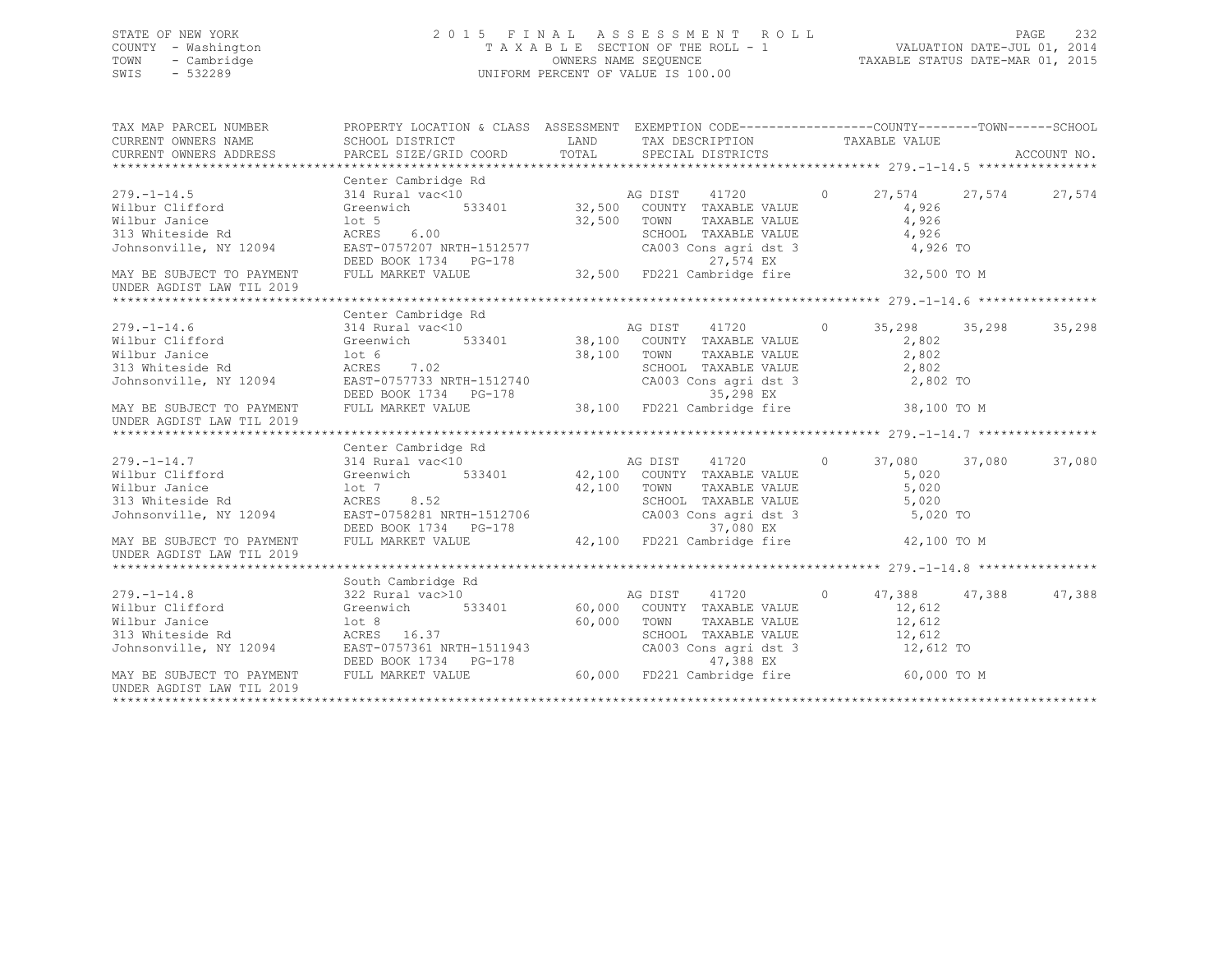## STATE OF NEW YORK 2 0 1 5 F I N A L A S S E S S M E N T R O L L PAGE 233 COUNTY - Washington T A X A B L E SECTION OF THE ROLL - 1 VALUATION DATE-JUL 01, 2014 TOWN - Cambridge OWNERS NAME SEQUENCE TAXABLE STATUS DATE-MAR 01, 2015 SWIS - 532289 UNIFORM PERCENT OF VALUE IS 100.00

| TAX MAP PARCEL NUMBER<br>CURRENT OWNERS NAME<br>CURRENT OWNERS ADDRESS                                                                                                                                                                                                                                                                                                                                                                                                  | PROPERTY LOCATION & CLASS ASSESSMENT EXEMPTION CODE----------------COUNTY-------TOWN-----SCHOOL<br>SCHOOL DISTRICT<br>PARCEL SIZE/GRID COORD               | LAND<br>TOTAL | TAX DESCRIPTION TAXABLE VALUE<br>SPECIAL DISTRICTS                                       |          |                                             |            |
|-------------------------------------------------------------------------------------------------------------------------------------------------------------------------------------------------------------------------------------------------------------------------------------------------------------------------------------------------------------------------------------------------------------------------------------------------------------------------|------------------------------------------------------------------------------------------------------------------------------------------------------------|---------------|------------------------------------------------------------------------------------------|----------|---------------------------------------------|------------|
| $279. - 1 - 14.9$<br>Wilbur Clifford<br>Wilbur Janice                                                                                                                                                                                                                                                                                                                                                                                                                   | South Cambridge Rd<br>322 Rural vac>10<br>lot <sub>9</sub><br>ACRES 18.59                                                                                  | 66,700        | AG DIST 41720<br>TOWN<br>TAXABLE VALUE<br>SCHOOL TAXABLE VALUE                           | $\Omega$ | 53,672 53,672<br>13,028<br>13,028<br>13,028 | 53,672     |
| 313 Whiteside Rd<br>Johnsonville, NY 12094                                                                                                                                                                                                                                                                                                                                                                                                                              | EAST-0757866 NRTH-1511731<br>DEED BOOK 1734 PG-178                                                                                                         |               | SCHOOL TAXABLE VALUE<br>CA003 Cons agri dst 3<br>53,672 EX                               |          | 13,028 TO                                   |            |
| MAY BE SUBJECT TO PAYMENT<br>UNDER AGDIST LAW TIL 2019                                                                                                                                                                                                                                                                                                                                                                                                                  | FULL MARKET VALUE                                                                                                                                          |               | 66,700 FD221 Cambridge fire                                                              |          | 66,700 TO M                                 |            |
|                                                                                                                                                                                                                                                                                                                                                                                                                                                                         |                                                                                                                                                            |               |                                                                                          |          |                                             |            |
| $279. - 1 - 14.10$                                                                                                                                                                                                                                                                                                                                                                                                                                                      | South Cambridge Rd<br>312 Vac w/imprv                                                                                                                      |               | Rd<br>AG DIST 41720 0<br>533401 68,300 COUNTY TAXABLE VALUE                              |          | 53,673 53,673                               | 53,673     |
| Wilbur Clifford<br>Wilbur Janice                                                                                                                                                                                                                                                                                                                                                                                                                                        | Greenwich<br>lot 10<br>ACRES 21.03                                                                                                                         | 68,800        | TOWN<br>TAXABLE VALUE<br>SCHOOL TAXABLE VALUE                                            |          | 15,127<br>15,127<br>15,127                  |            |
| 313 Whiteside Rd<br>Johnsonville, NY 12094                                                                                                                                                                                                                                                                                                                                                                                                                              | ACRES 21.03<br>EAST-0758277 NRTH-1511363                                                                                                                   |               | CA003 Cons agri dst 3                                                                    |          | 15,127 TO                                   |            |
| MAY BE SUBJECT TO PAYMENT<br>UNDER AGDIST LAW TIL 2019                                                                                                                                                                                                                                                                                                                                                                                                                  | EAST-0756277 NKIN-1511565<br>DEED BOOK 1734 PG-178<br>FULL MARKET VALUE 68,800 FD221 Cambridge fire 68,800 TO M                                            |               |                                                                                          |          |                                             |            |
|                                                                                                                                                                                                                                                                                                                                                                                                                                                                         |                                                                                                                                                            |               |                                                                                          |          |                                             |            |
|                                                                                                                                                                                                                                                                                                                                                                                                                                                                         | South Cambridge Rd                                                                                                                                         |               |                                                                                          |          |                                             |            |
| $\begin{array}{ll}\n & - & \text{} \\  \text{Wilbur Clifford} \\  & \text{Wilh} \\  \text{} \\  & \text{} \\  & \text{} \\  & \text{} \\  & \text{} \\  & \text{} \\  & \text{} \\  & \text{} \\  & \text{} \\  & \text{} \\  & \text{} \\  & \text{} \\  & \text{} \\  & \text{} \\  & \text{} \\  & \text{} \\  & \text{} \\  & \text{} \\  & \text{} \\  & \text{} \\  & \text{} \\  & \text{} \\  & \text{} \\  & \text{} \\  & \text{} \\  & \text{} \\  & \text{$ | $322$ Rural vac $>10$<br>Greenwich 533401 62,500 COUNTY TAXABLE VALUE<br>322 Rural vac>10                                                                  |               |                                                                                          | $\Omega$ | 52,899 52,899                               | 52,899     |
|                                                                                                                                                                                                                                                                                                                                                                                                                                                                         |                                                                                                                                                            |               |                                                                                          |          | 9,601                                       |            |
| Wilbur Janice                                                                                                                                                                                                                                                                                                                                                                                                                                                           | lot 11                                                                                                                                                     | 62,500        | TOWN<br>TAXABLE VALUE                                                                    |          | 9,601                                       |            |
| 313 Whiteside Rd                                                                                                                                                                                                                                                                                                                                                                                                                                                        | ACRES 17.57<br>EAST-0758653 NRTH-1510741                                                                                                                   |               | SCHOOL TAXABLE VALUE                                                                     |          | 9,601                                       |            |
| Johnsonville, NY 12094                                                                                                                                                                                                                                                                                                                                                                                                                                                  | DEED BOOK 1734 PG-178                                                                                                                                      |               | CA003 Cons agri dst 3<br>52,899 EX                                                       |          | 9,601 TO                                    |            |
| MAY BE SUBJECT TO PAYMENT<br>UNDER AGDIST LAW TIL 2019                                                                                                                                                                                                                                                                                                                                                                                                                  | FULL MARKET VALUE                                                                                                                                          |               | 62,500 FD221 Cambridge fire                                                              |          | 62,500 TO M                                 |            |
|                                                                                                                                                                                                                                                                                                                                                                                                                                                                         |                                                                                                                                                            |               |                                                                                          |          |                                             | 825J100236 |
| $279. - 2 - 31.1$                                                                                                                                                                                                                                                                                                                                                                                                                                                       | County Route 74                                                                                                                                            |               |                                                                                          | $\circ$  |                                             | 71,718     |
| Wilbur Clifford                                                                                                                                                                                                                                                                                                                                                                                                                                                         | 120 Field crops<br>535010                                                                                                                                  |               |                                                                                          |          | 71,718 71,718<br>43,682                     |            |
|                                                                                                                                                                                                                                                                                                                                                                                                                                                                         | Cambridge                                                                                                                                                  |               | AG DIST $41/zv$<br>AG DIST $41/zv$<br>AG DIST TAXABLE VALUE 115,400 COUNTY TAXABLE VALUE |          |                                             |            |
| Wilbur Janice                                                                                                                                                                                                                                                                                                                                                                                                                                                           | lot <sub>4</sub>                                                                                                                                           |               |                                                                                          |          | 43,682                                      |            |
| 313 Whiteside Rd<br>Johnsonville, NY 12094                                                                                                                                                                                                                                                                                                                                                                                                                              | ACRES 90.37                                                                                                                                                |               | SCHOOL TAXABLE VALUE                                                                     |          | 43,682                                      |            |
|                                                                                                                                                                                                                                                                                                                                                                                                                                                                         |                                                                                                                                                            |               |                                                                                          |          |                                             |            |
| MAY BE SUBJECT TO PAYMENT<br>UNDER AGDIST LAW TIL 2019                                                                                                                                                                                                                                                                                                                                                                                                                  | EAST-0766099 NRTH-1508158 CA003 Cons agri dst 3 43,682 TO<br>DEED BOOK 2465 PG-14 71,718 EX<br>FULL MARKET VALUE 115,400 FD221 Cambridge fire 115,400 TO M |               |                                                                                          |          |                                             |            |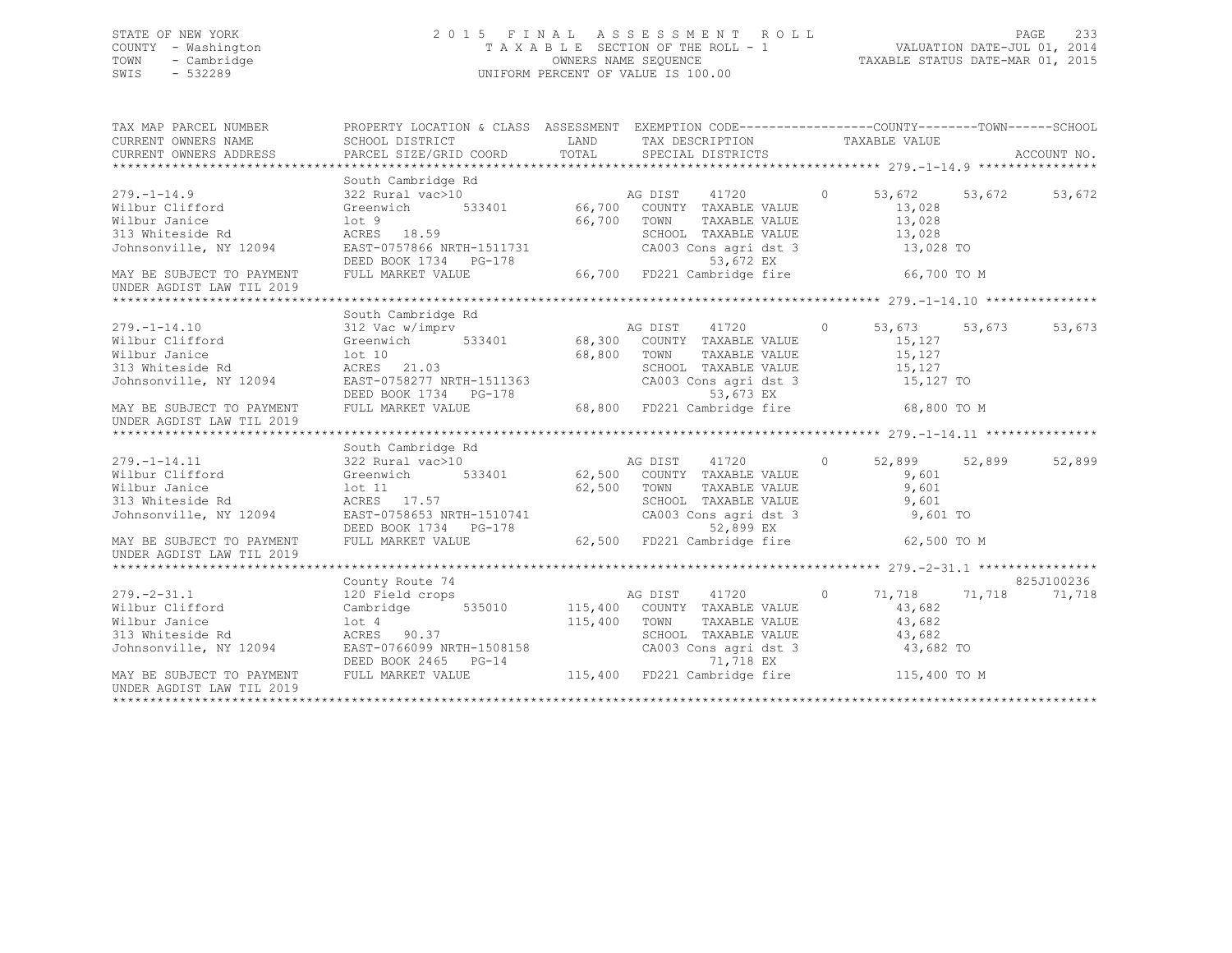## STATE OF NEW YORK 2 0 1 5 F I N A L A S S E S S M E N T R O L L PAGE 234 COUNTY - Washington T A X A B L E SECTION OF THE ROLL - 1 VALUATION DATE-JUL 01, 2014 TOWN - Cambridge OWNERS NAME SEQUENCE TAXABLE STATUS DATE-MAR 01, 2015 SWIS - 532289 UNIFORM PERCENT OF VALUE IS 100.00

| TAX MAP PARCEL NUMBER<br>CURRENT OWNERS NAME<br>CURRENT OWNERS ADDRESS                                                                                                                                                                                                                     | PROPERTY LOCATION & CLASS ASSESSMENT EXEMPTION CODE---------------COUNTY-------TOWN------SCHOOL<br>SCHOOL DISTRICT TAND TAX DESCRIPTION<br>PARCEL SIZE/GRID COORD                                                                                                          | TOTAL | SPECIAL DISTRICTS                                                                                                                                                      | TAXABLE VALUE                    |                         | ACCOUNT NO. |
|--------------------------------------------------------------------------------------------------------------------------------------------------------------------------------------------------------------------------------------------------------------------------------------------|----------------------------------------------------------------------------------------------------------------------------------------------------------------------------------------------------------------------------------------------------------------------------|-------|------------------------------------------------------------------------------------------------------------------------------------------------------------------------|----------------------------------|-------------------------|-------------|
|                                                                                                                                                                                                                                                                                            |                                                                                                                                                                                                                                                                            |       |                                                                                                                                                                        |                                  |                         |             |
| $279. - 2 - 31.7$<br>Wilbur Clifford<br>Wilbur Janice<br>313 Whiteside Rd<br>Johnsonville, NY 12094<br>MAY BE SUBJECT TO PAYMENT<br>UNDER AGDIST LAW TIL 2019                                                                                                                              | County Route 74<br>County Route 74<br>105 Vac farmland<br>205 Vac farmland<br>205 Vac farmland<br>205 Vac farmland<br>205 Vac farmland<br>205 Vac farmland<br>205 S35010<br>17,300 COUNTY TAXABLE VALUE<br>205 SCHOOL TAXABLE VALUE<br>207,305<br>2003 CONS agri dst 3<br> |       |                                                                                                                                                                        |                                  |                         | 6,995       |
|                                                                                                                                                                                                                                                                                            |                                                                                                                                                                                                                                                                            |       |                                                                                                                                                                        |                                  |                         |             |
| $279. - 2 - 31.8$<br>Wilbur Clifford<br>Wilbur Janice<br>313 Whiteside Rd<br>Johnsonville, NY 12094<br>EXET-0766771 NRTH-1507468<br>MAY BE SUBJECT TO PAYMENT DEED BOOK 2465 PG-14 FD<br>UNDER AGDIST LAW TIL 2019 FULL MARKET VALUE 6,900                                                 | County Route 74<br>County Route 74<br>105 Vac farmland<br>Cambridge 535010 6,900 COUNTY TAXABLE VALUE<br>lot 5<br>341/176, 341/180<br>ACRES 5.15                                                                                                                           |       | AG DIST 41720 0<br>6,900 TOWN<br>TAXABLE VALUE<br>SCHOOL TAXABLE VALUE 3,641<br>CA003 Cons agri dst 3 3,641 TO<br>3,259 EX 3,641 TO<br>FD221 Cambridge fire 6,900 TO M | 3,259 3,259<br>3,641<br>3,641    |                         | 3,259       |
|                                                                                                                                                                                                                                                                                            | County Route 59A                                                                                                                                                                                                                                                           |       |                                                                                                                                                                        |                                  |                         |             |
| $288. -1 - 32$<br>Wilbur Clifford<br>Wilbur Ter'<br>Wilbur Clifford Cambridge 535010 $\mu$ , 500 COUNTI IAAADLE VALUE<br>313 Whiteside Rd 341/176, 341/180 77,500 TOWN TAXABLE VALUE<br>313 Whiteside Rd 341/176, 341/180 SCHOOL TAXABLE VALUE<br>313 Whiteside Rd 341/176, 341/180 SCHOOL | 105 Vac farmland<br>Cambridge 535010 77,500 COUNTY TAXABLE VALUE                                                                                                                                                                                                           |       | AG DIST 41720<br>TOWN TAXABLE VALUE 24,379<br>SCHOOL TAXABLE VALUE 24,379<br>CA003 Cons agri dst 3 24,379<br>53,121 EX 24,379                                          | $\circ$<br>24,379<br>77,500 TO M | 53, 121 53, 121 53, 121 |             |
|                                                                                                                                                                                                                                                                                            |                                                                                                                                                                                                                                                                            |       |                                                                                                                                                                        |                                  |                         |             |
| $261. -2 - 16.6$<br>Wilcox Bradley A<br>111 Meader Rd<br>Greenwich, NY 12834                                                                                                                                                                                                               | Vly Summit Rd<br>852 Landfill<br>Cambridge 535010 8,000 TOWN TAXABLE VALUE 8,000<br>Aban Dump 8,000 SCHOOL TAXABLE VALUE 8,000<br>ACRES 5.81 FD221 Cambridge fire 8,000<br>EAST-0765668 NRTH-1526607<br>DEED BOOK 2539 PG-200<br>FULL MARKET VALUE                         | 8,000 | COUNTY TAXABLE VALUE<br>FD221 Cambridge fire                                                                                                                           | 8,000<br>8,000 TO M              |                         |             |
|                                                                                                                                                                                                                                                                                            |                                                                                                                                                                                                                                                                            |       |                                                                                                                                                                        |                                  |                         |             |
|                                                                                                                                                                                                                                                                                            | Wright Rd<br>DEED BOOK 2272 PG-7                                                                                                                                                                                                                                           |       |                                                                                                                                                                        |                                  |                         |             |
|                                                                                                                                                                                                                                                                                            | FULL MARKET VALUE                                                                                                                                                                                                                                                          | 400   |                                                                                                                                                                        |                                  |                         |             |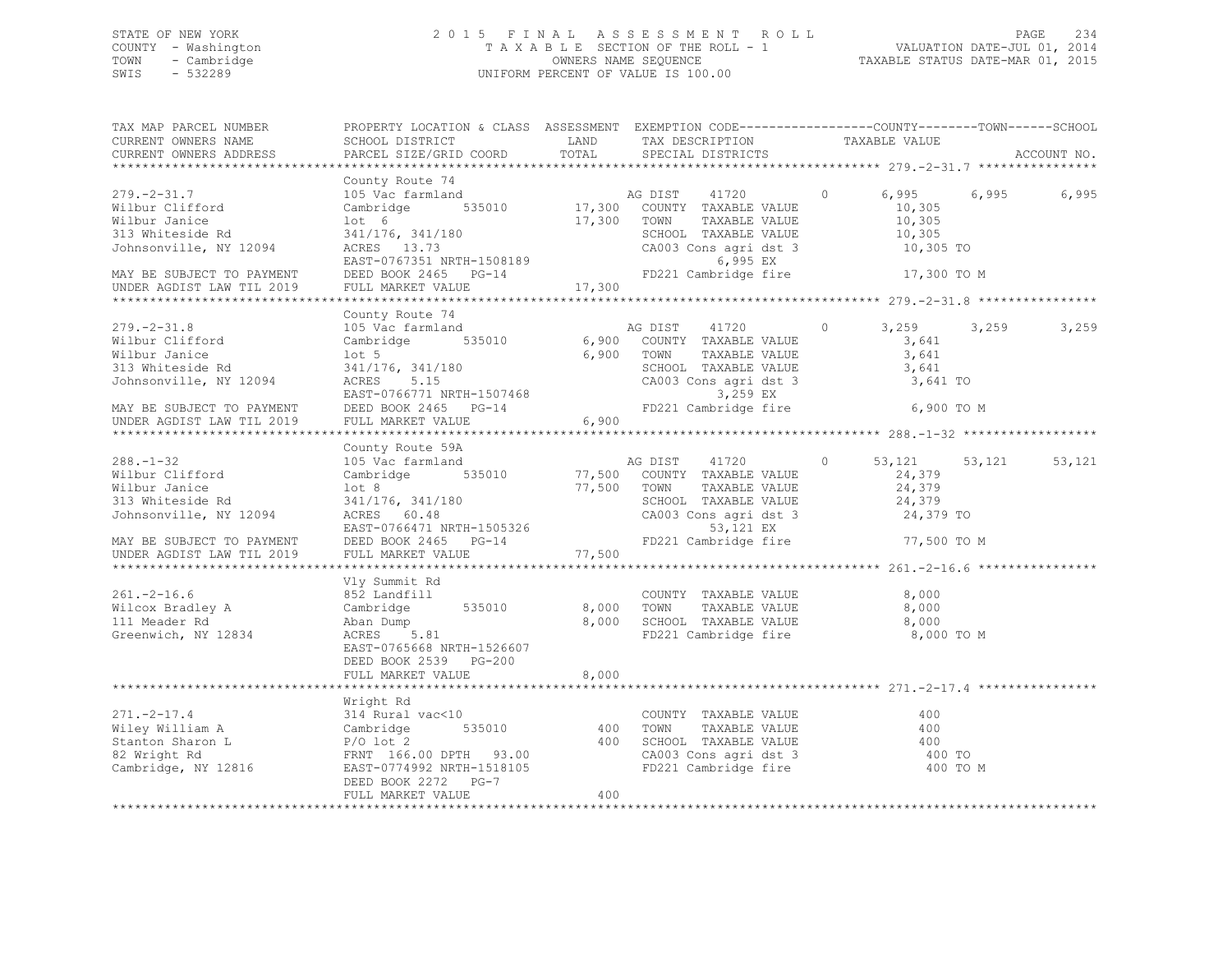## STATE OF NEW YORK 2 0 1 5 F I N A L A S S E S S M E N T R O L L PAGE 235 COUNTY - Washington T A X A B L E SECTION OF THE ROLL - 1 VALUATION DATE-JUL 01, 2014 TOWN - Cambridge OWNERS NAME SEQUENCE TAXABLE STATUS DATE-MAR 01, 2015 SWIS - 532289 UNIFORM PERCENT OF VALUE IS 100.00

| TAX MAP PARCEL NUMBER                           | PROPERTY LOCATION & CLASS ASSESSMENT EXEMPTION CODE----------------COUNTY-------TOWN------SCHOOL |              |                             |                           |                    |
|-------------------------------------------------|--------------------------------------------------------------------------------------------------|--------------|-----------------------------|---------------------------|--------------------|
| CURRENT OWNERS NAME                             | SCHOOL DISTRICT                                                                                  | LAND         | TAX DESCRIPTION             | TAXABLE VALUE             |                    |
| CURRENT OWNERS ADDRESS                          | PARCEL SIZE/GRID COORD                                                                           | TOTAL        | SPECIAL DISTRICTS           |                           | ACCOUNT NO.        |
|                                                 |                                                                                                  |              |                             |                           |                    |
|                                                 | 82 Wright Rd                                                                                     |              |                             |                           |                    |
| $271. - 2 - 23.1$                               | 210 1 Family Res                                                                                 |              | STAR B<br>41854             | $\Omega$<br>$\Omega$      | $\Omega$<br>30,000 |
| Wiley William A                                 | Cambridge<br>535010                                                                              |              | 48,500 COUNTY TAXABLE VALUE | 184,900                   |                    |
| Wiley Sharon L                                  | $1$ ot # 1                                                                                       | 184,900 TOWN | TAXABLE VALUE               | 184,900                   |                    |
| 82 Wright Rd                                    | ACRES<br>6.50                                                                                    |              | SCHOOL TAXABLE VALUE        | 154,900                   |                    |
| Cambridge, NY 12816                             | EAST-0774685 NRTH-1517719                                                                        |              | CA003 Cons agri dst 3       | 184,900 TO                |                    |
|                                                 | DEED BOOK 2272 PG-7                                                                              |              | FD221 Cambridge fire        | 184,900 TO M              |                    |
|                                                 | FULL MARKET VALUE                                                                                | 184,900      |                             |                           |                    |
|                                                 |                                                                                                  |              |                             |                           |                    |
|                                                 | 65 State Route 372                                                                               |              |                             |                           | 825J100684         |
| $255.14 - 3 - 16$                               | 210 1 Family Res                                                                                 |              | 41854<br>STAR B             | $\circ$<br>$\overline{0}$ | 30,000<br>$\Omega$ |
| Wilkins Eric J                                  | Cambridge 535010                                                                                 |              | 26,900 COUNTY TAXABLE VALUE | 197,500                   |                    |
|                                                 | H & L                                                                                            | 197,500 TOWN | TAXABLE VALUE               | 197,500                   |                    |
| Wilkins Meaghan J<br>65 State Route 372         | ACRES 0.68                                                                                       |              | SCHOOL TAXABLE VALUE        | 167,500                   |                    |
| Cambridge, NY 12816                             | EAST-0786101 NRTH-1531936                                                                        |              | FD221 Cambridge fire        | 197,500 TO M              |                    |
|                                                 | DEED BOOK 2871<br>PG-212                                                                         |              |                             |                           |                    |
|                                                 | FULL MARKET VALUE                                                                                | 197,500      |                             |                           |                    |
|                                                 |                                                                                                  |              |                             |                           |                    |
|                                                 | Vly Summit Rd/e Off                                                                              |              |                             |                           | 825J100703         |
| $261. - 2 - 14$                                 | 312 Vac w/imprv                                                                                  |              | COUNTY TAXABLE VALUE 59,100 |                           |                    |
| Wilkinson Rebecca D                             | Cambridge 535010                                                                                 | 56,900       | TAXABLE VALUE<br>TOWN       | 59,100                    |                    |
| Wilkinson Jillian B                             | Vl                                                                                               | 59,100       | SCHOOL TAXABLE VALUE        | 59,100                    |                    |
| 111 Meader Rd                                   | 765/148                                                                                          |              | FD221 Cambridge fire        | 59,100 TO M               |                    |
| Greenwich, NY 12834                             | $261. - 1 - 14$                                                                                  |              |                             |                           |                    |
|                                                 | ACRES 43.70                                                                                      |              |                             |                           |                    |
|                                                 | EAST-0765242 NRTH-1524833                                                                        |              |                             |                           |                    |
|                                                 |                                                                                                  |              |                             |                           |                    |
|                                                 | DEED BOOK 763<br>PG-219                                                                          | 59,100       |                             |                           |                    |
|                                                 | FULL MARKET VALUE                                                                                |              |                             |                           |                    |
|                                                 | State Route 372                                                                                  |              |                             |                           | 825J100320         |
|                                                 |                                                                                                  |              |                             |                           |                    |
| $246. - 1 - 17$                                 | 322 Rural vac>10                                                                                 |              | COUNTY TAXABLE VALUE        | 109,100                   |                    |
| William D Fedory Irrevoc Trust Cambridge 535010 |                                                                                                  | 109,100      | TAXABLE VALUE<br>TOWN       | 109,100<br>109, 100       |                    |
| Ragoni Anne F                                   | Land                                                                                             | 109,100      | SCHOOL TAXABLE VALUE        |                           |                    |
| 459 State Route 372                             | ACRES 56.80                                                                                      |              | CA005 Cons agri dst 5       | 109,100 TO                |                    |
| Greenwich, NY 12834                             | EAST-0778749 NRTH-1539098                                                                        |              | FD221 Cambridge fire        | 109,100 TO M              |                    |
|                                                 | DEED BOOK 3123 PG-53                                                                             |              |                             |                           |                    |
|                                                 | FULL MARKET VALUE                                                                                | 109,100      |                             |                           |                    |
|                                                 |                                                                                                  |              |                             |                           |                    |
|                                                 | 459 State Route 372                                                                              |              |                             |                           | 825J100319         |
| $246. -1 - 18$                                  | 210 1 Family Res                                                                                 |              | STAR B<br>41854             | $\circ$<br>$\overline{0}$ | $\Omega$<br>30,000 |
| William D Fedory Irrevoc Trust Cambridge 535010 |                                                                                                  |              | 39,900 COUNTY TAXABLE VALUE | 254,400                   |                    |
| Ragoni Anne F                                   | Lot & House                                                                                      | 254,400 TOWN | TAXABLE VALUE               | 254,400                   |                    |
| 459 State Route 372                             | ACRES<br>3.30                                                                                    |              | SCHOOL TAXABLE VALUE        | 224,400                   |                    |
| Greenwich, NY 12834                             | EAST-0780394 NRTH-1538481                                                                        |              | CA005 Cons agri dst 5       | 254,400 TO                |                    |
|                                                 | DEED BOOK 3120 PG-195                                                                            |              | FD221 Cambridge fire        | 254,400 TO M              |                    |
|                                                 | FULL MARKET VALUE                                                                                | 254,400      |                             |                           |                    |
|                                                 |                                                                                                  |              |                             |                           |                    |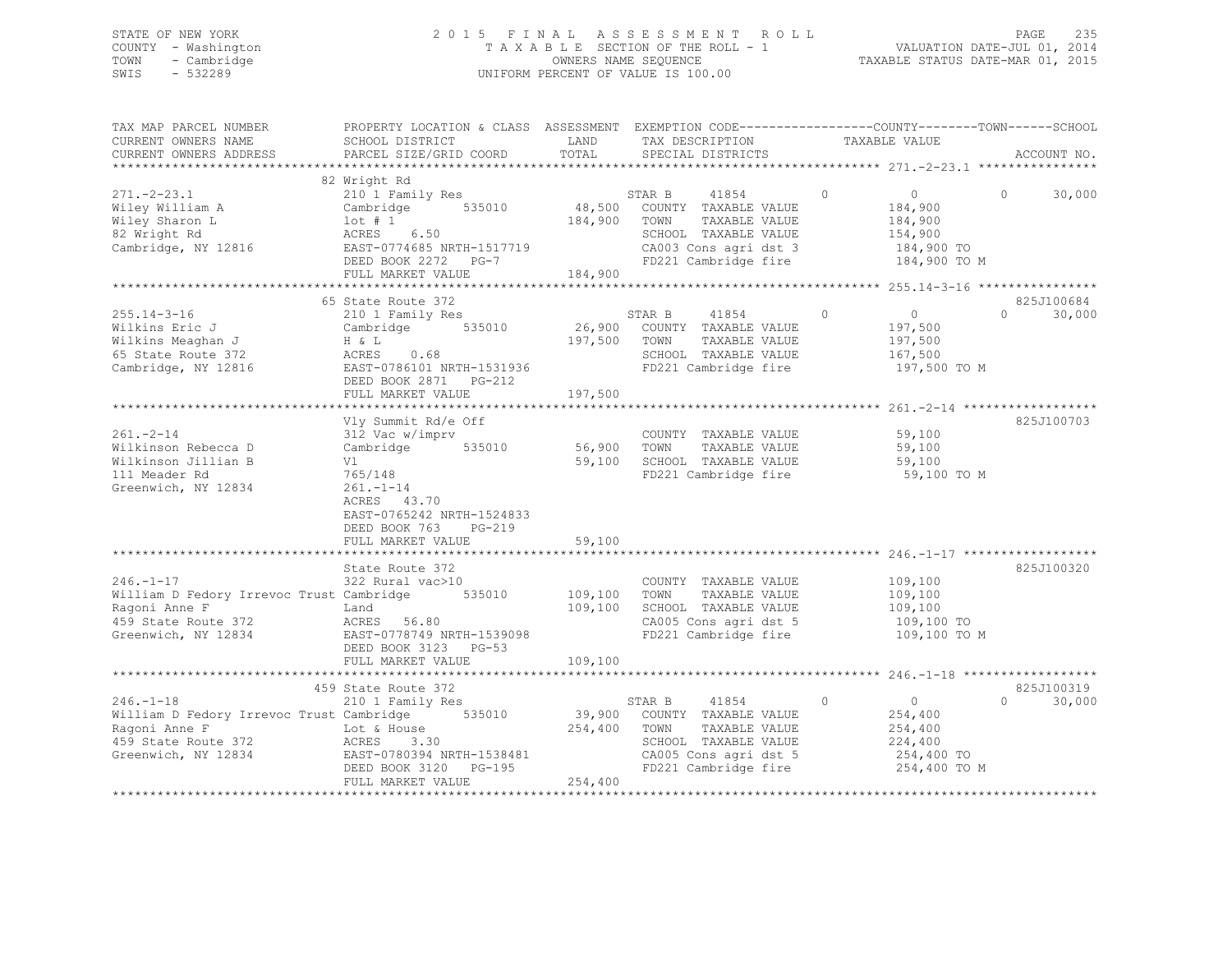## STATE OF NEW YORK 2 0 1 5 F I N A L A S S E S S M E N T R O L L PAGE 236 COUNTY - Washington T A X A B L E SECTION OF THE ROLL - 1 VALUATION DATE-JUL 01, 2014 TOWN - Cambridge OWNERS NAME SEQUENCE TAXABLE STATUS DATE-MAR 01, 2015 SWIS - 532289 UNIFORM PERCENT OF VALUE IS 100.00

| TAX MAP PARCEL NUMBER<br>CURRENT OWNERS NAME<br>CURRENT OWNERS ADDRESS                                                                                | PROPERTY LOCATION & CLASS ASSESSMENT EXEMPTION CODE-----------------COUNTY-------TOWN------SCHOOL<br>SCHOOL DISTRICT                                                                                                                                                                           | LAND         | TAX DESCRIPTION TAXABLE VALUE                                                                                                                                                                 |                                                                     |                                                                                    |
|-------------------------------------------------------------------------------------------------------------------------------------------------------|------------------------------------------------------------------------------------------------------------------------------------------------------------------------------------------------------------------------------------------------------------------------------------------------|--------------|-----------------------------------------------------------------------------------------------------------------------------------------------------------------------------------------------|---------------------------------------------------------------------|------------------------------------------------------------------------------------|
|                                                                                                                                                       |                                                                                                                                                                                                                                                                                                |              |                                                                                                                                                                                               |                                                                     |                                                                                    |
|                                                                                                                                                       | 78 State Route 372<br>255.14-3-9<br>Williams Daniel B<br>Williams Susan I 255.-3-9<br>Williams Susan I 255.-3-9<br>21,300<br>21,300<br>21,300<br>21,300<br>21,300<br>21,300<br>21,300<br>21,300<br>21,300<br>21,300<br>21,300<br>21,300<br>21,300<br>21,300<br>21,300<br>21,300<br>21,300<br>2 |              | FD221 Cambridge fire 21,300 TO M                                                                                                                                                              |                                                                     | 825J100674                                                                         |
|                                                                                                                                                       |                                                                                                                                                                                                                                                                                                |              |                                                                                                                                                                                               |                                                                     |                                                                                    |
|                                                                                                                                                       | 76 DeMarco Ln<br>271.-3-7.9<br>Williams Wade A<br>Williams Alicia L Cambridge 535010<br>211,100 TOWN TAXABLE VALUE 211,100<br>211,100 TOWN TAXABLE VALUE 211,100<br>211,100 TOWN TAXABLE VALUE 211,100<br>211,100 TOWN TAXABLE VALUE 211,100<br>211,100 TOWN<br>FULL MARKET VALUE              | 211,100      |                                                                                                                                                                                               |                                                                     | 30,000<br>$\Omega$                                                                 |
|                                                                                                                                                       |                                                                                                                                                                                                                                                                                                |              |                                                                                                                                                                                               |                                                                     |                                                                                    |
| $280 - 2 - 39$                                                                                                                                        | 266 Belle Rd<br>348 Belle Rd<br>$322$ Rural vac $>10$ AG DIST 41720                                                                                                                                                                                                                            |              | SCHOOL TAXABLE VALUE 179,928<br>CA003 Cons agri dst 3 1209,928 TO<br>32, $\overline{672}$ EX<br>FD221 Cambridge fire 242, 600 TO M                                                            | 32,672<br>$\sim$ 0<br>209,928<br>209,928<br>$0 \t 40,091 \t 40,091$ | 825J100653<br>32,672<br>32,672<br>$\overline{0}$<br>30,000<br>825J100596<br>40,091 |
|                                                                                                                                                       |                                                                                                                                                                                                                                                                                                |              |                                                                                                                                                                                               |                                                                     |                                                                                    |
|                                                                                                                                                       |                                                                                                                                                                                                                                                                                                |              |                                                                                                                                                                                               |                                                                     | 825J100705                                                                         |
| $280 - 2 - 40$<br>280.-2-40<br>Wilmot David B Jr Cambridge<br>Wilmot Gretchen Farm/house<br>281 Belle Rd 271.-3-11.2<br>Buskirk, NY 12028 ACRES 76.70 | Belle Rd<br>312 Vac w/imprv<br>281 Belle Rd Farm/house 201,900 COUN?<br>201,900 COUN?<br>201,900 TOWN 271.-3-11.2<br>201,900 TOWN 2028 ACRES 76.70 CA003<br>MAY BE SUBJECT TO PAYMENT DEED BOOK 1782 PG-96 FD221<br>UNDER AGDIST LAW TLL 2019 FULL MARKET VALUE                                | 201,900 TOWN | AG DIST 41720<br>535010 160,900 COUNTY TAXABLE VALUE<br>TAXABLE VALUE<br>SCHOOL TAXABLE VALUE 132,775<br>CA003 Cons agri dst 3 $132,775$ TO<br>69,125 EX<br>FD221 Cambridge fire 201,900 TO M | 69,125<br>$\circ$<br>132,775<br>132,775                             | 69,125<br>69,125                                                                   |
|                                                                                                                                                       |                                                                                                                                                                                                                                                                                                |              |                                                                                                                                                                                               |                                                                     |                                                                                    |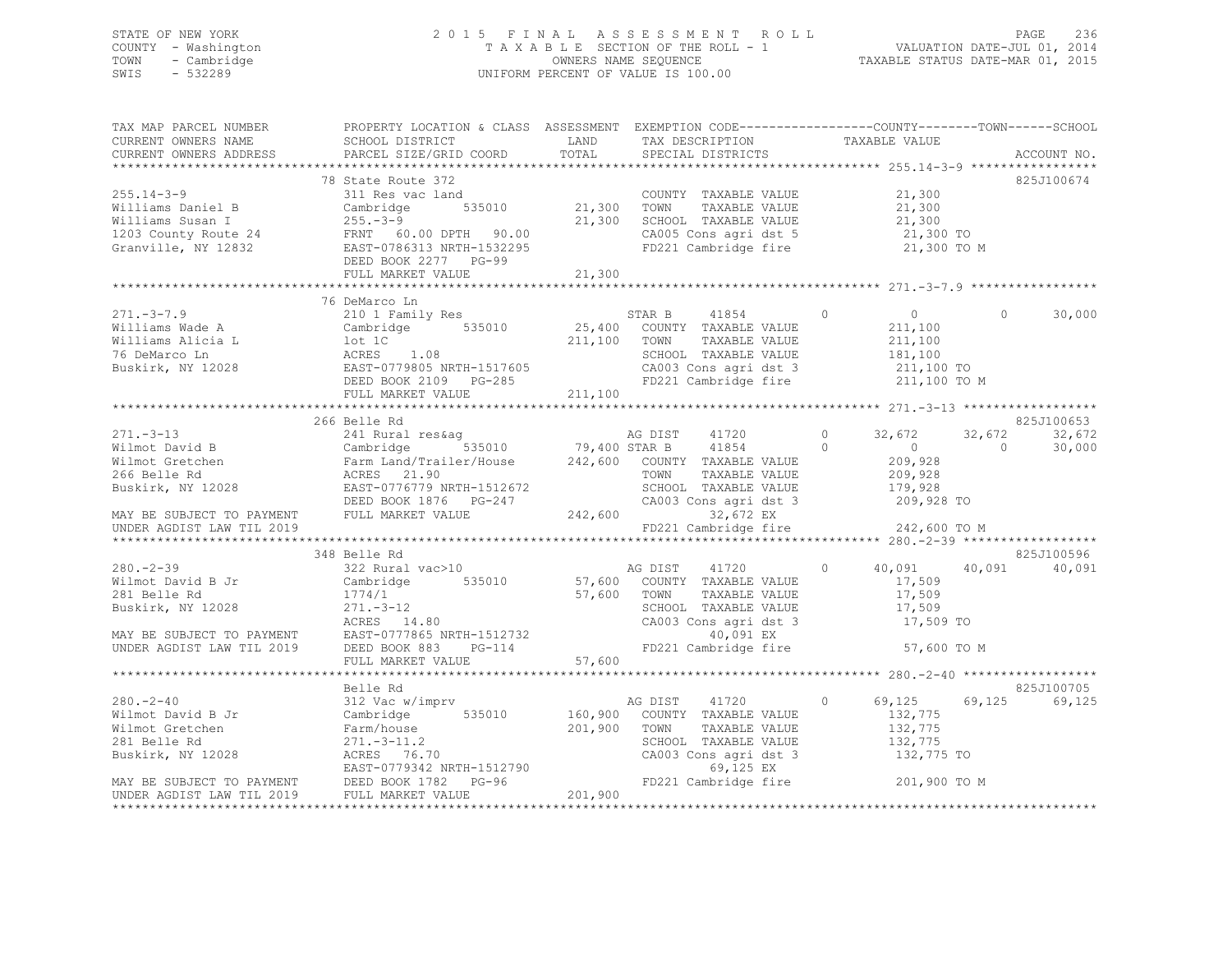## STATE OF NEW YORK 2 0 1 5 F I N A L A S S E S S M E N T R O L L PAGE 237 COUNTY - Washington T A X A B L E SECTION OF THE ROLL - 1 VALUATION DATE-JUL 01, 2014 TOWN - Cambridge OWNERS NAME SEQUENCE TAXABLE STATUS DATE-MAR 01, 2015 SWIS - 532289 UNIFORM PERCENT OF VALUE IS 100.00

| TAX MAP PARCEL NUMBER<br>CURRENT OWNERS NAME SCHOOL DISTRICT | PROPERTY LOCATION & CLASS ASSESSMENT EXEMPTION CODE-----------------COUNTY-------TOWN------SCHOOL                                                                                                                                                                                                                                                                                                                                                                         |        |                                                                       |             |                    |
|--------------------------------------------------------------|---------------------------------------------------------------------------------------------------------------------------------------------------------------------------------------------------------------------------------------------------------------------------------------------------------------------------------------------------------------------------------------------------------------------------------------------------------------------------|--------|-----------------------------------------------------------------------|-------------|--------------------|
| CURRENT OWNERS ADDRESS                                       |                                                                                                                                                                                                                                                                                                                                                                                                                                                                           |        | LAND TAX DESCRIPTION TAXABLE VALUE                                    |             |                    |
|                                                              |                                                                                                                                                                                                                                                                                                                                                                                                                                                                           |        |                                                                       |             |                    |
|                                                              | $\begin{tabular}{lllllllllllll} \multicolumn{3}{l}{{\small\begin{tabular}{l}c@{}}\multicolumn{3}{l}{{\small\begin{tabular}{l}c@{}}\multicolumn{3}{l}{{\small\begin{tabular}{l}c@{}}\multicolumn{3}{l}{{\small\begin{tabular}{l}c@{}}\multicolumn{3}{l}{{\small\begin{tabular}{l}c@{}}\multicolumn{3}{l}{{\small\begin{tabular}{l}c@{}}\multicolumn{3}{l}{{\small\begin{tabular}{l}c@{}}\multicolumn{3}{l}{{\small\begin{tabular}{l}c@{}}\multicolumn{3}{l}{{\small\begin$ |        |                                                                       |             |                    |
|                                                              |                                                                                                                                                                                                                                                                                                                                                                                                                                                                           |        |                                                                       |             |                    |
|                                                              |                                                                                                                                                                                                                                                                                                                                                                                                                                                                           |        |                                                                       |             |                    |
|                                                              |                                                                                                                                                                                                                                                                                                                                                                                                                                                                           |        |                                                                       |             |                    |
|                                                              |                                                                                                                                                                                                                                                                                                                                                                                                                                                                           |        | CA003 Cons agri dst 3 222,500 TO<br>FD221 Cambridge fire 222,500 TO M |             |                    |
|                                                              |                                                                                                                                                                                                                                                                                                                                                                                                                                                                           |        |                                                                       |             |                    |
|                                                              |                                                                                                                                                                                                                                                                                                                                                                                                                                                                           |        |                                                                       |             |                    |
|                                                              |                                                                                                                                                                                                                                                                                                                                                                                                                                                                           |        |                                                                       |             |                    |
|                                                              |                                                                                                                                                                                                                                                                                                                                                                                                                                                                           |        |                                                                       |             |                    |
|                                                              | 461 King Rd                                                                                                                                                                                                                                                                                                                                                                                                                                                               |        |                                                                       |             | 825J100966         |
|                                                              |                                                                                                                                                                                                                                                                                                                                                                                                                                                                           |        |                                                                       |             |                    |
|                                                              |                                                                                                                                                                                                                                                                                                                                                                                                                                                                           |        |                                                                       |             |                    |
|                                                              |                                                                                                                                                                                                                                                                                                                                                                                                                                                                           |        |                                                                       |             |                    |
|                                                              |                                                                                                                                                                                                                                                                                                                                                                                                                                                                           |        |                                                                       |             |                    |
|                                                              |                                                                                                                                                                                                                                                                                                                                                                                                                                                                           |        |                                                                       |             |                    |
|                                                              |                                                                                                                                                                                                                                                                                                                                                                                                                                                                           |        |                                                                       |             |                    |
|                                                              | $\begin{tabular}{lllllllllllllllllllll} \hline & 461 & \text{King Rd} & \text{AG DIST} & 41720 & 0 & 19,908 & 19,908 & 19,908 & 19,908 & 19,908 & 19,908 & 19,908 & 19,908 & 19,908 & 19,908 & 19,908 & 19,908 & 19,908 & 19,908 & 19,908 & 19,908 & 19,908 & 19,908 & 19,908 & 19,908 & 19,908 &$                                                                                                                                                                        |        |                                                                       |             |                    |
|                                                              | King Rd                                                                                                                                                                                                                                                                                                                                                                                                                                                                   |        |                                                                       |             |                    |
| $271 - 3 - 15$                                               |                                                                                                                                                                                                                                                                                                                                                                                                                                                                           |        |                                                                       |             |                    |
| Wilmot James                                                 |                                                                                                                                                                                                                                                                                                                                                                                                                                                                           |        |                                                                       |             |                    |
| 457 King Rd                                                  | 322 Rural vac>10<br>Cambridge 535010 58,800 TOWN TAXABLE VALUE 58,800<br>1 12028 ACRES 15.42<br>EAST-0780323 NRTH-1514425 58,200 FO221 Cambridge fire 58,800 TOWN 58,800<br>EAST-0780323 NRTH-1514425 FD221 Cambridge fire 58,800 TO                                                                                                                                                                                                                                      |        |                                                                       |             |                    |
| Buskirk, NY 12028                                            |                                                                                                                                                                                                                                                                                                                                                                                                                                                                           |        |                                                                       |             |                    |
|                                                              |                                                                                                                                                                                                                                                                                                                                                                                                                                                                           |        | CA003 Cons agri dst 3 58,800 TO<br>FD221 Cambridge fire 58,800 TO M   |             |                    |
|                                                              | DEED BOOK 1874 PG-137                                                                                                                                                                                                                                                                                                                                                                                                                                                     |        |                                                                       |             |                    |
|                                                              | FULL MARKET VALUE                                                                                                                                                                                                                                                                                                                                                                                                                                                         | 58,800 |                                                                       |             |                    |
|                                                              |                                                                                                                                                                                                                                                                                                                                                                                                                                                                           |        |                                                                       |             |                    |
|                                                              | 457 King Rd                                                                                                                                                                                                                                                                                                                                                                                                                                                               |        |                                                                       |             | 825J102002         |
|                                                              |                                                                                                                                                                                                                                                                                                                                                                                                                                                                           |        |                                                                       |             | $\Omega$<br>30,000 |
|                                                              |                                                                                                                                                                                                                                                                                                                                                                                                                                                                           |        |                                                                       |             |                    |
|                                                              |                                                                                                                                                                                                                                                                                                                                                                                                                                                                           |        |                                                                       |             |                    |
|                                                              |                                                                                                                                                                                                                                                                                                                                                                                                                                                                           |        | SCHOOL TAXABLE VALUE 63,600<br>CA003 Cons agri dst 3 (93,600 TO       |             |                    |
|                                                              |                                                                                                                                                                                                                                                                                                                                                                                                                                                                           |        |                                                                       |             |                    |
|                                                              |                                                                                                                                                                                                                                                                                                                                                                                                                                                                           |        |                                                                       | 93,600 TO M |                    |
|                                                              | FULL MARKET VALUE                                                                                                                                                                                                                                                                                                                                                                                                                                                         | 93,600 |                                                                       |             |                    |
|                                                              |                                                                                                                                                                                                                                                                                                                                                                                                                                                                           |        |                                                                       |             | 825J100707         |
|                                                              | Belle Rd                                                                                                                                                                                                                                                                                                                                                                                                                                                                  |        |                                                                       |             |                    |
|                                                              |                                                                                                                                                                                                                                                                                                                                                                                                                                                                           |        |                                                                       |             |                    |
|                                                              |                                                                                                                                                                                                                                                                                                                                                                                                                                                                           |        |                                                                       |             |                    |
|                                                              |                                                                                                                                                                                                                                                                                                                                                                                                                                                                           |        |                                                                       |             |                    |
|                                                              |                                                                                                                                                                                                                                                                                                                                                                                                                                                                           |        |                                                                       |             |                    |
|                                                              |                                                                                                                                                                                                                                                                                                                                                                                                                                                                           |        |                                                                       |             |                    |
|                                                              |                                                                                                                                                                                                                                                                                                                                                                                                                                                                           |        |                                                                       |             |                    |
|                                                              |                                                                                                                                                                                                                                                                                                                                                                                                                                                                           |        |                                                                       |             |                    |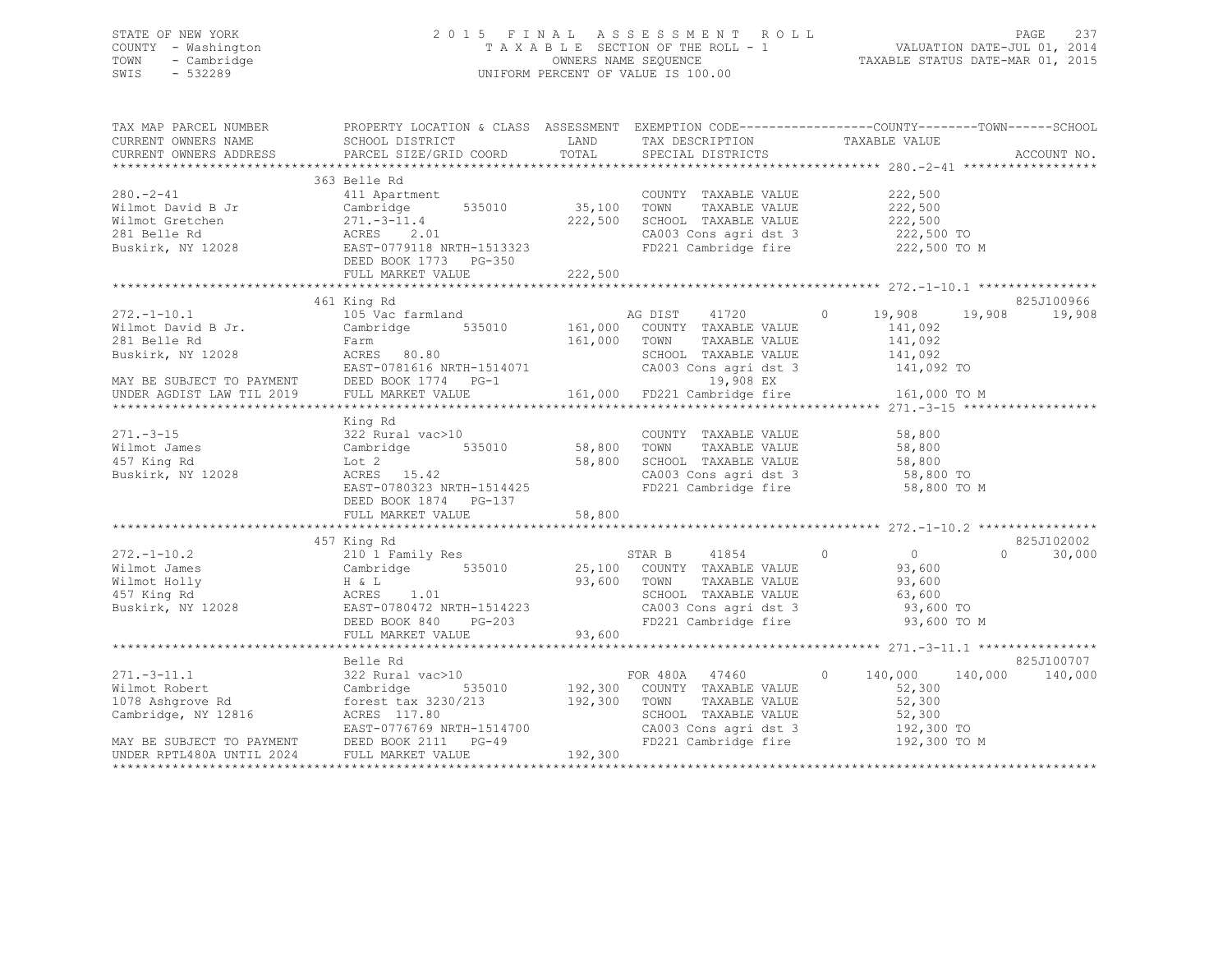## STATE OF NEW YORK 2 0 1 5 F I N A L A S S E S S M E N T R O L L PAGE 238 COUNTY - Washington T A X A B L E SECTION OF THE ROLL - 1 VALUATION DATE-JUL 01, 2014 TOWN - Cambridge OWNERS NAME SEQUENCE TAXABLE STATUS DATE-MAR 01, 2015 SWIS - 532289 UNIFORM PERCENT OF VALUE IS 100.00

| TAX MAP PARCEL NUMBER<br>CURRENT OWNERS NAME<br>CURRENT OWNERS ADDRESS                             | PROPERTY LOCATION & CLASS ASSESSMENT<br>SCHOOL DISTRICT<br>PARCEL SIZE/GRID COORD                                                                                            | LAND<br>TOTAL                          | EXEMPTION CODE-----------------COUNTY-------TOWN------SCHOOL<br>TAX DESCRIPTION<br>SPECIAL DISTRICTS                                                                   | TAXABLE VALUE                                                                                                  | ACCOUNT NO.                                             |
|----------------------------------------------------------------------------------------------------|------------------------------------------------------------------------------------------------------------------------------------------------------------------------------|----------------------------------------|------------------------------------------------------------------------------------------------------------------------------------------------------------------------|----------------------------------------------------------------------------------------------------------------|---------------------------------------------------------|
| $270. - 1 - 26.12$<br>Wilson Charles<br>Wilson Kristin<br>77 Intervale Rd<br>Greenwich, NY 12834   | 700 County Route 74<br>210 1 Family Res<br>Cambridge 535010<br>Sub Lot 9<br>ACRES 6.22<br>EAST-0765350 NRTH-1515310<br>DEED BOOK 3443 PG-48<br>FULL MARKET VALUE             | 45,000<br>199,900<br>199,900           | COUNTY TAXABLE VALUE<br>TOWN<br>TAXABLE VALUE<br>SCHOOL TAXABLE VALUE<br>CA003 Cons agri dst 3<br>FD221 Cambridge fire 199,900 TO M                                    | 199,900<br>199,900<br>199,900<br>199,900 TO                                                                    |                                                         |
| $271. - 2 - 23$<br>Wilson Richard<br>Imhof Shea<br>90 Wright Rd<br>Cambridge, NY 12816             | 90 Wright Rd<br>210 1 Family Res<br>$535010$ 28,000 STAR B<br>Cambridge<br>Lot 2<br>ACRES<br>1.60<br>EAST-0775052 NRTH-1517925<br>DEED BOOK 2851 PG-203<br>FULL MARKET VALUE |                                        | VETWAR CTS 41120<br>41854<br>211,700 COUNTY TAXABLE VALUE<br>TOWN<br>TAXABLE VALUE<br>SCHOOL TAXABLE VALUE<br>03 CA003 Cons agri dst 3<br>211,700 FD221 Cambridge fire | $\circ$<br>31,755<br>$\Omega$<br>$\overline{0}$<br>179,945<br>184,700<br>175,700<br>211,700 TO<br>211,700 TO M | 825J100576<br>6,000<br>27,000<br>30,000<br>$\Omega$     |
| $262. - 1 - 17.4$<br>Wilwol Jason<br>991 County Route 59<br>Cambridge, NY 12816                    | County Route 59/E Off<br>322 Rural vac>10<br>Cambridge<br>Vacant Land - Rear<br>ACRES 24.00<br>EAST-0773663 NRTH-1522736<br>DEED BOOK 3081    PG-122<br>FULL MARKET VALUE    | 535010 24,000 TOWN<br>24,000<br>24,000 | COUNTY TAXABLE VALUE<br>TAXABLE VALUE<br>SCHOOL TAXABLE VALUE<br>FD221 Cambridge fire                                                                                  | 24,000<br>24,000<br>24,000<br>24,000 TO M                                                                      | 825J100928                                              |
| $262. - 1 - 16.1$<br>Wilwol Jason F<br>991 County Route 59<br>Cambridge, NY 12816                  | County Route 59<br>242 Rurl res&rec<br>991 County Route 59<br>Cambridge<br>ACRES 20.08<br>EAST-0773960 NRTH-1521310<br>DEED BOOK 1990 PG-56<br>FULL MARKET VALUE             | 535010 57,100 STAR B                   | CW 10 VET/ 41152<br>41854<br>240,000 COUNTY TAXABLE VALUE<br>TOWN<br>TAXABLE VALUE<br>SCHOOL TAXABLE VALUE<br>240,000 FD221 Cambridge fire                             | $\circ$<br>8,000<br>$\Omega$<br>$\sim$ 0 $\sim$<br>232,000<br>240,000<br>210,000<br>240,000 TO M               | 825J100315<br>$\circ$<br>$\Omega$<br>30,000<br>$\Omega$ |
| $270. - 1 - 26.5$<br>Winchester John<br>Winchester Mary E<br>33 Brownell Rd<br>Cambridge, NY 12816 | 33 Brownell Rd<br>210 1 Family Res<br>Cambridge<br>535010<br>Sub Lot 4<br>ACRES 1.27<br>EAST-0764161 NRTH-1516408<br>DEED BOOK 733<br>PG-131<br>FULL MARKET VALUE            | 27,400<br>249,900<br>249,900           | 41854<br>STAR B<br>COUNTY TAXABLE VALUE<br>TOWN<br>TAXABLE VALUE<br>SCHOOL TAXABLE VALUE<br>CA003 Cons agri dst 3<br>FD221 Cambridge fire                              | 0<br>$\overline{0}$<br>249,900<br>249,900<br>219,900<br>249,900 TO<br>249,900 TO M                             | $\circ$<br>30,000                                       |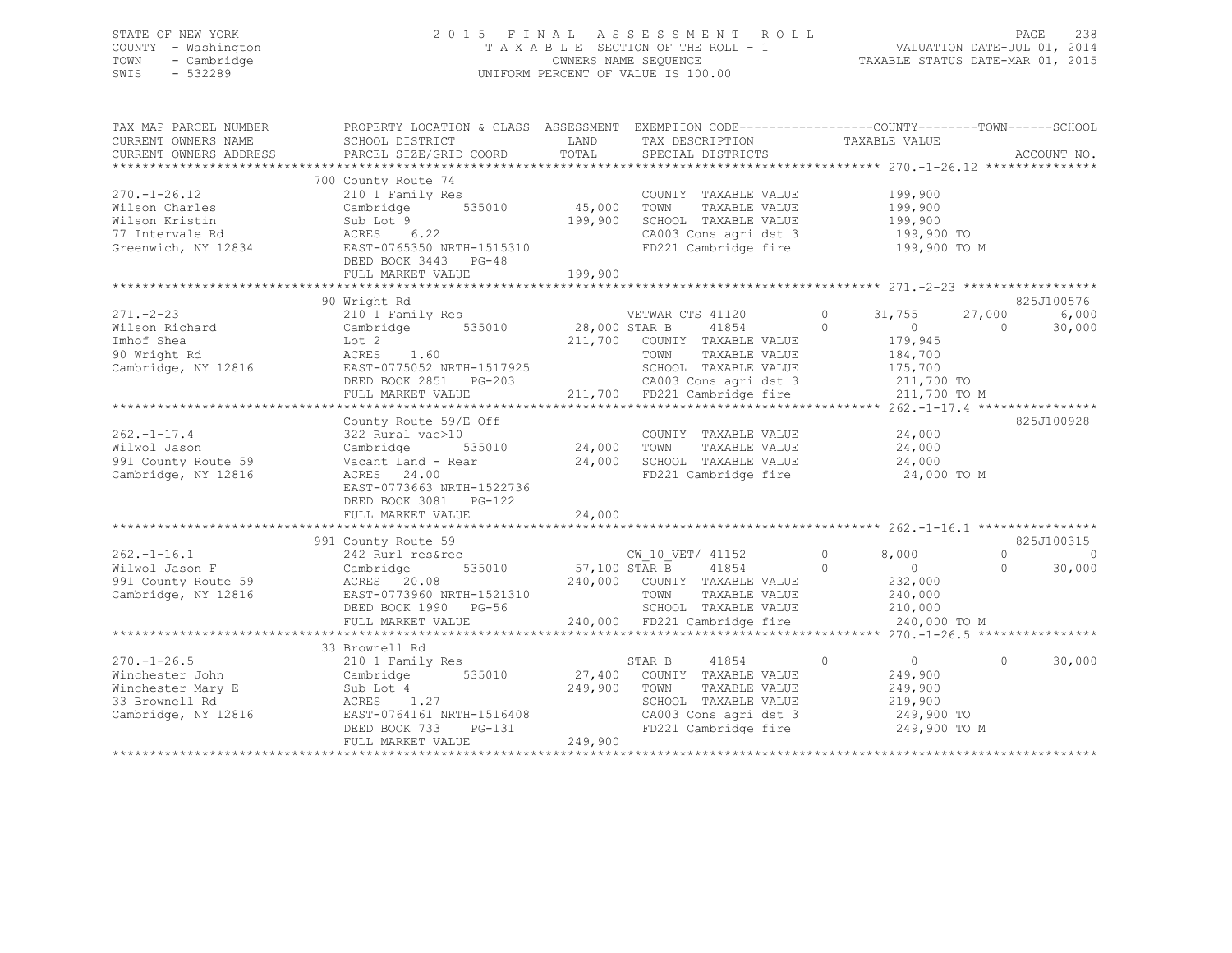| STATE OF NEW YORK<br>COUNTY - Washington<br>TOWN<br>- Cambridge<br>SWIS<br>$-532289$ |                                                                                                                                                      |               | 2015 FINAL ASSESSMENT<br>ROLL<br>T A X A B L E SECTION OF THE ROLL - 1<br>OWNERS NAME SEQUENCE<br>UNIFORM PERCENT OF VALUE IS 100.00 |         | VALUATION DATE-JUL 01, 2014<br>TAXABLE STATUS DATE-MAR 01, 2015 | PAGE        | 239    |
|--------------------------------------------------------------------------------------|------------------------------------------------------------------------------------------------------------------------------------------------------|---------------|--------------------------------------------------------------------------------------------------------------------------------------|---------|-----------------------------------------------------------------|-------------|--------|
| TAX MAP PARCEL NUMBER<br>CURRENT OWNERS NAME<br>CURRENT OWNERS ADDRESS               | PROPERTY LOCATION & CLASS ASSESSMENT EXEMPTION CODE----------------COUNTY-------TOWN------SCHOOL<br>SCHOOL DISTRICT<br>PARCEL SIZE/GRID COORD        | LAND<br>TOTAL | TAX DESCRIPTION<br>SPECIAL DISTRICTS                                                                                                 |         | TAXABLE VALUE                                                   | ACCOUNT NO. |        |
|                                                                                      |                                                                                                                                                      |               |                                                                                                                                      |         |                                                                 |             | *****  |
|                                                                                      | 539 Stage Rd                                                                                                                                         |               |                                                                                                                                      |         |                                                                 | 825J100214  |        |
| $272. - 2 - 20$<br>Woodcock Deborah<br>539 Stage Rd<br>Buskirk, NY 12028             | 242 Rurl res&rec<br>Cambridge<br>535010<br>House & Lot<br>Bdy Line Agmt 649/102<br>ACRES 15.90<br>EAST-0787096 NRTH-1513552<br>DEED BOOK 3378 PG-342 | 230,400       | 41854<br>STAR B<br>68,800 COUNTY TAXABLE VALUE<br>TOWN<br>TAXABLE VALUE<br>SCHOOL TAXABLE VALUE<br>FD221 Cambridge fire              | $\circ$ | $\overline{0}$<br>230,400<br>230,400<br>200,400<br>230,400 TO M | $\circ$     | 30,000 |
|                                                                                      | FULL MARKET VALUE                                                                                                                                    | 230,400       |                                                                                                                                      |         |                                                                 |             |        |
|                                                                                      |                                                                                                                                                      |               |                                                                                                                                      |         |                                                                 |             |        |
|                                                                                      | 201 Stevenson Rd                                                                                                                                     |               |                                                                                                                                      |         |                                                                 | 825J100325  |        |
| $246. - 1 - 23.3$                                                                    | 210 1 Family Res                                                                                                                                     |               | STAR B<br>41854                                                                                                                      | $\circ$ | $\overline{0}$                                                  | $\Omega$    | 30,000 |
| Woods Rodney B                                                                       | Cambridge 535010                                                                                                                                     |               | 28,500 COUNTY TAXABLE VALUE                                                                                                          |         | 140,200                                                         |             |        |
| Woods Alysa J                                                                        | Sub Lot 2                                                                                                                                            | 140,200 TOWN  | TAXABLE VALUE                                                                                                                        |         | 140,200                                                         |             |        |
| 201 Stevenson Rd                                                                     | ACRES 1.10                                                                                                                                           |               | SCHOOL TAXABLE VALUE                                                                                                                 |         | 110,200                                                         |             |        |
| Greenwich, NY 12834                                                                  | EAST-0777101 NRTH-1536852                                                                                                                            |               | CA003 Cons agri dst 3                                                                                                                |         | 140,200 TO                                                      |             |        |
|                                                                                      | DEED BOOK 883 PG-213                                                                                                                                 |               | FD221 Cambridge fire                                                                                                                 |         | 140,200 TO M                                                    |             |        |
|                                                                                      | FULL MARKET VALUE                                                                                                                                    | 140,200       |                                                                                                                                      |         |                                                                 |             |        |
|                                                                                      |                                                                                                                                                      |               |                                                                                                                                      |         |                                                                 |             |        |
| $255.14 - 3 - 14$                                                                    | 55 State Route 372                                                                                                                                   |               |                                                                                                                                      |         |                                                                 | 825L100272  |        |
| Wu-Norman Jonas                                                                      | 210 1 Family Res<br>Cambridge<br>535010                                                                                                              | 25,800        | COUNTY TAXABLE VALUE<br>TAXABLE VALUE<br>TOWN                                                                                        |         | 145,700<br>145,700                                              |             |        |
| 55 State Route 372                                                                   | ACRES 0.67                                                                                                                                           |               | 145,700 SCHOOL TAXABLE VALUE                                                                                                         |         | 145,700                                                         |             |        |
| Cambridge, NY 12816                                                                  | EAST-0786138 NRTH-1531707                                                                                                                            |               | FD221 Cambridge fire                                                                                                                 |         | 145,700 TO M                                                    |             |        |
|                                                                                      | DEED BOOK 3329 PG-150                                                                                                                                |               |                                                                                                                                      |         |                                                                 |             |        |
|                                                                                      | FULL MARKET VALUE                                                                                                                                    | 145,700       |                                                                                                                                      |         |                                                                 |             |        |
|                                                                                      |                                                                                                                                                      |               |                                                                                                                                      |         |                                                                 |             |        |
|                                                                                      | 883 Turnpike Rd                                                                                                                                      |               |                                                                                                                                      |         |                                                                 | 825J100557  |        |
| $263 - 2 - 19$                                                                       | 242 Rurl res&rec                                                                                                                                     |               | STAR B<br>41854                                                                                                                      | $\circ$ | $\overline{0}$                                                  | $\Omega$    | 30,000 |
| Wulff Robert K                                                                       | 535010<br>Cambridge                                                                                                                                  |               | 96,300 COUNTY TAXABLE VALUE                                                                                                          |         | 201,500                                                         |             |        |
| Wulff Jenny L                                                                        | Land                                                                                                                                                 | 201,500       | TOWN<br>TAXABLE VALUE                                                                                                                |         | 201,500                                                         |             |        |
| 883 Turnpike Rd                                                                      | ACRES 35.40                                                                                                                                          |               | SCHOOL TAXABLE VALUE                                                                                                                 |         | 171,500                                                         |             |        |
| Eagle Bridge, NY 12057                                                               | EAST-0788231 NRTH-1522248                                                                                                                            |               | FD221 Cambridge fire                                                                                                                 |         | 201,500 TO M                                                    |             |        |
|                                                                                      | DEED BOOK 758<br>PG-173                                                                                                                              |               |                                                                                                                                      |         |                                                                 |             |        |
|                                                                                      | FULL MARKET VALUE                                                                                                                                    | 201,500       |                                                                                                                                      |         |                                                                 |             |        |
|                                                                                      | Durfee Rd                                                                                                                                            |               |                                                                                                                                      |         |                                                                 | 825J101987  |        |
| $288. - 1 - 15.4$                                                                    | 322 Rural vac>10                                                                                                                                     |               | COUNTY TAXABLE VALUE                                                                                                                 |         | 38,000                                                          |             |        |
| Wynnyk Bohdan M                                                                      | 535010<br>Cambridge                                                                                                                                  | 38,000        | TAXABLE VALUE<br>TOWN                                                                                                                |         | 38,000                                                          |             |        |
| 187 Old Schuylerville Rd                                                             | Lot 4                                                                                                                                                | 38,000        | SCHOOL TAXABLE VALUE                                                                                                                 |         | 38,000                                                          |             |        |
| Greenwich, NY 12834                                                                  | ACRES 12.52                                                                                                                                          |               | FD221 Cambridge fire                                                                                                                 |         | 38,000 TO M                                                     |             |        |

 DEED BOOK 906 PG-117 FULL MARKET VALUE 38,000 \*\*\*\*\*\*\*\*\*\*\*\*\*\*\*\*\*\*\*\*\*\*\*\*\*\*\*\*\*\*\*\*\*\*\*\*\*\*\*\*\*\*\*\*\*\*\*\*\*\*\*\*\*\*\*\*\*\*\*\*\*\*\*\*\*\*\*\*\*\*\*\*\*\*\*\*\*\*\*\*\*\*\*\*\*\*\*\*\*\*\*\*\*\*\*\*\*\*\*\*\*\*\*\*\*\*\*\*\*\*\*\*\*\*\*\*\*\*\*\*\*\*\*\*\*\*\*\*\*\*\*\*

EAST-0764975 NRTH-1499788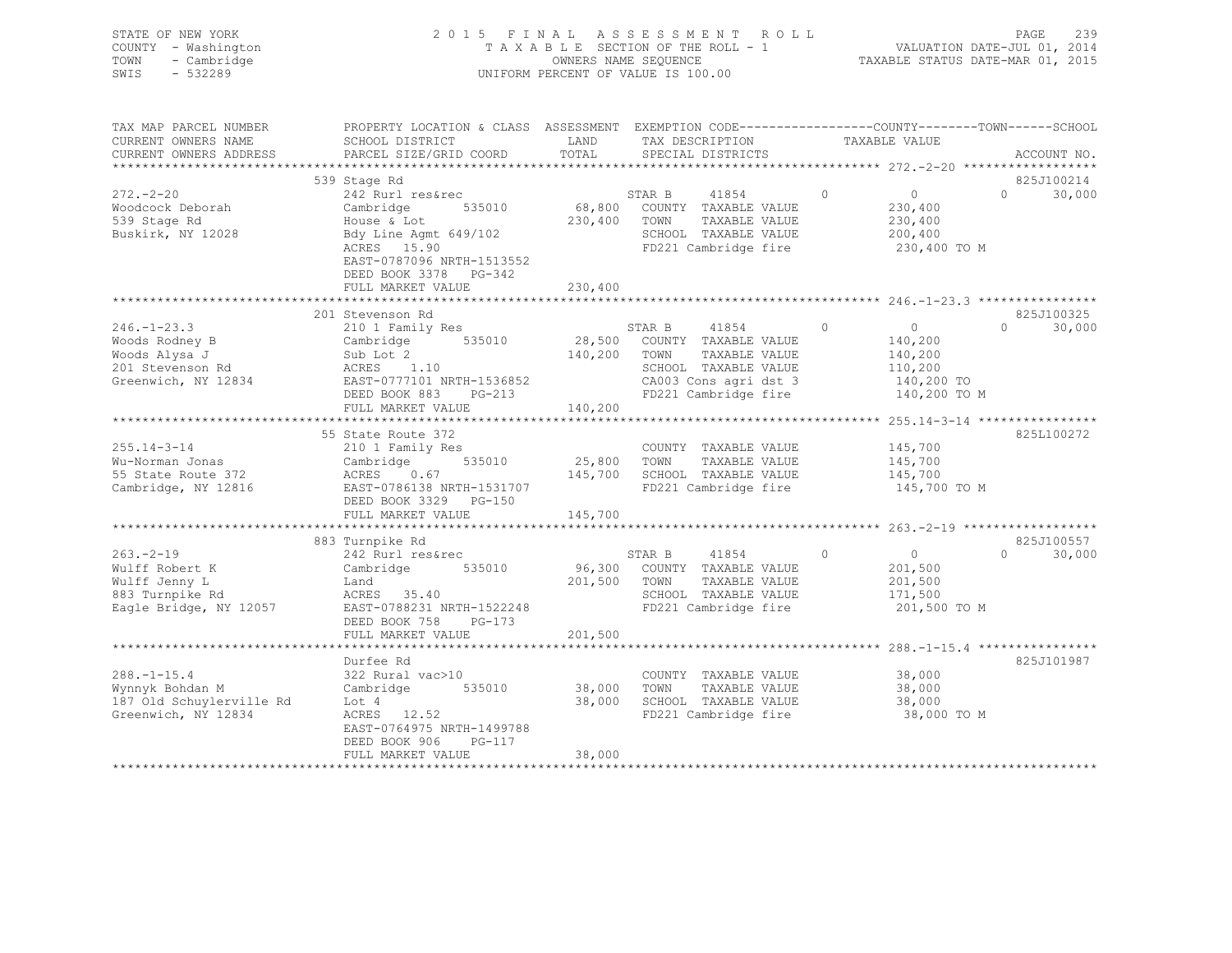## STATE OF NEW YORK 2 0 1 5 F I N A L A S S E S S M E N T R O L L PAGE 240 COUNTY - Washington T A X A B L E SECTION OF THE ROLL - 1 VALUATION DATE-JUL 01, 2014 TOWN - Cambridge OWNERS NAME SEQUENCE TAXABLE STATUS DATE-MAR 01, 2015 SWIS - 532289 UNIFORM PERCENT OF VALUE IS 100.00

| TAX MAP PARCEL NUMBER                      | PROPERTY LOCATION & CLASS ASSESSMENT EXEMPTION CODE-----------------COUNTY-------TOWN------SCHOOL                                                                                                                                             |              |                                                                                                                               |                |          |                          |
|--------------------------------------------|-----------------------------------------------------------------------------------------------------------------------------------------------------------------------------------------------------------------------------------------------|--------------|-------------------------------------------------------------------------------------------------------------------------------|----------------|----------|--------------------------|
| CURRENT OWNERS NAME                        | SCHOOL DISTRICT                                                                                                                                                                                                                               | LAND         | TAX DESCRIPTION TAXABLE VALUE                                                                                                 |                |          |                          |
| CURRENT OWNERS ADDRESS                     | PARCEL SIZE/GRID COORD                                                                                                                                                                                                                        | TOTAL        | SPECIAL DISTRICTS                                                                                                             |                |          | ACCOUNT NO.              |
|                                            | County Route 59<br>20 1 Family Res<br>20 1 Family Res<br>Cambridge 535010 26,100 AGED-CO/TN 41801 0 22,700 22,700<br>45,400 STAR EN 41834 0 22,700 0 0<br>FRNT 250.00 DPTH 120.00 COUNTY TAXABLE VALUE<br>TOWN TAXABLE VALUE<br>22,700<br>22, |              |                                                                                                                               |                |          |                          |
| $263 - 1 - 3$                              | 1443 County Route 59                                                                                                                                                                                                                          |              |                                                                                                                               |                |          | 825J100495<br>18,160     |
| Young Albert R Sr                          |                                                                                                                                                                                                                                               |              |                                                                                                                               |                |          | $\overline{\phantom{0}}$ |
| Young Patricia A                           | H & 1                                                                                                                                                                                                                                         |              |                                                                                                                               |                |          | 27,240                   |
|                                            | 1443 County Route 59 FRNT 250.00 DPTH 120.00                                                                                                                                                                                                  |              |                                                                                                                               |                |          |                          |
| Cambridge, NY 12816                        |                                                                                                                                                                                                                                               |              |                                                                                                                               |                |          |                          |
|                                            | EAST-0781860 NRTH-1527461                                                                                                                                                                                                                     |              | SCHOOL TAXABLE VALUE                                                                                                          | $\sim$ 0       |          |                          |
|                                            | DEED BOOK 583<br>$PG-214$                                                                                                                                                                                                                     |              | FD221 Cambridge fire                                                                                                          | 45,400 TO M    |          |                          |
|                                            | FULL MARKET VALUE                                                                                                                                                                                                                             | 45,400       |                                                                                                                               |                |          |                          |
|                                            |                                                                                                                                                                                                                                               |              |                                                                                                                               |                |          |                          |
|                                            | 934 County Route 74                                                                                                                                                                                                                           |              |                                                                                                                               |                |          | 825J100222               |
| $270 - 1 - 3$                              | 210 1 Family Res                                                                                                                                                                                                                              |              | STAR B 41854 0                                                                                                                | $\overline{0}$ | $\Omega$ | 30,000                   |
| Yurschak Benjamin A                        | Cambridge 535010 27,900 COUNTY TAXABLE VALUE                                                                                                                                                                                                  |              |                                                                                                                               | 203,900        |          |                          |
| Yurschak Sarah L                           | H & l                                                                                                                                                                                                                                         | 203,900 TOWN | TAXABLE VALUE                                                                                                                 | 203,900        |          |                          |
|                                            | 934 County Route 74 FRNT 125.00 DPTH 240.00                                                                                                                                                                                                   |              | SCHOOL TAXABLE VALUE                                                                                                          | 173,900        |          |                          |
| Greenwich, NY 12834                        | ACRES 0.73                                                                                                                                                                                                                                    |              |                                                                                                                               |                |          |                          |
|                                            | EAST-0764612 NRTH-1520920                                                                                                                                                                                                                     |              | CA003 Cons agri dst 3 203,900 TO<br>FD221 Cambridge fire 203,900 TO M                                                         |                |          |                          |
|                                            | DEED BOOK 1898 PG-10                                                                                                                                                                                                                          |              |                                                                                                                               |                |          |                          |
|                                            |                                                                                                                                                                                                                                               |              |                                                                                                                               |                |          |                          |
|                                            |                                                                                                                                                                                                                                               |              |                                                                                                                               |                |          |                          |
|                                            | 250 Conley Rd                                                                                                                                                                                                                                 |              |                                                                                                                               |                |          |                          |
|                                            |                                                                                                                                                                                                                                               |              |                                                                                                                               |                |          |                          |
|                                            |                                                                                                                                                                                                                                               |              |                                                                                                                               |                |          |                          |
|                                            |                                                                                                                                                                                                                                               |              |                                                                                                                               |                |          |                          |
|                                            |                                                                                                                                                                                                                                               |              |                                                                                                                               |                |          |                          |
|                                            |                                                                                                                                                                                                                                               |              |                                                                                                                               |                |          |                          |
|                                            |                                                                                                                                                                                                                                               |              |                                                                                                                               |                |          |                          |
|                                            |                                                                                                                                                                                                                                               |              |                                                                                                                               |                |          |                          |
|                                            | Conley Road E/off                                                                                                                                                                                                                             |              |                                                                                                                               |                |          |                          |
| $271. - 2 - 29.1$                          | 300 Vacant Land                                                                                                                                                                                                                               |              | COUNTY TAXABLE VALUE                                                                                                          | 500            |          |                          |
|                                            |                                                                                                                                                                                                                                               |              |                                                                                                                               |                |          |                          |
|                                            |                                                                                                                                                                                                                                               |              | 500 TOWN TAXABLE VALUE 500<br>500 SCHOOL TAXABLE VALUE 500<br>CA003 Cons agri dst 3 500 TO<br>500 FD221 Cambridge fire 500 TO |                |          |                          |
|                                            |                                                                                                                                                                                                                                               |              |                                                                                                                               |                |          |                          |
|                                            |                                                                                                                                                                                                                                               |              |                                                                                                                               |                | 500 TO M |                          |
|                                            |                                                                                                                                                                                                                                               |              |                                                                                                                               |                |          | 825J100898               |
| $271 - -2 - 30$                            | Conley Rd                                                                                                                                                                                                                                     |              |                                                                                                                               |                |          |                          |
| Yurschak David E                           | 314 Rural vac<10<br>Cambridge 535010 36,800                                                                                                                                                                                                   |              | COUNTY TAXABLE VALUE 36,800<br>TOWN<br>TAXABLE VALUE                                                                          | 36,800         |          |                          |
|                                            | Vac Land                                                                                                                                                                                                                                      | 36,800       | SCHOOL TAXABLE VALUE 36,800                                                                                                   |                |          |                          |
| Yurschak Dorothy S                         | ACRES 7.19                                                                                                                                                                                                                                    |              |                                                                                                                               | 36,800 TO      |          |                          |
| 250 Conley Rd                              | Cambridge, NY 12816 EAST-0775389 NRTH-1514843                                                                                                                                                                                                 |              | CA003 Cons agri dst 3<br>FD221 Cambridge fire                                                                                 | 36,800 TO M    |          |                          |
|                                            | DEED BOOK 3502 PG-69                                                                                                                                                                                                                          |              |                                                                                                                               |                |          |                          |
| PRIOR OWNER ON 3/01/2015 FULL MARKET VALUE |                                                                                                                                                                                                                                               | 36,800       |                                                                                                                               |                |          |                          |
| O'Brien Kenneth R                          |                                                                                                                                                                                                                                               |              |                                                                                                                               |                |          |                          |
|                                            |                                                                                                                                                                                                                                               |              |                                                                                                                               |                |          |                          |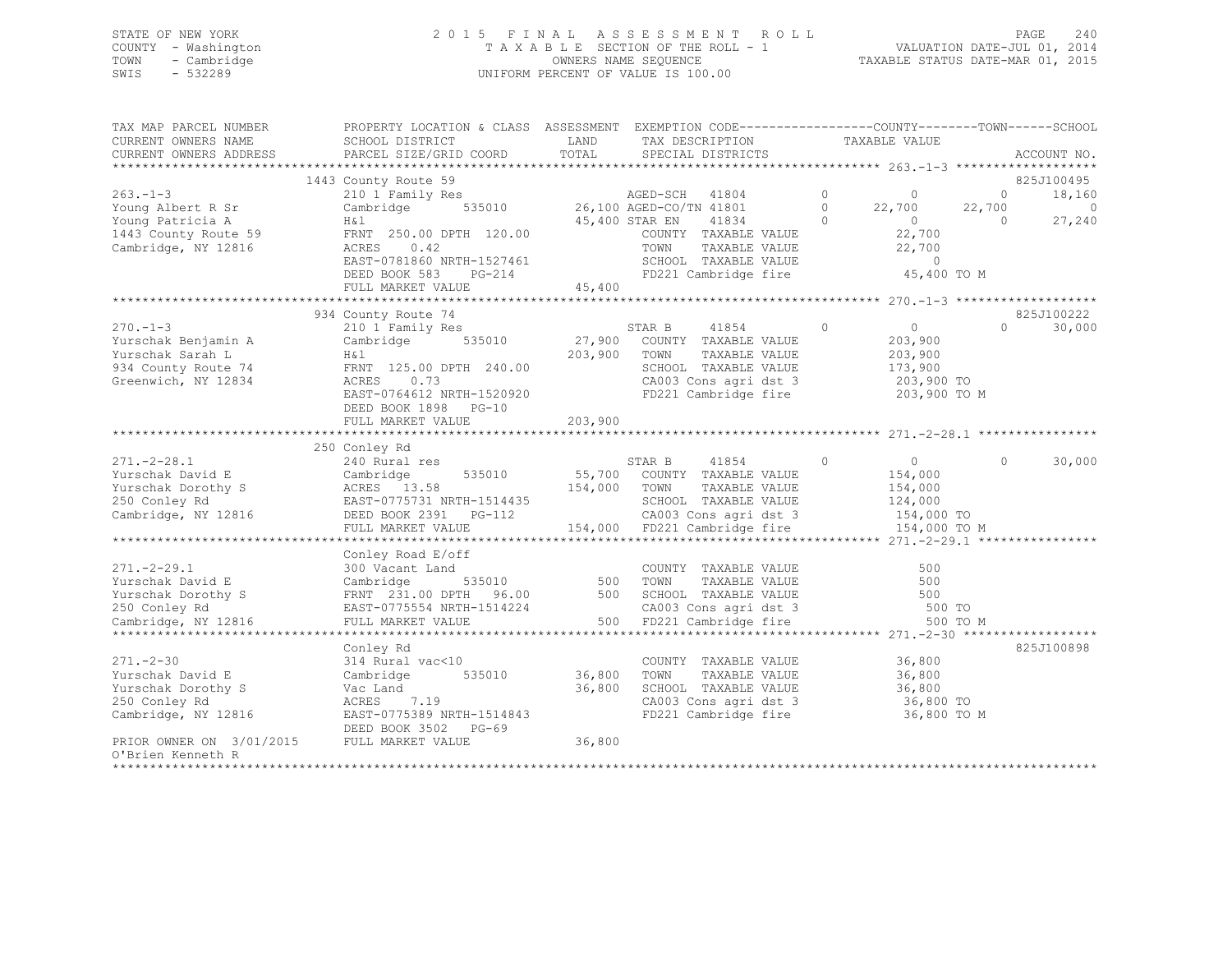## STATE OF NEW YORK 2 0 1 5 F I N A L A S S E S S M E N T R O L L PAGE 241 COUNTY - Washington T A X A B L E SECTION OF THE ROLL - 1 VALUATION DATE-JUL 01, 2014 TOWN - Cambridge OWNERS NAME SEQUENCE TAXABLE STATUS DATE-MAR 01, 2015 SWIS - 532289 UNIFORM PERCENT OF VALUE IS 100.00

| TAX MAP PARCEL NUMBER<br>CURRENT OWNERS NAME<br>CURRENT OWNERS ADDRESS                        | PROPERTY LOCATION & CLASS ASSESSMENT EXEMPTION CODE---------------COUNTY-------TOWN------SCHOOL<br>SCHOOL DISTRICT<br>PARCEL SIZE/GRID COORD                                                                                                                                                                                                                                            | LAND<br>TOTAL                            | TAX DESCRIPTION<br>SPECIAL DISTRICTS                                                                                                                                         | TAXABLE VALUE                                                                              | ACCOUNT NO.                                                     |
|-----------------------------------------------------------------------------------------------|-----------------------------------------------------------------------------------------------------------------------------------------------------------------------------------------------------------------------------------------------------------------------------------------------------------------------------------------------------------------------------------------|------------------------------------------|------------------------------------------------------------------------------------------------------------------------------------------------------------------------------|--------------------------------------------------------------------------------------------|-----------------------------------------------------------------|
| $272 - 2 - 4$<br>Zachary William C<br>136 E 64th St Apt 6D<br>New York, NY 10021              | 819 Turnpike Rd<br>242 Rurl res&rec<br>Cambridge<br>House & Lot<br>ACRES 30.0<br>House & Lot<br>ACRES 30.00<br>ACRES 30.00<br>EAST-0788716 NRTH-1520824<br>DEED BOOK 784 PG-140<br>FULL MARKET VALUE                                                                                                                                                                                    | 535010 89,500 TOWN<br>315,100<br>315,100 | COUNTY TAXABLE VALUE<br>TAXABLE VALUE<br>SCHOOL TAXABLE VALUE<br>CA003 Cons agri dst 3 315,100 TO<br>FD221 Cambridge fire                                                    | 315,100<br>315,100<br>315,100<br>315,100 TO M                                              | 825J100227                                                      |
|                                                                                               | 1057 County Route 60                                                                                                                                                                                                                                                                                                                                                                    |                                          |                                                                                                                                                                              |                                                                                            |                                                                 |
| $246. - 1 - 29.10$<br>Zeno Douglas R                                                          | 1057 County Route ou<br>210 1 Family Res<br>Greenwich 533401 30,100 COUNTY TAXABLE VALUE<br>10t 1A<br>179,600 TOWN TAXABLE VALUE<br>Eeno Douglas R (Speedwich Control Control Control 2nd 2.51 (Speedwich, NY 12834 (Speedwich Control Control Control Control Control Control Control Control Control Control Control Control Control Control Control Control Con<br>FULL MARKET VALUE | 179,600                                  | TAXABLE VALUE<br>SCHOOL TAXABLE VALUE<br>SCHOOL TAXABLE VALUE<br>CA003 Cons agri dst 3<br>FD221 Cambridge fire                                                               | $\circ$<br>$\overline{0}$<br>179,600<br>179,600<br>149,600<br>$179,600$ TO<br>179,600 TO M | $\Omega$<br>30,000                                              |
|                                                                                               |                                                                                                                                                                                                                                                                                                                                                                                         |                                          |                                                                                                                                                                              |                                                                                            |                                                                 |
| $246. - 1 - 29.1$<br>MAY BE SUBJECT TO PAYMENT FULL MARKET VALUE<br>UNDER AGDIST LAW TIL 2019 | 1029 County Route 60<br>242 Rurl res&rec<br>246.-1-29.1<br>246.-1-29.1<br>246.-1-29.1<br>266.-1-29.1<br>266.-1-29.1<br>266.-1-29.1<br>266.-1-29.1<br>266.-1-29.1<br>266.-1-29.1<br>266.-1-29.1<br>266.-1-29.1<br>266.-1-29.1<br>266.-1-29.1<br>266.-1-29.1<br>266.-1-29.1<br>266.-1-29.1<br>268.200<br>208,7                                                                            | 208,700                                  | AG DIST 41720<br>52,110 EX<br>FD221 Cambridge fire                                                                                                                           | $\circ$<br>52,110<br>208,700 TO M                                                          | 825J100725<br>52,110<br>52,110<br>$\overline{0}$<br>65,300      |
|                                                                                               | 1089 County Route 60                                                                                                                                                                                                                                                                                                                                                                    |                                          |                                                                                                                                                                              |                                                                                            | 825J102030                                                      |
| $246. - 1 - 29.14$<br>Zeno Todd R<br>1089 County Route 60<br>Greenwich, NY 12834              | 210 1 Family Res COUNT<br>Greenwich 533401 30,300 TOWN<br>Lot 4 80,000 SCHOC<br>210 1 Family Res<br>2.17<br>ACRES<br>EAST-0771918 NRTH-1543325<br>DEED BOOK 2710 PG-273                                                                                                                                                                                                                 |                                          | COUNTY TAXABLE VALUE<br>TAXABLE VALUE<br>TOWN      TAXABLE VALUE<br>SCHOOL   TAXABLE VALUE<br>CA003 Cons agri dst 3 80,000 TO<br>FD221 Cambridge fire 80,000 TO M            | 80,000<br>80,000<br>80,000                                                                 |                                                                 |
|                                                                                               | FULL MARKET VALUE                                                                                                                                                                                                                                                                                                                                                                       | 80,000                                   |                                                                                                                                                                              |                                                                                            |                                                                 |
| 140 Morris Rd<br>Buskirk, NY 12028                                                            | 140 Morris Rd<br>289.-1-2.1<br>269.-1-2.1<br>269.-1-2.1<br>269.-1-2.1<br>269.-1-2.1<br>269.-1-2.1<br>269.-1-2.1<br>269.-1-2.1<br>269.-1-2.1<br>269.-12.1<br>269.00<br>243,900<br>2680ULD 41700<br>243,900<br>2680ULD 41700<br>243,900<br>2680ULD 41700<br>243,900<br>2680ULD 41700<br><br>ACRES 153.50<br>EAST-0771723 NRTH-1501652                                                     |                                          | AG BUILD 41700<br>STAR EN 41834<br>COUNTY TAXABLE VALUE<br>TOWN     TAXABLE VALUE                                                                                            | $\circ$<br>210,100<br>0 56,153 56,153<br>0 130,169 130,169<br>0 0 0<br>420,678<br>420,678  | 825J100724<br>210,100<br>210,100<br>56,153<br>130,169<br>65,300 |
| MAY BE SUBJECT TO PAYMENT<br>UNDER AGDIST LAW TIL 2022                                        | DEED BOOK 2549 $PG-170$<br>FULL MARKET VALUE                                                                                                                                                                                                                                                                                                                                            |                                          | TOWN<br>TAXABLE VALUE<br>817,100 SCHOOL TAXABLE VALUE<br>SCHOOL TAXABLE VALUE 355,378<br>CA003 Cons agri dst 3 686,931 TO<br>130,169 EX<br>FD221 Cambridge fire 817,100 TO M | 355,378                                                                                    |                                                                 |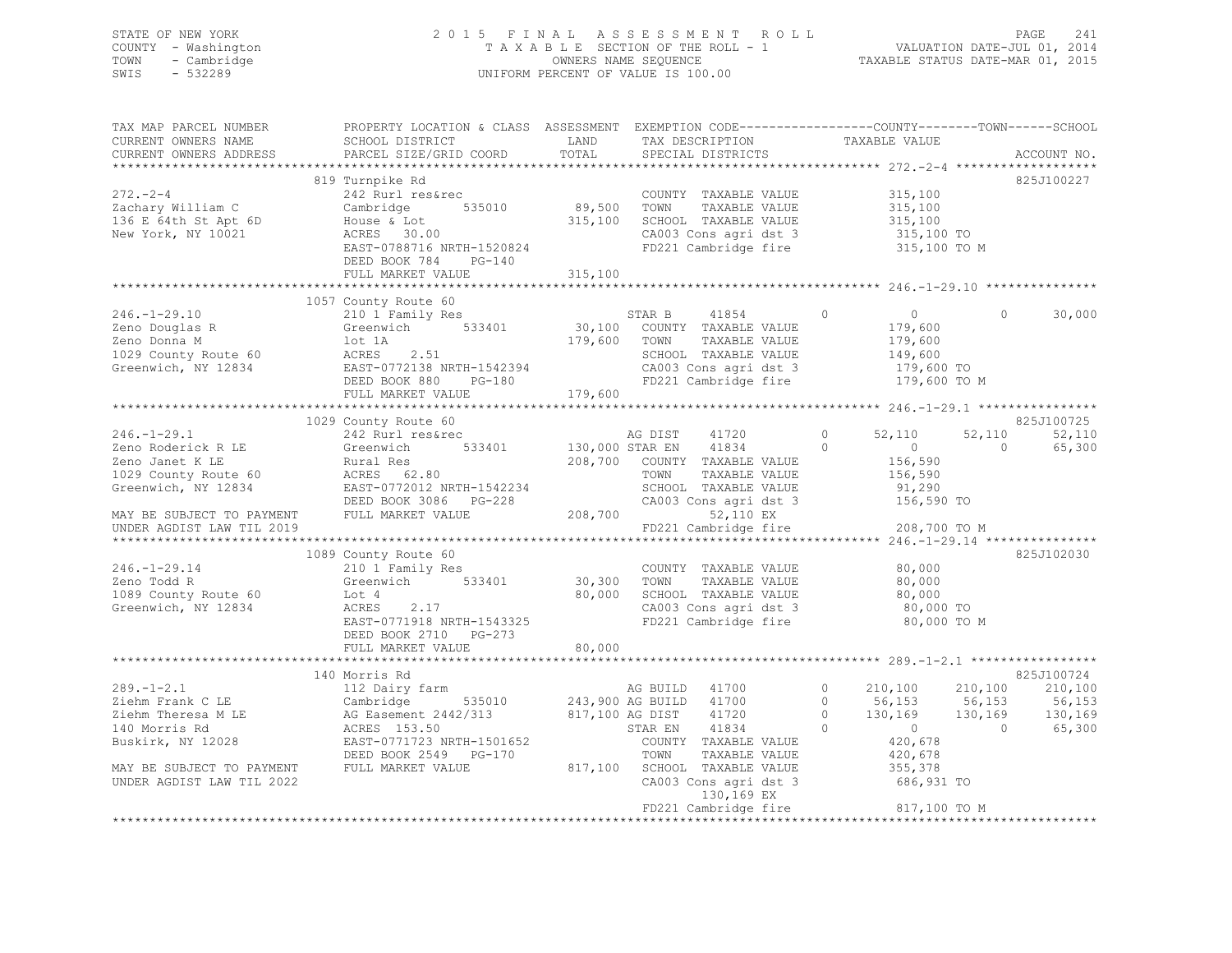| STATE OF NEW YORK<br>COUNTY<br>- Washington<br>- Cambridge<br>TOWN<br>$-532289$<br>SWIS | OWNERS NAME SEQUENCE<br>UNIFORM PERCENT OF VALUE IS 100.00                                                                                                                                                                                                                                                                                    | 2015 FINAL ASSESSMENT KULL<br>VALUATION DATE-JUL 01, 2014<br>VALUATION DATE-JUL 01, 2019<br>OWNERS NAME SEQUENCE TAXABLE STATUS DATE-MAR 01, 2015 |                                           |          |            |
|-----------------------------------------------------------------------------------------|-----------------------------------------------------------------------------------------------------------------------------------------------------------------------------------------------------------------------------------------------------------------------------------------------------------------------------------------------|---------------------------------------------------------------------------------------------------------------------------------------------------|-------------------------------------------|----------|------------|
| CURRENT OWNERS NAME                                                                     | TAX MAP PARCEL NUMBER THE PROPERTY LOCATION & CLASS ASSESSMENT EXEMPTION CODE--------------COUNTY-------TOWN------SCHOOL<br>SCHOOL DISTRICT                     LAND        TAX DESCRIPTION                  TAXABLE VALUE<br>.CURRENT OWNERS ADDRESS PARCEL SIZE/GRID COORD TOTAL SPECIAL DISTRICTS ACCOUNT NO ACCOUNT NO ACCOUNT NO ACCOUNT |                                                                                                                                                   |                                           |          |            |
|                                                                                         |                                                                                                                                                                                                                                                                                                                                               |                                                                                                                                                   |                                           |          |            |
| $289. -1 - 2.2$<br>Ziehm Hanah Phoebe LE<br>Ziehm Franklin C<br>152 Morris Rd           | 152 Morris Rd<br>210 1 Family Res<br>ACRES 0.35<br>Buskirk, NY 12028 EAST-0771732 NRTH-1503809<br>DEED BOOK 757 PG-119                                                                                                                                                                                                                        | COUNTY TAXABLE VALUE<br>TAXABLE VALUE<br>SCHOOL TAXABLE VALUE<br>CA003 Cons agri dst 3 58,000 TO<br>FD221 Cambridge fire                          | 58,000<br>58,000<br>58,000<br>58,000 TO M |          | 825J100841 |
|                                                                                         | FULL MARKET VALUE 58,000                                                                                                                                                                                                                                                                                                                      |                                                                                                                                                   |                                           |          |            |
|                                                                                         |                                                                                                                                                                                                                                                                                                                                               |                                                                                                                                                   |                                           |          |            |
| $288. -1 - 13.2$<br>Ziehm Jessica<br>531 Schweninger Rd<br>Buskirk, NY 12028            | 531 Schwenninger Rd<br>240 Rural res<br>Ziehm Stuart Cambridge 535010 23,300 COUNTY TAXABLE VALUE<br>filed subdivision 20A-102 220,700 TOWN<br>ACRES 1.05<br>EAST-0767642 NRTH-1500286<br>DEED BOOK 2845 PG-271<br>FULL MARKET VALUE 220,700                                                                                                  | STAR B 41854 0<br>TAXABLE VALUE<br>SCHOOL TAXABLE VALUE<br>CA003 Cons agri dst 3 220,700 TO<br>FD221 Cambridge fire 320,700 TO M                  | $\Omega$<br>220,700<br>220,700<br>190,700 | $\Omega$ | 30,000     |
|                                                                                         |                                                                                                                                                                                                                                                                                                                                               |                                                                                                                                                   |                                           |          |            |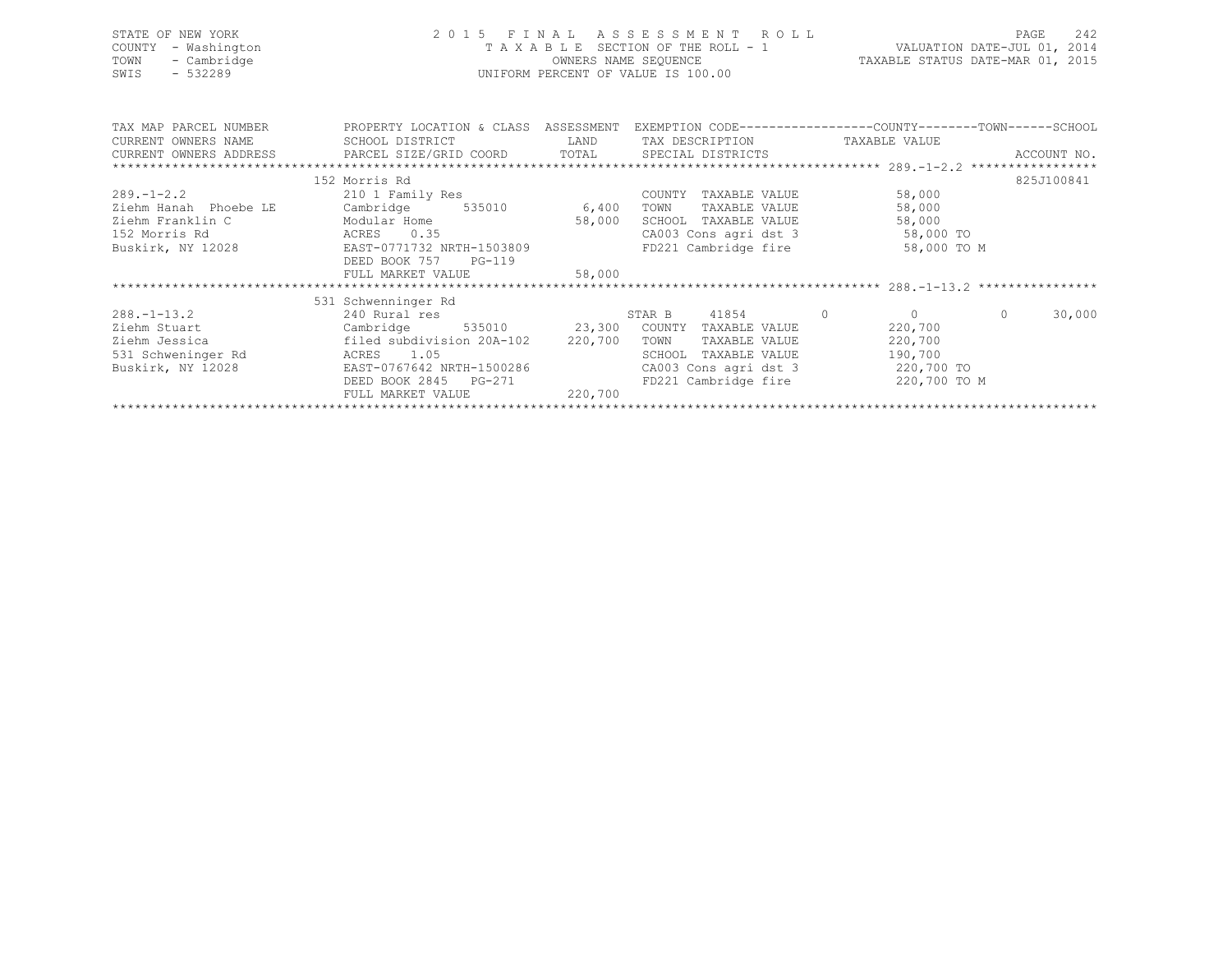# UNIFORM PERCENT OF VALUE IS 100.00

# ROLL SUB SECTION- - TOTALS

#### \*\*\* S P E C I A L D I S T R I C T S U M M A R Y \*\*\*

| CODE | DISTRICT NAME        | TOTAL<br>PARCELS | EXTENSION<br>TYPE | EXTENSION<br>VALUE | AD VALOREM<br>VALUE | EXEMPT<br>AMOUNT | TAXABLE<br>VALUE |
|------|----------------------|------------------|-------------------|--------------------|---------------------|------------------|------------------|
|      | TE533 Trans exmt rep |                  | 5 MOVTAX          |                    |                     |                  |                  |
|      | AG024 Agri dist 24   |                  | 1 TOTAL           |                    | 198,000             |                  | 198,000          |
|      | CA003 Cons agri dst  |                  | 637 TOTAL         |                    | 116175,494          | 11578,629        | 104596,865       |
|      | CA005 Cons agri dst  |                  | 64 TOTAL          |                    | 12477,500           | 870,238          | 11607,262        |
|      | EZ010 Empire Zone-Si |                  | 1 TOTAL           |                    | 628,550             |                  | 628,550          |
|      | FD221 Cambridge fire |                  | 914 TOTAL M       |                    | 164511,744          |                  | 164511,744       |

# \*\*\* S C H O O L D I S T R I C T S U M M A R Y \*\*\*

| CODE                       | DISTRICT NAME                           | TOTAL<br>PARCELS | ASSESSED<br>LAND                  | ASSESSED<br>TOTAL                   | EXEMPT<br>AMOUNT                 | TOTAL<br>TAXABLE                    | STAR<br>AMOUNT                   | STAR<br>TAXABLE                     |
|----------------------------|-----------------------------------------|------------------|-----------------------------------|-------------------------------------|----------------------------------|-------------------------------------|----------------------------------|-------------------------------------|
| 384201<br>533401<br>535010 | Hoosic Valley<br>Greenwich<br>Cambridge | 14<br>98<br>802  | 1446,800<br>6357,500<br>52617,700 | 2820,200<br>16633,300<br>145058,244 | 464,166<br>2405,586<br>13370,580 | 2356,034<br>14227,714<br>131687,664 | 120,000<br>1703,550<br>17602,328 | 2236,034<br>12524,164<br>114085,336 |
|                            | SUB-TOTAL                               | 914              | 60422,000                         | 164511,744                          | 16240,332                        | 148271,412                          | 19425,878                        | 128845,534                          |
|                            | TOTAL                                   | 914              | 60422,000                         | 164511,744                          | 16240,332                        | 148271,412                          | 19425,878                        | 128845,534                          |

# \*\*\* S Y S T E M C O D E S S U M M A R Y \*\*\*

#### NO SYSTEM EXEMPTIONS AT THIS LEVEL

## \*\*\* E X E M P T I O N S U M M A R Y \*\*\*

| CODE  | DESCRIPTION | TOTAL<br>PARCELS | COUNTY   | TOWN     | SCHOOL  |
|-------|-------------|------------------|----------|----------|---------|
| 41120 | VETWAR CTS  | 37               | 1063,636 | 952,086  | 222,000 |
| 41122 | VET WAR C   |                  | 95,925   |          |         |
| 41123 | VET WAR T   |                  |          | 89,925   |         |
| 41130 | VETCOM CTS  | 35               | 1603,009 | 1452,463 | 350,000 |
| 41132 | VET COM C   |                  | 93,925   |          |         |
| 41133 | VET COM T   | $\sim$           |          | 83,925   |         |
| 41140 | VETDIS CTS  | 15               | 860,501  | 786,056  | 287,885 |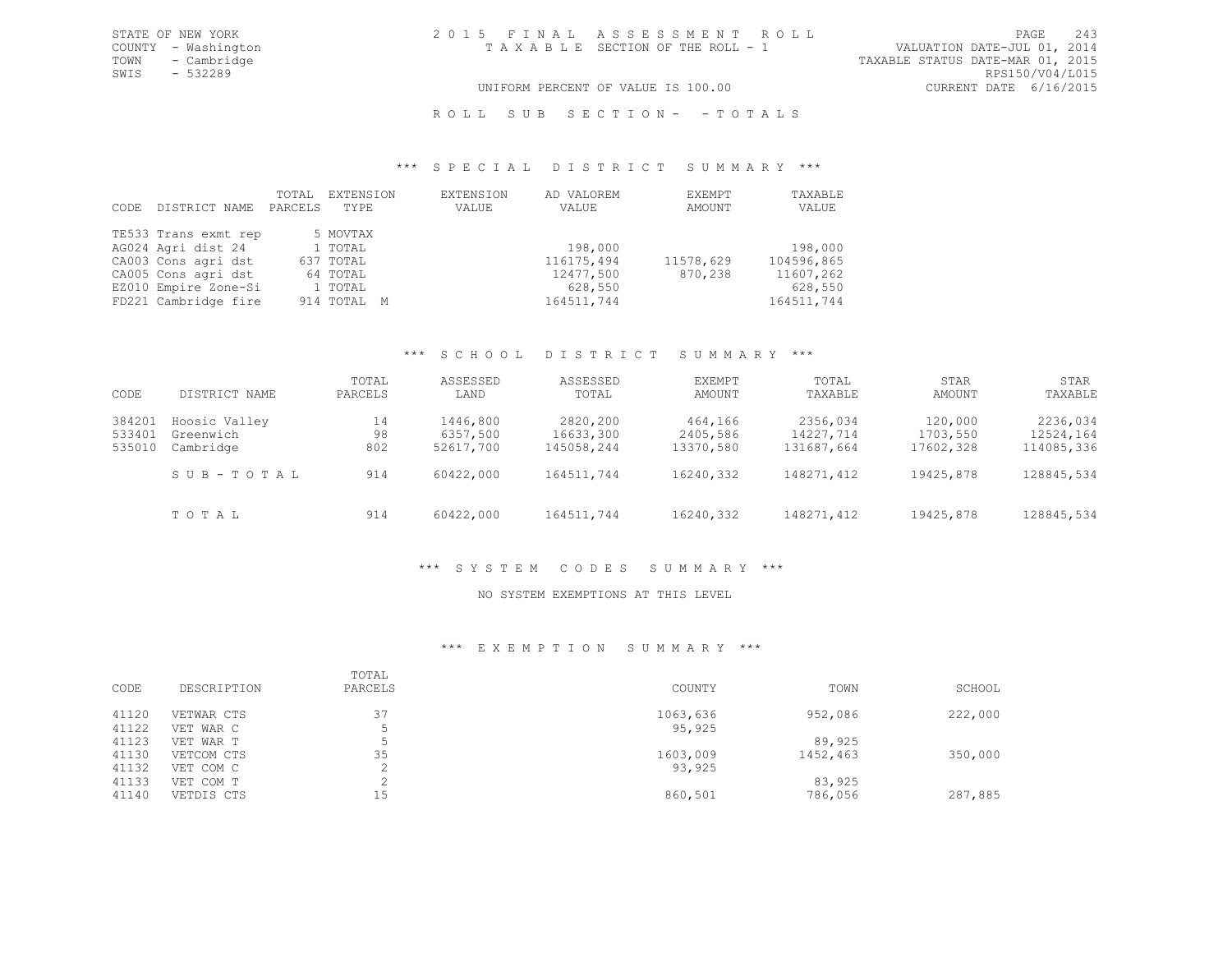| STATE OF NEW YORK   | 2015 FINAL ASSESSMENT ROLL         | 2.44<br>PAGE                     |
|---------------------|------------------------------------|----------------------------------|
| COUNTY - Washington | TAXABLE SECTION OF THE ROLL - 1    | VALUATION DATE-JUL 01, 2014      |
| TOWN<br>- Cambridge |                                    | TAXABLE STATUS DATE-MAR 01, 2015 |
| SWIS<br>$-532289$   |                                    | RPS150/V04/L015                  |
|                     | UNIFORM PERCENT OF VALUE IS 100.00 | CURRENT DATE 6/16/2015           |

ROLL SUB SECTION- - TOTALS

#### \*\*\* E X E M P T I O N S U M M A R Y \*\*\*

|       |                | TOTAL   |           |            |           |
|-------|----------------|---------|-----------|------------|-----------|
| CODE  | DESCRIPTION    | PARCELS | COUNTY    | TOWN       | SCHOOL    |
| 41142 | VET DIS C      |         | 11,484    |            |           |
| 41143 | VET DIS T      |         |           | 11,484     |           |
| 41152 | $CW$ 10 $VET/$ |         | 56,000    |            |           |
| 41400 | CLERGY         |         | 1,500     | 1,500      | 1,500     |
| 41700 | AG BUILD       |         | 405,653   | 405,653    | 405,653   |
| 41720 | AG DIST        | 195     | 12480,919 | 12480,919  | 12480,919 |
| 41730 | AGRI-D IND     | 16      | 562,417   | 562,417    | 562,417   |
| 41800 | AGED-ALL       | 14      | 922,943   | 927,943    | 956,405   |
| 41801 | AGED-CO/TN     |         | 363,448   | 368,448    |           |
| 41802 | AGED-CO        | 18      | 1014,902  |            |           |
| 41803 | AGED-TOWN      | 14      |           | 478,035    |           |
| 41804 | AGED-SCH       | 17      |           |            | 702,273   |
| 41834 | STAR EN        | 143     |           |            | 9105,878  |
| 41854 | STAR B         | 344     |           |            | 10320,000 |
| 47460 | FOR 480A       | 2       | 271,280   | 271,280    | 271,280   |
|       | TOTAL          | 885     | 19807,542 | 18872, 134 | 35666,210 |

# \*\*\* G R A N D T O T A L S \*\*\*

| ROLL | DESCRIPTION | TOTAL   | ASSESSED  | ASSESSED   | TAXABLE    | TAXABLE    | TAXABLE    | STAR       |
|------|-------------|---------|-----------|------------|------------|------------|------------|------------|
| SEC  |             | PARCELS | LAND      | TOTAL      | COUNTY     | TOWN       | SCHOOL     | TAXABLE    |
|      | TAXABLE     | 914     | 60422,000 | 164511,744 | 144704,202 | 145639,610 | 148271,412 | 128845,534 |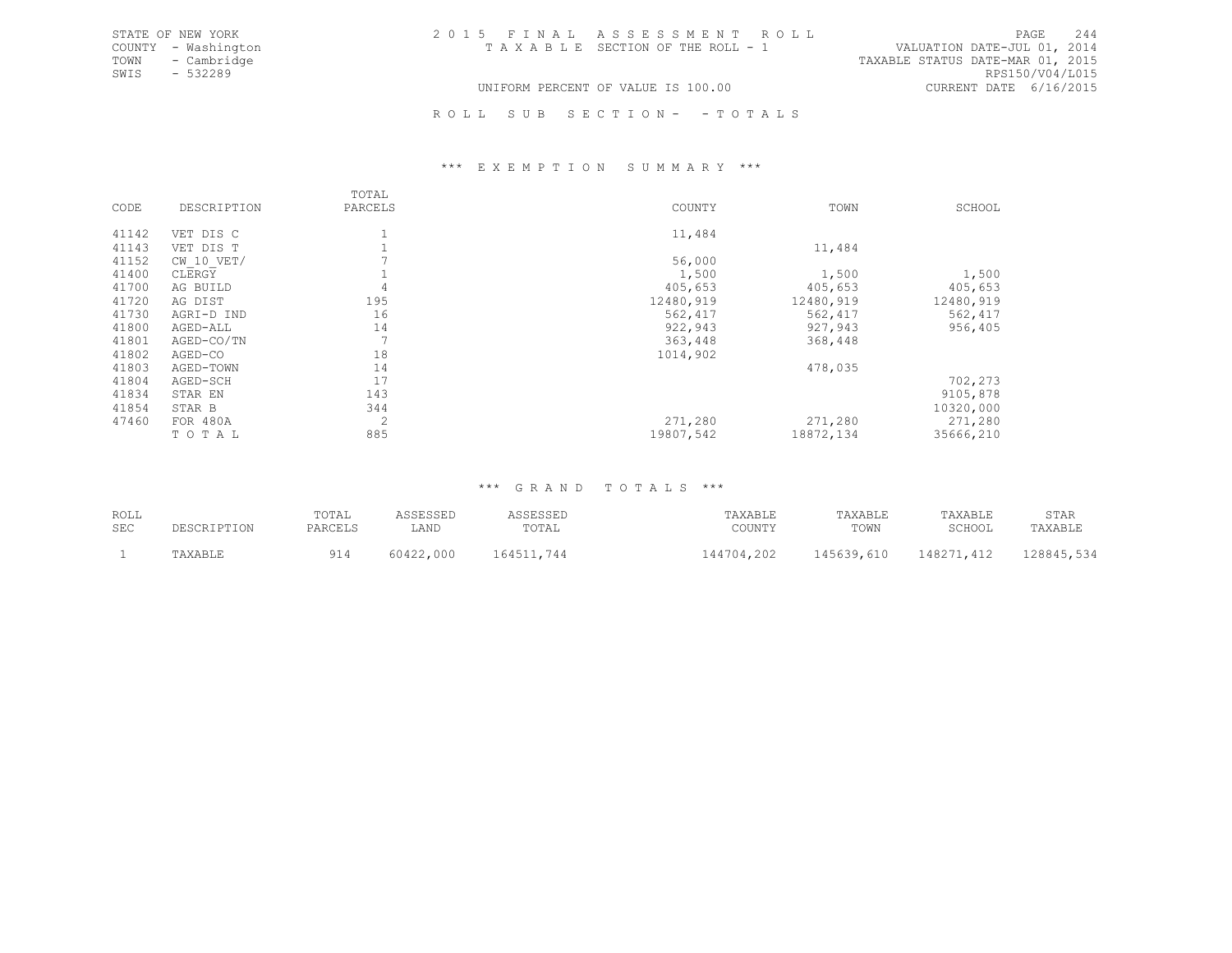| STATE OF NEW YORK   | 2015 FINAL ASSESSMENT ROLL                                     |                        | PAGE 245 |
|---------------------|----------------------------------------------------------------|------------------------|----------|
| COUNTY - Washington | VALUATION DATE-JUL 01, 2014<br>TAXABLE SECTION OF THE ROLL - 1 |                        |          |
| TOWN - Cambridge    | TAXABLE STATUS DATE-MAR 01, 2015                               |                        |          |
| SWIS - 532289       | UNIFORM PERCENT OF VALUE IS 100.00                             | RPS150/V04/L015        |          |
|                     |                                                                | CURRENT DATE 6/16/2015 |          |
|                     |                                                                |                        |          |

# R O L L S E C T I O N T O T A L S

#### \*\*\* S P E C I A L D I S T R I C T S U M M A R Y \*\*\*

| CODE | DISTRICT NAME        | TOTAL<br>PARCELS | EXTENSION<br>TYPE | EXTENSION<br>VALUE | AD VALOREM<br>VALUE | EXEMPT<br>AMOUNT | TAXABLE<br>VALUE |
|------|----------------------|------------------|-------------------|--------------------|---------------------|------------------|------------------|
|      | TE533 Trans exmt rep |                  | 5 MOVTAX          |                    |                     |                  |                  |
|      | AG024 Agri dist 24   |                  | 1 TOTAL           |                    | 198,000             |                  | 198,000          |
|      | CA003 Cons agri dst  |                  | 637 TOTAL         |                    | 116175,494          | 11578,629        | 104596,865       |
|      | CA005 Cons agri dst  |                  | 64 TOTAL          |                    | 12477,500           | 870,238          | 11607,262        |
|      | EZ010 Empire Zone-Si |                  | 1 TOTAL           |                    | 628,550             |                  | 628,550          |
|      | FD221 Cambridge fire |                  | 914 TOTAL M       |                    | 164511,744          |                  | 164511,744       |

# \*\*\* S C H O O L D I S T R I C T S U M M A R Y \*\*\*

| CODE                       | DISTRICT NAME                           | TOTAL<br>PARCELS | ASSESSED<br>LAND                  | ASSESSED<br>TOTAL                   | EXEMPT<br>AMOUNT                 | TOTAL<br>TAXABLE                    | STAR<br>AMOUNT                   | STAR<br>TAXABLE                     |
|----------------------------|-----------------------------------------|------------------|-----------------------------------|-------------------------------------|----------------------------------|-------------------------------------|----------------------------------|-------------------------------------|
| 384201<br>533401<br>535010 | Hoosic Valley<br>Greenwich<br>Cambridge | 14<br>98<br>802  | 1446,800<br>6357,500<br>52617,700 | 2820,200<br>16633,300<br>145058,244 | 464,166<br>2405,586<br>13370,580 | 2356,034<br>14227,714<br>131687,664 | 120,000<br>1703,550<br>17602,328 | 2236,034<br>12524,164<br>114085,336 |
|                            | SUB-TOTAL                               | 914              | 60422,000                         | 164511,744                          | 16240,332                        | 148271,412                          | 19425,878                        | 128845,534                          |
|                            | TOTAL                                   | 914              | 60422,000                         | 164511,744                          | 16240,332                        | 148271,412                          | 19425,878                        | 128845,534                          |

# \*\*\* S Y S T E M C O D E S S U M M A R Y \*\*\*

#### NO SYSTEM EXEMPTIONS AT THIS LEVEL

#### \*\*\* E X E M P T I O N S U M M A R Y \*\*\*

| CODE  | DESCRIPTION | TOTAL<br>PARCELS | COUNTY   | TOWN     | SCHOOL  |
|-------|-------------|------------------|----------|----------|---------|
| 41120 | VETWAR CTS  | 37               | 1063,636 | 952,086  | 222,000 |
| 41122 | VET WAR C   |                  | 95,925   |          |         |
| 41123 | VET WAR T   |                  |          | 89,925   |         |
| 41130 | VETCOM CTS  | 35               | 1603,009 | 1452,463 | 350,000 |
| 41132 | VET COM C   |                  | 93,925   |          |         |
| 41133 | VET COM T   |                  |          | 83,925   |         |
| 41140 | VETDIS CTS  | 15               | 860,501  | 786,056  | 287,885 |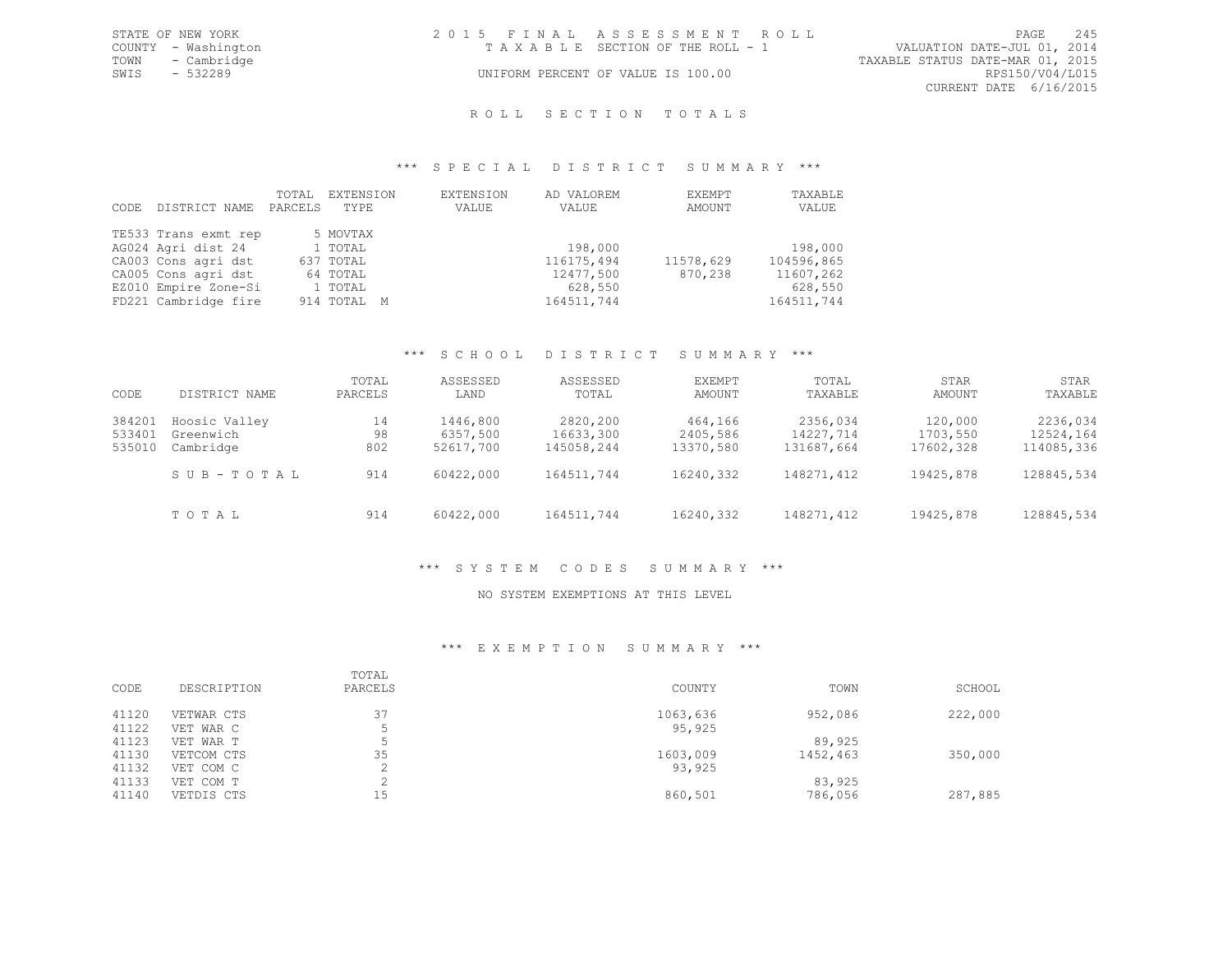|      | STATE OF NEW YORK   | 2015 FINAL ASSESSMENT ROLL                                     |                        | PAGE 246 |
|------|---------------------|----------------------------------------------------------------|------------------------|----------|
|      | COUNTY - Washington | VALUATION DATE-JUL 01, 2014<br>TAXABLE SECTION OF THE ROLL - 1 |                        |          |
|      | TOWN - Cambridge    | TAXABLE STATUS DATE-MAR 01, 2015                               |                        |          |
| SWIS | - 532289            | UNIFORM PERCENT OF VALUE IS 100.00                             | RPS150/V04/L015        |          |
|      |                     |                                                                | CURRENT DATE 6/16/2015 |          |
|      |                     |                                                                |                        |          |

#### R O L L S E C T I O N T O T A L S

#### \*\*\* E X E M P T I O N S U M M A R Y \*\*\*

|       |                | TOTAL   |           |            |           |
|-------|----------------|---------|-----------|------------|-----------|
| CODE  | DESCRIPTION    | PARCELS | COUNTY    | TOWN       | SCHOOL    |
| 41142 | VET DIS C      |         | 11,484    |            |           |
| 41143 | VET DIS T      |         |           | 11,484     |           |
| 41152 | $CW$ 10 $VET/$ |         | 56,000    |            |           |
| 41400 | CLERGY         |         | 1,500     | 1,500      | 1,500     |
| 41700 | AG BUILD       |         | 405,653   | 405,653    | 405,653   |
| 41720 | AG DIST        | 195     | 12480,919 | 12480,919  | 12480,919 |
| 41730 | AGRI-D IND     | 16      | 562,417   | 562,417    | 562, 417  |
| 41800 | AGED-ALL       | 14      | 922,943   | 927,943    | 956,405   |
| 41801 | AGED-CO/TN     |         | 363,448   | 368,448    |           |
| 41802 | AGED-CO        | 18      | 1014,902  |            |           |
| 41803 | AGED-TOWN      | 14      |           | 478,035    |           |
| 41804 | AGED-SCH       | 17      |           |            | 702,273   |
| 41834 | STAR EN        | 143     |           |            | 9105,878  |
| 41854 | STAR B         | 344     |           |            | 10320,000 |
| 47460 | FOR 480A       | 2       | 271,280   | 271,280    | 271,280   |
|       | TOTAL          | 885     | 19807,542 | 18872, 134 | 35666,210 |

# \*\*\* G R A N D T O T A L S \*\*\*

| ROLL<br><b>SEC</b> | DESCRIPTION | TOTAL<br>PARCELS | <b>\SSESSED</b><br>⊥AND | ASSESSED<br>TOTAL | TAXABLE<br>COUNTY | TAXABLE<br>TOWN | TAXABLE<br>SCHOOL | STAR<br>TAXABLE |
|--------------------|-------------|------------------|-------------------------|-------------------|-------------------|-----------------|-------------------|-----------------|
|                    | TAXABLE     | 914              | 60422,000               | 164511,744        | 144704,202        | 145639,610      | 148271,412        | 128845,534      |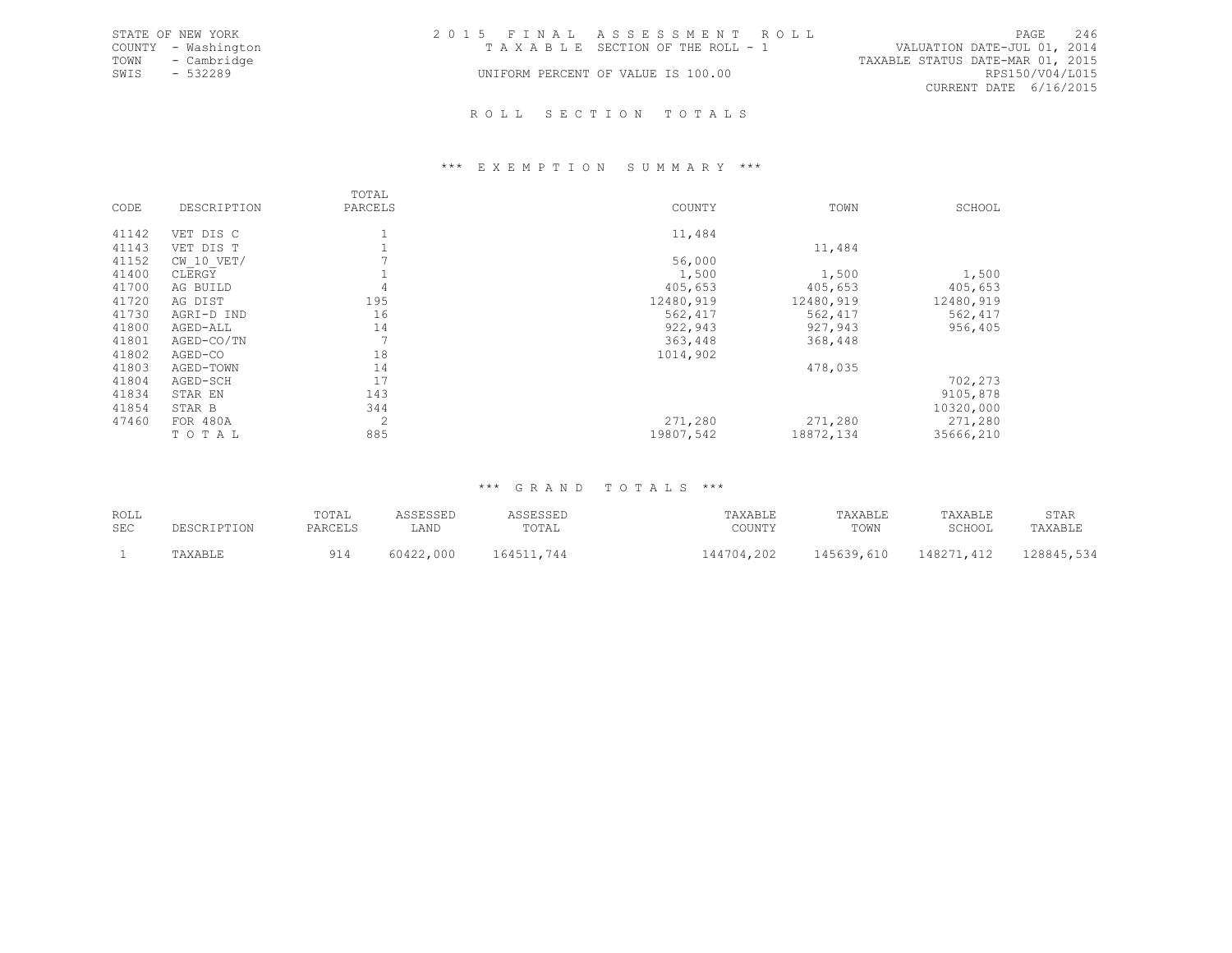## STATE OF NEW YORK 2 0 1 5 F I N A L A S S E S S M E N T R O L L PAGE 247 COUNTY - Washington SPECIAL FRANCHISE SECTION OF THE ROLL - 5 VALUATION DATE-JUL 01, 2014 TOWN - Cambridge OWNERS NAME SEQUENCE TAXABLE STATUS DATE-MAR 01, 2015 UNIFORM PERCENT OF VALUE IS 100.00

| TAX MAP PARCEL NUMBER      |                                     |          | PROPERTY LOCATION & CLASS ASSESSMENT EXEMPTION CODE-----------------COUNTY-------TOWN------SCHOOL |                                                                  |             |
|----------------------------|-------------------------------------|----------|---------------------------------------------------------------------------------------------------|------------------------------------------------------------------|-------------|
| CURRENT OWNERS NAME        | SCHOOL DISTRICT                     | LAND     | TAX DESCRIPTION                                                                                   | TAXABLE VALUE                                                    |             |
| CURRENT OWNERS ADDRESS     | PARCEL SIZE/GRID COORD              | TOTAL    | SPECIAL DISTRICTS                                                                                 |                                                                  | ACCOUNT NO. |
| ************************** |                                     |          |                                                                                                   |                                                                  |             |
|                            | Special Franchise-Town              |          |                                                                                                   |                                                                  | 8250300745  |
| $500.-15-8.-1$             | 861 Elec & gas                      |          | COUNTY TAXABLE VALUE                                                                              | 1476,668                                                         |             |
| National Grid              | 535010<br>Cambridge                 | $\Omega$ | TOWN<br>TAXABLE VALUE                                                                             | 1476,668                                                         |             |
| Real Estate Tax Dept       | Apport For Sch 92.9999%             | 1476,668 | SCHOOL TAXABLE VALUE                                                                              | 1476,668                                                         |             |
| 300 Erie Boulevard West    | Parcel 1 Of 2                       |          | FD221 Cambridge fire                                                                              | 1476,668 TO M                                                    |             |
| Syracuse, NY 13202         | FULL MARKET VALUE                   | 1476,668 |                                                                                                   |                                                                  |             |
|                            |                                     |          |                                                                                                   |                                                                  |             |
|                            | Special Franchise Town              |          |                                                                                                   |                                                                  | 8276300780  |
| $500. -15 - 8. -2$         | 861 Elec & gas                      |          | COUNTY TAXABLE VALUE                                                                              | 111,149                                                          |             |
| National Grid              | Greenwich<br>533401                 | $\Omega$ | TOWN<br>TAXABLE VALUE                                                                             | 111,149                                                          |             |
| Real Estate Tax Dept       | Apport For Sch 7.0001%              | 111,149  | SCHOOL TAXABLE VALUE                                                                              | 111,149                                                          |             |
| 300 Erie Boulevard Dept    | Parcel 2 Of 2                       |          | FD221 Cambridge fire                                                                              | 111,149 TO M                                                     |             |
| Syracuse, NY 13202         | FULL MARKET VALUE                   | 111,149  |                                                                                                   |                                                                  |             |
|                            |                                     |          | ******************************** 500.-72-2 **                                                     |                                                                  |             |
|                            | Special Franchise                   |          |                                                                                                   |                                                                  |             |
| $500. - 72 - 2$            | 860 Spec fran.                      |          | COUNTY TAXABLE VALUE                                                                              | 137,924                                                          |             |
| Primelink                  | 535010<br>Cambridge                 | $\Omega$ | TOWN<br>TAXABLE VALUE                                                                             | 137,924                                                          |             |
| Champlain Tele             |                                     | 137,924  | SCHOOL TAXABLE VALUE                                                                              | 137,924                                                          |             |
| PO Box 782                 | FULL MARKET VALUE                   | 137,924  | FD221 Cambridge fire                                                                              | 137,924 TO M                                                     |             |
| Champlain, NY 12919        |                                     |          |                                                                                                   |                                                                  |             |
|                            |                                     |          |                                                                                                   |                                                                  |             |
|                            | Special Franchise Town              |          |                                                                                                   |                                                                  | 8250300912  |
| $500 - 53 - 2$             | 869 Television                      |          | COUNTY TAXABLE VALUE                                                                              | 14,088                                                           |             |
| Time Warner of Troy        | Cambridge<br>535010                 | $\circ$  | TOWN<br>TAXABLE VALUE                                                                             | 14,088                                                           |             |
| Tax Dept                   |                                     | 14,088   | SCHOOL TAXABLE VALUE                                                                              | 14,088                                                           |             |
| PO Box 7467                | FULL MARKET VALUE                   | 14,088   | FD221 Cambridge fire                                                                              | 14,088 TO M                                                      |             |
| Charlotte, NC 28241-7467   |                                     |          |                                                                                                   |                                                                  |             |
|                            | *********************************** |          |                                                                                                   | *********** $500,-60-6,-1$                                       |             |
|                            | Special Franchise-Town              |          |                                                                                                   |                                                                  | 8250300744  |
| $500. -60 - 6. -1$         | 866 Telephone                       |          | COUNTY TAXABLE VALUE                                                                              | 338,932                                                          |             |
| Verizon New York Inc       | Cambridge<br>535010                 | $\circ$  | TOWN<br>TAXABLE VALUE                                                                             | 338,932                                                          |             |
| Property Tax Department    | Apport For Sch 85.0003%             | 338,932  | SCHOOL TAXABLE VALUE                                                                              | 338,932                                                          |             |
| PO Box 2749                | Parcel 1 Of 3                       |          | FD221 Cambridge fire                                                                              | 338,932 TO M                                                     |             |
| Addison, TX 75001          | FULL MARKET VALUE                   | 338,932  |                                                                                                   |                                                                  |             |
| ************************   |                                     |          |                                                                                                   | ******************************** 500. -60-6. -2 **************** |             |
|                            | Special Franchise Town              |          |                                                                                                   |                                                                  | 8276300777  |
| $500 - 60 - 6 - 2$         | 866 Telephone                       |          | COUNTY TAXABLE VALUE                                                                              | 2,390                                                            |             |
| Verizon New York Inc       | Hoosic Valley 384201                | $\circ$  | TAXABLE VALUE<br>TOWN                                                                             | 2,390                                                            |             |
| Property Tax Department    | Apport For Sch .5992%               | 2,390    | SCHOOL TAXABLE VALUE                                                                              | 2,390                                                            |             |
| 31                         | Parcel 2 Of 3                       |          | FD221 Cambridge fire                                                                              | 2,390 TO M                                                       |             |
| PO Box 2749                | FULL MARKET VALUE                   | 2,390    |                                                                                                   |                                                                  |             |
| Addison, TX 75001          |                                     |          |                                                                                                   |                                                                  |             |
| *************************  |                                     |          |                                                                                                   |                                                                  |             |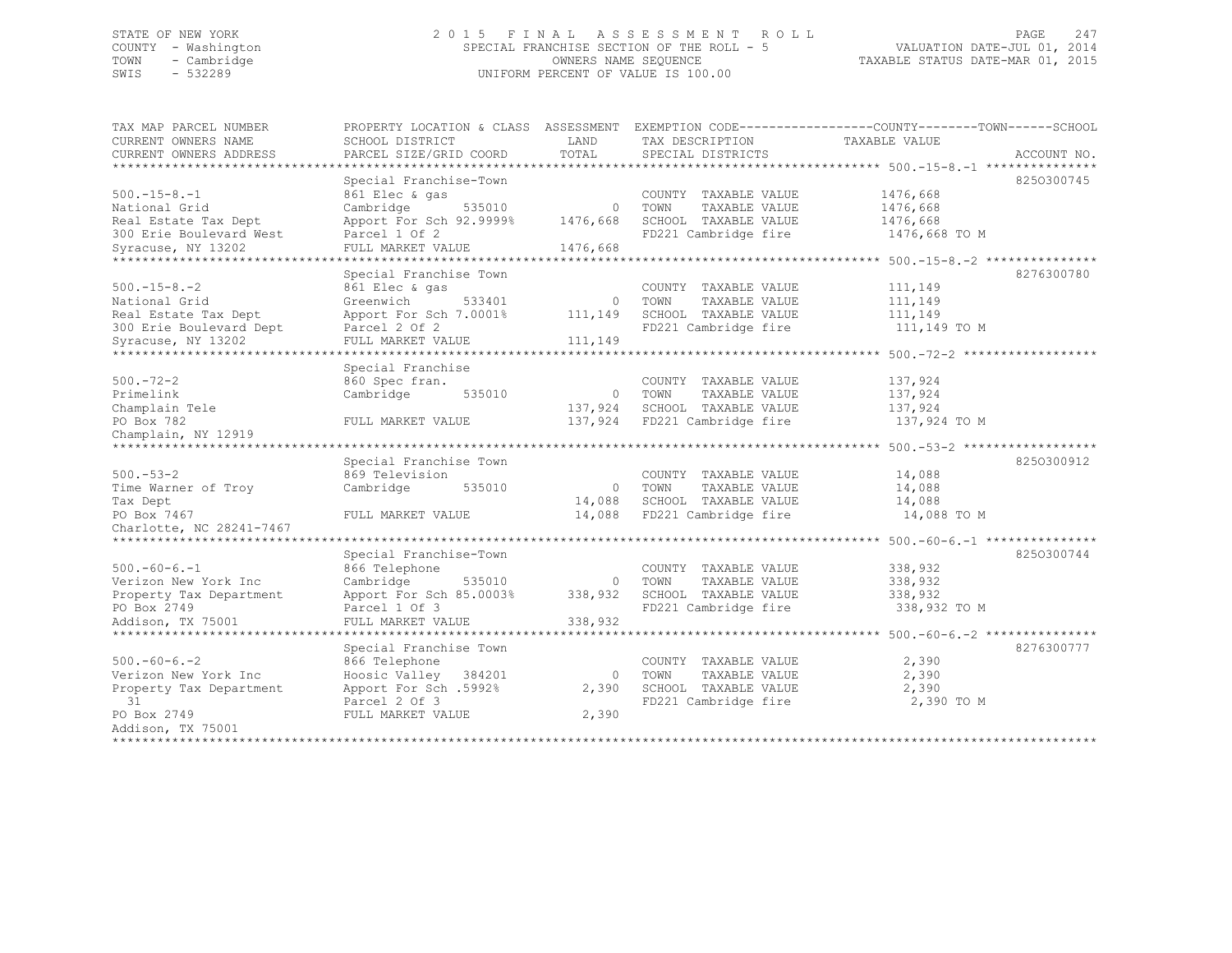| STATE OF NEW YORK<br>COUNTY - Washington<br>TOWN - Cambridge<br>SWIS<br>- 532289 |  | 2015 FINAL ASSESSMENT ROLL<br>SPECIAL FRANCHISE SECTION OF THE ROLL - 5<br>OWNERS NAME SEQUENCE<br>UNIFORM PERCENT OF VALUE IS 100.00 | TAXABLE STATUS DATE-MAR 01, 2015 | PAGE<br>VALUATION DATE-JUL 01, 2014 | 248 |
|----------------------------------------------------------------------------------|--|---------------------------------------------------------------------------------------------------------------------------------------|----------------------------------|-------------------------------------|-----|
| TAX MAP PARCEL NUMBER                                                            |  | PROPERTY LOCATION & CLASS ASSESSMENT EXEMPTION CODE---------------COUNTY-------TOWN------SCHOOL                                       |                                  |                                     |     |

| CURRENT OWNERS NAME     | SCHOOL DISTRICT         | LAND   | TAX DESCRIPTION         | TAXABLE VALUE |             |
|-------------------------|-------------------------|--------|-------------------------|---------------|-------------|
| CURRENT OWNERS ADDRESS  | PARCEL SIZE/GRID COORD  | TOTAL  | SPECIAL DISTRICTS       |               | ACCOUNT NO. |
|                         |                         |        |                         |               |             |
|                         | Special Franchise Town  |        |                         |               | 8276300778  |
| $500. -60 - 6. -3$      | 866 Telephone           |        | TAXABLE VALUE<br>COUNTY | 57,421        |             |
| Verizon New York Inc    | Greenwich<br>533401     |        | TAXABLE VALUE<br>TOWN   | 57,421        |             |
| Property Tax Department | Apport For Sch 14.4005% | 57,421 | TAXABLE VALUE<br>SCHOOL | 57,421        |             |
| PO Box 2749             | Parcel 3 Of 3           |        | FD221 Cambridge fire    | 57,421 TO M   |             |
| Addison, TX 75001       | FULL MARKET VALUE       | 57,421 |                         |               |             |
|                         |                         |        |                         |               |             |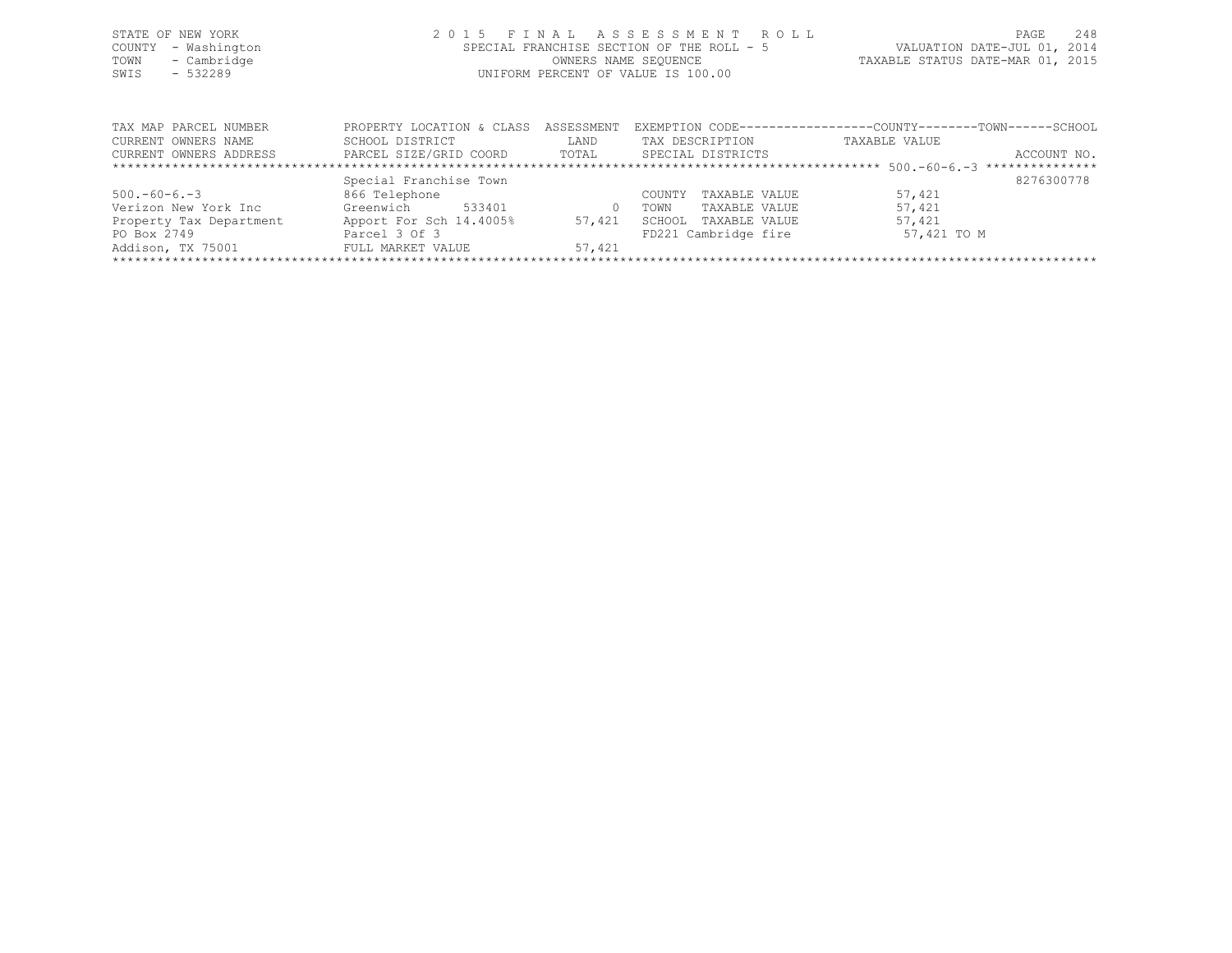| 2015 FINAL ASSESSMENT ROLL |                                           |                                  | PAGE.                       | 249 |
|----------------------------|-------------------------------------------|----------------------------------|-----------------------------|-----|
|                            | SPECIAL FRANCHISE SECTION OF THE ROLL - 5 |                                  | VALUATION DATE-JUL 01, 2014 |     |
|                            |                                           | TAXABLE STATUS DATE-MAR 01, 2015 |                             |     |
|                            |                                           |                                  | RPS150/V04/L015             |     |
|                            | UNIFORM PERCENT OF VALUE IS 100.00        |                                  | CURRENT DATE 6/16/2015      |     |

\*\*\* S P E C I A L D I S T R I C T S U M M A R Y \*\*\*

|                            | TOTAL EXTENSION | <b>EXTENSION</b> | AD VALOREM | <b>FXFMPT</b> | TAXABLE      |
|----------------------------|-----------------|------------------|------------|---------------|--------------|
| CODE DISTRICT NAME PARCELS | TYPE.           | VALUE            | VALUE      | AMOUNT        | <b>VALUE</b> |
| FD221 Cambridge fire       | 7 TOTAL M       |                  | 2138,572   |               | 2138,572     |

STATE OF NEW YORK COUNTY - Washington TOWN - Cambridge  $SWIS$  - 532289

#### \*\*\* S C H O O L D I S T R I C T S U M M A R Y \*\*\*

| CODE                       | DISTRICT NAME                           | TOTAL<br>PARCELS | ASSESSED<br>LAND | ASSESSED<br>TOTAL            | <b>EXEMPT</b><br>AMOUNT | TOTAL<br>TAXABLE             | STAR<br>AMOUNT | STAR<br>TAXABLE              |
|----------------------------|-----------------------------------------|------------------|------------------|------------------------------|-------------------------|------------------------------|----------------|------------------------------|
| 384201<br>533401<br>535010 | Hoosic Valley<br>Greenwich<br>Cambridge | 4                |                  | 2,390<br>168,570<br>1967,612 |                         | 2,390<br>168,570<br>1967,612 |                | 2,390<br>168,570<br>1967,612 |
|                            | SUB-TOTAL                               |                  |                  | 2138,572                     |                         | 2138,572                     |                | 2138,572                     |
|                            | TOTAL                                   |                  |                  | 2138,572                     |                         | 2138,572                     |                | 2138,572                     |

## \*\*\* S Y S T E M C O D E S S U M M A R Y \*\*\*

#### NO SYSTEM EXEMPTIONS AT THIS LEVEL

#### \*\*\* E X E M P T I O N S U M M A R Y \*\*\*

## NO EXEMPTIONS AT THIS LEVEL

# \*\*\* G R A N D T O T A L S \*\*\*

| ROLL       |                                   | TOTAL   |      |       | "AXABLE                                     | <b>TAXABLE</b> | TAXABLE                                      | STAR   |
|------------|-----------------------------------|---------|------|-------|---------------------------------------------|----------------|----------------------------------------------|--------|
| <b>SEC</b> |                                   | PARCEL! | LAND | .UTAL | COUNTY                                      | TOWN           | SCHOOL                                       | TAXABL |
|            | <b>CDFCTA</b><br><b>CDAMOUTCL</b> |         |      |       | $  \circ$<br>$\circ$<br>JU , J , 4<br>- - - | <b>0100</b>    | $  \sim$<br>י פרי<br>$\sim$<br>, , , , , , , |        |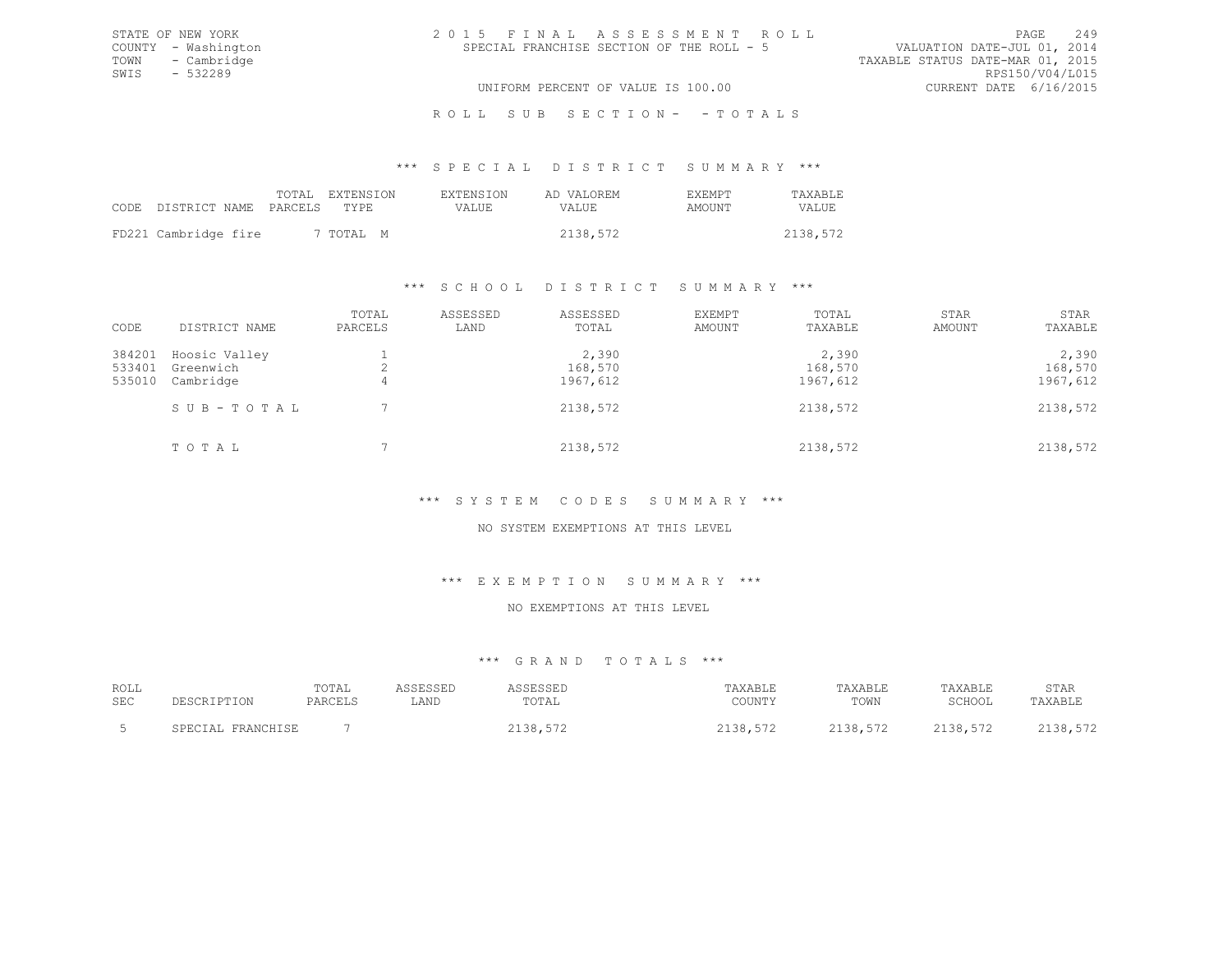|      | STATE OF NEW YORK   | 2015 FINAL ASSESSMENT ROLL                                               |                 | PAGE | 2.50 |
|------|---------------------|--------------------------------------------------------------------------|-----------------|------|------|
|      | COUNTY - Washington | VALUATION DATE-JUL 01, 2014<br>SPECIAL FRANCHISE SECTION OF THE ROLL - 5 |                 |      |      |
|      | TOWN - Cambridge    | TAXABLE STATUS DATE-MAR 01, 2015                                         |                 |      |      |
| SWIS | - 532289            | UNIFORM PERCENT OF VALUE IS 100.00                                       | RPS150/V04/L015 |      |      |
|      |                     | CURRENT DATE 6/16/2015                                                   |                 |      |      |
|      |                     |                                                                          |                 |      |      |

#### R O L L S E C T I O N T O T A L S

#### \*\*\* S P E C I A L D I S T R I C T S U M M A R Y \*\*\*

|                            | TOTAL EXTENSION | <b>EXTENSION</b> | AD VALOREM | <b>EXEMPT</b> | <b>TAXABLE</b> |
|----------------------------|-----------------|------------------|------------|---------------|----------------|
| CODE DISTRICT NAME PARCELS | TYPE.           | VALUE.           | VALUE      | AMOUNT        | VALUE.         |
| FD221 Cambridge fire       | 7 TOTAL M       |                  | 2138,572   |               | 2138,572       |

#### \*\*\* S C H O O L D I S T R I C T S U M M A R Y \*\*\*

| CODE                       | DISTRICT NAME                           | TOTAL<br>PARCELS | ASSESSED<br>LAND | ASSESSED<br>TOTAL            | EXEMPT<br>AMOUNT | TOTAL<br>TAXABLE             | STAR<br>AMOUNT | STAR<br>TAXABLE              |
|----------------------------|-----------------------------------------|------------------|------------------|------------------------------|------------------|------------------------------|----------------|------------------------------|
| 384201<br>533401<br>535010 | Hoosic Valley<br>Greenwich<br>Cambridge | 4                |                  | 2,390<br>168,570<br>1967,612 |                  | 2,390<br>168,570<br>1967,612 |                | 2,390<br>168,570<br>1967,612 |
|                            | SUB-TOTAL                               |                  |                  | 2138,572                     |                  | 2138,572                     |                | 2138,572                     |
|                            | TOTAL                                   |                  |                  | 2138,572                     |                  | 2138,572                     |                | 2138,572                     |

# \*\*\* S Y S T E M C O D E S S U M M A R Y \*\*\*

#### NO SYSTEM EXEMPTIONS AT THIS LEVEL

#### \*\*\* E X E M P T I O N S U M M A R Y \*\*\*

#### NO EXEMPTIONS AT THIS LEVEL

# \*\*\* G R A N D T O T A L S \*\*\*

| ROLL       |                                 | TOTAL   |      |       | <b>TAXABLE</b>   | <b>TAXABLE</b> | <b>TAXABLF</b> | STAR    |
|------------|---------------------------------|---------|------|-------|------------------|----------------|----------------|---------|
| <b>SEC</b> | ∸∽                              | PARCELS | LAND | TOTAL | COUNTY           | TOWN           | SCHOOL         | TAXABLE |
|            | <b>CDFCTA</b><br>הים דוזים וגמה |         |      |       | $-70$<br>$\circ$ | 2120           | 570<br>ס כי    | 38      |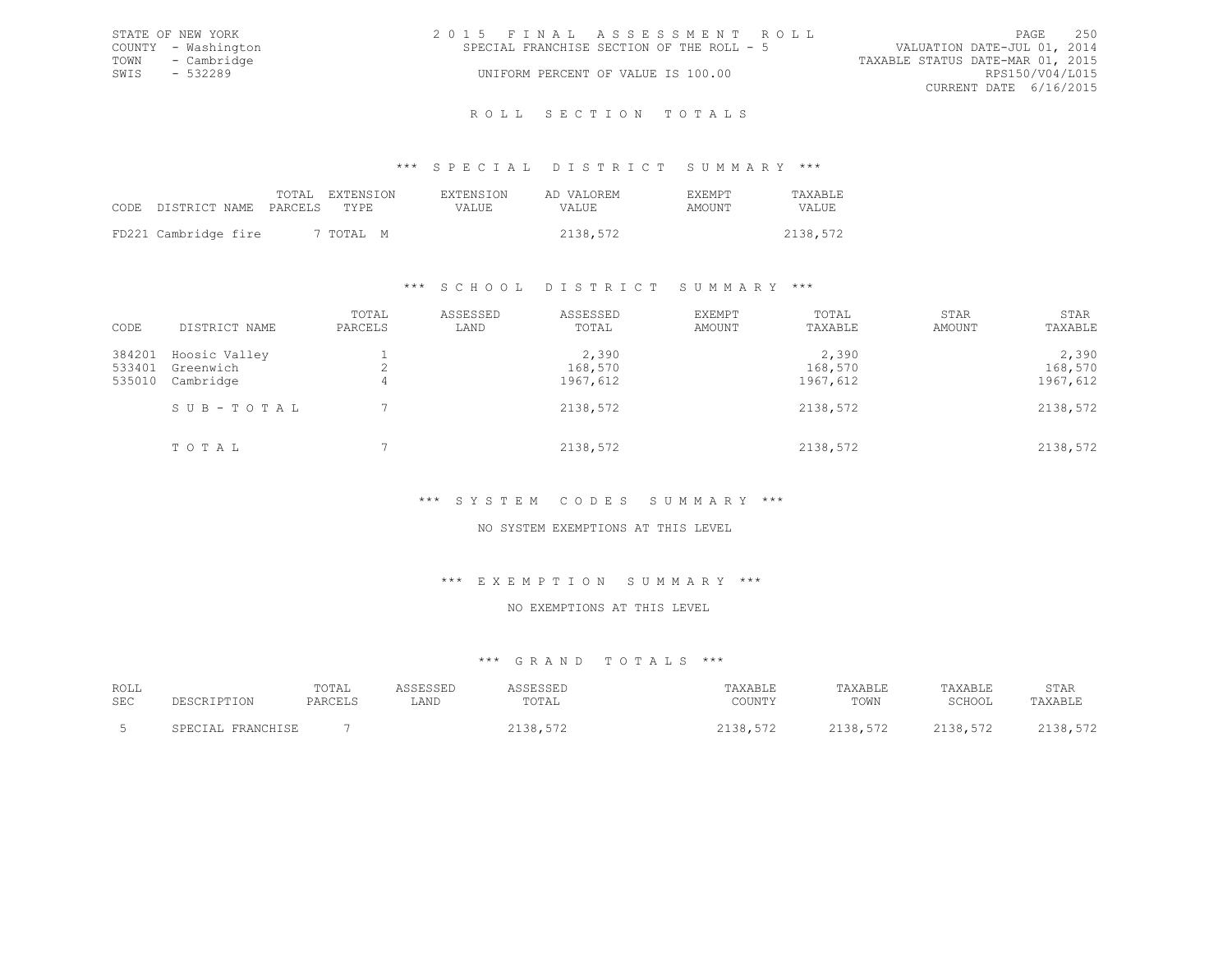## STATE OF NEW YORK 2 0 1 5 F I N A L A S S E S S M E N T R O L L PAGE 251 COUNTY - Washington UTILITY & R.R. SECTION OF THE ROLL - 6 VALUATION DATE-JUL 01, 2014 TOWN - Cambridge OWNERS NAME SEQUENCE TAXABLE STATUS DATE-MAR 01, 2015 SWIS - 532289 UNIFORM PERCENT OF VALUE IS 100.00

| TAX MAP PARCEL NUMBER<br>CURRENT OWNERS NAME<br>CURRENT OWNERS ADDRESS                                                                                          | PROPERTY LOCATION & CLASS ASSESSMENT EXEMPTION CODE---------------COUNTY-------TOWN-----SCHOOL<br>SCHOOL DISTRICT<br>PARCEL SIZE/GRID COORD             | LAND<br>TOTAL      | TAX DESCRIPTION<br>SPECIAL DISTRICTS                                                                                     | TAXABLE VALUE                                               | ACCOUNT NO. |
|-----------------------------------------------------------------------------------------------------------------------------------------------------------------|---------------------------------------------------------------------------------------------------------------------------------------------------------|--------------------|--------------------------------------------------------------------------------------------------------------------------|-------------------------------------------------------------|-------------|
| $289. - 1 - 4$<br>Erie Blvd Hydropower LP<br>PO Box 600<br>Marlborough, MA 01752-0600                                                                           | County Route 59<br>874 Elec-hydro<br>Cambridge<br>535010<br>Utility Vacant Land<br>ACRES 119.00<br>EAST-0773884 NRTH-1502324<br>DEED BOOK 833<br>$PG-1$ | 137,800<br>137,800 | COUNTY TAXABLE VALUE<br>TAXABLE VALUE<br>TOWN<br>SCHOOL TAXABLE VALUE<br>FD221 Cambridge fire                            | 137,800<br>137,800<br>137,800<br>137,800 TO M               | 825N200734  |
|                                                                                                                                                                 | FULL MARKET VALUE                                                                                                                                       | 137,800            |                                                                                                                          |                                                             |             |
|                                                                                                                                                                 | 1031 Turnpike Rd                                                                                                                                        |                    |                                                                                                                          |                                                             | 825N200739  |
| $263 - 2 - 8$<br>National Grid<br>Real Estate Tax Dept<br>300 Erie Boulevard West<br>Syracuse, NY 13202                                                         | 872 Elec-Substation<br>Cambridge<br>535010<br>Union St<br>425/89<br>ACRES 13.60<br>EAST-0787655 NRTH-1525796<br>DEED BOOK 425<br>$PG-86$                | 462,877            | COUNTY TAXABLE VALUE<br>0 TOWN<br>TAXABLE VALUE<br>SCHOOL TAXABLE VALUE<br>CA003 Cons agri dst 3<br>FD221 Cambridge fire | 462,877<br>462,877<br>462,877<br>231,439 TO<br>462,877 TO M |             |
|                                                                                                                                                                 | FULL MARKET VALUE                                                                                                                                       | 462,877            |                                                                                                                          |                                                             |             |
| $281 - 4 - 2$<br>National Grid<br>Real Estate Tax Dept<br>300 Erie Boulevard West<br>Syracuse, NY 13202                                                         | 351 Stage Rd<br>330 Vacant comm<br>Cambridge<br>535010<br>Utility Vacant Land<br>$281 - 1 - 2$<br>ACRES 5.40<br>EAST-0784471 NRTH-1508795               | 36,000<br>36,000   | COUNTY TAXABLE VALUE<br>TOWN<br>TAXABLE VALUE<br>SCHOOL TAXABLE VALUE<br>CA003 Cons agri dst 3<br>FD221 Cambridge fire   | 36,000<br>36,000<br>36,000<br>28,800 TO<br>36,000 TO M      | 825N200736  |
|                                                                                                                                                                 | FULL MARKET VALUE                                                                                                                                       | 36,000             |                                                                                                                          |                                                             |             |
|                                                                                                                                                                 | Elec Trans                                                                                                                                              |                    |                                                                                                                          |                                                             | 825N200737  |
| 622.089-9999-132.350-1001<br>National Grid<br>Real Estate Tax Dept<br>300 Erie Boulevard West<br>Syracuse, NY 13202                                             | 882 Elec Trans Imp<br>Hoosic Valley 384201<br>Middle Falls-Cambridge #2<br>FULL MARKET VALUE                                                            | 4,053              | COUNTY TAXABLE VALUE<br>TAXABLE VALUE<br>0 TOWN<br>SCHOOL TAXABLE VALUE<br>4,053 FD221 Cambridge fire                    | 4,053<br>4,053<br>4,053<br>4,053 TO M                       |             |
|                                                                                                                                                                 |                                                                                                                                                         |                    |                                                                                                                          |                                                             |             |
| 622.089-9999-132.350-1002<br>National Grid<br>Real Estate Tax Dept Middle Falls-Cambridge #2<br>300 Erie Boulevard West FULL MARKET VALUE<br>Syracuse, NY 13202 | Elec Trans<br>882 Elec Trans Imp<br>Greenwich<br>533401                                                                                                 | 23,062<br>23,062   | COUNTY TAXABLE VALUE<br>0 TOWN<br>TAXABLE VALUE<br>SCHOOL TAXABLE VALUE<br>FD221 Cambridge fire                          | 23,062<br>23,062<br>23,062<br>23,062 TO M                   | 825J100983  |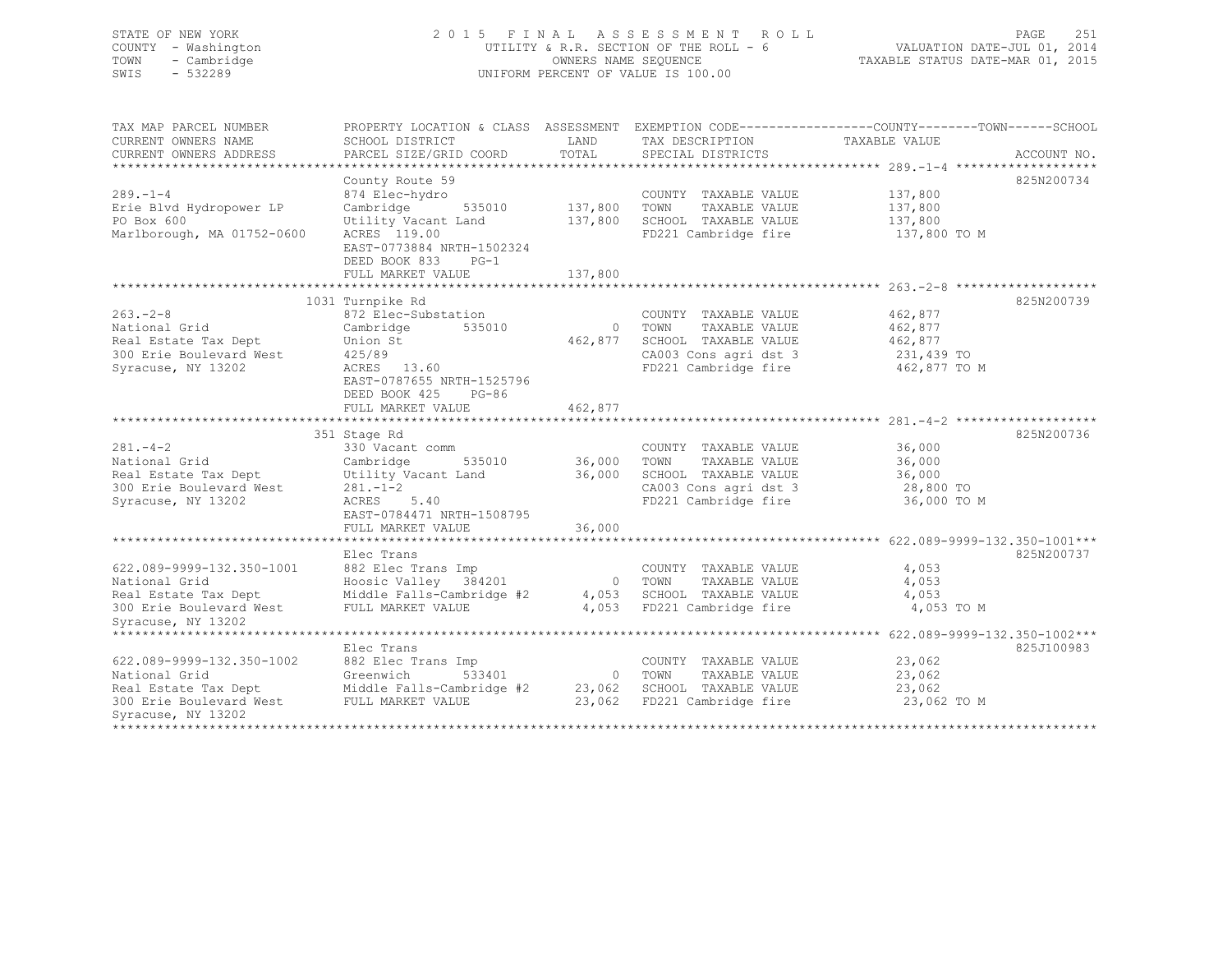## STATE OF NEW YORK 2 0 1 5 F I N A L A S S E S S M E N T R O L L PAGE 252 COUNTY - Washington UTILITY & R.R. SECTION OF THE ROLL - 6 VALUATION DATE-JUL 01, 2014 TOWN - Cambridge OWNERS NAME SEQUENCE TAXABLE STATUS DATE-MAR 01, 2015 SWIS - 532289 UNIFORM PERCENT OF VALUE IS 100.00

| TAX MAP PARCEL NUMBER     | PROPERTY LOCATION & CLASS ASSESSMENT |          | EXEMPTION CODE----------------COUNTY-------TOWN------SCHOOL |                                         |             |
|---------------------------|--------------------------------------|----------|-------------------------------------------------------------|-----------------------------------------|-------------|
| CURRENT OWNERS NAME       | SCHOOL DISTRICT                      | LAND     | TAX DESCRIPTION                                             | TAXABLE VALUE                           |             |
| CURRENT OWNERS ADDRESS    | PARCEL SIZE/GRID COORD               | TOTAL    | SPECIAL DISTRICTS                                           |                                         | ACCOUNT NO. |
| ********************      |                                      |          |                                                             |                                         |             |
|                           | Elec Trans                           |          |                                                             |                                         | 8275200773  |
| 622.089-9999-132.350-1003 | 882 Elec Trans Imp                   |          | COUNTY TAXABLE VALUE                                        | 229,409                                 |             |
| National Grid             | Cambridge<br>535010                  | $\circ$  | TAXABLE VALUE<br>TOWN                                       | 229,409                                 |             |
| Real Estate Tax Dept      | Middle Falls-Cambridge #2            | 229,409  | SCHOOL TAXABLE VALUE                                        | 229,409                                 |             |
| 300 Erie Boulevard West   | FULL MARKET VALUE                    | 229,409  | FD221 Cambridge fire                                        | 229,409 TO M                            |             |
| Syracuse, NY 13202        |                                      |          |                                                             |                                         |             |
| ***************           |                                      |          |                                                             | ********* 622.089-9999-132.350-1011***  |             |
|                           | Elec Trans                           |          |                                                             |                                         | 8275200774  |
| 622.089-9999-132.350-1011 | 882 Elec Trans Imp                   |          | COUNTY TAXABLE VALUE                                        | 3,795                                   |             |
| National Grid             | Hoosic Valley 384201                 | $\Omega$ | TOWN<br>TAXABLE VALUE                                       | 3,795                                   |             |
| Real Estate Tax Dept      | Cambride-Hoosick #3                  | 3,795    | SCHOOL TAXABLE VALUE                                        | 3,795                                   |             |
| 300 Erie Boulevard West   | Johnsonville-Clay Hill #1            |          | FD221 Cambridge fire                                        | 3,795 TO M                              |             |
| Syracuse, NY 13202        | FULL MARKET VALUE                    | 3,795    |                                                             |                                         |             |
|                           |                                      |          |                                                             | ********** 622.089-9999-132.350-1012*** |             |
|                           | Elec Trans                           |          |                                                             |                                         | 8275200775  |
| 622.089-9999-132.350-1012 | 882 Elec Trans Imp                   |          | COUNTY TAXABLE VALUE                                        | 21,591                                  |             |
| National Grid             | Greenwich<br>533401                  | $\circ$  | TAXABLE VALUE<br>TOWN                                       | 21,591                                  |             |
| Real Estate Tax Dept      | Cambridge-Hoosick #3                 | 21,591   | SCHOOL TAXABLE VALUE                                        | 21,591                                  |             |
| 300 Erie Boulevard West   | Johnsonville-Clay Hill #1            |          | FD221 Cambridge fire                                        | 21,591 TO M                             |             |
| Syracuse, NY 13202        | FULL MARKET VALUE                    | 21,591   |                                                             |                                         |             |
| ************************  |                                      |          |                                                             |                                         |             |
|                           | Elec Trans                           |          |                                                             |                                         | 825N200735  |
| 622.089-9999-132.350-1013 | 882 Elec Trans Imp                   |          | COUNTY TAXABLE VALUE                                        | 214,786                                 |             |
| National Grid             | Cambridge<br>535010                  | $\circ$  | TAXABLE VALUE<br>TOWN                                       | 214,786                                 |             |
| Real Estate Tax Dept      | Cambridge-Hoosick #3                 | 214,786  | SCHOOL TAXABLE VALUE                                        | 214,786                                 |             |
| 300 Erie Boulevard West   | Johnsonville-Clay Hill #1            |          | FD221 Cambridge fire                                        | 214,786 TO M                            |             |
| Syracuse, NY 13202        | FULL MARKET VALUE                    | 214,786  |                                                             |                                         |             |
|                           |                                      |          |                                                             | ******* 622.089-9999-132.350-1881***    |             |
|                           | Outside Plant                        |          |                                                             |                                         | 825J100984  |
| 622.089-9999-132.350-1881 | 884 Elec Dist Out                    |          | COUNTY TAXABLE VALUE                                        | 9,679                                   |             |
| National Grid             | Hoosic Valley 384201                 | $\circ$  | TAXABLE VALUE<br>TOWN                                       | 9,679                                   |             |
| Real Estate Tax Dept      | Poles Wires Cables                   | 9,679    | SCHOOL TAXABLE VALUE                                        | 9,679                                   |             |
| 300 Erie Boulevard West   | FULL MARKET VALUE                    | 9,679    | FD221 Cambridge fire                                        | 9,679 TO M                              |             |
| Syracuse, NY 13202        |                                      |          |                                                             |                                         |             |
| *********************     |                                      |          |                                                             |                                         |             |
|                           | Outside Plant                        |          |                                                             |                                         | 825J100985  |
| 622.089-9999-132.350-1882 | 884 Elec Dist Out                    |          | COUNTY TAXABLE VALUE                                        | 55,074                                  |             |
| National Grid             | Greenwich<br>533401                  | $\circ$  | TAXABLE VALUE<br>TOWN                                       | 55,074                                  |             |
| Real Estate Tax Dept      | Poles Wires Cables                   | 55,074   | SCHOOL TAXABLE VALUE                                        | 55,074                                  |             |
| 300 Erie Boulevard West   | FULL MARKET VALUE                    | 55,074   | FD221 Cambridge fire                                        | 55,074 TO M                             |             |
| Syracuse, NY 13202        |                                      |          |                                                             |                                         |             |
| **************            |                                      |          |                                                             |                                         |             |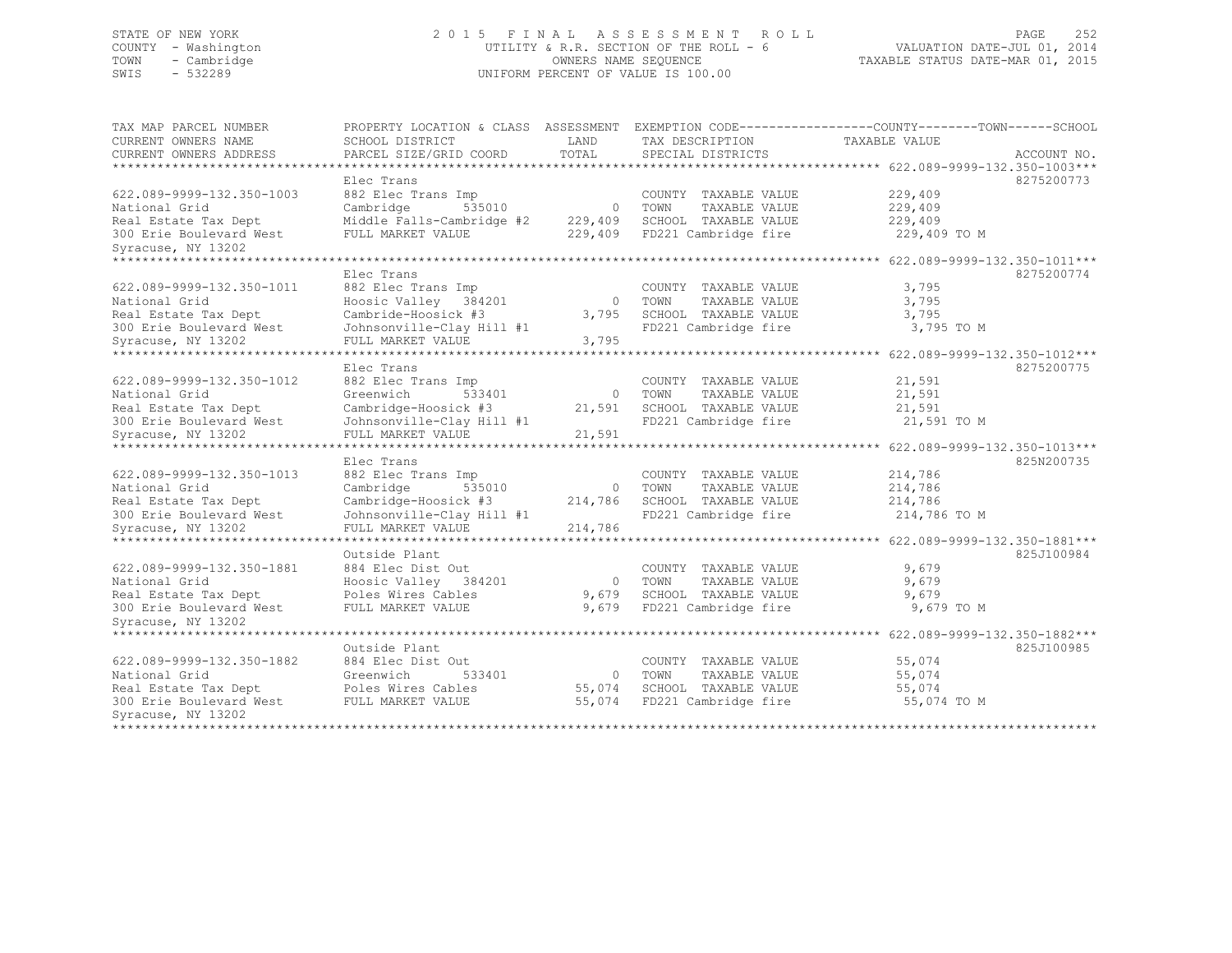## STATE OF NEW YORK 2 0 1 5 F I N A L A S S E S S M E N T R O L L PAGE 253 COUNTY - Washington UTILITY & R.R. SECTION OF THE ROLL - 6 VALUATION DATE-JUL 01, 2014 TOWN - Cambridge OWNERS NAME SEQUENCE TAXABLE STATUS DATE-MAR 01, 2015 SWIS - 532289 UNIFORM PERCENT OF VALUE IS 100.00

| TAX MAP PARCEL NUMBER                   | PROPERTY LOCATION & CLASS ASSESSMENT EXEMPTION CODE----------------COUNTY-------TOWN-----SCHOOL |                |                               |              |            |
|-----------------------------------------|-------------------------------------------------------------------------------------------------|----------------|-------------------------------|--------------|------------|
| CURRENT OWNERS NAME                     | SCHOOL DISTRICT                                                                                 | LAND           | TAX DESCRIPTION TAXABLE VALUE |              |            |
|                                         |                                                                                                 |                |                               |              |            |
|                                         |                                                                                                 |                |                               |              |            |
|                                         | Outside Plant                                                                                   |                |                               |              | 825N200738 |
| 622.089-9999-132.350-1883               | 884 Elec Dist Out                                                                               |                | COUNTY TAXABLE VALUE          | 547,861      |            |
| National Grid                           | Cambridge<br>535010                                                                             | $\overline{0}$ | TAXABLE VALUE<br>TOWN         | 547,861      |            |
| Real Estate Tax Dept Poles Wires Cables |                                                                                                 | 547,861        | SCHOOL TAXABLE VALUE          | 547,861      |            |
| 300 Erie Boulevard West                 | FULL MARKET VALUE                                                                               | 547,861        | FD221 Cambridge fire          | 547,861 TO M |            |
| Syracuse, NY 13202                      |                                                                                                 |                |                               |              |            |
|                                         |                                                                                                 |                |                               |              |            |
|                                         | Outside Plant                                                                                   |                |                               |              | 8275200771 |
| 622.089-9999-631.900-1881               | 836 Telecom. eq.                                                                                |                | COUNTY TAXABLE VALUE          | 1,992        |            |
| Verizon New York INC                    | 836 Telecom. eq.<br>Hoosic Valley - 384201                                                      |                | 0 TOWN<br>TAXABLE VALUE       | 1,992        |            |
| Property Tax Department                 | Poles Wires Cables                                                                              | 1,992          | SCHOOL TAXABLE VALUE          | 1,992        |            |
| PO Box 2749                             | FULL MARKET VALUE                                                                               |                | 1,992 FD221 Cambridge fire    | 1,992 TO M   |            |
| Addison, TX 75001                       |                                                                                                 |                |                               |              |            |
|                                         |                                                                                                 |                |                               |              |            |
|                                         | Outside Plant                                                                                   |                |                               |              | 8275200772 |
| 622.089-9999-631.900-1882               | 836 Telecom. eq.                                                                                |                | COUNTY TAXABLE VALUE          | 11,505       |            |
| Verizon New York INC                    | 533401<br>Greenwich                                                                             | $\overline{0}$ | TOWN<br>TAXABLE VALUE         | 11,505       |            |
| Property Tax Department                 | Poles Wires Cables                                                                              |                | 11,505 SCHOOL TAXABLE VALUE   | 11,505       |            |
| PO Box 2749                             | FULL MARKET VALUE                                                                               |                | 11,505 FD221 Cambridge fire   | 11,505 TO M  |            |
| Addison, TX 75001                       |                                                                                                 |                |                               |              |            |
| ******************************          |                                                                                                 |                |                               |              |            |
|                                         | Outside Plant                                                                                   |                |                               |              | 825N200733 |
| 622.089-9999-631.900-1883               | 836 Telecom. eq.                                                                                |                | COUNTY TAXABLE VALUE          | 104,380      |            |
| Verizon New York INC                    | Cambridge<br>535010                                                                             | $\overline{0}$ | TOWN<br>TAXABLE VALUE         | 104,380      |            |
| Property Tax Department                 | Poles Wires Cables                                                                              | 104,380        | SCHOOL TAXABLE VALUE          | 104,380      |            |
| PO Box 2749                             | FULL MARKET VALUE                                                                               | 104,380        | FD221 Cambridge fire          | 104,380 TO M |            |
| Addison, TX 75001                       |                                                                                                 |                |                               |              |            |
|                                         |                                                                                                 |                |                               |              |            |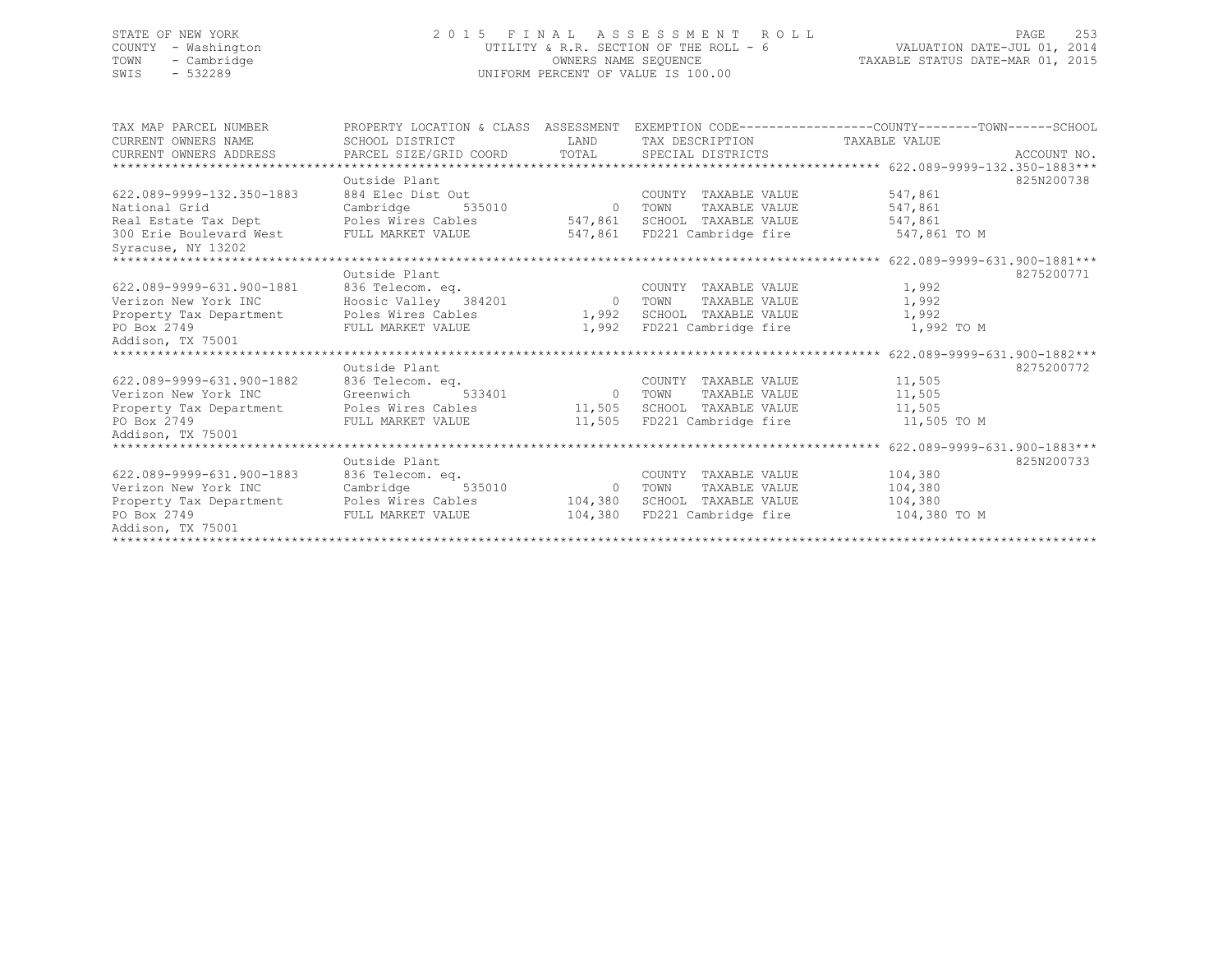### \*\*\* S P E C I A L D I S T R I C T S U M M A R Y \*\*\*

| CODE DISTRICT NAME PARCELS TYPE             | TOTAL EXTENSION |                       | <b>EXTENSION</b><br>VALUE. | AD VALOREM<br>VALUE. | EXEMPT<br>AMOUNT | TAXABLE<br>VALUE.   |
|---------------------------------------------|-----------------|-----------------------|----------------------------|----------------------|------------------|---------------------|
| CA003 Cons agri dst<br>FD221 Cambridge fire |                 | 2 TOTAL<br>15 TOTAL M |                            | 260,239<br>1863,864  |                  | 260,239<br>1863,864 |

# \*\*\* S C H O O L D I S T R I C T S U M M A R Y \*\*\*

| CODE                       | DISTRICT NAME                           | TOTAL<br>PARCELS | ASSESSED<br>LAND | ASSESSED<br>TOTAL              | <b>EXEMPT</b><br>AMOUNT | TOTAL<br>TAXABLE               | <b>STAR</b><br>AMOUNT | <b>STAR</b><br>TAXABLE         |
|----------------------------|-----------------------------------------|------------------|------------------|--------------------------------|-------------------------|--------------------------------|-----------------------|--------------------------------|
| 384201<br>533401<br>535010 | Hoosic Valley<br>Greenwich<br>Cambridge | 4<br>4           | 173,800          | 19,519<br>111,232<br>1733, 113 |                         | 19,519<br>111,232<br>1733, 113 |                       | 19,519<br>111,232<br>1733, 113 |
|                            | SUB-TOTAL                               | 15               | 173,800          | 1863,864                       |                         | 1863,864                       |                       | 1863,864                       |
|                            | TOTAL                                   | 15               | 173,800          | 1863,864                       |                         | 1863,864                       |                       | 1863,864                       |

# \*\*\* S Y S T E M C O D E S S U M M A R Y \*\*\*

### NO SYSTEM EXEMPTIONS AT THIS LEVEL

### \*\*\* E X E M P T I O N S U M M A R Y \*\*\*

### NO EXEMPTIONS AT THIS LEVEL

| ROLL<br><b>SEC</b> | CRIPTION<br>ים הדרי | TOTAL<br><b>PARCELS</b> | LAND         | <b>`ESSED</b><br>TOTAL | TAXABLE<br>COUNTY | TAXABLE<br>TOWN | TAXABLE<br>SCHOOL | STAR<br>TAXABLE |
|--------------------|---------------------|-------------------------|--------------|------------------------|-------------------|-----------------|-------------------|-----------------|
|                    | TTTEC CNC<br>.      | --                      | 3,800<br>- 1 | R63<br>,864            | 1863,864          | 1863,864        | 1863,864          | 1863,864        |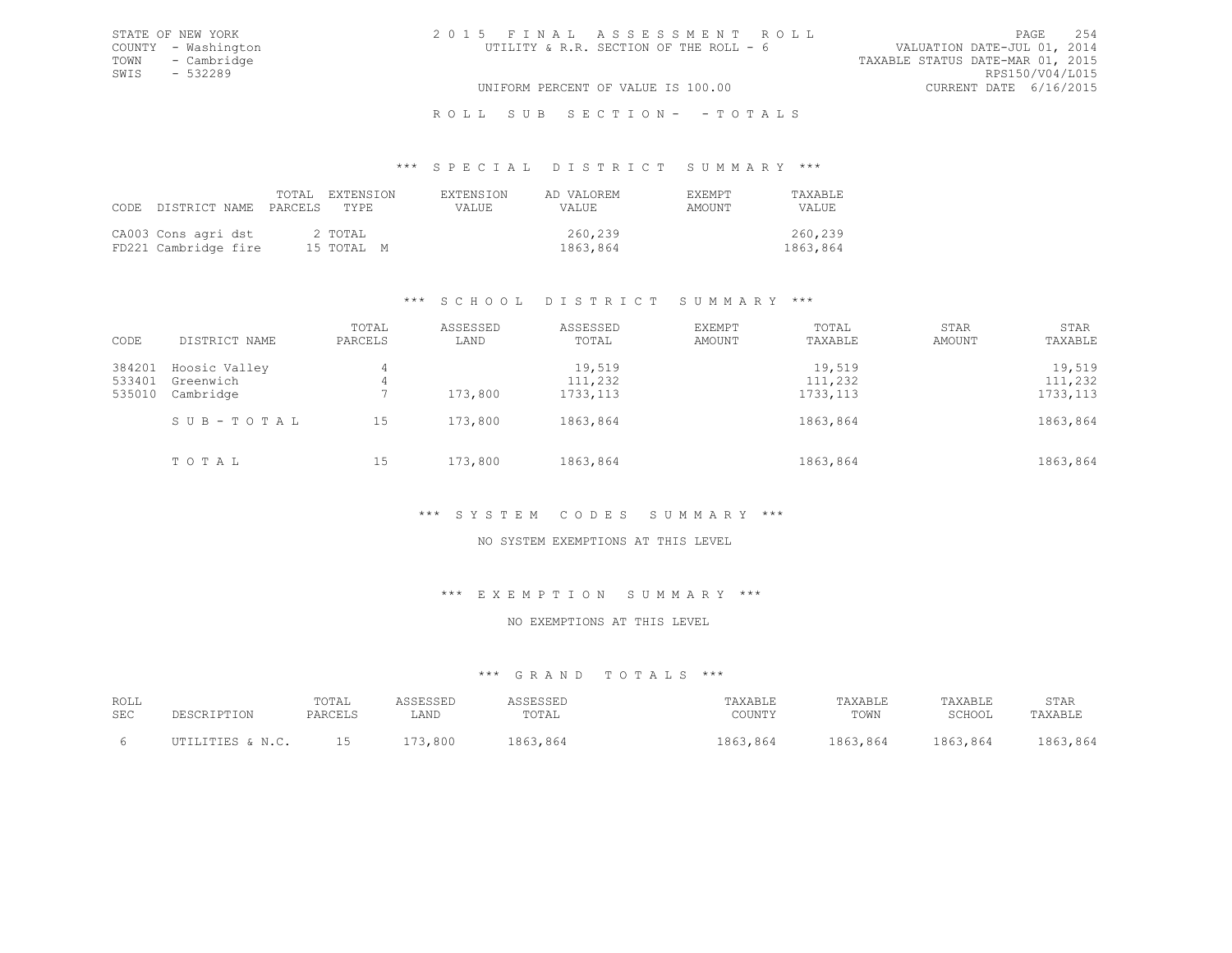|      | STATE OF NEW YORK   | 2015 FINAL ASSESSMENT ROLL |                                        |                                  |                        | PAGE | 255 |
|------|---------------------|----------------------------|----------------------------------------|----------------------------------|------------------------|------|-----|
|      | COUNTY - Washington |                            | UTILITY & R.R. SECTION OF THE ROLL - 6 | VALUATION DATE-JUL 01, 2014      |                        |      |     |
|      | TOWN - Cambridge    |                            |                                        | TAXABLE STATUS DATE-MAR 01, 2015 |                        |      |     |
| SWIS | - 532289            |                            | UNIFORM PERCENT OF VALUE IS 100.00     |                                  | RPS150/V04/L015        |      |     |
|      |                     |                            |                                        |                                  | CURRENT DATE 6/16/2015 |      |     |
|      |                     |                            |                                        |                                  |                        |      |     |

### R O L L S E C T I O N T O T A L S

### \*\*\* S P E C I A L D I S T R I C T S U M M A R Y \*\*\*

| CODE DISTRICT NAME PARCELS TYPE             |  | TOTAL EXTENSION       | EXTENSION<br>VALUE. | AD VALOREM<br>VALUE | <b>FXEMPT</b><br>AMOUNT | TAXABLE<br>VALUE.   |
|---------------------------------------------|--|-----------------------|---------------------|---------------------|-------------------------|---------------------|
| CA003 Cons agri dst<br>FD221 Cambridge fire |  | 2 TOTAL<br>15 TOTAL M |                     | 260,239<br>1863,864 |                         | 260,239<br>1863,864 |

# \*\*\* S C H O O L D I S T R I C T S U M M A R Y \*\*\*

| CODE                       | DISTRICT NAME                           | TOTAL<br>PARCELS | ASSESSED<br>LAND | ASSESSED<br>TOTAL              | <b>EXEMPT</b><br>AMOUNT | TOTAL<br>TAXABLE               | <b>STAR</b><br>AMOUNT | <b>STAR</b><br>TAXABLE         |
|----------------------------|-----------------------------------------|------------------|------------------|--------------------------------|-------------------------|--------------------------------|-----------------------|--------------------------------|
| 384201<br>533401<br>535010 | Hoosic Valley<br>Greenwich<br>Cambridge | 4<br>4           | 173,800          | 19,519<br>111,232<br>1733, 113 |                         | 19,519<br>111,232<br>1733, 113 |                       | 19,519<br>111,232<br>1733, 113 |
|                            | SUB-TOTAL                               | 15               | 173,800          | 1863,864                       |                         | 1863,864                       |                       | 1863,864                       |
|                            | TOTAL                                   | 15               | 173,800          | 1863,864                       |                         | 1863,864                       |                       | 1863,864                       |

# \*\*\* S Y S T E M C O D E S S U M M A R Y \*\*\*

# NO SYSTEM EXEMPTIONS AT THIS LEVEL

### \*\*\* E X E M P T I O N S U M M A R Y \*\*\*

### NO EXEMPTIONS AT THIS LEVEL

| ROLL<br><b>SEC</b> | $C$ ס ד ס ד ס ה<br>ים הדרי<br>. 1 1 1 1 1 1 | $m \wedge m \wedge r$<br>TUTAL<br>PARCELS | LAND | <b>CCLCCLI</b><br>ى ئاتان بايد<br>TOTAL | TAXABLE<br>COUNTY | TAXABLE<br>TOWN | 'AXABLE<br>SCHOOL | STAR<br>TAXABLE |
|--------------------|---------------------------------------------|-------------------------------------------|------|-----------------------------------------|-------------------|-----------------|-------------------|-----------------|
|                    | T.TTTES & N C<br>.                          | ∸ ~                                       | 800  | $R$ $63$<br>1863,864                    | .864              | 1863,864        | ,864<br>QG        | 8664<br>863     |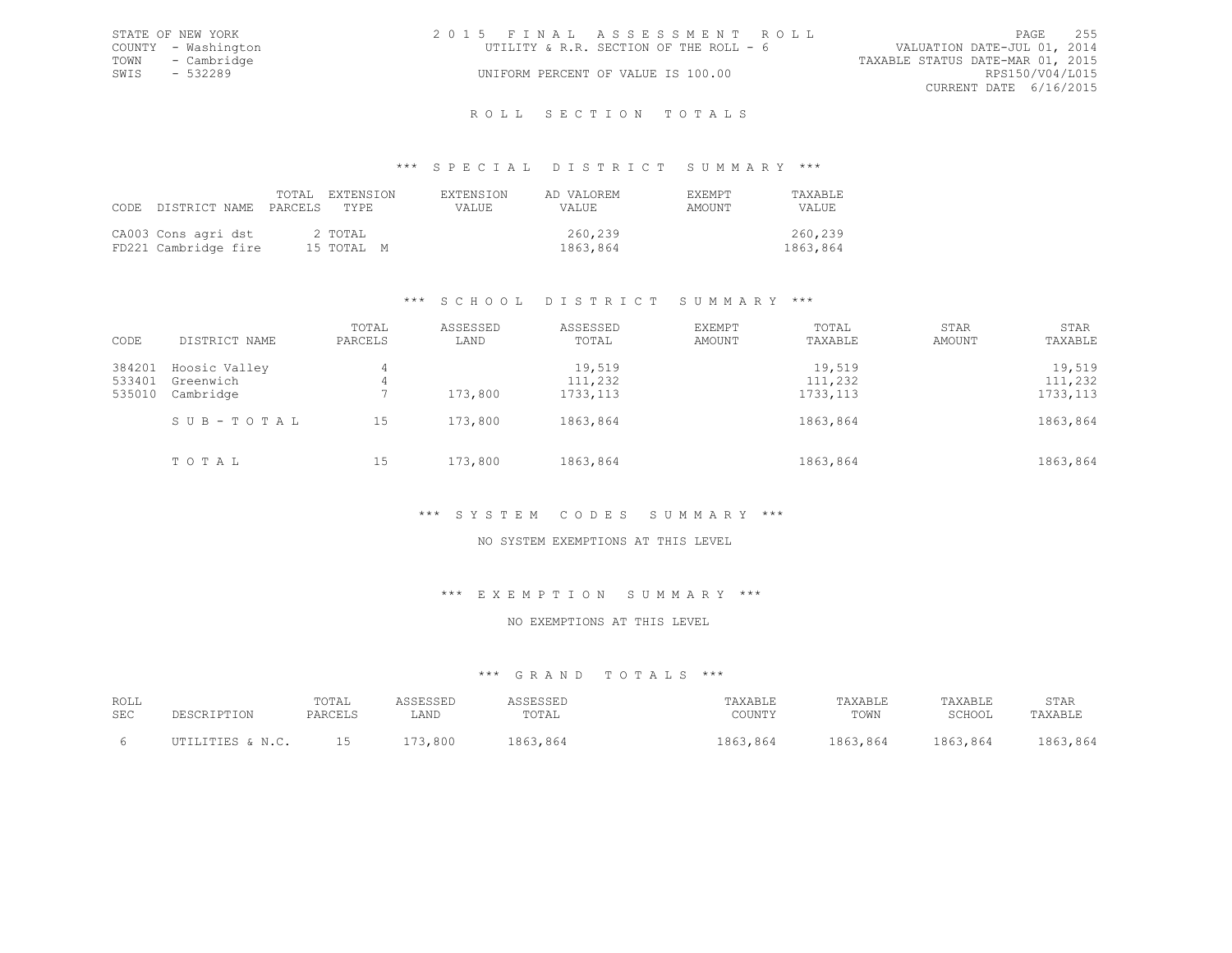| STATE OF NEW YORK<br>COUNTY - Washington<br>- Cambridge<br>TOWN<br>SWIS - 532289                                                                                                                                                                                   | 2015 FINAL ASSESSMENT ROLL                                                                                                                                                | 256<br>PAGE<br>WHOLLY EXEMPT SECTION OF THE ROLL - 8 WALUATION DATE-JUL 01, 2014<br>OWNERS NAME SEQUENCE TAXABLE STATUS DATE-MAR 01, 2015<br>UNIFORM PERCENT OF VALUE IS 100.00 |                                                                                                                                    |                            |             |
|--------------------------------------------------------------------------------------------------------------------------------------------------------------------------------------------------------------------------------------------------------------------|---------------------------------------------------------------------------------------------------------------------------------------------------------------------------|---------------------------------------------------------------------------------------------------------------------------------------------------------------------------------|------------------------------------------------------------------------------------------------------------------------------------|----------------------------|-------------|
| TAX MAP PARCEL NUMBER THE PROPERTY LOCATION & CLASS ASSESSMENT EXEMPTION CODE---------------COUNTY-------TOWN------SCHOOL<br>CURRENT OWNERS NAME SCHOOL DISTRICT                                                                                                   |                                                                                                                                                                           |                                                                                                                                                                                 | LAND TAX DESCRIPTION TAXABLE VALUE                                                                                                 |                            |             |
| .CURRENT OWNERS ADDRESS PARCEL SIZE/GRID COORD TOTAL SPECIAL DISTRICTS ACCOUNT NO ACCOUNT NO ACCOUNT NO ACCOUNT                                                                                                                                                    |                                                                                                                                                                           |                                                                                                                                                                                 |                                                                                                                                    |                            | ACCOUNT NO. |
|                                                                                                                                                                                                                                                                    | 87 State Route 372                                                                                                                                                        |                                                                                                                                                                                 |                                                                                                                                    |                            | 8279900749  |
| Coila Church<br>Cambridge, NY 12816<br>Collia Church<br>255.-3-20<br>ACRES 2.95<br>EAST-0785972 NRTH-1532472<br>EAST-0785972 NRTH-1532472<br>COLLIA COLLIA SCHOOL TAXABLE VALUE<br>SCHOOL TAXABLE VALUE<br>SCHOOL TAXABLE VALUE<br>SCHOOL TAXABLE VALUE<br>SSR,100 | Parsonage & Hall 538,100 TOWN<br>EAST-0785972 NRTH-1532472<br>DEED BOOK 470 PG-1088<br>FULL MARKET VALUE                                                                  | 538,100                                                                                                                                                                         | TAXABLE VALUE                                                                                                                      | $\Omega$                   |             |
|                                                                                                                                                                                                                                                                    | 6 Coila Rd                                                                                                                                                                |                                                                                                                                                                                 |                                                                                                                                    |                            | 825J100748  |
| $255. - 2 - 2$<br>Camb-Salem 481 Charities Inc Cambridge 535010 31,500 COUNTY TAXABLE VALUE<br>PO Box 419<br>Cambridge, NY 12816                                                                                                                                   | 534 Social org. 600 CM NON-PR CHA 25130 CM 277,000 277,000 277,000<br>Lodge<br>612/164<br>012/103<br>ACRES 1.30<br>EAST-0786541 NRTH-1531341<br>DEED BOOK 847<br>$PG-224$ |                                                                                                                                                                                 | 277,000 TOWN TAXABLE VALUE<br>SCHOOL TAXABLE VALUE<br>SCHOOL TAXABLE VALUE<br>FD221 Cambridge fire the the CD O TO M<br>277,000 EX | $\Omega$<br>$\overline{0}$ |             |

|                                    | FULL MARKET VALUE         | 277,000 |                                    |                |         |                 |            |
|------------------------------------|---------------------------|---------|------------------------------------|----------------|---------|-----------------|------------|
|                                    | Vly Summit Rd & Birch Rd  |         |                                    |                |         |                 | 8279900867 |
| $261. - 2 - 16.3$                  | 852 Landfill              |         | OTHER TOWN 13500                   | $\circ$        | 10,100  | 10,100          | 10,100     |
| Cambridge Town of                  | Cambridge 535010          | 10,100  | COUNTY<br>TAXABLE VALUE            |                |         |                 |            |
| 844 County Route 59                | Aban Dump                 | 10,100  | TOWN<br>TAXABLE VALUE              |                |         |                 |            |
| Cambridge, NY 12816                | $261 - 1 - 16.3$          |         | TAXABLE VALUE<br>SCHOOL            |                |         |                 |            |
|                                    | ACRES 7.30                |         | FD221 Cambridge fire               |                |         | 0 TO M          |            |
|                                    | EAST-0765742 NRTH-1527496 |         | 10,100 EX                          |                |         |                 |            |
|                                    | DEED BOOK 291<br>$PG-413$ |         |                                    |                |         |                 |            |
|                                    | FULL MARKET VALUE         | 10,100  |                                    |                |         |                 |            |
|                                    |                           |         |                                    |                |         |                 |            |
|                                    | 844 County Route 59       |         |                                    |                |         |                 | 8279900766 |
| $271. - 1 - 12$                    | 652 Govt bldgs            |         | OTHER TOWN 13500                   | $\overline{0}$ | 281,500 | 281,500 281,500 |            |
| Cambridge Town of                  | Cambridge                 |         | 535010 37,500 COUNTY TAXABLE VALUE |                |         |                 |            |
| 844 County Rte 59 Town Hall/shed/q |                           | 281,500 | TAXABLE VALUE<br>TOWN              |                |         |                 |            |
| Cambridge, NY 12816                | 449/162                   |         | TAXABLE VALUE<br>SCHOOL            |                |         |                 |            |
|                                    | ACRES 2.50                |         | CA003 Cons agri dst 3              |                |         | $0$ TO          |            |
|                                    | EAST-0771625 NRTH-1517678 |         | 281,500 EX                         |                |         |                 |            |
|                                    | PG-574<br>DEED BOOK 304   |         | FD221 Cambridge fire               |                |         | 0 TO M          |            |
|                                    | FULL MARKET VALUE         | 281,500 | 281,500 EX                         |                |         |                 |            |
|                                    |                           |         |                                    |                |         |                 |            |
|                                    |                           |         |                                    |                |         |                 |            |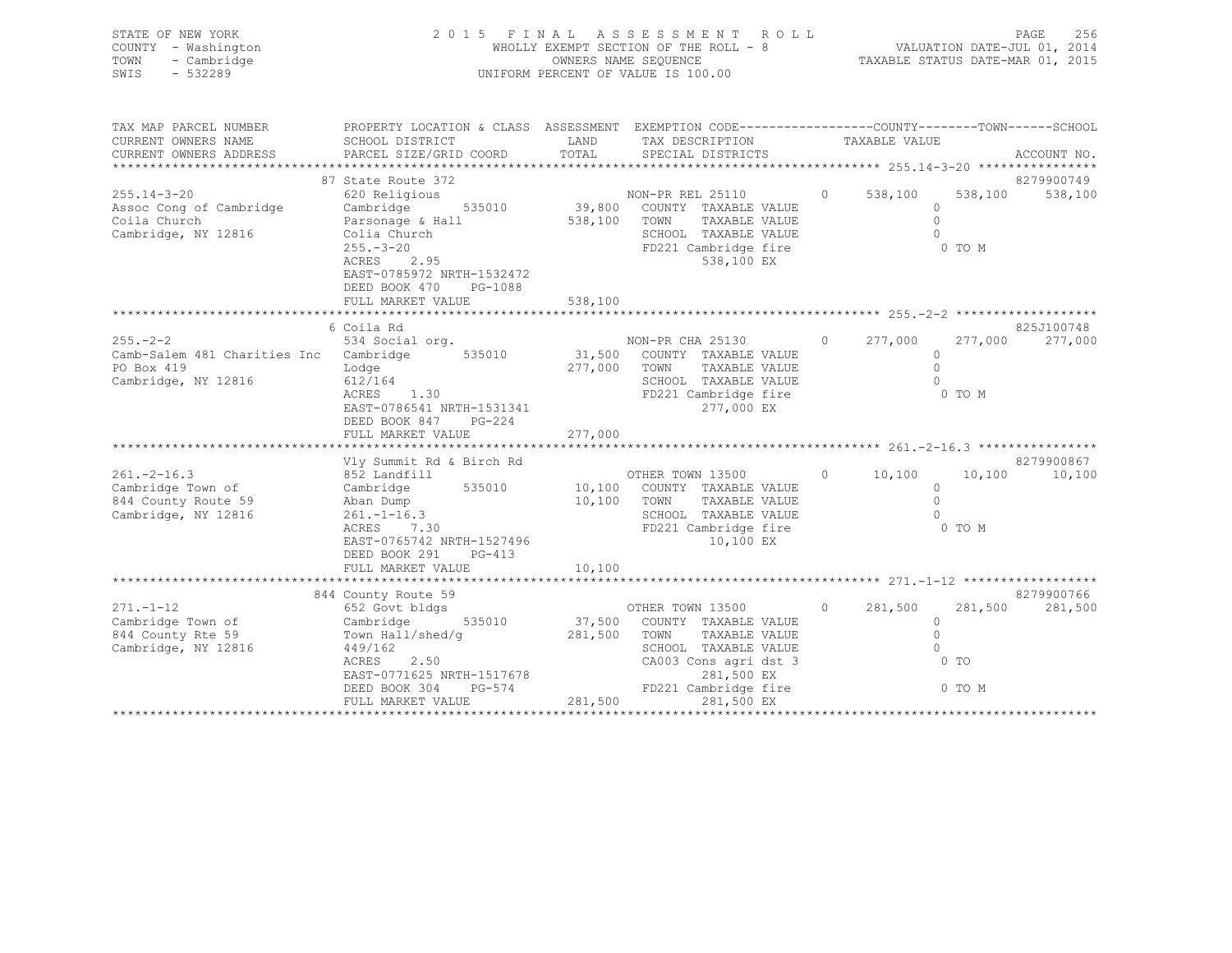| STATE OF NEW YORK   | 2015 FINAL ASSESSMENT ROLL            | 2.57<br>PAGE                     |
|---------------------|---------------------------------------|----------------------------------|
| COUNTY - Washington | WHOLLY EXEMPT SECTION OF THE ROLL - 8 | VALUATION DATE-JUL 01, 2014      |
| TOWN - Cambridge    | OWNERS NAME SEQUENCE                  | TAXABLE STATUS DATE-MAR 01, 2015 |
| $-532289$<br>SWIS   | UNIFORM PERCENT OF VALUE IS 100.00    |                                  |
|                     |                                       |                                  |

| TAX MAP PARCEL NUMBER  | PROPERTY LOCATION & CLASS ASSESSMENT EXEMPTION CODE----------------COUNTY-------TOWN------SCHOOL |             |                                    |         |                |        |             |
|------------------------|--------------------------------------------------------------------------------------------------|-------------|------------------------------------|---------|----------------|--------|-------------|
| CURRENT OWNERS NAME    | SCHOOL DISTRICT                                                                                  |             | LAND TAX DESCRIPTION TAXABLE VALUE |         |                |        |             |
| CURRENT OWNERS ADDRESS | PARCEL SIZE/GRID COORD                                                                           |             | TOTAL SPECIAL DISTRICTS            |         |                |        | ACCOUNT NO. |
|                        |                                                                                                  |             |                                    |         |                |        |             |
|                        | Lees Crossing Rd                                                                                 |             |                                    |         |                |        |             |
| $288. - 1 - 24.5$      |                                                                                                  |             |                                    | $\circ$ | 21,000         | 21,000 | 21,000      |
| Cambridge Town of      |                                                                                                  |             |                                    |         | $\Omega$       |        |             |
| 844 County Route 59    | Cemetary                                                                                         | 21,000 TOWN | TAXABLE VALUE                      |         | $\cap$         |        |             |
| Cambridge, NY 12816    | ACRES 0.06                                                                                       |             | SCHOOL TAXABLE VALUE               |         | $\cap$         |        |             |
|                        | EAST-0762637 NRTH-1503542                                                                        |             | CA003 Cons agri dst 3              |         | $0$ TO         |        |             |
|                        | FULL MARKET VALUE                                                                                |             | 21,000 EX<br>21,000                |         |                |        |             |
|                        |                                                                                                  |             | FD221 Cambridge fire               |         | 0 TO M         |        |             |
|                        |                                                                                                  |             | 21,000 EX                          |         |                |        |             |
|                        |                                                                                                  |             |                                    |         |                |        |             |
|                        | Turnpike Rd                                                                                      |             |                                    |         |                |        | 8279900747  |
| $263 - 2 - 10$         | 695 Cemetery                                                                                     |             | TN CEM<br>13510                    | $\circ$ | 35,500         | 35,500 | 35,500      |
| Cambridge-Old Cemetery | Cambridge                                                                                        |             | 535010 35,500 COUNTY TAXABLE VALUE |         | $\bigcap$      |        |             |
| Cambridge, NY 12816    | ACRES 2.10                                                                                       | 35,500 TOWN | TAXABLE VALUE                      |         | $\cap$         |        |             |
|                        | EAST-0789003 NRTH-1525792                                                                        |             | SCHOOL TAXABLE VALUE               |         | $\Omega$       |        |             |
|                        | FULL MARKET VALUE                                                                                |             | 35,500 FD221 Cambridge fire        |         | 0 TO M         |        |             |
|                        |                                                                                                  |             | 35,500 EX                          |         |                |        |             |
|                        |                                                                                                  |             |                                    |         |                |        |             |
|                        | 78 County Route 59A                                                                              |             |                                    |         |                |        | 825J100942  |
| $279. - 2 - 15.3$      | 695 Cemetery 13510<br>Cambridge 535010 21,300 COUNTY TAXABLE VALUE                               |             | 13510                              | $\circ$ | 21,300         | 21,300 | 21,300      |
| Cemetery               |                                                                                                  |             |                                    |         | $\cap$         |        |             |
| RD.                    | Cemetery                                                                                         | 21,300 TOWN | TAXABLE VALUE                      |         | $\Omega$       |        |             |
| Buskirk, NY 12028      | ACRES 0.07                                                                                       |             | SCHOOL TAXABLE VALUE               |         | $\cap$         |        |             |
|                        | EAST-0767840 NRTH-1507482                                                                        |             | CA003 Cons agri dst 3              |         | 0 <sub>T</sub> |        |             |
|                        | FULL MARKET VALUE                                                                                | 21,300      | 21,300 EX                          |         |                |        |             |
|                        |                                                                                                  |             | FD221 Cambridge fire               |         | 0 TO M         |        |             |
|                        |                                                                                                  |             | 21,300 EX                          |         |                |        |             |
|                        |                                                                                                  |             |                                    |         |                |        |             |
|                        | King Rd                                                                                          |             |                                    |         |                |        | 8279900756  |
| $271 - 3 - 9$          | 695 Cemetery                                                                                     |             | NON-PR REL 25110                   | $\circ$ | 26,300         | 26,300 | 26,300      |
| Kings Church Cemetery  | Cambridge 535010 26,300 COUNTY TAXABLE VALUE                                                     |             |                                    |         | $\Omega$       |        |             |
| Cambridge, NY 12816    | Cemetary                                                                                         | 26,300 TOWN | TAXABLE VALUE                      |         | $\bigcap$      |        |             |
|                        | FRNT 140.00 DPTH 140.00                                                                          |             | SCHOOL TAXABLE VALUE               |         | $\cap$         |        |             |
|                        | EAST-0781506 NRTH-1516581                                                                        |             | CA003 Cons agri dst 3              |         | $0$ TO         |        |             |
|                        | FULL MARKET VALUE                                                                                | 26,300      | 26,300 EX                          |         |                |        |             |
|                        |                                                                                                  |             | FD221 Cambridge fire               |         |                | 0 TO M |             |
|                        |                                                                                                  |             | 26,300 EX                          |         |                |        |             |
|                        |                                                                                                  |             |                                    |         |                |        |             |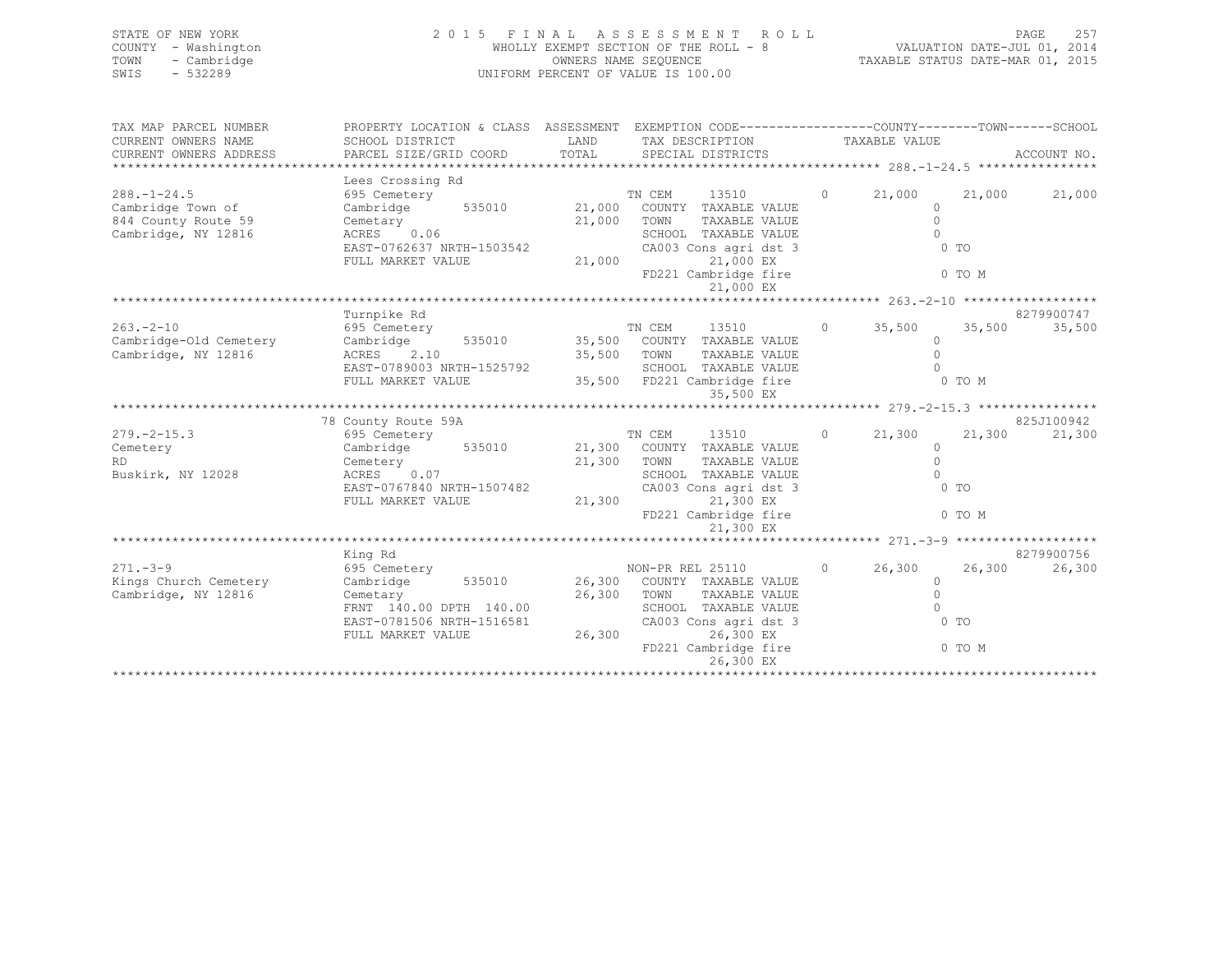| STATE OF NEW YORK   | 2015 FINAL ASSESSMENT ROLL            | - 2.58<br>PAGE                   |
|---------------------|---------------------------------------|----------------------------------|
| COUNTY - Washington | WHOLLY EXEMPT SECTION OF THE ROLL - 8 | VALUATION DATE-JUL 01, 2014      |
| TOWN - Cambridge    | OWNERS NAME SEQUENCE                  | TAXABLE STATUS DATE-MAR 01, 2015 |
| $-532289$<br>SWIS   | UNIFORM PERCENT OF VALUE IS 100.00    |                                  |
|                     |                                       |                                  |

| TAX MAP PARCEL NUMBER  | PROPERTY LOCATION & CLASS ASSESSMENT EXEMPTION CODE----------------COUNTY-------TOWN------SCHOOL                                                                                                                                     |                                               |                                       |                |                 |
|------------------------|--------------------------------------------------------------------------------------------------------------------------------------------------------------------------------------------------------------------------------------|-----------------------------------------------|---------------------------------------|----------------|-----------------|
| CURRENT OWNERS NAME    | SCHOOL DISTRICT                                                                                                                                                                                                                      | LAND TAX DESCRIPTION TAXABLE VALUE            |                                       |                |                 |
|                        |                                                                                                                                                                                                                                      |                                               |                                       |                |                 |
|                        |                                                                                                                                                                                                                                      |                                               |                                       |                |                 |
|                        |                                                                                                                                                                                                                                      |                                               |                                       |                |                 |
| $288. -1 - 27$         |                                                                                                                                                                                                                                      |                                               |                                       |                |                 |
| Lees Crossing Cemetary |                                                                                                                                                                                                                                      |                                               |                                       |                |                 |
| Johnsonville, NY 12094 |                                                                                                                                                                                                                                      |                                               |                                       |                |                 |
|                        |                                                                                                                                                                                                                                      |                                               |                                       |                |                 |
|                        |                                                                                                                                                                                                                                      |                                               | 0 <sub>T</sub>                        |                |                 |
|                        | ACRES 0.20<br>EAST-0757644 NRTH-1502974<br>FULL MARKET VALUE 24,000<br>24,000<br>24,000<br>EX                                                                                                                                        |                                               |                                       |                |                 |
|                        |                                                                                                                                                                                                                                      | FD221 Cambridge fire 6 0 TO M                 |                                       |                |                 |
|                        |                                                                                                                                                                                                                                      |                                               |                                       |                |                 |
|                        |                                                                                                                                                                                                                                      |                                               |                                       |                |                 |
|                        | 141 Stump Church Rd                                                                                                                                                                                                                  |                                               |                                       |                | 8279900760      |
|                        | 254.-1-24 695 Cemetery 695 Cemetery 71 CEM 13510 0 32,700<br>North Cambridge Cemetery Cambridge 535010 30,600 COUNTY TAXABLE VALUE                                                                                                   |                                               |                                       |                | 32,700 32,700   |
|                        |                                                                                                                                                                                                                                      |                                               |                                       |                |                 |
| Cambridge, NY 12816    | Cemetary W/bldg 32,700 TOWN                                                                                                                                                                                                          | TAXABLE VALUE                                 | $\begin{array}{c} 0 \\ 0 \end{array}$ |                |                 |
|                        | 474/53                                                                                                                                                                                                                               | SCHOOL TAXABLE VALUE                          |                                       |                |                 |
|                        | FRNT 235.00 DPTH 220.00<br>ACRES 1 11                                                                                                                                                                                                |                                               | 0 <sub>T</sub>                        |                |                 |
|                        |                                                                                                                                                                                                                                      |                                               |                                       |                |                 |
|                        |                                                                                                                                                                                                                                      |                                               |                                       |                |                 |
|                        |                                                                                                                                                                                                                                      |                                               |                                       |                |                 |
|                        |                                                                                                                                                                                                                                      |                                               |                                       |                |                 |
|                        | 135 Stump Church Rd                                                                                                                                                                                                                  |                                               |                                       |                | 8279900761      |
|                        |                                                                                                                                                                                                                                      |                                               |                                       |                |                 |
|                        |                                                                                                                                                                                                                                      |                                               |                                       |                |                 |
|                        | 354.-1-23 620 Religious<br>Non-PR REL 25110 0 142,300 142,300 142,300 142,300<br>Cambridge, NY 12816 Church/lot Church/lot 142,300 TOWN TAXABLE VALUE<br>ACRES 1.50 1620 2000 142,300 2000 142,300 12816 2010 1500 2010 142,300 142, |                                               |                                       |                |                 |
|                        |                                                                                                                                                                                                                                      |                                               |                                       |                |                 |
|                        | ACRES 1.50 SCHOOL TAXABLE VALUE EAST-0768348 NRTH-1530304 CA003 Cons agri dst 3<br>FULL MARKET VALUE 142,300 142,300 EX                                                                                                              |                                               |                                       | 0 <sub>T</sub> |                 |
|                        |                                                                                                                                                                                                                                      |                                               |                                       |                |                 |
|                        |                                                                                                                                                                                                                                      | FD221 Cambridge fire 0 TO M                   |                                       |                |                 |
|                        |                                                                                                                                                                                                                                      | 142,300 EX                                    |                                       |                |                 |
|                        |                                                                                                                                                                                                                                      |                                               |                                       |                |                 |
|                        | 125 Gillis Rd                                                                                                                                                                                                                        |                                               |                                       |                | 825J100337      |
|                        | OIIIIS KQ<br>210 1 Family Res<br>246.-1-36 210 1 Family Res<br>NYS OMRⅅ COUNTY TAXABLE VALUE<br>Greenwich 533401 29,500 COUNTY TAXABLE VALUE                                                                                         | $HOSTEL$ 28540 0 223,800                      |                                       |                | 223,800 223,800 |
|                        |                                                                                                                                                                                                                                      |                                               |                                       | $\Omega$       |                 |
|                        | NYS OMRⅅ<br>Suny Plaza Albany Campus<br>Albany, NY 12207 FORM TOWN<br>RERNT 303.00 DPTH 313.00 SCHOO SCHOO CA003<br>CA003                                                                                                            | TAXABLE VALUE                                 | $\Omega$                              |                |                 |
|                        |                                                                                                                                                                                                                                      | SCHOOL TAXABLE VALUE<br>CA003 Cons agri dst 3 | $\bigcirc$                            |                |                 |
|                        | ACRES 0.92                                                                                                                                                                                                                           |                                               | 0 <sub>T</sub>                        |                |                 |
|                        |                                                                                                                                                                                                                                      |                                               |                                       |                |                 |
|                        |                                                                                                                                                                                                                                      |                                               |                                       |                |                 |
|                        |                                                                                                                                                                                                                                      |                                               |                                       |                |                 |
|                        |                                                                                                                                                                                                                                      |                                               |                                       |                |                 |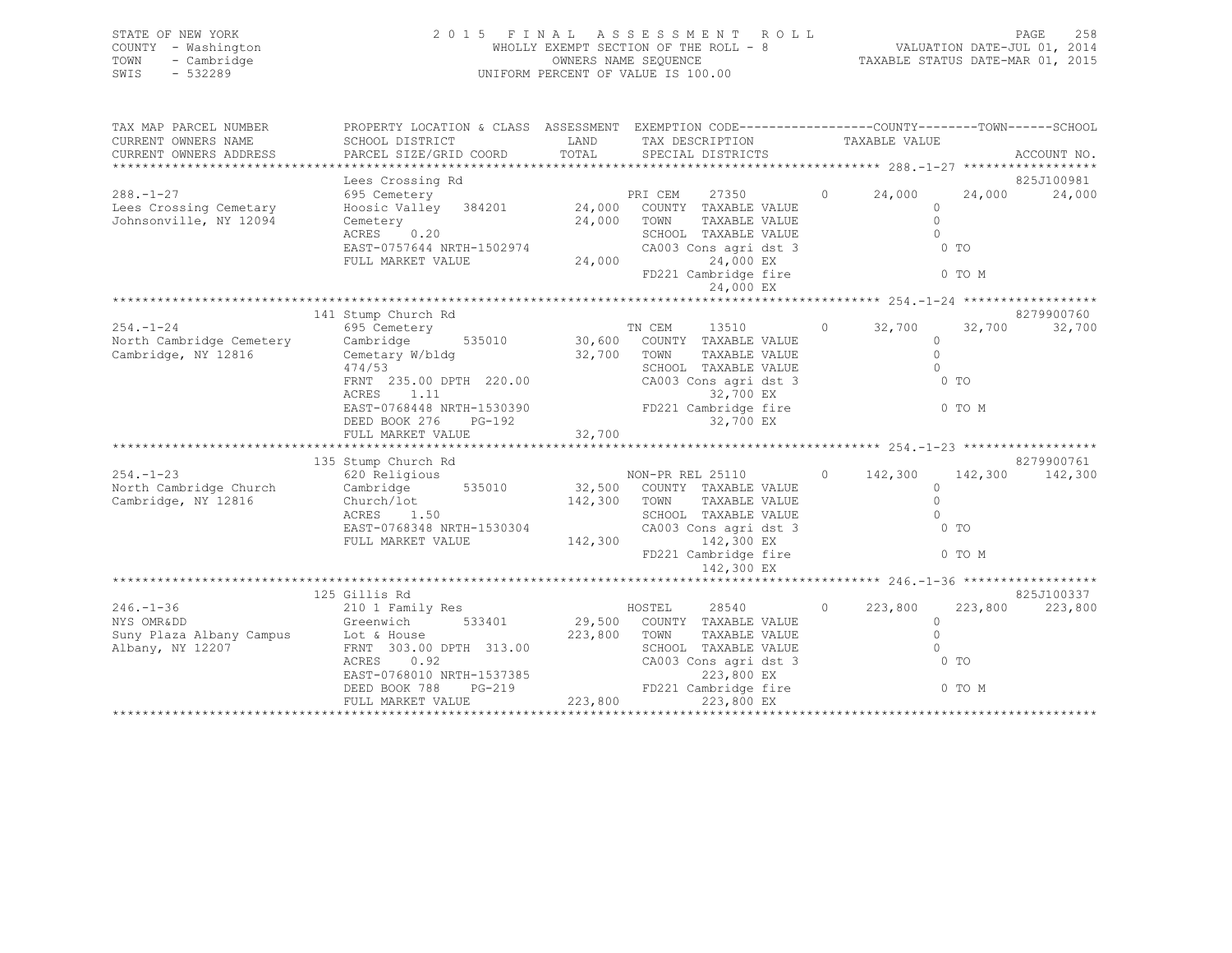| STATE OF NEW YORK   | 2015 FINAL ASSESSMENT ROLL            | 2.59<br><b>PAGE</b>              |
|---------------------|---------------------------------------|----------------------------------|
| COUNTY - Washington | WHOLLY EXEMPT SECTION OF THE ROLL - 8 | VALUATION DATE-JUL 01, 2014      |
| TOWN - Cambridge    | OWNERS NAME SEOUENCE                  | TAXABLE STATUS DATE-MAR 01, 2015 |
| - 532289<br>SWIS    | UNIFORM PERCENT OF VALUE IS 100.00    |                                  |
|                     |                                       |                                  |
|                     |                                       |                                  |

| TAX MAP PARCEL NUMBER  | PROPERTY LOCATION & CLASS ASSESSMENT EXEMPTION CODE----------------COUNTY-------TOWN-----SCHOOL                                                                                                                                                  |                                    |                                                   |                           |            |
|------------------------|--------------------------------------------------------------------------------------------------------------------------------------------------------------------------------------------------------------------------------------------------|------------------------------------|---------------------------------------------------|---------------------------|------------|
| CURRENT OWNERS NAME    | SCHOOL DISTRICT                                                                                                                                                                                                                                  | LAND TAX DESCRIPTION TAXABLE VALUE |                                                   |                           |            |
| CURRENT OWNERS ADDRESS |                                                                                                                                                                                                                                                  |                                    |                                                   |                           |            |
|                        |                                                                                                                                                                                                                                                  |                                    |                                                   |                           |            |
|                        | 2 County Route 59A                                                                                                                                                                                                                               |                                    |                                                   |                           | 8279900554 |
| $279. - 2 - 22$        | 632 Benevolent                                                                                                                                                                                                                                   | AGRI SOC 26050 0 98,200 98,200     |                                                   |                           | 98,200     |
|                        |                                                                                                                                                                                                                                                  | 535010 25,900 COUNTY TAXABLE VALUE |                                                   | $\Omega$                  |            |
|                        |                                                                                                                                                                                                                                                  | 98,200 TOWN<br>SCHOC               | TOWN      TAXABLE VALUE<br>SCHOOL   TAXABLE VALUE | $\circ$                   |            |
|                        | Pleasant Valley Grange Cambridge 535010 25,900<br>Attn: Burton Welling Grange Hall 98,200<br>25 Welling Ln ACRES 0.38<br>Buskirk, NY 12028 EAST-0766165 NRTH-1506584                                                                             |                                    |                                                   | $\overline{0}$            |            |
|                        |                                                                                                                                                                                                                                                  |                                    | CA003 Cons agri dst 3                             | $\sim$ 0 TO               |            |
|                        | DEED BOOK 204 PG-523 98,200 EX<br>FULL MARKET VALUE 98,200 FD221 Cambridge fire 0 0 TO M                                                                                                                                                         |                                    |                                                   |                           |            |
|                        |                                                                                                                                                                                                                                                  |                                    |                                                   |                           |            |
|                        |                                                                                                                                                                                                                                                  |                                    | 98,200 EX                                         |                           |            |
|                        | 53 County Route 59A                                                                                                                                                                                                                              |                                    |                                                   |                           | 8279900764 |
|                        |                                                                                                                                                                                                                                                  |                                    |                                                   |                           |            |
|                        |                                                                                                                                                                                                                                                  |                                    |                                                   |                           |            |
| Cambridge, NY 12816    | Church & Parsonage 182,400 TOWN                                                                                                                                                                                                                  |                                    | TAXABLE VALUE                                     | $\Omega$                  |            |
|                        | $279. - 1 - 29$                                                                                                                                                                                                                                  |                                    | SCHOOL TAXABLE VALUE                              | $\Omega$                  |            |
|                        | 279.-1-29<br>FRNT 150.00 DPTH 160.00 CA003 Cons agri dst 3<br>RENT 150.00 DPTH 160.00 CA003 Cons agri dst 3                                                                                                                                      |                                    |                                                   | $0$ TO                    |            |
|                        |                                                                                                                                                                                                                                                  |                                    |                                                   |                           |            |
|                        | ACRES 0.55 0.55 182,400 EX<br>EAST-0767297 NRTH-1507351 FD221 Cambridge fire 0 0 TO M                                                                                                                                                            |                                    |                                                   |                           |            |
|                        |                                                                                                                                                                                                                                                  |                                    |                                                   |                           |            |
|                        |                                                                                                                                                                                                                                                  |                                    |                                                   |                           |            |
|                        |                                                                                                                                                                                                                                                  |                                    |                                                   |                           |            |
|                        | 1513 County Route 59                                                                                                                                                                                                                             |                                    |                                                   |                           | 8279900762 |
|                        | 1513 County Route 59<br>1513 County Route 59<br>695 Cemetery<br>Cambridge Cambridge, NY 12816<br>Cambridge, NY 12816<br>EAST-0783066 NRTH-1528275<br>FULL MARKET VALUE<br>59,800 FD221 Cambridge Sample VALUE<br>59,800 FD221 Cambridge fire<br> |                                    |                                                   |                           | 59,800     |
|                        |                                                                                                                                                                                                                                                  |                                    |                                                   |                           |            |
|                        |                                                                                                                                                                                                                                                  |                                    |                                                   |                           |            |
|                        |                                                                                                                                                                                                                                                  |                                    |                                                   |                           |            |
|                        |                                                                                                                                                                                                                                                  |                                    |                                                   |                           |            |
|                        |                                                                                                                                                                                                                                                  |                                    | 59,800 EX                                         |                           |            |
|                        |                                                                                                                                                                                                                                                  |                                    |                                                   |                           |            |
|                        | 331 Center Cambridge Rd                                                                                                                                                                                                                          |                                    |                                                   |                           | 8279900767 |
| $279. - 1 - 4$         | 620 Religious                                                                                                                                                                                                                                    | TN CEM                             | 13510                                             | $0 \t 314,800 \t 314,800$ | 314,800    |
| Whiteside Cemetery     | Cambridge 535010 27,000 COUNTY TAXABLE VALUE                                                                                                                                                                                                     |                                    |                                                   | $\circ$                   |            |
| Cambridge, NY 12816    | Church<br>ACRES 1.20                                                                                                                                                                                                                             | 314,800 TOWN                       | TAXABLE VALUE<br>TAXABLE VALUE                    | $\circ$                   |            |
|                        |                                                                                                                                                                                                                                                  |                                    | SCHOOL TAXABLE VALUE                              | $\cap$<br>$\sim$ 0 TO     |            |
|                        | EAST-0763446 NRTH-1514629                                                                                                                                                                                                                        |                                    | CA003 Cons agri dst 3                             |                           |            |
|                        |                                                                                                                                                                                                                                                  |                                    |                                                   |                           |            |
|                        | DEED BOOK 480 PG-1095<br>FULL MARKET VALUE 314,800 FD221 Cambridge fire 0 TO M<br>314,800 FD221 Cambridge fire 0 10 M                                                                                                                            |                                    | 314,800 EX                                        |                           |            |
|                        |                                                                                                                                                                                                                                                  |                                    |                                                   |                           |            |
|                        |                                                                                                                                                                                                                                                  |                                    |                                                   |                           |            |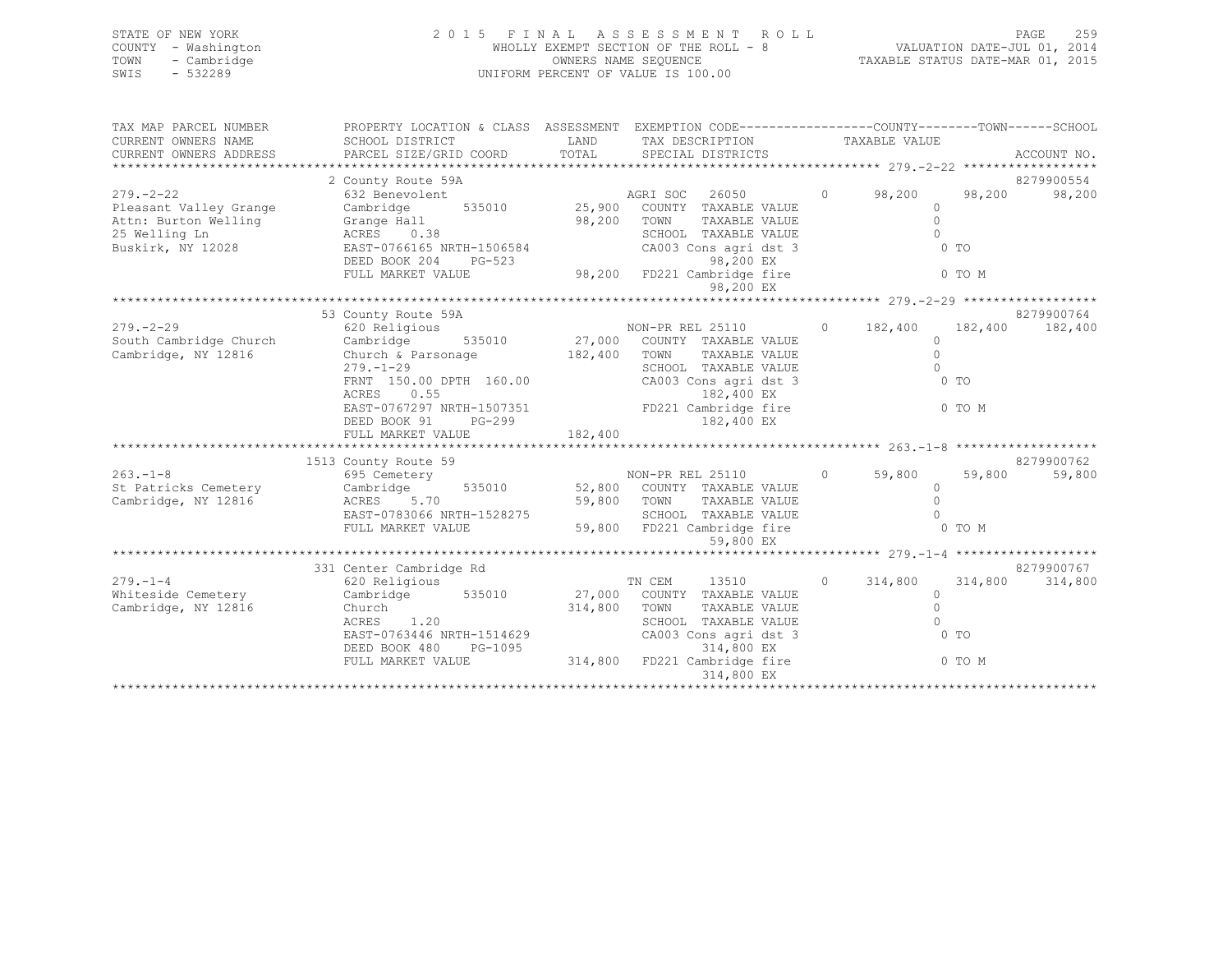TOWN - Cambridge TAXABLE STATUS DATE-MAR 01, 2015 SWIS - 532289<br>UNIFORM PERCENT OF VALUE IS 100.00

# UNIFORM PERCENT OF VALUE IS 100.00

# R O L L S U B S E C T I O N - - T O T A L S

### \*\*\* S P E C I A L D I S T R I C T S U M M A R Y \*\*\*

|                                             | CODE DISTRICT NAME PARCELS TYPE | TOTAL EXTENSION        | EXTENSION<br>VALUE. | AD VALOREM<br><b>VALUE</b> | <b>FXFMPT</b><br>AMOUNT | <b>TAXABLE</b><br>VALUE |
|---------------------------------------------|---------------------------------|------------------------|---------------------|----------------------------|-------------------------|-------------------------|
| CA003 Cons agri dst<br>FD221 Cambridge fire |                                 | 11 TOTAL<br>16 ТОТАЬ М |                     | 1368,300<br>2288,800       | 1368,300<br>2288,800    |                         |

# \*\*\* S C H O O L D I S T R I C T S U M M A R Y \*\*\*

| CODE                       | DISTRICT NAME                                        | TOTAL<br>PARCELS | ASSESSED<br>LAND                       | ASSESSED<br>TOTAL                         | EXEMPT<br>AMOUNT                          | TOTAL<br>TAXABLE | STAR<br>AMOUNT | STAR<br>TAXABLE |
|----------------------------|------------------------------------------------------|------------------|----------------------------------------|-------------------------------------------|-------------------------------------------|------------------|----------------|-----------------|
| 384201<br>533401<br>535010 | Hoosic Valley<br>Greenwich<br>Cambridge<br>SUB-TOTAL | 14<br>16         | 24,000<br>29,500<br>418,800<br>472,300 | 24,000<br>223,800<br>2041,000<br>2288,800 | 24,000<br>223,800<br>2041,000<br>2288,800 |                  |                |                 |
|                            | TOTAL                                                | 16               | 472,300                                | 2288,800                                  | 2288,800                                  |                  |                |                 |

# \*\*\* S Y S T E M C O D E S S U M M A R Y \*\*\*

### NO SYSTEM EXEMPTIONS AT THIS LEVEL

| CODE  | DESCRIPTION | TOTAL<br>PARCELS | COUNTY   | TOWN     | SCHOOL   |
|-------|-------------|------------------|----------|----------|----------|
| 13500 | OTHER TOWN  |                  | 291,600  | 291,600  | 291,600  |
| 13510 | TN CEM      |                  | 425,300  | 425,300  | 425,300  |
| 25110 | NON-PR REL  |                  | 948,900  | 948,900  | 948,900  |
| 25130 | NON-PR CHA  |                  | 277,000  | 277,000  | 277,000  |
| 26050 | AGRI SOC    |                  | 98,200   | 98,200   | 98,200   |
| 27350 | PRI CEM     |                  | 24,000   | 24,000   | 24,000   |
| 28540 | HOSTEL      |                  | 223,800  | 223,800  | 223,800  |
|       | TOTAL       | 16               | 2288,800 | 2288,800 | 2288,800 |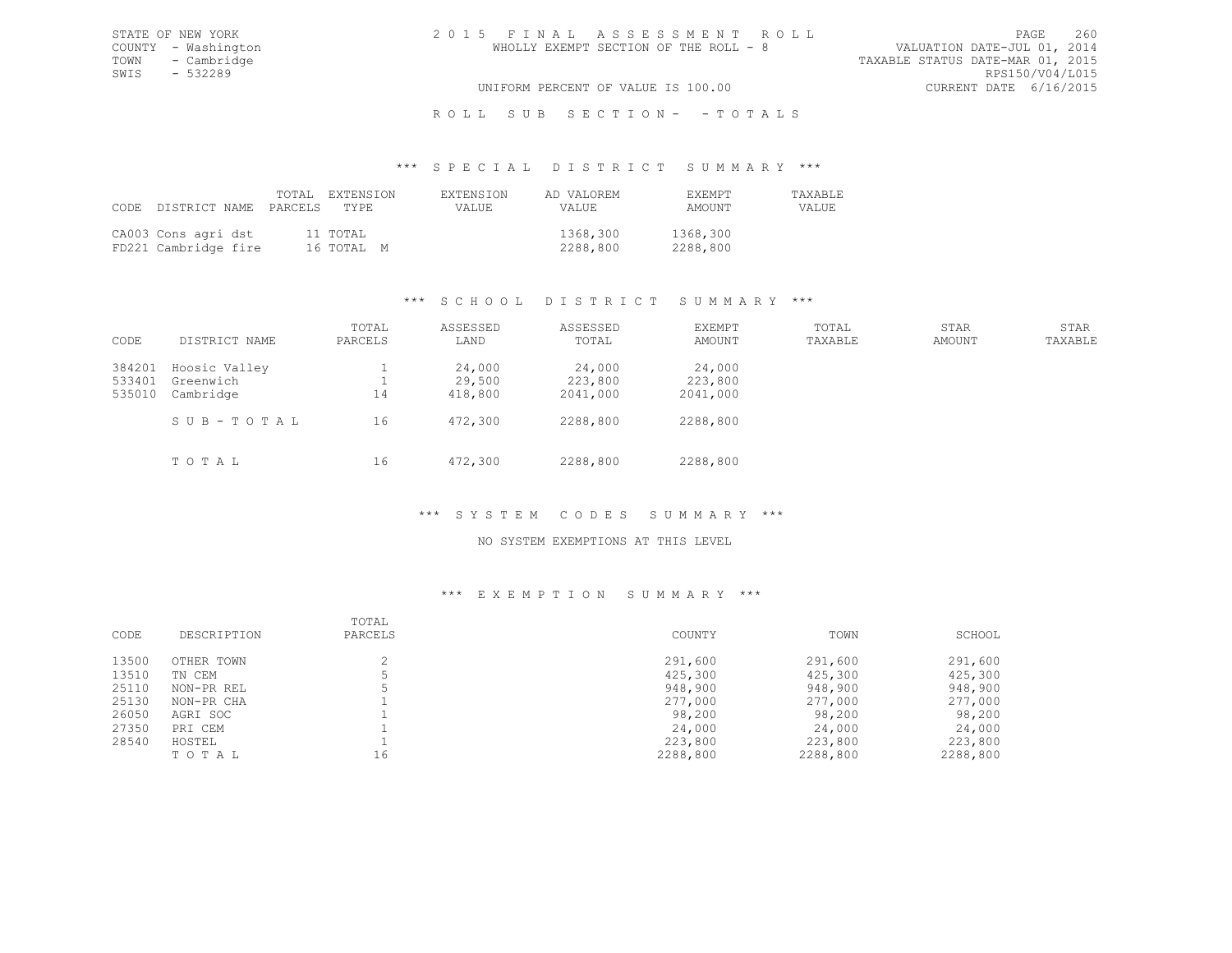| STATE OF NEW YORK   | 2015 FINAL ASSESSMENT ROLL            | 261<br>PAGE                      |
|---------------------|---------------------------------------|----------------------------------|
| COUNTY - Washington | WHOLLY EXEMPT SECTION OF THE ROLL - 8 | VALUATION DATE-JUL 01, 2014      |
| TOWN - Cambridge    |                                       | TAXABLE STATUS DATE-MAR 01, 2015 |
| SWIS - 532289       |                                       | RPS150/V04/L015                  |
|                     | UNIFORM PERCENT OF VALUE IS 100.00    | CURRENT DATE 6/16/2015           |
|                     |                                       |                                  |

R O L L S U B S E C T I O N - - T O T A L S

| ROLL       |        | $T \cap T \mathbb{Z}$ T.<br>1017 | ----- | .                                           | בשבת המצלח. | <b>TAVARIE</b><br>تتنس سندعدت | YAR<br>سللتك سندعد عسا                             | $\cap$ m $\geq$ n<br>STAR |
|------------|--------|----------------------------------|-------|---------------------------------------------|-------------|-------------------------------|----------------------------------------------------|---------------------------|
| <b>SEC</b> | ⊥⊥⊥∪⊥∖ | FANCBIG                          | LAND  | $T$ $\cap$ $T$ $\Delta$ $\Gamma$ .<br>----- | COUNTY      | TOWN                          | $\cap$ $\cap$ $\cap$ $\cap$ $\cap$ $\cap$<br>JUUUL | A X A R I . F<br>-------- |
|            |        |                                  |       | 1.800<br>ס מר                               |             |                               |                                                    |                           |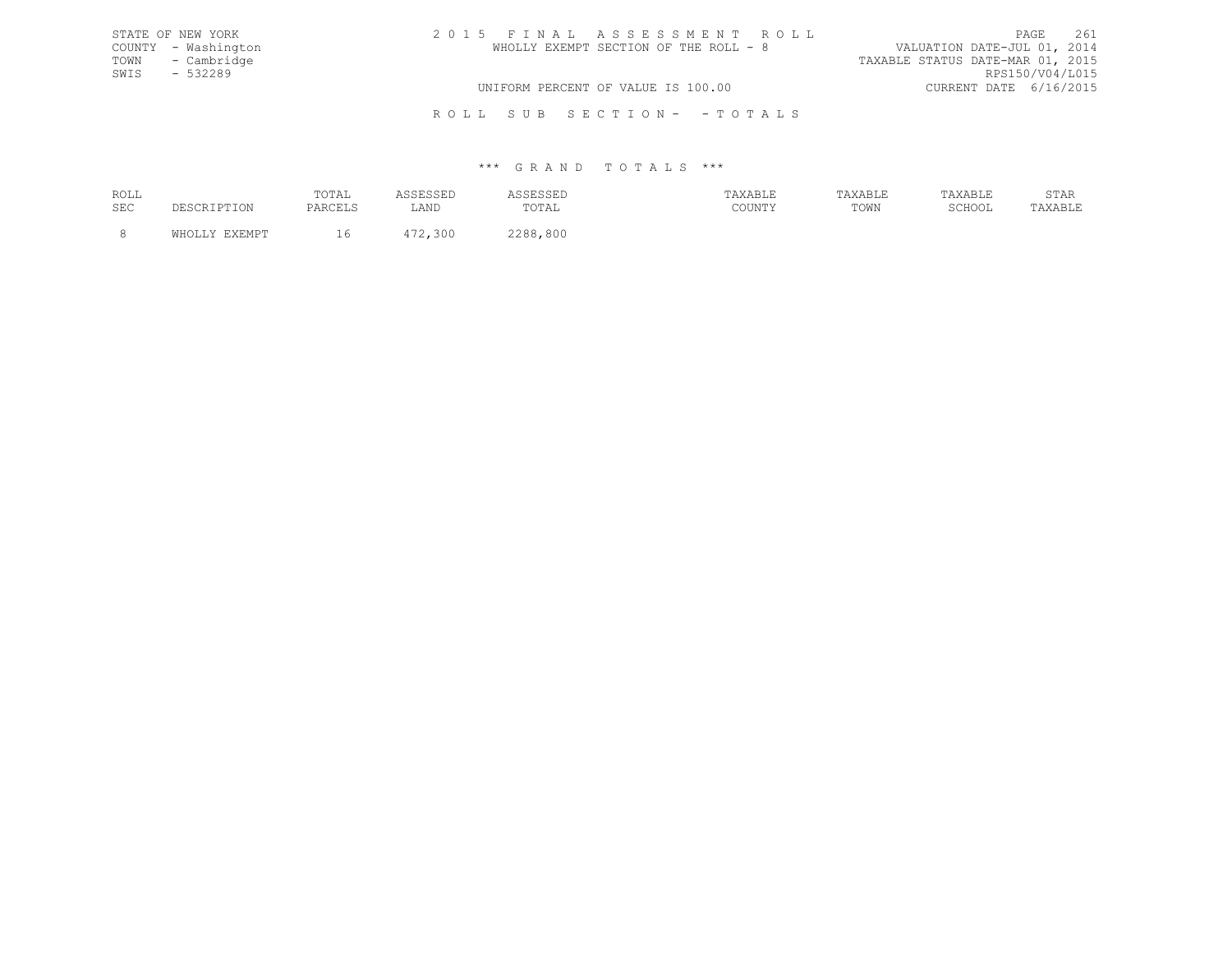|      | STATE OF NEW YORK   | 2015 FINAL ASSESSMENT ROLL |                                       |                                  |                        | PAGE | 262 |
|------|---------------------|----------------------------|---------------------------------------|----------------------------------|------------------------|------|-----|
|      | COUNTY - Washington |                            | WHOLLY EXEMPT SECTION OF THE ROLL - 8 | VALUATION DATE-JUL 01, 2014      |                        |      |     |
|      | TOWN - Cambridge    |                            |                                       | TAXABLE STATUS DATE-MAR 01, 2015 |                        |      |     |
| SWIS | $-532289$           |                            | UNIFORM PERCENT OF VALUE IS 100.00    |                                  | RPS150/V04/L015        |      |     |
|      |                     |                            |                                       |                                  | CURRENT DATE 6/16/2015 |      |     |
|      |                     |                            |                                       |                                  |                        |      |     |

# ROLL SECTION TOTALS

### \*\*\* S P E C I A L D I S T R I C T S U M M A R Y \*\*\*

| CODE DISTRICT NAME PARCELS                  | TOTAL EXTENSION<br>TYPE | <b>EXTENSION</b><br>VALUE | AD VALOREM<br>VALUE  | <b>FXEMPT</b><br>AMOUNT | <b>TAXABLE</b><br>VALUE |
|---------------------------------------------|-------------------------|---------------------------|----------------------|-------------------------|-------------------------|
| CA003 Cons agri dst<br>FD221 Cambridge fire | 11 TOTAL<br>16 ТОТАЬ М  |                           | 1368,300<br>2288,800 | 1368,300<br>2288,800    |                         |

# \*\*\* S C H O O L D I S T R I C T S U M M A R Y \*\*\*

| CODE                       | DISTRICT NAME                           | TOTAL<br>PARCELS | ASSESSED<br>LAND            | ASSESSED<br>TOTAL             | <b>EXEMPT</b><br>AMOUNT       | TOTAL<br>TAXABLE | STAR<br>AMOUNT | STAR<br>TAXABLE |
|----------------------------|-----------------------------------------|------------------|-----------------------------|-------------------------------|-------------------------------|------------------|----------------|-----------------|
| 384201<br>533401<br>535010 | Hoosic Valley<br>Greenwich<br>Cambridge | 14               | 24,000<br>29,500<br>418,800 | 24,000<br>223,800<br>2041,000 | 24,000<br>223,800<br>2041,000 |                  |                |                 |
|                            | SUB-TOTAL<br>TOTAL                      | 16<br>16         | 472,300<br>472,300          | 2288,800<br>2288,800          | 2288,800<br>2288,800          |                  |                |                 |

# \*\*\* S Y S T E M C O D E S S U M M A R Y \*\*\*

### NO SYSTEM EXEMPTIONS AT THIS LEVEL

|       |             | TOTAL   |          |          |          |
|-------|-------------|---------|----------|----------|----------|
| CODE  | DESCRIPTION | PARCELS | COUNTY   | TOWN     | SCHOOL   |
| 13500 | OTHER TOWN  |         | 291,600  | 291,600  | 291,600  |
| 13510 | TN CEM      |         | 425,300  | 425,300  | 425,300  |
| 25110 | NON-PR REL  |         | 948,900  | 948,900  | 948,900  |
| 25130 | NON-PR CHA  |         | 277,000  | 277,000  | 277,000  |
| 26050 | AGRI SOC    |         | 98,200   | 98,200   | 98,200   |
| 27350 | PRI CEM     |         | 24,000   | 24,000   | 24,000   |
| 28540 | HOSTEL      |         | 223,800  | 223,800  | 223,800  |
|       | TOTAL       | 16      | 2288,800 | 2288,800 | 2288,800 |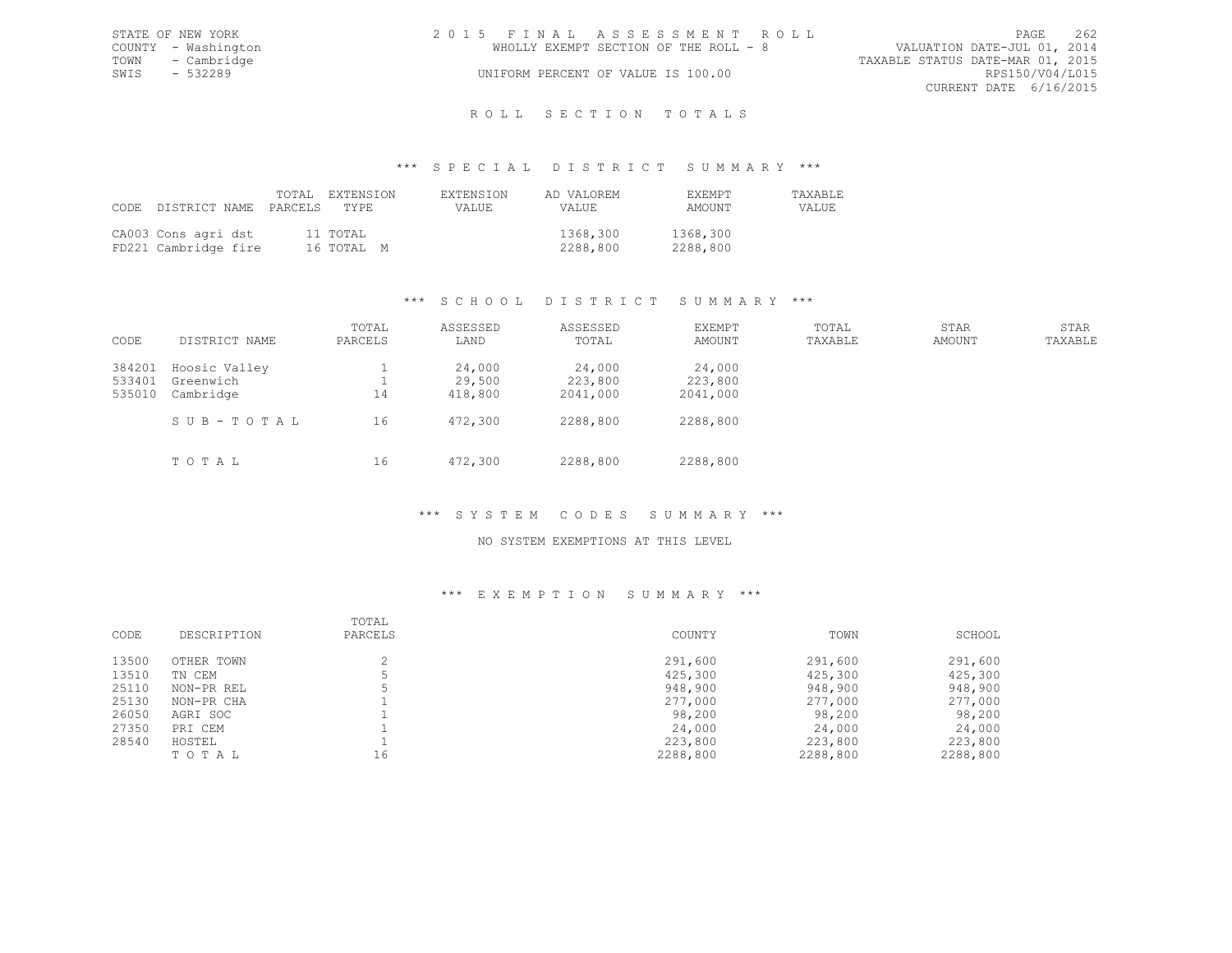|      | STATE OF NEW YORK   | 2015 FINAL ASSESSMENT ROLL            | PAGE                             | 263 |
|------|---------------------|---------------------------------------|----------------------------------|-----|
|      | COUNTY - Washington | WHOLLY EXEMPT SECTION OF THE ROLL - 8 | VALUATION DATE-JUL 01, 2014      |     |
|      | TOWN - Cambridge    |                                       | TAXABLE STATUS DATE-MAR 01, 2015 |     |
| SWIS | - 532289            | UNIFORM PERCENT OF VALUE IS 100.00    | RPS150/V04/L015                  |     |
|      |                     |                                       | CURRENT DATE 6/16/2015           |     |
|      |                     |                                       |                                  |     |

R O L L S E C T I O N T O T A L S

| ROLL | TOTAL |      |             | $\cdots$ $\cdots$ $\cdots$<br>хавьь |      |        | U 111  |
|------|-------|------|-------------|-------------------------------------|------|--------|--------|
| SEC  |       | ∴AND | ∵¶∩∏<br>◡⊥◚ | $C$ $C$ $T$ $T$ $T$ $T$ $T$ $T$ $T$ | TOWN | SCHOOL | .AD LI |
|      |       |      | 800<br>ס מר |                                     |      |        |        |
|      |       |      |             |                                     |      |        |        |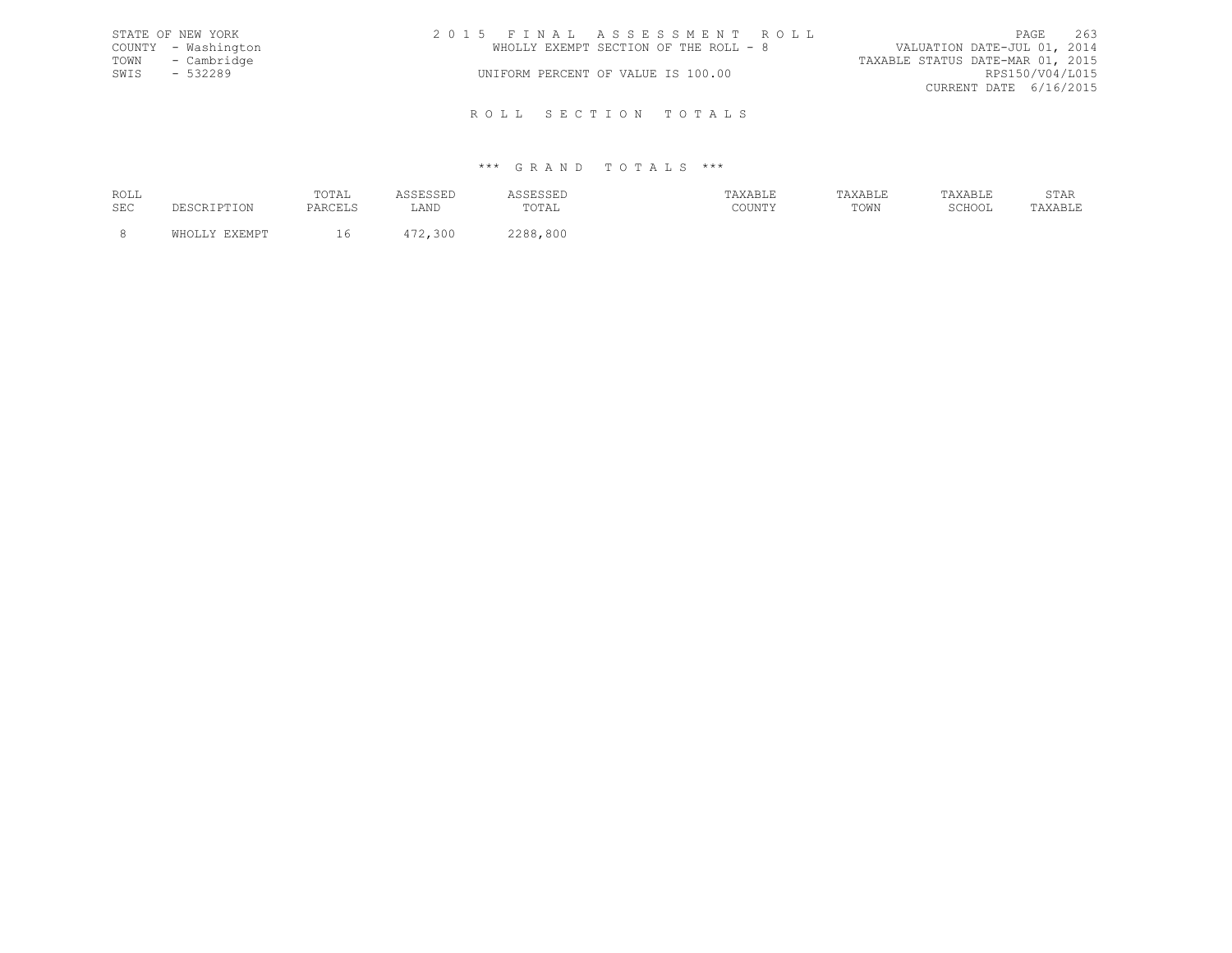| 2015 FINAL ASSESSMENT ROLL<br>STATE OF NEW YORK<br>PAGE | 264 |
|---------------------------------------------------------|-----|
|---------------------------------------------------------|-----|

COUNTY - Washington VALUATION DATE-JUL 01, 2014 TOWN - Cambridge S W I S T O T A L S TAXABLE STATUS DATE-MAR 01, 2015 CURRENT DATE 6/16/2015

# UNIFORM PERCENT OF VALUE IS 100.00

\*\*\* S P E C I A L D I S T R I C T S U M M A R Y \*\*\*

| CODE | DISTRICT NAME        | TOTAL<br>PARCELS | EXTENSION<br>TYPE | EXTENSION<br>VALUE | AD VALOREM<br>VALUE | EXEMPT<br>AMOUNT | TAXABLE<br>VALUE |
|------|----------------------|------------------|-------------------|--------------------|---------------------|------------------|------------------|
|      | TE533 Trans exmt rep |                  | 5 MOVTAX          |                    |                     |                  |                  |
|      | AG024 Agri dist 24   |                  | 1 TOTAL           |                    | 198,000             |                  | 198,000          |
|      | CA003 Cons agri dst  |                  | 650 TOTAL         |                    | 117804,033          | 12946,929        | 104857,104       |
|      | CA005 Cons agri dst  |                  | 64 TOTAL          |                    | 12477,500           | 870,238          | 11607,262        |
|      | EZ010 Empire Zone-Si |                  | 1 TOTAL           |                    | 628,550             |                  | 628,550          |
|      | FD221 Cambridge fire |                  | 952 TOTAL M       |                    | 170802,980          | 2288,800         | 168514,180       |

### \*\*\* S C H O O L D I S T R I C T S U M M A R Y \*\*\*

| CODE   | DISTRICT NAME | TOTAL<br>PARCELS | ASSESSED<br>LAND | ASSESSED<br>TOTAL | EXEMPT<br>AMOUNT | TOTAL<br>TAXABLE | STAR<br>AMOUNT | STAR<br>TAXABLE |
|--------|---------------|------------------|------------------|-------------------|------------------|------------------|----------------|-----------------|
| 384201 | Hoosic Valley | 20               | 1470,800         | 2866,109          | 488,166          | 2377,943         | 120,000        | 2257,943        |
| 533401 | Greenwich     | 105              | 6387,000         | 17136,902         | 2629,386         | 14507,516        | 1703,550       | 12803,966       |
| 535010 | Cambridge     | 827              | 53210,300        | 150799,969        | 15411,580        | 135388,389       | 17602,328      | 117786,061      |
|        | SUB-TOTAL     | 952              | 61068,100        | 170802,980        | 18529,132        | 152273,848       | 19425,878      | 132847,970      |
|        | TOTAL         | 952              | 61068,100        | 170802,980        | 18529,132        | 152273,848       | 19425,878      | 132847,970      |

# \*\*\* S Y S T E M C O D E S S U M M A R Y \*\*\*

### NO SYSTEM EXEMPTIONS AT THIS LEVEL

| CODE  | DESCRIPTION | TOTAL<br>PARCELS | COUNTY  | TOWN    | SCHOOL  |
|-------|-------------|------------------|---------|---------|---------|
| 13500 | OTHER TOWN  |                  | 291,600 | 291,600 | 291,600 |
| 13510 | TN CEM      |                  | 425,300 | 425,300 | 425,300 |
| 25110 | NON-PR REL  |                  | 948,900 | 948,900 | 948,900 |
| 25130 | NON-PR CHA  |                  | 277,000 | 277,000 | 277,000 |
| 26050 | AGRI SOC    |                  | 98,200  | 98,200  | 98,200  |
| 27350 | PRI CEM     |                  | 24,000  | 24,000  | 24,000  |
| 28540 | HOSTEL      |                  | 223,800 | 223,800 | 223,800 |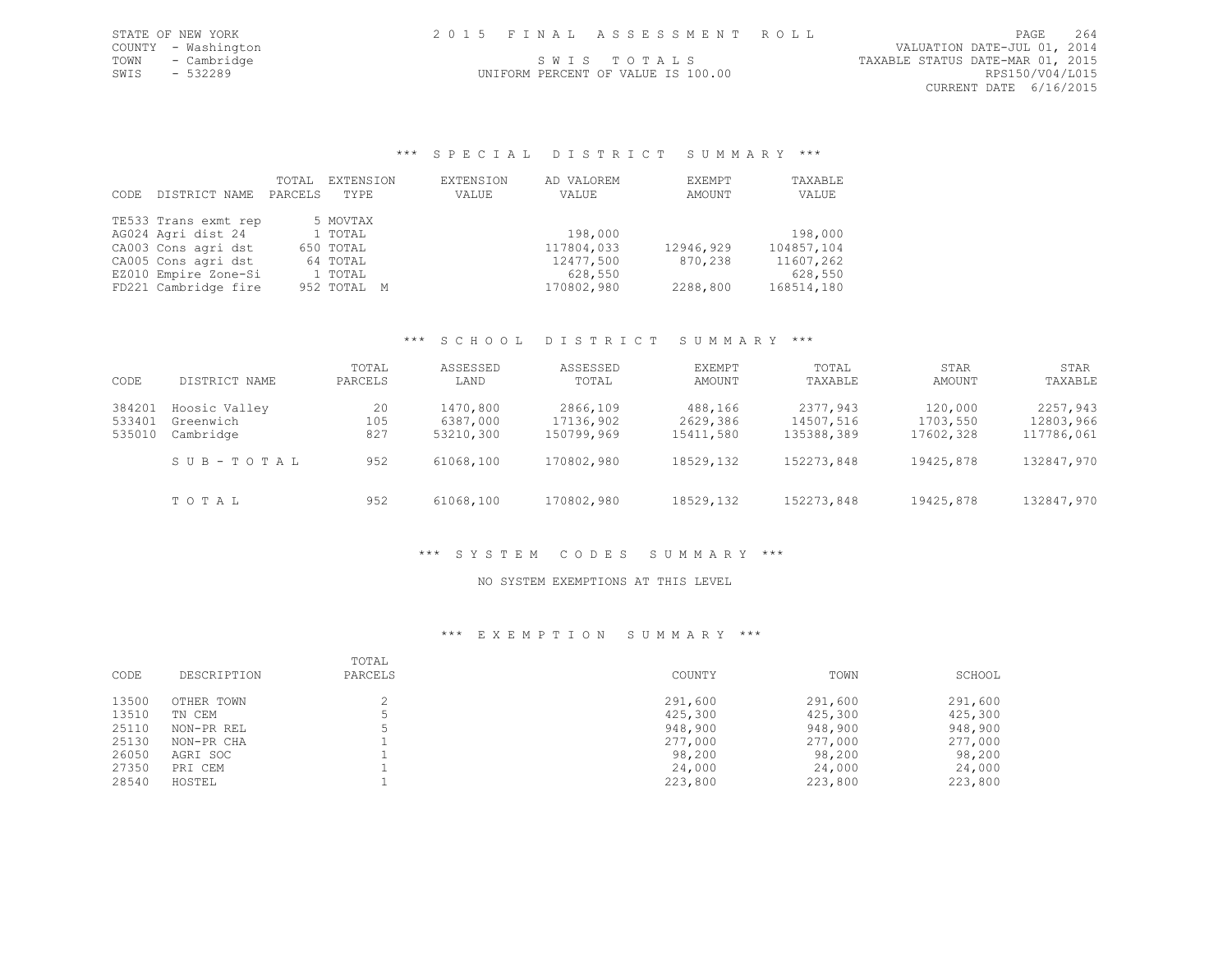UNIFORM PERCENT OF VALUE IS 100.00

دن - سماعة المسلم المسلم المسلم المسلم المسلم المسلم المسلم المسلم المسلم المسلم المسلم المسلم المسلم المسلم ا<br>VALUATION DATE-JUL 01, 2014<br>TOWN - Cambridge | SWISTOTALS | STOTALS TRAABLE STATUS DATE-MAR 01, 2015 TOWN - Cambridge  $\begin{array}{ccc} 5.2015 & 5.301 & 5.301 & 5.301 & 5.301 & 5.301 & 5.301 & 5.301 & 5.301 & 5.301 & 5.301 & 5.301 & 5.301 & 5.301 & 5.301 & 5.301 & 5.301 & 5.301 & 5.301 & 5.301 & 5.301 & 5.301 & 5.301 & 5.301 & 5.301 & 5.301 & 5.301 & 5.301 &$ CURRENT DATE 6/16/2015

### \*\*\* E X E M P T I O N S U M M A R Y \*\*\*

|       |                | TOTAL          |           |           |           |
|-------|----------------|----------------|-----------|-----------|-----------|
| CODE  | DESCRIPTION    | PARCELS        | COUNTY    | TOWN      | SCHOOL    |
|       |                |                |           |           |           |
| 41120 | VETWAR CTS     | 37             | 1063,636  | 952,086   | 222,000   |
| 41122 | VET WAR C      | 5              | 95,925    |           |           |
| 41123 | VET WAR T      | 5              |           | 89,925    |           |
| 41130 | VETCOM CTS     | 35             | 1603,009  | 1452,463  | 350,000   |
| 41132 | VET COM C      | $\mathbf{2}$   | 93,925    |           |           |
| 41133 | VET COM T      | $\overline{2}$ |           | 83,925    |           |
| 41140 | VETDIS CTS     | 15             | 860,501   | 786,056   | 287,885   |
| 41142 | VET DIS C      |                | 11,484    |           |           |
| 41143 | VET DIS T      |                |           | 11,484    |           |
| 41152 | $CW$ 10 $VET/$ |                | 56,000    |           |           |
| 41400 | CLERGY         |                | 1,500     | 1,500     | 1,500     |
| 41700 | AG BUILD       |                | 405,653   | 405,653   | 405,653   |
| 41720 | AG DIST        | 195            | 12480,919 | 12480,919 | 12480,919 |
| 41730 | AGRI-D IND     | 16             | 562,417   | 562,417   | 562,417   |
| 41800 | AGED-ALL       | 14             | 922,943   | 927,943   | 956,405   |
| 41801 | AGED-CO/TN     | 7              | 363,448   | 368,448   |           |
| 41802 | AGED-CO        | 18             | 1014,902  |           |           |
| 41803 | AGED-TOWN      | 14             |           | 478,035   |           |
| 41804 | AGED-SCH       | 17             |           |           | 702,273   |
| 41834 | STAR EN        | 143            |           |           | 9105,878  |
| 41854 | STAR B         | 344            |           |           | 10320,000 |
| 47460 | FOR 480A       | 2              | 271,280   | 271,280   | 271,280   |
|       | TOTAL          | 901            | 22096,342 | 21160,934 | 37955,010 |

| <b>ROLL</b><br><b>SEC</b> | DESCRIPTION       | TOTAL<br>PARCELS | ASSESSED<br>LAND | ASSESSED<br>TOTAL | TAXABLE<br>COUNTY | TAXABLE<br>TOWN | TAXABLE<br>SCHOOL | STAR<br>TAXABLE |
|---------------------------|-------------------|------------------|------------------|-------------------|-------------------|-----------------|-------------------|-----------------|
|                           | TAXABLE           | 914              | 60422,000        | 164511,744        | 144704,202        | 145639,610      | 148271,412        | 128845,534      |
|                           | SPECIAL FRANCHISE |                  |                  | 2138,572          | 2138,572          | 2138,572        | 2138,572          | 2138,572        |
| 6                         | UTILITIES & N.C.  | 15               | 173,800          | 1863,864          | 1863,864          | 1863,864        | 1863,864          | 1863,864        |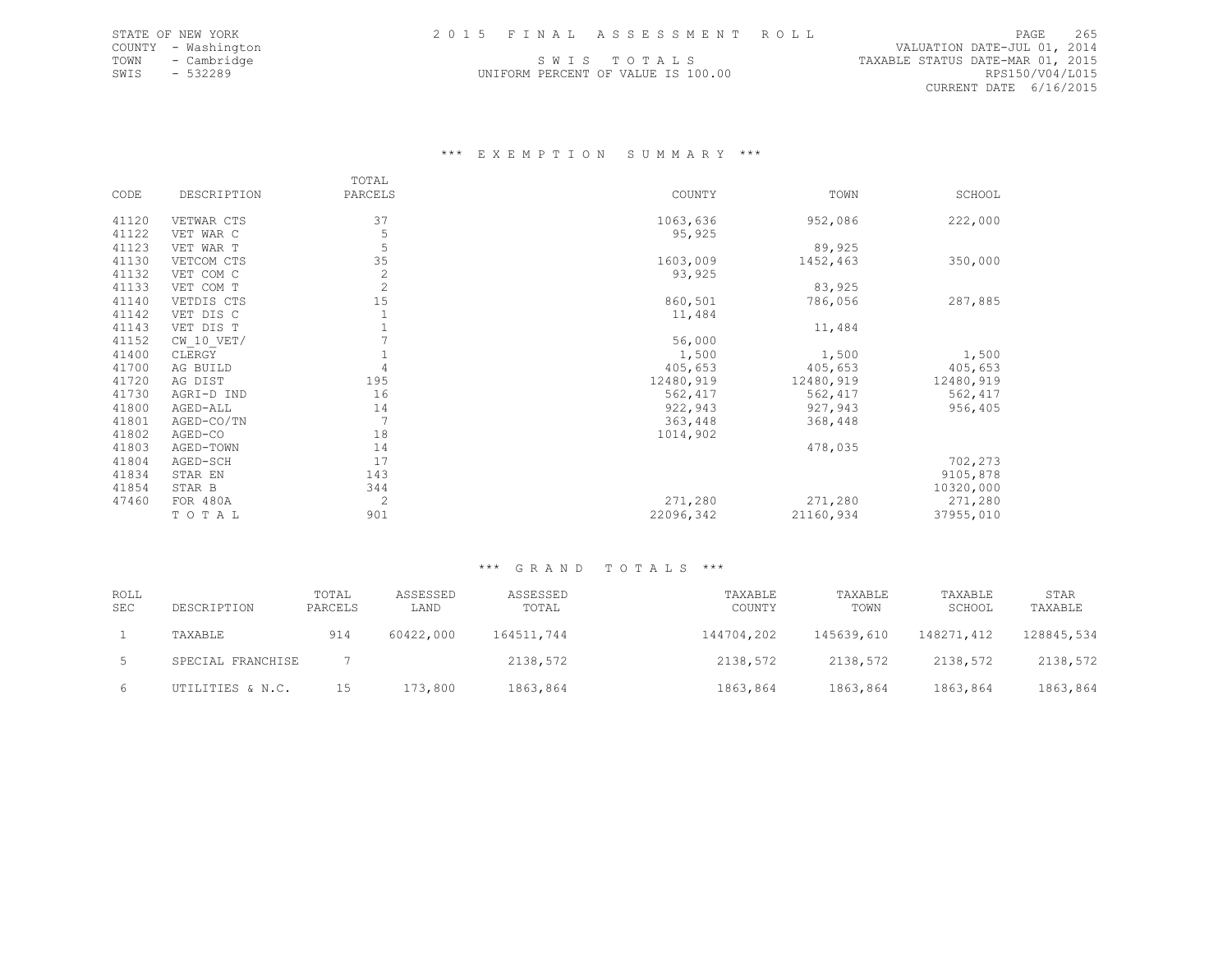|      | STATE OF NEW YORK   |  | 2015 FINAL ASSESSMENT ROLL         |                                  | <b>PAGE</b>     | 266 |
|------|---------------------|--|------------------------------------|----------------------------------|-----------------|-----|
|      | COUNTY - Washington |  |                                    | VALUATION DATE-JUL 01, 2014      |                 |     |
| TOWN | - Cambridge         |  | SWIS TOTALS                        | TAXABLE STATUS DATE-MAR 01, 2015 |                 |     |
| SWIS | $-532289$           |  | UNIFORM PERCENT OF VALUE IS 100.00 |                                  | RPS150/V04/L015 |     |
|      |                     |  |                                    | CURRENT DATE 6/16/2015           |                 |     |

| ROLL<br><b>SEC</b> | DESCRIPTION         | TOTAL<br>PARCELS | ASSESSED<br>LAND | ASSESSED<br>TOTAL | TAXABLE<br>COUNTY | TAXABLE<br>TOWN | TAXABLE<br>SCHOOL | STAR<br>TAXABLE |
|--------------------|---------------------|------------------|------------------|-------------------|-------------------|-----------------|-------------------|-----------------|
| 8                  | WHOLLY EXEMPT       | 16               | 472,300          | 2288,800          |                   |                 |                   |                 |
| $\star$            | TOTAL<br><b>SUB</b> | 952              | 61068,100        | 170802,980        | 148706,638        | 149642,046      | 152273,848        | 132847,970      |
| $***$              | GRAND TOTAL         | 952              | 61068,100        | 170802,980        | 148706,638        | 149642,046      | 152273,848        | 132847,970      |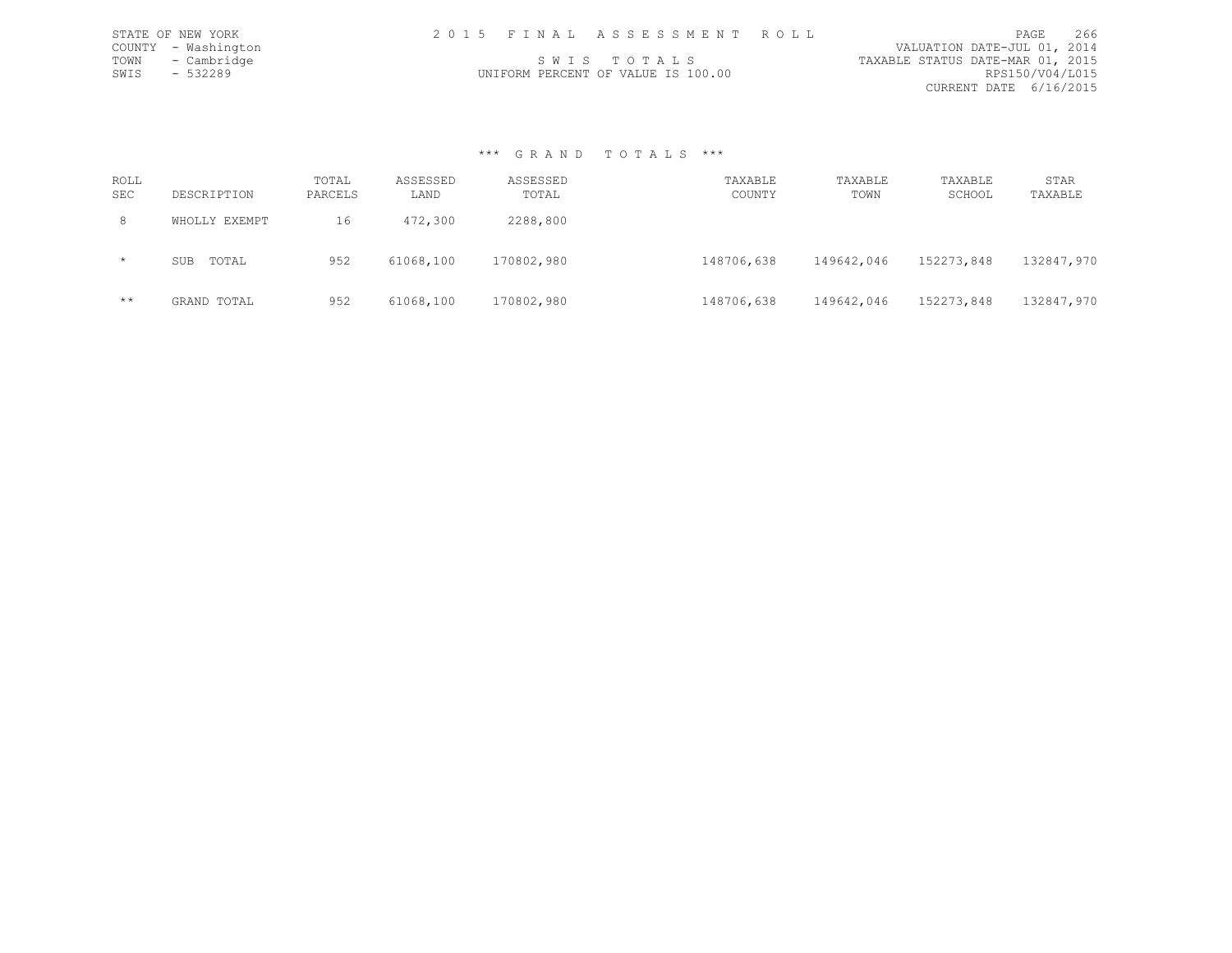|             | STATE OF NEW YORK   | 2015 FINAL ASSESSMENT ROLL         | PAGE                        | 267 |  |  |
|-------------|---------------------|------------------------------------|-----------------------------|-----|--|--|
|             | COUNTY - Washington | TOWN TOTALS                        | VALUATION DATE-JUL 01, 2014 |     |  |  |
|             | TOWN - Cambridge    | TAXABLE STATUS DATE-MAR 01, 2015   |                             |     |  |  |
| SWTS - 5322 |                     | UNIFORM PERCENT OF VALUE IS 100.00 | RPS150/V04/L015             |     |  |  |
|             |                     |                                    | CURRENT DATE 6/16/2015      |     |  |  |

### \*\*\* S P E C I A L D I S T R I C T S U M M A R Y \*\*\*

| CODE. | DISTRICT NAME        | TOTAL<br>PARCELS | EXTENSION<br>TYPE | EXTENSION<br>VALUE | AD VALOREM<br>VALUE | EXEMPT<br>AMOUNT | TAXABLE<br>VALUE |
|-------|----------------------|------------------|-------------------|--------------------|---------------------|------------------|------------------|
|       | EZ004 Empire Zone 4  |                  | 1 TOTAL           |                    | 370,000             |                  | 370,000          |
|       | OM533 Omitted tax -  |                  | 1 MOVTAX          |                    |                     |                  |                  |
|       | SR533 Star repay - f |                  | 1 MOVTAX          |                    |                     |                  |                  |
|       | TE533 Trans exmt rep |                  | 7 MOVTAX          |                    |                     |                  |                  |
|       | AG024 Agri dist 24   |                  | 1 TOTAL           |                    | 198,000             |                  | 198,000          |
|       | CA003 Cons agri dst  |                  | 650 TOTAL         |                    | 117804,033          | 12946,929        | 104857,104       |
|       | CA005 Cons agri dst  |                  | 64 TOTAL          |                    | 12477,500           | 870,238          | 11607,262        |
|       | EZ010 Empire Zone-Si |                  | 1 TOTAL           |                    | 628,550             |                  | 628,550          |
|       | FD221 Cambridge fire |                  | 952 TOTAL M       |                    | 170802,980          | 2288,800         | 168514,180       |

### \*\*\* S C H O O L D I S T R I C T S U M M A R Y \*\*\*

| CODE                       | DISTRICT NAME                           | TOTAL<br>PARCELS   | ASSESSED<br>LAND                  | ASSESSED<br>TOTAL                   | EXEMPT<br>AMOUNT                 | TOTAL<br>TAXABLE                    | STAR<br>AMOUNT                   | STAR<br>TAXABLE                     |
|----------------------------|-----------------------------------------|--------------------|-----------------------------------|-------------------------------------|----------------------------------|-------------------------------------|----------------------------------|-------------------------------------|
| 384201<br>533401<br>535010 | Hoosic Valley<br>Greenwich<br>Cambridge | 20<br>105<br>1,015 | 1470,800<br>6387,000<br>58823,400 | 2866,109<br>17136,902<br>179407,986 | 488,166<br>2629,386<br>16385,998 | 2377,943<br>14507,516<br>163021,988 | 120,000<br>1703,550<br>21303,478 | 2257,943<br>12803,966<br>141718,510 |
|                            | SUB-TOTAL                               | 1,140              | 66681,200                         | 199410,997                          | 19503,550                        | 179907,447                          | 23127,028                        | 156780,419                          |
|                            | TOTAL                                   | 1,140              | 66681,200                         | 199410,997                          | 19503,550                        | 179907,447                          | 23127,028                        | 156780,419                          |

# \*\*\* S Y S T E M C O D E S S U M M A R Y \*\*\*

### NO SYSTEM EXEMPTIONS AT THIS LEVEL

| CODE  | DESCRIPTION | TOTAL<br>PARCELS | COUNTY   | TOWN     | SCHOOL   |
|-------|-------------|------------------|----------|----------|----------|
| 13500 | OTHER TOWN  |                  | 291,600  | 291,600  | 291,600  |
| 13510 | TN CEM      |                  | 653,300  | 653,300  | 653,300  |
| 25110 | NON-PR REL  |                  | 1389,600 | 1389,600 | 1389,600 |
| 25130 | NON-PR CHA  |                  | 277,000  | 277,000  | 277,000  |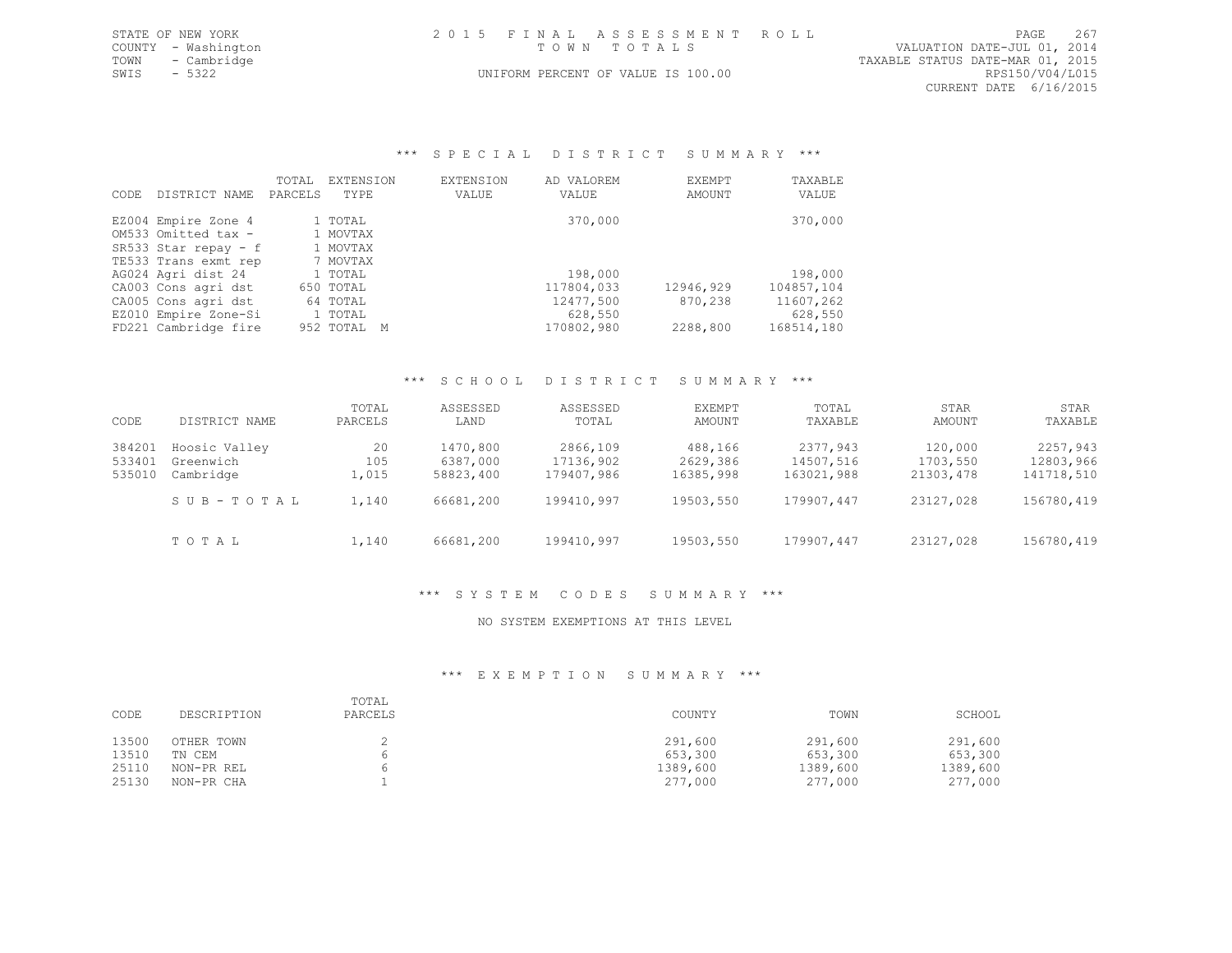|      | STATE OF NEW YORK   | 2015 FINAL ASSESSMENT ROLL         |                                  | 268<br>PAGE     |  |
|------|---------------------|------------------------------------|----------------------------------|-----------------|--|
|      | COUNTY - Washington | TOWN TOTALS                        | VALUATION DATE-JUL 01, 2014      |                 |  |
| TOWN | - Cambridge         |                                    | TAXABLE STATUS DATE-MAR 01, 2015 |                 |  |
| SWIS | - 5322              | UNIFORM PERCENT OF VALUE IS 100.00 |                                  | RPS150/V04/L015 |  |
|      |                     |                                    | CURRENT DATE 6/16/2015           |                 |  |

|       |                | TOTAL          |           |            |           |
|-------|----------------|----------------|-----------|------------|-----------|
| CODE  | DESCRIPTION    | PARCELS        | COUNTY    | TOWN       | SCHOOL    |
| 26050 | AGRI SOC       | 1              | 98,200    | 98,200     | 98,200    |
| 27350 | PRI CEM        | $\mathbf{1}$   | 24,000    | 24,000     | 24,000    |
| 28540 | HOSTEL         | $\overline{1}$ | 223,800   | 223,800    |           |
| 41101 | ELG F VET      | $\mathbf{1}$   | 5,000     |            | 223,800   |
|       |                | 45             |           | 5,000      |           |
| 41120 | VETWAR CTS     |                | 1268,881  | 1137,216   | 270,000   |
| 41122 | VET WAR C      | 5              | 95,925    |            |           |
| 41123 | VET WAR T      | 5              |           | 89,925     |           |
| 41130 | VETCOM CTS     | 41             | 1842,234  | 1669,163   | 410,000   |
| 41132 | VET COM C      | $\frac{2}{2}$  | 93,925    |            |           |
| 41133 | VET COM T      |                |           | 83,925     |           |
| 41140 | VETDIS CTS     | 17             | 894,511   | 820,066    | 321,895   |
| 41142 | VET DIS C      | $\mathbf{1}$   | 11,484    |            |           |
| 41143 | VET DIS T      | $\mathbf{1}$   |           | 11,484     |           |
| 41152 | $CW$ 10 $VET/$ | $\,8\,$        | 64,000    |            |           |
| 41153 | CW 10 VET/     | $\overline{1}$ |           |            |           |
| 41400 | CLERGY         | $\mathbf{1}$   | 1,500     | 1,500      | 1,500     |
| 41700 | AG BUILD       | $\overline{4}$ | 405,653   | 405,653    | 405,653   |
| 41720 | AG DIST        | 196            | 12514,477 | 12514, 477 | 12514,477 |
| 41730 | AGRI-D IND     | 16             | 562,417   | 562,417    | 562,417   |
| 41800 | AGED-ALL       | 16             | 1053,093  | 1058,093   | 1086,555  |
| 41801 | AGED-CO/TN     | 7              | 363,448   | 368,448    |           |
| 41802 | AGED-CO        | 21             | 1150,387  |            |           |
| 41803 | AGED-TOWN      | 17             |           | 495,670    |           |
| 41804 | AGED-SCH       | 17             |           |            | 702,273   |
| 41834 | STAR EN        | 168            |           |            | 10737,028 |
| 41854 | STAR B         | 413            |           |            | 12390,000 |
| 47460 | FOR 480A       | $\overline{c}$ | 271,280   | 271,280    | 271,280   |
|       | TOTAL          | 1,025          | 23555,715 | 22451,817  | 42630,578 |
|       |                |                |           |            |           |